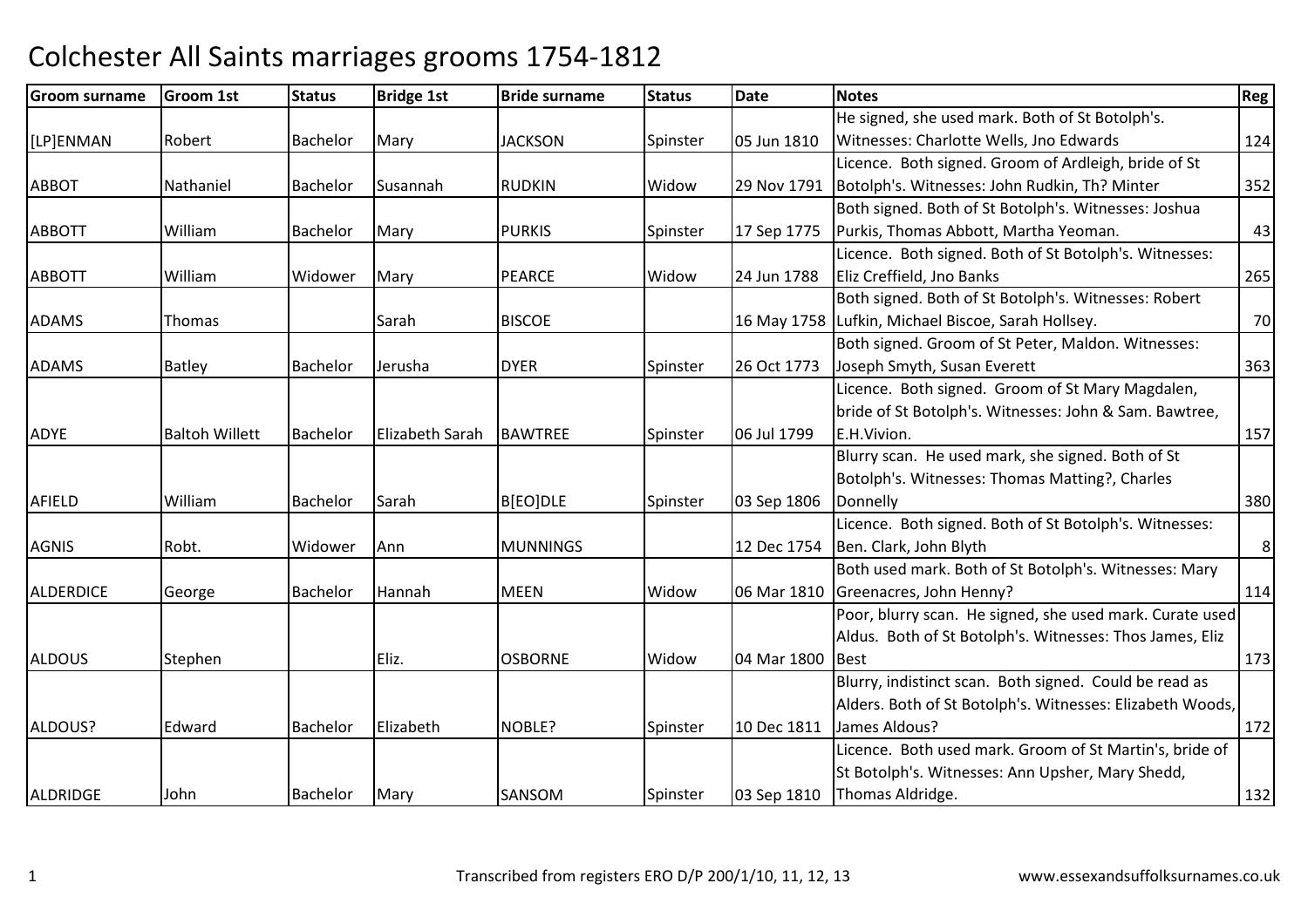| <b>Groom surname</b> | <b>Groom 1st</b> | <b>Status</b>   | <b>Bridge 1st</b> | <b>Bride surname</b> | <b>Status</b> | Date        | <b>Notes</b>                                             | Reg |
|----------------------|------------------|-----------------|-------------------|----------------------|---------------|-------------|----------------------------------------------------------|-----|
|                      |                  |                 |                   |                      |               |             |                                                          |     |
|                      |                  |                 |                   |                      |               |             | He signed, she used mark. Groom of St Botolph's, bride   |     |
| ALEXANDER            | Robert           | Widower         | Ann               | <b>COBBOLD</b>       | Widow         | 21 Feb 1798 | of St Leonard's. Witnesses: Jno Edward, Mary Sharplen    | 118 |
|                      |                  |                 |                   |                      |               |             |                                                          |     |
|                      |                  |                 |                   |                      |               |             | He signed, she used mark. Groom of St James', bride of   |     |
| <b>ALLEN</b>         | Jonathan         | Bachelor        | Sarah             | <b>WHATTIN</b>       | Spinster      | 29 Apr 1791 | St Botolph's. Witnesses: William Walker, Wm Edwards      | 335 |
|                      |                  |                 |                   |                      |               |             | Licence. Both used mark. Both of St Botolph's.           |     |
| <b>ALLISON</b>       | James            | Bachelor        | Susan             | <b>WILES</b>         | Spinster      | 28 Sep 1802 | Witnesses: Robt Minks, Wm Bell                           | 234 |
|                      |                  |                 |                   |                      |               |             | Both used mark. Both of St Botolph's. Witnesses: John    |     |
| <b>ALLISTONE</b>     | James            | Bachelor        | Hannah            | <b>SIMONS</b>        | Spinster      | 14 Sep 1777 | Newcome, Wm Edwards                                      | 78  |
|                      |                  |                 |                   |                      |               |             |                                                          |     |
|                      |                  |                 |                   |                      |               |             | Licence. He signed, she used mark. Groom of West         |     |
| <b>ALLSTON</b>       | Lawson           | Bachelor        | Mary              | <b>GOODCHILD</b>     | Spinster      | 02 Jan 1810 | Bergholt. Witnesses: Eleanor Wale, John Goodchild        | 106 |
|                      |                  |                 |                   |                      |               |             | Licence. He signed, she used mark. Both of St Botolph's. |     |
| <b>ALSTON</b>        | John             | Bachelor        | Elizabeth         | <b>ROPER</b>         | Spinster      | 12 Aug 1810 | Witnesses: John Day, Rachel Stevens?                     | 130 |
|                      |                  |                 |                   |                      |               |             |                                                          |     |
|                      |                  |                 |                   |                      |               |             | Licence. Both signed. Groom of St Dionis, Backchurch,    |     |
| ANDERSON             | John             | Widower         | Susannah          | <b>SHILLITO</b>      | Spinster      | 14 Feb 1775 | London. Witnesses: Jane Kentish, Eliz. Shillito          | 23  |
|                      |                  |                 |                   |                      |               |             | Licence. Both signed. Groom of St Peter's. Witnesses: ?  |     |
| <b>ANDREWS</b>       | George           | <b>Bachelor</b> | Anne              | <b>JOHNSON</b>       | Spinster      | 25 Aug 1789 | Diss?, Henrietta Johnson                                 | 289 |
|                      |                  |                 |                   |                      | Single        |             | He signed, she used mark. Both of St Botolph's.          |     |
| <b>ANDREWS</b>       | John             | Single man Ann  |                   | SANSOM               | woman         | 22 Aug 1798 | Witnesses: Jas Ellin, Jno Edwards                        | 136 |
|                      |                  |                 |                   |                      |               |             | Both signed. Both of St Botolph's. Witnesses: G & E      |     |
| <b>ANGIER</b>        | John             | Bachelor        | Mary              | <b>BARKER</b>        | Spinster      | 08 Jun 1802 | Hewett                                                   | 227 |
|                      |                  |                 |                   |                      |               |             | Both used mark. Groom of St Giles'. Witnesses: John ?,   |     |
| <b>APPLEBY</b>       | Francis          | Widower         | Elizabeth         | <b>CLARKE</b>        | Widow         | 09 Aug 1785 | Wm Edwards                                               | 210 |
|                      |                  |                 |                   |                      |               |             |                                                          |     |
|                      |                  |                 |                   |                      |               |             | Poor, blurry scan. Both signed. Groom of St Peter's.     |     |
| <b>APPLEBY</b>       | Thomas           |                 | Priscilla         | <b>CHAMBERLAIN</b>   |               | 24 Feb 1801 | Witnesses: Jno Robinson, Susan Chamberlain               | 191 |
|                      |                  |                 |                   |                      |               |             | He signed, she used mark. Both of St Botolph's.          |     |
| <b>ARCHER</b>        | Edward           | Bachelor        | Esther            | <b>BESANSON</b>      | Widow         | 18 Feb 1766 | Witnesses: Wm Edwards, Elizabeth Wall                    | 229 |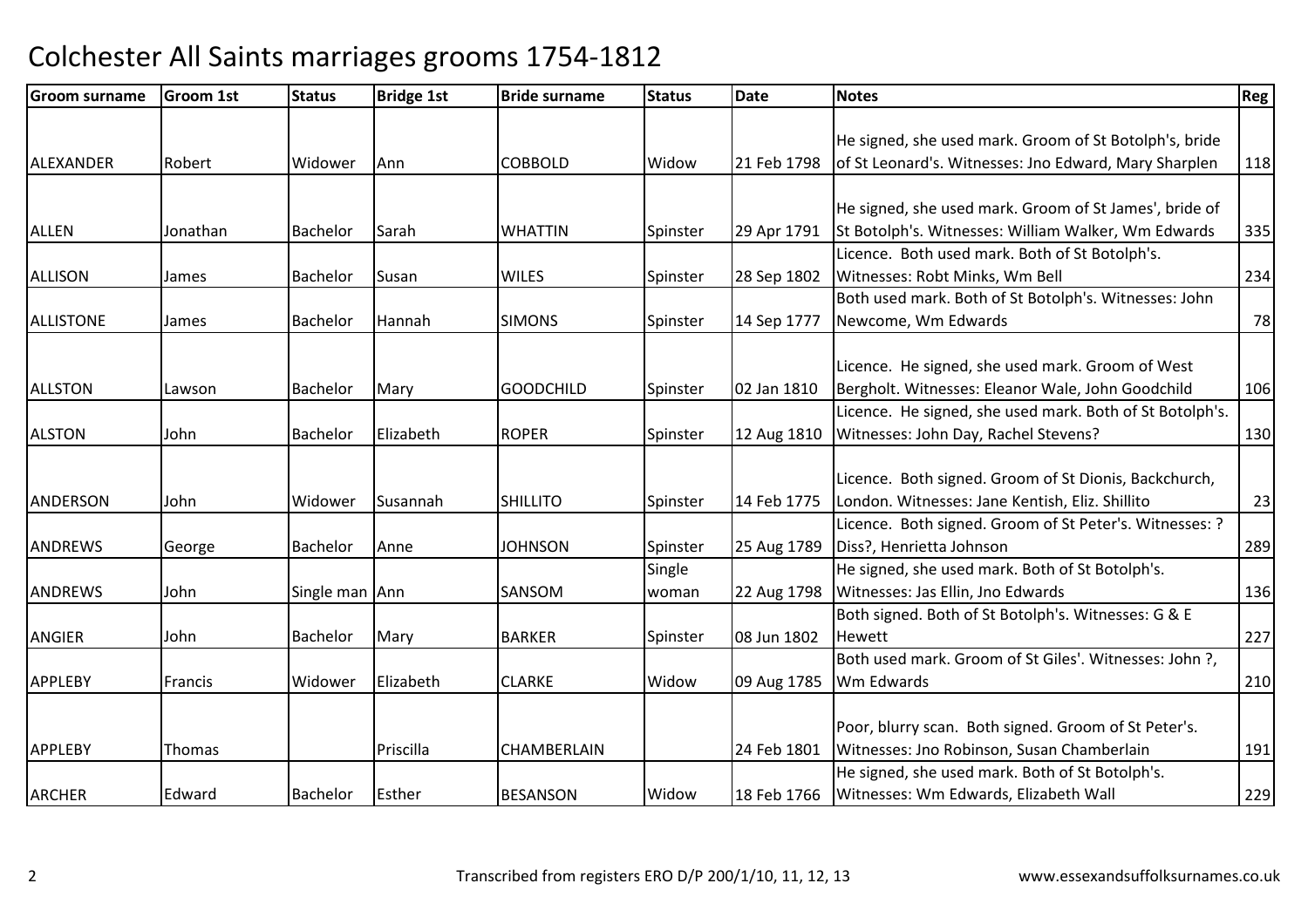| <b>Groom surname</b> | <b>Groom 1st</b> | <b>Status</b>     | <b>Bridge 1st</b> | <b>Bride surname</b> | <b>Status</b> | Date        | <b>Notes</b>                                             | Reg            |
|----------------------|------------------|-------------------|-------------------|----------------------|---------------|-------------|----------------------------------------------------------|----------------|
|                      |                  |                   |                   |                      |               |             | Licence. Both signed. Groom of St Botolph's, bride of St |                |
|                      |                  |                   |                   |                      |               |             | Leonard's. Witnesses: John Glonton? Wallis, John Collins |                |
| <b>ASHWELL</b>       | James Wallis     | <b>Bachelor</b>   | Mary              | <b>HALLS</b>         | Spinster      | 22 Sep 1789 | Tabor                                                    | 292            |
|                      |                  |                   |                   |                      |               |             |                                                          |                |
|                      |                  |                   |                   |                      |               |             | Licence. She signed, he used mark. Groom of St Martin's. |                |
| <b>ASTON</b>         | <b>Francis</b>   | Widower           | Susannah          | <b>NICHOLLS</b>      | Widow         | 18 Dec 1783 | Witnesses: Philip Rowland, Mary Petfield                 | 179            |
|                      |                  |                   |                   |                      |               |             | Both used mark. Both of St Botolph's. Witnesses:         |                |
| <b>ASWORTH</b>       | John             | Bachelor          | Sarah             | <b>MAY</b>           | Spinster      | 10 Aug 1804 | Elizabeth Holder, Jno Edwards                            | 310            |
|                      |                  |                   |                   |                      |               |             | He signed, she used mark. Both of St Botolph's.          |                |
| <b>ATHERTON</b>      | Thomas           | <b>Bachelor</b>   | Hannah            | <b>WOODS</b>         | Spinster      | 08 Jun 1812 | Witnesses: Sarah Ford, James Dixon                       | 190            |
|                      |                  |                   |                   |                      |               |             | Both used mark. Also Petitt. Bride of St Botolph's.      |                |
| <b>AVIS</b>          | Wm.              | Bachelor          | Judith            | PETTITT              | Spinster      | 14 Jun 1790 | Witnesses: John Pollitt, William Linet                   | 310            |
|                      |                  |                   |                   |                      |               |             |                                                          |                |
|                      |                  |                   |                   |                      |               |             | Both used mark. Also Watson. Both of St Botolph's.       |                |
| <b>AYLETT</b>        | Whatson          | Widower           | Rebecca           | <b>STACEY</b>        | Spinster      | 27 Oct 1763 | Witnesses: Wm Edwards, Samuel Aylett                     | 167            |
|                      |                  |                   |                   |                      |               |             |                                                          |                |
|                      |                  |                   |                   |                      |               |             | Poor, blurry scan. Both signed. Groom of Ballingdon.     |                |
| AYLEY                | James            |                   | Ann               | <b>AVIS</b>          |               | 16 Sep 1800 | Witnesses: Robert Maggs, John Edwards                    | 183            |
|                      |                  |                   |                   |                      |               |             | Both used mark. Bride of St Giles'. Witnesses: Ann       |                |
| B[AO]TTOM            | Thomas           | Widower           | Elizabeth         | <b>BROOM</b>         | Spinster      | 01 Aug 1779 | Palmer, Thos Summersum                                   | 114            |
|                      |                  |                   |                   |                      |               |             | Licence. Both used mark. Groom of St Martin's.           |                |
| B[EI]DBANK           | George           | <b>Bachelor</b>   | Eliz.             | <b>PLEDGER</b>       | Spinster      | 02 Feb 1757 | Witnesses: Robt Agnis, Robt Chesney                      | 54             |
|                      |                  |                   |                   |                      |               |             | Both used mark. Groom of Chelmsford, bride of St         |                |
| <b>BACON</b>         | Jacob            | Bachelor          | Margaret          | <b>LYONS</b>         | Widow         | 03 Oct 1798 | Botolph's. Witnesses: Ann & Jno Andrews                  | 139            |
|                      |                  |                   |                   |                      | Single        |             | Both used mark. Witnesses: John Woodward, Wm             |                |
| <b>BAILEY</b>        | William          | Single man Martha |                   | <b>YOUNG</b>         | woman         | 19 Jan 1774 | Edwards                                                  | $\overline{2}$ |
|                      |                  |                   |                   |                      |               |             |                                                          |                |
|                      |                  |                   |                   |                      |               |             | He used mark, she signed. [For Bacon ?]. Both of St      |                |
| <b>BAKEN</b>         | James            |                   | Hipshebel         | <b>CHALLANS</b>      |               | 26 Jun 1804 | Botolph's. Witnesses: Edward Gadd, Rachel Cole           | 302            |
|                      |                  |                   |                   |                      |               |             | Both used mark. Groom of East Mersey [ Mersea], bride    |                |
|                      |                  |                   |                   |                      |               |             | of St Botolph's. Witnesses: George Mason, Elizabeth      |                |
| <b>BAKER</b>         | John             | Widower           | Elizabeth         | <b>MARIDALE</b>      | Widow         | 22 Jun 1784 | Mason                                                    | 189            |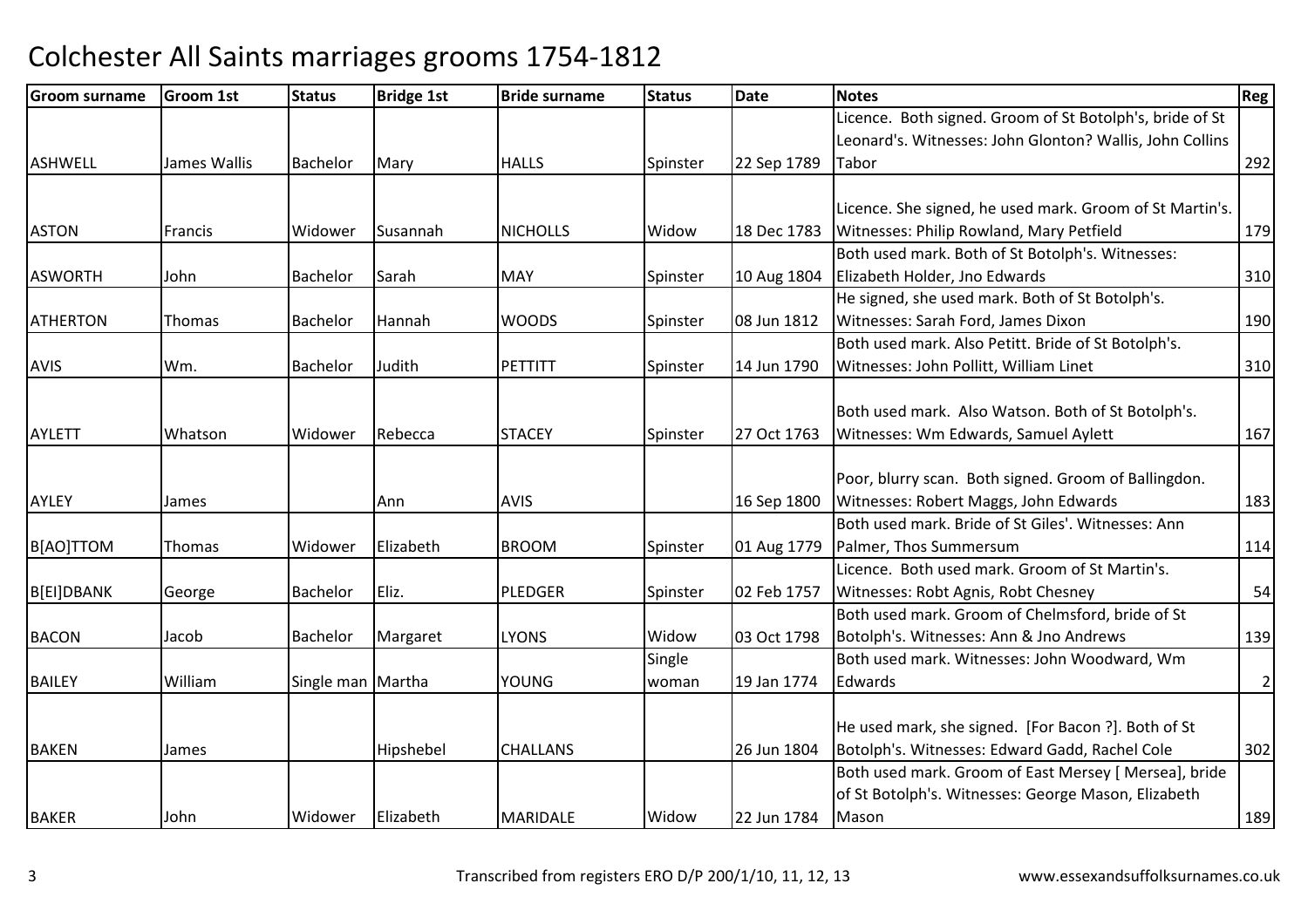| <b>Groom surname</b> | <b>Groom 1st</b> | <b>Status</b> | <b>Bridge 1st</b> | <b>Bride surname</b> | <b>Status</b> | Date        | <b>Notes</b>                                              | Reg |
|----------------------|------------------|---------------|-------------------|----------------------|---------------|-------------|-----------------------------------------------------------|-----|
|                      |                  |               |                   |                      |               |             | He signed, she used mark. Both of St Botolph's. Witness:  |     |
| <b>BAKER</b>         | Barnby           | Widower       | Mary              | <b>BLYTH</b>         | Widow         | 01 Dec 1812 | <b>William Peace</b>                                      | 207 |
|                      |                  |               |                   |                      |               |             | Both used mark. Groom of St Giles's, bride of St          |     |
| <b>BALLS</b>         | William          | Bachelor      | Elizabeth         | <b>STIFFOARD</b>     | Spinster      | 16 Aug 1764 | Botolph's. Witnesses: Charles Wade, Mat? Lane             | 195 |
|                      |                  |               |                   |                      |               |             | Both used mark. Both of St Botolph's. Witnesses: Peter    |     |
| <b>BALLS</b>         | Samuel           | Bachelor      | Elizabeth         | <b>HALLS</b>         | Spinster      | 05 Dec 1773 | Derwin, Wm Edwards                                        | 368 |
|                      |                  |               |                   |                      |               |             |                                                           |     |
|                      |                  |               |                   |                      |               |             | Both used mark. [Hudson with d missing?]. Both of St      |     |
| <b>BALLS</b>         | Thomas           | Bachelor      | Rose              | <b>CANT</b>          | Spinster      | 26 Dec 1783 | Botolph's. Witnesses: Daniel Lawrence, Thomas Huson?      | 180 |
|                      |                  |               |                   |                      |               |             | Licence. Both signed. Groom of West Mersea, bride of St   |     |
|                      |                  |               |                   |                      |               |             | Botolph's. Witnesses: William Samuel Cant, Rebecca        |     |
| <b>BALLS</b>         | James            | Bachelor      | Eliz.             | <b>CANT</b>          |               | 05 Mar 1805 | Cant, Jno.Edwards.                                        | 326 |
|                      |                  |               |                   |                      |               |             | Licence. He signed, she used mark. Groom of               |     |
|                      |                  |               |                   |                      |               |             | Brightlingsea, bride of St Botolph's. Witnesses: Peter    |     |
| BAR[BK]ER            | John             | Widower       | Elizabeth         | <b>BULLOCK</b>       | Spinster      | 12 Jul 1780 | Tayspill, Agnis Bullock                                   | 126 |
|                      |                  |               |                   |                      |               |             | Both used mark. Both of St Botolph's. Witnesses: Thomas   |     |
| <b>BARKER</b>        | James            | Bachelor      | Elizabeth         | <b>CANNON</b>        | Spinster      |             | 04 Nov 1784  & Sarah Hines                                | 199 |
|                      |                  |               |                   |                      |               |             | He signed, she used mark. Both of St Botolph's.           |     |
| <b>BARNES</b>        | John             |               | Catherine         | <b>STEBBING</b>      |               | 06 Oct 1761 | Witnesses: John Blyth, Aaron Webb                         | 132 |
|                      |                  |               |                   |                      |               |             | He signed, she used mark. Both of St Botolph's.           |     |
| <b>BARNES</b>        | John             | Bachelor      | Lucy              | <b>TURNER</b>        | Spinster      | 01 Dec 1789 | Witnesses: Joseph Turner, Mary Lawrince                   | 303 |
|                      |                  |               |                   |                      |               |             | Poor, blurry scan. Licence. Both signed. Groom of St      |     |
|                      |                  |               |                   |                      |               |             | Leonard's, bride of St Botolph's. Witnesses: Thos Barnes, |     |
| <b>BARNES</b>        | John             |               | Hannah            | <b>HARDY</b>         |               | 13 Dec 1801 | Elizabeth Hardy                                           | 212 |
|                      |                  |               |                   |                      |               |             | He signed, she used mark. Both of St Botolph's.           |     |
| <b>BARNES</b>        | William          | Widower       | Sarah             | <b>BOLTON</b>        | Widow         | 25 Dec 1807 | Witnesses: Richard & Mary Harvey, Jno.Edwards.            | 36  |
|                      |                  |               |                   |                      |               |             | Both signed. Both of St Botolph's. Witnesses: Sarah       |     |
| <b>BARNES</b>        | William          | Bachelor      | Sarah             | <b>BARTON</b>        | Spinster      | 15 Nov 1808 | Trayleer, Sarah Madder, John Barton.                      | 64  |
|                      |                  |               |                   |                      |               |             | He signed, she used mark. Both of St Botolph's.           |     |
| <b>BARNSLEY</b>      | Joseph           | Bachelor      | Martha            | <b>DAVEYS</b>        | Spinster      | 23 Apr 1810 | Witnesses: Elizabeth Daveys, John Bentley                 | 118 |
|                      |                  |               |                   |                      |               |             | Both used mark. Both of St Botolph's. Witnesses: Rachel   |     |
| <b>BARRELL</b>       | Abraham          | Bachelor      | Elizabeth         | <b>BLYTH</b>         | Spinster      | 05 Jun 1804 | Sadler, Amos Houghton                                     | 301 |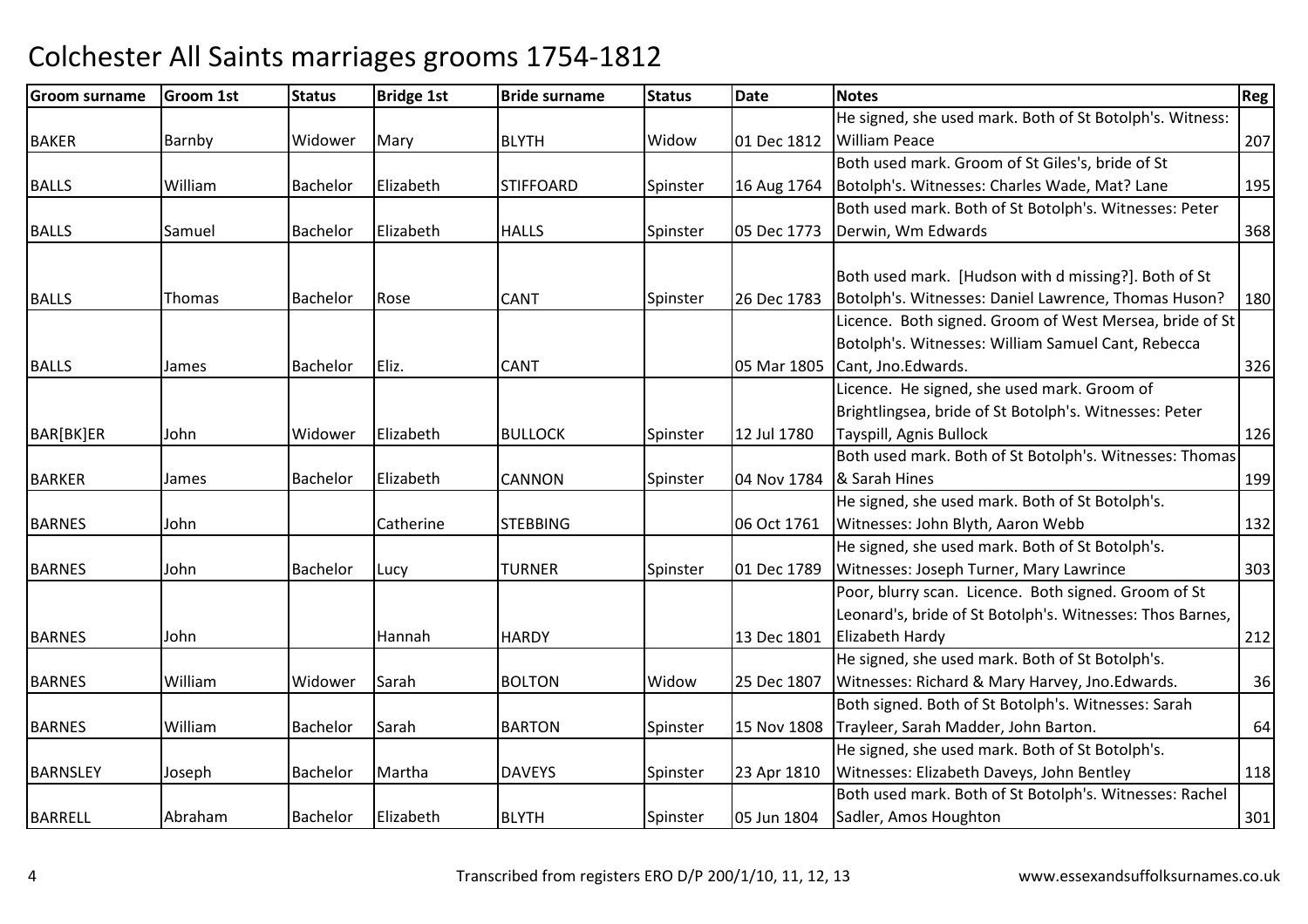| <b>Groom surname</b> | <b>Groom 1st</b> | <b>Status</b>   | <b>Bridge 1st</b> | <b>Bride surname</b> | <b>Status</b> | <b>Date</b> | <b>Notes</b>                                             | Reg   |
|----------------------|------------------|-----------------|-------------------|----------------------|---------------|-------------|----------------------------------------------------------|-------|
|                      |                  |                 |                   |                      |               |             | Both used mark. Groom of Greenstead, bride of St         |       |
| <b>BARRET</b>        | Henry            |                 | Lydia             | <b>BLACKWELL</b>     |               | 17 Jan 1803 | Botolph's. Witnesses: Thos Garrard, Sarah Barret         | 245   |
|                      |                  |                 |                   |                      |               |             |                                                          |       |
|                      |                  |                 |                   |                      |               |             | Licence. Both signed. Groom of St Botolph, Algate,       |       |
| <b>BARRETT</b>       | William          | <b>Bachelor</b> | Elizabeth         | <b>GRIFFIN</b>       | Spinster      | 02 Oct 1770 | London [Aldgate]. Witnesses: Ann Sansom, James Bream     | $312$ |
|                      |                  |                 |                   |                      |               |             | Both used mark. Both of St Botolph's. Witnesses: John    |       |
| BARTHOLOMEW          | Peter            | Widower         | Elisabeth         | <b>ARCHER</b>        | Spinster      | 04 Jul 1790 | Archer, Susan Heard                                      | 312   |
|                      |                  |                 |                   |                      |               |             | Banns only, date is of 3rd Banns. Groom of St Botolph's, |       |
| <b>BARTLETT</b>      | Richard          | Widower         | Ann               | <b>STANDEY</b>       | Widow         | 17 Aug 1760 | bride of St Giles's.                                     | 118   |
|                      |                  |                 |                   |                      |               |             | Poor, blurry scan. He signed, she used mark. Both of St  |       |
| <b>BARTON</b>        | Samuel           | <b>Bachelor</b> | Emma              | <b>TURNER</b>        | Spinster      | 09 Aug 1796 | Botolph's. Witnesses: Mary & George Turner               | 73    |
|                      |                  |                 |                   |                      |               |             | Both used mark. [With Brough ?]. Both of St Botolph's.   |       |
| <b>BASHAW</b>        | James            | Widower         | Sarah             | <b>BRUFF</b>         | Widow         |             | 21 May 1798 Witnesses: John Davis, Jno Edwards           | 128   |
|                      |                  |                 |                   |                      |               |             |                                                          |       |
|                      |                  |                 |                   |                      |               |             | Both signed. Groom of St Botolph's, bride of St James'.  |       |
| <b>BASKETT</b>       | James            | Bachelor        | Sarah             | <b>HAWKINS</b>       |               | 19 Apr 1804 | Witnesses: Wm & Hannah Hawkins, John Edwards.            | 295   |
|                      |                  |                 |                   |                      |               |             | Licence. Both signed. Curate had Chessal for bride's     |       |
|                      |                  |                 |                   |                      |               |             | surname but she signed Chissell. Bride of Manningtree.   |       |
| <b>BASTERFIELD</b>   | Thomas           | Bachelor        | Lucy              | <b>CHISSELL</b>      |               | 14 Nov 1794 | Witnesses: John Box, James Cant                          | 45    |
|                      |                  |                 |                   |                      |               |             |                                                          |       |
|                      |                  |                 |                   |                      |               |             | Both used mark. [ Could be Batts / Betts ]. Both of St   |       |
| BATES?               | John             |                 | lAnn.             | <b>DENCH</b>         |               | 07 Feb 1794 | Botolph's. Witnesses: Rbt Lambert?, Jno Edwards          | 26    |
|                      |                  |                 |                   |                      |               |             |                                                          |       |
|                      |                  |                 |                   |                      |               |             | Both used mark. Could be read as Butler. Both of St      |       |
| <b>BATLEE</b>        | Richard          | Bachelor        | Maria             | <b>NICE</b>          | Widow         | 11 Feb 1799 | Botolph's. Witnesses: John Aldridge, James Brown         | 148   |
|                      |                  |                 |                   |                      |               |             | Both used mark. Both of St Botolph's. Witnesses: Ann     |       |
| <b>BAXTER</b>        | William          | Bachelor        | Susannah          | <b>WILLSON</b>       | Spinster      | 15 Jun 1798 | Banyard, Jno Edwards                                     | 129   |
|                      |                  |                 |                   |                      |               |             | Licence. Both signed. Groom of Holy Trinity, bride of St |       |
| <b>BAYLES</b>        | Thomas           | Widower         | Mary              | <b>DENNIS</b>        | Spinster      | 10 Jan 1771 | Botolph's. Witnesses: W Smythies, E Dennis               | 317   |
|                      |                  |                 |                   |                      |               |             | Both used mark. Both of St Botolph's. Witnesses: John    |       |
| <b>BAYLEY</b>        | Ephraim          |                 | Rebecca           | <b>CANT</b>          |               | 09 Sep 1776 | Woodward, Wm Edwards                                     | 59    |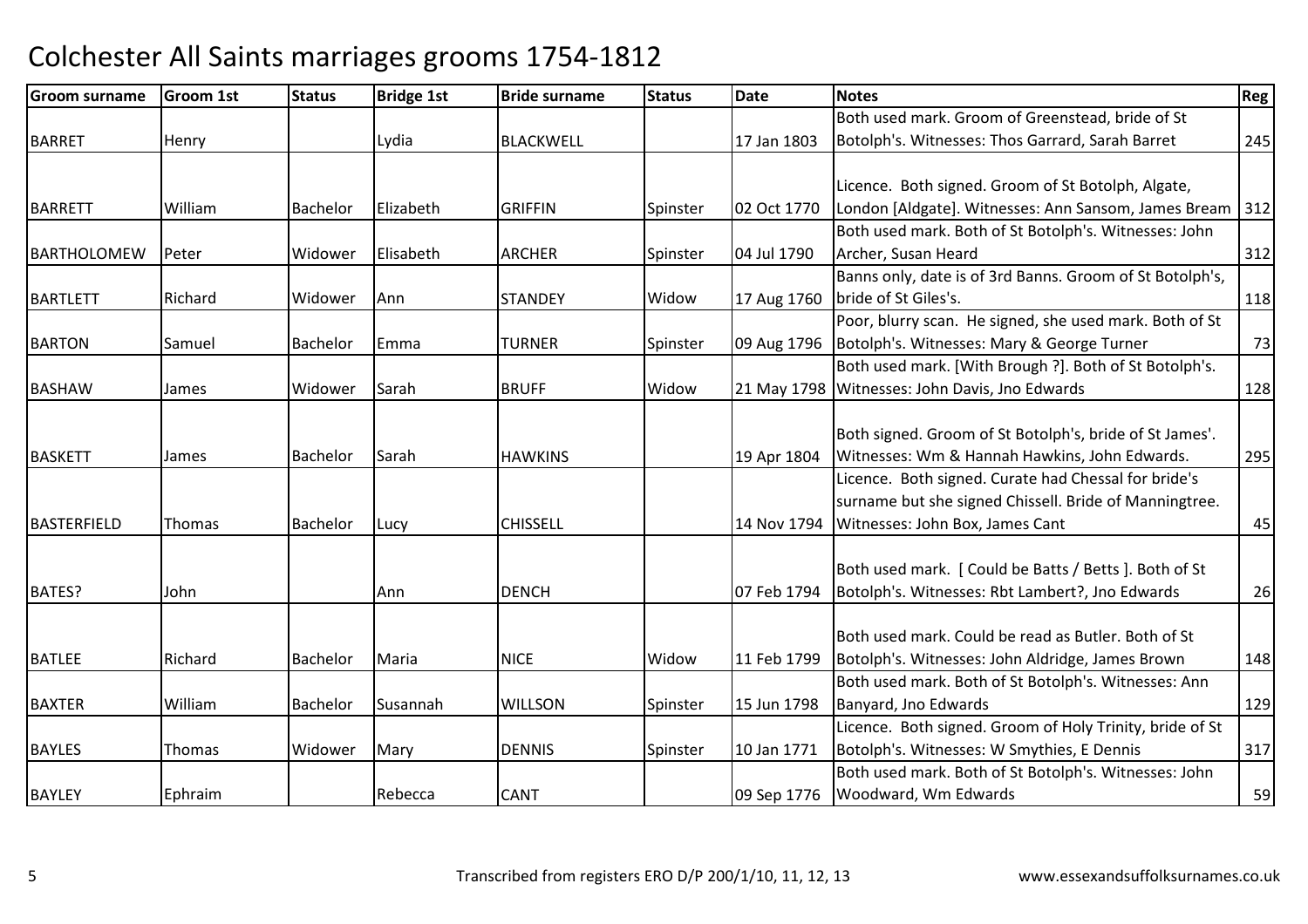| <b>Groom surname</b> | Groom 1st | <b>Status</b>     | <b>Bridge 1st</b> | <b>Bride surname</b> | <b>Status</b> | <b>Date</b> | <b>Notes</b>                                              | <b>Reg</b> |
|----------------------|-----------|-------------------|-------------------|----------------------|---------------|-------------|-----------------------------------------------------------|------------|
|                      |           |                   |                   |                      |               |             | Both used mark. Both of St Botolph's. Witnesses: James    |            |
| <b>BAZELL</b>        | William   |                   | Hananh            | <b>GODFREY</b>       |               | 21 Oct 1793 | Martin, Jane Palmer                                       | 19         |
|                      |           |                   |                   |                      |               |             | He signed, she used mark. Both of St Botolph's.           |            |
| <b>BEADLE</b>        | John      | Bachelor          | Mary              | <b>EUSTACE</b>       | Spinster      | 02 Feb 1791 | Witnesses: Mary Lawrence, Wm Edwards                      | 326        |
|                      |           |                   |                   |                      | Single        |             | He signed (Beesly), she used mark. Both of St Botolph's.  |            |
| <b>BEASLEY</b>       | John      | Single man Eliz'h |                   | <b>CLARK</b>         | woman         | 20 Mar 1756 | Witnesses: Thos Dolby, John Blyth                         | 42         |
|                      |           |                   |                   |                      |               |             | Both used mark. [For Betts ?]. Groom of St Mary           |            |
|                      |           |                   |                   |                      |               |             | Magdalen, bride of St Botolph's. Witnesses: Edward        |            |
| <b>BEATS</b>         | John      |                   | Dinah             | <b>GAY</b>           |               | 27 Mar 1804 | Gadd                                                      | 292        |
|                      |           |                   |                   |                      |               |             | Both signed. Groom of Dovercourt, Harwich, bride of St    |            |
| <b>BEAUMONT</b>      | John      | Bachelor          | Susan             | <b>CLEMENT</b>       | Spinster      | 07 Sep 1809 | Botolph's. Witnesses: Robt A Derwood, Wm Tuder            | 97         |
|                      |           |                   |                   |                      | Single        |             | Banns only, date is of 3rd Banns. Groom of St Martin's,   |            |
| <b>BEFELL</b>        | James     | Widower           | Sarah             | <b>CROSS</b>         | woman         | 29 Nov 1761 | bride of St Botolph's                                     |            |
|                      |           |                   |                   |                      |               |             |                                                           |            |
|                      |           |                   |                   |                      |               |             | Licence. Both signed. Both of St Botolph's. Witnesses:    |            |
| <b>BENNELL</b>       | Thomas    | Bachelor          | Sarah             | <b>PECK</b>          | Spinster      | 21 Jan 1806 | Joseph Bennell, Ann Peck, Elizabeth Peck.                 | 358        |
|                      |           |                   |                   |                      |               |             | Both used mark. Bride of Manningtree. Witnesses:          |            |
| <b>BENNETT</b>       | William   | Bachelor          | Elisabeth         | <b>BLOIS</b>         |               | 17 Aug 1791 | Willm. Jeffries, James Cant                               | 344        |
|                      |           |                   |                   |                      |               |             |                                                           |            |
|                      |           |                   |                   |                      |               |             | He signed, she used mark. Both of St Botolph's.           |            |
| <b>BERRY</b>         | William   | Bachelor          | Jane              | <b>GREENLEAF</b>     | Spinster      | 11 Jan 1787 | Witnesses: Samuel Hedge Dethorne, Wm Edwards              | 238        |
|                      |           |                   |                   |                      |               |             |                                                           |            |
|                      |           |                   |                   |                      |               |             | Poor, blurry scan. Licence. Both signed. Bride of St      |            |
| <b>BETTS</b>         | William   |                   | Sarah             | <b>KEELING</b>       |               | 01 Jan 1801 | Runwald's. Witnesses: Stephen Betts, Thomas Stow          | 189        |
|                      |           |                   |                   |                      |               |             | He signed, she used mark. His signature is indistinct but |            |
|                      |           |                   |                   |                      |               |             | looks more like Beakers. Both of St Botolph's. Witnesses: |            |
| <b>BICKERS</b>       | Charles   | Bachelor          | Lydia             | <b>BRIGHTWELL</b>    | Spinster      | 15 Jun 1809 | Elizabeth Humphry, Jno Edwards                            | 86         |
|                      |           |                   |                   |                      |               |             | Poor, blurry scan. He used mark, she signed. Both of St   |            |
| <b>BIDDLE</b>        | George    |                   | Rebecca           | <b>LAST</b>          |               | 26 Oct 1801 | Botolph's. Witnesses: Mara & William Loe?                 | 211        |
|                      |           |                   |                   |                      |               |             |                                                           |            |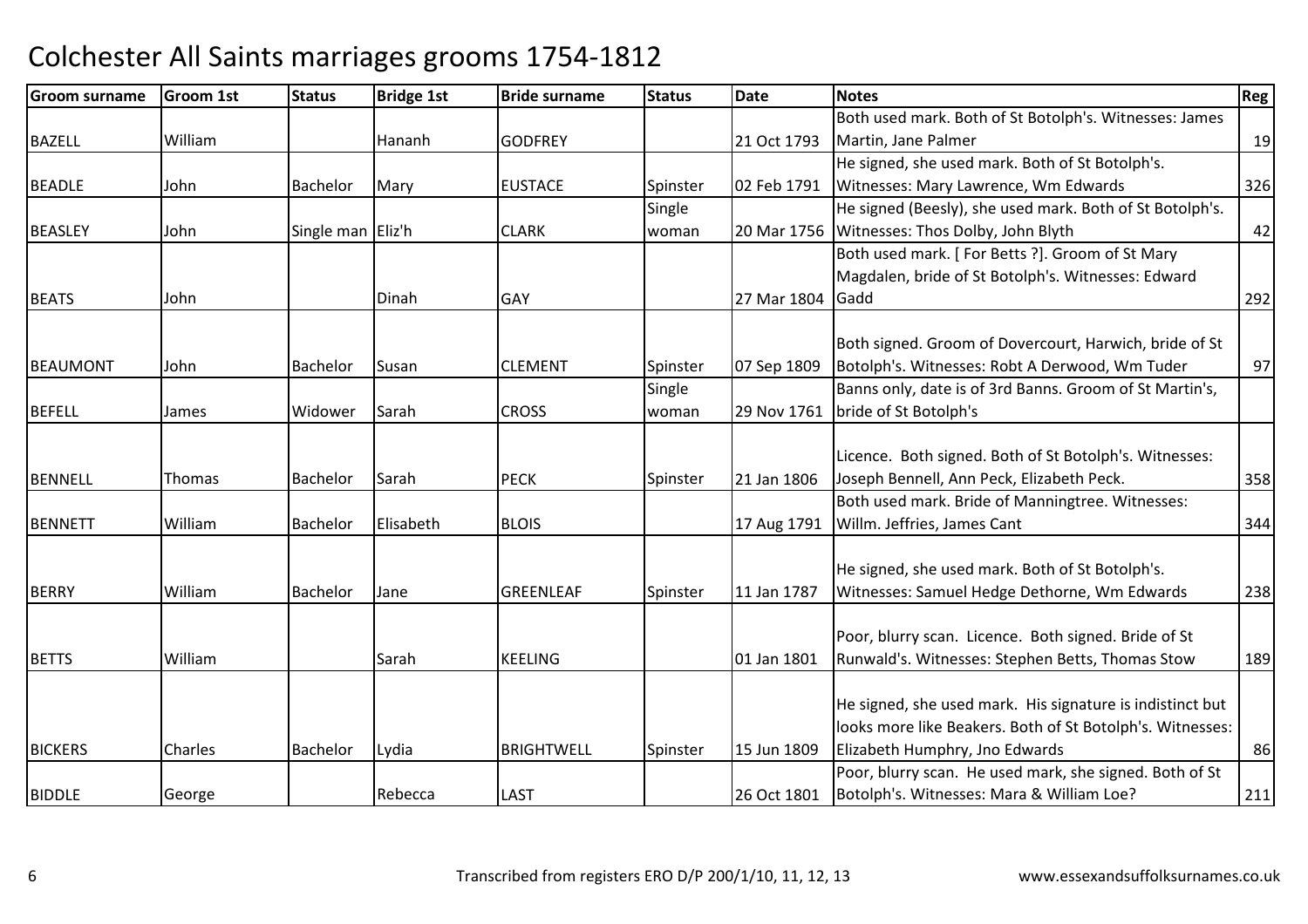#### Groom surnamee Groom 1st Status Bridge 1st Bride surname Status Date Notes Regge Regge Regge Regge Regge Regge Regge Regge R BIDDLERichard Bachelor Ann **BANSTEAD**  Widow 01 Apr 1807 He signed, she used mark. Both of St Botolph's. Witnesses: J[ao]s Sutten, Barbara Byress 10 **BILLINGSBY** Samuel | Widower | Margarett Ann **HUDSON**  Widow 18 Dec 1755 Licence. He signed (Billingsbee), she used mark. Groom of St Martin's, bride of St Botolph's. Witnesses: Elliott Ward, John Blythh 33 BILTONN John Bachelor Sarah PRIGG Spinster 26 Nov 1780 He signed, she used mark. Both of St Botolph's. Witnesses: Mary Candler, Susanhr Mearhby? <sup>132</sup>**BLABER** R Benjamin Bachelor Sarah COLPET Spinster 28 Jun 1809 He signed, she used mark. Both of St Botolph's. Witnesses: John Pass?, Jno Edwardss 91 BLACKWELL John Widower Martha BAKERBAKER Spinster 06 Jun 1764 Licence. Both used mark. Both of St Botolph's. Witnesses: Wm Smith, Jno Kingg 183 BLACKWELLVernon Bachelor Sarah STREET Spinster 24 Jan 1806 He signed, she used mark. Both of St Botolph's. Witnesses: John Box, Ann Calvesbert <sup>361</sup>BLACKWELLL Vernon Midower Martha BOYS Spinster 04 Jan 1809 He signed, she used mark. Both of St Botolph's. Witnesses: Mary Blackwell, Martha Boyss 67 BLANDHenry Single man Hannah MALTON **Single** woman 09 Oct 1759 Both used mark. JB, Jun'r. Groom of St Martin's. Witnesses: Edward Brown, John Blythh 100 BLANDD Luke Bachelor Sarah TURNER Spinster 14 Nov 1773 Both used mark. Both of St Botolph's. Witnesses: Mary Turner, Wm Edwards $\sim$  365 BLANDD John Bachelor Hannah PURKIS Spinster 03 Mar 1778 Licence. Both used mark. Groom of St Leonard's, bride of St Botolph's. Witnesses: John Bland, Wm Edwards <sup>89</sup>**BLEWITT**  $[Charles]$ Single man Hannah **HALE** Single woman 31 Oct 1762 He signed she used mark. Groom of West Mersea. Witnesses: John & Wm. Edwardss 147 BLOOMFIELDD Wm. Bachelor Phoebe ROUSE Spinster 02 Apr 1792 He signed, she used mark. Both of St Botolph's. Witnesses: Edward Gadd, Joseph Littlebury <sup>355</sup>BOCKINGG Abraham Bachelor Mary EDWARDS Spinster 18 Feb 1805 Both used mark. Both of St Botolph's. Witnesses: Elizabeth & Jno Edwards $\sim$  324 **BOLINGBROKE** James Single man Caziah **LAWRENCE** Single woman 17 Feb 1762 He signed ( Bullincrook ? ), she used mark. [ For Keziah ?]. Both of St Botolph's. Witnesses: James Temple, W J James Greenn 139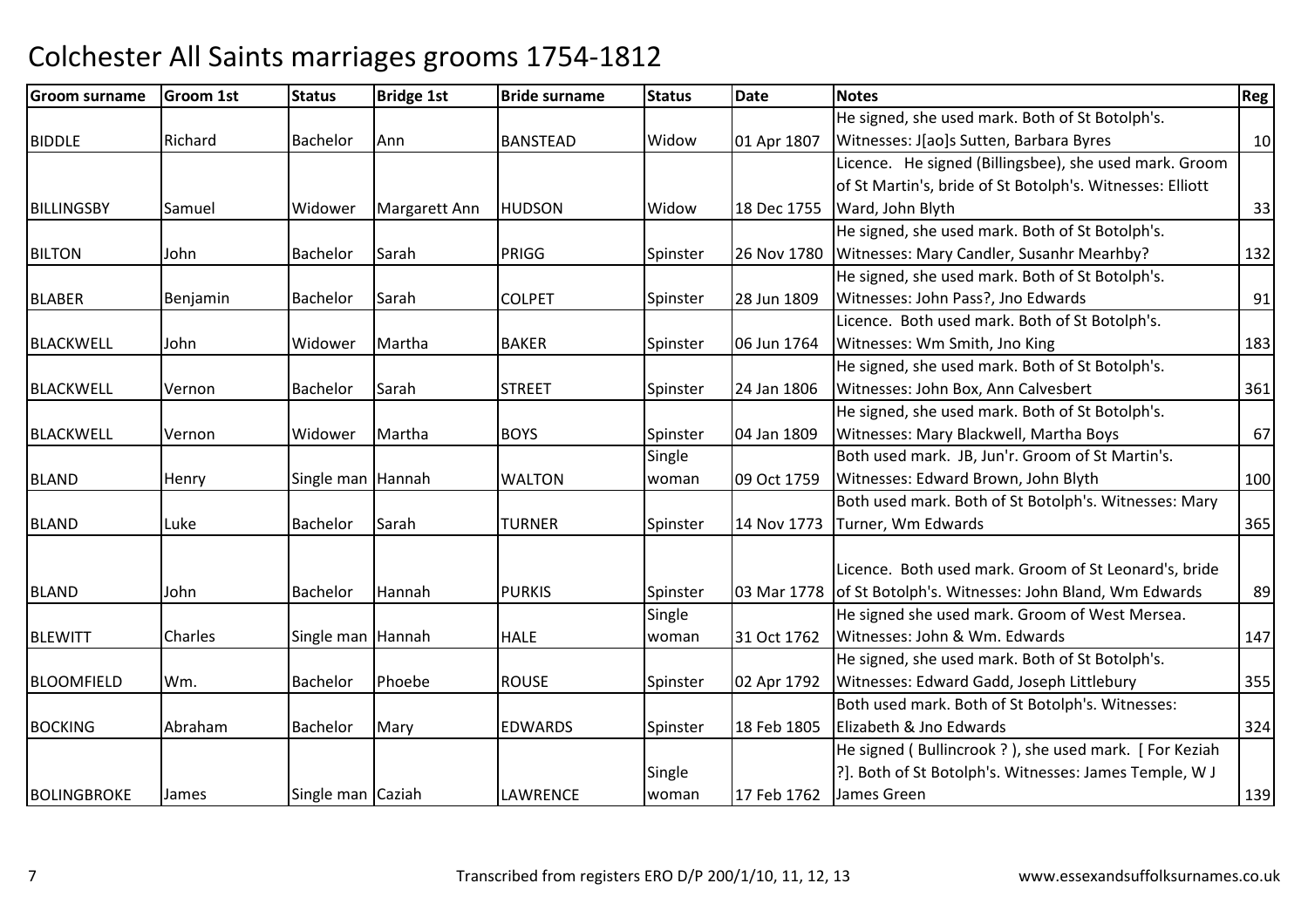| <b>Groom surname</b> | <b>Groom 1st</b> | <b>Status</b>    | <b>Bridge 1st</b> | <b>Bride surname</b> | <b>Status</b> | Date        | <b>Notes</b>                                                      | <b>Reg</b> |
|----------------------|------------------|------------------|-------------------|----------------------|---------------|-------------|-------------------------------------------------------------------|------------|
|                      |                  |                  |                   |                      |               |             | Both used mark. Both of St Botolph's. Witnesses: William          |            |
| <b>BOLTON</b>        | William          | <b>Bachelor</b>  | Mary              | CALVESBAG            | Spinster      | 18 Jun 1811 | West, Jno Edwards                                                 | 155        |
|                      |                  |                  |                   |                      |               |             | Both used mark. Both of St Botolph's. Witnesses: William          |            |
| <b>BOND</b>          | John             | <b>Bachelor</b>  | Hannah            | <b>WATTS</b>         | Spinster      | 17 Sep 1805 | Taylor, Sarah Murrells                                            | 341        |
|                      |                  |                  |                   |                      | Single        |             | Both used mark. Both of St Botolph's. Witnesses:                  |            |
| <b>BONES</b>         | William          | Widower          | Sarah             | <b>WEBB</b>          | woman         | 20 Jun 1762 | Elisabeth Andrews, Aaron Webb                                     | 141        |
|                      |                  |                  |                   |                      |               |             | He signed, she used mark. Both of St Botolph's.                   |            |
| <b>BOOTH</b>         | Samuel           | Bachelor         | Susan             | LEWIS                | Spinster      | 24 Apr 1763 | Witnesses: David Rayner, Jonas Flanner                            | 156        |
|                      |                  |                  |                   |                      |               |             | Licence. Both signed. Groom of St Botolph's, bride of             |            |
|                      |                  |                  |                   |                      |               |             | Coggeshall. Witnesses: Daniel Haddon Rudkin, Sarah &              |            |
| <b>BOREHAM</b>       | <b>Barnabas</b>  | Bachelor         | Hannah            | <b>RUDKIN</b>        | Spinster      | 13 Jun 1806 | Samuel Rudkin.                                                    | 371        |
|                      |                  |                  |                   |                      |               |             | Licence. Both used mark. Groom of St James'.                      |            |
| <b>BORROWS</b>       | William          | Bachelor         | Ann               | <b>GRIFFIN</b>       | Spinster      | 16 Nov 1784 | Witnesses: Wm & Ann Woodcock                                      | 201        |
|                      |                  |                  |                   |                      |               |             | He signed, she used mark. Groom of St Botolph's.                  |            |
| <b>BOSTON</b>        | Richard          | <b>Bachelor</b>  | Elizabeth         | <b>BANES</b>         | Spinster      | 07 Apr 1778 | Witnesses: George Smith, Martin Fordham                           | 90         |
|                      |                  |                  |                   |                      |               |             | Licence. He signed, she used mark. Groom of St                    |            |
|                      |                  |                  |                   |                      |               |             | Botolph's. Witnesses: Jno Archer, Harry Vincent, Ann              |            |
| <b>BOWES</b>         | Patrick          | Bachelor         | Frances           | <b>TAYLOR</b>        | Spinster      | 23 Sep 1804 | Camp, Isaac Brett.                                                | 313        |
|                      |                  |                  |                   |                      |               |             |                                                                   |            |
|                      |                  |                  |                   |                      |               |             | Poor, blurry scan. He signed, she used mark. Both of St           |            |
| <b>BOWYER</b>        | James            |                  | Ann               | <b>JOURDIN</b>       |               | 09 Oct 1800 | Botolph's. Witnesses: Louisa Stanes, John Edwards                 | 187        |
|                      |                  |                  |                   |                      |               |             |                                                                   |            |
|                      |                  |                  |                   |                      |               |             | Licence. Both used mark. Groom of St Giles', bride of St          |            |
| <b>BOYCE</b>         | Robert           | Widower          | Jane              | <b>JACKSON</b>       | Widow         |             | 31 May 1779   Botolph's. Witnesses: Thos Barker, Catherine McLane | 110        |
|                      |                  |                  |                   |                      | Single        |             | Both used mark. Both of St Botolph's. Witnesses: John             |            |
| <b>BOYLES</b>        | Charles          | Single man Sarah |                   | <b>OSBAND</b>        | woman         | 31 Aug 1755 | Hankins, John Blyth                                               | 26         |
|                      |                  |                  |                   |                      |               |             |                                                                   |            |
|                      |                  |                  |                   |                      |               |             | Both used mark. Groom of St Mary Magdalen, bride of St            |            |
| <b>BOYLES</b>        | Thomas           | Bachelor         | Esther            | <b>EVERETT</b>       | Spinster      | 19 May 1771 | Botolph's. Witnesses: George Lawrence, Martha Harrad              | 327        |
|                      |                  |                  |                   |                      |               |             | He signed, she used mark. Both of St Botolph's.                   |            |
| <b>BOYLES</b>        | Daniel           | <b>Bachelor</b>  | Elizabeth         | <b>BUNTON</b>        | Widow         |             | 04 May 1783 Witnesses: Jeremiah & Martha Boyles                   | 170        |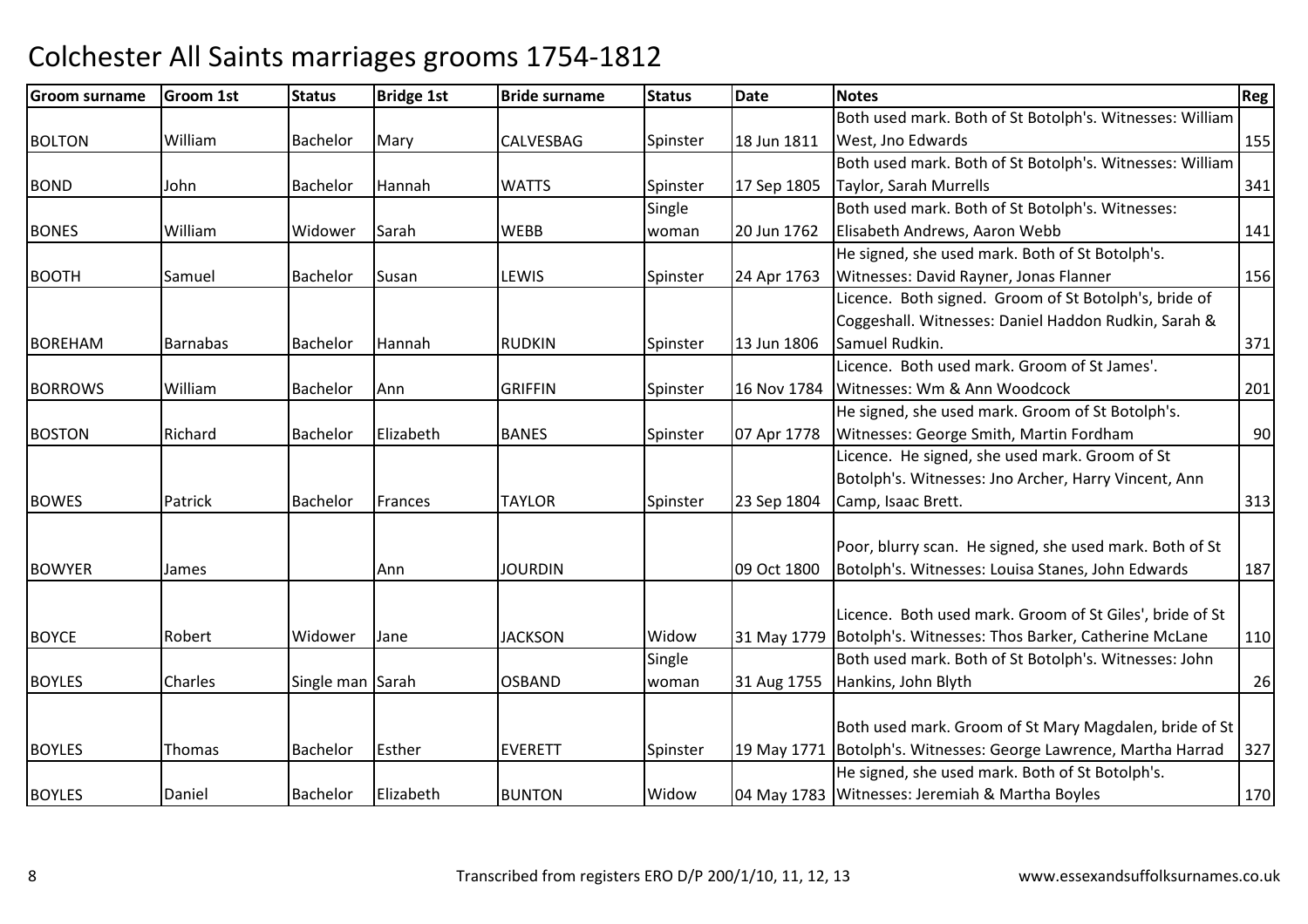| <b>Groom surname</b> | Groom 1st | <b>Status</b>        | <b>Bridge 1st</b> | <b>Bride surname</b> | <b>Status</b> | Date        | <b>Notes</b>                                                  | Reg |
|----------------------|-----------|----------------------|-------------------|----------------------|---------------|-------------|---------------------------------------------------------------|-----|
|                      |           |                      |                   |                      |               |             | He signed, she used mark. Both of St Botolph's.               |     |
| <b>BOYLES</b>        | Daniel    | Widower              | Mary              | <b>DEEN</b>          | Spinster      | 09 Jan 1791 | Witnesses: Ann Boyles, Wm Edwards                             | 324 |
|                      |           |                      |                   |                      |               |             | He signed, she used mark. Witnesses: Thomas Boyles,           |     |
| <b>BOYLES</b>        | Jeremiah  | <b>Bachelor</b>      | Lydia             | <b>SADLER</b>        | Spinster      |             | 03 May 1791 Wm Edwards                                        | 336 |
|                      |           |                      |                   |                      |               |             | Licence. He signed, she used mark. Groom of Ardleigh,         |     |
|                      |           |                      |                   |                      |               |             | bride of St Botolph's. Witnesses: Joseph Shepherd, Wm         |     |
| <b>BOYS</b>          | James     | Widower              | Martha            | <b>OAKLEY</b>        | Spinster      | 13 Nov 1786 | Edwards                                                       | 236 |
|                      |           |                      |                   |                      | Single        |             | He signed, she used mark. Both of St Botolph's.               |     |
| <b>BRABEE</b>        | Thomas    | Single man Esther    |                   | <b>BLOOMFIELD</b>    | woman         | 29 Jul 1764 | Witnesses: Joseph Mitchell, Wm Edwards                        | 189 |
|                      |           |                      |                   |                      | Single        |             | Both signed. Both of St Botolph's. Witnesses: Matthew         |     |
| <b>BRADDY</b>        | Samuel    | Single man Anne      |                   | <b>CHAPLYN</b>       | woman         | 06 Jun 1803 | Brunton, Catharine Smith                                      | 259 |
|                      |           |                      |                   |                      |               |             |                                                               |     |
| <b>BRADY</b>         | Henry     | Single man Priscilla |                   | <b>COSTON</b>        | Spinster      |             | 04 May 1760 Both used mark. Witnesses: John Shead, John Blyth | 115 |
|                      |           |                      |                   |                      |               |             | Both used mark. Groom is a weaver. Witnesses: Charles         |     |
| <b>BRAND</b>         | Thomas    | Single man Elizabeth |                   | <b>HOWELL</b>        | Spinster      |             | 24 May 1775   Patterson, Wm. Edwards                          | 31  |
|                      |           |                      |                   |                      |               |             | Both used mark. Both of St Botolph's. Witnesses: James        |     |
| <b>BRANSON</b>       | Samuel    |                      | Sarah             | <b>MORLEY</b>        |               | 18 Jun 1794 | Everard, Elizabeth Waterfield                                 | 37  |
|                      |           |                      |                   |                      | Single        |             | Licence. He signed, she used mark. Groom of Dedham.           |     |
| <b>BRANSTON</b>      | Joseph    | Widower              | Mary              | <b>KINGSBURY</b>     | woman         | 16 Jan 1755 | Witnesses: Thos. Kingsbury, John Blyth                        | 12  |
|                      |           |                      |                   |                      |               |             | Licence. Both signed. Witnesses: Edward Brown, Ben.           |     |
| <b>BREAM</b>         | James     | Bachelor             | Ann               | <b>WILDER</b>        | Spinster      | 13 Oct 1757 | Agnis                                                         | 62  |
|                      |           |                      |                   |                      |               |             |                                                               |     |
|                      |           |                      |                   |                      |               |             | Licence. Both signed. Groom of Cressing, bride of St          |     |
| <b>BRETTON</b>       | John      |                      | Hannah            | <b>CLAY</b>          |               | 11 Oct 1803 | Botolph's. Witnesses: Hannah Rolle?, Charles Clay             | 272 |
|                      |           |                      |                   |                      |               |             | Both used mark. Groom of Wivenhoe. Witnesses:                 |     |
| <b>BREWER</b>        | Joseph    |                      | Mary              | <b>ABBOTT</b>        |               | 12 Apr 1803 | Elisabeth Abbatt, Margaret Brewer                             | 252 |
|                      |           |                      |                   |                      | Single        |             | Licence. He signed, she used mark. Witnesses: Thos.           |     |
| <b>BRIDGES</b>       | William   | Single man Eliz.     |                   | <b>UPSOM</b>         | woman         | 27 Jul 1755 | Simken, John Blyth                                            | 24  |
|                      |           |                      |                   |                      |               |             |                                                               |     |
|                      |           |                      |                   |                      |               |             | Licence. Both signed. Groom is a clerk. Witnesses: Thos.      |     |
| BRIDGMAN             | Richard   | Widower              | Ann               | <b>SMITH</b>         | Spinster      |             | 22 May 1759 Warburton, Solomon & Benjamin Smith.              | 92  |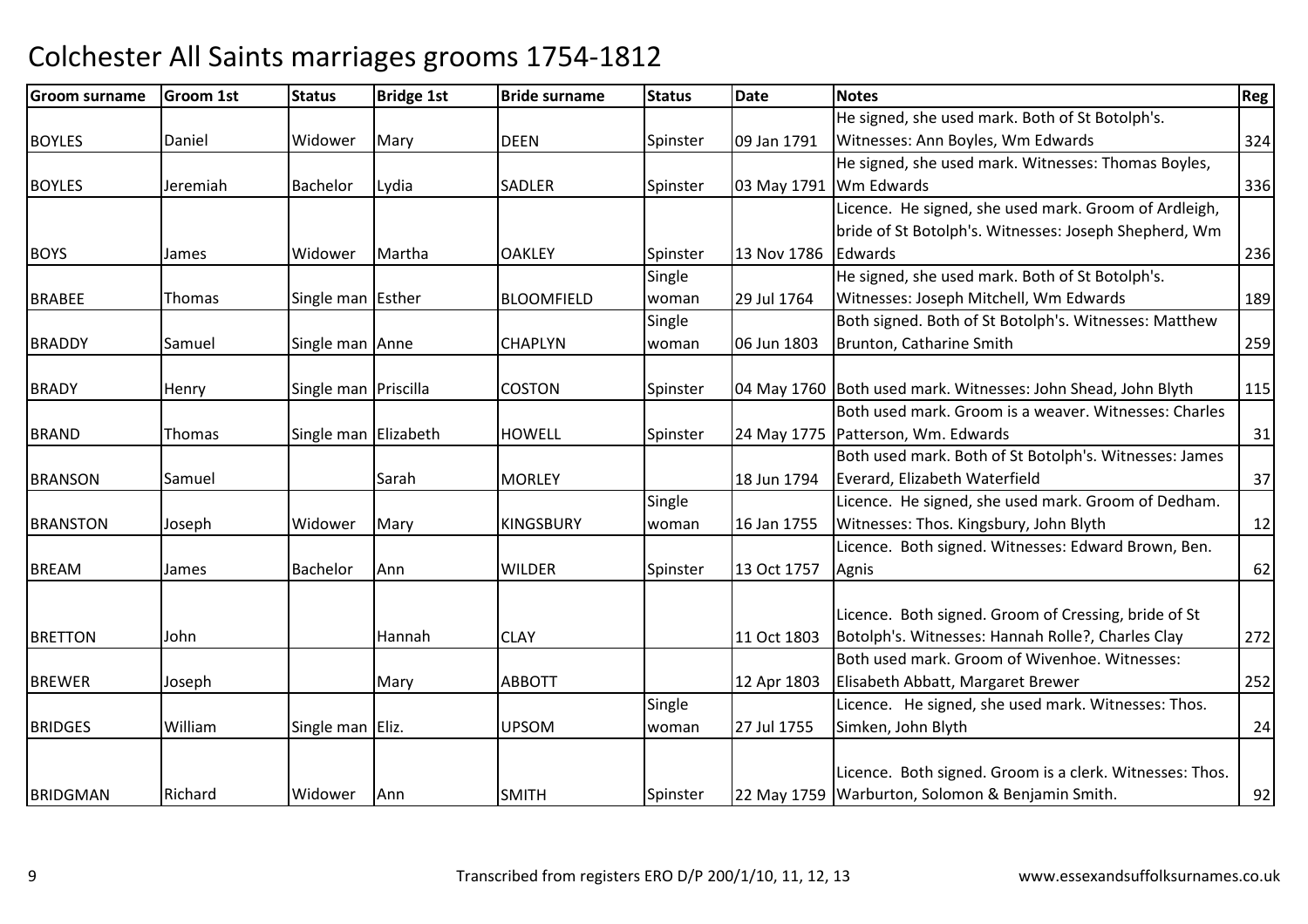| <b>Groom surname</b> | <b>Groom 1st</b> | <b>Status</b>        | <b>Bridge 1st</b> | <b>Bride surname</b> | <b>Status</b> | <b>Date</b>             | <b>Notes</b>                                              | <b>Reg</b> |
|----------------------|------------------|----------------------|-------------------|----------------------|---------------|-------------------------|-----------------------------------------------------------|------------|
|                      |                  |                      |                   |                      |               |                         | Both used mark. Both of St Botolph's. Witnesses:          |            |
| <b>BRIGHT</b>        | James            | <b>Bachelor</b>      | Martha            | <b>REEVE</b>         | Spinster      |                         | 31 May 1809 Charlotte Maxall, Jno Edwards                 | 83         |
|                      |                  |                      |                   |                      |               |                         | Both signed. Both of St Botolph's. Witnesses: Mic'l Cook, |            |
| <b>BRIGHTWELL</b>    | James            | Bachelor             | Sarah             | <b>COOK</b>          | Spinster      | 03 May 1774             | Wm Edwards                                                | 7          |
|                      |                  |                      |                   |                      |               |                         | Both used mark. Both of St Botolph's Witnesses: Wm        |            |
| <b>BRINER</b>        | Anthony          | Widower              | Priscilla         | <b>THOMPSON</b>      | Spinster      | 10 Apr 1781             | <b>Edwards, Andrew Watts</b>                              | 136        |
|                      |                  |                      |                   |                      |               |                         |                                                           |            |
|                      |                  |                      |                   |                      |               |                         | Poor, blurry scan. He signed, she used mark. Both of St   |            |
| <b>BRITEE</b>        | James            |                      | Eliz.             | <b>HUBBARD</b>       |               | 20 Sep 1801             | Botolph's. Witnesses: Mary Britee, John Edwards           | 207        |
|                      |                  |                      |                   |                      |               |                         | Both signed. Both of St Botolph's. Witnesses: Susanna     |            |
| <b>BROCK</b>         | John             | <b>Bachelor</b>      | Mary              | <b>DOUGHTY</b>       | Spinster      | 24 Jul 1804             | Haxell, John Edwards                                      | 308        |
|                      |                  |                      |                   |                      |               |                         | Licence. Both signed. Groom of St James', bride of St     |            |
|                      |                  |                      |                   |                      |               |                         | Botolph's. Witnesses: Mary Blomfield, Mary Rootsey,       |            |
| <b>BROMLEY</b>       | Benjamin         | <b>Bachelor</b>      | Sarah             | <b>BLOMFIELD</b>     | Spinster      | 14 May 1765 Ann Maples. |                                                           | 213        |
|                      |                  |                      |                   |                      |               |                         | Both used mark. Both of St Botolph's. Witnesses: Wm       |            |
| <b>BROMLEY</b>       | Lucas            | <b>Bachelor</b>      | Mary              | <b>CLARKE</b>        | Spinster      | 10 Dec 1773             | <b>Edwards, Thomas Bromley</b>                            | 370        |
|                      |                  |                      |                   |                      |               |                         |                                                           |            |
|                      |                  |                      |                   |                      |               |                         | Both signed. Groom of St Giles', bride of St Botolph's.   |            |
| <b>BROMLEY</b>       | Thomas           |                      | Elizabeth         | <b>DOBSON</b>        |               | 25 Jan 1803             | Witnesses: James & Mary Dobson, John Edwards.             | 246        |
|                      |                  |                      |                   |                      | Single        |                         | Both signed (she as Houlding). Groom of Ardleigh, bride   |            |
| <b>BROMLY</b>        | Phillips         | Single man Elizabeth |                   | <b>HOLDING</b>       | woman         | 30 Jul 1765             | of St Botolph's. Witnesses: John Houlding, Alice Lucas    | 219        |
|                      |                  |                      |                   |                      |               |                         |                                                           |            |
| <b>BROOKER</b>       | James            | Bachelor             | Hannah            | <b>JEFFERY</b>       | Spinster      | 06 Dec 1773             | Both signed. Witnesses: Joseph Moore, Martha Wenlock      | 369        |
|                      |                  |                      |                   |                      |               |                         | Licence. He used mark, she signed. Witnesses: Mary        |            |
| <b>BROOKER</b>       | Humphry          | Bachelor             | Mary              | <b>BAKER</b>         | Spinster      | 15 Jul 1779             | Sanckster, James Brooke[rs]                               | 112        |
|                      |                  |                      |                   |                      |               |                         | Both used mark. Both of St Botolph's. Witnesses: James    |            |
| <b>BROOKER</b>       | William          | <b>Bachelor</b>      | Martha            | <b>KIDGEL</b>        | Widow         | 17 Oct 1784             | & Mary Brooker                                            | 197        |
|                      |                  |                      |                   |                      |               |                         |                                                           |            |
|                      |                  |                      |                   |                      |               |                         | Licence. He signed, she used mark. Groom of St            |            |
| <b>BROOKER</b>       | James            | Widower              | Sarah             | <b>SQUIRES</b>       | Spinster      | 28 Oct 1792             | Botolph's. Witnesses: John Wa[lt]on, Wm Edwards           | 366        |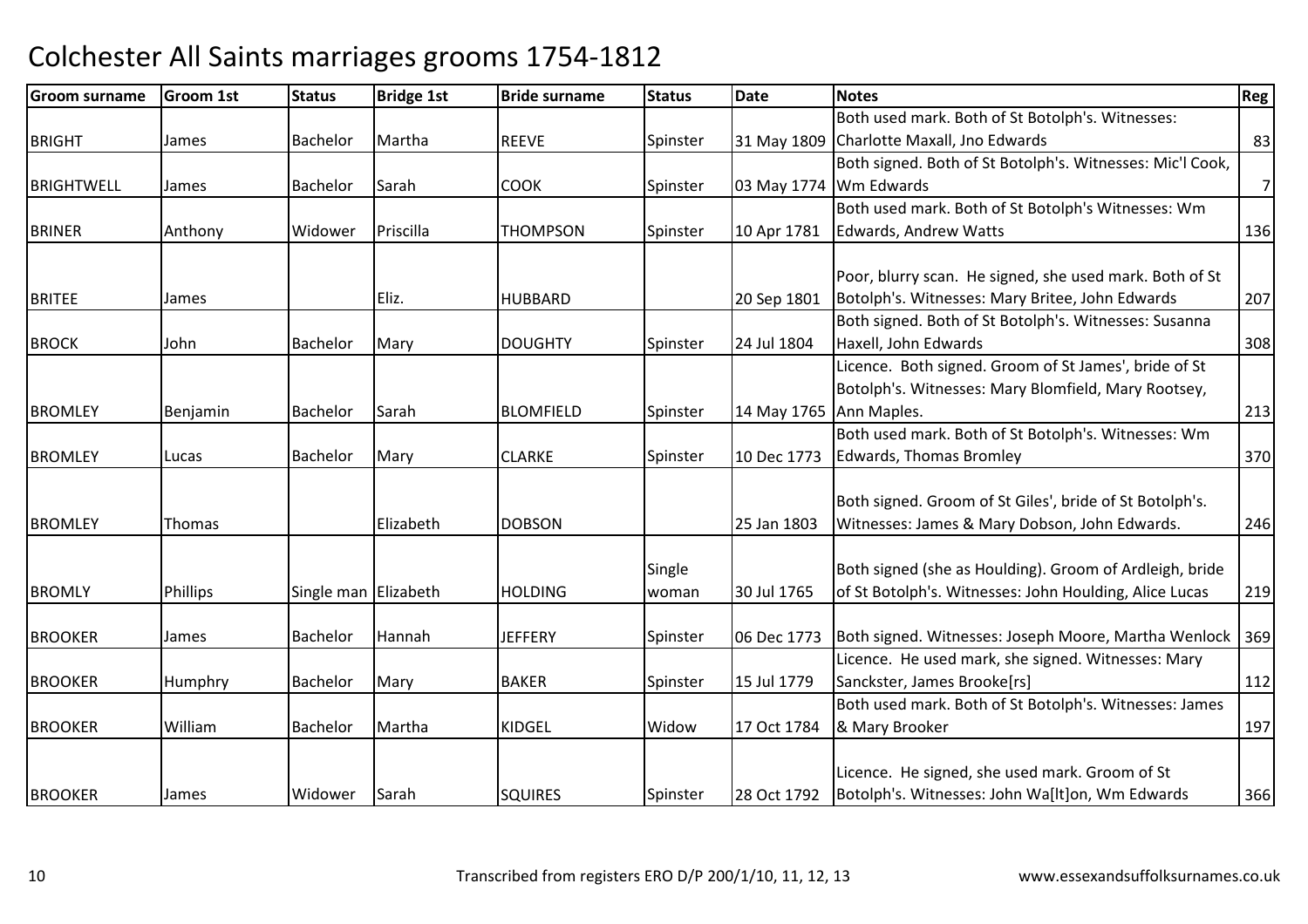| Groom surname  | <b>Groom 1st</b>    | <b>Status</b>        | <b>Bridge 1st</b> | <b>Bride surname</b> | <b>Status</b> | <b>Date</b>         | <b>Notes</b>                                              | <b>Reg</b> |
|----------------|---------------------|----------------------|-------------------|----------------------|---------------|---------------------|-----------------------------------------------------------|------------|
|                |                     |                      |                   |                      |               |                     | Both signed. Both of St Botolph's. Witnesses: James       |            |
| <b>BROOKER</b> | John                | <b>Bachelor</b>      | Elisabeth         | <b>COOKE</b>         | Spinster      | 09 Apr 1794         | Brightwell, William Brooker                               | 35         |
|                |                     |                      |                   |                      | Single        |                     | Both signed. Both of St Botolph's. Witnesses: John Ly*an, |            |
| <b>BROOKS</b>  | James               | Bachelor             | Eugenia Maria     | <b>HOCKADAY</b>      | woman         |                     | 09 May 1765 Wm Edwards                                    | 217        |
|                |                     |                      |                   |                      | Single        |                     | Both used mark. Both of St Botolph's. Witnesses: Joseph   |            |
| <b>BROWN</b>   | Michael             | Single man Elizabeth |                   | <b>SEXTON</b>        | woman         |                     | 02 May 1763 Pemberton, Wm Edwards                         | 157        |
|                |                     |                      |                   |                      |               |                     | Licence. Both signed. Bride of St Botolph's. Witnesses:   |            |
| <b>BROWN</b>   | Edward              | Bachelor             | Judith            | <b>TIFFIN</b>        | Spinster      |                     | 05 May 1763 Edwd Shirley, Sarah Enerby?                   | 158        |
|                |                     |                      |                   |                      |               |                     | He signed, she used mark. Both of St Botolph's. Witness:  |            |
| <b>BROWN</b>   | John                | Bachelor             | Ann               | <b>HAY</b>           | Widow         | 02 Jan 1764         | Sarah Kent, Sarah Parlmer?                                | 175        |
|                |                     |                      |                   |                      | Single        |                     | He signed, she used mark. Both of St Botolph's.           |            |
| <b>BROWN</b>   | Daniel              | Single man Martha    |                   | <b>KENT</b>          | woman         | 08 Oct 1767         | Witnesses: James Thorp, Plesseant Ralph                   | 255        |
|                |                     |                      |                   |                      |               |                     | Both used mark. Both of St Botolph's. Witnesses: William  |            |
| <b>BROWN</b>   | Bartholomew         | Widower              | Elizabeth         | <b>ABBOTT</b>        | Spinster      | 01 Nov 1772         | Linmer?, Mary Turner                                      | 351        |
|                |                     |                      |                   |                      |               |                     |                                                           |            |
|                |                     |                      |                   |                      |               |                     | Licence. Both used mark. Groom of St Giles', bride of St  |            |
| <b>BROWN</b>   | John                | Widower              | Elizabeth         | <b>OSBORN</b>        | Widow         | 09 Oct 1777         | Botolph's. Witnesses: John Griggs, Wm Edwards             | 81         |
|                |                     |                      |                   |                      |               |                     | Both signed. Groom of Holy Trinity. Witnesses: Sarah      |            |
| <b>BROWN</b>   | John                | Widower              | Hannah            | <b>GREEN</b>         | Spinster      | 17 Apr 1778         | Green, Wm Edwards                                         | 91         |
|                |                     |                      |                   |                      |               |                     | Both used mark. Both of St Botolph's. Witnesses: Edward   |            |
| <b>BROWN</b>   | Benjamin            |                      | Rebecca           | <b>BARRATT</b>       |               | 05 Sep 1794         | Appelby, Jno Edwards                                      | 41         |
|                |                     |                      |                   |                      |               |                     | Both used mark. Both of St Botolph's. Witnesses: Hannah   |            |
| <b>BROWN</b>   | James               | <b>Bachelor</b>      | Sarah             | <b>MURRILS</b>       | Spinster      | 31 Jul 1797         | Hawkins, Hannah Gage                                      | 100        |
|                |                     |                      |                   |                      | Single        |                     | He used mark, she signed. Groom of Grinsted.              |            |
| <b>BROWN</b>   | James               | Single man Anne      |                   | <b>FULCHER</b>       | woman         | 14 Jun 1803         | Witnesses: Ja's Orrin, Sarah Fairhead                     | 260        |
|                |                     |                      |                   |                      |               |                     | He signed, she used mark. Groom of St Botolph's.          |            |
| <b>BROWN</b>   | <b>Robert Reeve</b> |                      | Elizabeth         | <b>RINGWOOD</b>      |               | 25 Dec 1803         | Witness: John Edwards                                     | 281        |
|                |                     |                      |                   |                      |               |                     | Both used mark. Both of St Botolph's. Witnesses: Mary     |            |
| <b>BROWN</b>   | Joseph              | <b>Bachelor</b>      | Mary              | <b>GALLOPHINT</b>    | Spinster      | 11 Nov 1810         | Mitchel, John Gallophint                                  | 143        |
|                |                     |                      |                   |                      |               |                     | He signed, she used mark. Witnesses: Thos? ?, Wm          |            |
| <b>BROWNE</b>  | Robert              | <b>Bachelor</b>      | Ruth              | <b>HARVEY</b>        | Widow         | 03 Aug 1784 Edwards |                                                           | 191        |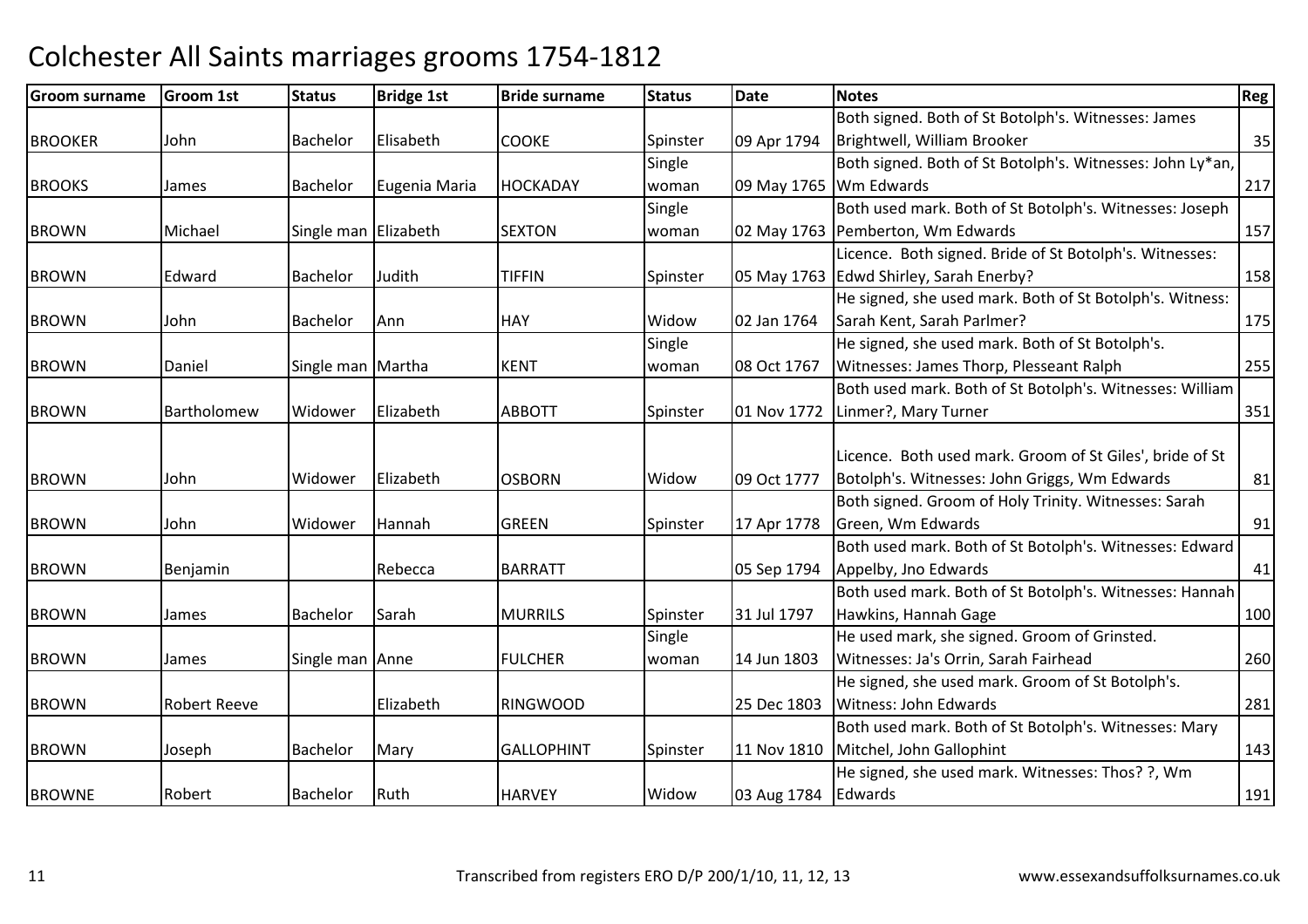| <b>Groom surname</b> | <b>Groom 1st</b>   | <b>Status</b>        | <b>Bridge 1st</b>   | <b>Bride surname</b> | <b>Status</b> | Date        | Notes                                                          | Reg |
|----------------------|--------------------|----------------------|---------------------|----------------------|---------------|-------------|----------------------------------------------------------------|-----|
|                      |                    |                      |                     |                      |               |             | Both signed. Both of St Botolph's. Witnesses: Thoms            |     |
| <b>BRUNNING</b>      | Jacob              | <b>Bachelor</b>      | Elisabeth           | <b>BROOKER</b>       | Spinster      | 18 Sep 1792 | Sewell, Martha Brooker                                         | 362 |
|                      |                    |                      |                     |                      |               |             |                                                                |     |
|                      |                    |                      | <b>Anne Frances</b> |                      |               |             | Licence. Both signed. Groom of St Giles, Norwich, bride        |     |
| <b>BRUNTON</b>       | <b>Thomas Page</b> | <b>Bachelor</b>      | Gilman              | <b>BACON</b>         | Spinster      | 11 Oct 1791 | of St Botolph's. Witnesses: James Brunton, Mary Chignall   346 |     |
|                      |                    |                      |                     |                      |               |             | Both used mark. Groom of St James', bride of St                |     |
| <b>BUCKINGHAM</b>    | <b>Thomas</b>      | Widower              | Sarah               | <b>HAWKINS</b>       | Spinster      |             | 11 May 1780 Botolph's. Witnesses: Wm Edwards, Sarah Cooke      | 124 |
|                      |                    |                      |                     |                      |               |             | He signed, she used mark. Both of St Botolph's.                |     |
| <b>BUCKINGHAM</b>    | John               | Bachelor             | Mary                | <b>ELLINGFORD</b>    | Spinster      | 04 Oct 1780 | Witnesses: Wm Edwards, Rachael Ellingford                      | 129 |
|                      |                    |                      |                     |                      |               |             | He signed, she used mark. Both of St Botolph's.                |     |
| <b>BUCKINGHAM</b>    | Jonathan           | Bachelor             | Elizabeth           | <b>VERLANDER</b>     | Spinster      | 25 Dec 1787 | Witnesses: Geo Buckingham, Wm Edwards                          | 261 |
|                      |                    |                      |                     |                      |               |             | Both used mark. Both of St Botolph's. Witnesses: George        |     |
| <b>BUCKINGHAM</b>    | William            |                      | Lydia               | <b>WATTS</b>         |               | 03 Dec 1793 | & Elizabeth Mason                                              | 23  |
|                      |                    |                      |                     |                      |               |             | Licence. Both signed. Groom of St George, Hanover              |     |
|                      |                    |                      |                     |                      |               |             | Square, Middlesex. Witnesses: Cornelius Woodhouse,             |     |
| <b>BUCKMASTER</b>    | Walter             | Bachelor             | Mary                | <b>EDWARDS</b>       | Spinster      | 21 Jun 1777 | <b>Mary Bridges</b>                                            | 72  |
|                      |                    |                      |                     |                      |               |             | Licence. Both signed. Groom of Wix, Essex. Witnesses: R        |     |
| <b>BULL</b>          | James Allen        | <b>Bachelor</b>      | Ann                 | FEEDAM               | Spinster      |             | 18 May 1812 Stanes, J Walker, R.Crawfurd.                      | 189 |
|                      |                    |                      |                     |                      |               |             |                                                                |     |
|                      |                    |                      |                     |                      |               |             | Poor, blurry scan. Both signed. Licence. SB, Jun'r. Groom      |     |
|                      |                    |                      |                     |                      |               |             | of Peldon, Essex, bride of St Botolph's. Witnesses: M & A      |     |
| <b>BULLOCK</b>       | Samuel             | Bachelor             | Mary                | <b>HARVEY</b>        | Spinster      | 07 Oct 1796 | Arnold, Thomas Harvey Jun'r, M.A.Powles.                       | 78  |
|                      |                    |                      |                     |                      |               |             | Both signed. Groom of St Giles', bride of St Botolph's.        |     |
| <b>BULLOCK</b>       | Ralph              | <b>Bachelor</b>      | Elizabeth           | <b>COOK</b>          | Spinster      | 05 Jul 1804 | Witnesses: Ob'h White, Jno Edwards                             | 304 |
|                      |                    |                      |                     |                      | Single        |             | He signed, she used mark. Both of St Botolph's.                |     |
| <b>BUMSTED</b>       | Daniel             | Single man Elizabeth |                     | <b>WALLITT</b>       | woman         | 21 Sep 1760 | Witnesses: John Bumsted, John Tayspell                         | 119 |
|                      |                    |                      |                     |                      |               |             | Both used mark. Both of St Botolph's. Witnesses: Jacob &       |     |
| <b>BUNNER</b>        | John               | Bachelor             | Sarah               | SARGENT              | Spinster      | 28 Mar 1784 | <b>Mary Dennis</b>                                             | 184 |
|                      |                    |                      |                     |                      |               |             | Both used mark. Both of St Botolph's. Witnesses: Thomas        |     |
| <b>BUNNER</b>        | William            | Bachelor             | Eliz.               | <b>WATTS</b>         | Spinster      | 12 Jan 1793 | Orton, Jno Edwrds                                              | 9   |
|                      |                    |                      |                     |                      |               |             | Both used mark. Both of St Botolph's. Witnesses: John          |     |
| <b>BUNTON</b>        | Samuel             | Bachelor             | Elizabeth           | <b>MURKITT</b>       | Spinster      | 18 Jul 1773 | Inman, Charles White                                           | 358 |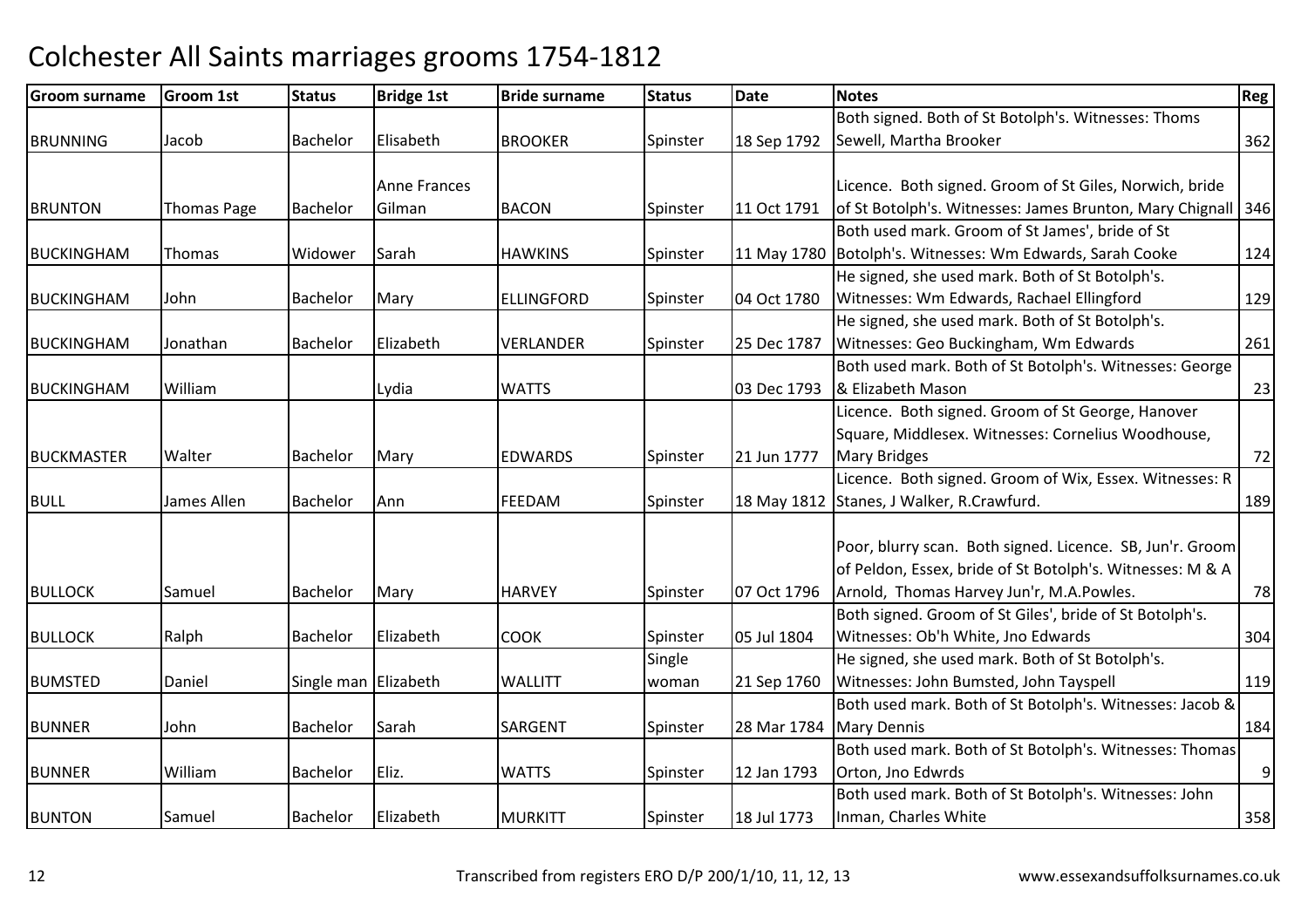| <b>Groom surname</b> | <b>Groom 1st</b> | <b>Status</b>     | <b>Bridge 1st</b> | <b>Bride surname</b> | <b>Status</b> | <b>Date</b> | <b>Notes</b>                                                 | Reg |
|----------------------|------------------|-------------------|-------------------|----------------------|---------------|-------------|--------------------------------------------------------------|-----|
|                      |                  |                   |                   |                      |               |             | He signed, she used mark. Both of St Botolph's.              |     |
|                      |                  |                   |                   |                      |               |             | Witnesses: Edward Gadd, Mary Ann Burges, William             |     |
| <b>BURGESS</b>       | Robert           |                   | Susan             | <b>WRIGHT</b>        | Spinster      | 02 Oct 1804 | Matthewman.                                                  | 314 |
|                      |                  |                   |                   |                      | Single        |             | Both used mark. Both of St Botolph's. Witnesses: ?           |     |
| <b>BURGIS</b>        | Matthew          | Single man Sarah  |                   | <b>FOSTER</b>        | woman         | 29 Sep 1762 | Flower?, Mary Birchel                                        | 145 |
|                      |                  |                   |                   |                      |               |             | Both signed. Both of St Botolph's. Witnesses: Elizabeth      |     |
| <b>BURNHAM</b>       | Spilman          | Widower           | Susannah          | <b>GREEN</b>         | Widow         | 03 Mar 1778 | Payne, Wm Edwards                                            | 88  |
|                      |                  |                   |                   |                      |               |             | Both signed. Both of St Botolph's. Witnesses: Wm             |     |
| <b>BURNHAM</b>       | William          | Bachelor          | Elizabeth         | <b>SPARKS</b>        | Spinster      | 15 Jun 1780 | Edwards, Mary Browne                                         | 125 |
|                      |                  |                   |                   |                      |               |             |                                                              |     |
| <b>BURRELL</b>       | John             | <b>Bachelor</b>   | Elizabeth         | <b>SMITH</b>         | Spinster      | 25 Oct 1785 | Both used mark. Witnesses: Jeremiah & Esther Braddy          | 217 |
|                      |                  |                   |                   |                      |               |             |                                                              |     |
|                      |                  |                   |                   |                      |               |             | Both used mark. Blurry scan, both surnames tricky. Both      |     |
| <b>BURRELL?</b>      | William          | Bachelor          | Mary              | <b>ELSIEGOOD?</b>    | Spinster      | 10 Jul 1809 | of St Botolph's. Witnesses: William Sarker?, Jno Edwards     | 94  |
|                      |                  |                   |                   |                      |               |             | He signed, she used mark. Groom of St Botolph's.             |     |
| <b>BURRIDGE</b>      | William          | Bachelor          | Sarah             | <b>CARTER</b>        | Spinster      | 03 May 1778 | Witnesses: Jno Dennis, Susannah Edwards                      | 92  |
|                      |                  |                   |                   |                      |               |             | Both used mark. Both of St Botolph's. Witnesses: Susan       |     |
| <b>BURROWS</b>       | Samuel           | Bachelor          | Mary              | <b>SABLE</b>         | Widow         | 01 Jun 1789 | Chaplin, Wm Edwards                                          | 282 |
|                      |                  |                   |                   |                      |               |             | He used mark, she signed (with Susan'h). Both of St          |     |
| <b>BURROWS</b>       | William          | Bachelor          | Susan             | <b>HUNT</b>          | Spinster      |             | 05 May 1795 Botolph's. Witnesses: Lucy Hunt, Wm Biddell      | 50  |
|                      |                  |                   |                   |                      |               |             | Licence. Both used mark. Groom of Lexden, bride of St        |     |
| <b>BURT</b>          | Richard          | Bachelor          | Sarah             | <b>PATRICK</b>       | Spinster      |             | 04 May 1779 Botolph's. Witnesses: Benjamin Clark, Wm Edwards | 109 |
|                      |                  |                   |                   |                      |               |             | Both signed. Both of St Botolph's. Witnesses: Thos Sarls,    |     |
| <b>BURTON</b>        | Samuel           | <b>Bachelor</b>   | Mary              | <b>FENN</b>          | Spinster      | 27 Aug 1771 | Alice Elingford                                              | 333 |
|                      |                  |                   |                   |                      |               |             | Both used mark. Both of St Botolph's. Witnesses: Eliz        |     |
| <b>BUSH</b>          | Joseph           | Bachelor          | Mary              | <b>ABRAMS</b>        | Spinster      | 16 Feb 1808 | Stimpson, Benjn Brightman                                    | 42  |
|                      |                  |                   |                   |                      | Single        |             | Both used mark. Both of St Botolph's. Witnesses: Chas.       |     |
| <b>BUSS</b>          | William          | Single man Sarah  |                   | <b>PEASE</b>         | woman         | 27 Feb 1759 | Wilson, Elisabeth Polly                                      | 85  |
|                      |                  |                   |                   |                      |               |             | Both used mark. Groom is a shoemaker. Both of St             |     |
| <b>BUTCHER</b>       | Samuel           | Single man Thamar |                   | <b>MILLS</b>         | Spinster      |             | 27 May 1775 Botolph's. Witnesses: John Halls, Wm. Edwards    | 32  |
|                      |                  |                   |                   |                      |               |             |                                                              |     |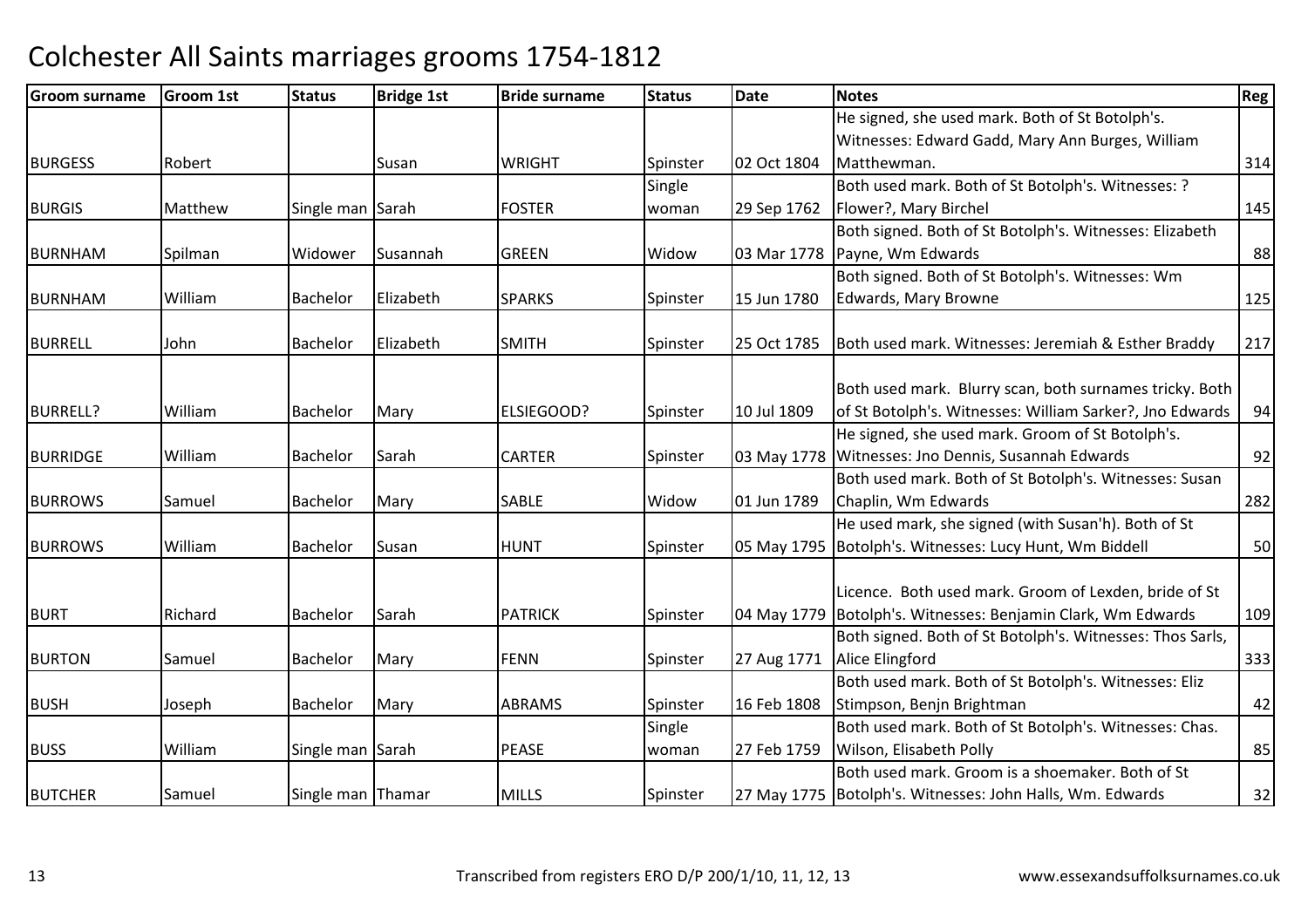| <b>Groom surname</b> | Groom 1st                | <b>Status</b>   | <b>Bridge 1st</b> | <b>Bride surname</b> | <b>Status</b> | <b>Date</b> | <b>Notes</b>                                             | Reg         |
|----------------------|--------------------------|-----------------|-------------------|----------------------|---------------|-------------|----------------------------------------------------------|-------------|
|                      |                          |                 |                   |                      |               |             | He signed, she used mark. Both of St Botolph's.          |             |
| <b>BUTCHER</b>       | <b>Thomas</b>            | Widower         | Mary              | <b>TURNER</b>        | Widow         | 08 Dec 1783 | Witnesses: James Purkiss, Elibeth Bland                  | 178         |
|                      |                          |                 |                   |                      |               |             | Both used mark. Both of St Botolph's. Witnesses: Thos    |             |
| <b>BUTCHER</b>       | John                     | <b>Bachelor</b> | Ann               | <b>NEVILL</b>        | Widow         | 27 Dec 1786 | Shaw, Thos R Barker                                      | 237         |
|                      |                          |                 |                   |                      |               |             | Poor, blurry scan. He signed, she used mark. Groom of    |             |
|                      |                          |                 |                   |                      |               |             | St Botolph's. Witnesses: James Norman, Mary              |             |
| <b>BUTCHER</b>       | William                  |                 | Elizabeth         | LEWIS                |               | 19 Jan 1796 | Buckingham                                               | 59          |
|                      |                          |                 |                   |                      |               |             | Licence. He signed, she used mark. Witnesses: Jas        |             |
| <b>BUTCHER</b>       | John                     | <b>Bachelor</b> | Elizabeth         | SALMON               | Spinster      | 24 Jul 1804 | Downson, Ann Hutton, Jno. Edwards.                       | 307         |
|                      |                          |                 |                   |                      |               |             |                                                          |             |
|                      |                          |                 |                   |                      |               |             | Licence. Both signed. Groom of St Botolph's, bride of    |             |
| <b>BUTCHER</b>       | James                    | Widower         | Susannah          | <b>HAZELL</b>        | Widow         | 23 Jun 1809 | Weeley. Witnesses: Thomas Fisher, Jno. Edwards           | 87          |
|                      |                          |                 |                   |                      |               |             | Licence. Both signed. Both of St Botolph's. Witnesses:   |             |
| <b>BUTLER</b>        | Olding                   | Bachelor        | Adeliza           | <b>BARRON</b>        | Spinster      | 22 Mar 1806 | Eliza Hill, Ann Banks, John Kemp, Izaak Ab*.             | 367         |
|                      |                          |                 |                   |                      |               |             |                                                          |             |
|                      |                          |                 |                   |                      |               |             | Licence. Both signed. Groom of Eye, Suffolk, bride of St |             |
| <b>BUTTON</b>        | John                     | Widower         | Abigail           | <b>SIMPSON</b>       |               | 23 Jun 1765 | Botolph's. Witnesses: George Dodson, Mary Dodson         | 216         |
|                      |                          |                 |                   |                      | Single        |             | He signed, she used mark. Both of St Botolph's.          |             |
| <b>BUZZARD</b>       | William                  | Single man Mary |                   | <b>CARTER</b>        | woman         |             | 14 Mar 1799   Witnesses: Lawrence Stocks, Jno Edwards    | 150         |
|                      |                          |                 |                   |                      | Single        |             | Both used mark. Bride is of Grinsted [Greenstead ].      |             |
| <b>BYFIELD</b>       | John                     | Single man Mary |                   | <b>SALLOWS</b>       | woman         | 25 Nov 1760 | Witnesses: Robert Weller, William Collier                | 126         |
|                      |                          |                 |                   |                      |               |             | He signed, she used mark. Both of St Botolph's.          |             |
| <b>BYFORD</b>        | John                     | Bachelor        | Susanna           | <b>TURNER</b>        | Spinster      | 13 Aug 1787 | Witnesses: Mary Byford, Luke Bland                       | 252         |
|                      |                          |                 |                   |                      |               |             |                                                          |             |
|                      |                          |                 |                   |                      |               |             | Poor, blurry scan. Both signed. Both of St Botolph's.    |             |
| <b>BYFORD</b>        | John                     | Widower         | Ruth              | <b>VERHORSLET</b>    | Spinster      | 20 Oct 1801 | Witnesses: Saml Verlander, Elizabeth Britee              | 210         |
|                      |                          |                 |                   |                      |               |             | Both used mark. Both of St Botolph's. Witnesses: Edward  |             |
| <b>BYHAM</b>         | Robert                   |                 | Lydia             | <b>HALLMAN</b>       |               | 09 Sep 1794 | Hallman, Rebecca Cole                                    | 42          |
|                      |                          |                 |                   |                      |               |             | He signed, she used mark. Bride of Wivenhoe. Witnesses:  |             |
| <b>CALBLEE</b>       | William Fairman Bachelor |                 | Mary Elizabeth    | <b>TURNER</b>        |               | 06 Jan 1774 | Wm. Popps, James Carter                                  | $\mathbf 1$ |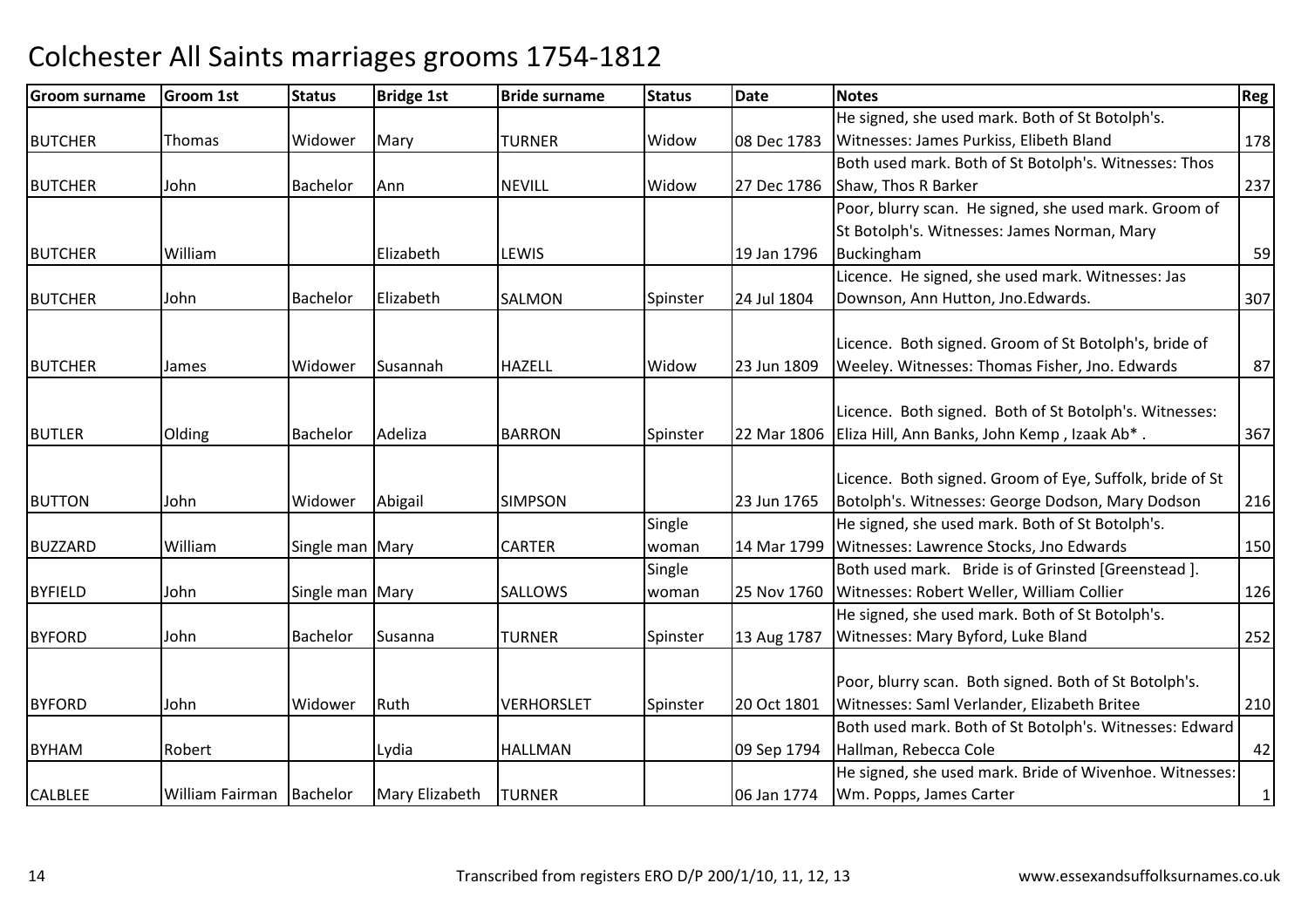| <b>Groom surname</b> | <b>Groom 1st</b>      | <b>Status</b>   | <b>Bridge 1st</b> | <b>Bride surname</b> | <b>Status</b> | <b>Date</b> | <b>Notes</b>                                               | Reg |
|----------------------|-----------------------|-----------------|-------------------|----------------------|---------------|-------------|------------------------------------------------------------|-----|
|                      |                       |                 |                   |                      |               |             | Licence. Both used mark. Both of St Botolph's.             |     |
| <b>CALFSBART</b>     | Robert                | Widower         | Elisabeth         | <b>SEXTON</b>        | Widow         | 26 Oct 1790 | Witnesses: Benjamin Balls, Wm Edwards                      | 320 |
| <b>CALLEY</b>        | John                  | Bachelor        | Mary              | <b>WALDON</b>        | Spinster      | 01 Aug 1798 | Both used mark. Witnesses: Jno Edwards                     | 134 |
|                      |                       |                 |                   |                      |               |             | Both signed. Both of St Botolph's. Witnesses: Samuel       |     |
| <b>CALVER</b>        | John                  | <b>Bachelor</b> | Sarah Ann         | <b>LEECH</b>         | Spinster      | 08 Jul 1812 | Norman, Ann Weston                                         | 192 |
|                      |                       |                 |                   |                      |               |             | Both used mark. [See Calvesbag and other varieties].       |     |
|                      |                       |                 |                   |                      |               |             | Both of St Botolph's. Witnesses: John Box, Mary            |     |
| <b>CALVESBERT</b>    | Robert                | Bachelor        | Charlotte         | GAGE                 | Spinster      | 06 Feb 1811 | Calvesbert                                                 | 148 |
|                      |                       |                 |                   |                      | Single        |             | He signed, she used mark. JB, Jun'r. Both of St Botolph's. |     |
| <b>CANDLER</b>       | John                  | Single man Mary |                   | <b>WILLMOT</b>       | woman         | 29 Sep 1756 | Witnesses: Jno Blyth, John Kendrick                        | 49  |
|                      |                       |                 |                   |                      |               |             | He signed, she used mark. Both of St Botolph's.            |     |
| <b>CANDLER</b>       | Thomas                | Bachelor        | Sarah             | GOZZARD              | Spinster      | 30 Aug 1768 | Witnesses: Elizabeth & Stephen Pollard                     | 269 |
|                      |                       |                 |                   |                      |               |             | Both used mark. Both of St Botolph's. Witnesses: Ann       |     |
| <b>CANDLER</b>       | Thomas                | Bachelor        | Sarah             | <b>BOYDEN</b>        | Spinster      | 14 Dec 1788 | Kerby, Wm Edwards                                          | 271 |
|                      |                       |                 |                   |                      |               |             | He signed, she used mark. Both of St Botolph's.            |     |
| <b>CANDLER</b>       | William               |                 | Sarah             | <b>FINCH</b>         |               | 26 Jan 1794 | Witnesses: J* Downing, Wm Finch                            | 25  |
|                      |                       |                 |                   |                      |               |             |                                                            |     |
|                      |                       |                 |                   |                      |               |             | He signed, she used mark. Both of St Botolph's.            |     |
| <b>CANDLER</b>       | Robert                | Bachelor        | Mary              | <b>HEWETT</b>        | Spinster      | 26 Aug 1811 | Witnesses: G Hewett, Sarah Candler, Robert Willis.         | 160 |
|                      |                       |                 |                   |                      |               |             | He signed, she used mark. Groom of Kenningston,            |     |
|                      |                       |                 |                   |                      |               |             | Suffolk, bride of St Botolph's. Witnesses: William Holt,   |     |
| <b>CANT</b>          | James                 |                 | Mary              | <b>HOLT</b>          |               | 31 Aug 1761 | John Blyth                                                 | 131 |
|                      |                       |                 |                   |                      |               |             | Licence. Both signed. Both of St Botolph's. Witnesses:     |     |
| <b>CANT</b>          | <b>William Samuel</b> |                 | Rebeccah          | SNELL                |               | 15 Aug 1802 | Rebecca Snell, George Cant                                 | 231 |
|                      |                       |                 |                   |                      |               |             | He signed, she used mark. Both of St Botolph's.            |     |
| <b>CARTER</b>        | Robert                | Bachelor        | Susannah          | <b>POWELL</b>        | Spinster      | 28 Jul 1785 | Witnesses: Elizabeth Carter, John Crisp                    | 208 |
|                      |                       |                 |                   |                      |               |             | Both used mark. Both of St Botolph's. Witnesses: Wm        |     |
| <b>CARTER</b>        | John                  | Bachelor        | Sarah             | <b>BROWN</b>         | Spinster      | 07 Sep 1789 | Dyer, Wm Edwards                                           | 291 |
|                      |                       |                 |                   |                      |               |             | Poor, blurry scan. Licence. Both signed. Groom of Little   |     |
|                      |                       |                 |                   |                      |               |             | Birch, bride of St Botolph's. Witnesses: Hannah Clay,      |     |
| <b>CARTER</b>        | James                 | Bachelor        | Mary              | <b>CLAY</b>          |               | 06 Jan 1796 | <b>Hester Carter</b>                                       | 58  |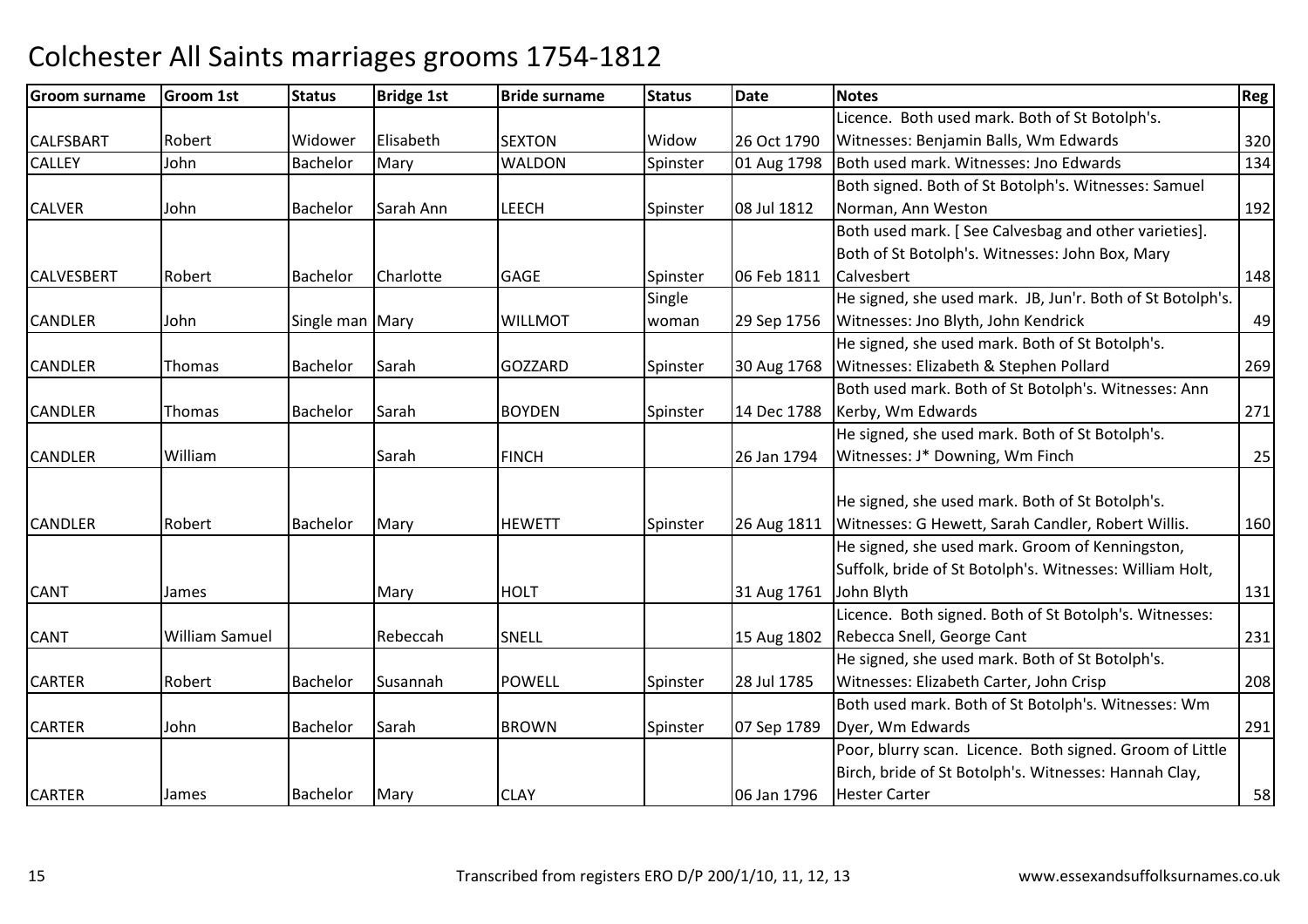| <b>Groom surname</b> | <b>Groom 1st</b> | <b>Status</b>   | <b>Bridge 1st</b> | <b>Bride surname</b> | <b>Status</b> | Date        | <b>Notes</b>                                                   | <b>Reg</b> |
|----------------------|------------------|-----------------|-------------------|----------------------|---------------|-------------|----------------------------------------------------------------|------------|
|                      |                  |                 |                   |                      |               |             |                                                                |            |
|                      |                  |                 |                   |                      |               |             | Blurry, indistinct scan. He signed, she used mark. Both of     |            |
| <b>CARTER</b>        | Thomas           | <b>Bachelor</b> | Sarah             | <b>GOWT</b>          | Spinster      |             | 20 Mar 1812 St Botolph's. Witnesses: Philip Carter, Mary Moore | 180        |
|                      |                  |                 |                   |                      |               |             | Both used mark. Both of St Botolph's. Witnesses: John          |            |
| <b>CASBART</b>       | Robert           | Bachelor        | Ann               | <b>HAWARD</b>        | Spinster      | 11 Apr 1773 | Cator, Elizabeth Cant                                          | 355        |
|                      |                  |                 |                   |                      |               |             |                                                                |            |
|                      |                  |                 |                   |                      |               |             | Blurry, indistinct scan. He signed, she used mark. Both of     |            |
| <b>CASSON</b>        | Philip           | Bachelor        | Mary              | <b>CHIGNELL</b>      | Spinster      | 18 Oct 1812 | St Botolph's. Witnesses: Ann Casson, Jno Edwards               | 203        |
|                      |                  |                 |                   |                      |               |             | Both used mark. Groom of St Peter's. Witnesses: Mary           |            |
| <b>CATCHPOLE</b>     | James            | Widower         | Mary              | <b>BIBBY</b>         | Spinster      | 28 Jun 1763 | Balley, Wm Edwards                                             | 162        |
|                      |                  |                 |                   |                      |               |             |                                                                |            |
|                      |                  |                 |                   |                      |               |             | Licence. Both signed. Both of St Botolph's. Witnesses:         |            |
| <b>CATCHPOOL</b>     | John             | Bachelor        | Jane              | <b>HENDERSON</b>     | Spinster      | 18 Apr 1808 | Martha Powell, Lydia Estridge John Bale, Paul? Tayspill.       | 47         |
|                      |                  |                 |                   |                      |               |             |                                                                |            |
|                      |                  |                 |                   |                      |               |             | He signed, she used mark. Groom of St Martin's, bride of       |            |
| <b>CHALLIS</b>       | Ambrose          | Bachelor        | Lucy              | <b>BARNES</b>        | Spinster      | 31 Oct 1791 | St Botolph's. Witnesses: Samuel Pain, Henry Gusterson          | 348        |
|                      |                  |                 |                   |                      |               |             | He signed, she used mark. Both of St Botolph's.                |            |
| <b>CHALLIS</b>       | Ambrose          | Widower         | Sarah             | <b>TOTMAN</b>        | Widow         | 28 Apr 1805 | Witnesses: Simon Perry, Edward Gadd                            | 328        |
|                      |                  |                 |                   |                      |               |             | Both used mark. Both of St Botolph's. Witnesses: Wm &          |            |
| <b>CHAMBERS</b>      | James            |                 | Fanny             | <b>BLOOMFIELD</b>    |               | 29 Aug 1797 | <b>Mary Tallentire</b>                                         | 104        |
|                      |                  |                 |                   |                      |               |             | She signed (looks like an attampt at Susannah), he used        |            |
|                      |                  |                 |                   |                      |               |             | mark. Both of St Botolph's. Witnesses: G Hazel[bl]y, Mary      |            |
| <b>CHAPLAIN</b>      | William          | Bachelor        | Susan             | <b>TURNER</b>        | Widow         | 29 Jul 1787 | Brown                                                          | 251        |
|                      |                  |                 |                   |                      |               |             | He signed, she used mark. Both of St Botolph's.                |            |
| <b>CHAPMAN</b>       | John             | Widower         | Mary              | <b>REEVE</b>         | Widow         | 11 Jan 1765 | Witnesses: Wm Edwards, William Curtis                          | 204        |
|                      |                  |                 |                   |                      |               |             |                                                                |            |
|                      |                  |                 |                   |                      |               |             | He signed, she used mark. Groom of St James', bride of         |            |
| <b>CHAPMAN</b>       | Daniel           | Bachelor        | Sarah             | <b>DAY</b>           | Spinster      | 07 Aug 1774 | St Botolph's. Witnesses: Rebecker Day, Elsyabeth Collin        | 12         |
|                      |                  |                 |                   |                      |               |             | Both used mark. Both of St Botolph's. Witnesses: John          |            |
| <b>CHARLEWORTH</b>   | Jonathan         |                 | Mary              | <b>WHITAKER</b>      |               | 30 Apr 1804 | Champley, Edward Gadd                                          | 296        |
|                      |                  |                 |                   |                      |               |             | Both signed. Witnesses: Wm & Mary Turvey,                      |            |
| <b>CHARLTON</b>      | George           | Widower         | Mary              | <b>HUMPHREY</b>      | Widow         | 29 Dec 1807 | Jno.Edwards.                                                   | 37         |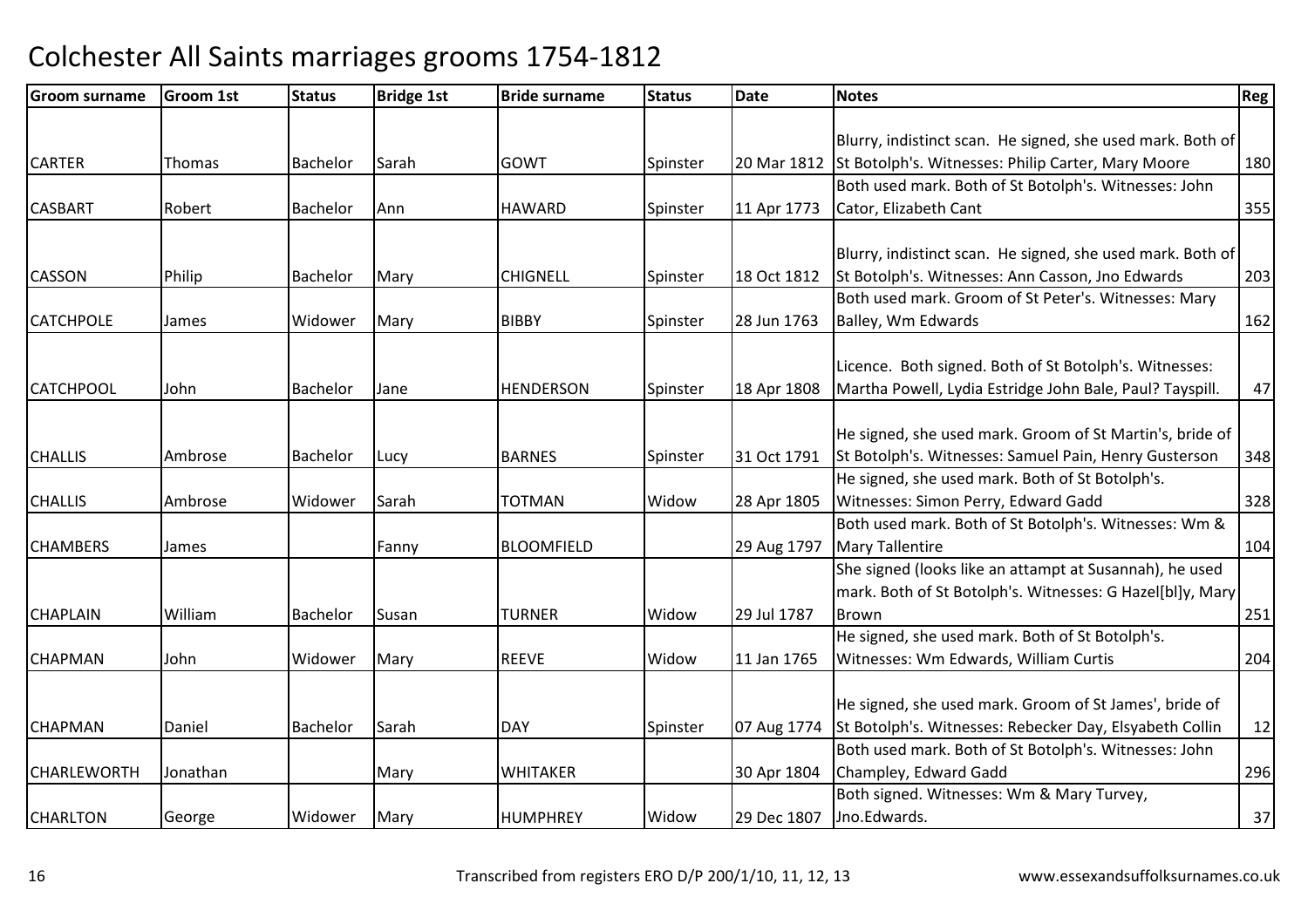| <b>Groom surname</b> | <b>Groom 1st</b> | <b>Status</b>     | <b>Bridge 1st</b> | <b>Bride surname</b> | <b>Status</b> | Date        | <b>Notes</b>                                                | Reg            |
|----------------------|------------------|-------------------|-------------------|----------------------|---------------|-------------|-------------------------------------------------------------|----------------|
|                      |                  |                   |                   |                      |               |             | Licence. He signed, she used mark. Groom of West            |                |
|                      |                  |                   |                   |                      |               |             | Mersey [Mersea], bride of St Botolph's. Witnesses: John     |                |
| <b>CHEEKE</b>        | John             | Bachelor          | Elizabeth         | <b>WATERMAN</b>      | Spinster      | 29 Apr 1787 | Pitchford, Margrett Waterman.                               | 242            |
|                      |                  |                   |                   |                      |               |             | He signed, she used mark. Both of St Botolph's.             |                |
| <b>CHITTAM</b>       | Thomas           | Bachelor          | Susan             | <b>CRESSENWOOD</b>   | Spinster      | 12 Oct 1788 | Witnesses: John ?, Wm Edwards                               | 267            |
|                      |                  |                   |                   |                      |               |             | He signed, she used mark. Groom of St Leonard's, bride      |                |
|                      |                  |                   |                   |                      |               |             | of St Botolph's. Witnesses: Mary Stonehold, Daguld?         |                |
| <b>CHOAT</b>         | Joseph           | <b>Bachelor</b>   | Rebeccah          | <b>STONEHOLD</b>     | Spinster      | 22 Aug 1811 | Mitchell                                                    | 159            |
|                      |                  |                   |                   |                      |               |             | He signed, she used mark. Groom is a weaver, of St          |                |
|                      |                  |                   |                   |                      |               |             | Giles'. Bride of St Botolph's. Witnesses: John Blyth, James |                |
| <b>CHURCH</b>        | John             |                   | Mary              | <b>COVENEY</b>       |               | 24 Dec 1754 | Coveney                                                     | $\overline{9}$ |
|                      |                  |                   |                   |                      |               |             |                                                             |                |
|                      |                  |                   |                   |                      |               |             | Both used mark. [For Clayhorn ?]. Both of St Botolph's.     |                |
| <b>CLAGHORN</b>      | Daniel           | Widower           | Mary              | <b>SIMMONS</b>       | Widow         | 28 Oct 1764 | Witnesses: Wm Edwards, Thomas Webster                       | 200            |
|                      |                  |                   |                   |                      |               |             |                                                             |                |
|                      |                  |                   |                   |                      | Single        |             | Both used mark. Groom is a weaver. Both of St               |                |
| <b>CLARK</b>         | Joseph           |                   | Sarah             | <b>HARDY</b>         | woman         | 24 Dec 1754 | Botolph's. Witnesses: John Blyth, Benjamin Holton           | 10             |
|                      |                  |                   |                   |                      |               |             | Both used mark. Both of St Botolph's. Witnesses: Isaac      |                |
| <b>CLARK</b>         | Benjamin         | Widower           | Sarah             | <b>LEPPER</b>        | Widow         | 02 Feb 1755 | Peacock, John Blyth                                         | 14             |
|                      |                  |                   |                   |                      |               |             | Banns and certificate. He signed, she used mark. Groom      |                |
|                      |                  |                   |                   |                      | Single        |             | of St Nicholas'. Witnesses: Thomas Robinson, John           |                |
| <b>CLARK</b>         | John             | Single man Rachel |                   | <b>BANES</b>         | woman         | 06 Jun 1759 | Rhodes                                                      | 97             |
|                      |                  |                   |                   |                      |               |             | Both used mark. Both of St Botolph's. Witnesses: Wm         |                |
| <b>CLARK</b>         | John             | <b>Bachelor</b>   | Mary              | <b>OSBORNE</b>       | Spinster      | 02 Feb 1772 | Edwards, James Carter                                       | 339            |
|                      |                  |                   |                   |                      |               |             | He signed, she used mark. Both of St Botolph's.             |                |
|                      |                  |                   |                   |                      |               |             | Witnesses: Richard Leaper, Wm Edwards, Rebecca Gen?         |                |
| <b>CLARK</b>         | Benjamin         | <b>Bachelor</b>   | <b>Elizabeth</b>  | LAWRENCE             | Spinster      | 26 May 1776 | [For Ginn/Gunn?].                                           | 54             |
|                      |                  |                   |                   |                      |               |             | He signed, she used mark. Both of St Botolph's.             |                |
| <b>CLARK</b>         | Willm.           | <b>Bachelor</b>   | Anne              | <b>BENNELL</b>       | Spinster      | 09 Feb 1790 | Witnesses: Richd Coleman, Joseph Turner                     | 307            |
|                      |                  |                   |                   |                      |               |             | Both used mark. Both of St Botolph's. Witnesses: John       |                |
| <b>CLARK</b>         | William          | Widower           | Sarah             | <b>SPRINGET</b>      | Widow         | 18 Sep 1797 | Sherwood, Hannah Pitt                                       | 106            |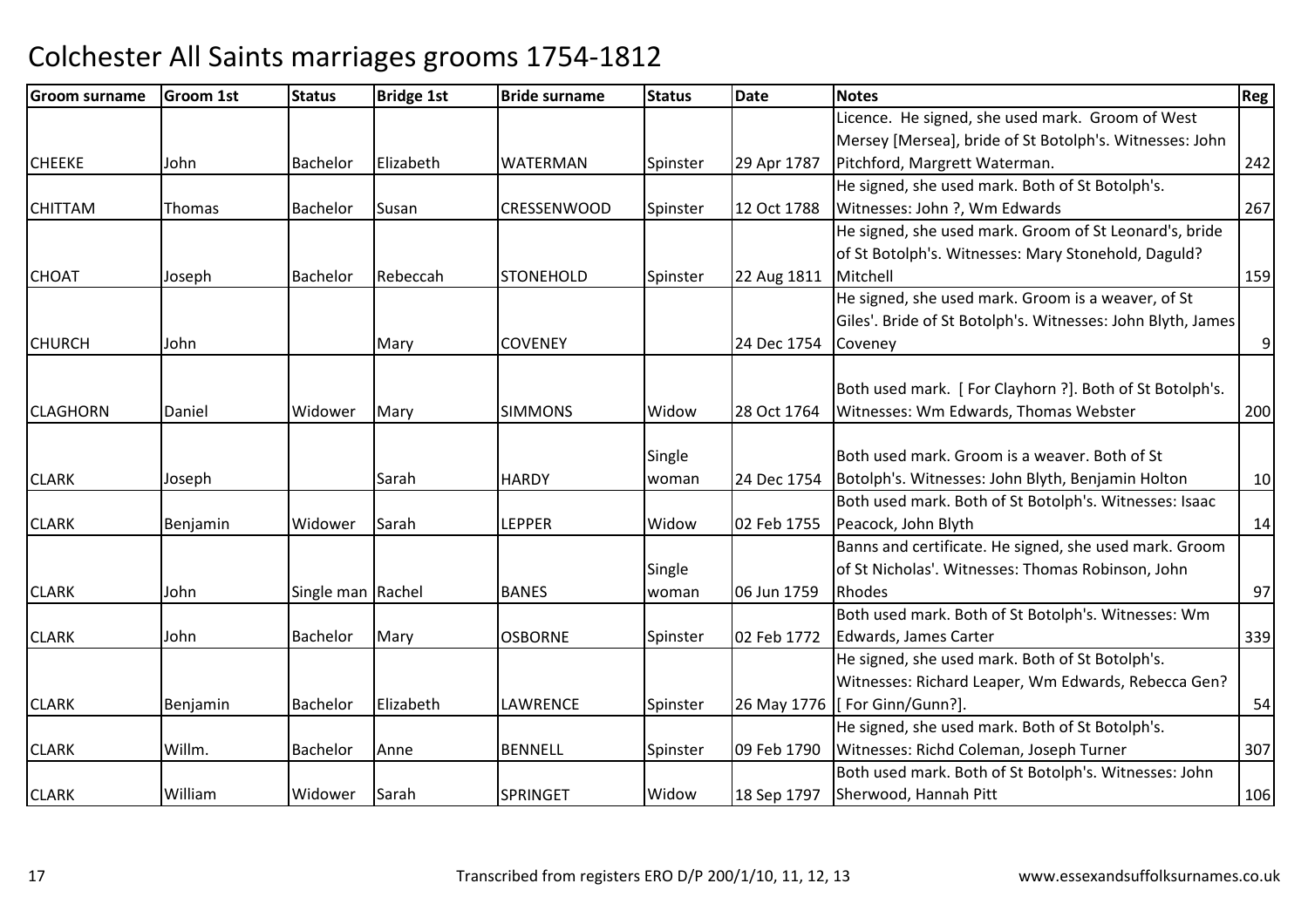| <b>Groom surname</b> | Groom 1st | <b>Status</b>   | <b>Bridge 1st</b> | <b>Bride surname</b> | <b>Status</b> | <b>Date</b> | <b>Notes</b>                                              | Reg |
|----------------------|-----------|-----------------|-------------------|----------------------|---------------|-------------|-----------------------------------------------------------|-----|
|                      |           |                 |                   |                      |               |             | Both used mark. Both of St Botolph's. Witnesses: Agnis    |     |
| <b>CLARK</b>         | Frederic  | <b>Bachelor</b> | Charlotte         | <b>BRAY</b>          | Spinster      | 01 Oct 1797 | Tompson, Jno Edwards                                      | 108 |
|                      |           |                 |                   |                      | Single        |             | Both signed. Groom of St Mary Magdalen, bride of St       |     |
| <b>CLARK</b>         | John      | Single man Mary |                   | <b>HALE</b>          | woman         | 20 Dec 1805 | Botolph's. Witnesses: John Nun?, Jno Edwards              | 351 |
|                      |           |                 |                   |                      |               |             | Both used mark. Both of St Botolph's. Witnesses: Wm       |     |
| <b>CLARKE</b>        | Jonathan  | Widower         | Elizabeth         | <b>WELLS</b>         | Widow         | 06 Jul 1759 | Fich, Jacob Parker                                        | 98  |
|                      |           |                 |                   |                      |               |             | Both used mark. Both of St Botolph's. Witnesses: Wm       |     |
| <b>CLARKE</b>        | Benjamin  | Widower         | Martha            | <b>LOCK</b>          | Widow         | 19 Jun 1764 | Edwards, Robert Osmond                                    | 186 |
|                      |           |                 |                   |                      |               |             | He signed, she used mark. Groom is a cordwainer. Bride    |     |
| <b>CLARKE</b>        | Jonathan  | Widower         | Elizabeth         | <b>CHEVETON</b>      | Widow         | 07 Apr 1776 | of St Botolph's. Witnesses: Samuel Stow, James Davis      | 50  |
|                      |           |                 |                   |                      |               |             | Both used mark. Groom of Markshall, bride of St           |     |
| <b>CLARKE</b>        | James     | Widower         | Rebeccah          | <b>SPURGEON</b>      | Spinster      | 23 Jun 1811 | Botolph's. Witnesses: John Carter, Jno. Edwards           | 156 |
|                      |           |                 |                   |                      |               |             | Both signed. Both of St Botolph's. Witnesses: Ann Tucker, |     |
| <b>CLARKE</b>        | Robert    | Bachelor        | Elizabeth         | <b>SMITH</b>         | Spinster      | 11 Sep 1811 | ? Williams                                                | 163 |
|                      |           |                 |                   |                      |               |             | He signed, she used mark. Both of St Botolph's.           |     |
| <b>CLARKSON</b>      | Thomas    | Bachelor        | Harriet Matilda   | <b>SIMPSON</b>       | Spinster      | 25 Jun 1809 | Witnesses: Thos Jones?, Jno Edwards                       | 90  |
|                      |           |                 |                   |                      |               |             | He signed, she used mark. Groom of Fordham, bride of St   |     |
| <b>CLARRYVINCE</b>   | John      | <b>Bachelor</b> | Sarah             | <b>HAWES</b>         | Spinster      | 05 Oct 1784 | Botolph's. Witnesses: Parnell Elliott, Robert Hawes       | 196 |
|                      |           |                 |                   |                      |               |             |                                                           |     |
|                      |           |                 |                   |                      |               |             | Poor, blurry scan. Both used mark. [For Beeston?]. Both   |     |
| <b>CLAVELIN</b>      | John      | <b>Bachelor</b> | Maria             | <b>BESTON</b>        | Spinster      | 22 Jan 1797 | of St Botolph's. Witnesses: Saml Stow, Susanna Beston     | 88  |
|                      |           |                 |                   |                      |               |             |                                                           |     |
|                      |           |                 |                   |                      |               |             | Both used mark. Groom is a mariner. Both of St            |     |
| <b>CLEMENS</b>       | George    |                 | Susanna           | <b>NICKERSON</b>     | Widow         | 26 Dec 1754 | Botolph's. Witnesses: John Blyth, James Brockwell         | 11  |
|                      |           |                 |                   |                      |               |             | He signed, she used mark. Groom of St Leonard's, bride    |     |
| <b>CLEMENTS</b>      | William   | Widower         | Ann               | <b>STONEHOLD</b>     | Widow         | 21 Jan 1806 | of St Botolph's. Witnesses: James Harding, Mary Nason     | 359 |
|                      |           |                 |                   |                      |               |             | Both used mark. Bride of St Botolph's. Witnesses: John    |     |
| <b>COBBS</b>         | John      | Widower         | Eliz'h            | <b>GILBERT</b>       | Widow         | 21 Oct 1755 | Blyth, John Lay                                           | 28  |
|                      |           |                 |                   |                      |               |             |                                                           |     |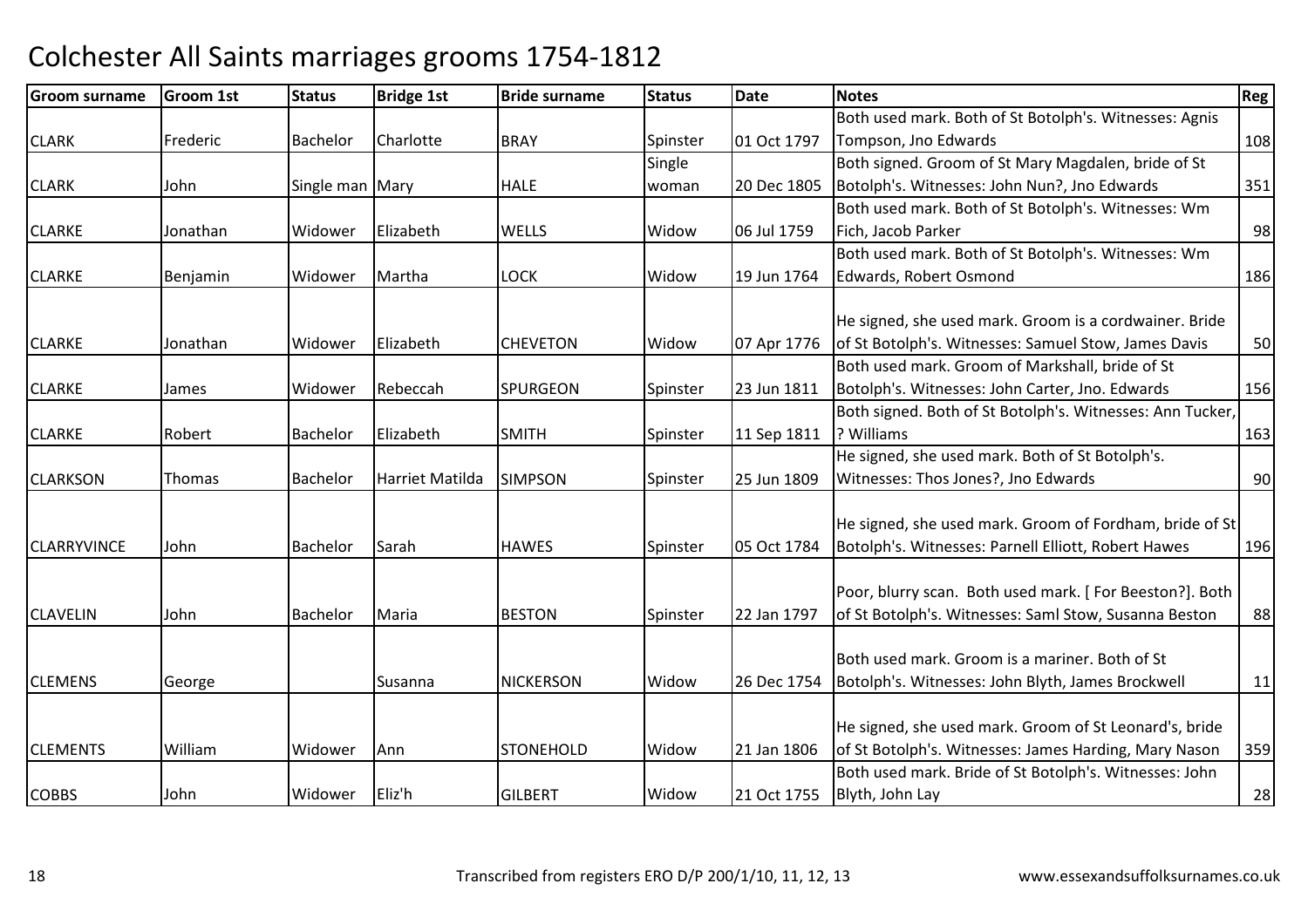#### Groom surnamee Groom 1st Status Bridge 1st Bride surname Status Date Notes Regge Regge Regge Regge Regge Regge Regge Regge R COBBS John Bachelor Mary MOWER Spinster 12 Feb 1759 Licence. Both used mark. Both of St Botolph's. Witnesses: Jos. Damyon, Robt Spoonerr 83 **COBBS**  John Widower ElizabethBRIGHT Spinster 22 Jan 1764 Both used mark. Groom of St Mary Magdalen, bride of St Botolph's. Witnesses: Solomon Polley, James Carter <sup>177</sup>**COCK** K 1993 James Bachelor Susannah GRIGGS Spinster 103 Sep 1810 Both used mark. Bride of St Botolph's. Witnesses: Elizabeth Linnett, Richard Faezakerley, John Brett,**I** Wm.Davies. **133 COE**  John Bachelor Eliz. MIXERMIXER Spinster 27 Apr 1788 Both used mark. Both of St Botolph's. Witnesses: Thos Mixer, Wm Edwards $\sim$  264 COLEE James | Hannah Hannah EVERITT | 03 Dec 1793 Both signed. Groom of St Mary at the Walls. Witnesses: Ann Everitt, John Colee 22 COLEE William Widower Mary CHIGNELL Widow Widow | 01 Sep 1802 Licence. Both signed. Both of St Botolph's. Witnesses: Wm Blomfield, Mary Colee 232 COLEE Charles Ann Ann | HOLTON | 22 Nov 1803 He used mark, she signed. Both of St Botolph's. Witnesses: Wm Finch, Jno Edwardss 274 COLEE Someth Bachelor Mary DOBSON Spinster 29 Jul 1806 Both signed. Both of St Botolph's. Witnesses: James & Lucy Dobson, Mary Bromley. 376**COLE** E 1990 James Bachelor Susanna COLWERS Spinster 30 Mar 1807 Both used mark. Groom of St Mary Magdalen, bride of St Botolph's. Witnesses: Charles Barnes, Elizabeth Munro Both used mark. Both of St Botolph's. Witnesses: Ann 9COLEBRACKK John Bachelor Maria CRAWFORD 27 Jun 1804 Champney, Jeremiah Rolle <sup>303</sup>COLEMANRobert Bachelor Susannah COLEMAN Spinster 30 Jan 1812 Blurry, indistinct scan. Licence. Both signed. Groom of St Dunstan in the East, Middlesex. Witnesses: Sarah Coleman, E Willmott, Eliza Coleman, W.Coleman, Richard Coleman. 176**COLLIER** R Richard Bachelor Rose COPEMAN COPEMAN Spinster 24 Apr 1775 He signed, she used mark. Witnesses: John Butler, Sarah Burgiss and  $\sim$  29 **COLLIER**  Jonah? Bachelor Clara TOUGH Spinster 30 Mar 1810 Both used mark. Could be Josiah ? Both of St Botolph's. Witnesses: Joseph Richardson, Martha Tidswell115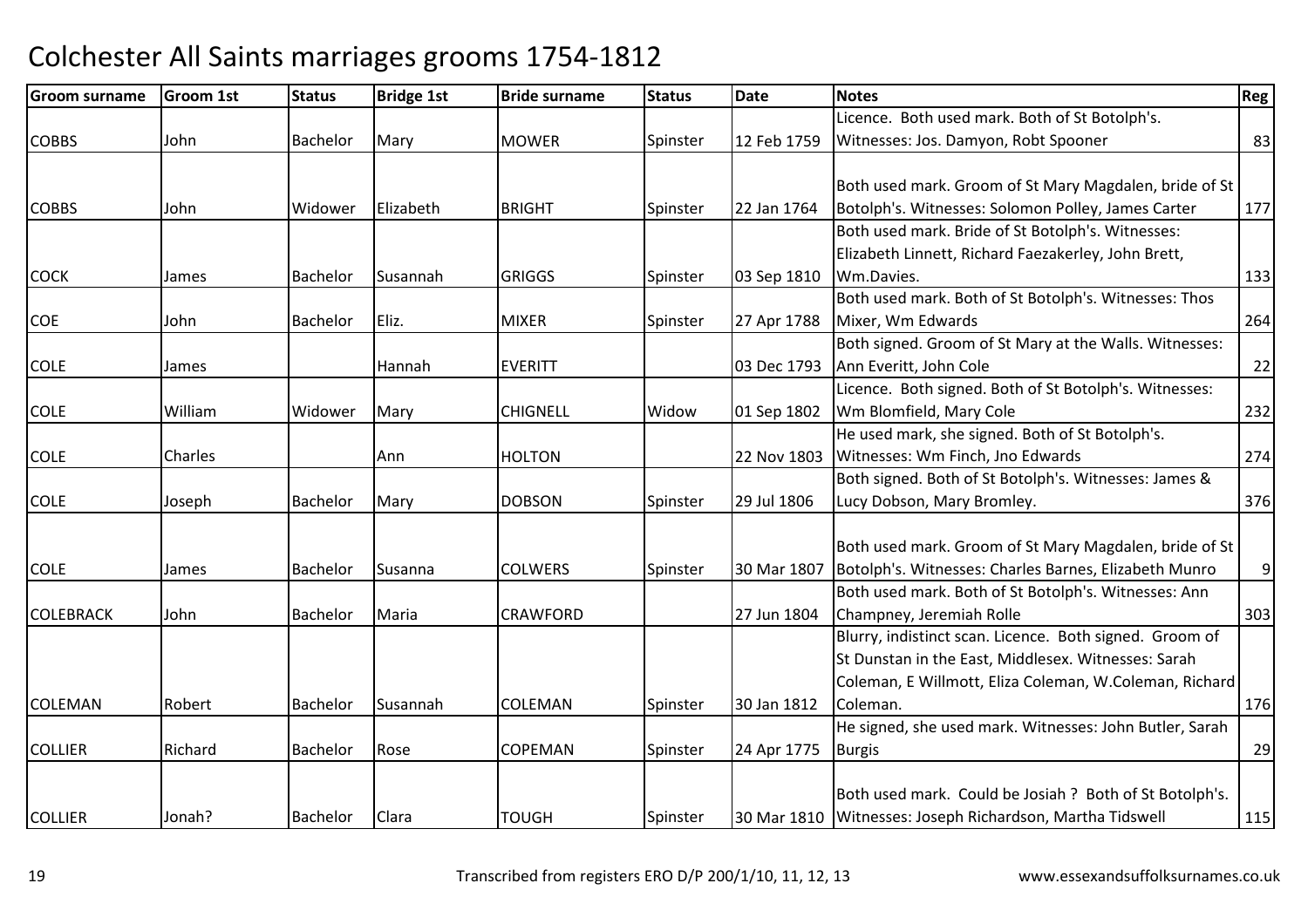| <b>Groom surname</b> | <b>Groom 1st</b> | <b>Status</b>    | <b>Bridge 1st</b> | <b>Bride surname</b> | <b>Status</b> | <b>Date</b> | <b>Notes</b>                                                          | Reg |
|----------------------|------------------|------------------|-------------------|----------------------|---------------|-------------|-----------------------------------------------------------------------|-----|
|                      |                  |                  |                   |                      |               |             | Poor, blurry scan. He signed, she used mark. Both of St               |     |
| <b>COLLINS</b>       | Edward           | <b>Bachelor</b>  | Sarah             | <b>BROWN</b>         | Widow         | 30 Sep 1801 | Botolph's. Witness: ? Elingford                                       | 209 |
|                      |                  |                  |                   |                      |               |             | Banns only, date is of 3rd Banns. Groom of St Botolph's,              |     |
| <b>COMMON</b>        | Johnson          |                  | Martha            | <b>HUM</b>           |               | 04 Oct 1761 | bride of St Nicholas's                                                |     |
|                      |                  |                  |                   |                      |               |             | Both used mark. Jno Blyth, Jun'r. Both of St Botolph's.               |     |
| <b>COOK</b>          | Joseph           | Widower          | Sarah             | <b>SMITH</b>         | Widow         | 13 Feb 1756 | Witnesses: Jno & John Blyth                                           | 39  |
|                      |                  |                  |                   |                      |               |             | Both used mark. Both of St Botolph's. Witnesses: Wm                   |     |
| <b>COOK</b>          | William          |                  | Sarah             | <b>BRUTY</b>         |               | 17 Jul 1774 | <b>Edwards, Thomas Mills</b>                                          | 11  |
|                      |                  |                  |                   |                      |               |             | Licence. He signed, she used mark. Both of St Botolph's.              |     |
| <b>COOK</b>          | Robert           | Bachelor         | Sarah             | <b>WHITMORE</b>      | Spinster      | 13 Aug 1777 | Witnesses: Elizabeth Ames, James Fowler                               | 76  |
|                      |                  |                  |                   |                      |               |             | He signed, she used mark. Both of St Botolph's.                       |     |
| <b>COOK</b>          | James            | <b>Bachelor</b>  | Susannah          | <b>STARNES</b>       | Spinster      | 17 Oct 1802 | Witnesses: John Watchett, John Edwards                                | 236 |
|                      |                  |                  |                   |                      |               |             |                                                                       |     |
|                      |                  |                  |                   |                      |               |             | Both signed. Groom of St Botolph's. Witnesses: Samuel                 |     |
| <b>COOK</b>          | James            | Bachelor         | Mary              | <b>BLOYCE</b>        | Spinster      | 04 Apr 1809 | Bloyce, Rebeccah Bloyce, Sarah Houllner?.                             | 77  |
|                      |                  |                  |                   |                      |               |             | Blurry, indistinct scan. Both used mark. Both of St                   |     |
| <b>COOK</b>          | William          | Bachelor         | Sarah             | <b>LEAGGETT</b>      | Spinster      | 15 Oct 1811 | Botolph's. Witnesses: Wm Scutchey, Ann Howell                         | 165 |
|                      |                  |                  |                   |                      |               |             | Blurry, indistinct scan. He signed, she used mark. Both of            |     |
| <b>COOK</b>          | William          | Widower          | Sarah             | <b>KEMP</b>          | Widow         | 21 Sep 1812 | St Botolph's. Witnesses: Eleanor Atkins, William Firman               | 198 |
|                      |                  |                  |                   |                      |               |             | Licence. Both signed. Both of St Botolph's. Witnesses:                |     |
| <b>COOKE</b>         | Robert           | Widower          | Mary              | THEEDAM              |               | 28 Jun 1781 | Judith Mayhew, Lambert Tetterell                                      | 138 |
|                      |                  |                  |                   |                      | Spinster      |             | He signed, she used mark. Both of St Botolph's.                       |     |
| <b>COOPER</b>        | John             | Single man Eliz. |                   | WENLEY               | Widow         | 12 Jan 1756 | Witnesses: John Bateman, John Blyth                                   | 35  |
|                      |                  |                  |                   |                      |               |             | Licence. He signed, she used mark. Both of St Botolph's.              |     |
| <b>COOPER</b>        | Charles          | Bachelor         | Susan'h           | <b>WHALEY</b>        | Spinster      | 31 Aug 1794 | Witnesses: William Bugg, Thos Staines                                 | 40  |
|                      |                  |                  |                   |                      |               |             | Poor, blurry scan. Both used mark. Both of St Botolph's.              |     |
| <b>COOTE</b>         |                  |                  | Ann               | <b>BARRETT</b>       |               |             | 18 May 1802 Witnesses: Willm Clark, Sarah Motlen?                     | 225 |
|                      | James            |                  |                   |                      |               |             |                                                                       |     |
| <b>CORNWELL</b>      | William          |                  | Ann               | <b>HERVEY</b>        |               |             | 05 Aug 1764 Banns only, date is of 3rd Banns. Groom of St Nicholas's. | 191 |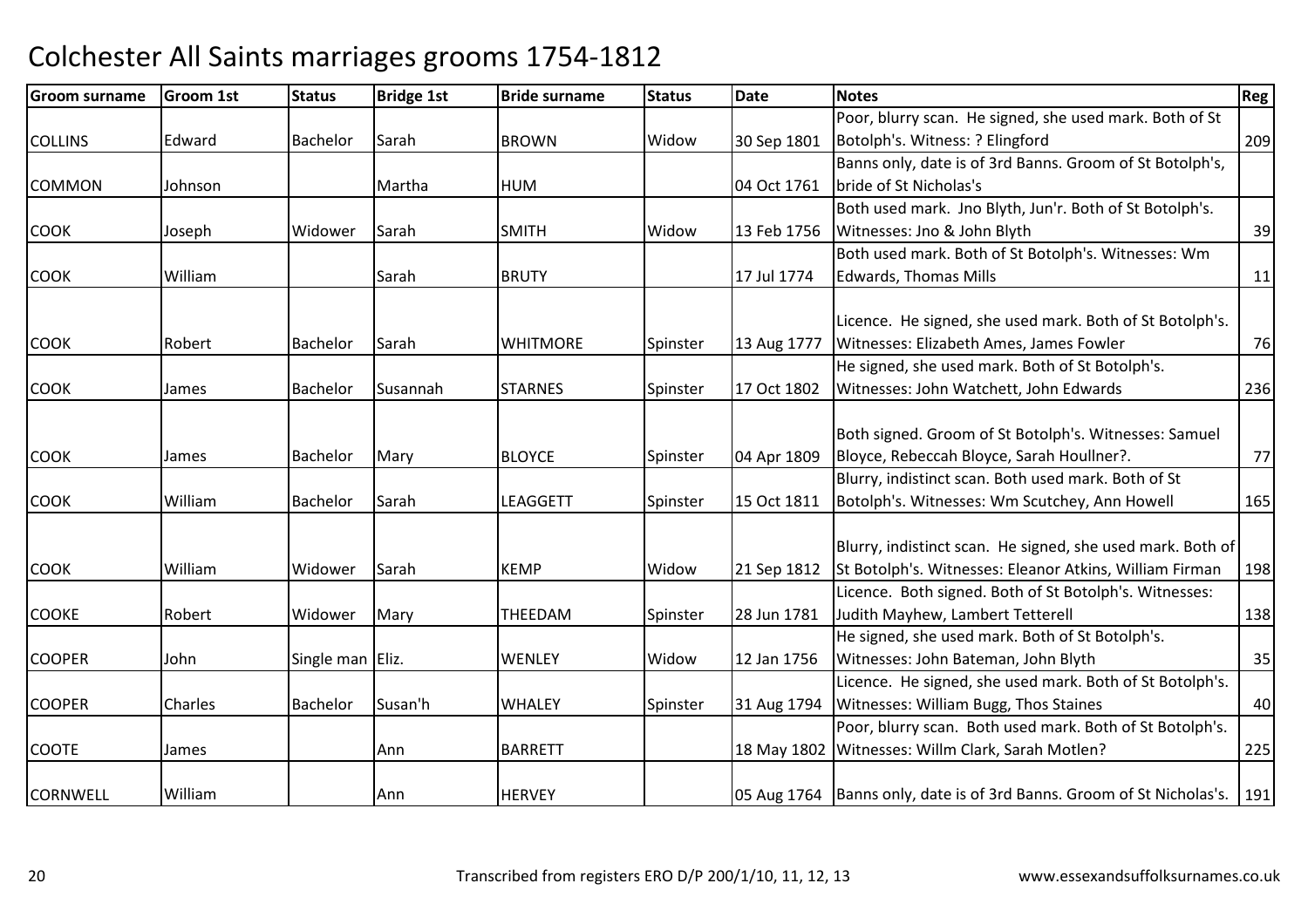| <b>Groom surname</b> | <b>Groom 1st</b> | <b>Status</b>     | <b>Bridge 1st</b> | <b>Bride surname</b> | <b>Status</b> | Date        | <b>Notes</b>                                              | <b>Reg</b> |
|----------------------|------------------|-------------------|-------------------|----------------------|---------------|-------------|-----------------------------------------------------------|------------|
|                      |                  |                   |                   |                      |               |             | He signed, she used mark. Groom of St Mary Magdalen,      |            |
|                      |                  |                   |                   |                      |               |             | bride of St Botolph's. Witnesses: William Bishop, Jno     |            |
| <b>COSGROVE</b>      | Michael          |                   | Elizabeth         | <b>GERMAN</b>        |               | 15 Jan 1803 | Edwards                                                   | 244        |
|                      |                  |                   |                   |                      |               |             | Licence. Both signed. Groom of St Marylebone.             |            |
|                      |                  |                   |                   |                      |               |             | Witnesses: Jane Gertrude Dixon, Thomas Dixon,             |            |
| <b>COURTNEY</b>      | Thomas           | Bachelor          | Harriet           | <b>CAMPLING</b>      | Spinster      | 07 Apr 1807 | R.Hoblyn.                                                 | 11         |
|                      |                  |                   |                   |                      |               |             | Both used mark. Both of St Botolph's. Witnesses: Wm       |            |
| <b>COVENEY</b>       | Abraham          | Widower           | Sarah             | <b>THOMAS</b>        | Widow         | 27 Oct 1768 | Edwads, Henry Osmond                                      | 271        |
|                      |                  |                   |                   |                      |               |             | He signed, she used mark. Both of St Botolph's.           |            |
| <b>COVENEY</b>       | John             | Bachelor          | Sarah             | WI[RS]E              | Spinster      | 16 Feb 1780 | Witnesses: Wm Edwards, Abraham Coveney                    | 121        |
|                      |                  |                   |                   |                      |               |             | He signed, she used mark. Both of St Botolph's.           |            |
| <b>COVENEY</b>       | John             | Bachelor          | Hannah            | <b>TWITTLE</b>       | Spinster      | 10 Feb 1806 | Witnesses: John Searles, Jno Edwards                      | 362        |
|                      |                  |                   |                   |                      |               |             | Both signed (he was Jun'r). Groom of St Mary at the       |            |
| <b>COWLEY</b>        | John             | Bachelor          | Mary Magdalen     | VENDARGUES           |               |             | 31 Mar 1768   Walls. Witnesses: Geo Kilby, Ann Cowley     | 263        |
|                      |                  |                   |                   |                      |               |             | He signed, she used mark. Both of St Botolph's.           |            |
| <b>CRAIG</b>         | David            | Bachelor          | Elizabeth         | <b>COLE</b>          | Spinster      | 17 Nov 1812 | Witnesses: Mary Swan, John McEwan                         | 206        |
| <b>CRANMER</b>       | William          | Bachelor          | Ann               | <b>GOULDSTONE</b>    | Spinster      | 30 Apr 1783 | Both signed. Witnesses: Matthew & Elizabeth Middleton     | 169        |
|                      |                  |                   |                   |                      |               |             | Both signed. Groom of St Martin's. Witnesses: Martha      |            |
| <b>CRASKE</b>        | Charles          | <b>Bachelor</b>   | Susannah          | <b>VINCE</b>         | Spinster      | 09 Oct 1807 | Clow, Sarah Vince, E.Clow, John A*.                       | 15         |
|                      |                  |                   |                   |                      |               |             | Blurry, indistinct scan. Licence. Both signed. Groom of   |            |
| <b>CRAWLEY</b>       | Samuel           | Bachelor          | Miriam            | <b>HARVEY</b>        | Widow         | 01 Jan 1812 | St James', bride of St Botolph's. Witness: Susannah Rand  | 175        |
|                      |                  |                   |                   |                      |               |             |                                                           |            |
|                      |                  |                   |                   |                      |               |             | He used mark, she signed. Both of St Botolph's.           |            |
| <b>CRESTENWEED</b>   | Benjamin         |                   | Sarah             | <b>TUDER</b>         |               | 21 Oct 1805 | Witnesses: Jas & John Edwards, Mary Noyes or Mayes.       | 346        |
|                      |                  |                   |                   |                      |               |             | Licence. Both signed. Bride of Chelmsford. Witnesses:     |            |
| <b>CRICK</b>         | John             | Bachelor          | Mary              | <b>KING</b>          | Spinster      | 15 Feb 1772 | Wm. Edwards, Mary Eldred                                  | 341        |
|                      |                  |                   |                   |                      |               |             |                                                           |            |
|                      |                  |                   |                   |                      | Single        |             | Both used mark. Both of St Botolph's. Witnesses: Phillip  |            |
| <b>CRISP</b>         | John             | Single man Easter |                   | <b>HUTCHIN</b>       | woman         | 02 Oct 1760 | Barhorslet [ Witness should be Verhorslet ?], John Blyth. | 120        |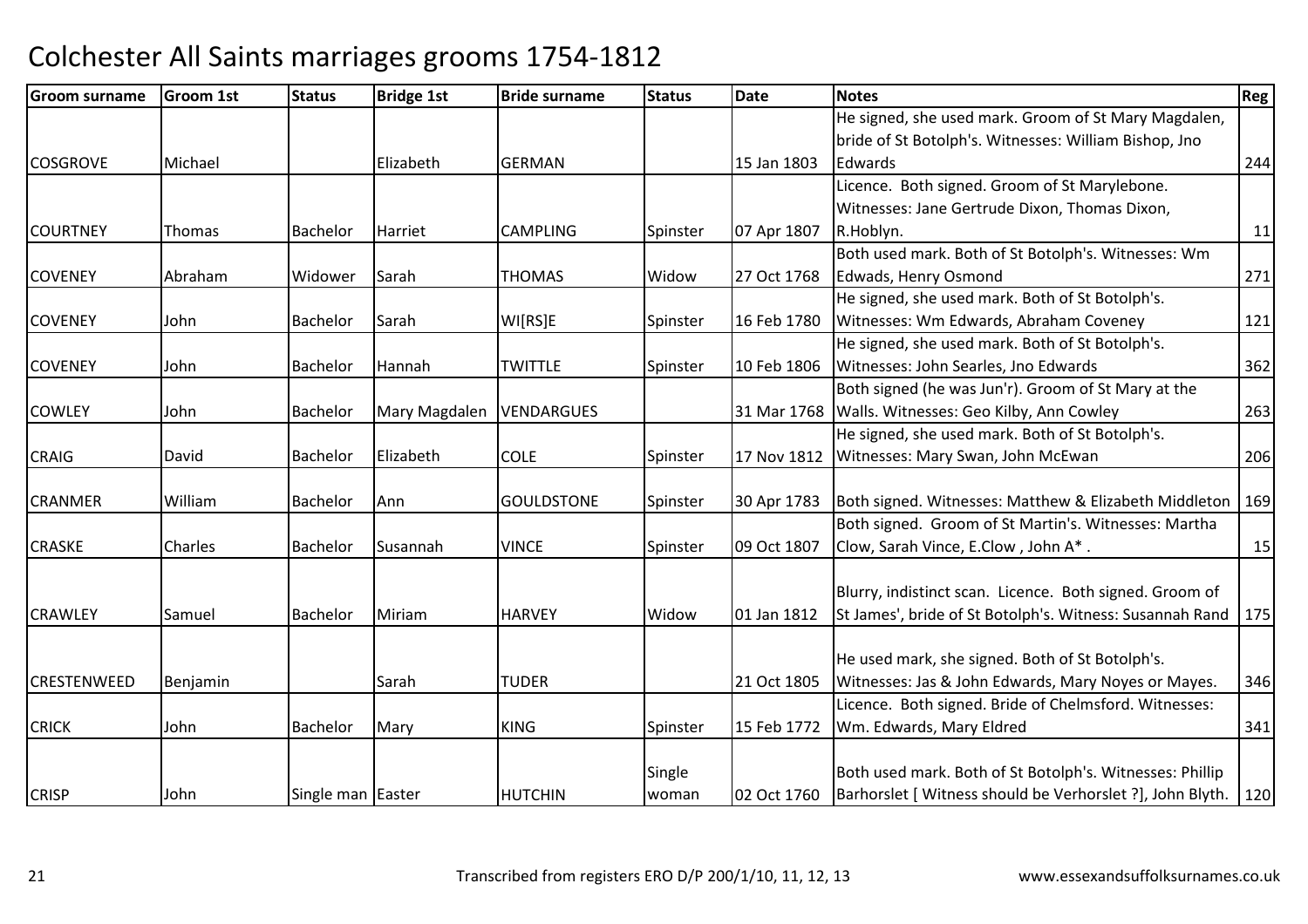| <b>Groom surname</b> | Groom 1st | <b>Status</b>        | <b>Bridge 1st</b> | <b>Bride surname</b> | <b>Status</b> | <b>Date</b> | <b>Notes</b>                                                | Reg |
|----------------------|-----------|----------------------|-------------------|----------------------|---------------|-------------|-------------------------------------------------------------|-----|
|                      |           |                      |                   |                      |               |             |                                                             |     |
|                      |           |                      |                   |                      |               |             | Poor, blurry scan. He signed (Critchely), she used mark.    |     |
| <b>CRITCHLEY</b>     | Robert    |                      | Martha            | <b>REED</b>          | Widow         | 18 Sep 1800 | Both of St Botolph's. Witness: John Stubbard?               | 184 |
|                      |           |                      |                   |                      |               |             | Both signed. Both of St Botolph's. Witnesses: William       |     |
| <b>CROOKS</b>        | Thomas    | <b>Bachelor</b>      | Mary              | <b>KEMP</b>          | Spinster      | 22 May 1777 | Kemp, Joseph Gledhill                                       | 70  |
|                      |           |                      |                   |                      |               |             |                                                             |     |
|                      |           |                      |                   |                      |               |             | Blurry, indistinct scan. Both used mark. Both of St         |     |
| <b>CROOKS</b>        | William   | Bachelor             | Sarah             | <b>JAGGETT</b>       | Spinster      | 21 Sep 1812 | Botolph's. Witnesses: Hugh & Mary Nickels, Jno.Edwards. 197 |     |
|                      |           |                      |                   |                      |               |             | Both used mark. Bride of Layer de la Haye. Witnesses:       |     |
| <b>CROSBY</b>        | Francis   | Bachelor             | Sarah             | <b>CRANFIELD</b>     | Spinster      | 03 Nov 1783 | John Cater, John Wells                                      | 175 |
|                      |           |                      |                   |                      |               |             | Both signed. Groom of St Nicholas'. Witnesses: Joseph &     |     |
| <b>CROSS</b>         | Joseph    | Bachelor             | Mary              | <b>MAYHEW</b>        | Spinster      | 09 Oct 1769 | Sarah Moore, Edmund Cross.                                  | 296 |
|                      |           |                      |                   |                      |               |             | Both used mark. Groom of St Botolph's. Witnesses: John      |     |
| <b>CROSS</b>         | Benjamin  | Widower              | Susannah          | <b>CHIPPINGTON</b>   | Spinster      | 17 Jun 1770 | Manning, Amey Garling                                       | 308 |
|                      |           |                      |                   |                      |               |             | Licence. Both signed. Groom of St Nicholas'. Witnesses:     |     |
| <b>CROSS</b>         | Edmund    | <b>Bachelor</b>      | Martha            | <b>MAYHEW</b>        | Spinster      | 05 Sep 1770 | John Linsted, Robt Mayhew                                   | 310 |
|                      |           |                      |                   |                      |               |             | Poor, blurry scan. Licence. She signed, he used mark.       |     |
|                      |           |                      |                   |                      |               |             | Reg number should have been 172. Witnesses: Robt Pitt,      |     |
| <b>CROSS</b>         | Robert    |                      | Mary              | <b>BURTON</b>        |               | 28 Jan 1800 | Jno Edwards                                                 | 171 |
|                      |           |                      |                   |                      |               |             | Poor, blurry scan. He signed, she used mark. Both of St     |     |
| <b>CROSS</b>         | Edmund    |                      | Elizabeth         | <b>GRIFFITH</b>      |               | 16 Feb 1802 | Botolph's. Witnesses: Edmund & Jane Cross                   | 216 |
|                      |           |                      |                   |                      |               |             | Both signed. Witnesses: Isaac Downs, Abigail Seaborn,       |     |
| <b>CROSS</b>         | Elisha    | Bachelor             | Margaret          | <b>SEABORN</b>       | Spinster      |             | 22 May 1810 Elizabeth Hewitt?                               | 123 |
|                      |           |                      |                   |                      |               |             | Both signed. Both of St Botolph's. Witnesses: Mary          |     |
| <b>CROSSBE</b>       | Joseph    | Widower              | Sarah             | <b>KEMP</b>          | Spinster      | 31 Jan 1769 | Kemp, Mary Tomson                                           | 275 |
|                      |           |                      |                   |                      |               |             | She signed, he used mark. Both of St Botolph's.             |     |
| <b>CROW</b>          | William   | Single man Elizabeth |                   | <b>RICHARDS</b>      | Widow         | 26 Dec 1758 | Witnesses: Joseph Herrington, Solomon Smith                 | 78  |
|                      |           |                      |                   |                      |               |             | Licence, bride is a minor, consent of her guardian. Both    |     |
|                      |           |                      |                   |                      |               |             | signed. Groom of St Botolph's, bride of St Runwald's.       |     |
| <b>CRUSWELL</b>      | James     | Bachelor             | Hannah            | <b>HUNT</b>          | Spinster      | 29 Jun 1783 | Witnesses: Stephen & Robt. Candler                          | 171 |
|                      |           |                      |                   |                      |               |             | Both used mark. Both of St Botolph's. Witnesses: Lydia      |     |
| <b>CRUSWELL</b>      | William   |                      | Martha            | <b>TYLER</b>         | Widow         | 28 Jan 1800 | Barrett, Jno Edwards                                        | 171 |
|                      |           |                      |                   |                      |               |             |                                                             |     |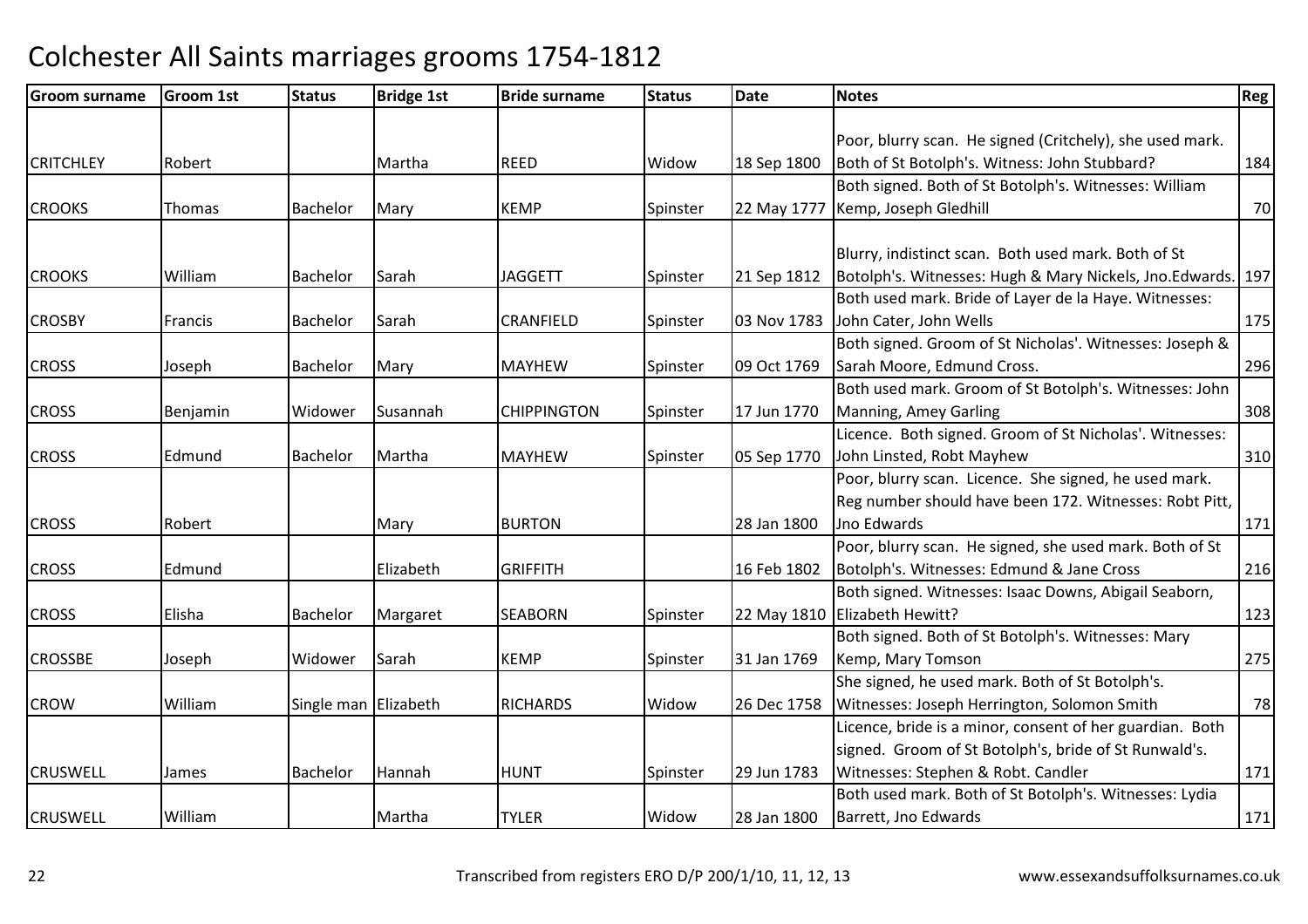| <b>Groom surname</b> | Groom 1st  | <b>Status</b>   | <b>Bridge 1st</b> | <b>Bride surname</b> | <b>Status</b> | <b>Date</b> | <b>Notes</b>                                                                                            | Reg |
|----------------------|------------|-----------------|-------------------|----------------------|---------------|-------------|---------------------------------------------------------------------------------------------------------|-----|
|                      |            |                 |                   |                      |               |             | He signed, she used mark. [For Balham ?]. Groom of St                                                   |     |
|                      |            |                 |                   |                      |               |             | James', bride of St Botolph's. Witnesses: John ?, Jno                                                   |     |
| <b>CULHAM</b>        | Francis    | Bachelor        | Ann               | <b>BALAAM</b>        | Widow         | 07 Apr 1794 | Edwards                                                                                                 | 34  |
|                      |            |                 |                   |                      |               |             | Both signed. Both of St Botolph's. Witnesses: Joshua                                                    |     |
| <b>CULLINGFORD</b>   | Samuel     |                 | Susannah          | <b>BURGESS</b>       |               | 21 Mar 1803 | Ladbrook, Jno Edwards                                                                                   | 249 |
|                      |            |                 |                   |                      |               |             | Licence. Both signed. Both of St Botolph's. Witnesses:                                                  |     |
| <b>CUMMING</b>       | Thomas     | Bachelor        | Ann               | <b>SIMONDSON</b>     | Spinster      | 05 Jun 1807 | Allen & Joseph Cumming                                                                                  | 14  |
|                      |            |                 |                   |                      |               |             |                                                                                                         |     |
|                      |            |                 |                   |                      |               |             | Licence. He signed, she used mark. Both of St Botolph's.                                                |     |
| <b>CUNNOLD</b>       | Robert     | <b>Bachelor</b> | <b>Mary Anne</b>  | <b>BAINES</b>        | Widow         | 18 Jul 1799 | Witnesses: Richd & Ann Elizabeth Golding, Eliza Smith.                                                  | 159 |
|                      |            |                 |                   |                      |               |             | Poor, blurry scan. Both used mark. Both of St Botolph's.                                                |     |
| <b>CUPID</b>         | Peter      |                 | Mary              | <b>BENNET</b>        |               | 18 May 1801 | Witnesses: Mary Ranger?, Jno Edwards                                                                    | 199 |
|                      |            |                 |                   |                      |               |             | Both signed. Bride of St Mary's. Witnesses: Martha                                                      |     |
| <b>CURTEIS</b>       | Felix      | <b>Bachelor</b> | Elizabeth         | <b>WEBB</b>          | Spinster      | 28 Mar 1769 | Parker, Saml Blyth                                                                                      | 280 |
|                      |            |                 |                   |                      |               |             | He signed, she used mark. Groom of St Nicholas'.                                                        |     |
| <b>CURTIS</b>        | William    | Widower         | Susanna           | <b>STARLING</b>      | Widow         | 06 Jun 1757 | Witnesses: Barnet Harding, John Blyth                                                                   | 58  |
|                      |            |                 |                   |                      |               |             |                                                                                                         |     |
|                      |            |                 |                   |                      |               |             | Poor, blurry scan. He signed, she used mark. Both of St                                                 |     |
| <b>CUTLER</b>        | Thomas     |                 | Eliz.             | <b>DAVEY</b>         |               |             | 06 May 1800   Botolph's. Witnesses: George & Elizth Sarah Cutler                                        | 176 |
|                      |            |                 |                   |                      |               |             |                                                                                                         |     |
| <b>CUTMORE</b>       |            |                 |                   | <b>SERGENT</b>       |               |             | Poor, blurry scan. Both used mark. Bride of St Botolph's.<br>Witnesses: Christiana Denniss, Jno Edwards |     |
|                      | John       | Bachelor        | Mary              |                      | Spinster      | 11 Dec 1796 |                                                                                                         | 84  |
|                      |            |                 |                   |                      |               |             | Both used mark. Both of St Botolph's. Witnesses: Richard                                                |     |
| D[AO]RNEY            | Richard    | Bachelor        | Mary              | <b>ROGERS</b>        | Spinster      | 26 Aug 1811 | & Ann Pridmore, Thos. Ward.                                                                             | 161 |
|                      |            |                 |                   |                      |               |             | Licence. Both signed. Groom of St Bottlesdale, Suffolk                                                  |     |
| <b>DAINES</b>        | John       | <b>Bachelor</b> | Hannah            | <b>DARE</b>          | Spinster      | 28 May 1782 | [Botesdale ?]. Witnesses: Mary Barker, Byatt Walker                                                     | 150 |
|                      |            |                 |                   |                      |               |             |                                                                                                         |     |
|                      |            |                 |                   |                      |               |             | Licence. Both signed. Groom of St Mary Tower, Ipswich,                                                  |     |
| <b>DALDY</b>         | Nottingham | <b>Bachelor</b> | Mary              | <b>ROOTSEY</b>       | Spinster      | 26 Mar 1771 | bride of St Botolph's. Witnesses: Sarah & Eliz'h Rootsey                                                | 321 |
|                      |            |                 |                   |                      |               |             | Both signed. Both of St Botolph's. Witnesses: Joseph                                                    |     |
| <b>DALE</b>          | Daniel     | <b>Bachelor</b> | Sarah             | <b>MASON</b>         | Spinster      |             | 23 Mar 1806 Mason, Sabrah Newman                                                                        | 366 |
|                      |            |                 |                   |                      |               |             |                                                                                                         |     |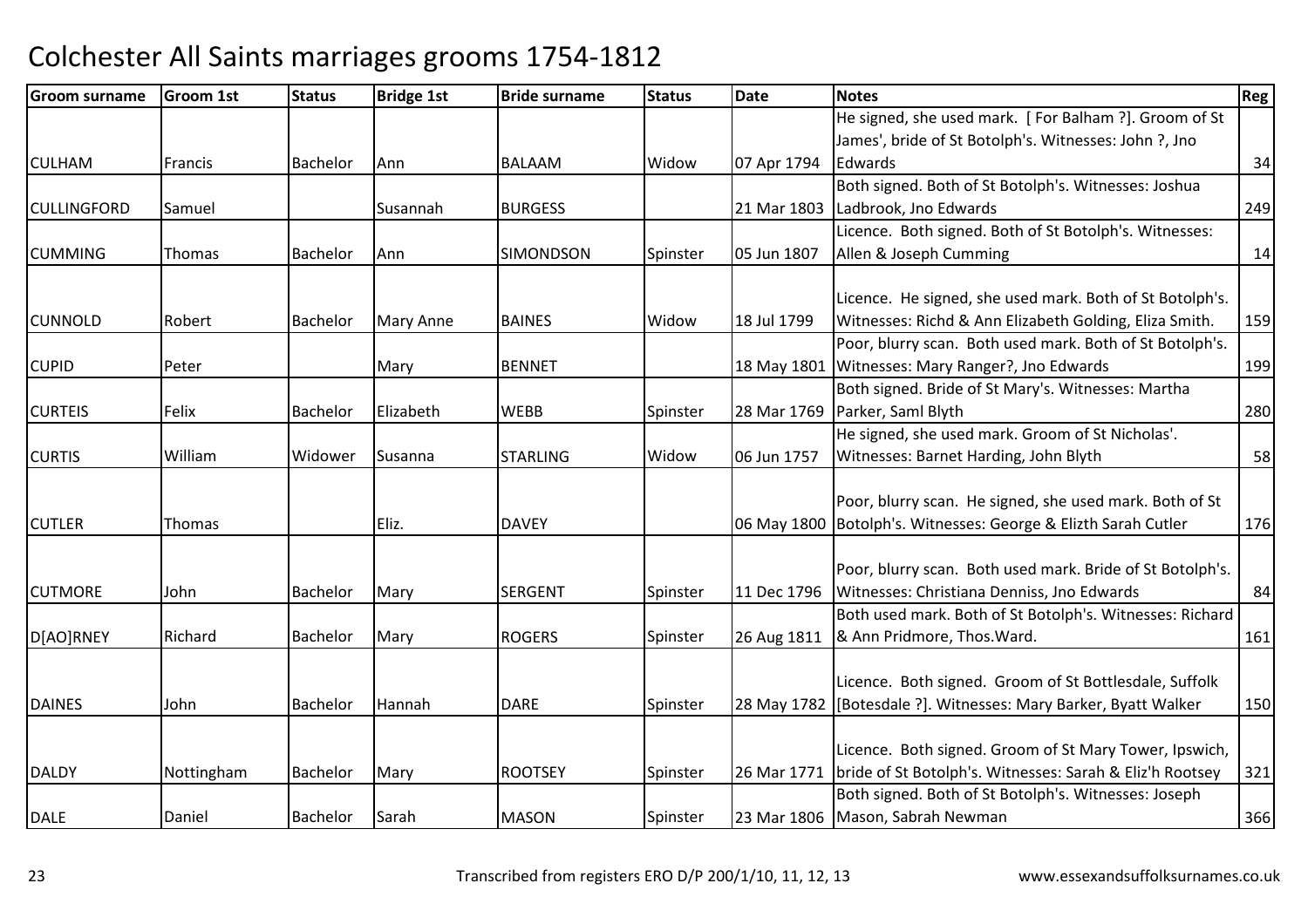| <b>Groom surname</b> | Groom 1st | <b>Status</b>      | <b>Bridge 1st</b> | <b>Bride surname</b> | <b>Status</b> | <b>Date</b>             | <b>Notes</b>                                             | Reg |
|----------------------|-----------|--------------------|-------------------|----------------------|---------------|-------------------------|----------------------------------------------------------|-----|
|                      |           |                    |                   |                      |               |                         | Banns only, date is of 3rd Banns. Bride of Beaumont cum  |     |
| <b>DANIEL</b>        | William   |                    | Rachael           | <b>RIVETT</b>        |               | 20 Sep 1772             | Moze                                                     | 348 |
|                      |           |                    |                   |                      |               |                         | Licence. Both signed. Both of St Botolph's. Witnesses:   |     |
| <b>DANIEL</b>        | Thomas    | Bachelor           | Sarah             | <b>JOHNSON</b>       | Spinster      | 07 Jun 1778             | Maria Jane & Sam Johnson                                 | 94  |
|                      |           |                    |                   |                      |               |                         | Licence. Both signed (Daniell). Witnesses: Robt Tabor    |     |
| <b>DANIEL</b>        | Samuel    | <b>Bachelor</b>    | Elisabeth         | <b>HAWES</b>         | Spinster      | 04 Nov 1790             | Jun'r, Bennett Hawes.                                    | 321 |
|                      |           |                    |                   |                      |               |                         | Both used mark. Both of St Botolph's. Witnesses: Diania? |     |
| <b>DARSLEY</b>       | Joseph    | Bachelor           | Sarah             | <b>GARLAND</b>       | Spinster      | 02 Nov 1769             | & Benjamin Were                                          | 298 |
|                      |           |                    |                   |                      |               |                         | Licence. He signed, she used mark. Groom of Ixworth,     |     |
|                      |           |                    |                   |                      |               |                         | Suffolk, bride of St Botolph's. Witnesses: Wm Edwards,   |     |
| <b>DAVEY</b>         | Thomas    | Widower            | Catharine         | <b>OVERATT</b>       | Widow         | 03 Nov 1773             | <b>Robert Lay</b>                                        | 364 |
|                      |           |                    |                   |                      |               |                         |                                                          |     |
|                      |           |                    |                   |                      |               |                         | He signed, she used mark. Groom of St Mary Magdalen.     |     |
| <b>DAVEY</b>         | George    | Bachelor           | Judith            | <b>WILES</b>         | Spinster      | 18 Sep 1804             | Witnesses: John Buckingham, Ann Brown                    | 312 |
|                      |           |                    |                   |                      |               |                         | He signed, she signed. Both of St Botolph's. Witnesses:  |     |
| <b>DAVIES</b>        | Thomas    | <b>Bachelor</b>    | Mary Ann          | <b>ADAMS</b>         | Spinster      | 22 Feb 1806             | Samuel Sadler, Sarah Sykes                               | 365 |
|                      |           |                    |                   |                      | Single        |                         | He signed, she used mark. Groom is a soldier, of St      |     |
| <b>DAVIS</b>         | William   | Single man Tabutha |                   | <b>BARROW</b>        | woman         |                         | 01 Mar 1756 Nicholas'. Witnesses: Joseph May, John Blyth | 41  |
|                      |           |                    |                   |                      |               |                         | Both used mark. Groom of St Botolph's. Witnesses: Evan   |     |
| <b>DAVIS</b>         | William   | Bachelor           | Mary              | <b>BENNETT</b>       | Spinster      | 25 Nov 1806             | Williams, Hannah Johnson                                 | 391 |
|                      |           |                    |                   |                      | Single        |                         | Both used mark. Both of St Botolph's. Witnesses: Samuel  |     |
| <b>DAWKINS</b>       | Richard   | Single man Mary    |                   | <b>MILLS</b>         | woman         | 26 Sep 1765             | & Susanna Marchant                                       | 222 |
|                      |           |                    |                   |                      | Single        |                         | Both used mark. Both of St Botolph's. Witnesses: Joseph  |     |
| <b>DAY</b>           | Isaac     | Single man Mary    |                   | <b>EVERITT</b>       | woman         | 09 Sep 1762             | Mitchell, John Blyth                                     | 144 |
|                      |           |                    |                   |                      |               |                         | Licence. Both signed. Witnesses: Mary Perkins, James     |     |
| <b>DAY</b>           | William   | Bachelor           | Harriett          | <b>COCK</b>          | Spinster      | 30 May 1803             | Round                                                    | 257 |
|                      |           |                    |                   |                      |               |                         | Both signed. Both of St Botolph's. Witnesses: George     |     |
| <b>DE HAILES</b>     | John      |                    | Susan             | <b>JOHNSON</b>       |               |                         | 01 May 1805 Johnson, Rachel Hale, Jno. Edwards.          | 330 |
|                      |           |                    |                   |                      |               |                         | Both used mark. Both of St Botolph's. Witnesses: Daniel  |     |
| <b>DEAL</b>          | James     |                    | Rachel            | <b>HALLS</b>         |               |                         | 21 Mar 1803 Chapman, Jno Edwards                         | 250 |
|                      |           |                    |                   |                      |               |                         | He signed, she used mark. Witnesses: William Miller, Ann |     |
| <b>DEANE</b>         | Charles   |                    | Sarah             | <b>BLACKWELL</b>     |               | 10 Feb 1794 Rittinghill |                                                          | 27  |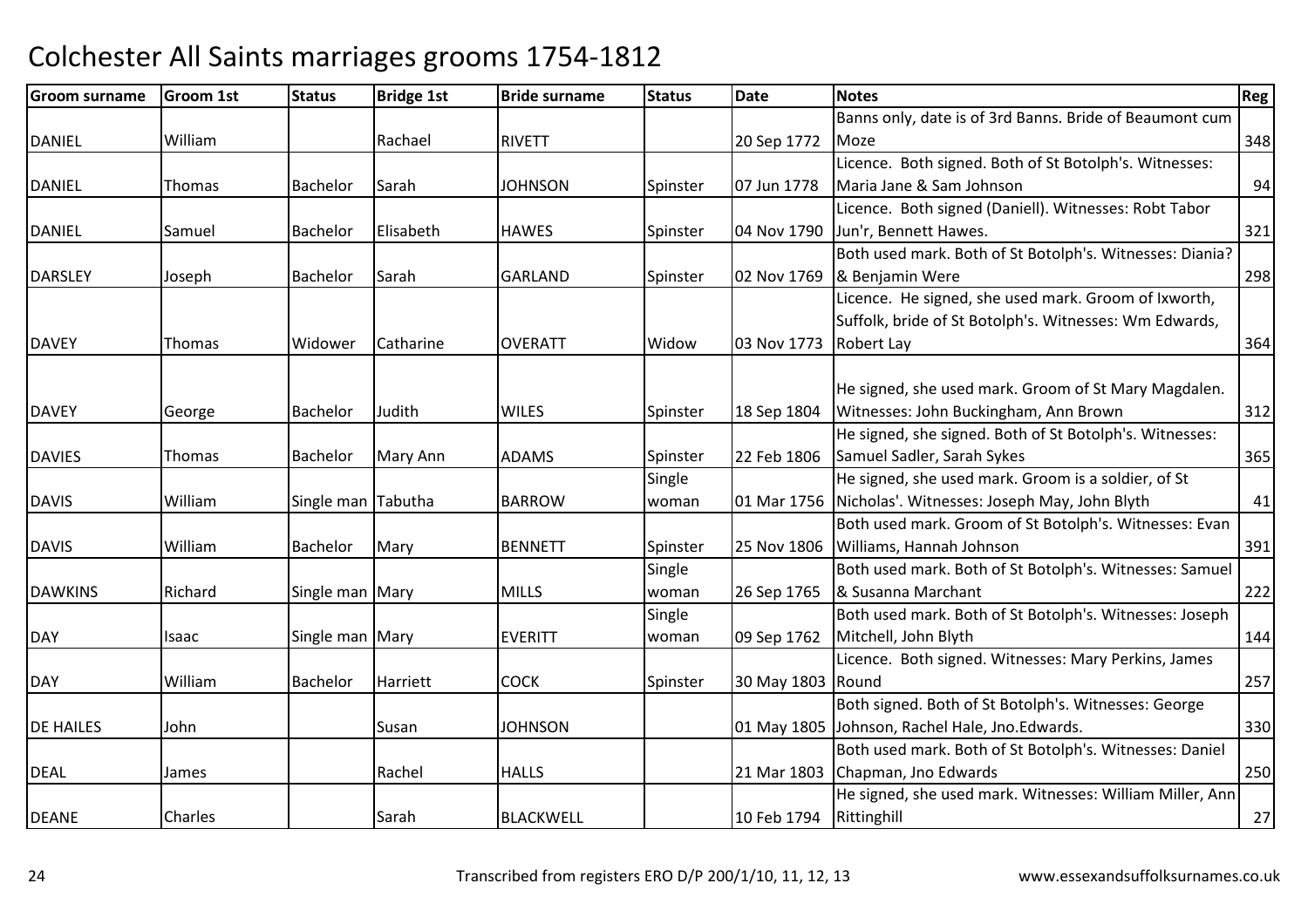| <b>Groom surname</b> | <b>Groom 1st</b> | <b>Status</b>    | <b>Bridge 1st</b> | <b>Bride surname</b> | <b>Status</b> | <b>Date</b> | <b>Notes</b>                                               | Reg |
|----------------------|------------------|------------------|-------------------|----------------------|---------------|-------------|------------------------------------------------------------|-----|
|                      |                  |                  |                   |                      |               |             | He signed, she used mark. Both of St Botolph's.            |     |
| <b>DEATH</b>         | Robert           | Bachelor         | Sarah             | <b>SPALDING</b>      | Spinster      | 08 Sep 1786 | Witnesses: Joseph Spooner, Ann Spalding                    | 231 |
|                      |                  |                  |                   |                      |               |             | Both signed. Groom of East Donyland, bride of St           |     |
| <b>DEEKS</b>         | James            | Widower          | Phoebe            | <b>WOODS</b>         | Spinster      | 02 Apr 1769 | Botolph's. Witnesses: Thos. Woods, Luke Hubbard            | 281 |
|                      |                  |                  |                   |                      |               |             |                                                            |     |
|                      |                  |                  |                   |                      |               |             | Poor, blurry scan. Licence. Both signed. Witnesses:        |     |
| <b>DEMAID</b>        | John             | Bachelor         | Ann               | <b>WALKER</b>        | Spinster      | 14 Apr 1796 | Nath. Wenlock, John Essex, John Angier.                    | 68  |
|                      |                  |                  |                   |                      |               |             | Both used mark. Both of St Botolph's. Witnesses: Edward    |     |
| DEMMEN?              | Wm.              | <b>Bachelor</b>  | Eliz.             | <b>BLISHEN?</b>      | Spinster      | 21 Nov 1791 | Appelby, John Hanson                                       | 350 |
|                      |                  |                  |                   |                      |               |             | She signed, he used mark. Both of St Botolph's.            |     |
| <b>DENES</b>         | Henry            |                  | Susannah          | <b>HULL</b>          |               | 27 Nov 1803 | Witnesses: Thos Cutler, Mary Silcock                       | 275 |
|                      |                  |                  |                   |                      |               |             |                                                            |     |
| DENMAN?              | Joseph           | Single man Susan |                   | MONDON?              | Widow         | 21 Feb 1762 | Banns only, date is of 3rd Banns.                          |     |
|                      |                  |                  |                   |                      |               |             | Both signed. Groom of St Botolph's. Witnesses: Thos        |     |
| <b>DENNIS</b>        | John             | Bachelor         | Esther            | <b>VALE</b>          | Spinster      | 09 Dec 1777 | Sarls, Sarah Decker                                        | 82  |
|                      |                  |                  |                   |                      |               |             | He used mark, she signed. Both of St Botolph's.            |     |
| <b>DENNIS</b>        | John             | <b>Bachelor</b>  | Christian         | <b>DOE</b>           | Spinster      | 03 Aug 1786 | Witnesses: George Doe, Mary Sergeant                       | 227 |
|                      |                  |                  |                   |                      |               |             | Licence. Both signed. Groom of Weeley, bride of St         |     |
|                      |                  |                  |                   |                      |               |             | Botolph's. Witnesses: Hannah Rolle, Martha Dennis,         |     |
| <b>DENNIS</b>        | William          | Bachelor         | Elizabeth         | <b>CLAY</b>          | Spinster      | 27 Feb 1810 | James Carter, Edward Clay.                                 | 113 |
|                      |                  |                  |                   |                      |               |             | Blurry, indistinct scan. Both used mark. Both of St        |     |
|                      |                  |                  |                   |                      |               |             | Botolph's. Witnesses: Thos Hudgles?, Rachel Hales,         |     |
| <b>DENNIS</b>        | Thomas           | Bachelor         | Mary              | <b>NEWTON</b>        | Spinster      | 21 Sep 1812 | Rebecca Dennis, Elizabeth Hales.                           | 199 |
|                      |                  |                  |                   |                      |               |             | She signed, he used mark. Both of St Botolph's.            |     |
|                      |                  |                  |                   |                      |               |             | Witnesses: Jas Sumner?, Susan Griggs Elizabeth             |     |
| <b>DERRY</b>         | Noah             | Bachelor         | Mary              | <b>MASON</b>         | Spinster      | 21 Nov 1809 | Catchpoole.                                                | 105 |
|                      |                  |                  |                   |                      |               |             | He signed, she used mark. Groom of St Runwald's, bride     |     |
|                      |                  |                  |                   |                      |               |             | of St Botolph's. Witnesses: Charles Barker, Mary           |     |
| <b>DEVALL</b>        | Abraham          | Bachelor         | Mary              | <b>GOULSON</b>       | Spinster      | 14 Sep 1780 | Sanckster                                                  | 128 |
|                      |                  |                  |                   |                      |               |             | Blurry, indistinct scan. He signed, she used mark. Both of |     |
|                      |                  |                  |                   |                      |               |             | St Botolph's. Witnesses: Rebeccah Hawksin, George          |     |
| <b>DEWHIRST</b>      | Abraham          | Bachelor         | Elizabeth         | G[AU]RNHAM           | Spinster      | 07 Sep 1812 | Eastwood, John Schofield.                                  | 195 |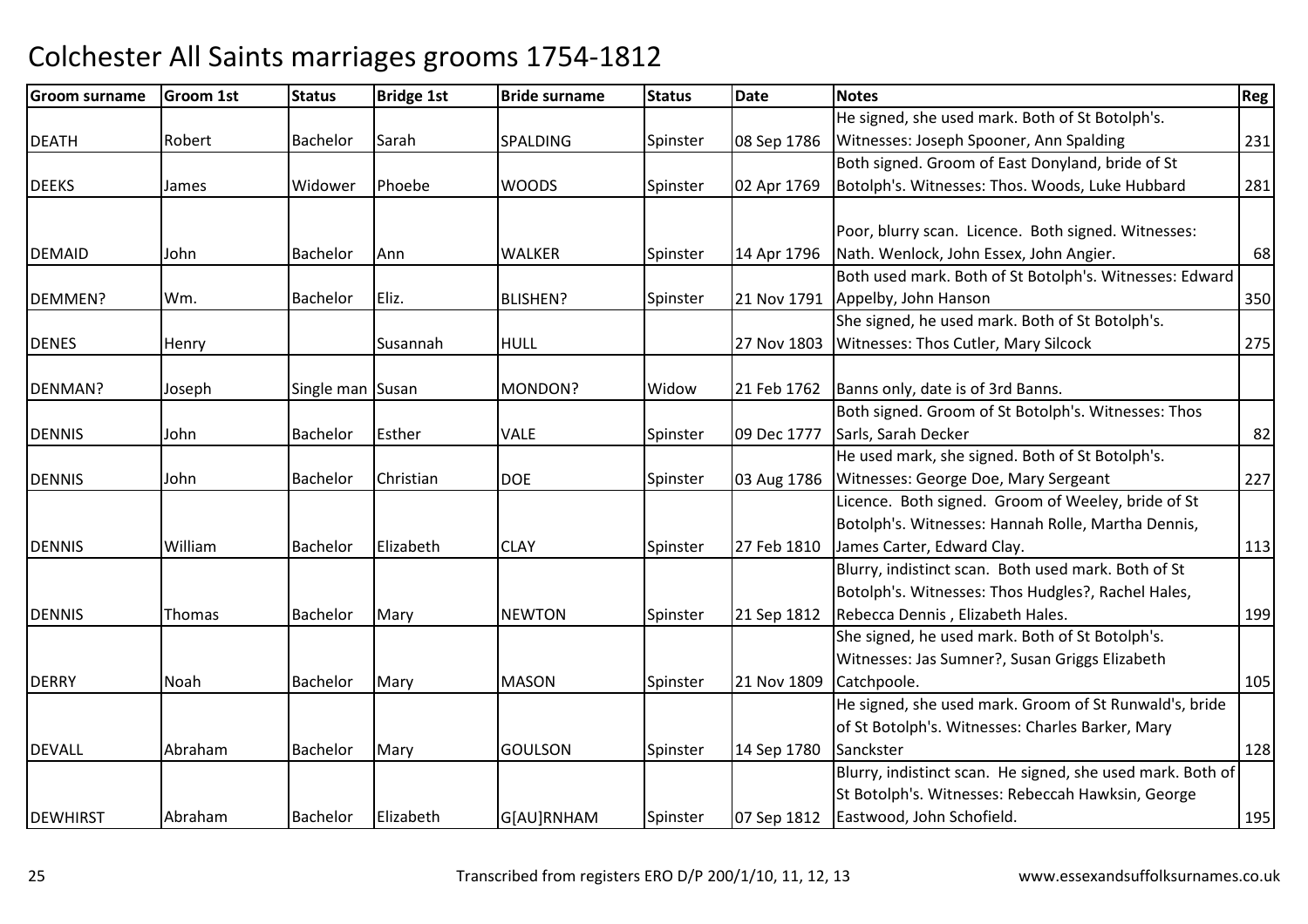| <b>Groom surname</b> | <b>Groom 1st</b>    | <b>Status</b>   | <b>Bridge 1st</b> | <b>Bride surname</b> | <b>Status</b> | <b>Date</b> | <b>Notes</b>                                             | Reg |
|----------------------|---------------------|-----------------|-------------------|----------------------|---------------|-------------|----------------------------------------------------------|-----|
|                      |                     |                 |                   |                      |               |             | Both used mark. Groom of St Mary Magdalen,. Witness:     |     |
| <b>DIMILOW</b>       | William             | <b>Bachelor</b> | Elizabeth         | <b>WOODS</b>         | Spinster      |             | 13 May 1808 Wm Cadman                                    | 50  |
|                      |                     |                 |                   |                      |               |             | He signed, she used mark. Witnesses: Borradell Dines,    |     |
| <b>DINES</b>         | James               | <b>Bachelor</b> | Mary              | <b>CREEK</b>         | Spinster      | 15 Mar 1773 | Mary Lay                                                 | 354 |
|                      |                     |                 |                   |                      |               |             | Licence. Both signed. Groom is a Rev'd, of Beaumont      |     |
|                      |                     |                 |                   |                      |               |             | cum Moze. Bride of St Botolph's. Witnesses: Mich. &      |     |
| <b>DINGLEY</b>       | <b>Robert Henry</b> | <b>Bachelor</b> | Elizabeth         | <b>HILLS</b>         | Spinster      | 22 Dec 1779 | Sarah Hills                                              | 118 |
|                      |                     |                 |                   |                      |               |             |                                                          |     |
|                      |                     |                 |                   |                      |               |             | Both used mark. Groom of West Bergholt, bride of St      |     |
| <b>DIXON</b>         | Robert              | Bachelor        | Elizabeth         | <b>SMITH</b>         | Spinster      | 16 Oct 1768 | Botolph's. Witnesses: Wm Edwards, Joseph Osborn          | 270 |
|                      |                     |                 |                   |                      |               |             | Poor, blurry scan. Licence. Both signed. Curate had      |     |
|                      |                     |                 |                   |                      |               |             | Camplin . Groom of St James'. Witnesses: Catherine       |     |
| <b>DIXON</b>         | Thomas              |                 | Sarah             | <b>CAMPLING</b>      |               | 10 May 1802 | Smythies, Henrietta? ?                                   | 222 |
|                      |                     |                 |                   |                      |               |             |                                                          |     |
|                      |                     |                 |                   |                      |               |             | Both signed. Both of St Botolph's. Witnesses: Richd?     |     |
| <b>DIXON</b>         | Daniel              | <b>Bachelor</b> | Jane              | <b>WOOD</b>          | Spinster      | 07 Dec 1807 | Gilchrist, Johanna Derrington, Jno.Edwards.              | 33  |
|                      |                     |                 |                   |                      |               |             | Both used mark. Both of St Botolph's. Witnesses: Jno     |     |
| <b>DORARD</b>        | Daniel              |                 | Margaret          | <b>SHAW</b>          |               | 31 Dec 1805 | Edwards, Felic? McCion?                                  | 353 |
|                      |                     |                 |                   |                      |               |             | Licence. Both used mark. Groom of St Giles', bride of St |     |
| <b>DOUGHTY</b>       | John                | Widower         | Mary              | <b>HACKSEL</b>       | Spinster      | 30 Apr 1781 | Botolph's. Witnesses: John Brooker, Andrew Murrills      | 137 |
|                      |                     |                 |                   |                      |               |             | Both used mark. Both of St Botolph's. Witnesses: John    |     |
| <b>DOWLDEN</b>       | William             | Widower         | Mary              | <b>UNDERWOOD</b>     | Spinster      | 11 Jul 1762 | Blyth, Aaron Webb                                        | 142 |
|                      |                     |                 |                   |                      |               |             | He used mark, she signed. Both of St Botolph's.          |     |
| <b>DOWLEN</b>        | William             | Bachelor        | Susan             | <b>MANNING</b>       | Spinster      | 28 Dec 1806 | Witnesses: John Manning, John Edwards                    | 395 |
|                      |                     |                 |                   |                      |               |             | Both used mark. Both of St Botolph's. Witnesses: Thomas  |     |
| <b>DOWNING</b>       | George              | Bachelor        | Mary Ann          | <b>CROOKS</b>        | Spinster      | 17 Oct 1809 | Craig, Jno Edwards                                       | 100 |
|                      |                     |                 |                   |                      |               |             |                                                          |     |
|                      |                     |                 |                   |                      |               |             | He signed, she used mark. [Also Haselby ]. Groom of St   |     |
| <b>DOWNS</b>         | Henry               | Bachelor        | Sarah             | <b>HAZELBY</b>       | Spinster      | 15 Jul 1764 | Nicholas. Witnesses: Wm Bridges, Wm Edwards              | 187 |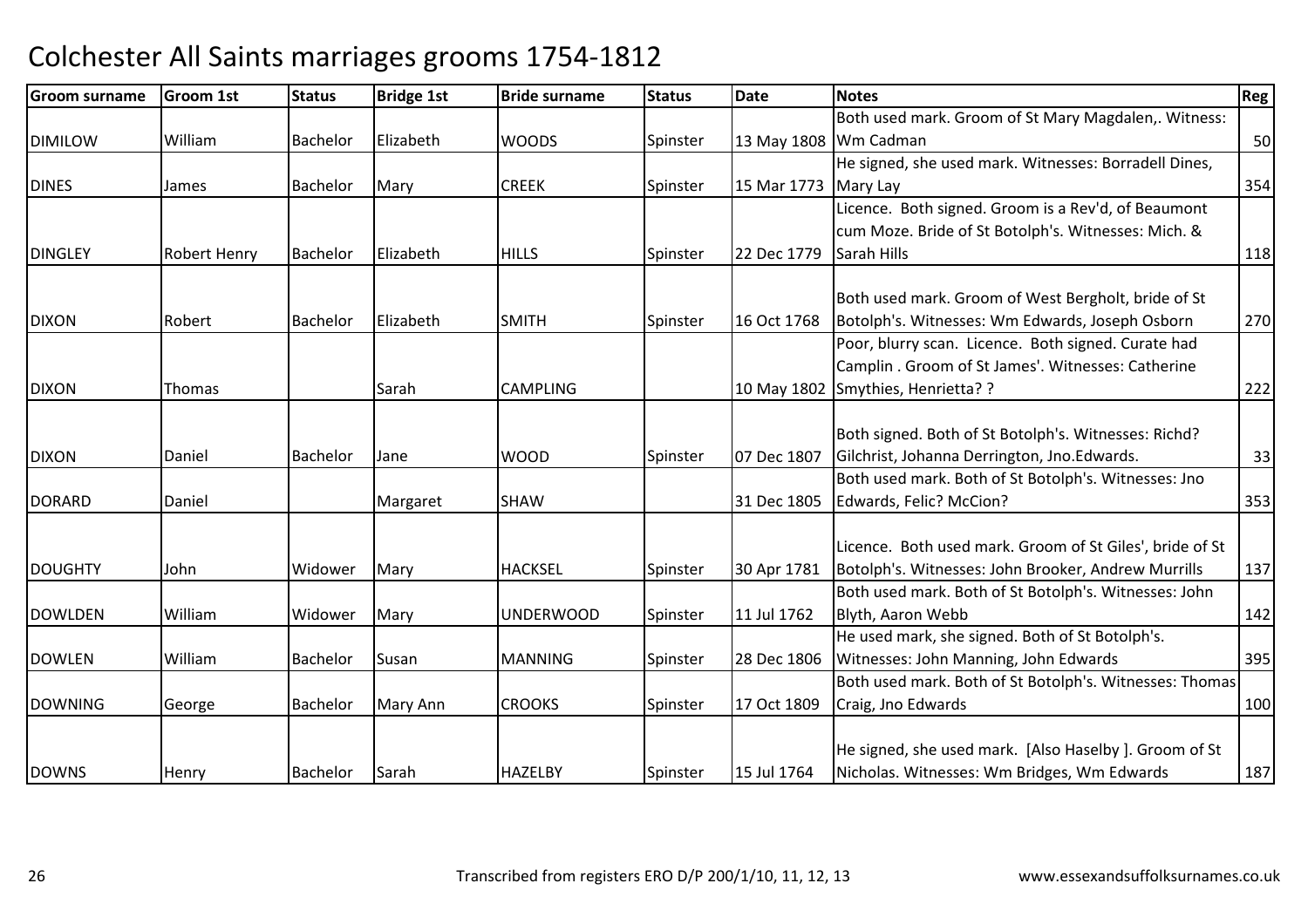| <b>Groom surname</b> | <b>Groom 1st</b> | <b>Status</b>        | <b>Bridge 1st</b> | <b>Bride surname</b> | <b>Status</b> | Date        | <b>Notes</b>                                             | <b>Reg</b> |
|----------------------|------------------|----------------------|-------------------|----------------------|---------------|-------------|----------------------------------------------------------|------------|
|                      |                  |                      |                   |                      |               |             |                                                          |            |
|                      |                  |                      |                   |                      |               |             | Both used mark. Groom of Ardleigh, bride of St           |            |
| <b>DOWNS</b>         | William          | <b>Bachelor</b>      | Mary              | <b>HOULDER</b>       |               | 15 Jul 1793 | Botolph's. Witnesses: Elizabeth Finch, Jno Edwards       | 14         |
|                      |                  |                      |                   |                      |               |             | Both used mark. Witness could be Albra. Groom of St      |            |
|                      |                  |                      |                   |                      |               |             | James', bride of St Botolph's. Witnesses: Sarah Alben,   |            |
| <b>DOWNS</b>         | Jeremiah         |                      | Mary              | <b>SMITH</b>         |               | 10 Aug 1794 | James Smith                                              | 38         |
|                      |                  |                      |                   |                      |               |             | Both used mark. Both of St Botolph's. Witnesses: Joseph  |            |
| <b>DOWNS</b>         | John             |                      | Martha            | <b>FROST</b>         |               | 08 Oct 1804 | Frost, Mary Bland                                        | 315        |
|                      |                  |                      |                   |                      |               |             | He signed, she used mark. Both of St Botolph's.          |            |
| <b>DOWSETT</b>       | Thomas           | <b>Bachelor</b>      | Mary              | <b>GARLAND</b>       | Spinster      | 12 Feb 1806 | Witnesses: John Dowsett, Jno Edwards                     | 363        |
|                      |                  |                      |                   |                      |               |             | He used mark, she signed. Both of St Botolph's.          |            |
| <b>DOWSETT</b>       | John             | <b>Bachelor</b>      | Elizabeth         | <b>BOYLES</b>        | Spinster      | 05 Aug 1807 | Witnesses: William Reed, Mary Boyles                     | 19         |
| <b>DOWSON</b>        | James            | Bachelor             | Ann               | <b>JOHNSON</b>       | Spinster      | 24 Dec 1782 | Both used mark. Witnesses: John Arthy, E Dowson          | 163        |
|                      |                  |                      |                   |                      | Single        |             | He signed, she used mark. Both of St Botolph's.          |            |
| <b>DOWSON</b>        | George           | Single man Hannah    |                   | <b>LEE</b>           | woman         | 08 Jul 1799 | Witnesses: John & Lucy Wright                            | 158        |
|                      |                  |                      |                   |                      | Single        |             | He signed, she used mark. Both of St Botolph's.          |            |
| <b>DRAPER</b>        | James            | Single man Elizabeth |                   | <b>ELSDEN</b>        | woman         | 21 Oct 1766 | Witnesses: Samuel & Martha Mallard                       | 243        |
|                      |                  |                      |                   |                      |               |             | Licence. Both used mark. Both of St Botolph's.           |            |
| <b>DRAPER</b>        | James            | Widower              | Sarah             | <b>SUTHERNWOOD</b>   | Spinster      | 28 Dec 1768 | Witnesses: William Hawkins, Wm Edwards                   | 274        |
|                      |                  |                      |                   |                      |               |             | Both signed. Groom of St Nicholas. Witnesses: M A        |            |
|                      |                  |                      |                   |                      |               |             | Purvis, Emma Timms?, James Round. Curate had             |            |
| <b>DUDINGSTON</b>    | John             | Bachelor             | Lucy Anna         | <b>PURVIS</b>        | Spinster      | 18 Nov 1806 | Dudingstone.                                             | 389        |
|                      |                  |                      |                   |                      |               |             | Licence. Both signed. Both of St Botolph's. Witnesses:   |            |
| <b>DUDLEY</b>        | William          | Bachelor             | Mary              | <b>CLAY</b>          | Widow         | 03 Jul 1810 | Sarah Dudley, B North?                                   | 127        |
|                      |                  |                      |                   |                      | Single        |             | Both both signed. Reg No should have been 118.           |            |
| <b>DUFFIELD</b>      | Jacob            | Single man Marth     |                   | <b>BAKER</b>         | woman         | 28 Aug 1760 | Witnesses: ? Walker?, Isaac Peacock                      | 116        |
|                      |                  |                      |                   |                      |               |             |                                                          |            |
|                      |                  |                      |                   |                      |               |             | He signed, she used mark. Groom of Earls Colne, bride of |            |
| <b>DUGARD</b>        | Abraham          | Widower              | Catharine         | <b>ELLWOOD</b>       | Widow         | 12 Aug 1766 | St Botolph's. Witnesses: Thomas Ellis, Mary Porter       | 237        |
|                      |                  |                      |                   |                      |               |             |                                                          |            |
|                      |                  |                      |                   |                      |               |             | He signed, she used mark. Groom of St Martin's, bride of |            |
| <b>DUNHAM</b>        | David            | Widower              | Mary              | <b>GURNEY</b>        | Widow         | 28 Jul 1778 | St Botolph's. Witnesses: John Matthews, Wm Edwards       | 97         |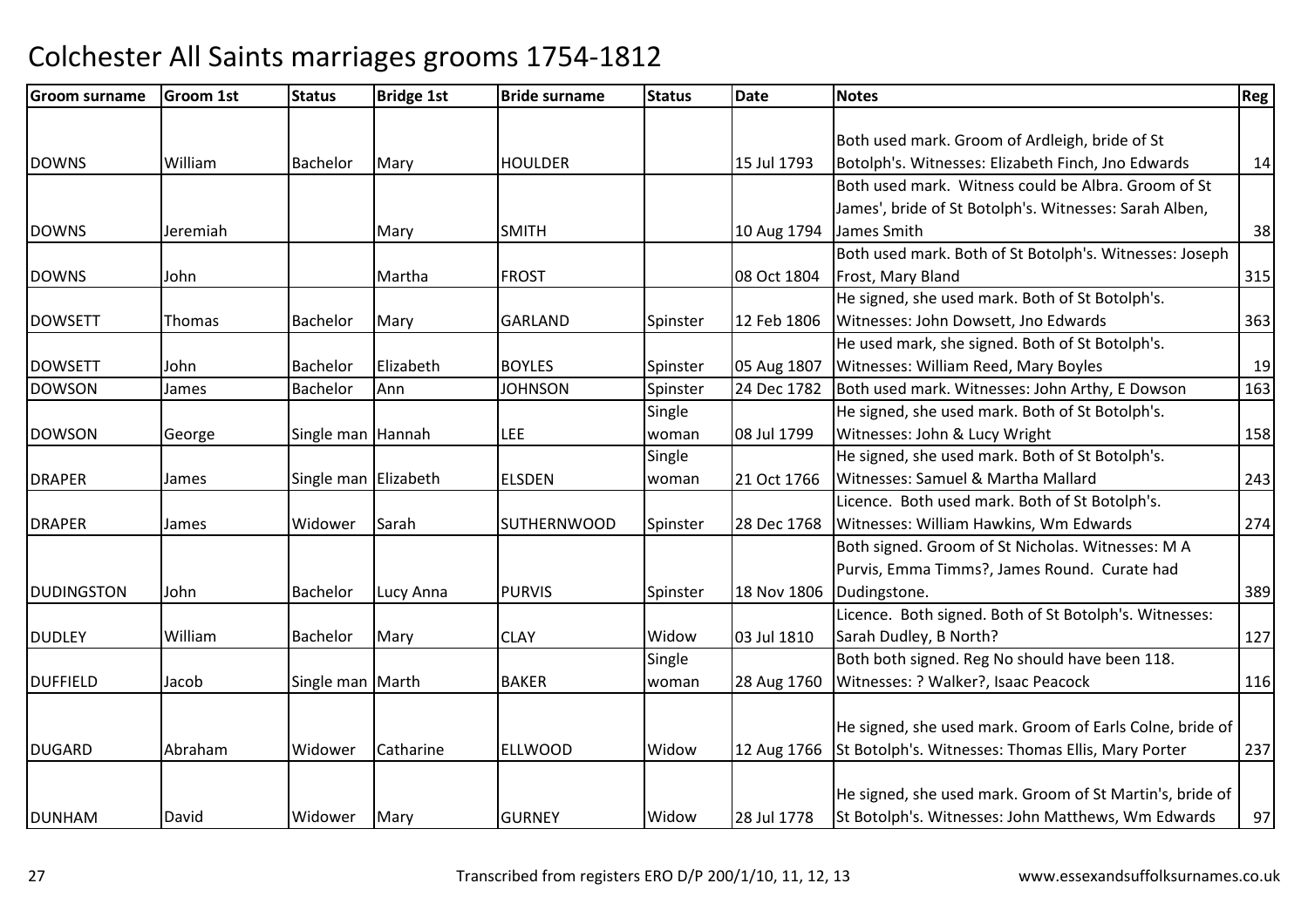| <b>Groom surname</b> | <b>Groom 1st</b> | <b>Status</b>    | <b>Bridge 1st</b> | <b>Bride surname</b> | <b>Status</b> | <b>Date</b> | <b>Notes</b>                                                                                                  | Reg |
|----------------------|------------------|------------------|-------------------|----------------------|---------------|-------------|---------------------------------------------------------------------------------------------------------------|-----|
|                      |                  |                  |                   |                      |               |             | Both signed. Both of St Botolph's. Witnesses: Wm                                                              |     |
| <b>DUNN</b>          | James            | <b>Bachelor</b>  | Mary              | <b>BUMSTEAD</b>      | Spinster      | 22 Oct 1810 | Scutchey, Susan Death, Edward Dunn.                                                                           | 140 |
|                      |                  |                  |                   |                      |               |             | Licence. Both signed. Groom of St Peter's. Witnesses:                                                         |     |
| <b>DUNTHORNE</b>     | James            | Bachelor         | Elizabeth         | <b>SHILLITO</b>      | Spinster      | 09 Dec 1779 | Wm Coles, Wm Edwards                                                                                          | 116 |
|                      |                  |                  |                   |                      |               |             | Licence. Both used mark. Both of St Botolph's.                                                                |     |
| <b>DURRANT</b>       | James            |                  | Mary              | <b>PINTON</b>        |               | 23 Oct 1804 | Witnesses: Sarah & Wm Bunting                                                                                 | 317 |
|                      |                  |                  |                   |                      |               |             | Both signed. Groom of Wivenhoe, bride of St Botolph's.                                                        |     |
| <b>DURRELL</b>       | Robert           |                  | Elizabeth         | <b>MANSER</b>        |               | 24 Dec 1767 | Witnesses: Alice & James Walford                                                                              | 260 |
|                      |                  |                  |                   |                      |               |             | He signed, she used mark. Bride's surname is indistinct,                                                      |     |
|                      |                  |                  |                   |                      |               |             | probably Borden. Both of St Botolph's. Witnesses:                                                             |     |
| <b>DYER</b>          | Wm.              | <b>Bachelor</b>  | Mary              | B[AO]RDEN            | Spinster      | 25 Aug 1791 | Alexander Fordyce Sanckster, James Parker                                                                     | 345 |
|                      |                  |                  |                   |                      |               |             | Poor, blurry scan. He signed, she used mark. Groom of                                                         |     |
|                      |                  |                  |                   |                      |               |             | St Leonard's, bride of St Botolph's. Witnesses: John &                                                        |     |
| <b>DYER</b>          | James            | Widower          | Lydia             | <b>JERMIN</b>        | Widow         | 31 Jul 1796 | Sarah Fuller                                                                                                  | 71  |
|                      |                  |                  |                   |                      |               |             |                                                                                                               |     |
|                      |                  |                  |                   |                      |               |             | Poor, blurry scan. Both used mark. Both of St Botolph's.                                                      |     |
| <b>DYER</b>          | William          | Widower          | Martha            | [FT]YLER             | Widow         | 03 Dec 1797 | Witnesses: Elizabeth Christianwood?, John Edwards                                                             | 114 |
|                      |                  |                  |                   |                      |               |             | Poor, blurry scan. Both used mark. Both of St Botolph's.                                                      |     |
| <b>DYER</b>          | William          | Widower          | Sarah             | <b>HACKLE</b>        | Widow         | 10 Jan 1802 | Witnesses: Jno Edwards, John Coveney                                                                          | 213 |
|                      |                  |                  |                   |                      | Single        |             | Licence. Both signed. Groom is Jun'r. Groom of Little<br>Bromley, bride of St Botolph's. Witnesses: Charles & |     |
| <b>EAGLE</b>         | James            | Single man Sarah |                   | <b>CLAY</b>          | woman         | 08 Nov 1798 | Edward Clay, Mary Wallis, Sarah Eagle, Hannah Clay.                                                           | 142 |
|                      |                  |                  |                   |                      |               |             |                                                                                                               |     |
| <b>EALEY</b>         | George           |                  | Sarah             | <b>SMITH</b>         |               | 31 Jan 1762 | Banns only, date is of 3rd Banns. Both of St Martin's?                                                        |     |
|                      |                  |                  |                   |                      |               |             | He signed, she used mark. Both of St Botolph's.                                                               |     |
| <b>EALEY</b>         | George           |                  | Sarah             | <b>SMITH</b>         |               | 20 Feb 1763 | Witnesses: Hugh Harrod, Wm Edwards                                                                            | 152 |
|                      |                  |                  |                   |                      |               |             | He signed, she used mark. Both of St Botolph's.                                                               |     |
| EBERHARTT            | Henry            |                  | Sarah             | <b>MUNSON</b>        |               |             | 16 Oct 1804   Witnesses: James Bennell, John Edwards                                                          | 316 |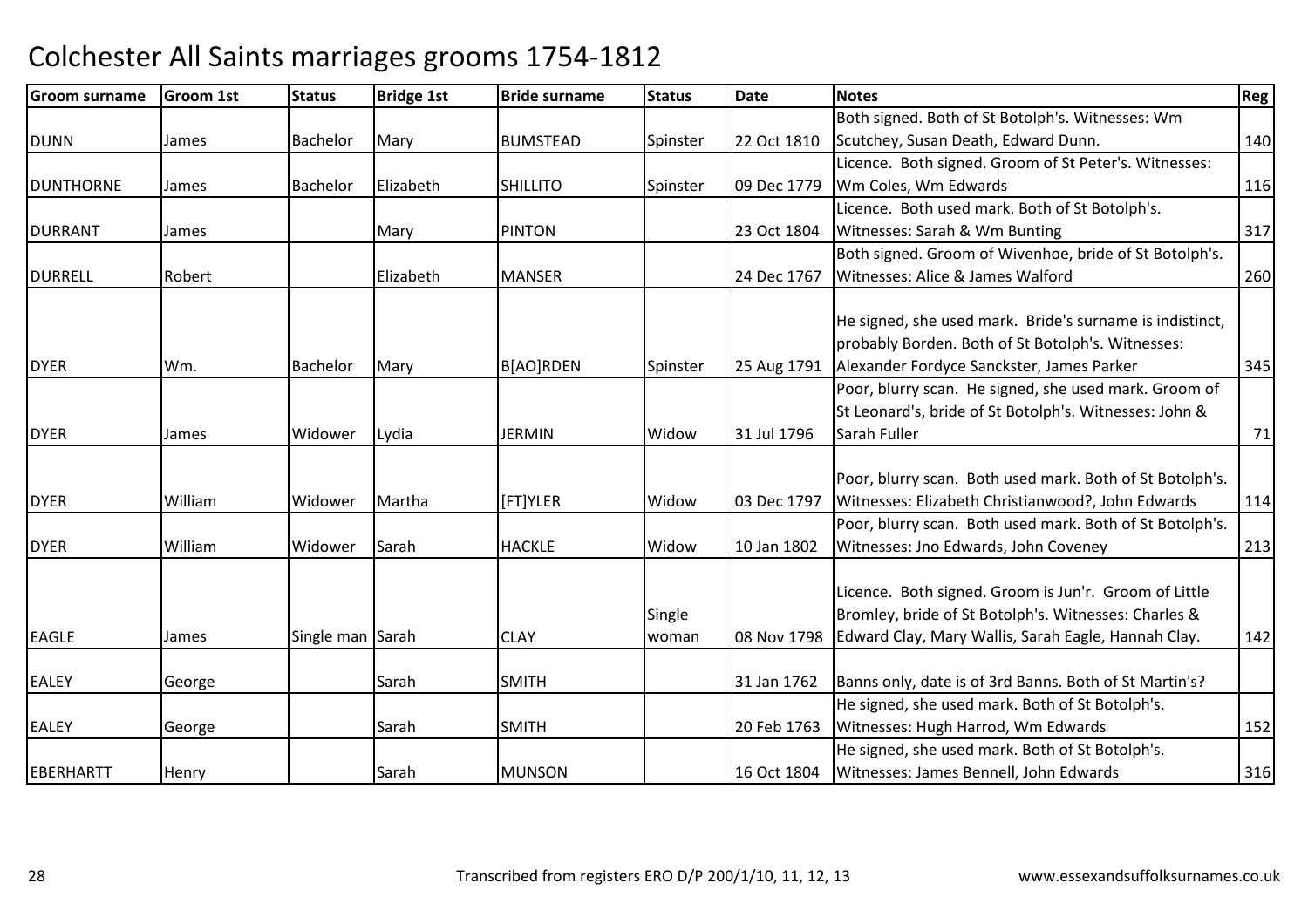| <b>Groom surname</b> | <b>Groom 1st</b>   | <b>Status</b>   | <b>Bridge 1st</b> | <b>Bride surname</b> | <b>Status</b> | Date               | <b>Notes</b>                                              | <b>Reg</b> |
|----------------------|--------------------|-----------------|-------------------|----------------------|---------------|--------------------|-----------------------------------------------------------|------------|
|                      |                    |                 |                   |                      |               |                    |                                                           |            |
|                      |                    |                 |                   |                      |               |                    | Poor, blurry scan. Both used mark. Both of St Botolph's.  |            |
| <b>ECCLES</b>        | George             |                 | Hannah            | <b>BUTTERWORTH</b>   |               | 22 Apr 1801        | Witnesses: William Butterworth, Jno Edwards               | 197        |
|                      |                    |                 |                   |                      |               |                    | He signed, she used mark. Both of St Botolph's.           |            |
| <b>EDE</b>           | David              | Bachelor        | Ellen             | <b>ROBSON</b>        | Spinster      | 07 Feb 1808        | Witnesses: Elizabeth Morgan, W Ellis                      | 41         |
|                      |                    |                 |                   |                      |               |                    | Licence. Both signed. Bride of Mark's Tey. Witnesses:     |            |
| <b>EDWARDS</b>       | John               | <b>Bachelor</b> | Hannah            | <b>ENGLISH</b>       | Spinster      | 15 Oct 1766        | Mary & Wm. Edwards                                        | 241        |
|                      |                    |                 |                   |                      |               |                    | He signed, she used mark. Witnesses: Samuel Sharp, Ann    |            |
| <b>EDWARDS</b>       | William            | <b>Bachelor</b> | Mary              | <b>SHARP</b>         | Spinster      | 31 May 1767 Nutman |                                                           | 252        |
|                      |                    |                 |                   |                      |               |                    | Both signed. Both of St Botolph's. Witnesses: James       |            |
| <b>EDWARDS</b>       | John               | <b>Bachelor</b> | Sarah             | <b>MANNING</b>       | Spinster      |                    | 20 Mar 1794 Snell, Susan Vince                            | 31         |
|                      |                    |                 |                   |                      |               |                    | Both signed. Both of St Botolph's. Witnesses: Sarah       |            |
| <b>EDWARDS</b>       | Richard            |                 | Mary              | <b>EDWARDS</b>       |               | 26 Oct 1794        | Edwards, John Mott                                        | 43         |
|                      |                    |                 |                   |                      |               |                    | He signed, she used mark. Both of St Botolph's.           |            |
| <b>EDWARDS</b>       | Edward             | <b>Bachelor</b> | Martha            | <b>CLARK</b>         | Spinster      | 26 Feb 1807        | Witnesses: John Sainsbury, John Edwards                   | 7          |
|                      |                    |                 |                   |                      |               |                    | Both signed. Groom of Melford. Witnesses: Robt            |            |
|                      |                    |                 |                   |                      |               |                    | Edwards, Rebeccah Edwards, Sarah Plumb, Joseph            |            |
| <b>EDWARDS</b>       | Isaac              | Bachelor        | Maria             | <b>CADGE</b>         | Spinster      | 04 Jun 1811        | Choore.                                                   | 154        |
|                      |                    |                 |                   |                      |               |                    | Both used mark. Bride of Thorpe le Soken. Witnesses:      |            |
| EDWIC[HK]            | Wm.                | <b>Bachelor</b> | Mary              | <b>POLE</b>          | Spinster      | 08 Nov 1787        | Philip Hempson, Robt. Chaters?                            | 259        |
|                      |                    |                 |                   |                      |               |                    | She signed, he used mark. Groom of St Nicholas'.          |            |
| <b>ELLINGFORD</b>    | John               | Bachelor        | Mary              | <b>BLOMFIELD</b>     | Spinster      | 25 Dec 1775        | Witnesses: Wm Edwards, Sarah Blomfield                    | 47         |
|                      |                    |                 |                   |                      |               |                    |                                                           |            |
|                      |                    |                 |                   |                      |               |                    | Both signed. Curate has used Nynn. Witnesses: Both of St  |            |
| <b>ELLIOTT</b>       | <b>Walter Ninn</b> | <b>Bachelor</b> | Elisabeth         | <b>BUXTON</b>        | Widow         | 30 Jul 1792        | Botolph's. Witnesses: John Cowley, Parnell Elliott        | 359        |
|                      |                    |                 |                   |                      |               |                    | He signed, she used mark. Licence. Groom is a             |            |
|                      |                    |                 |                   |                      |               |                    | blacksmith, of St Nicholas'. Bride of St Botolph's.       |            |
| <b>ELLIS</b>         | Stephen            |                 | Eliz.             | <b>WHITLOCK</b>      | Widow         | 20 Jul 1754        | Witnesses: John Grimwood, Isaac Peacock                   | 3          |
|                      |                    |                 |                   |                      |               |                    | Both signed. Both of St Botolph's. Witnesses: Thos Ellis, |            |
| <b>ELLIS</b>         | Edward             | Bachelor        | Grace             | <b>BEAUCHAMP</b>     | Spinster      | 09 Feb 1766        | Wm Edwards                                                | 227        |
|                      |                    |                 |                   |                      |               |                    | She signed, he used mark. Both of St Botolph's.           |            |
| <b>ELLIS</b>         | James              | Bachelor        | Mary              | <b>FITCH</b>         | Spinster      | 17 Jun 1773        | Witnesses: Sarah Walls, Joseph Lane                       |            |
|                      |                    |                 |                   |                      |               |                    |                                                           | 357        |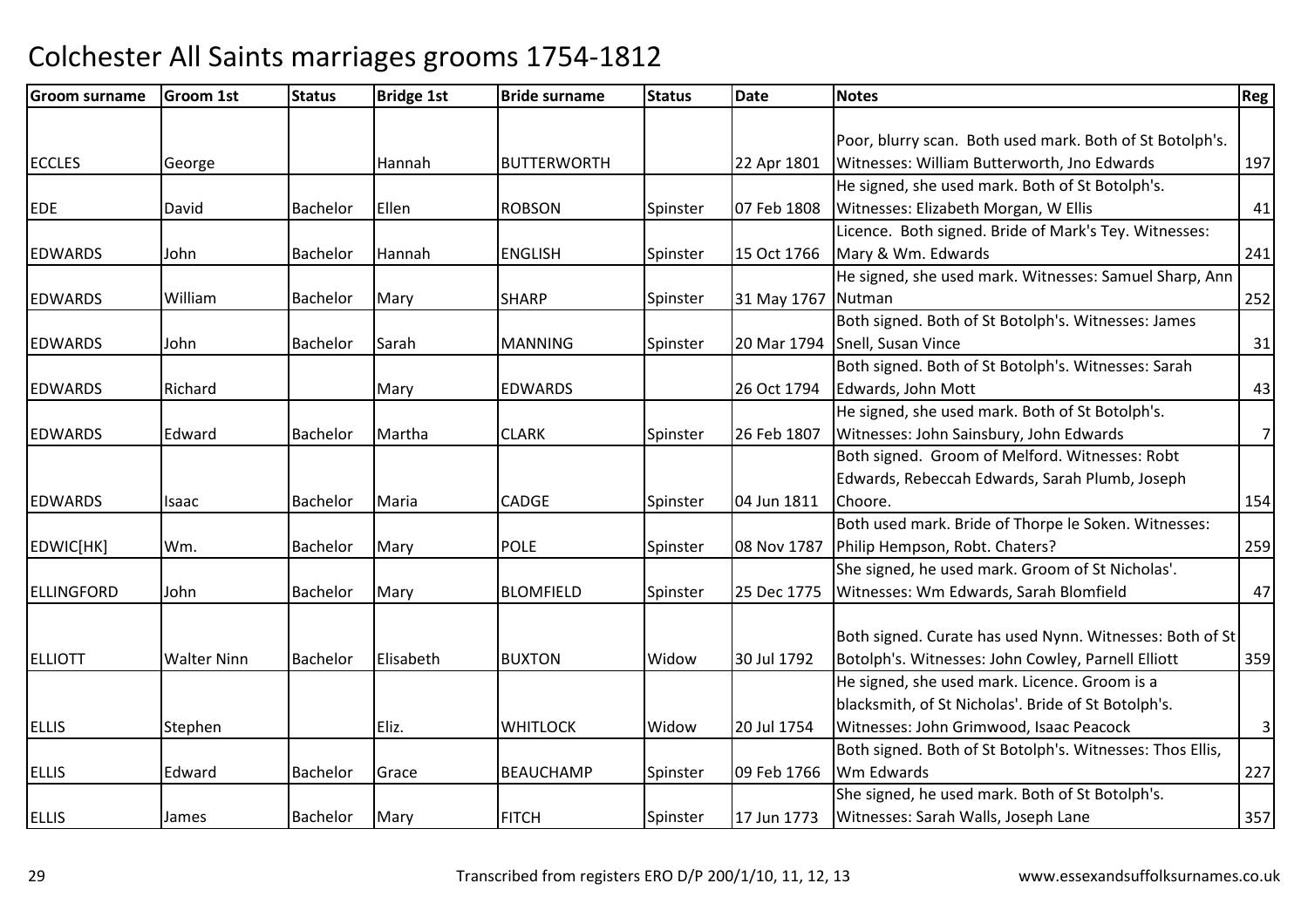| <b>Groom surname</b> | <b>Groom 1st</b> | <b>Status</b>   | <b>Bridge 1st</b> | <b>Bride surname</b> | <b>Status</b> | <b>Date</b> | <b>Notes</b>                                            | <b>Reg</b> |
|----------------------|------------------|-----------------|-------------------|----------------------|---------------|-------------|---------------------------------------------------------|------------|
|                      |                  |                 |                   |                      |               |             | Licence, consent of parents. Groom is a minor. Both     |            |
|                      |                  |                 |                   |                      |               |             | signed. Both of St Botolph's. Witnesses: Thos. Johnson, |            |
| <b>ELLIS</b>         | Robert           | Bachelor        | Elizabeth         | <b>WALFORD</b>       | Spinster      | 03 Jul 1777 | Wm Edwards                                              | 74         |
|                      |                  |                 |                   |                      |               |             | Both signed. Groomof St Leonard's. Witnesses: Margaret  |            |
| <b>ELLIS</b>         | Scrivener        | Bachelor        | Mary              | <b>CLARK</b>         | Spinster      | 05 Jan 1783 | Shearcroft, Wm Edwards                                  | 164        |
|                      |                  |                 |                   |                      |               |             |                                                         |            |
|                      |                  |                 |                   |                      |               |             | Licence. She signed, he used mark. Groom of St Mary at  |            |
| <b>ELVIN</b>         | Charles          | Bachelor        | Elisabeth         | LEWIS                | Spinster      | 29 Sep 1790 | the Walls. Witnesses: Wm Walker, Wm Edwards             | 317        |
|                      |                  |                 |                   |                      |               |             | Both used mark. Both of St Botolph's. Witnesses:        |            |
| <b>EMERY</b>         | Thomas           | Bachelor        | Mary              | <b>FITCH</b>         | Spinster      | 18 Oct 1784 | Jonathen Richerson Emery, Sarah Fitch                   | 198        |
|                      |                  |                 |                   |                      |               |             | Both used mark. Both of St Botolph's. Witnesses:        |            |
| <b>EMERY</b>         | Isaac            | Widower         | Dinah             | <b>VERHORSLETT</b>   | Spinster      | 11 Sep 1786 | Jonathan Richerson Emery, Mary Clark                    | 232        |
|                      |                  |                 |                   |                      |               |             | Both used mark. Both of St Botolph's. Witnesses: Edward |            |
| <b>EMMANS</b>        | Samuel           | Bachelor        | Sarah             | <b>GORNER</b>        | Spinster      | 26 Sep 1774 | Boggis, Thomas Chittam                                  | 18         |
|                      |                  |                 |                   |                      |               |             | Both used mark. Both of St Botolph's. Witnesses: Thos   |            |
| <b>EMMANS</b>        | John             | Widower         | Hannah            | <b>NEWSON</b>        | Widow         | 28 May 1782 | Barker, Abigail Lawrence                                | 151        |
|                      |                  |                 |                   |                      |               |             |                                                         |            |
|                      |                  |                 |                   |                      |               |             | Licence. Both used mark. Groom of Lexden, bride of St   |            |
| <b>ENGLISH</b>       | James            | Bachelor        | Sarah             | <b>DEWELL</b>        | Spinster      | 11 Mar 1798 | Botolph's. Witnesses: John Reeve, John Williams         | 120        |
|                      |                  |                 |                   |                      |               |             | Both used mark. Both of St Botolph's. Witnesses: John   |            |
| <b>ENNEW</b>         | Thomas           | Bachelor        | Elizabeth         | <b>GARLAND</b>       | Spinster      | 06 May 1775 | Garland, Rachel Barton                                  | 30         |
|                      |                  |                 |                   |                      |               |             | Licence. Both signed. Groom of St Giles'. Witnesses:    |            |
| <b>EUSTACE</b>       | James            | <b>Bachelor</b> | Sarah             | WEATHERLY            |               | 24 Sep 1802 | John Hardy, John Edwards                                | 233        |
|                      |                  |                 |                   |                      |               |             |                                                         |            |
|                      |                  |                 |                   |                      |               |             | Poor, blurry scan. Date unclear, 21st? Licence. Both    |            |
|                      |                  |                 |                   |                      |               |             | signed. Groom of St Olave, old Jewry. Witnesses: Mary   |            |
| <b>EVANS</b>         | John             | Widower         | Maria             | <b>WRIGHT</b>        | Spinster      | 25 Feb 1802 | Jemima Freman, James Camper Wright                      | 217        |
|                      |                  |                 |                   |                      |               |             | Both signed. Groom of St Botolph's. Witnesses: Phil &   |            |
| <b>EVERETT</b>       | Robert           | Bachelor        | Sarah             | <b>GOODWIN</b>       | Spinster      | 28 Jul 1763 | Mary Goodwin                                            | 164        |
|                      |                  |                 |                   |                      |               |             | Both used mark. Both of St Botolph's. Witnesses: Wm &   |            |
| <b>EVERETT</b>       | James            | Bachelor        | Mary              | <b>WATSON</b>        | Spinster      | 03 Sep 1787 | Anne Everett                                            | 254        |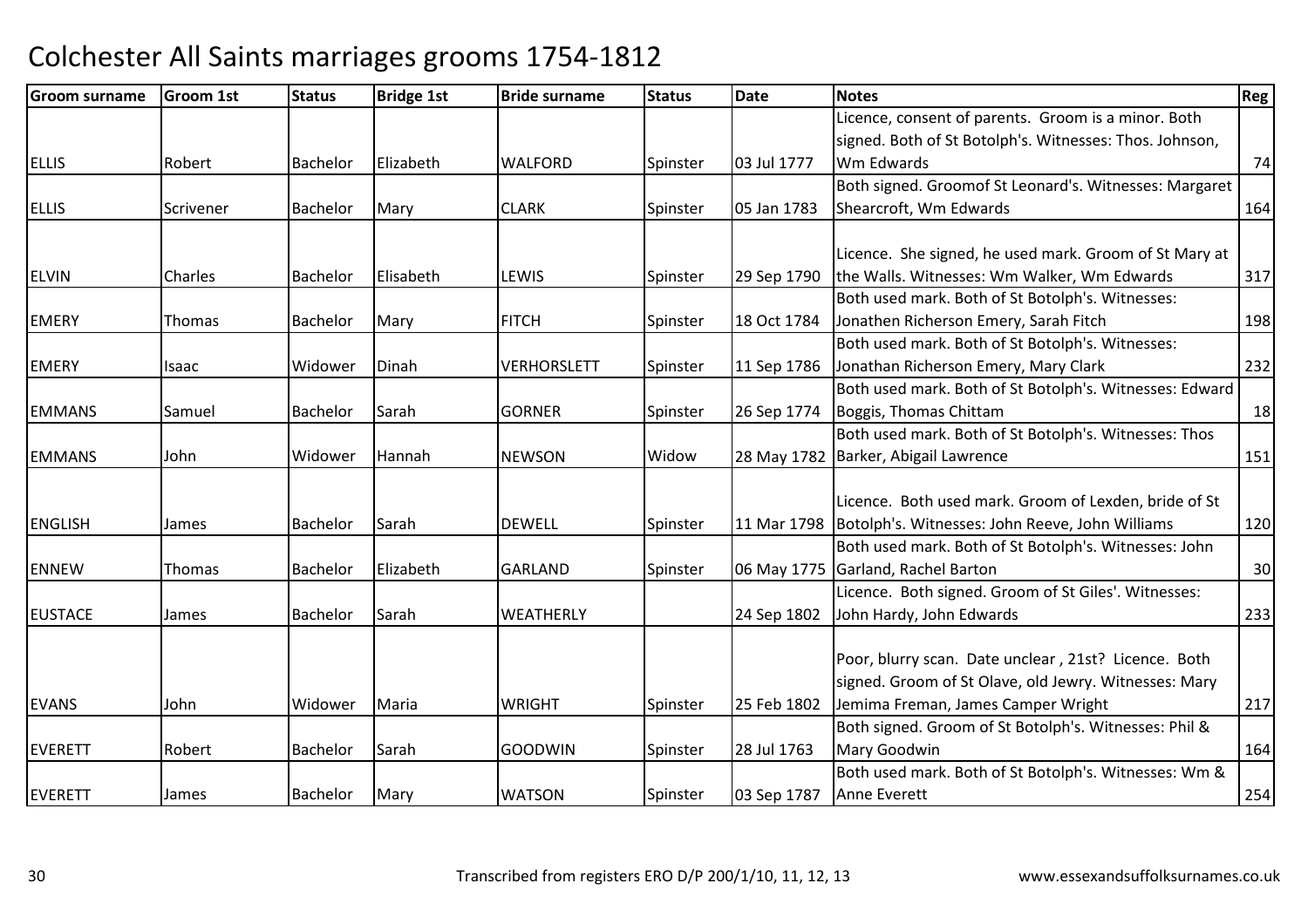| <b>Groom surname</b> | <b>Groom 1st</b> | <b>Status</b>   | <b>Bridge 1st</b> | <b>Bride surname</b> | <b>Status</b> | Date        | <b>Notes</b>                                               | Reg |
|----------------------|------------------|-----------------|-------------------|----------------------|---------------|-------------|------------------------------------------------------------|-----|
|                      |                  |                 |                   |                      |               |             | He signed, she used mark. Both of St Botolph's.            |     |
| <b>EVERITT</b>       | William          | Bachelor        | Sarah             | <b>NEWTON</b>        | Spinster      | 20 Aug 1775 | Witnesses: Joseph & Rachel Harvey                          | 37  |
|                      |                  |                 |                   |                      |               |             |                                                            |     |
|                      |                  |                 |                   |                      |               |             | Poor, blurry scan. He signed, she used mark. Both of St    |     |
| <b>EWAN</b>          | James            | Bachelor        | Elizabeth         | <b>OSMOND</b>        | Spinster      | 08 Dec 1796 | Botolph's. Witnesses: Jno Edwards, ? Robinson?             | 83  |
|                      |                  |                 |                   |                      |               |             | Could be read as Saiers. Both signed. Both of St           |     |
|                      |                  |                 |                   |                      |               |             | Botolph's. Witnesses: Eliza Faiers?, Jno Robinson          |     |
| <b>FAIERS</b>        | John             | <b>Bachelor</b> | Eliza             | <b>NICHOLSON</b>     | Spinster      | 26 Nov 1805 | Jno.Edwards.                                               | 350 |
|                      |                  |                 |                   |                      | Single        |             | Both signed. Both of St Botolph's. Witnesses: Robt         |     |
| <b>FARNHAM</b>       | Joseph           | Widower         | Elizabeth         | <b>SMITH</b>         | woman         |             | 29 May 1759 Gosslinn, Thomas Mallard                       | 93  |
|                      |                  |                 |                   |                      |               |             | Both used mark. Groom of East Donyland. Witnesses:         |     |
| <b>FARROW</b>        | Robert           | Bachelor        | Hann'h            | <b>MATTHEWMAN</b>    | Spinster      | 31 Mar 1794 | John Linnet, Jno. Edwards                                  | 33  |
|                      |                  |                 |                   |                      |               |             | Both signed. Curate wrote Fearies. Groom of St Mary's,     |     |
|                      |                  |                 |                   |                      |               |             | bride of St Botolph's. Witnesses: Sarah Dawkins, Wm        |     |
| <b>FEARIS</b>        | James            | Bachelor        | Mary              | <b>DAWKINS</b>       | Spinster      | 18 Aug 1789 | Edwards                                                    | 287 |
|                      |                  |                 |                   |                      |               |             | He signed (as Fordam), she used mark. Both of St           |     |
| FEEDAM               | Jonathan         | Bachelor        | Eliz.             | <b>BROMLY</b>        | Spinster      | 03 Jun 1756 | Botolph's. Witnesses: Joseph Farnham, John Blyth           | 46  |
|                      |                  |                 |                   |                      |               |             | Both used mark. Both of St Botolph's. Witnesses: William   |     |
| <b>FELL</b>          | John             | Bachelor        | Mary              | <b>CLARK</b>         | Spinster      | 03 Jun 1776 | Clark, Wm Edwards                                          | 55  |
|                      |                  |                 |                   |                      |               |             | Both used mark. Groom of St Botolph's, bride of St Giles'. |     |
| <b>FENLOW</b>        | Benjamin         | <b>Bachelor</b> | Sarah             | <b>BROWN</b>         | Spinster      | 10 Apr 1798 | Witnesses: Jno Edwards, Edward Gadd                        | 122 |
|                      |                  |                 |                   |                      |               |             | Both signed. Groom of St Runwald's, bride of St            |     |
|                      |                  |                 |                   |                      |               |             | Botolph's. Witnesses: William Glandfield, Elizabeth        |     |
| <b>FENNING</b>       | Samuel           | Bachelor        | Susannah          | <b>CRUSWELL</b>      | Spinster      | 07 Jan 1776 | Cruswell                                                   | 48  |
|                      |                  |                 |                   |                      |               |             | Licence. Both signed. Both of St Botolph's. Witnesses:     |     |
|                      |                  |                 |                   |                      |               |             | Charlott Jaggard, Ann Coppin, Mary Ann Collier?,           |     |
| <b>FERGUSON</b>      | Robert           | Bachelor        | Catherine         | PRITCHETT            | Spinster      | 05 Aug 1808 | H.Chisolm.                                                 | 57  |
|                      |                  |                 |                   |                      |               |             | Poor, blurry scan. Both used mark. Could be Tey or         |     |
| <b>FEY</b>           | <b>Barnabas</b>  |                 | Eliz.             | <b>HUNT</b>          | Spinster      | 07 Apr 1801 | Key(s). Witnesses: Thos Fey?, Jno Edwards                  | 195 |
|                      |                  |                 |                   |                      |               |             |                                                            |     |
|                      |                  |                 |                   |                      |               |             | Both used mark. Groom of St Giles's, bride of St           |     |
| <b>FIELD</b>         | William          | Bachelor        | Mary              | <b>RALPH</b>         | Spinster      | 30 Nov 1763 | Botolph's. Witnesses: Ellis Matthewman, Thomas Wills       | 171 |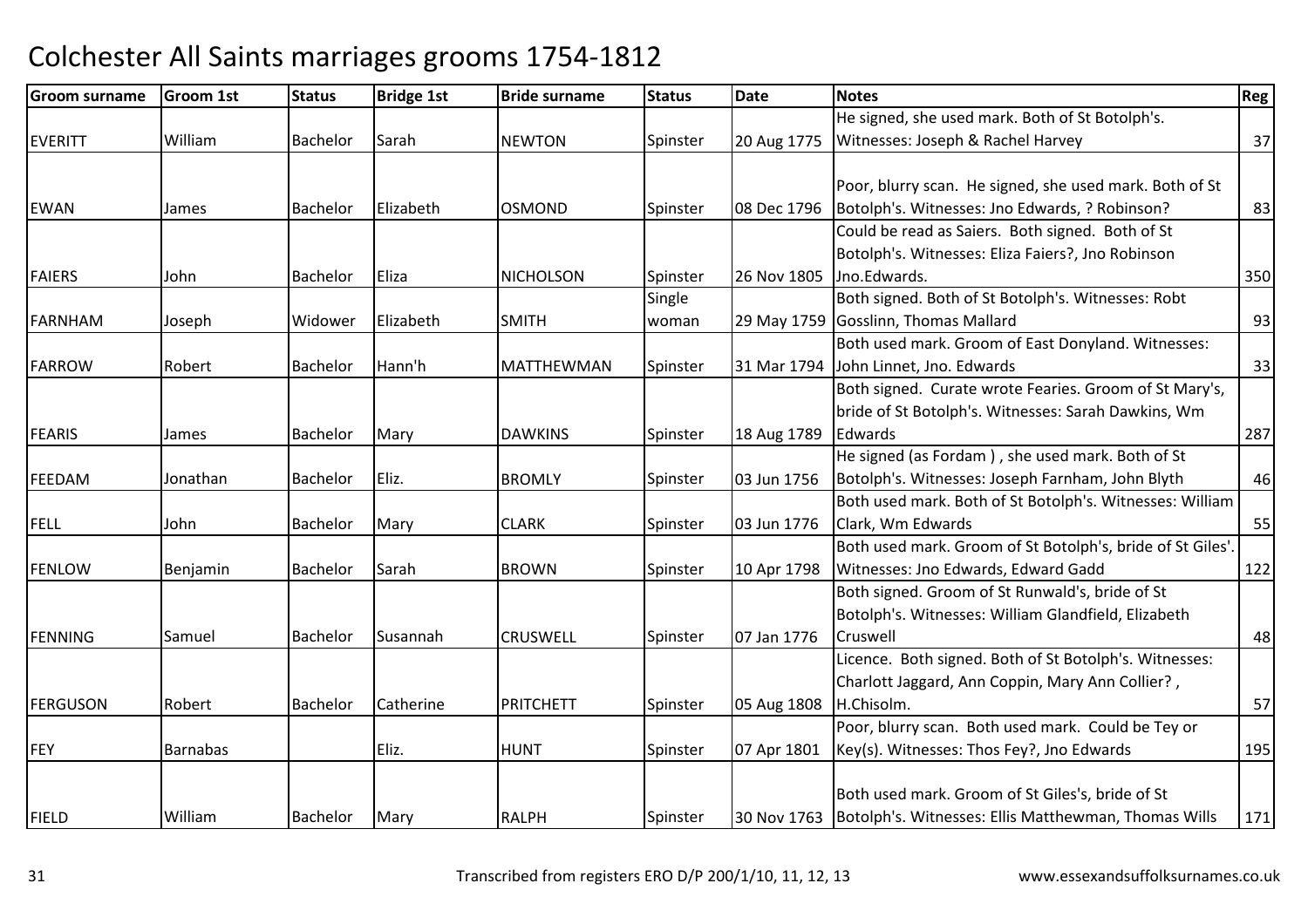| <b>Groom surname</b> | <b>Groom 1st</b> | <b>Status</b>        | <b>Bridge 1st</b> | <b>Bride surname</b> | <b>Status</b> | Date        | <b>Notes</b>                                               | Reg |
|----------------------|------------------|----------------------|-------------------|----------------------|---------------|-------------|------------------------------------------------------------|-----|
|                      |                  |                      |                   |                      |               |             |                                                            |     |
|                      |                  |                      |                   |                      |               |             | He used mark, she signed. Groom is a mariner. Both of St   |     |
| <b>FIELD</b>         | Wm.              |                      | Anne              | <b>GREEN</b>         | Spinster      | 23 Feb 1791 | Botolph's. Witnesses: John Green, Wm. Edwards              | 327 |
|                      |                  |                      |                   |                      |               |             | Both used mark. Both of St Botolph's. Witnesses: Wm        |     |
| <b>FIELDING</b>      | John             | <b>Bachelor</b>      | Mary              | <b>GARGAN</b>        | Spinster      | 13 Jul 1775 | Edwards, Esther Crisp                                      | 34  |
|                      |                  |                      |                   |                      |               |             | He signed, she used mark. [For Challis]. Both of St        |     |
| <b>FILER</b>         | John             | Widower              | Mary              | <b>CHALLICE</b>      |               | 08 Oct 1771 | Botolph's. Witnesses: Wm Edwards, John Challice            | 334 |
|                      |                  |                      |                   |                      | Spinster      |             | Both used mark. Both of St Botolph's. Witnesses: Wm        |     |
|                      |                  |                      |                   |                      |               |             |                                                            |     |
| <b>FILER</b>         | John             | Bachelor             | Mary              | <b>HARPER</b>        | Spinster      | 13 Nov 1774 | Edwards, Ann Harper                                        | 20  |
|                      |                  |                      |                   |                      |               |             | Both used mark. Both of St Botolph's. Witnesses: James     |     |
| <b>FILLYARD</b>      | William          | Bachelor             | Mary              | <b>SMITH</b>         | Spinster      | 14 Oct 1770 | Carter, Wm Edwards                                         | 314 |
|                      |                  |                      |                   |                      | Single        |             | Both used mark. Groom of St Peter's. Witnesses:            |     |
| <b>FINCH</b>         | Samuel           | Single man Elizabeth |                   | <b>JEFFERY</b>       | woman         | 29 Apr 1765 | Benjamin Finch, Jemima Brown                               | 211 |
|                      |                  |                      |                   |                      |               |             | He signed, she used mark. Groom of St Leonard's.           |     |
| <b>FINCH</b>         | Wm.              | Widower              | Lydia             | <b>TAYLOR</b>        | Spinster      | 30 Dec 1788 | Witnesses: Jno Wiles, Wm Edwards                           | 272 |
|                      |                  |                      |                   |                      |               |             | Both signed. Both of St Botolph's. Witnesses: John         |     |
| <b>FINCH</b>         | Augustine        | <b>Bachelor</b>      | Hannah            | <b>TAYLOR</b>        | Spinster      | 19 Jul 1791 | White, Sarah? Noblad?                                      | 342 |
|                      |                  |                      |                   |                      |               |             | Poor, blurry scan. He signed, she used mark. Both of St    |     |
| <b>FINCH</b>         | William          |                      | Mary              | <b>COLE</b>          | Spinster      | 24 Mar 1801 | Botolph's. Witnesses: Sarah Candler, Andrew Ross           | 193 |
| <b>FINCH</b>         |                  | Bachelor             |                   | <b>BRAY</b>          | Spinster      |             | Both signed. Both of St Botolph's. No witnesses?           | 51  |
|                      | James            |                      | Mary              |                      |               | 07 Jun 1808 |                                                            |     |
|                      |                  |                      |                   |                      |               |             | Poor, blurry scan. Both used mark. Both of St Botolph's.   |     |
| <b>FINCHAM</b>       | William          | Bachelor             | Ann               | <b>NEVIL</b>         | Spinster      | 30 Nov 1796 | Witnesses: Jno Edwards, Wm Page                            | 82  |
|                      |                  |                      |                   |                      |               |             | Blurry, indistinct scan. She signed, he used mark. Both of |     |
| FINCHAM?             | William          | Bachelor             | Hannah            | <b>SOUTHGATE</b>     | Widow         | 23 Jul 1812 | St Botolph's. Witnesses: J Garland?, Jonathan Fincham      | 194 |
|                      |                  |                      |                   |                      |               |             |                                                            |     |
|                      |                  |                      |                   |                      |               |             | He signed, she used mark. Groom of St Botolph's, bride     |     |
| <b>FINNEY</b>        | Robert           | <b>Bachelor</b>      | Sarah             | <b>SUDBURY</b>       | Spinster      | 16 Jan 1772 | of St Nicholas'. Witnesses: Jon? Manning, Wm Edwards       | 338 |
|                      |                  |                      |                   |                      |               |             | He signed, she used mark. Both of St Botolph's.            |     |
|                      |                  | Bachelor             | Elisabeth         | <b>ANDREWS</b>       |               |             |                                                            |     |
| <b>FISHER</b>        | Thomas           |                      |                   |                      | Spinster      | 25 Oct 1791 | Witnesses: Sarah King, James Buckingham                    | 347 |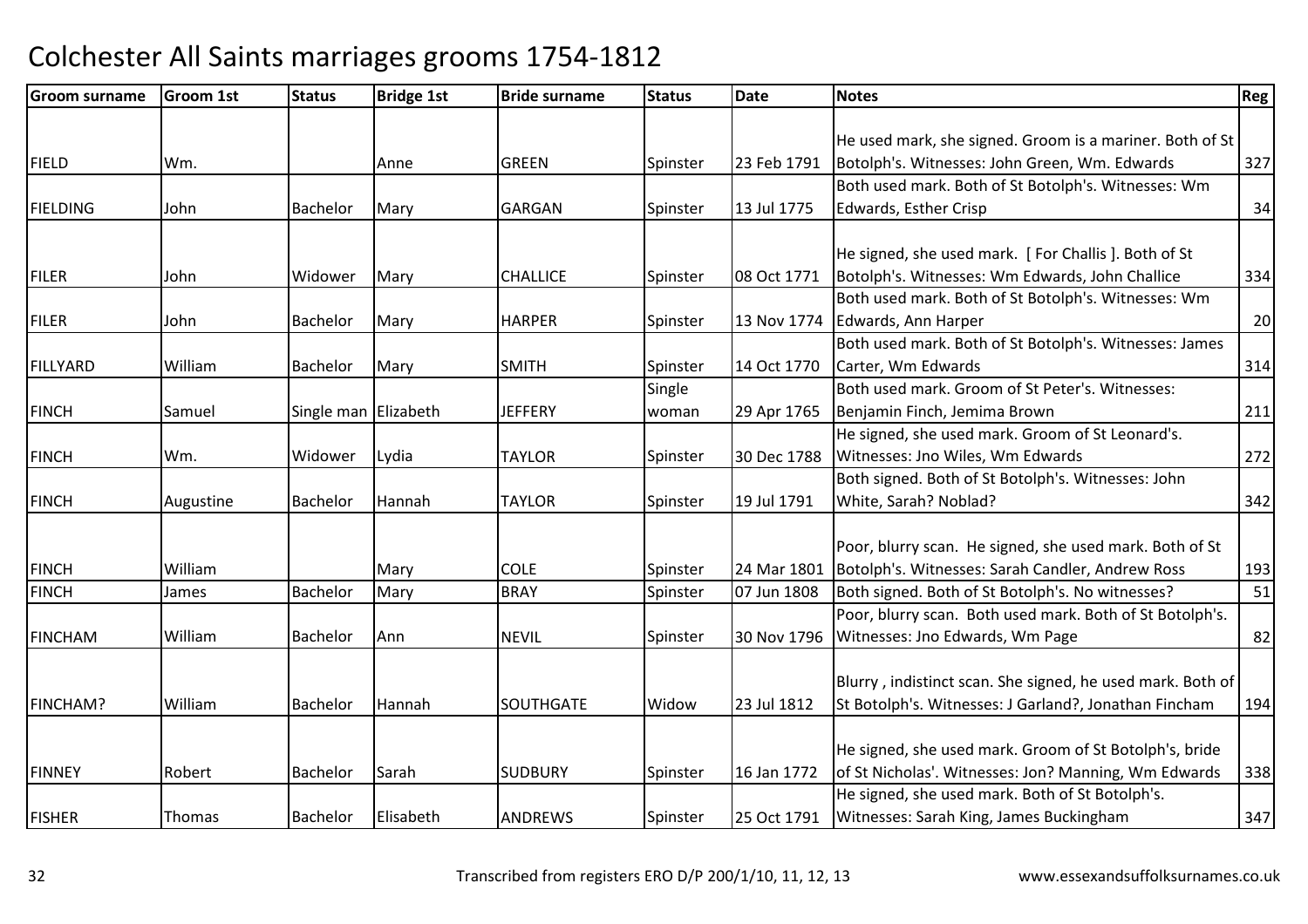| <b>Groom surname</b> | Groom 1st | <b>Status</b>     | <b>Bridge 1st</b> | <b>Bride surname</b> | <b>Status</b> | <b>Date</b> | <b>Notes</b>                                               | <b>Reg</b> |
|----------------------|-----------|-------------------|-------------------|----------------------|---------------|-------------|------------------------------------------------------------|------------|
|                      |           |                   |                   |                      |               |             | He used mark, she signed. Witnesses: John Wells, Sarah     |            |
| <b>FISHER</b>        | William   | Bachelor          | Elizabeth         | <b>COOK</b>          | Spinster      | 15 Nov 1802 | Fisher                                                     | 239        |
|                      |           |                   |                   |                      | Single        |             | He signed, she used mark. Witnesses: John Dehorn,          |            |
| <b>FITCH</b>         | James     | Widower           | Mary              | <b>SMITH</b>         | woman         | 23 Jan 1759 | George Hibble                                              | 81         |
|                      |           |                   |                   |                      |               |             |                                                            |            |
|                      |           |                   |                   |                      |               |             | Both signed. Groom of Holy Trinity, bride of St Botolph's. |            |
| FLINDALL             | William   |                   | Elizabeth         | <b>RAYNER</b>        |               | 10 Nov 1795 | Witnesses: Priscilla Chamberlain, Robert King              | 52         |
|                      |           |                   |                   |                      |               |             | He used mark, she signed. Both of St Botolph's.            |            |
| <b>FOAKS</b>         | Jacob     |                   | Mary              | <b>DORLEY</b>        |               | 03 Jan 1803 | Witnesses: John Crowe, Jno Edwards                         | 242        |
|                      |           |                   |                   |                      |               |             | Licence. He signed, she used mark. Bride of Wivenhoe.      |            |
|                      |           |                   |                   |                      |               |             | Witnesses: Wm. Mortimer, Jno. Smiths?, Jon'th              |            |
| <b>FORBES</b>        | Andrew    | Bachelor          | Diana             | <b>BACON</b>         |               | 11 Oct 1805 | Summers.                                                   | 342        |
|                      |           |                   |                   |                      |               |             | He signed, she used mark. Groom is a bricklayer of Holy    |            |
|                      |           |                   |                   |                      |               |             | Trinity, bride is of St Bottolph's. Witnesses: Isaac       |            |
| FORDHAM              | James     | Widower           | Martha            | <b>GREEN</b>         | Widow         | 13 Apr 1755 | Peacock, John Blyth                                        | 19         |
|                      |           |                   |                   |                      |               |             | He signed, she used mark. Both of St Botolph's. Both       |            |
| <b>FORDHAM</b>       | Robert    | Widower           | Mary              | <b>TROOP</b>         | Widow         | 22 Jun 1766 | witnesses called Wm Edwards                                | 235        |
|                      |           |                   |                   |                      |               |             | Licence. Both signed. Both of St Botolph's. Witnesses:     |            |
| <b>FORDHAM</b>       | Martin    | Bachelor          | Hananh            | <b>RAM</b>           | Spinster      | 14 Jul 1786 | James Butcher, Martha Fordham                              | 225        |
|                      |           |                   |                   |                      |               |             | He signed, she used mark. Both of St Botolph's.            |            |
| <b>FORSTER</b>       | Johnson   | <b>Bachelor</b>   | Ann               | <b>CAREY</b>         | Spinster      | 20 Aug 1781 | Witnesses: Samuel & Elizabeth Hartley                      | 142        |
|                      |           |                   |                   |                      |               |             | He signed, she used mark. Groom of St James'.              |            |
| <b>FORSTER</b>       | John      | Bachelor          | Roseman           | <b>FISHER</b>        | Spinster      | 18 Feb 1783 | Witnesses: Philip Knop, Susannah Hibble                    | 166        |
|                      |           |                   |                   |                      |               |             | Poor, blurry scan. He signed, she used mark. Both of St    |            |
| <b>FOSTER</b>        | Jonathan  |                   | Susannah          | <b>KEMBLE</b>        |               |             | 17 May 1802 Botolph's. Witnesses: Wm & Mary Dawson         | 223        |
|                      |           |                   |                   |                      |               |             |                                                            |            |
|                      |           |                   |                   |                      |               |             | Licence. Both signed. Groom of St Peter's, bride of St     |            |
| <b>FOUKES</b>        | John      | Widower           | Mary              | <b>MAY</b>           | Widow         | 11 Sep 1775 | Botolph's. Witnesses: Robt Redgrave, Thomas Mixer          | 42         |
|                      |           |                   |                   |                      | Single        |             | Both used mark. Both of St Botolph's. Witnesses:           |            |
| <b>FOWLER</b>        | John      | Single man Sarah  |                   | <b>PARISH</b>        | woman         | 23 Jan 1757 | Solomon Smith, John Wilson                                 | 53         |
|                      |           |                   |                   |                      | Single        |             | Both used mark. Both of St Botolph's. Witnesses: Andrew    |            |
| <b>FOWLER</b>        | James     | Single man Martha |                   | <b>TIFFIN</b>        | woman         |             | 01 May 1759 Murrills, Francis Scarfe                       | 89         |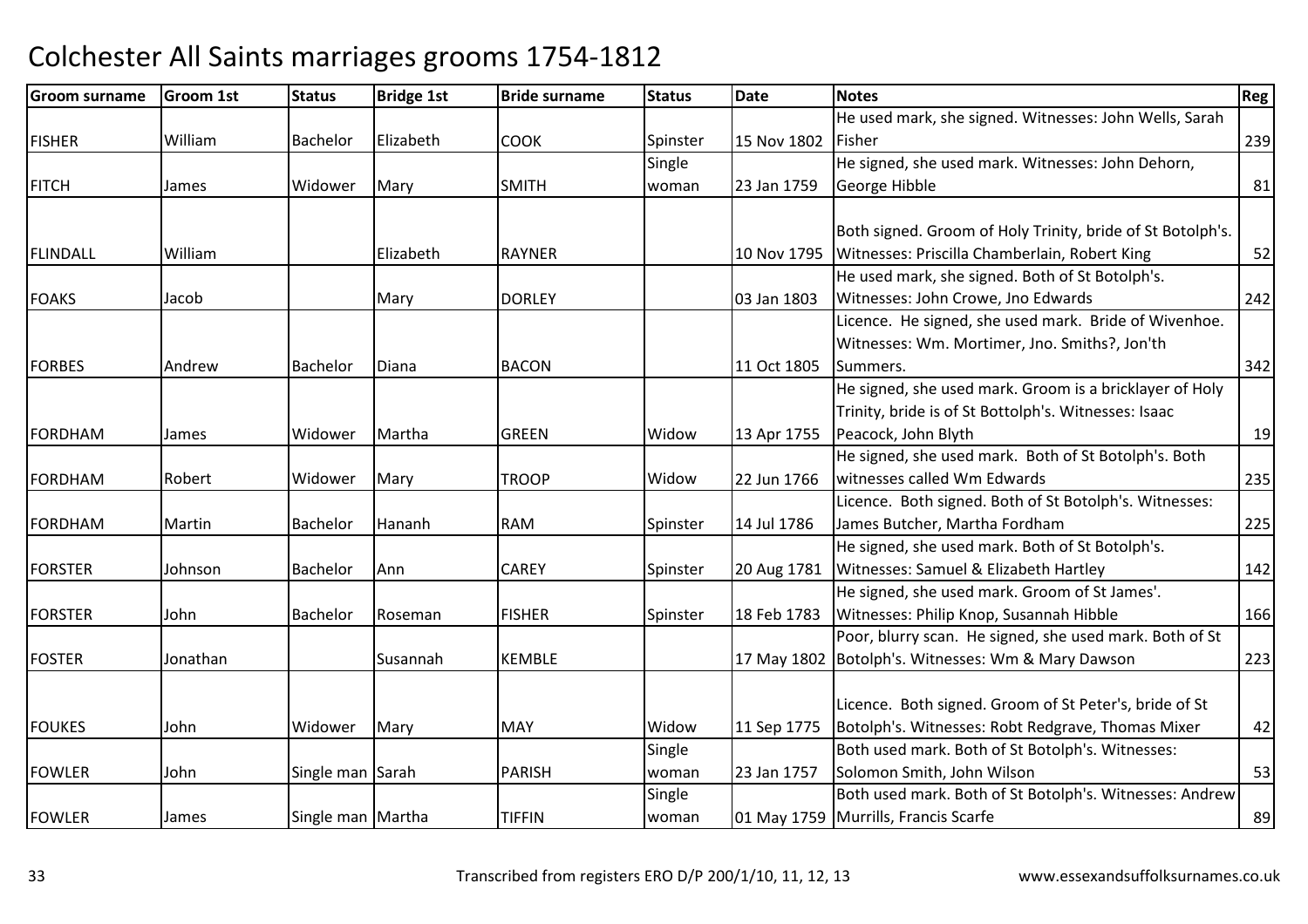| <b>Groom surname</b> | <b>Groom 1st</b> | <b>Status</b>    | <b>Bridge 1st</b> | <b>Bride surname</b> | <b>Status</b> | <b>Date</b> | <b>Notes</b>                                               | Reg |
|----------------------|------------------|------------------|-------------------|----------------------|---------------|-------------|------------------------------------------------------------|-----|
|                      |                  |                  |                   |                      |               |             |                                                            |     |
|                      |                  |                  |                   |                      |               |             | She signed, he used mark. Groom of St Botolph's, bride     |     |
| <b>FOWLER</b>        | Edward           | Widower          | Sarah             | <b>ANDREWS</b>       | Widow         | 24 Jun 1776 | of St Runwald's. Witnesses: Thos Ardley, John Andrews      | 58  |
|                      |                  |                  |                   |                      |               |             | Both used mark. Both of St Botolph's. Witnesses: Edwd      |     |
| <b>FOWLER</b>        | Francis          | <b>Bachelor</b>  | Margaret          | <b>POTTER</b>        | Spinster      | 09 Jun 1806 | Fowler, Jane Emery                                         | 370 |
|                      |                  |                  |                   |                      |               |             | Licence. He signed, she used mark. Groom of St Mary        |     |
|                      |                  |                  |                   |                      |               |             | Magdalen, bride of St Botolph's. Witnesses: Philip Smith,  |     |
| <b>FOX</b>           | Benjamin         |                  | Sarah             | <b>DURRENT</b>       |               | 22 Dec 1803 | John Jennings                                              | 280 |
|                      |                  |                  |                   |                      |               |             | Both used mark. Both of St Botolph's. Witnesses: William   |     |
| <b>FOX</b>           | William          | Widower          | Elizabeth         | <b>HALL</b>          | Spinster      | 20 Jan 1806 | Hill, Jno Edwards                                          | 357 |
|                      |                  |                  |                   |                      |               |             | Licence. He signed, she used mark. Groom of St             |     |
|                      |                  |                  |                   |                      |               |             | Botolph's, bride of St Giles's. Witnesses: Robt West, John |     |
| <b>FOX</b>           | Thomas           | <b>Bachelor</b>  | Hannah            | <b>GREENLEAF</b>     | Spinster      | 23 Sep 1807 | Greenleaf, Thos.Philips.                                   | 25  |
|                      |                  |                  |                   |                      |               |             |                                                            |     |
|                      |                  |                  |                   |                      |               |             | Blurry, indistinct scan. He signed, she used mark. Both of |     |
| <b>FOX</b>           | Thomas           | Bachelor         | Susannah          | <b>IRONS</b>         | Spinster      | 23 Dec 1811 | St Botolph's. Witnesses: William & Mary Irons              | 174 |
|                      |                  |                  |                   |                      |               |             | He signed, she used mark. Both of St Botolph's.            |     |
| <b>FOXWELL</b>       | Henry            | <b>Bachelor</b>  | Rachel            | <b>COOK</b>          | Spinster      | 24 Jul 1791 | Witnesses: James Brightwell, Elizabeth Cook                | 343 |
|                      |                  |                  |                   |                      |               |             |                                                            |     |
|                      |                  |                  |                   |                      |               |             | Poor, blurry scan. Both signed. Both of St Botolph's.      |     |
| <b>FOXWELL</b>       | Benjamin         | Bachelor         | Martha            | <b>BROOKER</b>       | Spinster      | 26 Sep 1796 | Witnesses: Henry Foxwell, Eliz Brunning                    | 77  |
|                      |                  |                  |                   |                      | Single        |             |                                                            |     |
| <b>FRANCIS</b>       | John             | Single man Sarah |                   | <b>BOGGIS</b>        | woman         | 04 Nov 1759 | Banns only, date is of 3rd Banns. Groom is a soldier.      | 107 |
|                      |                  |                  |                   |                      |               |             | Both used mark. Both of St Botolph's. Witnesses: James     |     |
| <b>FRANCIS</b>       | Robert           | Bachelor         | Elizabeth         | <b>PRETTY</b>        | Spinster      | 07 May 1769 | Bruce, Mary Day                                            | 284 |
|                      |                  |                  |                   |                      |               |             | Both signed. Bride of St Botolph's. Witnesses: Geo         |     |
| <b>FRANCIS</b>       | William          | Bachelor         | Susanna           | <b>ROOTSEY</b>       | Spinster      | 08 Jul 1782 | Rootsey, Hannah Frances Rootsey                            | 154 |
|                      |                  |                  |                   |                      |               |             | Licence. Both signed. Groom of St Peter, Maldon.           |     |
| <b>FRANCIS</b>       | William          | <b>Bachelor</b>  | Elizabeth         | <b>WILLIAMS</b>      | Spinster      | 16 Feb 1784 | Witnesses: Thos Busbridge, Judith Oreley?                  | 182 |
|                      |                  |                  |                   |                      |               |             | Both used mark. Both of St Botolph's. Witnesses: John &    |     |
| <b>FRANKS</b>        | Thomas           | <b>Bachelor</b>  | Ann               | <b>CHURCH</b>        | Spinster      | 17 Jul 1786 | Lydia Blackwell                                            | 226 |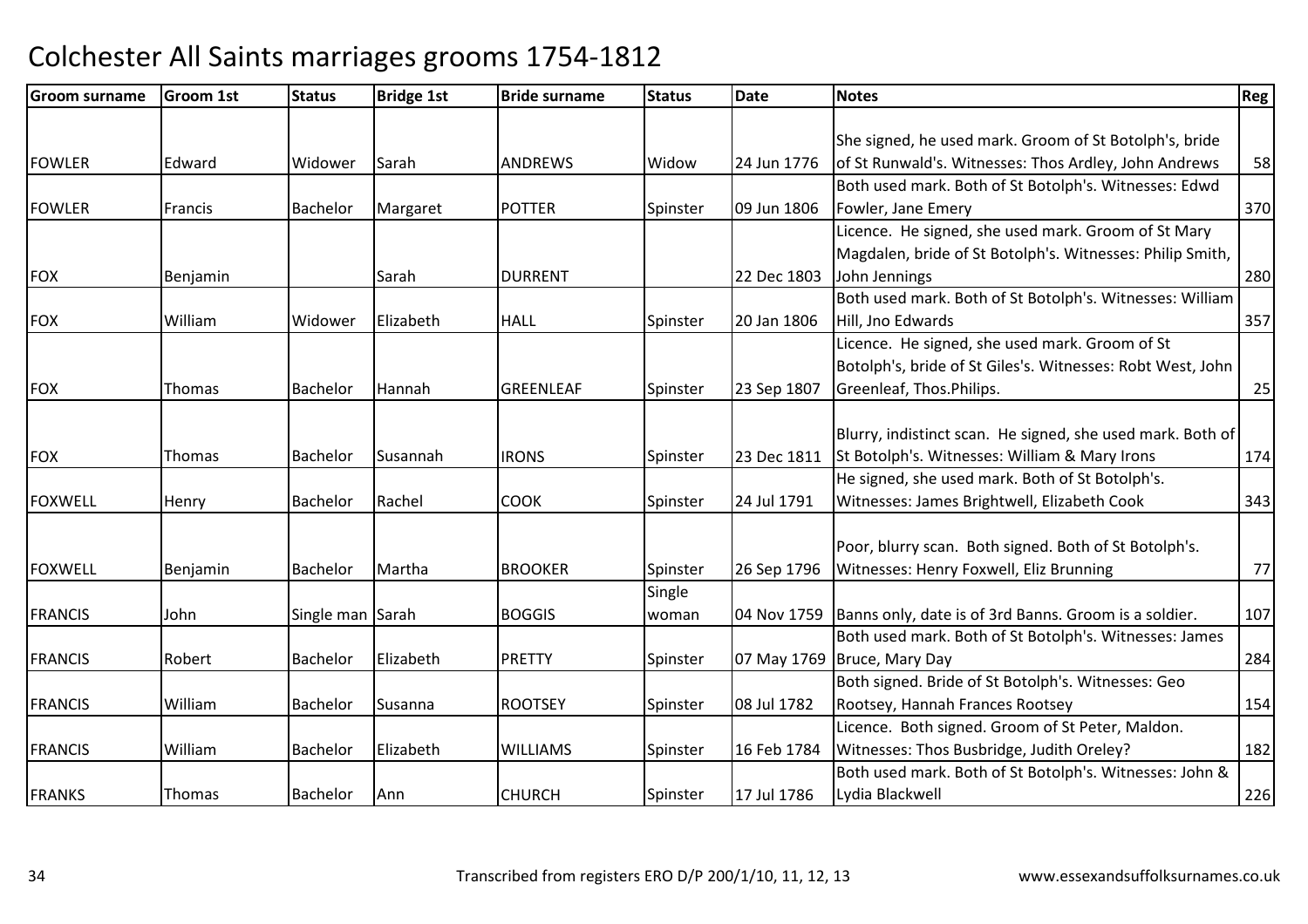| <b>Groom surname</b> | Groom 1st | <b>Status</b>   | <b>Bridge 1st</b> | <b>Bride surname</b> | <b>Status</b> | <b>Date</b> | <b>Notes</b>                                             | Reg |
|----------------------|-----------|-----------------|-------------------|----------------------|---------------|-------------|----------------------------------------------------------|-----|
|                      |           |                 |                   |                      |               |             |                                                          |     |
|                      |           |                 |                   |                      |               |             | Licence. Both used mark. Groom of St James', bride of St |     |
| <b>FRAZER</b>        | William   | <b>Bachelor</b> | Margaret          | <b>MACKENZIE</b>     |               | 21 Apr 1808 | Botolph's. Witnesses: Elizabeth McKay, Matthew Troon?    | 48  |
|                      |           |                 |                   |                      |               |             | Both signed. Both of St Botolph's. Witnesses: Samuell    |     |
| <b>FREEMAN</b>       | William   | Widower         | Mary              | LAY                  | Widow         | 12 Nov 1763 | Brown, Wm Edwards                                        | 168 |
|                      |           |                 |                   |                      |               |             | He signed, she used mark. Both of St Botolph's.          |     |
| <b>FREEMAN</b>       | Robert    | Widower         | Mary              | <b>GRIGGS</b>        | Widow         | 23 Jul 1769 | Witnesses: John Cater, Hannah Masset                     | 294 |
|                      |           |                 |                   |                      |               |             | Licence. He signed, she used mark. Groom of St           |     |
| <b>FRENCH</b>        | Ric'd     |                 | Eliz.             | <b>CUTTLER</b>       |               | 17 Sep 1755 | Nicholas'. Witnesses: Robt. Mayhew, Jno. Blyth           | 27  |
|                      |           |                 |                   |                      |               |             |                                                          |     |
|                      |           |                 |                   |                      |               |             | Licence. Both signed. Groom of St Botolph's, bride of St |     |
| <b>FRISBY</b>        | William   | Widower         | Ruth              | <b>BARNES</b>        | Widow         | 11 Jul 1811 | Peter's. Witnesses: Mary Bulling, Daniel Hill            | 157 |
|                      |           |                 |                   |                      |               |             | He signed, she used mark. Both of St Botolph's.          |     |
| <b>FRY</b>           | Lionel    | <b>Bachelor</b> | Maria             | <b>ROBERTS</b>       | Spinster      | 28 Jan 1807 | Witnesses: D Hay, M A? Greggory                          | 5   |
|                      |           |                 |                   |                      |               |             | Licence. Both signed. Groom is Jun'r. Groom of           |     |
|                      |           |                 |                   |                      |               |             | Axbridge, Somerset. Witnesses: Jno. Suckle?, Eliz'th     |     |
| FRY                  | Peter     | <b>Bachelor</b> | Rachel            | <b>MALE</b>          | Spinster      | 31 Dec 1807 | Crosse                                                   | 38  |
|                      |           |                 |                   |                      |               |             | He signed, she used mark. Both of St Botolph's.          |     |
| <b>FRYER</b>         | George    | Bachelor        | Sarah             | <b>SYERS</b>         | Spinster      | 02 Aug 1797 | Witnesses: George Praise, Deboreh Allen                  | 101 |
|                      |           |                 |                   |                      |               |             |                                                          |     |
|                      |           |                 |                   |                      |               |             | Both used mark. Groom of St Giles's, bride of St         |     |
| <b>FULLER</b>        | William   | Bachelor        | Rose              | <b>ONION</b>         | Spinster      | 05 Sep 1764 | Botolph's. Witnesses: Wm Edwards, Thomas Mayne?          | 197 |
|                      |           |                 |                   |                      |               |             | He signed, she used mark. Both of St Botolph's.          |     |
| <b>FULLER</b>        | Henry     | Bachelor        | Rosetta           | CASEDY               | Spinster      | 18 Sep 1806 | Witnesses: Elizabeth Wright, Thomas Clay                 | 381 |
|                      |           |                 |                   |                      |               |             | He signed, she used mark. Both of St Botolph's.          |     |
| <b>GADD</b>          | Edward    | Widower         | Martha            | <b>DURRANT</b>       | Widow         | 22 Jul 1773 | Witnesses: Robt Williams, Sarah Couling                  | 359 |
|                      |           |                 |                   |                      |               |             |                                                          |     |
|                      |           |                 |                   |                      |               |             | Both used mark. Groom of St Nicholas', bride of St       |     |
| <b>GAGE</b>          | William   |                 | Mary              | <b>MINKES</b>        |               | 06 Dec 1767 | Botolph's. Witnesses: Thomas Lovney?, Martha Chalis      | 258 |
|                      |           |                 |                   |                      |               |             | Poor, blurry scan. He used mark, she signed. Groom of    |     |
|                      |           |                 |                   |                      |               |             | St Nicholas', bride of St Botolph's. Witnesses: Thos     |     |
| GAGE                 | Nathaniel | <b>Bachelor</b> | Mary              | <b>HARDY</b>         | Spinster      | 28 Dec 1796 | Loveney, Jno Edwards                                     | 86  |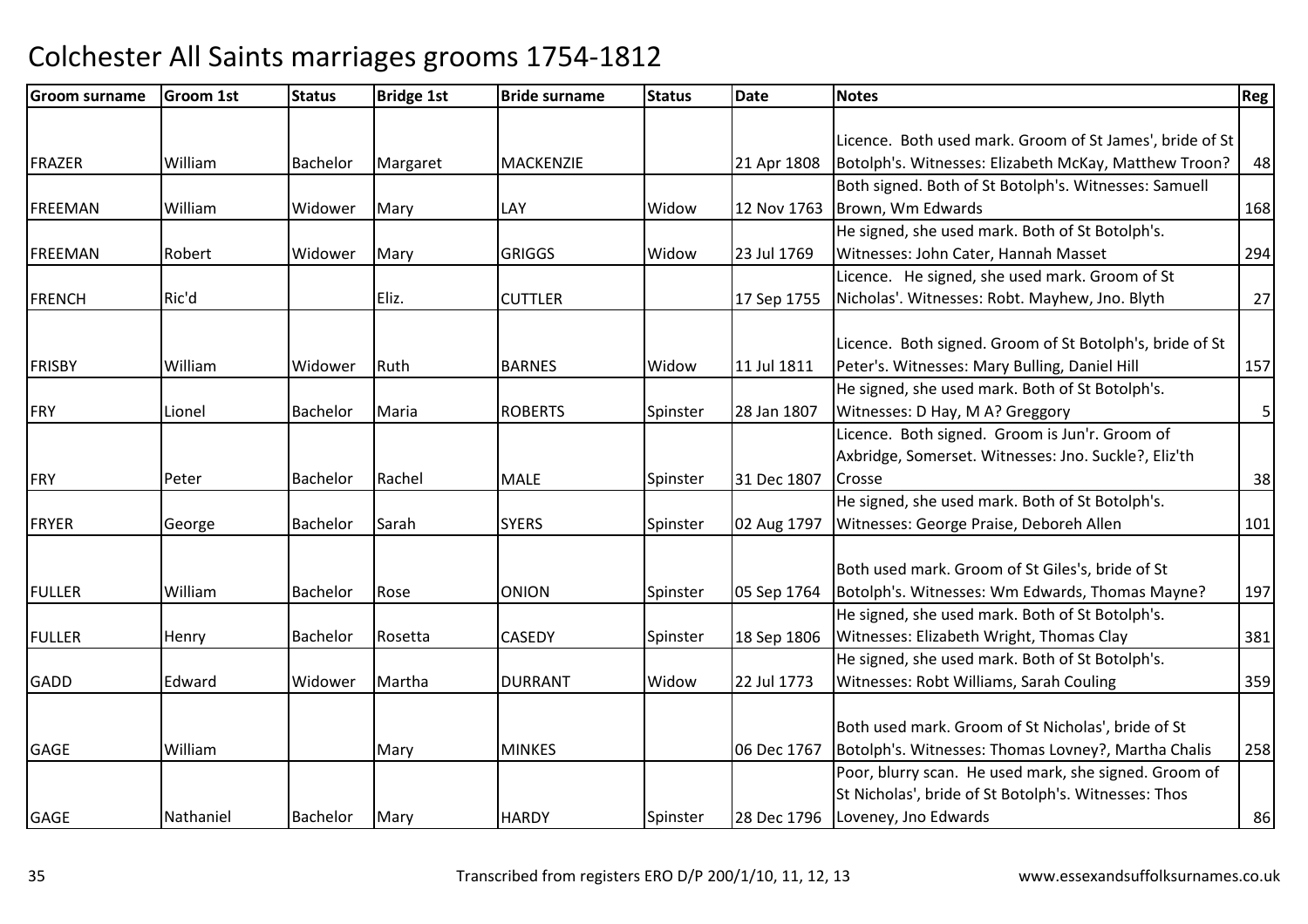| <b>Groom surname</b> | Groom 1st | <b>Status</b>        | <b>Bridge 1st</b> | <b>Bride surname</b> | <b>Status</b> | <b>Date</b> | <b>Notes</b>                                                | Reg |
|----------------------|-----------|----------------------|-------------------|----------------------|---------------|-------------|-------------------------------------------------------------|-----|
|                      |           |                      |                   |                      |               |             | He signed, she used mark. Both of St Botolph's.             |     |
| <b>GAGE</b>          | Robert    | <b>Bachelor</b>      | Elizabeth         | <b>JOHNSON</b>       | Spinster      | 16 Apr 1798 | Witnesses: Edmund Hendrie, Jno Edwards                      | 123 |
|                      |           |                      |                   |                      |               |             | He signed, she used mark. Groom of St Peter's.              |     |
| <b>GAGE</b>          | James     | Bachelor             | Ann               | <b>RAYNER</b>        |               | 29 Apr 1806 | Witnesses: Thomas Kidbey, Rachael Partridge                 | 369 |
|                      |           |                      |                   |                      |               |             | Both signed. Both of St Botolph's. Witnesses: John          |     |
| <b>GARDENER</b>      | John      | <b>Bachelor</b>      | Ursula            | <b>GARLING</b>       | Spinster      | 11 Oct 1807 | Nunn?, Edward Gadd                                          | 27  |
|                      |           |                      |                   |                      |               |             | Both signed. Both of St Botolph's. Witnesses: Joseph &      |     |
| <b>GARDENER</b>      | Thomas    | <b>Bachelor</b>      | Catherine         | <b>SMITH</b>         | Widow         |             | 01 May 1810 Eleanor Warner, John Edwards.                   | 121 |
|                      |           |                      |                   |                      |               |             | He signed (Gardner), she used mark. Bride of St             |     |
| <b>GARDINER</b>      | James     |                      | Hannah            | <b>WALKER</b>        |               | 12 Oct 1761 | Botolph's. Witnesses: John Sains, John Blyth                | 133 |
|                      |           |                      |                   |                      |               |             | Licence. Both signed. Both of St Botolph's. Witnesses:      |     |
| <b>GARDINER</b>      | William   | Bachelor             | Sarah             | <b>SACH</b>          | Spinster      | 22 Aug 1809 | Benjn. Hudson, Jno. Edwards                                 | 96  |
|                      |           |                      |                   |                      |               |             |                                                             |     |
|                      |           |                      |                   |                      |               |             | Licence. Both used mark. Groom of St Botolph's, bride of    |     |
| <b>GARDINER</b>      | Luke      | Bachelor             | Susannah          | <b>CLAYDON</b>       |               | 17 Feb 1811 | Stanway. Witnesses: Samuel King, Wm. Hurd                   | 149 |
|                      |           |                      |                   |                      | Single        |             | Both used mark. Both of St Botolph's. Witnesses: John       |     |
| <b>GARLAND</b>       | John      | Single man Elizabeth |                   | <b>DYER</b>          | woman         | 04 Oct 1762 | Blyth, Robt Lorkin?                                         | 146 |
|                      |           |                      |                   |                      |               |             | He signed, she used mark. Both of St Botolph's.             |     |
| <b>GARLAND</b>       | Henry     | Bachelor             | Amy               | <b>KELLY</b>         | Spinster      | 15 Jun 1763 | Witnesses: Wm Edwards, John Garland                         | 161 |
|                      |           |                      |                   |                      |               |             | Both used mark. Both of St Botolph's. Witnesses: Wm         |     |
| <b>GARLAND</b>       | John      | Bachelor             | Elizabeth         | <b>NEWTON</b>        | Spinster      | 06 Nov 1785 | Edwards, Peter Johnson                                      | 218 |
|                      |           |                      |                   |                      |               |             | He signed, she used mark. Both of St Botolph's.             |     |
| <b>GARLAND</b>       | Isaac     | <b>Bachelor</b>      | Martha            | <b>SALLOWS</b>       | Spinster      | 26 Apr 1810 | Witnesses: Benjn & Mary Sharp                               | 119 |
|                      |           |                      |                   |                      |               |             | Banns only, date is of 3rd Banns. [For Garland ?]. Groom    |     |
| <b>GARLIN</b>        | George    | Widower              | Rebecca           | <b>PAIN</b>          | Widow         | 14 Mar 1762 | of St Botolph's, bride of Holy Trinity                      |     |
|                      |           |                      |                   |                      |               |             | Licence. Both signed (as Stephen, Susanna Nightingale       |     |
|                      |           |                      |                   |                      | Single        |             | ). Groom of Holy Trinity, bride of St Botolph's. Witnesses: |     |
| <b>GARNETT</b>       | Steven    | Single man Susannah  |                   | <b>NIGHTINGAL</b>    | woman         | 02 Aug 1756 | John Cobb, John Blyth                                       | 47  |
|                      |           |                      |                   |                      |               |             | Licence. He signed, she used mark. [For Badham ?].          |     |
| <b>GARNETT</b>       | Stephen   |                      | Mary              | <b>BADDEM</b>        |               | 23 Apr 1771 | Witnesses: William Hamilton, Wm Edwards                     | 325 |
|                      |           |                      |                   |                      |               |             | He signed, she used mark. Both of St Botolph's.             |     |
| <b>GARNETT</b>       | Stephen   | Widower              | Mary              | <b>BADHAM</b>        | Widow         | 15 Sep 1784 | Witnesses: Wm Edwards, Sampson Wire                         | 192 |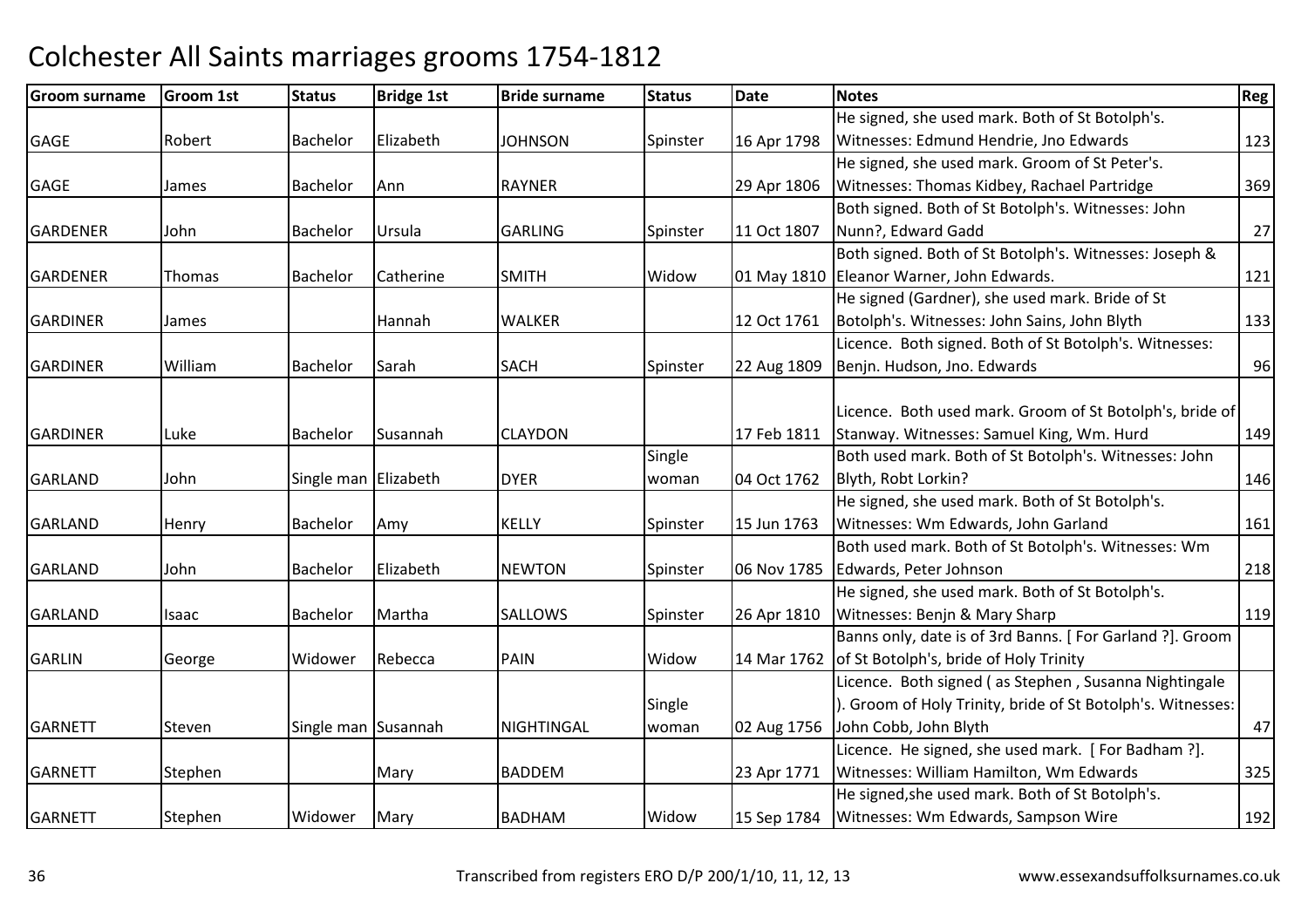| <b>Groom surname</b> | <b>Groom 1st</b>       | <b>Status</b> | <b>Bridge 1st</b> | <b>Bride surname</b> | <b>Status</b> | <b>Date</b> | <b>Notes</b>                                               | Reg |
|----------------------|------------------------|---------------|-------------------|----------------------|---------------|-------------|------------------------------------------------------------|-----|
|                      |                        |               |                   |                      |               |             | Both used mark. Both of St Botolph's. Witnesses: John &    |     |
| <b>GEEP</b>          | Thomas                 | Bachelor      | Sarah             | <b>BOONS</b>         | Spinster      | 22 Oct 1769 | Ann Green                                                  | 297 |
|                      |                        |               |                   |                      |               |             | Both used mark. Both of St Botolph's. Witnesses: Wm        |     |
| <b>GEWEL</b>         | Thomas                 | Bachelor      | Mary              | <b>FORSTER</b>       | Widow         | 03 Jan 1765 | <b>Edwards, Samuel Mallard</b>                             | 203 |
|                      |                        |               |                   |                      |               |             | He signed, she used mark. Both of St Botolph's.            |     |
| <b>GIBSON</b>        | Joseph                 | Widower       | Mary              | LEAVER               | Widow         | 01 Feb 1765 | Witnesses: Wm. Edwards, Philip Field                       | 207 |
|                      |                        |               |                   |                      |               |             | Both used mark. Groom of St Giles', bride of St Botolph's. |     |
| <b>GIBSON</b>        | Peter                  | Widower       | Martha            | <b>BRIGHTY</b>       | Spinster      | 09 Dec 1765 | Witnesses: Jno King, Wm Smith                              | 225 |
|                      |                        |               |                   |                      |               |             | Licence. He signed, she used mark. Witnesses: Wm           |     |
| <b>GIBSON</b>        | John                   | Widower       | Susannah          | <b>REASON</b>        | Spinster      | 01 Jan 1782 | Roble, Sarah Potts                                         | 146 |
|                      |                        |               |                   |                      |               |             | Both used mark. Both of St Botolph's. Witnesses: Paul      |     |
| <b>GILES</b>         | James                  | Widower       | Ann               | <b>WILSON</b>        | Spinster      | 17 Jun 1799 | Sutton, Hannah Ross                                        | 153 |
|                      |                        |               |                   |                      |               |             | He signed, she used mark. Groom of St Mary Magdalen,       |     |
|                      |                        |               |                   |                      |               |             | bride of St Botolph's. Witnesses: Ann Kingsberry, ?        |     |
| <b>GILL</b>          | John                   |               | Hannah            | <b>KINGSBERRY</b>    |               | 21 Jun 1802 | Richie?                                                    | 228 |
|                      |                        |               |                   |                      |               |             | Both signed. Mr WT. Groom of Holy Trinity. Witnesses:      |     |
| <b>GODFREY</b>       | <b>Robert Harrison</b> | Bachelor      | Elizabeth         | <b>BAKER</b>         | Spinster      |             | 12 May 1782 William Taylor, Wm Edwards                     | 149 |
|                      |                        |               |                   |                      |               |             | Both signed. Both of St Botolph's. Witnesses: Anne         |     |
| <b>GODFREY</b>       | John                   |               | Susannah          | <b>SHELLEY</b>       |               | 26 Aug 1794 | Portway, John Shelley                                      | 39  |
|                      |                        |               |                   |                      |               |             | Both signed. Both of St Botolph's. Witnesses: Hannah       |     |
| <b>GODFREY</b>       | James                  | Bachelor      | Eliza             | <b>BARBER</b>        | Spinster      | 04 Sep 1807 | Barber, Charles Gage                                       | 22  |
|                      |                        |               |                   |                      |               |             | Both signed. Both of St Botolph's. Witnesses: Jno          |     |
| <b>GOLDEN</b>        | John                   | Bachelor      | Hannah            | <b>ROOT</b>          | Spinster      | 30 Oct 1798 | Edwards, Rachel Root                                       | 140 |
|                      |                        |               |                   |                      |               |             |                                                            |     |
|                      |                        |               |                   |                      |               |             | Poor, blurry scan. He signed, she used mark. Both of St    |     |
| <b>GOOD</b>          | Timothy                |               | Sarah             | <b>STAINES</b>       |               | 14 Apr 1801 | Botolph's. Witnesses: Ann Turner, Edward Gadd              | 196 |
|                      |                        |               |                   |                      |               |             |                                                            |     |
|                      |                        |               |                   |                      |               |             | Blurry, indistinct scan. Both used mark. Both of St        |     |
| <b>GOOD</b>          | John                   | Bachelor      | Mary              | <b>PRIKE</b>         | Spinster      | 09 Dec 1811 | Botolph's. Witnesses: Mary Higham, Samuel Roberts          | 171 |
|                      |                        |               |                   |                      |               |             |                                                            |     |
|                      |                        |               |                   |                      |               |             | Both signed. Groom of Holy Trinity, bride of St Botolph's. |     |
| <b>GOODEY</b>        | James                  | Bachelor      | Ann               | <b>KEMP</b>          |               | 18 Feb 1806 | Witnesses: Edmund Kemp, Maria Todd, William Hurrell?       | 364 |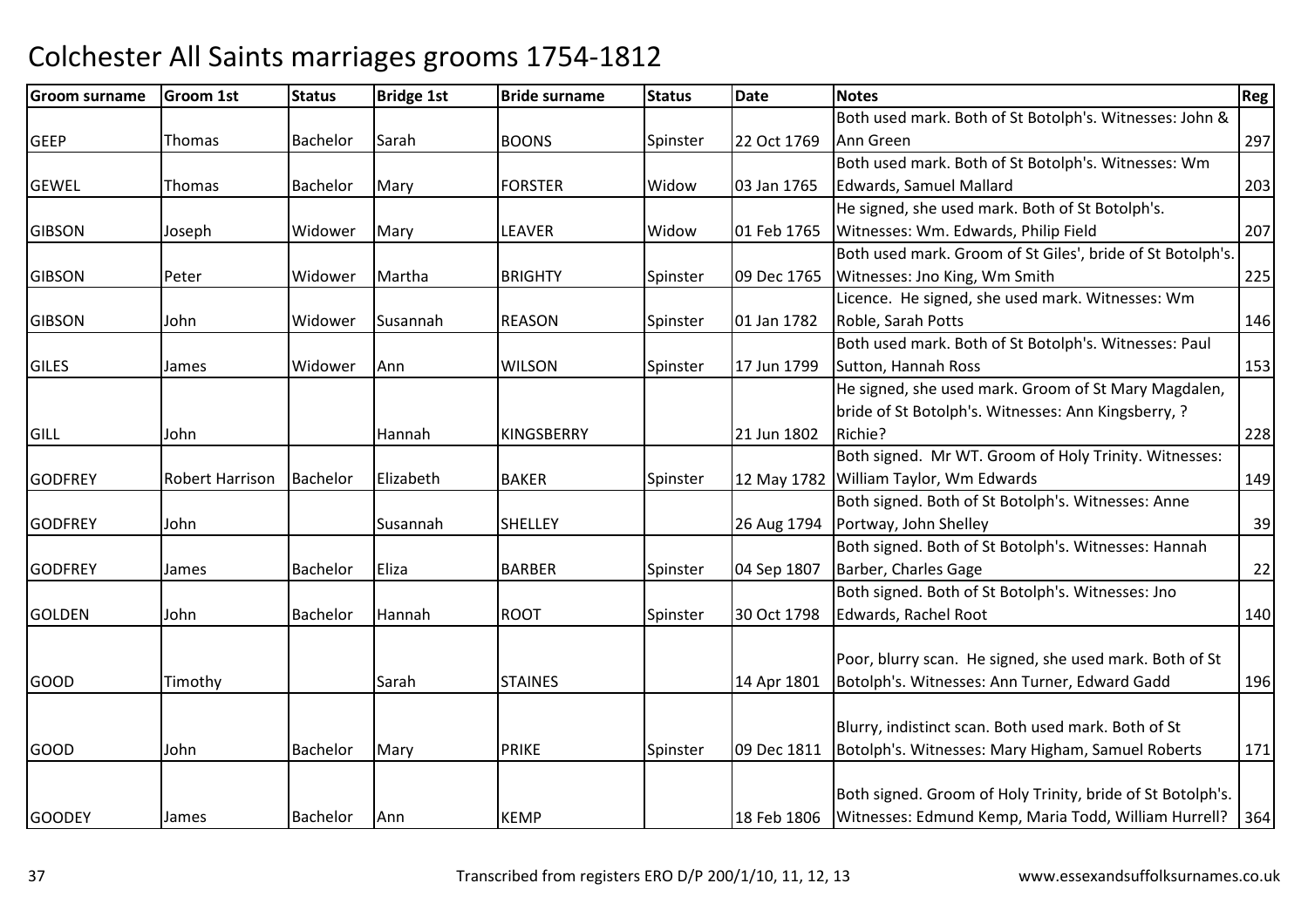| Groom surname  | <b>Groom 1st</b> | <b>Status</b>        | <b>Bridge 1st</b> | <b>Bride surname</b> | <b>Status</b> | <b>Date</b> | <b>Notes</b>                                              | <b>Reg</b> |
|----------------|------------------|----------------------|-------------------|----------------------|---------------|-------------|-----------------------------------------------------------|------------|
|                |                  |                      |                   |                      | Single        |             | Both used mark. Both of St Botolph's. Witnesses: John     |            |
| <b>GOODMAN</b> | William          | Single man Eliz'h    |                   | <b>SCARFE</b>        | woman         | 18 May 1756 | Young, John Blyth                                         | 44         |
|                |                  |                      |                   |                      |               |             | Poor, blurry scan. Both signed. Could be read as Harle    |            |
|                |                  |                      |                   |                      |               |             | and signature looks like Halls. Groom of St Giles,        |            |
|                |                  |                      |                   |                      |               |             | Cambridge, bride of St Botolphs. Witnesses: William       |            |
| <b>GOODWIN</b> | William          |                      | Elizabeth         | HAILS?               |               | 08 Apr 1802 | Roberson, Sarah Skipper                                   | 220        |
|                |                  |                      |                   |                      | Single        |             | Both signed. Both of St Botolph's. Witnesses: John Blyth, |            |
| <b>GOSLIN</b>  | Stephen          | Single man Sarah     |                   | <b>LENTON</b>        | woman         | 03 Oct 1760 | Joseph Stebbing                                           | 121        |
|                |                  |                      |                   |                      |               |             | Both signed. Both of St Botolph's. Witnesses: George      |            |
| <b>GOSLIN</b>  | John Goodrick    | <b>Bachelor</b>      | Hannah            | <b>HARRISON</b>      | Spinster      | 01 Dec 1763 | Harrison, Ann Francis                                     | 172        |
|                |                  |                      |                   |                      |               |             | Both used mark. Both of St Botolph's. Witnesses: Samuel   |            |
| <b>GOSLIN</b>  | William          | Bachelor             | Susan             | <b>WARD</b>          | Spinster      | 02 Sep 1806 | Garland, Edward Gadd                                      | 379        |
|                |                  |                      |                   |                      | Single        |             | Both signed. Groom is a soldier. Both of St Botolph's.    |            |
| <b>GOULD</b>   | John             | Single man Martha    |                   | <b>CANT</b>          | woman         | 17 Dec 1759 | witnesses: Thomas Cant, John Blyth                        | 109        |
|                |                  |                      |                   |                      |               |             | Both used mark. Both of St Botolph's. Witnesses: Richard  |            |
| <b>GOYMER</b>  | Philip           | Widower              | Mary              | <b>JARVIS</b>        | Widow         | 29 May 1769 | Pitcher, Rebecca Bartholomew                              | 288        |
|                |                  |                      |                   |                      |               |             | Both used mark. Both of St Botolph's. Witnesses: Robt &   |            |
| <b>GRANGER</b> | William          | Bachelor             | Elizabeth         | <b>ROLF</b>          | Widow         | 01 Nov 1812 | <b>Mary Granger</b>                                       | 205        |
|                |                  |                      |                   |                      |               |             | He signed, she used mark. Both of St Botolph's.           |            |
| <b>GRAVES</b>  | Nathaniel        | Widower              | Sarah             | <b>SHELDRICK</b>     | Spinster      | 16 Jan 1766 | Witnesses: Spilman Burnham, Ann Graves                    | 226        |
|                |                  |                      |                   |                      |               |             | Licence. Both signed. Both of St Botolph's. Witnesses:    |            |
| <b>GRAY</b>    | John             | Bachelor             | Frances           | <b>HOLMES</b>        | Spinster      | 18 Sep 1810 | Mary & M.Baptist, Jas Edwards.                            | 135        |
|                |                  |                      |                   |                      |               |             | Licence. He signed, she used mark. Both of St Botolph's.  |            |
| <b>GREEN</b>   | James            | Single man Judith    |                   | <b>TYRREL</b>        | Widow         | 25 Jan 1756 | Witnesses: Adam Argent, John Blyth                        | 37         |
|                |                  |                      |                   |                      | Single        |             |                                                           |            |
| <b>GREEN</b>   | James            | Single man Mary      |                   | LIVERMORE            | woman         | 12 Aug 1764 | Banns only, date is of 3rd Banns. Bride of St Mary's.     | 192        |
|                |                  |                      |                   |                      | Single        |             | Both signed. Both of St Botolph's. Witnesses: Andrew      |            |
| <b>GREEN</b>   | Edward           | Single man Elizabeth |                   | <b>HALL</b>          | woman         | 16 Aug 1764 | Murrills, John Green                                      | 190        |
|                |                  |                      |                   |                      | Single        |             | Both signed. Both of St Botolph's. Witnesses: Elizabeth   |            |
| <b>GREEN</b>   | John             | Single man Ann       |                   | <b>MEAKINGS</b>      | woman         |             | 05 May 1765 Hilles, George Lyes                           | 212        |
|                |                  |                      |                   |                      |               |             | Both used mark. Both of St Botolph's. Witnesses: John     |            |
| <b>GREEN</b>   | John             | Bachelor             | Ann               | <b>TURNER</b>        | Spinster      | 11 Apr 1784 | Green, Willm. Bland                                       | 186        |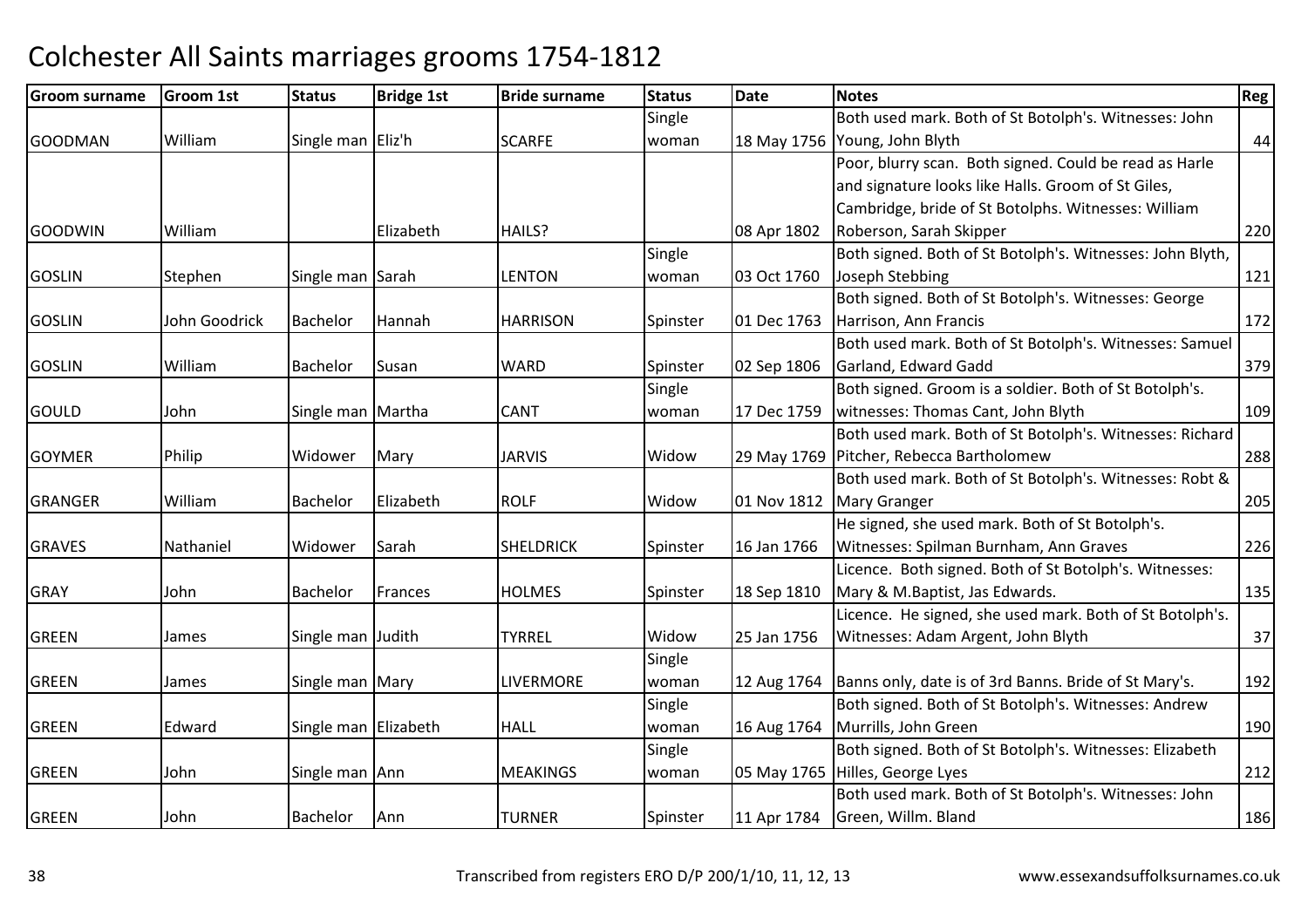| <b>Groom surname</b> | Groom 1st | <b>Status</b>   | <b>Bridge 1st</b>           | <b>Bride surname</b> | <b>Status</b> | <b>Date</b> | <b>Notes</b>                                              | Reg |
|----------------------|-----------|-----------------|-----------------------------|----------------------|---------------|-------------|-----------------------------------------------------------|-----|
|                      |           |                 |                             |                      |               |             | He signed, she used mark. Both of St Botolph's. Witness:  |     |
| <b>GREEN</b>         | Joseph    | Bachelor        | Ann                         | <b>AYLETT</b>        | Spinster      | 15 Oct 1786 | Sarah Green, Hester Venture Green                         | 235 |
|                      |           |                 |                             |                      |               |             | Both used mark. Both of St Botolph's. Witnesses: John     |     |
| <b>GREEN</b>         | John      | Widower         | Elizabeth                   | <b>GARLAND</b>       | Spinster      | 12 Feb 1787 | Garland, Ann Green                                        | 240 |
|                      |           |                 |                             |                      |               |             | He signed, she used mark. Groom of Elmstead.              |     |
| <b>GREEN</b>         | William   | Bachelor        | Sarah                       | <b>SCOTT</b>         | Spinster      | 07 Apr 1789 | Witnesses: Jno. Aldus, Wm. Edwards                        | 279 |
|                      |           |                 |                             |                      |               |             | Both used mark. Both of St Botolph's. Witnesses: Robert   |     |
| <b>GREENACRE</b>     | Everet    | Bachelor        | Mary                        | <b>HORSLETT</b>      | Spinster      | 20 Sep 1807 | Fuller, Mary Cudmer                                       | 24  |
|                      |           |                 |                             |                      |               |             |                                                           |     |
|                      |           |                 |                             |                      |               |             | He signed, she used mark. Both of St Botolph's.           |     |
| <b>GREGG</b>         | William   | <b>Bachelor</b> | Sarah                       | EBERHARDT            | Widow         | 23 Apr 1810 | Witnesses: Susan Balls, Sarah Baker, Joseph Turner.       | 117 |
|                      |           |                 |                             |                      |               |             | Blurry, indistinct scan. Licence. Both signed. Groom of   |     |
|                      |           |                 |                             |                      |               |             | St Peter's. Witnesses: Moses Johnson Gretton, Judith      |     |
|                      |           |                 |                             |                      |               |             | Halls, James Halls, A.Clarance, Elizabeth Halls. Could be |     |
| <b>GRETTON</b>       | Philip    |                 | Susan Margaret   KINISSTON? |                      |               | 18 Mar 1812 | read as Kimpston.                                         | 179 |
|                      |           |                 |                             |                      |               |             | He signed, she used mark. Witness WE, Jun'r. Groom of     |     |
|                      |           |                 |                             |                      |               |             | St Leonard's, bride of St Botolph's. Witnesses: James     |     |
| <b>GREYSTICK</b>     | William   | Widower         | Ann                         | <b>BILTON</b>        | Spinster      | 13 Jun 1785 | Wood, Willm Edwards                                       | 205 |
|                      |           |                 |                             |                      |               |             | She signed, he used mark. Both of St Botolph's.           |     |
| <b>GRIFFITH</b>      | James     | Widower         | Elizabeth                   | <b>BLAND</b>         | Spinster      | 25 Apr 1779 | Witnesses: W Dickinson, Susanna? Moore?                   | 107 |
|                      |           |                 |                             |                      |               |             | Both signed. Both of St Botolph's. Witnesses: Mary        |     |
| <b>GRIGGS</b>        | John      | Bachelor        | Mary                        | LUNMAN               | Spinster      | 31 May 1768 | Wiles, Samuel Nooth                                       | 265 |
|                      |           |                 |                             |                      |               |             | Licence. Both signed. Both of St Botolph's. Witnesses:    |     |
| <b>GRIGGS</b>        | John      | Bachelor        | Mary                        | <b>READ</b>          | Spinster      | 09 Jul 1769 | Wm Edwards, John Griggs                                   | 292 |
|                      |           |                 |                             |                      |               |             | He signed, she used mark. Both of St Botolph's.           |     |
| <b>GRIGGS</b>        | John      | Widower         | Rosetta                     | <b>BALLS</b>         | Widow         | 26 Jul 1808 | Witnesses: Elizabeth Chitham, Jonas? Hawkins              | 54  |
|                      |           |                 |                             |                      |               |             | Licence. Both used mark. Both of St Botolph's.            |     |
| <b>GRIGS</b>         | William   | Bachelor        | Mary                        | <b>BONES</b>         | Spinster      | 10 Jan 1775 | Witnesses: Wm Edwards, Mary Hedgethorn                    | 21  |
|                      |           |                 |                             |                      |               |             | Blurry, indistinct scan. He signed, she used mark.        |     |
| <b>GRIMES</b>        | John      | Bachelor        | Mary                        | <b>HALLS</b>         | Spinster      | 13 Oct 1812 | Witnesses: Jeffrey Ruffle, Elizabeth Bennell              | 202 |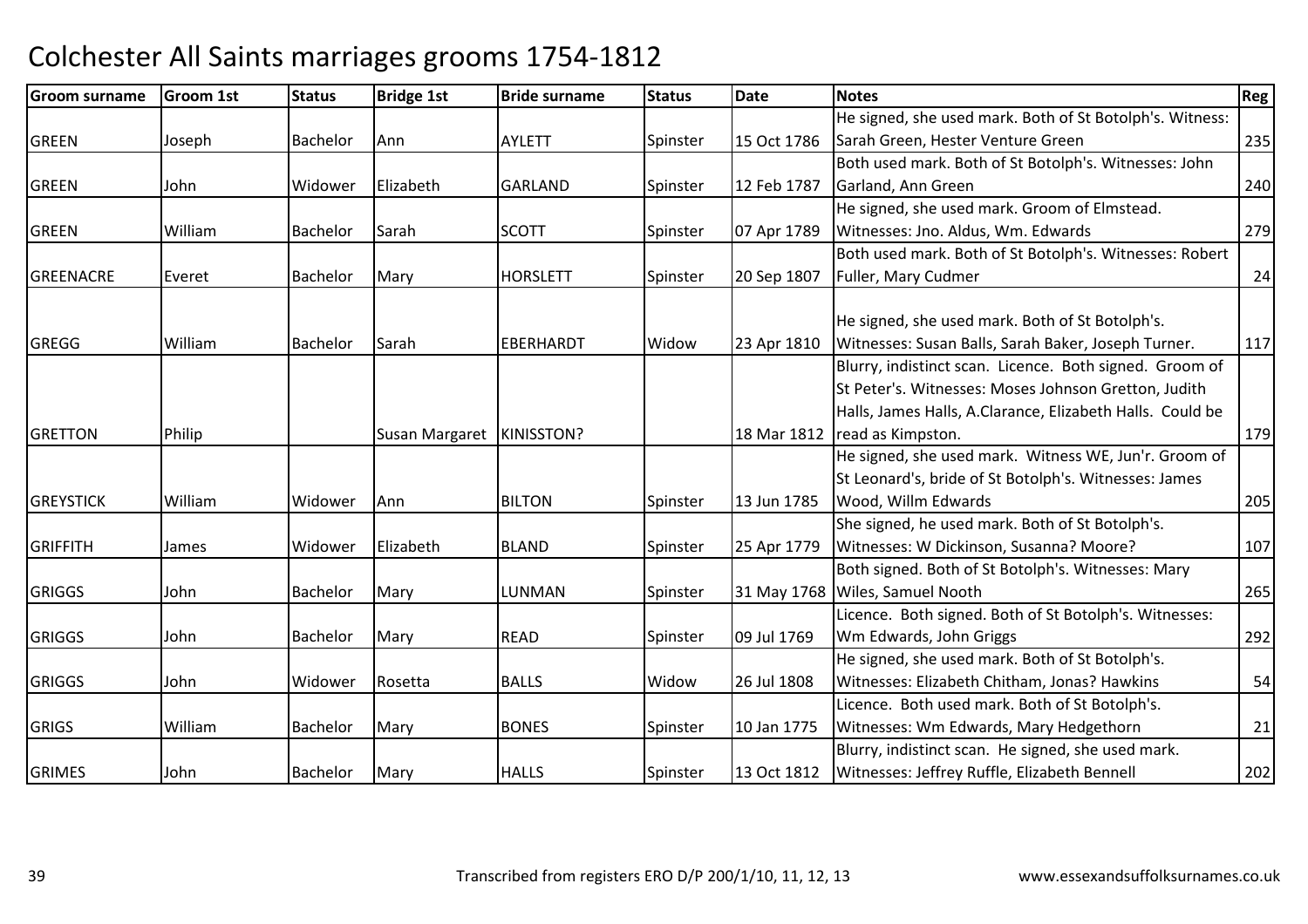| <b>Groom surname</b> | <b>Groom 1st</b> | <b>Status</b>   | <b>Bridge 1st</b> | <b>Bride surname</b> | <b>Status</b> | <b>Date</b> | <b>Notes</b>                                             | Reg |
|----------------------|------------------|-----------------|-------------------|----------------------|---------------|-------------|----------------------------------------------------------|-----|
|                      |                  |                 |                   |                      |               |             | Both signed. Groom of Woolpit, Suffolk, bride of St      |     |
|                      |                  |                 |                   |                      |               |             | Botolph's. Witnesses: John & James Grimwood, Ann         |     |
| <b>GRIMWOOD</b>      | Robert           | Bachelor        | Rebecca           | <b>BLOWERS</b>       | Spinster      | 12 Jun 1810 | <b>Boutell</b>                                           | 126 |
|                      |                  |                 |                   |                      |               |             |                                                          |     |
|                      |                  |                 |                   |                      |               |             | Poor, blurry scan. He signed, she used mark. Both of St  |     |
| <b>GUEST</b>         | Edward           | Bachelor        | Frances           | GL[AU]TTON           | Spinster      | 10 Oct 1796 | Botolph's. Witnesses: Abel Hamilton, Jno Edwards         | 79  |
|                      |                  |                 |                   |                      |               |             |                                                          |     |
|                      |                  |                 |                   |                      |               |             | Both used mark. Groom of Beerchurch, bride of St         |     |
| <b>GULL</b>          | Richard          | Bachelor        | Martha            | <b>HARDY</b>         | Spinster      | 13 Mar 1781 | Botolph's. Witnesses: Abraham Hum, Elezaeth Hardy        | 135 |
|                      |                  |                 |                   |                      |               |             | Both used mark. Both of St Botolph's. Witnesses: Wm      |     |
| <b>GUN</b>           | William          | Widower         | Susannah          | <b>THEOBALD</b>      | Widow         | 05 Jul 1785 | Edwards, Sarah Death                                     | 206 |
|                      |                  |                 |                   |                      |               |             | He signed, she used mark. Groom of St Nicholas'.         |     |
| <b>GUSTERSON</b>     | Henry            | Widower         | <b>Jane</b>       | <b>ALDRIDGE</b>      | Spinster      | 23 Apr 1769 | Witnesses: Charles Bland, Rebecca Crusswell              | 283 |
|                      |                  |                 |                   |                      |               |             | He signed, she used mark. Both of St Botolph's.          |     |
| <b>GUSTERSON</b>     | John             | <b>Bachelor</b> | Jemima            | <b>WESTUP</b>        | Spinster      | 25 Jan 1770 | Witnesses: Thos Sarls, Wm Edwards                        | 303 |
|                      |                  |                 |                   |                      |               |             |                                                          |     |
|                      |                  |                 |                   |                      |               |             | Poor, blurry scan. Licence. He used mark, she signed.    |     |
| <b>HACKETT</b>       | William          |                 | Mary              | MOTAM?               |               | 15 Jun 1800 | Groom of St Botolph's. Witnesses: Jno Edwards, Sarah ?   | 179 |
|                      |                  |                 |                   |                      |               |             | Both used mark. Both of St Botolph's. Witnesses: James   |     |
| <b>HAGON</b>         | Wm.              | <b>Bachelor</b> | Catherine         | <b>HALLS</b>         | Spinster      | 08 Aug 1803 | Hill, Jno Edwards                                        | 261 |
|                      |                  |                 |                   |                      |               |             | Both used mark. Both of St Botolph's. Witnesses: Mary    |     |
| <b>HALL</b>          | Thomas           | <b>Bachelor</b> | Jane              | <b>UPCHER</b>        | Spinster      | 16 Jul 1810 | Bishop, Edward Hammond                                   | 129 |
|                      |                  |                 |                   |                      |               |             | Both used mark. Both of St Botolph's. Witnesses: John    |     |
| <b>HALLS</b>         | John             | <b>Bachelor</b> | Sarah             | <b>UPSHER</b>        | Spinster      | 03 Sep 1775 | Talbott, Ann Gozzard                                     | 40  |
|                      |                  |                 |                   |                      |               |             | Both used mark. Both of St Botolph's. Witnesses: William |     |
| <b>HALLS</b>         | John             | <b>Bachelor</b> | Sarah             | <b>FITCH</b>         | Spinster      | 29 Sep 1783 | Halls, Susannah Halls                                    | 173 |
|                      |                  |                 |                   |                      |               |             | Licence. Both used mark. Witness WE, Jun'r. Groom of     |     |
|                      |                  |                 |                   |                      |               |             | St Nicholas', bride of St Botolph's. Witnesses: Wm Cant, |     |
| <b>HALLS</b>         | James            | Bachelor        | Rachel            | <b>LAWRENCE</b>      | Spinster      | 24 Sep 1785 | Wm Edwards                                               | 213 |
|                      |                  |                 |                   |                      |               |             | Both used mark. Both of St Botolph's. Witnesses: John    |     |
| <b>HALLS</b>         | Thomas           | <b>Bachelor</b> | Elizabeth         | <b>GARLAND</b>       | Spinster      | 20 Jan 1789 | Green, Wm Edwards                                        | 274 |
|                      |                  |                 |                   |                      |               |             |                                                          |     |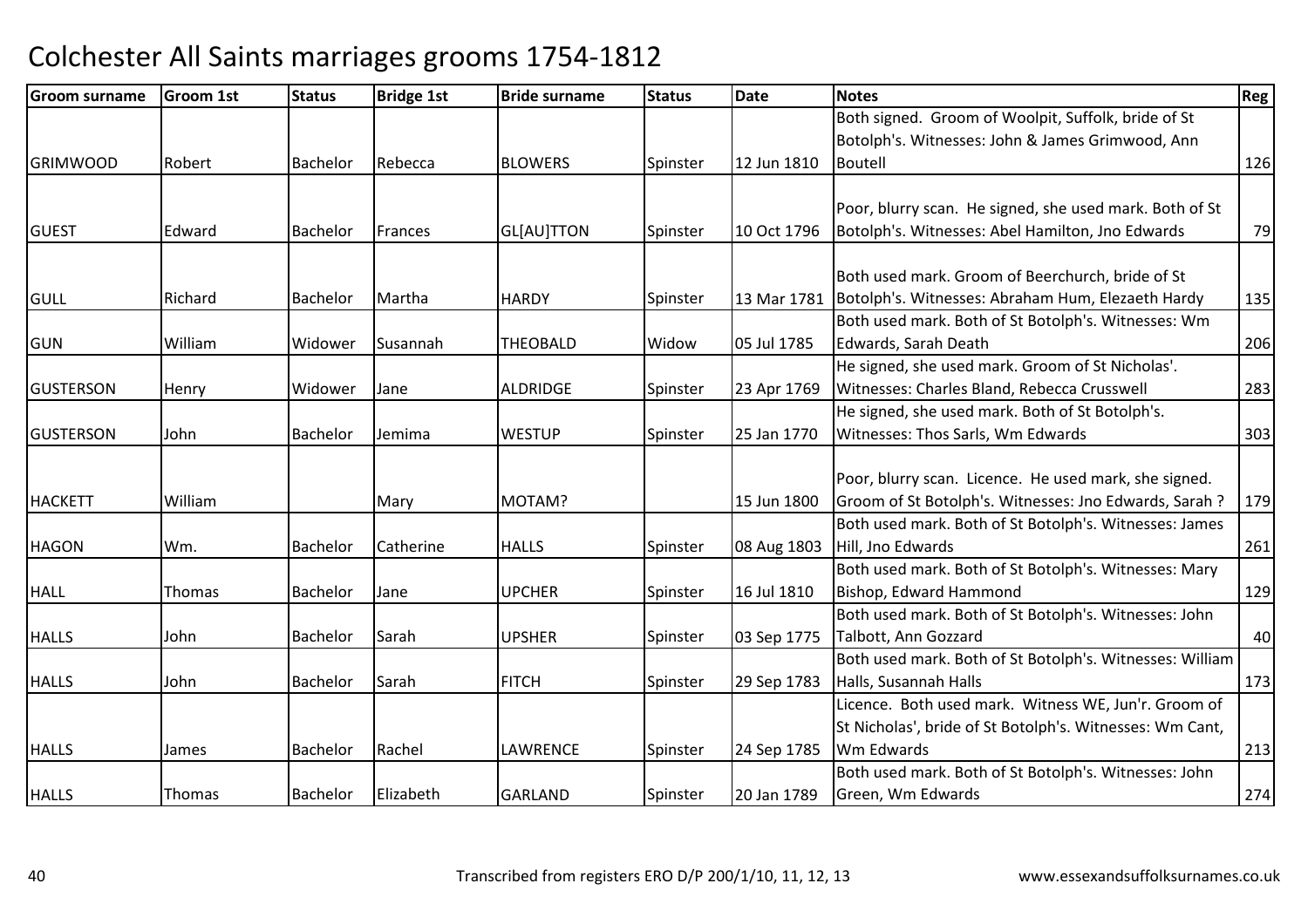| Groom surname   | Groom 1st | <b>Status</b>     | <b>Bridge 1st</b> | <b>Bride surname</b> | <b>Status</b> | Date        | <b>Notes</b>                                               | Reg |
|-----------------|-----------|-------------------|-------------------|----------------------|---------------|-------------|------------------------------------------------------------|-----|
|                 |           |                   |                   |                      |               |             | Both signed. Both of St Botolph's. Witnesses: Wm           |     |
| <b>HALLS</b>    | John      | <b>Bachelor</b>   | Mary              | <b>HULL</b>          | Spinster      |             | 01 Nov 1791 Hawkins, Ann Agnis                             | 349 |
|                 |           |                   |                   |                      |               |             | Poor, blurry scan. Both used mark. Both of St Botolph's.   |     |
| <b>HALLS</b>    | Thomas    |                   | Anne              | <b>GARLAND</b>       |               | 07 Dec 1795 | Witnesses: Jn? Culhen?, George Stock                       | 55  |
|                 |           |                   |                   |                      |               |             | Both used mark. Both of St Botolph's. Witnesses:           |     |
| <b>HALLS</b>    | James     | Widower           | Elizabeth         | <b>CHARLTON</b>      | Widow         | 14 Feb 1804 | Elizabeth Sallowe?, Edward Gadd                            | 286 |
|                 |           |                   |                   |                      |               |             | Both used mark. Both of St Botolph's. Witnesses: John      |     |
| <b>HALSTONE</b> | John      | Bachelor          | Bridget           | <b>JOWERS</b>        | Spinster      | 17 Jul 1781 | Worne?, William Spraggon                                   | 140 |
|                 |           |                   |                   |                      |               |             | Licence. Both used mark. Groom of St Mary Magdalen.        |     |
| <b>HAM</b>      | Abraham   | Widower           | Martha            | <b>SMITH</b>         | Spinster      | 12 Jul 1787 | Witnesses: John & Elizabeth Rix                            | 248 |
|                 |           |                   |                   |                      |               |             | Licence. He signed, she used mark. Witnesses: Charles      |     |
| <b>HAMILTON</b> | William   | Bachelor          | Martha            | SANSOM               | Widow         | 06 Jan 1779 | Barker, Henry Johnson                                      | 104 |
|                 |           |                   |                   |                      | Single        |             | Both used mark. Both of St Botolph's. Witnesses: Charles   |     |
| <b>HAMMOND</b>  | Robert    | Single man Martha |                   | <b>SMITH</b>         | woman         | 17 Apr 1755 | Luffkin, John Blyth                                        | 20  |
|                 |           |                   |                   |                      |               |             | She signed, he used mark. Both of St Botolph's.            |     |
| <b>HAMMOND</b>  | Edward    | Bachelor          | Sarah             | <b>MORTIMER</b>      | Spinster      | 02 Jul 1809 | Witnesses: William West, Jno. Edwards                      | 92  |
|                 |           |                   |                   |                      |               |             | Both signed. Both of St Botolph's. Witnesses: Henry        |     |
| <b>HAMSON</b>   | John      | <b>Bachelor</b>   | Elizabeth         | <b>ELINGFORD</b>     | Spinster      | 02 Jul 1797 | Atkinson, Jno Edwards                                      | 98  |
|                 |           |                   |                   |                      |               |             | He signed, she used mark. Both of St Botolph's.            |     |
| <b>HANSON</b>   | John      | Bachelor          | Rachel            | <b>YORK</b>          | Spinster      | 25 Nov 1776 | Witnesses: John Sillard?, John Green                       | 63  |
|                 |           |                   |                   |                      |               |             | He signed, she used mark. Both of St Botolph's.            |     |
| <b>HARDY</b>    | John      | <b>Bachelor</b>   | Mary              | <b>NELSON</b>        | Spinster      | 05 Oct 1789 | Witnesses: Wessen? Nelson, Wm Edwards                      | 294 |
|                 |           |                   |                   |                      |               |             |                                                            |     |
|                 |           |                   |                   |                      |               |             | Poor, blurry scan. Both used mark. Both of St Botolph's.   |     |
| <b>HARDY</b>    | Thomas    | <b>Bachelor</b>   | Susannah          | <b>CLARK</b>         | Spinster      | 11 Apr 1796 | Witnesses: Joseph Spalding, John Edwards                   | 67  |
|                 |           |                   |                   |                      |               |             |                                                            |     |
|                 |           |                   |                   |                      |               |             | Blurry, indistinct scan. He signed, she used mark. Both of |     |
| <b>HARDY</b>    | John      | Bachelor          | Hannah            | <b>HAVENS</b>        | Spinster      | 13 Apr 1812 | St Botolph's. Witnesses: Robt Laughlan, Jane Foster        | 185 |
|                 |           |                   |                   |                      |               |             | He signed, she used mark. Witnesses: Joseph Spooner,       |     |
| <b>HARLEN</b>   | Edward    | Bachelor          | Sarah             | ANDREWS              | Spinster      | 01 Oct 1782 | <b>Mary Glozier</b>                                        | 160 |
|                 |           |                   |                   |                      | Single        |             | Both used mark. [For Spalding ?]. Both of St Botolph's.    |     |
| <b>HAROD</b>    | William   | Single man Sarah  |                   | SPALDWIN             | woman         | 02 Feb 1761 | Witnesses: Thomas Harod, John Clift                        | 129 |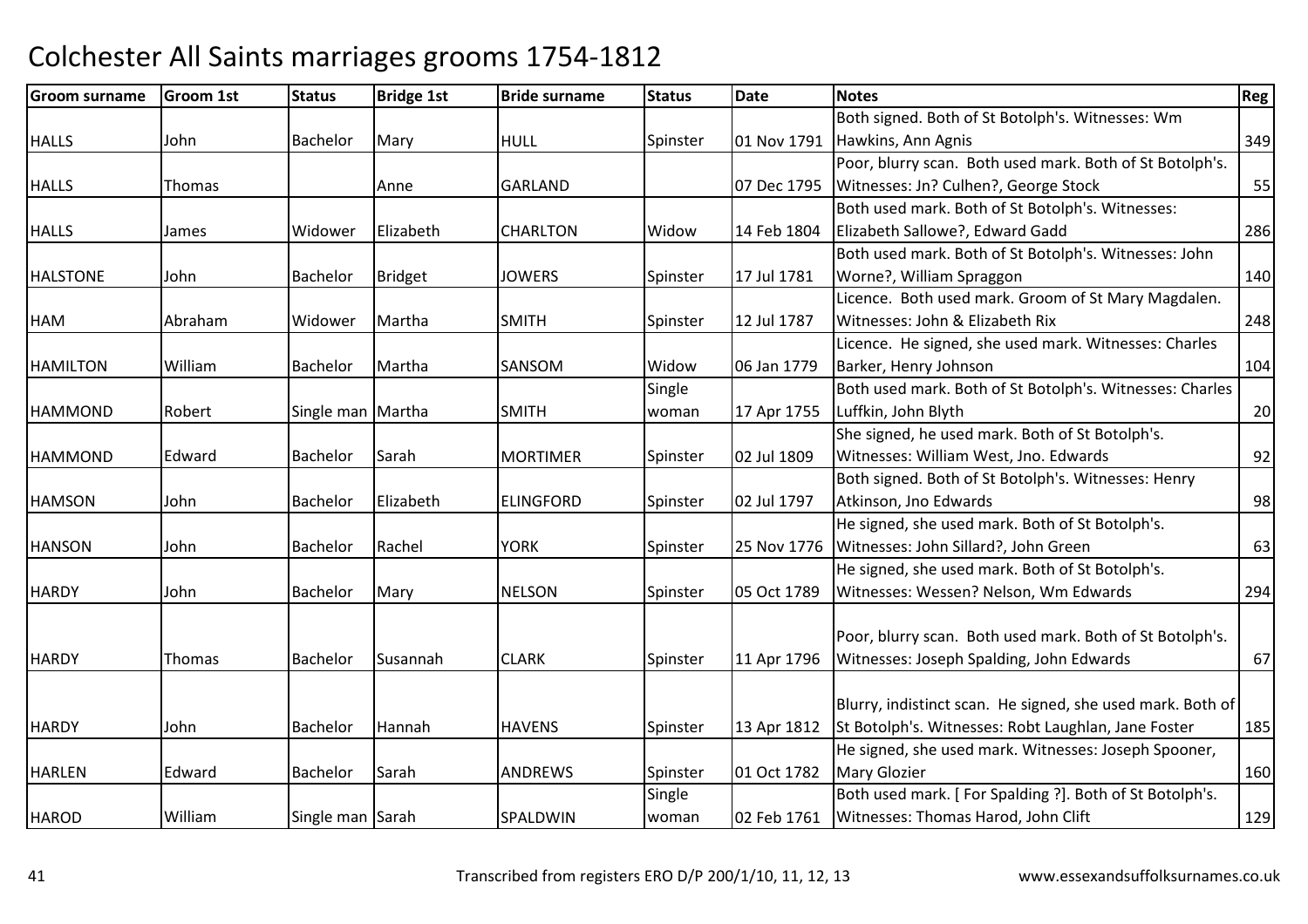| <b>Groom surname</b> | <b>Groom 1st</b>       | <b>Status</b>   | <b>Bridge 1st</b> | <b>Bride surname</b> | <b>Status</b> | Date        | <b>Notes</b>                                             | <b>Reg</b> |
|----------------------|------------------------|-----------------|-------------------|----------------------|---------------|-------------|----------------------------------------------------------|------------|
|                      |                        |                 |                   |                      |               |             | Poor, blurry scan. He signed, she used mark. Both of St  |            |
|                      |                        |                 |                   |                      |               |             | Botolph's. Witnesses: Nathl Swinburn, Susannah           |            |
| <b>HARPLEY</b>       | Thomas                 | Bachelor        | Fanny             | <b>CATER</b>         | Spinster      | 23 May 1797 | Chapman                                                  | 94         |
|                      |                        |                 |                   |                      |               |             | Licence. Both signed. Witnesses: Thos Creek, S           |            |
| <b>HARRINGTON</b>    | <b>William Posford</b> | <b>Bachelor</b> | Elizabeth         | <b>RAWLING</b>       | Spinster      | 28 Oct 1806 | Harrington                                               | 384        |
|                      |                        |                 |                   |                      |               |             |                                                          |            |
|                      |                        |                 |                   |                      |               |             | He used mark, she signed. Groom of St Leonard's, bride   |            |
| <b>HARRIS</b>        | Hugh                   | Widower         | Mary              | <b>FREEMAN</b>       | Widow         | 21 Mar 1769 | of St Botolph's. Witnesses: J Clarke, Wm Edwards         | 279        |
|                      |                        |                 |                   |                      | Single        |             | He signed, she used mark. Both of St Botolph's.          |            |
| <b>HARRIS</b>        | Jacob                  | <b>Bachelor</b> | Mary              | <b>OLDFIELD</b>      | woman         | 07 Feb 1810 | Witnesses: C Dempsay?, Anne Edgeberry?                   | 111        |
|                      |                        |                 |                   |                      |               |             | He signed, she used mark. Both of St Botolph's.          |            |
| <b>HARRISON</b>      | Thos.                  | Bachelor        | Ann               | <b>STUBBS</b>        | Spinster      | 17 Oct 1787 | Witnesses: James Everett, Wm Edwards                     | 256        |
|                      |                        |                 |                   |                      |               |             | Both used mark. Both of St Botolph's. Witnesses: John    |            |
| <b>HARROD</b>        | William                | Widower         | Ann               | <b>HARRIS</b>        | Spinster      | 30 Jun 1782 | Jones, Elizabeth Harris                                  | 152        |
|                      |                        |                 |                   |                      |               |             | Both used mark. Both of St Botolph's. Witnesses: Wm      |            |
| <b>HARROLD</b>       | Thomas                 | Widower         | Elizabeth         | <b>PETT</b>          | Spinster      | 21 Apr 1763 | <b>Edwards, Richard Watts</b>                            | 155        |
|                      |                        |                 |                   |                      |               |             |                                                          |            |
|                      |                        |                 |                   |                      |               |             | Both used mark. Groom of Grinsted, bride of St           |            |
| <b>HART</b>          | Thornton               | Bachelor        | Ann               | <b>OAKLEY</b>        | Spinster      | 17 Aug 1777 | Botolph's. Witnesses: William & Elizabeth Spraggon       | 77         |
|                      |                        |                 |                   |                      |               |             | Both used mark. Bride of Mark's Tey. Witnesses: Thomas   |            |
| <b>HARTLEY</b>       | John                   | <b>Bachelor</b> | Rachel            | <b>SPURGEON</b>      |               | 06 May 1791 | Ford, Jno. Smith                                         | 337        |
|                      |                        |                 |                   |                      |               |             | He signed, she used mark. Groom of St James'.            |            |
| <b>HARVEY</b>        | Joseph                 | Bachelor        | Ruth              | <b>MUNSEY</b>        | Spinster      | 03 Feb 1767 | Witnesses: Mary Munsey, Wm Pasfield                      | 249        |
|                      |                        |                 |                   |                      |               |             | Both signed. Groom of St Leonard's, bride of St          |            |
| <b>HARVEY</b>        | Daniel                 | Widower         | Rachel            | <b>BROWN</b>         | Widow         | 18 Aug 1767 | Botolph's. Witnesses: Thos Frost?, Wm Edwards            | 254        |
|                      |                        |                 |                   |                      |               |             | He signed, she used mark. Both of St Botolph's.          |            |
| <b>HARWOOD</b>       | John                   | Widower         | Mary              | <b>EVANS</b>         | Widow         | 02 Jun 1789 | Witnesses: Wm Hibble, Sarah Day                          | 283        |
|                      |                        |                 |                   |                      |               |             |                                                          |            |
|                      |                        |                 |                   |                      |               |             | He signed, she used mark. Groom of St Martin's, bride of |            |
| <b>HASELBY</b>       | Gilbert                | Widower         | Elizabeth         | <b>ROWLAND</b>       | Spinster      | 16 Jul 1764 | St Botolph's. Witnesses: Edward Brown, Philip Sansom     | 188        |
|                      |                        |                 |                   |                      |               |             | Both signed (he as Hazell). Groom of Elmstead.           |            |
| <b>HASELL</b>        | William                |                 | Ann               | <b>CHANDLER</b>      |               | 15 Dec 1767 | Witnesses: John Carter, Eliz. Hasell                     | 259        |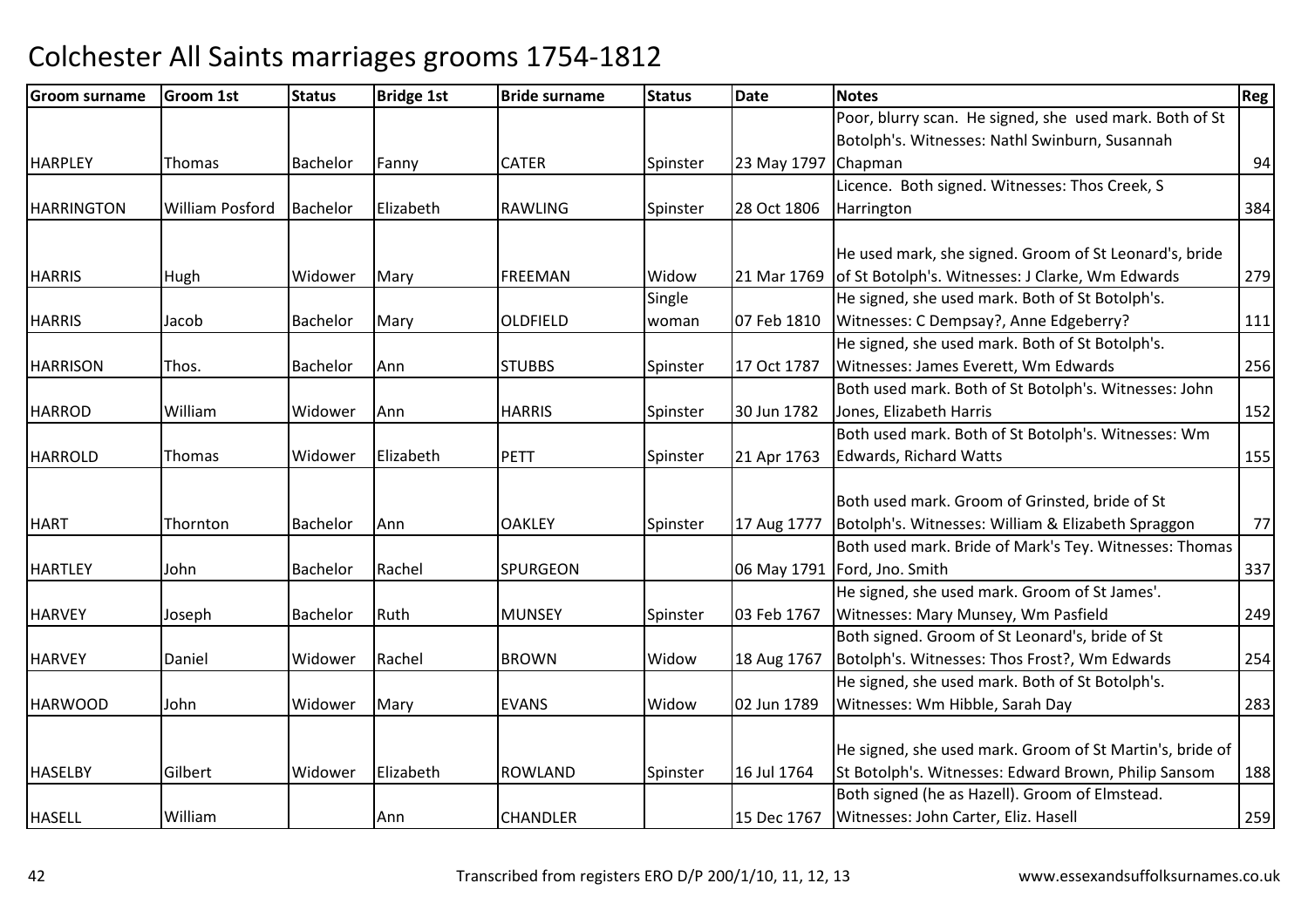| <b>Groom surname</b> | Groom 1st | <b>Status</b>      | <b>Bridge 1st</b> | <b>Bride surname</b> | <b>Status</b> | <b>Date</b> | <b>Notes</b>                                                   | <b>Reg</b>              |
|----------------------|-----------|--------------------|-------------------|----------------------|---------------|-------------|----------------------------------------------------------------|-------------------------|
|                      |           |                    |                   |                      |               |             | Both used mark. Both of St Botolph's. Witnesses: John          |                         |
| <b>HASLETON</b>      | Humphry   | Widower            | Ann               | <b>RUDKIN</b>        | Spinster      | 14 Apr 1763 | Rudkin, Wm Edwards                                             | 154                     |
|                      |           |                    |                   |                      | Single        |             | He signed, she used mark. Groom of St James'.                  |                         |
| <b>HASSEL</b>        | Thomas    | Single man Martha  |                   | <b>RENASSON</b>      | woman         | 24 May 1756 | Witnesses: Eliz. Shillito, John Wigstead                       | 45                      |
|                      |           |                    |                   |                      |               |             | Licence, bride is a minor, with consent of parents. Both       |                         |
|                      |           |                    |                   |                      |               |             | of St Botolph's. Both signed. Witnesses: James & Lucy          |                         |
| <b>HASWELL</b>       | John      | Bachelor           | Ann               | <b>DOBSON</b>        | Spinster      | 21 Apr 1806 | Dobson                                                         | 368                     |
|                      |           |                    |                   |                      |               |             | Both used mark. Both of St Botolph's. Witnesses:               |                         |
| <b>HATCH</b>         | William   | Bachelor           | Hannah            | <b>KNOWLES</b>       | Widow         | 09 Nov 1766 | Rumhead & Mary Shed                                            | 246                     |
|                      |           |                    |                   |                      | Single        |             | He signed, she used mark. Both of St Botolph's.                |                         |
| <b>HAWARD</b>        | Thomas    | Single man Ann     |                   | <b>WOODWARD</b>      | woman         |             | 26 Mar 1764 Witnesses: Peter Nevill, John Eagle                | 180                     |
|                      |           |                    |                   |                      |               |             | He signed, she used mark. Both of St Botolph's.                |                         |
| <b>HAWARD</b>        | Thomas    | Widower            | Susannah          | <b>FOLKES</b>        | Spinster      | 20 Mar 1774 | Witnesses: Wm Edwards, John Crisp                              | $\overline{\mathbf{3}}$ |
|                      |           |                    |                   |                      |               |             | Both used mark. Both of St Botolph's. Witnesses: John          |                         |
| <b>HAWARD</b>        | Thomas    | Widower            | Sarah             | <b>HALLS</b>         | Widow         | 20 Jan 1789 | Newton, Wm Edwards                                             | 275                     |
|                      |           |                    |                   |                      | Single        |             |                                                                |                         |
| <b>HAWES</b>         | William   | Single man Susanna |                   | <b>GRIGGS</b>        | woman         | 21 Feb 1762 | Banns only, date is of 3rd Banns. Both of St Botolph's.        |                         |
|                      |           |                    |                   |                      |               |             | He used mark, she signed. Both of St Botolph's.                |                         |
| <b>HAWKINS</b>       | William   | Bachelor           | Rachel            | <b>BROWN</b>         | Spinster      | 22 Apr 1777 | Witnesses: Martha Pain, Sarah Verhorslet                       | 69                      |
|                      |           |                    |                   |                      |               |             | He signed, she used mark. Both of St Botolph's.                |                         |
| <b>HAWKSWORTH</b>    | Joseph    | Single man Anne    |                   | <b>DORMAN</b>        | Spinster      | 28 Oct 1755 | Witnesses: Walter Canarly?, John Blyth                         | 30                      |
|                      |           |                    |                   |                      |               |             |                                                                |                         |
|                      |           |                    |                   |                      |               |             | Groom is a soldier in 51st Regim't of Foot. Licence,           |                         |
|                      |           |                    |                   |                      |               |             | consent of her father. He signed, she used mark. Both of       |                         |
| <b>HAY</b>           | John      | Single man Ann     |                   | <b>WILLMOTT</b>      | Spinster      | 11 Feb 1759 | St Botolph's. Witnesses: Thos. Willmott, John Blyth            | 82                      |
|                      |           |                    |                   |                      |               |             | He signed, she used mark. Both of St Botolph's.                |                         |
| <b>HAYS</b>          | Nicholas  |                    | Sarah             | <b>BLAND</b>         |               | 22 Feb 1805 | Witnesses: Edward Gadd, Elizabeth Francis                      | 325                     |
|                      |           |                    |                   |                      |               |             |                                                                |                         |
|                      |           |                    |                   |                      |               |             | Both signed. Groom of St Botolph's, bride of Holy Trinity.     |                         |
| <b>HEALD</b>         | Andrew    | Bachelor           | Maria             | <b>BAKER</b>         | Spinster      |             | 12 May 1812 Witnesses: Lydia & John Waller, Mary Ann Beckwith. | 188                     |
|                      |           |                    |                   |                      |               |             | Licence. Both signed. Witnesses: Robert Cross, Elizabeth       |                         |
| <b>HEARD</b>         | Grange    | Widower            | Elizabeth         | <b>BURTON</b>        | Spinster      | 13 Dec 1807 | Warner, Eliz.Argent.                                           | 35                      |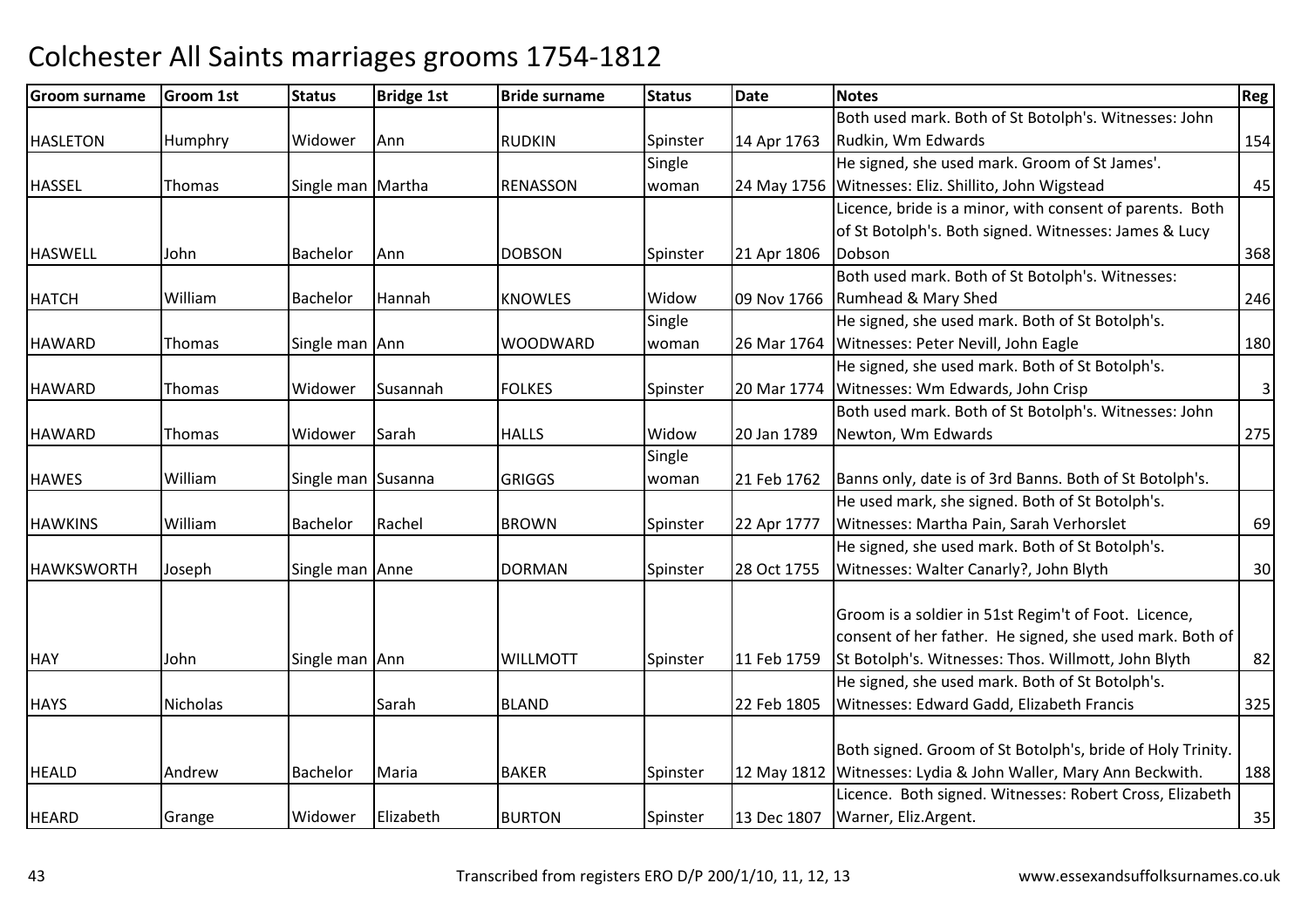| <b>Groom surname</b> | <b>Groom 1st</b> | <b>Status</b>  | <b>Bridge 1st</b> | <b>Bride surname</b> | <b>Status</b> | <b>Date</b> | Notes                                                     | Reg |
|----------------------|------------------|----------------|-------------------|----------------------|---------------|-------------|-----------------------------------------------------------|-----|
|                      |                  |                |                   |                      |               |             | Poor blurry scan and original. Licence. Both signed.      |     |
|                      |                  |                |                   |                      |               |             | Groom of Withem [Witham]. Witnesses: Henry & Sarah        |     |
| HEATHERLY            | Robert           |                | Ann               | LE SONND?            |               | 12 Aug 1793 | Johnson                                                   | 15  |
|                      |                  |                |                   |                      |               |             | He signed, she used mark. Both of St Botolph's.           |     |
| <b>HECKFORD</b>      | George           | Widower        | Elizabeth         | <b>SEBORNE</b>       | Widow         | 17 Dec 1771 | Witnesses: Susanah Shillito, John Barker                  | 336 |
|                      |                  |                |                   |                      |               |             | Licence. Both signed. Bride of St Nicholas. Witnesses:    |     |
| <b>HEDGE</b>         | Nathaniel        | Bachelor       | Martha            | <b>GIBSON</b>        |               | 17 Feb 1765 | Thos Gibson, Jno. Hedge                                   | 209 |
|                      |                  |                |                   |                      |               |             | Licence. Both signed. Bride of St Botolph's. Witnesses:   |     |
| <b>HEDGE</b>         | John             | Bachelor       | Ann               | <b>GOSLIN</b>        | Spinster      | 20 Jan 1771 | John Goslin, Thos Hedge                                   | 319 |
|                      |                  |                |                   |                      |               |             | Licence. He signed, she used mark. Witnesses: R Forster,  |     |
| <b>HEDGE</b>         | Nathaniel        | Widower        | Elizabeth         | <b>MEAD</b>          | Widow         | 07 May 1772 | Wm Edwards                                                | 342 |
|                      |                  |                |                   |                      |               |             | Licence. Both signed. Witnesses: Henry Johnson, Wm        |     |
| <b>HEDGE</b>         | Jacob            | Bachelor       | Sarah             | <b>BRIDGES</b>       | Spinster      | 17 Aug 1789 | Edwards                                                   | 286 |
|                      | Alexander        |                |                   |                      |               |             | He signed, she used mark. Both of St Botolph's.           |     |
| <b>HEDGE</b>         | Fordice          | Bachelor       | Sarah             | <b>KINGSBURY</b>     | Spinster      | 16 Feb 1790 | Witnesses: Henry Clark, Wm Edwards                        | 308 |
|                      |                  |                |                   |                      |               |             | Poor, blurry scan. He signed, she used mark. Both of St   |     |
|                      |                  |                |                   |                      |               |             | Botolph's. Witnesses: Leonard Simon, Elizabeth            |     |
| <b>HEDGE</b>         | Thomas           |                | Margaret          | <b>AYTON</b>         |               | 28 Jul 1801 | MacIntosh                                                 | 205 |
|                      |                  |                |                   |                      |               |             |                                                           |     |
|                      |                  |                |                   |                      |               |             | Poor, blurry scan. Both used mark. Both of St Botolph's.  |     |
| <b>HEGG</b>          | James            | Bachelor       | Elizabeth         | <b>MURRILS</b>       | Spinster      | 03 Jul 1800 | Witnesses: Jno Edwards, Rebecca Brown                     | 181 |
|                      |                  |                |                   |                      | Single        |             | He signed, she used mark. Witnesses: Robert Mayhew,       |     |
| <b>HELLEKER</b>      | William          | Widower        | Sarah             | <b>BUGG</b>          | woman         | 15 Oct 1759 | <b>Samuel Bullock</b>                                     | 101 |
|                      |                  |                |                   |                      |               |             | Both used mark. Both of St Botolph's. Witnesses: Isaac    |     |
| <b>HELLEN</b>        | <b>Thomas</b>    | Bachelor       | Elizabeth         | <b>WENT</b>          | Spinster      | 13 Jul 1780 | Downs, Wm Edwards                                         | 127 |
|                      |                  |                |                   |                      |               |             | Both used mark. Both of St Botolph's. Witnesses: Samuel   |     |
| <b>HELLEN</b>        | Thomas           | Widower        | Sarah             | <b>HINES</b>         | Widow         | 27 Sep 1785 | Fenn, Wm Edwards                                          | 214 |
|                      |                  |                |                   |                      |               |             |                                                           |     |
|                      |                  |                |                   |                      |               |             | Blurry, indistinct scan. Both signed. Groom of St Mary's, |     |
| <b>HEMPSTED</b>      | James            | Widower        | Penelope          | <b>MIXER</b>         | Spinster      | 28 Sep 1812 | Lambeth. Witnesses: Mary Mixer, Robert Stow               | 200 |
|                      |                  |                |                   |                      | Single        |             | Both signed. Groom of St James's, bride of St Botolph's.  |     |
| <b>HERVEY</b>        | John             | Single man Amy |                   | <b>HERVEY</b>        | woman         | 06 Nov 1759 | Witnesses: Michael Biscoe, John Blyth                     | 103 |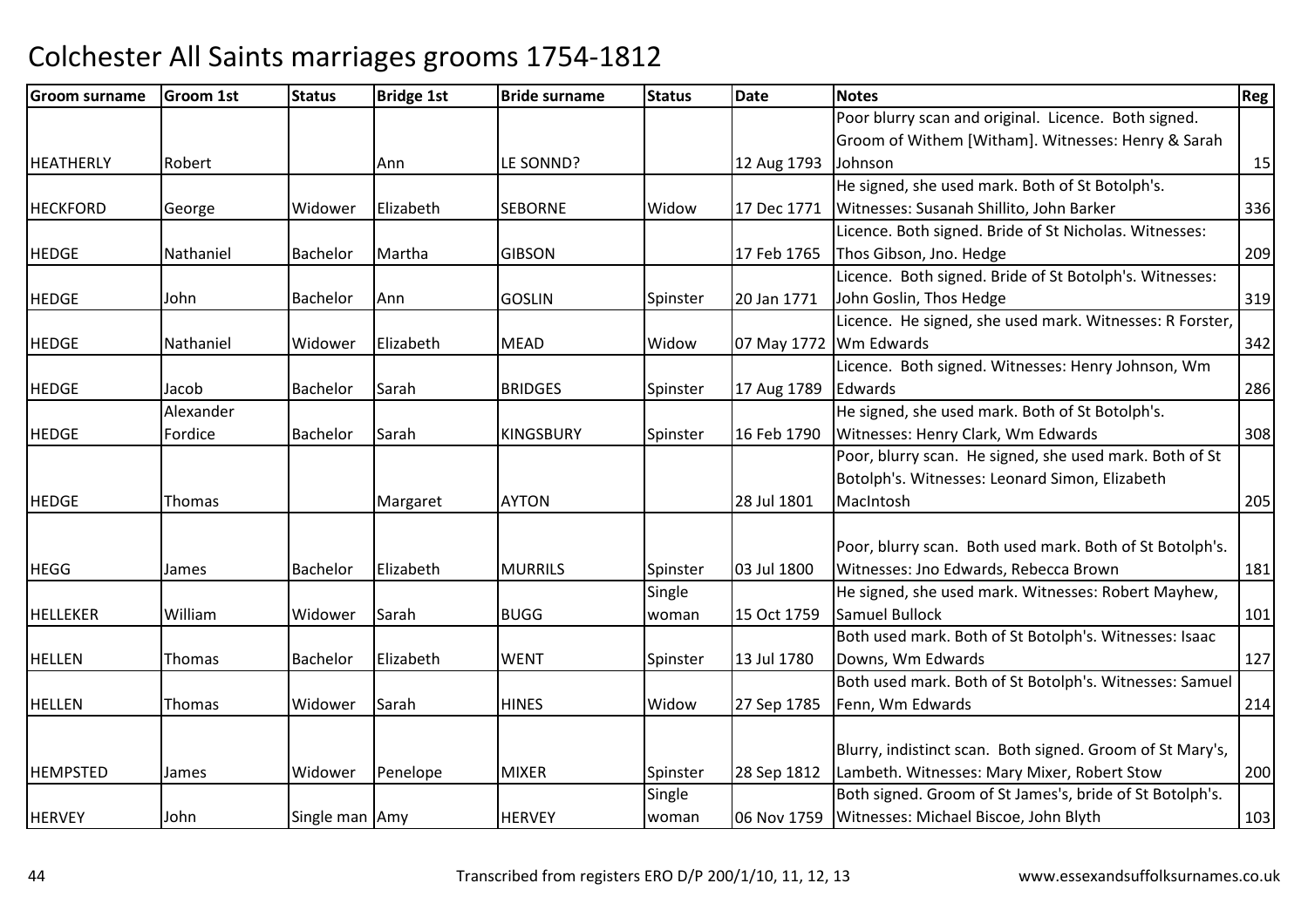| <b>Groom surname</b> | <b>Groom 1st</b> | <b>Status</b>     | <b>Bridge 1st</b> | <b>Bride surname</b> | <b>Status</b> | Date        | <b>Notes</b>                                              | Reg l        |
|----------------------|------------------|-------------------|-------------------|----------------------|---------------|-------------|-----------------------------------------------------------|--------------|
|                      |                  |                   |                   |                      |               |             |                                                           |              |
|                      |                  |                   |                   |                      |               |             | Poor, blurry scan. He signed, she used mark. Both of St   |              |
| <b>HETHERINGTON</b>  | Isaac            |                   | Margaret          | <b>BALEY</b>         |               | 02 Oct 1800 | Botolph's. Witnesses: Eleanor Prafrier?, John Edwards     | 186          |
|                      |                  |                   |                   |                      |               |             | He signed, she used mark. Both of St Botolph's. Witness:  |              |
| <b>HEWES</b>         | Samuel           | Bachelor          | Susan             | HA[XZ]LEBERRY        | Spinster      | 23 Jan 1793 | Robert Leatherbarrow, Jno. Edwards                        | 12           |
|                      |                  |                   |                   |                      |               |             | He signed, she used mark. Witnesses: Thos Hammond,        |              |
| <b>HIBBLE</b>        | George           | Widower           | Elizabeth         | <b>COPPING</b>       | Widow         | 28 Jan 1779 | Wm Edwards                                                | 106          |
|                      |                  |                   |                   |                      |               |             |                                                           |              |
|                      |                  |                   |                   |                      | Single        |             | Licence. He signed, she used mark. Groom of Milton,       |              |
| <b>HICKS</b>         | William          | Single man   Mary |                   | <b>JENNINGS</b>      | woman         | 19 Jan 1756 | Essex. Witnesses: Edward Brown, Daniel Blyth              | 36           |
|                      |                  |                   |                   |                      |               |             |                                                           |              |
|                      |                  |                   |                   |                      |               |             | Poor, blurry scan. He signed, she used mark. Both of St   |              |
| <b>HIGBEE</b>        | John             | <b>Bachelor</b>   | Hannah            | <b>HOULT</b>         | Spinster      | 08 Mar 1796 | Botolph's. Witnesses: Samuel Buckingham, Emma?            | 63           |
|                      |                  |                   |                   |                      |               |             | Both used mark. Incorrect Reg No, should have been        |              |
|                      |                  |                   |                   |                      |               |             | 364. Groom of St Runwald's, bride of St Botolph's.        |              |
| <b>HILES</b>         | John             | Bachelor          | Elizabeth         | <b>SPRINGETT</b>     | Spinster      | 25 Oct 1773 | Witnesses: Thos Gilson, John Gowers                       | 362          |
|                      |                  |                   |                   |                      |               |             | Licence. He signed, she used mark. Bride of St Botolph's. |              |
| HITCHCOCK            | William          | Widower           | Elizabeth         | <b>SMITH</b>         | Widow         | 29 Aug 1786 | Witnesses: Wm Coles, Wm Edwards                           | 229          |
|                      |                  |                   |                   |                      |               |             |                                                           |              |
|                      |                  |                   |                   |                      |               |             | Licence. Both signed. Groom of St Botolph's. Witnesses:   |              |
| <b>HITCHCOCK</b>     | Charles          | Bachelor          | Ann               | LILLEY               |               | 01 Aug 1805 | Hannah Sansom, Margaret Dobson, Thos. Hitchcock.          | 339          |
|                      |                  |                   |                   |                      |               |             | Licence. Both used mark. Groom of St James's,             |              |
|                      |                  |                   |                   |                      |               |             | Yarmouth, bride of St Botolph's. Witnesses: James Union,  |              |
| <b>HITCHENGS</b>     | Charles          | Bachelor          | Elizabeth         | <b>HUNT</b>          |               | 02 Sep 1803 | John Edwards                                              | 265          |
|                      |                  |                   |                   |                      |               |             | Poor, blurry scan. Both signed. Curate had Mattingly.     |              |
|                      |                  |                   |                   |                      |               |             | Both of St Botolph's. Witnesses: Richard Banister, Mary   |              |
| <b>HOCKER</b>        | Thomas           |                   | Lucy              | <b>MATTINLEY</b>     |               | 01 Jul 1800 | Ann Barnes                                                | 180          |
|                      |                  |                   |                   |                      |               |             | Licence. Both signed. Witnesses: James Fitch, Wm          |              |
| <b>HODGES</b>        | John             | Bachelor          | Rachel            | <b>VINCE</b>         | Widow         | 25 Nov 1792 | Edwards                                                   | $\mathbf{1}$ |
|                      |                  |                   |                   |                      |               |             | He signed, she used mark. Groom of St Botolph's.          |              |
| <b>HOLDER</b>        | Joseph           |                   | Elizabeth         | <b>BROWN</b>         |               | 23 Aug 1803 | Witnesses: Robert Offord, Phoebe Auston                   | 262          |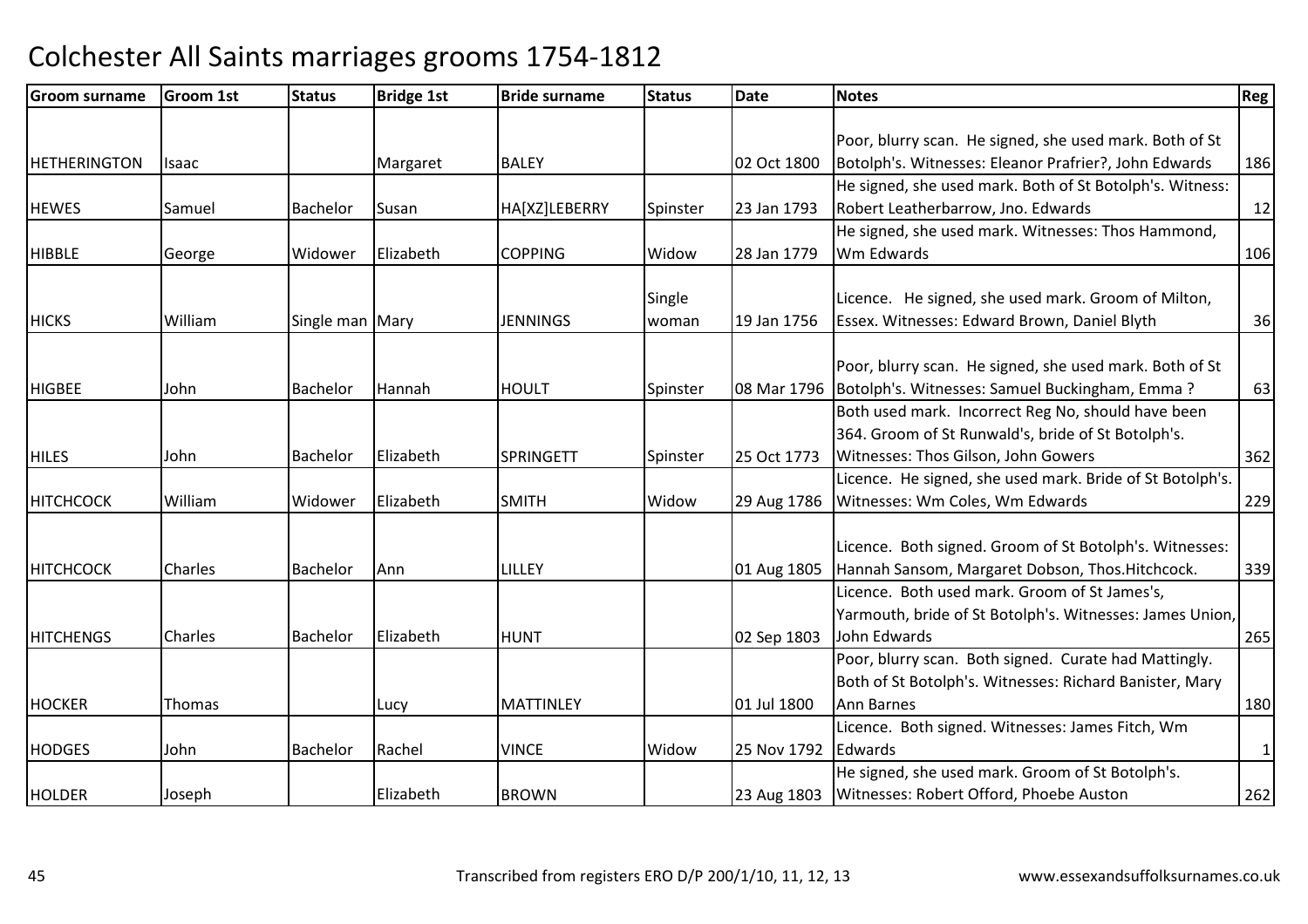| <b>Groom surname</b> | Groom 1st | <b>Status</b>     | <b>Bridge 1st</b> | <b>Bride surname</b> | <b>Status</b> | <b>Date</b> | <b>Notes</b>                                             | Reg! |
|----------------------|-----------|-------------------|-------------------|----------------------|---------------|-------------|----------------------------------------------------------|------|
|                      |           |                   |                   |                      |               |             | Blurry, indistinct scan. Licence. Both signed. Groom of  |      |
|                      |           |                   |                   |                      |               |             | St Nicholas', bride of St Botolph's. Witnesses: Mary     |      |
| HOLDITCH             | Edward    | Widower           | Mary Elizabeth    | <b>ASHWELL</b>       | Spinster      | 07 Oct 1812 | Parker, J N? Titmell?                                    | 201  |
|                      |           |                   |                   |                      |               |             | He signed, she used mark. Witnesses: Robert Finch,       |      |
| <b>HOLLAND</b>       | Joseph    | Bachelor          | Hannah            | <b>HARWOOD</b>       | Spinster      | 27 Mar 1804 | Judith Holland                                           | 291  |
|                      |           |                   |                   |                      |               |             |                                                          |      |
|                      |           |                   |                   |                      |               |             | Licence. Both signed. Groom of St Peter's, bride of St   |      |
| <b>HONYWOOD</b>      | Edward    | Bachelor          | Sophia            | <b>LONG</b>          | Spinster      | 21 Jul 1785 | Botolph's. Witnesses: J Honywood, Ann Whaley             | 207  |
|                      |           |                   |                   |                      |               |             | He signed, she used mark. Both of St Botolph's.          |      |
| HORNEGOLD            | James     | Bachelor          | Hannah            | SHEARMAN             | Spinster      | 21 Mar 1809 | Witnesses: Jacob Stebbing, Jno Edwards                   | 75   |
|                      |           |                   |                   |                      |               |             | He used mark, she signed. Both of St Botolph's.          |      |
| <b>HORREX</b>        | John      |                   | Elizabeth         | <b>HORREX</b>        |               | 15 May 1804 | Witnesses: Hannah Southward, John Edwards                | 298  |
|                      |           |                   |                   |                      |               |             | Both signed. Both of St Botolph's. Witnesses: Mary       |      |
| <b>HORSNELL</b>      | Samuel    | <b>Bachelor</b>   | Elizabeth         | <b>NIGHTINGALE</b>   | Spinster      | 25 Jun 1769 | Bryant?, Wm Edwards                                      | 290  |
|                      |           |                   |                   |                      |               |             | He signed, she used mark. Both of St Botolph's.          |      |
| <b>HOTSON</b>        | Isaac     | Widower           | Martha            | <b>STANDLER</b>      | Widow         | 01 Feb 1789 | Witnesses: Wm Edwards, Thomas ?                          | 277  |
|                      |           |                   |                   |                      |               |             |                                                          |      |
|                      |           |                   |                   |                      | Single        |             | Poor, blurry scan. Both used mark. Groom of St           |      |
| <b>HOUGH</b>         | John      | Single man Sarah  |                   | <b>GARLAND</b>       | woman         | 04 Jul 1800 | Botolph's. Witnesses: Wm Taylor, Susannah Ireland        | 182  |
|                      |           |                   |                   |                      |               |             |                                                          |      |
|                      |           |                   |                   |                      |               |             | Licence. He signed, she used mark. Both of St Botolph's. |      |
| <b>HOUGHTON</b>      | Robert    | <b>Bachelor</b>   | Martha            | <b>CRESWELL</b>      | Widow         | 26 Jan 1809 | Witnesses: Harriet MacCoy?, John Chamberts               | 69   |
|                      |           |                   |                   |                      |               |             | He signed, she used mark. Both of St Botolph's.          |      |
| <b>HOWARD</b>        | John      |                   | Ann               | <b>WOODS</b>         |               | 22 Sep 1803 | Witnesses: Robt Barnard?, Mary W*oo                      | 267  |
|                      |           |                   |                   |                      |               |             | Both used mark. Both of St Botolph's. Witnesses: Sarah   |      |
| <b>HOWELL</b>        | William   | Widower           | Sarah             | <b>ELLINGFORD</b>    |               | 26 Nov 1804 | Freeman, Thomas Brand                                    | 320  |
|                      |           |                   |                   |                      |               |             | Both used mark. Both of St Botolph's. Witnesses: Sarah   |      |
| <b>HOWELL</b>        | Joseph    | Bachelor          | Rosina            | <b>ABRAMS</b>        | Spinster      | 24 Oct 1809 | Hill, James Roy                                          | 102  |
|                      |           |                   |                   |                      |               |             | Licence. Both used mark. Both of St Botolph's.           |      |
| <b>HOWES</b>         | John      | Bachelor          | Sarah             | <b>JEFFERIES</b>     | Spinster      | 03 Apr 1799 | Witnesses: John Cooles?, Frances Lake                    | 151  |
|                      |           |                   |                   |                      | Single        |             | Both signed. Both of St Botolph's. Witnesses: John       |      |
| <b>HOWTON</b>        | Richard   | Single man Hannah |                   | <b>SLEEMAN</b>       | woman         | 30 Jun 1798 | Chesham King, Sarah Girt                                 | 131  |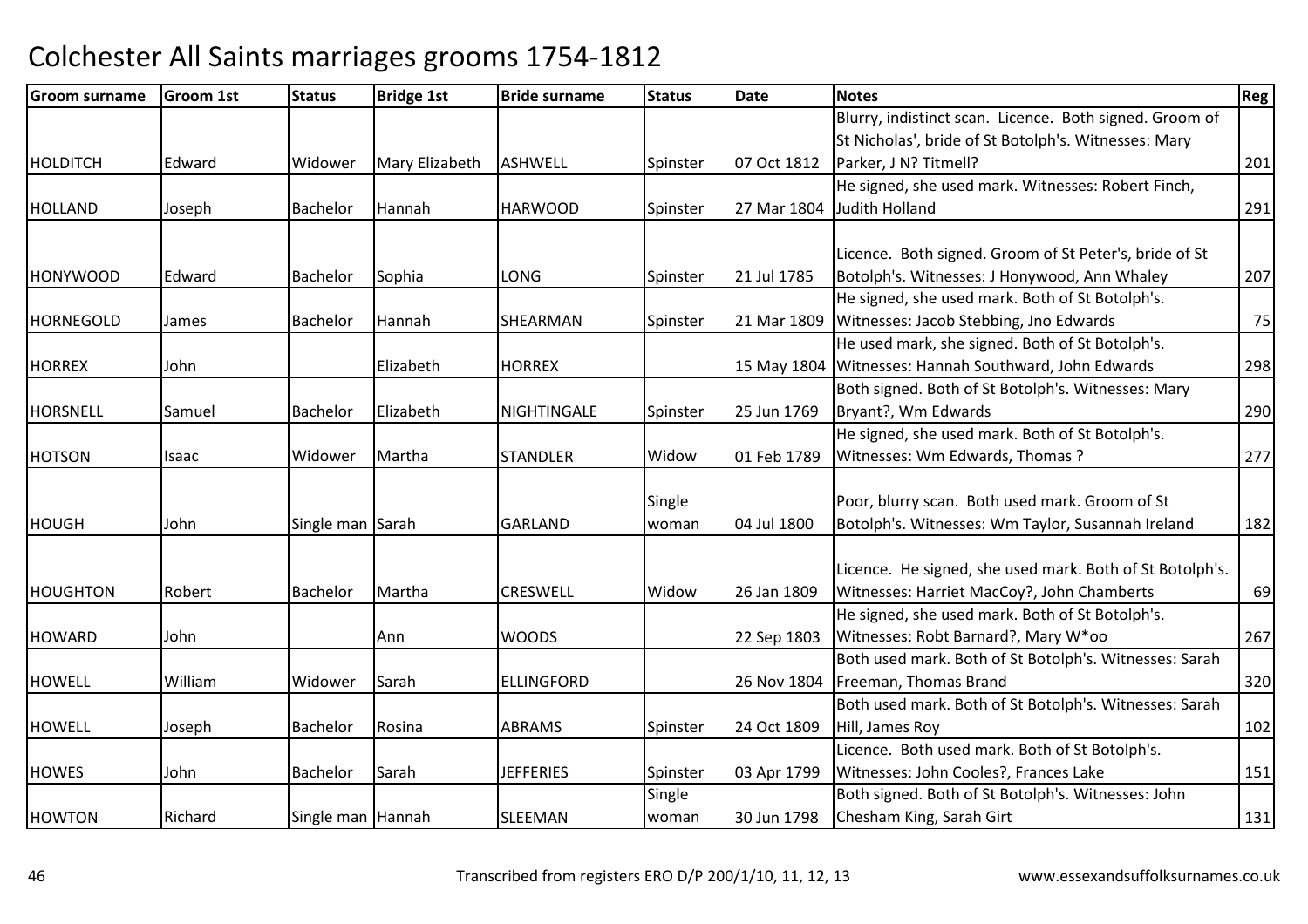| <b>Groom surname</b> | <b>Groom 1st</b> | <b>Status</b>     | <b>Bridge 1st</b>    | <b>Bride surname</b> | <b>Status</b> | Date                | <b>Notes</b>                                             | <b>Reg</b> |
|----------------------|------------------|-------------------|----------------------|----------------------|---------------|---------------------|----------------------------------------------------------|------------|
|                      |                  |                   |                      |                      | Single        |                     | Both used mark. Witnesses: Robt Gosslinn, Thomas         |            |
| <b>HUBBARD</b>       | William          | Single man Hannah |                      | <b>WILMOT</b>        | woman         | 29 May 1759 Mallard |                                                          | 94         |
|                      |                  |                   |                      |                      |               |                     | Licence. Both signed. Groom of Dedham, bride of St       |            |
| <b>HUDSON</b>        | Samuel           | <b>Bachelor</b>   | Mary                 | <b>HOULDING</b>      |               | 11 Dec 1770         | Botolph's. Witnesses: Richard & John Houlding            | 315        |
|                      |                  |                   |                      |                      |               |                     |                                                          |            |
|                      |                  |                   |                      |                      |               |                     | Licence. Both signed. Both of St Botolph's. Witnesses:   |            |
| <b>HUDSON</b>        | Benjamin         |                   | Harriet              | <b>WHITE</b>         | Widow         | 17 Nov 1807         | Catherine Pritchett, Louisa Lyons, Joseph Ambrose.       | 32         |
|                      |                  |                   |                      |                      |               |                     | Both used mark. Both of St Botolph's. Witnesses: Wm      |            |
| <b>HULL</b>          | Joseph           | Widower           | Sarah                | <b>SOUTHERNWOOD</b>  | Widow         | 09 Sep 1766         | Edwards, Richard Watts                                   | 239        |
|                      |                  |                   |                      |                      |               |                     | Both used mark. Bride of Layer Marney. Witnesses: Jane   |            |
| <b>HULL</b>          | William          | Bachelor          | Mary                 | <b>MAY</b>           | Spinster      | 19 Oct 1812         | Clark, W. Smith                                          | 204        |
|                      |                  |                   |                      |                      |               |                     |                                                          |            |
|                      |                  |                   |                      |                      |               |                     | Licence. Both signed. Groom of St James', bride of St    |            |
| <b>HUNNOCKS</b>      | James            | <b>Bachelor</b>   | Mary Micklefield DAY |                      | Spinster      | 25 Jan 1780         | Botolph's. Witnesses: Ruth Blyth, Thomas Bacon           | 119        |
|                      |                  |                   |                      |                      |               |                     |                                                          |            |
|                      |                  |                   |                      |                      |               |                     | Both signed. Groom of St Runwald's, bride of St          |            |
| <b>HUNT</b>          | William          | <b>Bachelor</b>   | Mary                 | <b>CRUSWELL</b>      | Spinster      | 19 Sep 1784         | Botolph's. Witnesses: Stephen Candler, Phillip Cruswell  | 193        |
|                      |                  |                   |                      |                      | Single        |                     | He signed, she used mark. Both of St Botolph's.          |            |
| <b>HUNT</b>          | William          |                   | Elizabeth            | <b>DRAUGHT</b>       | woman         | 19 Oct 1799         | Witnesses: Nicholass Liten?, Tho Brittan                 | 164        |
|                      |                  |                   |                      |                      |               |                     | Both used mark. Both of St Botolph's. Witnesses: Frances |            |
| <b>HUNTER</b>        | Robert           | Bachelor          | Ann                  | <b>SCOFIELD</b>      | Spinster      | 08 Apr 1804         | Bowen, Walter Cordingley                                 | 294        |
|                      |                  |                   |                      |                      |               |                     |                                                          |            |
|                      |                  |                   |                      |                      |               |                     | Licence. Both signed. Groom of St Botolph's, bride of St |            |
| <b>HUTTON</b>        | Benjamin         | Bachelor          | Thamar               | <b>JACKLIN</b>       | Spinster      | 31 Jul 1768         | Runwald. Witnesses: Henry Lawrence, Wm Edwards           | 268        |
|                      |                  |                   |                      |                      |               |                     |                                                          |            |
|                      |                  |                   |                      |                      |               |                     | Licence. Both used mark. Groom of St Botolph's, bride of |            |
| <b>HUTTON</b>        | Robert           | Widower           | Elizabeth            | <b>EAGLE</b>         | Widow         | 18 Sep 1770         | Little Bromley. Witnesses: Robt. Agnis, Abigail Lawrence | 311        |
|                      |                  |                   |                      |                      |               |                     | He signed, she used mark. Both of St Botolph's.          |            |
|                      |                  |                   |                      |                      |               |                     | Witnesses: Abgal Lwrence [Abigail Lawrence ?], Henry     |            |
| <b>HUTTON</b>        | Robert           | Bachelor          | Ann                  | <b>BROWN</b>         | Spinster      | 21 Jul 1771         | Lawrence.                                                | 331        |
|                      |                  |                   |                      |                      |               |                     | Both used mark. Both of St Botolph's. Witnesses: W       |            |
| <b>HUTTON</b>        | John             | Bachelor          | Sarah                | <b>WOOLLNER</b>      | Spinster      | 07 Oct 1792         | Sarls, Robert Hutton                                     | 364        |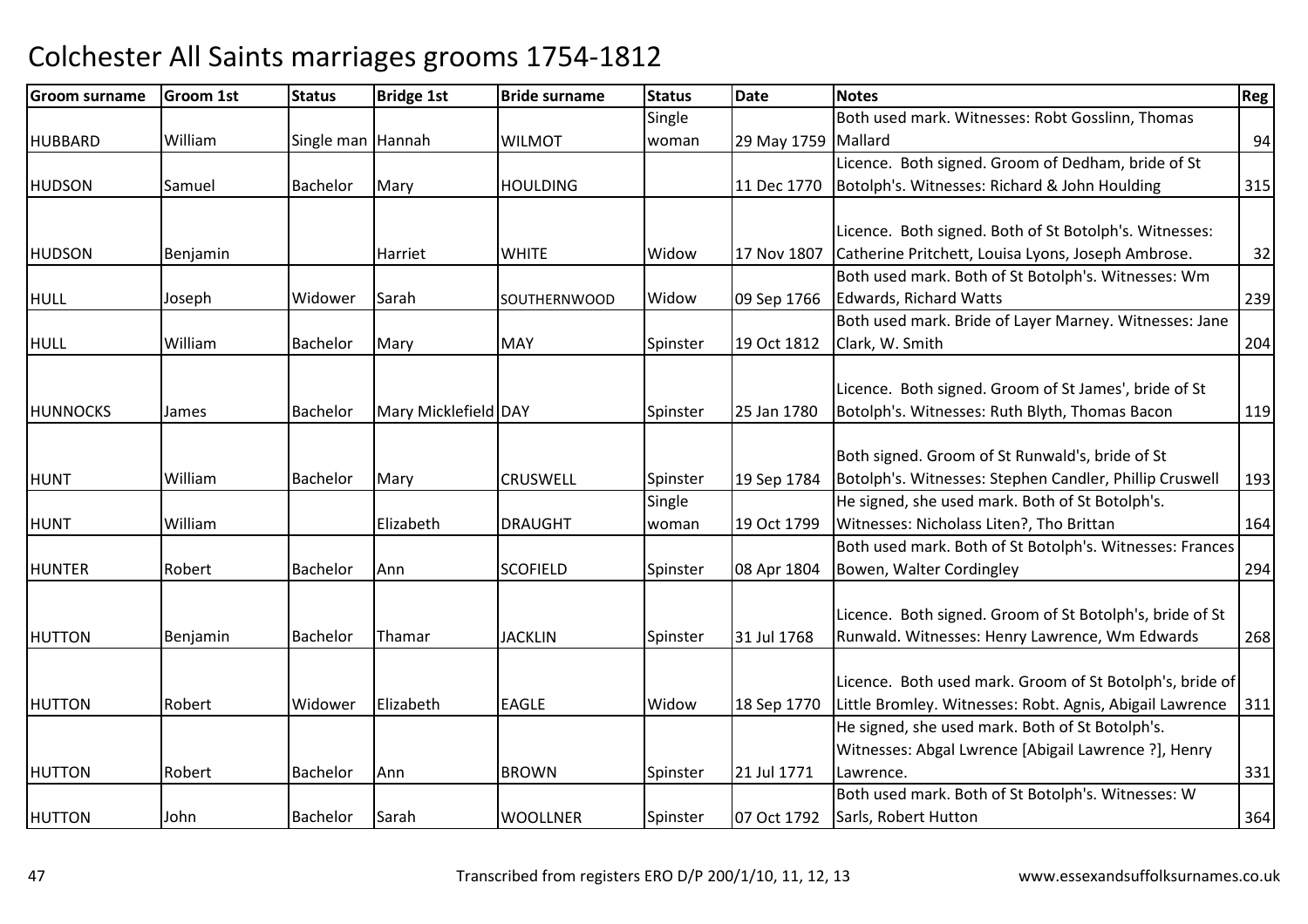| <b>Groom surname</b> | <b>Groom 1st</b> | <b>Status</b>    | <b>Bridge 1st</b> | <b>Bride surname</b> | <b>Status</b> | <b>Date</b> | <b>Notes</b>                                             | Reg          |
|----------------------|------------------|------------------|-------------------|----------------------|---------------|-------------|----------------------------------------------------------|--------------|
|                      |                  |                  |                   |                      |               |             | He signed, she used mark. Both of St Botolph's.          |              |
| <b>HUTTON</b>        | Robert           | <b>Bachelor</b>  | Lucy              | <b>SARLS</b>         | Spinster      | 28 Oct 1792 | Witnesses: Thos Sarls, Amy Manning                       | 365          |
|                      |                  |                  |                   |                      |               |             | Both used mark. Both of St Botolph's. Witness: John      |              |
| <b>HUTTON</b>        | William          | <b>Bachelor</b>  | Amelia            | <b>LORKEN</b>        | Spinster      | 14 Jan 1798 | <b>Watts</b>                                             | 116          |
|                      |                  |                  |                   |                      |               |             |                                                          |              |
|                      |                  |                  |                   |                      |               |             | Blurry, indistinct scan. Both used mark. Both of St      |              |
| <b>HUTTON</b>        | William          | Widower          | Elizabeth         | <b>ROWE</b>          | Spinster      | 19 Nov 1811 | Botolph's. Witnesses: Thos Wiston?, Martha Wale?         | 169          |
|                      |                  |                  |                   |                      |               |             | Licence. He signed, she used mark. Groom of Nayland,     |              |
|                      |                  |                  |                   |                      |               |             | bride of St Botolph's. Witnesses: Mary Dearsley, Mary    |              |
| <b>HYNARD</b>        | James            | Widower          | Judith            | <b>LEAVER</b>        | Spinster      | 05 Nov 1807 | Leaver, Charles Todd.                                    | 29           |
|                      |                  |                  |                   |                      | Single        |             | He signed, she used mark. Both of St Botolph's.          |              |
| <b>INMAN</b>         | Thomas           | Single man Sarah |                   | <b>DYER</b>          | woman         | 29 Aug 1762 | Witnesses: Robt Lorkin?, John Blyth                      | 143          |
|                      |                  |                  |                   |                      |               |             | He signed, she used mark. Groom of St Botolph's, bride   |              |
|                      |                  |                  |                   |                      |               |             | of St Peter's. Witnesses: Susannah Vince, Ob'h White,    |              |
| <b>INMAN</b>         | George           |                  | Mary              | <b>WEATHERLY</b>     |               | 12 Mar 1804 | John Edwards.                                            | 289          |
|                      |                  |                  |                   |                      |               |             | Both signed. Both of St Botolph's. Witnesses: Isaac Day, |              |
| <b>INSTANCE</b>      | John             | Bachelor         | Sarah             | <b>DAY</b>           | Spinster      | 18 Jan 1791 | Wm Edwards                                               | 325          |
|                      |                  |                  |                   |                      |               |             | Both used mark. Both of St Botolph's. Witnesses:         |              |
| <b>JACKSON</b>       | Philip           | <b>Bachelor</b>  | Sarah             | <b>THOMSON</b>       | Spinster      | 03 Jun 1779 | Abraham Coveney, Wm Edwards                              | 111          |
|                      |                  |                  |                   |                      |               |             |                                                          |              |
|                      |                  |                  |                   |                      |               |             | Poor, blurry scan. He signed, she used mark. Groom of    |              |
| <b>JACKSON</b>       | George           | Bachelor         | Ann               | <b>HOPKINS</b>       | Spinster      | 20 Jun 1797 | St Mary the Virgin. Witnesses: Susan Parish, Jno Edwards | 96           |
|                      |                  |                  |                   |                      |               |             |                                                          |              |
|                      |                  |                  |                   |                      |               |             | Year wrong, should be 1807. Licence. Both signed.        |              |
|                      |                  |                  |                   |                      |               |             | Groom of Fingringhoe, bride of St Botolph's. Witnesses:  |              |
| <b>JAGGARD</b>       | Thomas           | Widower          | Charlotte         | <b>TAYLOR</b>        | Widow         | 01 Jan 1806 | Edward Wade?, Catherine Pritchett, Jno.Edwards.          | $\mathbf{1}$ |
|                      |                  |                  |                   |                      |               |             | Both used mark. Both of St Botolph's. Witnesses: Thos    |              |
| <b>JAMES</b>         | William          | Bachelor         | Elizabeth         | <b>SILBY</b>         | Spinster      | 28 Jul 1798 | Tolyard?, Jno Edwards                                    | 133          |
|                      |                  |                  |                   |                      |               |             | Both signed. Both of St Botolph's. Witnesses: John       |              |
|                      |                  |                  |                   |                      |               |             | Wilkens, Jno Edwards, Sarah Wilkems. Signed as above,    |              |
| <b>JAMISON</b>       | John             | Bachelor         | Mary              | <b>SARGENT</b>       | Spinster      | 03 Sep 1807 | Curate had Jameson.                                      | 21           |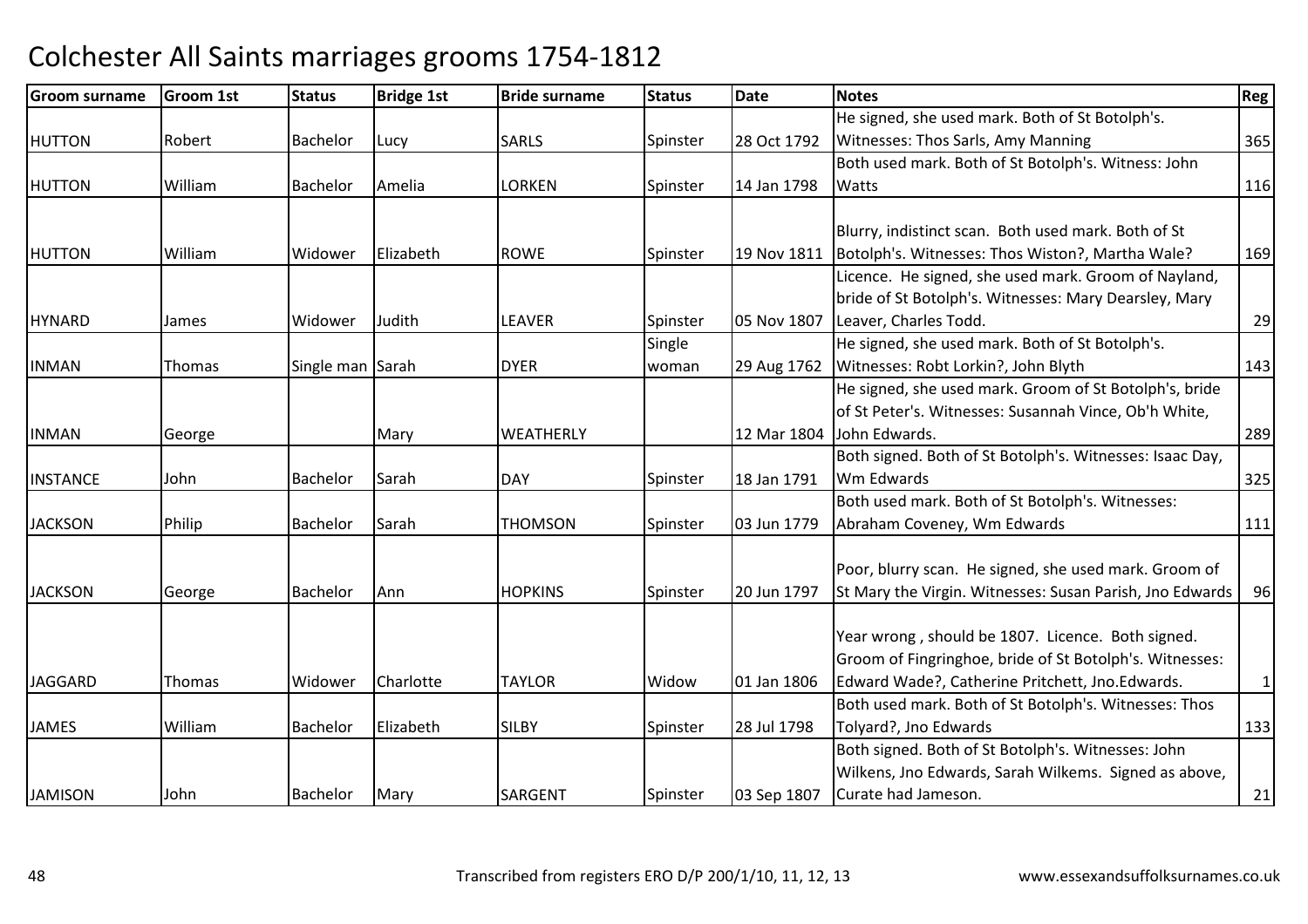| <b>Groom surname</b> | <b>Groom 1st</b> | <b>Status</b>        | <b>Bridge 1st</b> | <b>Bride surname</b> | <b>Status</b> | <b>Date</b> | <b>Notes</b>                                                  | Reg |
|----------------------|------------------|----------------------|-------------------|----------------------|---------------|-------------|---------------------------------------------------------------|-----|
|                      |                  |                      |                   |                      |               |             | He used mark, she signed. Both of St Botolph's.               |     |
| <b>JARROLD</b>       | Thomas           | <b>Bachelor</b>      | Rebecca           | <b>TRIP</b>          | Spinster      | 17 Jun 1798 | Witnesses: Richard & Elizabeth Higgs                          | 130 |
|                      |                  |                      |                   |                      |               |             | Licence. Both used mark. Both of St Botolph's.                |     |
| <b>JARVIS</b>        | John             |                      | Mary              | <b>EASTERSON</b>     |               | 28 Dec 1762 | Witnesses: John Sanders, Simon Whiting                        | 150 |
|                      |                  |                      |                   |                      |               |             | Poor scan and writing. He signed, she used mark. His          |     |
|                      |                  |                      |                   |                      |               |             | signature does not look like Jary, but is unclear.            |     |
| JARY?                | Jonathan         | Bachelor             | Ann               | <b>BELL</b>          | Spinster      | 22 Jan 1793 | Witnesses: Thos Bell, Jno Edwards                             | 10  |
|                      |                  |                      |                   |                      |               |             | He signed, she used mark. Groom of St Peter's.                |     |
| JAY                  | Fudgel           | <b>Bachelor</b>      | Sarah             | <b>WALHAM</b>        | Spinster      | 29 Jan 1767 | Witnesses: Abr'm Adams, Mary Lag[de]n                         | 248 |
|                      |                  |                      |                   |                      |               |             | Both used mark. Both of St Botolph's. Witnesses: Jno          |     |
| <b>JEFFERYS</b>      | Thomas           | Bachelor             | Elisabeth         | <b>COBBLE</b>        | Widow         | 20 Oct 1789 | Tenant?, Wm Edwards                                           | 297 |
|                      |                  |                      |                   |                      |               |             | Both used mark. Both of St Botolph's. Witnesses: Wm           |     |
| <b>JEFFRIES</b>      | William          | Bachelor             | Martha            | <b>ROUSE</b>         | Spinster      | 12 Apr 1776 | Edwards, Mark Balls                                           | 52  |
|                      |                  |                      |                   |                      |               |             |                                                               |     |
|                      |                  |                      |                   |                      |               |             | Poor, blurry scan. Both used mark. Both of St Botolph's.      |     |
| <b>JEFFRIES</b>      | William          | Widower              | Mary              | <b>HUMM</b>          | Spinster      | 02 Aug 1796 | Witnesses: Abraham Hum, John Edwards                          | 72  |
|                      |                  |                      |                   |                      |               |             |                                                               |     |
|                      |                  |                      |                   |                      |               |             | He signed, she used mark. Groom of Wivenhoe, bride of         |     |
| <b>JENKINS</b>       | John             |                      | Ann               | <b>BARNES</b>        | Spinster      | 12 Mar 1758 | St Botolph's. Witnesses: John Blyth, James?                   | 68  |
|                      |                  |                      |                   |                      |               |             | Both used mark. Both of St Botolph's. Witnesses: Elliott      |     |
| <b>JENNINGS</b>      | Joshua           | Widower              | Mary              | <b>WRIGHT</b>        | Widow         | 12 Aug 1755 | Ward, John Blyth                                              | 25  |
|                      |                  |                      |                   |                      |               |             | Both used mark. Both of St Botolph's. Witnesses: Wm           |     |
| <b>JENNINGS</b>      | John             | Widower              | Mary              | LAWRENCE             | Widow         | 15 Dec 1777 | Edwards, Thomas Watson                                        | 83  |
|                      |                  |                      |                   |                      |               |             |                                                               |     |
|                      |                  |                      |                   |                      |               |             | Both used mark. Groom of Great Horksley, bride of St          |     |
| <b>JOHNSON</b>       | John             | Bachelor             | Jane              | <b>LING</b>          | Spinster      | 22 Apr 1755 | Botolph's. Witnesses: Matt. Johnson, John Blyth               | 22  |
|                      |                  |                      |                   |                      | Single        |             | Both used mark. Both of St Botolph's. Witnesses: John         |     |
| <b>JOHNSON</b>       | John             | Single man Thamar    |                   | <b>TURNER</b>        | woman         | 06 Feb 1757 | Gibbon, Isaac Peacock                                         | 55  |
|                      |                  |                      |                   |                      | Single        |             |                                                               |     |
| <b>JOHNSON</b>       | Henry            | Single man Persis    |                   | <b>HILLS</b>         | woman         |             | 05 May 1757 Both signed. Witnesses: Martin Bell, Edward Brown | 57  |
|                      |                  |                      |                   |                      | Single        |             | Both signed. Both of St Botolph's. Witnesses: James           |     |
| <b>JOHNSON</b>       | John             | Single man Elizabeth |                   | <b>STANES</b>        | woman         | 29 Nov 1767 | Newny?, Joseph Manning                                        | 257 |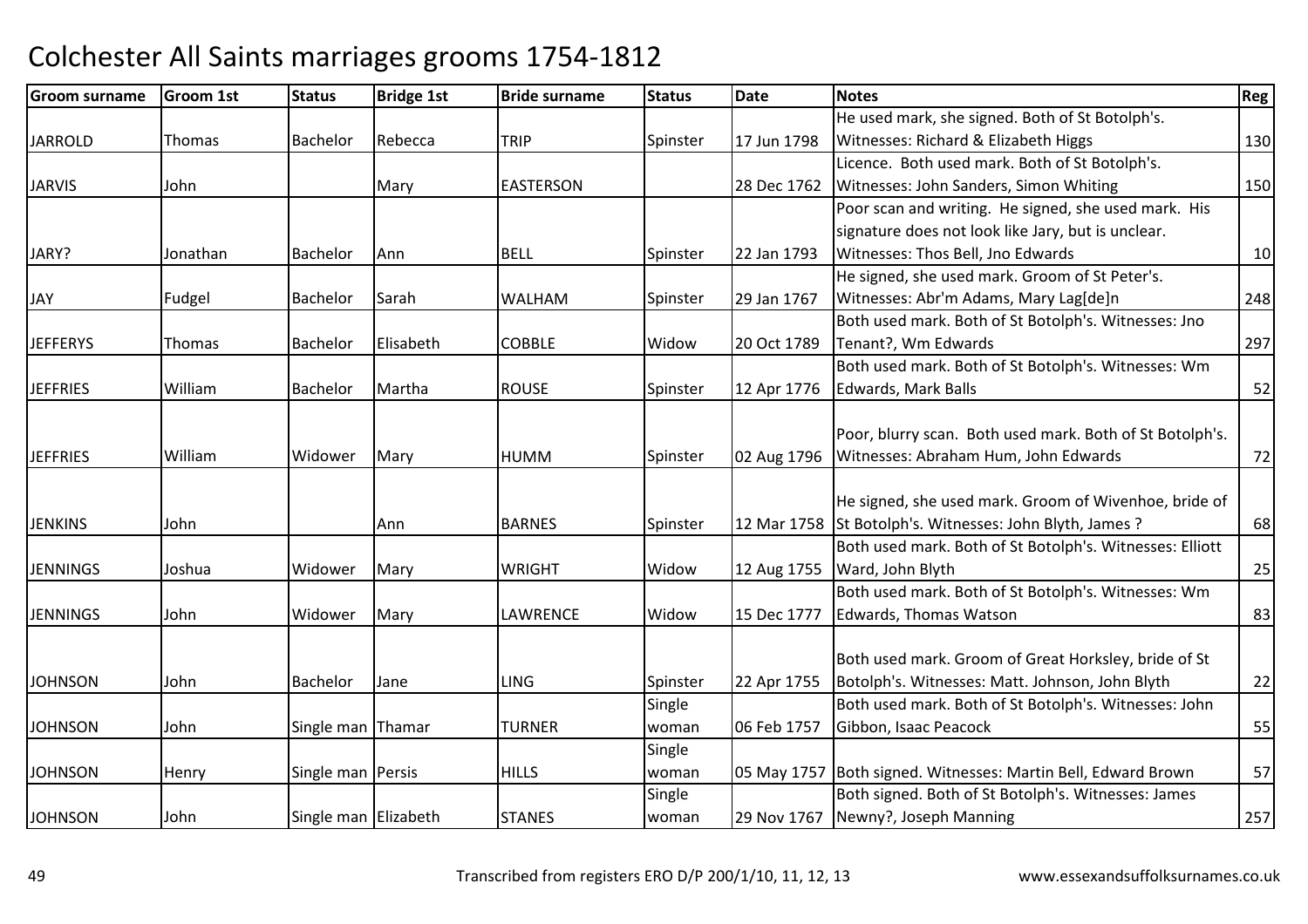| Reg | <b>Notes</b>                                                                                                                                                                                                                                                                                                                                                         | Date                                      | <b>Status</b>        | <b>Bride surname</b>                                               | <b>Bridge 1st</b>                 | <b>Status</b>                    | <b>Groom 1st</b>                       | <b>Groom surname</b>                                          |
|-----|----------------------------------------------------------------------------------------------------------------------------------------------------------------------------------------------------------------------------------------------------------------------------------------------------------------------------------------------------------------------|-------------------------------------------|----------------------|--------------------------------------------------------------------|-----------------------------------|----------------------------------|----------------------------------------|---------------------------------------------------------------|
|     |                                                                                                                                                                                                                                                                                                                                                                      |                                           |                      |                                                                    |                                   |                                  |                                        |                                                               |
|     | Licence. Both signed. Groom of St Nicholas', bride of St                                                                                                                                                                                                                                                                                                             |                                           |                      |                                                                    |                                   |                                  |                                        |                                                               |
| 24  | Botolph's. Witnesses: Joseph & John Shepheard                                                                                                                                                                                                                                                                                                                        | 19 Feb 1775                               | Spinster             | <b>SHEPHERD</b>                                                    | Ann                               | Bachelor                         | John                                   | <b>JOHNSON</b>                                                |
|     | Both used mark. Groom of St Nicholas'. Witnesses: Benj                                                                                                                                                                                                                                                                                                               |                                           |                      |                                                                    |                                   |                                  |                                        |                                                               |
| 200 | Smith, Willm Millbank                                                                                                                                                                                                                                                                                                                                                | 12 Nov 1784                               | Spinster             | <b>PERKINS</b>                                                     | Ann                               | Bachelor                         | John                                   | <b>JOHNSON</b>                                                |
|     | Both signed. Groom of St Nicholas'. Witnesses: Ann                                                                                                                                                                                                                                                                                                                   |                                           |                      |                                                                    |                                   |                                  |                                        |                                                               |
| 221 | Agnis, Sarah Johnson                                                                                                                                                                                                                                                                                                                                                 | 22 Dec 1785                               | Spinster             | <b>AGNIS</b>                                                       | Susannah                          | Bachelor                         | George                                 | <b>JOHNSON</b>                                                |
|     | Both used mark. Both of St Botolph's. Witnesses: Thomas                                                                                                                                                                                                                                                                                                              |                                           |                      |                                                                    |                                   |                                  |                                        |                                                               |
| 330 | Harwood, Wm Edwards                                                                                                                                                                                                                                                                                                                                                  | 28 Mar 1791                               | Spinster             | <b>RUTLAND</b>                                                     | Sarah                             | Widower                          | John                                   | <b>JOHNSON</b>                                                |
|     |                                                                                                                                                                                                                                                                                                                                                                      |                                           |                      |                                                                    |                                   |                                  |                                        |                                                               |
|     | Poor, blurry scan. Licence. Both signed. Groom of Great                                                                                                                                                                                                                                                                                                              |                                           |                      |                                                                    |                                   |                                  |                                        |                                                               |
|     | Horseley [Great Horkesley], bride of St Botolph's.                                                                                                                                                                                                                                                                                                                   |                                           |                      |                                                                    |                                   |                                  |                                        |                                                               |
| 192 | Witnesses: Wm Wendinck?, Sarah Smith                                                                                                                                                                                                                                                                                                                                 | 20 Mar 1801                               | Spinster             | <b>SMITH</b>                                                       | Elizabeth                         |                                  | Robert                                 | <b>JOHNSON</b>                                                |
|     | He signed, she used mark. Groom is a 'plummer' and                                                                                                                                                                                                                                                                                                                   |                                           |                      |                                                                    |                                   |                                  |                                        |                                                               |
|     | glazier. Both of St Botolph's. Witnesses: Willm. Paxman,                                                                                                                                                                                                                                                                                                             |                                           |                      |                                                                    |                                   |                                  |                                        |                                                               |
| 374 | <b>Edward Gadd</b>                                                                                                                                                                                                                                                                                                                                                   | 06 Jul 1806                               | Spinster             | <b>BARTON</b>                                                      | Mary                              | Bachelor                         | Henry                                  | <b>JOHNSON</b>                                                |
|     | He signed, she used mark. [See Maxam / Maxim etc ?].                                                                                                                                                                                                                                                                                                                 |                                           |                      |                                                                    |                                   |                                  |                                        |                                                               |
|     | Groom of St Peter's, bride of St Botolph's. Witnesses:                                                                                                                                                                                                                                                                                                               |                                           |                      |                                                                    |                                   |                                  |                                        |                                                               |
| 141 | Ann Porter, R'd Stanes                                                                                                                                                                                                                                                                                                                                               | 29 Oct 1810                               | Spinster             | <b>MAXHAM</b>                                                      | Hannah                            | Bachelor                         | Robert                                 | <b>JOHNSON</b>                                                |
|     |                                                                                                                                                                                                                                                                                                                                                                      |                                           |                      |                                                                    |                                   |                                  |                                        |                                                               |
| 285 | Both signed. Witnesses: Elizabeth Bowman, Jos Anthony                                                                                                                                                                                                                                                                                                                | 07 Feb 1804                               | Spinster             | <b>OLIVER</b>                                                      | Alice                             | <b>Bachelor</b>                  | John                                   | <b>JOHNSTON</b>                                               |
|     |                                                                                                                                                                                                                                                                                                                                                                      |                                           |                      |                                                                    |                                   |                                  |                                        |                                                               |
|     |                                                                                                                                                                                                                                                                                                                                                                      |                                           |                      |                                                                    |                                   |                                  |                                        |                                                               |
| 335 |                                                                                                                                                                                                                                                                                                                                                                      |                                           |                      |                                                                    |                                   |                                  |                                        |                                                               |
|     |                                                                                                                                                                                                                                                                                                                                                                      |                                           |                      |                                                                    |                                   |                                  |                                        |                                                               |
| 132 |                                                                                                                                                                                                                                                                                                                                                                      |                                           |                      |                                                                    |                                   |                                  |                                        |                                                               |
|     |                                                                                                                                                                                                                                                                                                                                                                      |                                           |                      |                                                                    |                                   |                                  |                                        |                                                               |
| 155 |                                                                                                                                                                                                                                                                                                                                                                      |                                           |                      |                                                                    |                                   |                                  |                                        |                                                               |
| 169 |                                                                                                                                                                                                                                                                                                                                                                      |                                           |                      |                                                                    |                                   |                                  |                                        |                                                               |
|     | Both signed. Groom of St Rumwalds, bride of St<br>Botolph's. Witnesses: Elizabeth Britee, Jno Edwards<br>Both signed (she as Stanes). Groom of St James'.<br>Witnesses: Benj Joslin, Elizabeth Smith<br>He signed, she used mark. Both of St Botolph's.<br>Witnesses: Thomas Clark, Mary Chanberlain<br>17 Nov 1799 Both signed. Witnesses: Mary Turvey, Jno Edwards | 11 Jun 1805<br>02 Jul 1798<br>16 Jul 1782 | Spinster<br>Spinster | <b>GODFREY</b><br><b>STAINES</b><br><b>HUTTON</b><br><b>TURVEY</b> | Sarah<br>Sarah<br>Hannah<br>Sarah | Bachelor<br>Bachelor<br>Bachelor | William<br>Samuel<br>Edward<br>William | <b>JONES</b><br><b>JOSLIN</b><br><b>KEEBLE</b><br><b>KEEN</b> |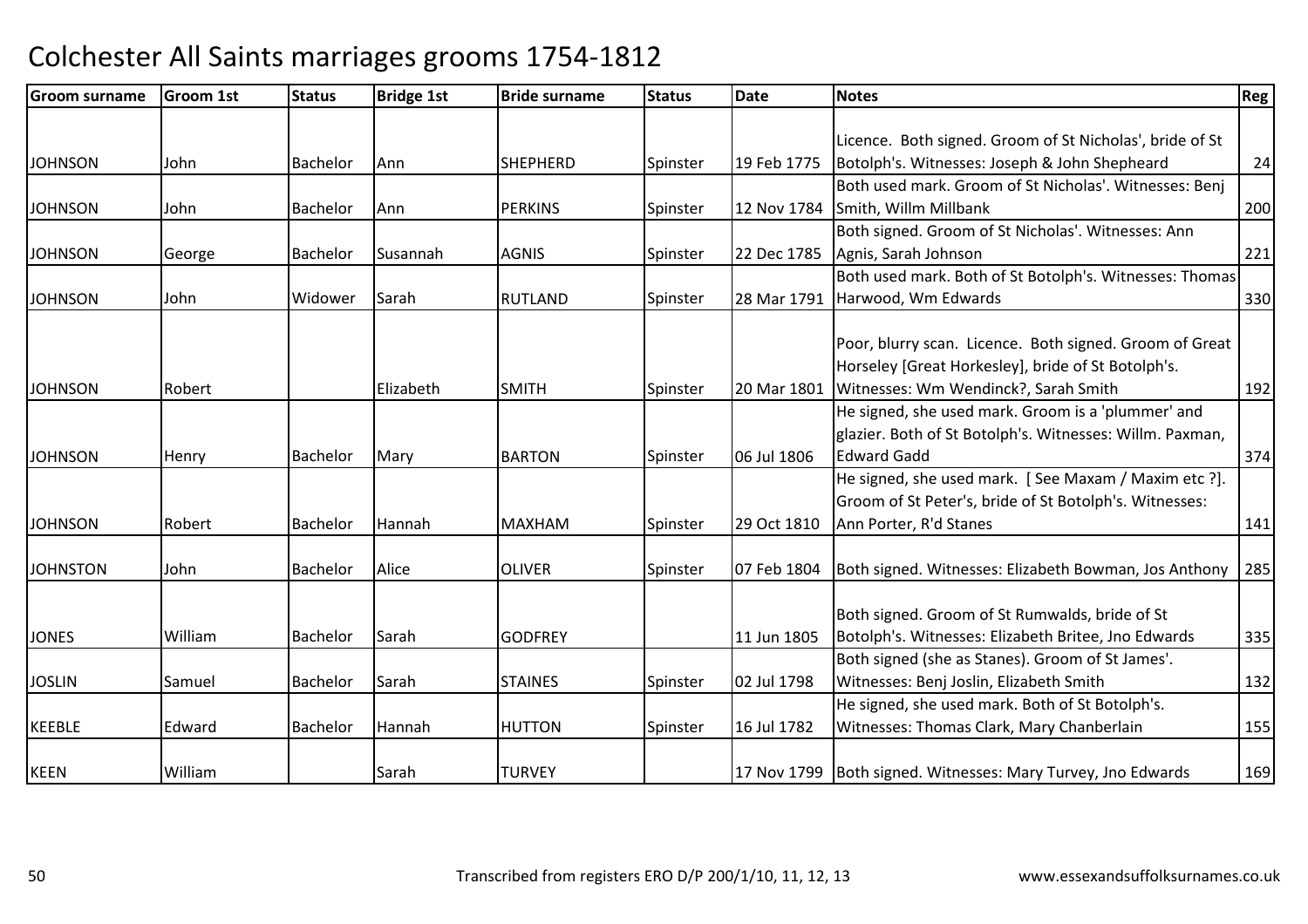| <b>Groom surname</b> | <b>Groom 1st</b> | <b>Status</b>     | <b>Bridge 1st</b> | <b>Bride surname</b> | <b>Status</b> | <b>Date</b> | <b>Notes</b>                                            | Reg |
|----------------------|------------------|-------------------|-------------------|----------------------|---------------|-------------|---------------------------------------------------------|-----|
|                      |                  |                   |                   |                      |               |             | Poor, blurry scan. He signed, she used mark. Curate had |     |
|                      |                  |                   |                   |                      |               |             | Kelley. Both of St Botolph's. Witnesses: James Maples,  |     |
| <b>KELLY</b>         | William          | Bachelor          | Ann               | SANSOM               | Spinster      | 26 Feb 1797 | John Edwards                                            | 91  |
|                      |                  |                   |                   |                      |               |             |                                                         |     |
|                      |                  |                   |                   |                      |               |             | He signed, she used mark. Incorrect Reg No, should have |     |
|                      |                  |                   |                   |                      |               |             | been 363. Groom of St James', bride of St Botolph's.    |     |
| <b>KEMPSTER</b>      | Sam'l            | Widower           | Mary              | <b>STUBS</b>         | Widow         | 18 Oct 1773 | Witnesses: James Stubs, Wm Edwards                      | 361 |
|                      |                  |                   |                   |                      |               |             | Both used mark. Both of St Botolph's. Witnesses: Wm     |     |
| <b>KEMPSTER</b>      | Benjamin         | Bachelor          | Sarah             | <b>WHITE</b>         | Spinster      | 02 Jul 1792 | Hawkins, Wm Edwards                                     | 358 |
|                      |                  |                   |                   |                      |               |             |                                                         |     |
|                      |                  |                   |                   |                      |               |             | Both signed. Reg No should have been 117. Groom of St   |     |
| <b>KENDALL</b>       | John             | Widower           | Elizabeth         | <b>STANNARD</b>      | Widow         | 10 Jul 1760 | Martin's. Witnesses: Richd Hart, John Blyth             | 115 |
|                      |                  |                   |                   |                      |               |             | Both used mark. Both of St Botolph's. Witnesses: Joseph |     |
| <b>KENT</b>          | Thomas           | Bachelor          | Ann               | <b>PARKER</b>        | Widow         | 18 Oct 1778 | Snell, Wm Edwards                                       | 100 |
|                      |                  |                   |                   |                      |               |             | He signed, she used mark. [ Overhead seen elsewhere ].  |     |
|                      |                  |                   |                   |                      |               |             | Both of St Botolph's. Witnesses: Joseph Overed, Wm      |     |
| <b>KERRIDGE</b>      | Stephen          | Widower           | Mary              | <b>MOSS</b>          | Spinster      | 05 Apr 1769 | Edwards                                                 | 282 |
|                      |                  |                   |                   |                      |               |             | Licence. Both used mark. Groom of St Mary Magdalen,     |     |
|                      |                  |                   |                   |                      |               |             | bride of St Botolph's. Witnesses: John Chaplin, Isaac   |     |
| <b>KETTELL</b>       | John             | Bachelor          | Elizabeth         | <b>WOODYARD</b>      | Spinster      | 01 Mar 1809 | Piper                                                   | 72  |
|                      |                  |                   |                   |                      | Single        |             | Both signed. Groom of St Leonard's, bride of St         |     |
| <b>KEY</b>           | John             | Single man Mary   |                   | <b>ROUSE</b>         | woman         |             | 12 May 1761 Botolph's. Witnesses: Wm Smith, John Rouse  | 130 |
|                      |                  |                   |                   |                      |               |             |                                                         |     |
|                      |                  |                   |                   |                      |               |             | Licence. Both signed. Groom of St Peter's. Witnesses:   |     |
| <b>KEYMER</b>        | Robert           | <b>Bachelor</b>   | Sarah             | PITT                 | Widow         | 16 Feb 1808 | Jno Cook Robinson, E Robinson, S.West.                  | 43  |
|                      |                  |                   |                   |                      | Single        |             | Both used mark. Bride of St Nicholas'. Witnesses: James |     |
| <b>KIDBEY</b>        | Thomas           | Single man Hannah |                   | <b>BURR</b>          | woman         |             | 19 May 1803   Brown, Judith Ponder                      | 256 |
|                      |                  |                   |                   |                      |               |             | Both signed. Both of St Botolph's. Witnesses: Joseph    |     |
| <b>KIDBY</b>         | William          | Bachelor          | Sarah             | <b>SHEPHERD</b>      | Spinster      | 12 Feb 1784 | Shepherd, Amelia Kidby                                  | 181 |
|                      |                  |                   |                   |                      |               |             |                                                         |     |
|                      |                  |                   |                   |                      |               |             | Both signed. Curate has used Kelham. Both of St         |     |
| <b>KILHAM</b>        | James            | Bachelor          | Hannah            | <b>COOK</b>          | Spinster      | 17 Jun 1792 | Botolph's. Witnesses: Robert Lovekin, Wm Edwards        | 357 |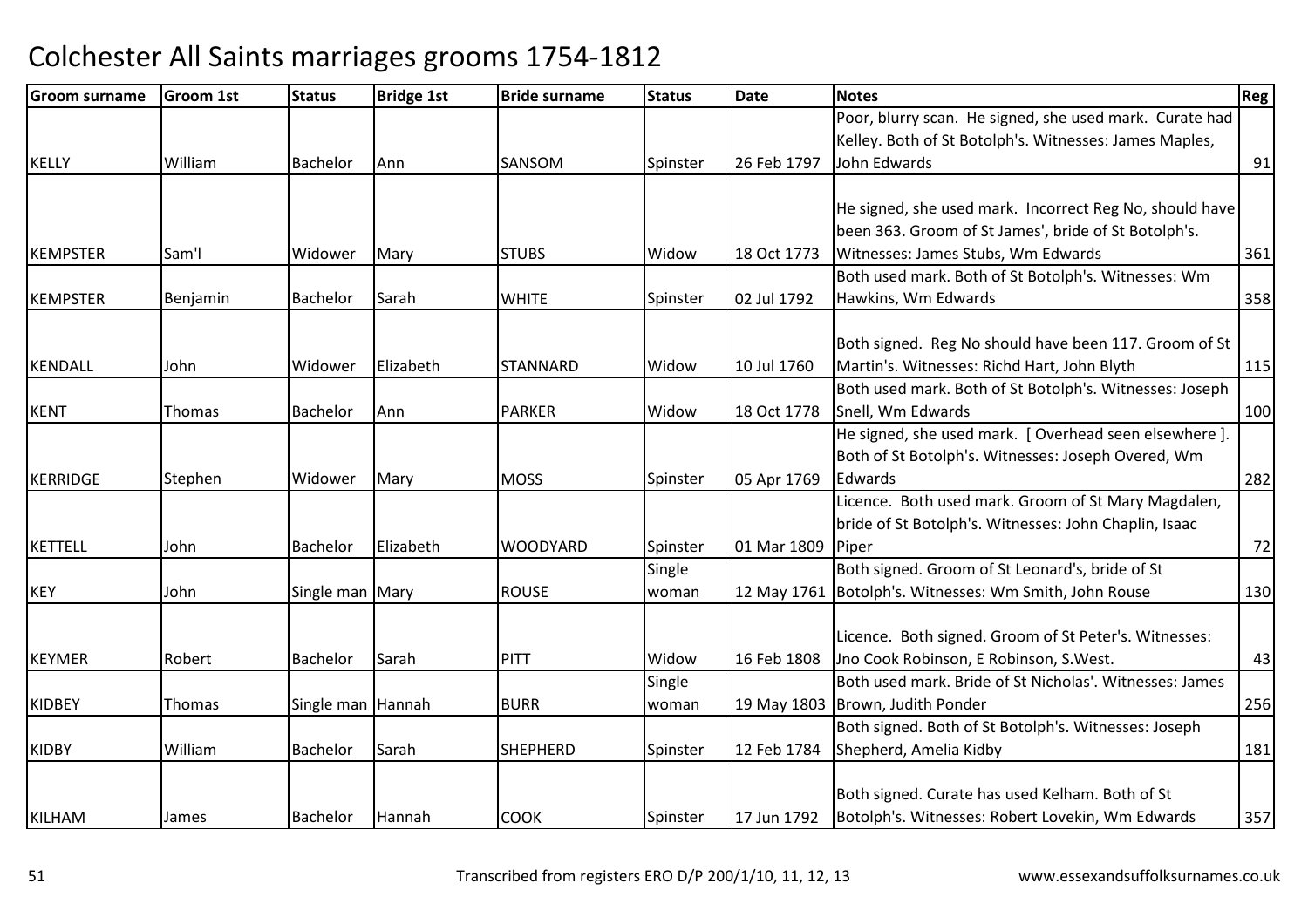| Groom surname     | <b>Groom 1st</b> | <b>Status</b>        | <b>Bridge 1st</b> | <b>Bride surname</b> | <b>Status</b> | <b>Date</b> | <b>Notes</b>                                              | Reg |
|-------------------|------------------|----------------------|-------------------|----------------------|---------------|-------------|-----------------------------------------------------------|-----|
|                   |                  |                      | Elizabeth         |                      |               |             | Licence. Both signed. Both of St Botolph's. Witnesses:    |     |
| <b>KING</b>       | William          | <b>Bachelor</b>      | Frances           | <b>COCK</b>          | Spinster      | 02 Apr 1782 | John & Mary Robinson                                      | 148 |
|                   |                  |                      |                   |                      |               |             |                                                           |     |
| <b>KING</b>       | John             | Widower              | Mary              | <b>MORTIER</b>       | Spinster      | 08 Sep 1782 | Licence. Both signed. Witnesses: John Ram, Robert Pitt    | 158 |
|                   |                  |                      |                   |                      |               |             | Both used mark. Groom of St Botolph's. Witnesses are      |     |
| <b>KING</b>       | Wm.              | <b>Bachelor</b>      | Mary              | <b>JOHNSON</b>       | Spinster      | 18 Jan 1790 | Willm Edwards Jun'r and Sen'r.                            | 305 |
|                   |                  |                      |                   |                      | Single        |             |                                                           |     |
| <b>KINGS</b>      | William          | Single man Elizabeth |                   | <b>GUSTERSON</b>     | woman         | 12 Sep 1762 | Banns only, date is of 3rd Banns. Groom of St Nicholas's. |     |
|                   |                  |                      |                   |                      |               |             | Poor, blurry scan. Both used mark. Bride of St Botolph's. |     |
| <b>KINGSBERRY</b> | William          |                      | Ann               | <b>JACKSON</b>       | Widow         | 25 May 1802 | Witnesses: Anna Olive, ? Richie?                          | 226 |
|                   |                  |                      |                   |                      |               |             | Both used mark. Both of St Botolph's. Witnesses: Thos     |     |
| <b>KINGSBERRY</b> | Robert           |                      | Martha            | <b>SHILLITOE</b>     |               | 07 Dec 1802 | Minks, Sarah Gooch                                        | 241 |
|                   |                  |                      |                   |                      |               |             |                                                           |     |
|                   |                  |                      |                   |                      | Single        |             | Both used mark. Groom of St Nicholas'. Witnesses:         |     |
| <b>KINGSBURY</b>  | William          | Single man Susannah  |                   | <b>PARISH</b>        | woman         | 18 Jun 1799 | George Jackson, Thomas Augur, Ann Augur.                  | 155 |
|                   |                  |                      |                   |                      |               |             | He signed, she used mark. Witnesses: John Beckwith,       |     |
|                   |                  |                      |                   |                      |               |             | Judith Auston, Eliz'th Seacry, Maria Francis. Groom of    |     |
| <b>KINGSBURY</b>  | Samuel           | Widower              | Mary              | <b>HARRISS</b>       | Spinster      | 18 Oct 1810 | Brightlandsea. [Brightlingsea].                           | 139 |
|                   |                  |                      |                   |                      |               |             |                                                           |     |
|                   |                  |                      |                   |                      |               |             | Blurry, indistinct scan. He signed. Both of St Botolph's. |     |
| <b>KIPLING</b>    | Henry            | <b>Bachelor</b>      | Mary Ann          | <b>NICKELS</b>       | Spinster      | 07 Oct 1811 | Witnesses: Susannah Pidgeon, Christr? Nickels             | 164 |
|                   |                  |                      |                   |                      |               |             | He used mark, she signed. Groom of St Mary Magdalen,      |     |
|                   |                  |                      |                   |                      |               |             | bride of St Botolph's. Witnesses: John Ringwood, Jno      |     |
| <b>KIRBY</b>      | Richard          |                      | Jane              | <b>MURRAY</b>        |               | 05 Aug 1804 | Edwards                                                   | 309 |
|                   |                  |                      |                   |                      | Single        |             | Both used mark. Both of St Botolph's. Witnesses: Chris.   |     |
| <b>KISSER</b>     | Peter            | Single man Rebecca   |                   | <b>OLIVER</b>        | woman         | 18 Nov 1759 | Monks, John Blyth                                         | 104 |
|                   |                  |                      |                   |                      |               |             | He signed, she used mark. Both of St Botolph's.           |     |
| <b>KNIGHT</b>     | James            | Bachelor             | Elizabeth         | <b>SPILSEN</b>       | Spinster      | 25 Feb 1776 | Witnesses: Rinb? Ennew, Wm Edwards                        | 49  |
|                   |                  |                      |                   |                      |               |             | Both used mark. Both of St Botolph's. Witnesses: Wm       |     |
| <b>KNOPP</b>      | John             | Widower              | Sarah             | <b>SPENCER</b>       | Widow         |             | 04 Mar 1764   Edwards, Joseph Nicholson                   | 179 |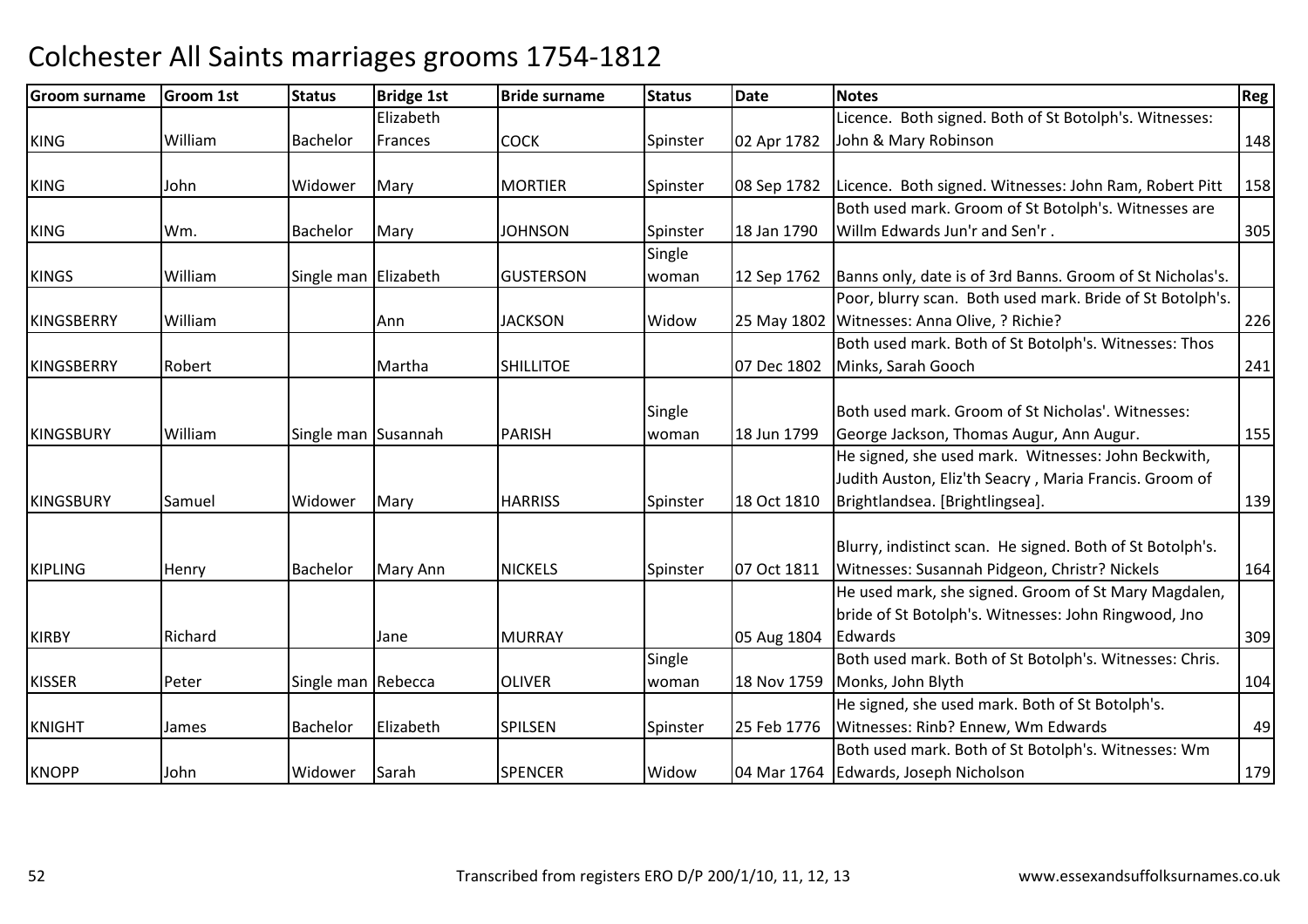| <b>Groom surname</b> | <b>Groom 1st</b>    | <b>Status</b>    | <b>Bridge 1st</b> | <b>Bride surname</b> | <b>Status</b> | Date        | Notes                                                     | Reg! |
|----------------------|---------------------|------------------|-------------------|----------------------|---------------|-------------|-----------------------------------------------------------|------|
|                      |                     |                  |                   |                      |               |             | He signed, she used mark. JB, Jun'r. Groom is a soldier.  |      |
|                      |                     |                  |                   |                      | Single        |             | Both of St Botolph's. Witnesses: John Blyth, Joseph       |      |
| <b>KNOWLES</b>       | John                | Single man Hanah |                   | <b>SEWELL</b>        | woman         | 21 Apr 1760 | Whaley                                                    | 114  |
|                      |                     |                  |                   |                      |               |             | He signed, she used mark. Both of St Botolph's.           |      |
| <b>KNOWLES</b>       | Samuel              | Widower          | Mary              | <b>UPSON</b>         | Spinster      | 13 Jul 1769 | Witnesses: Sarah Taylor, Wm Edwards                       | 293  |
|                      |                     |                  |                   |                      |               |             | Both used mark. Both of St Botolph's. Witnesses: Thomas   |      |
| <b>KNOWLES</b>       | John                | Bachelor         | Sarah             | <b>GRAINGER</b>      | Spinster      | 06 Jun 1786 | Barker, Wm Edwards                                        | 223  |
|                      |                     |                  |                   |                      |               |             | Both used mark. Bride's name is small and blurry on       |      |
|                      |                     |                  |                   |                      |               |             | scan. Both of St Botolph's. Witnesses: Jas Martin, Edward |      |
| <b>KNOWLES</b>       | John                | Bachelor         | Hannah            | BE[UV]ERS?           | Spinster      | 26 Aug 1792 | Spurgeon                                                  | 360  |
|                      |                     |                  |                   |                      |               |             | Both used mark. Both of St Botolph's. Witnesses: Samuel   |      |
| <b>LADBROOK</b>      | John                | <b>Bachelor</b>  | Sarah             | <b>MANNING</b>       | Spinster      | 09 Dec 1793 | Ross, Jno Edwards                                         | 24   |
|                      |                     |                  |                   |                      |               |             | Blurry, indistinct scan. Licence. He signed, she used     |      |
|                      |                     |                  |                   |                      |               |             | mark. Both of St Botolph's. Witnesses: John Bryon, Ann    |      |
| <b>LADBROOK</b>      | Isaac               | Bachelor         | Caroline          | PEWTER?              | Spinster      | 05 Nov 1811 | Bryan Eliz'th Wiston?                                     | 168  |
|                      |                     |                  |                   |                      | Single        |             | Both used mark. Both of St Botolph's. Witnesses: James    |      |
| <b>LAFLEN</b>        | John                | Single man Sarah |                   | <b>CARTER</b>        | woman         | 27 Dec 1756 | Carter, John Blyth                                        | 52   |
|                      |                     |                  |                   |                      |               |             | Both used mark. Both of St Botolph's. Witnesses: John     |      |
| LAKE                 | Philip              | Bachelor         | Francis           | <b>RIGGS</b>         | Spinster      | 25 Nov 1797 | Steward, Jno Edwards                                      | 113  |
|                      |                     |                  |                   |                      |               |             | Both used mark. Bride of St Botolph's. Witness: Willm     |      |
|                      |                     |                  |                   |                      |               |             | Hockley, Martha Sallow, Jno. Edwards. Reg No should       |      |
| LAMB                 | William             | Bachelor         | Mary              | <b>DIMSEY</b>        | Spinster      | 04 Jun 1805 | have been 334.                                            | 333  |
|                      |                     |                  |                   |                      |               |             | Licence. Both signed. Groom of Mount Bures.               |      |
| <b>LAMBERT</b>       | Henry               | <b>Bachelor</b>  | Mary              | <b>HARRISON</b>      | Spinster      | 11 Feb 1777 | Witnesses: John Dennis, John Underwood                    | 65   |
|                      |                     |                  |                   |                      |               |             |                                                           |      |
|                      |                     |                  |                   |                      |               |             | Both used mark. Groom of Lexden, bride of St Botolph's.   |      |
| <b>LAMBERT</b>       | Henry               |                  | Jane              | <b>BROWN</b>         |               | 26 Oct 1794 | Witnesses: Lucy Buckingham, John Smith                    | 44   |
|                      |                     |                  |                   |                      |               |             |                                                           |      |
|                      |                     |                  |                   |                      |               |             | He signed, she used mark. Groom of St Nicholas, bride of  |      |
| <b>LANGLEY</b>       | <b>Peter Purkis</b> | Bachelor         | Mary              | <b>OSMOND</b>        | Spinster      | 04 Oct 1790 | St Botolph's. Witnesses: Henry Vincent, Elizabeth Hill    | 318  |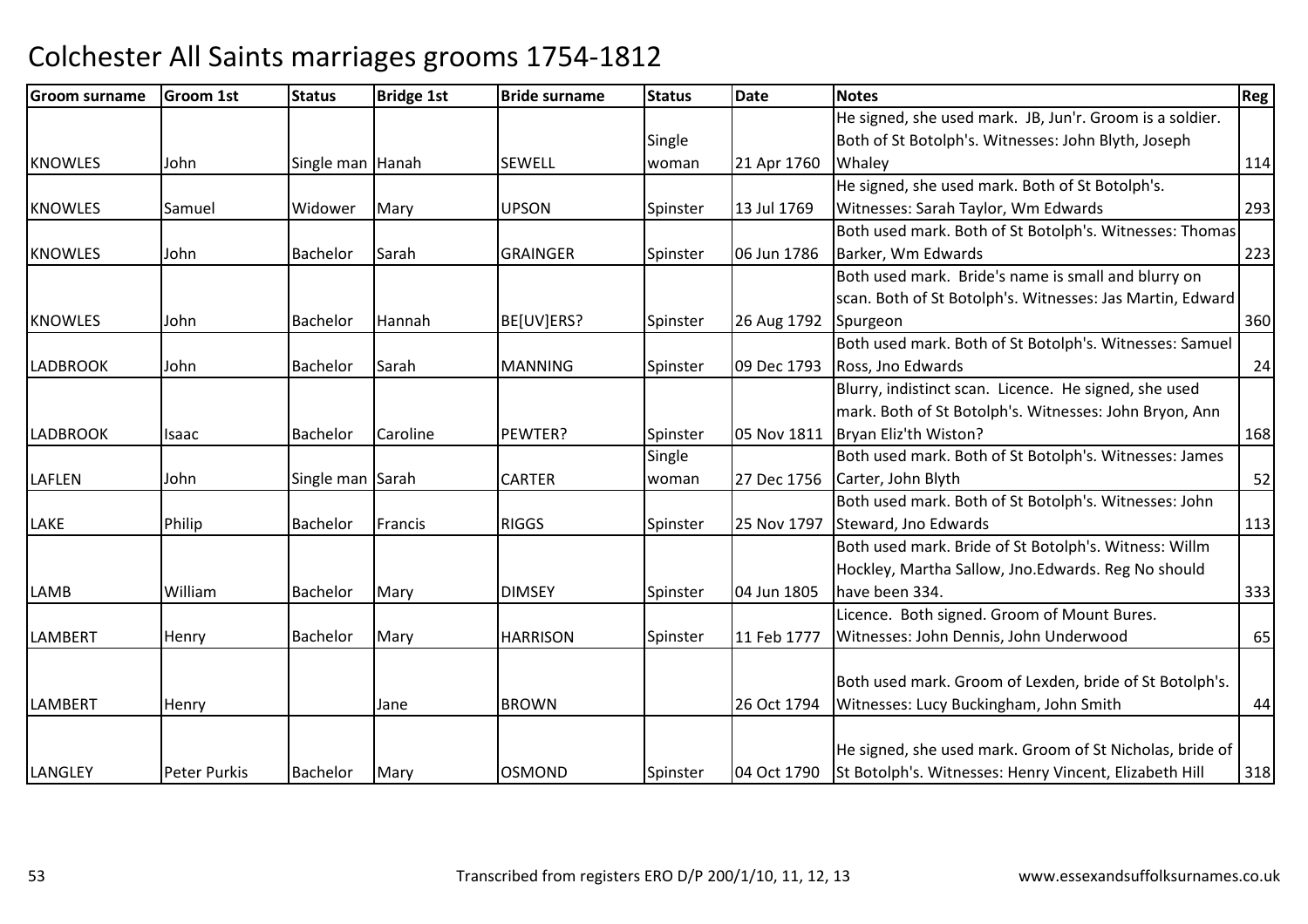| <b>Groom surname</b> | Groom 1st | <b>Status</b>      | <b>Bridge 1st</b> | <b>Bride surname</b> | <b>Status</b> | <b>Date</b> | <b>Notes</b>                                             | Reg l |
|----------------------|-----------|--------------------|-------------------|----------------------|---------------|-------------|----------------------------------------------------------|-------|
|                      |           |                    |                   |                      |               |             |                                                          |       |
|                      |           |                    |                   |                      |               |             | Licence. He signed, she used mark. Both of St Botolph's. |       |
| LARGE                | John      | Widower            | Ann               | <b>GARDINER</b>      | Spinster      | 27 Feb 1769 | Witnesses: John Marsden, Mathew McCall                   | 277   |
|                      |           |                    |                   |                      |               |             |                                                          |       |
|                      |           |                    |                   |                      |               |             | Both used mark. [For Kempster]. Both of St Botolph's.    |       |
| <b>LASLIN</b>        | Samuel    | Bachelor           | Sarah             | <b>KEMSTER</b>       | Spinster      | 20 Jul 1790 | Witnesses: John Coveney, Alexander Fordyce Sanckster     | 313   |
|                      |           |                    |                   |                      |               |             |                                                          |       |
|                      |           |                    |                   |                      |               |             | Licence. Both signed. Both of St Botolph's. Witnesses:   |       |
| <b>LAVALLIN</b>      | Michael   | Bachelor           | Ann               | <b>GILSON</b>        | Spinster      | 24 Mar 1795 | Chas Jaggard, Sarah Taylor, Eliz'th Crook?               | 49    |
|                      |           |                    |                   |                      | Single        |             | She signed, he used mark. Both of St Botolph's.          |       |
| <b>LAWRENCE</b>      | William   | Single man Sarah   |                   | <b>WARD</b>          | woman         | 02 Feb 1755 | Witnesses: Isaac Peacock, John Blyth                     | 15    |
|                      |           |                    |                   |                      |               |             | He signed, she used mark. Both of St Botolph's. Witness: |       |
| <b>LAWRENCE</b>      | James     |                    | Sarah             | <b>GREEN</b>         | Spinster      | 04 Feb 1755 | John Blyth, Peter Tayspell                               | 16    |
|                      |           |                    |                   |                      | Single        |             | He used mark, she signed. Both of St Botolph's.          |       |
| <b>LAWRENCE</b>      | Henery    | Single man Abigal  |                   | <b>HUTTON</b>        | woman         | 28 Dec 1755 | Witnesses: Isaac Peacock, John Blyth                     | 34    |
|                      |           |                    |                   |                      | Single        |             | He signed, she used mark. Both of St Botolph's.          |       |
| <b>LAWRENCE</b>      | George    | Single man Abigail |                   | <b>BOYLS</b>         | woman         | 05 Jun 1759 | Witnesses: William & George Lawrence                     | 96    |
|                      |           |                    |                   |                      | Single        |             | Both used mark. Both of St Botolph's. Witnesses: Daniel  |       |
| <b>LAWRENCE</b>      | William   | Single man Hannah  |                   | <b>BAKER</b>         | woman         | 03 Mar 1767 | Lawrence, James Martin                                   | 251   |
|                      |           |                    |                   |                      |               |             | Both used mark. Both of St Botolph's. Witnesses: Wm      |       |
| <b>LAWRENCE</b>      | Samuel    | Bachelor           | Sarah             | LEWIS                | Spinster      | 05 Jul 1772 | Edwards, Daniel Grigson                                  | 344   |
|                      |           |                    |                   |                      |               |             | Both used mark. Groom of Great Coggeshal. Witnesses: I   |       |
| <b>LAWRENCE</b>      | James     | Bachelor           | Susannah          | <b>ABBOT</b>         | Spinster      | 23 Feb 1773 | Lind, T Milner                                           | 353   |
|                      |           |                    |                   |                      |               |             | Licence, groom is a minor, with consent of his father    |       |
|                      |           |                    |                   |                      |               |             | Daniel Lawrence Sen'r. Both of St Botolph's. Both used   |       |
|                      |           |                    |                   |                      |               |             | mark. Groom is DL, Jun'r. Witnesses: Daniel Lawrence,    |       |
| <b>LAWRENCE</b>      | Daniel    | Bachelor           | Lydia             | <b>REGGS</b>         | Spinster      | 08 Jun 1778 | John Devall                                              | 95    |
|                      |           |                    |                   |                      |               |             | He signed, she used mark. Both of St Botolph's.          |       |
| <b>LAWRENCE</b>      | George    | Widower            | Elizabeth         | <b>NEWTON</b>        | Widow         | 22 Feb 1780 | Witnesses: Richd Letch, Wm Edwards                       | 122   |
|                      |           |                    |                   |                      |               |             | Both signed. Both of St Botolph's. Witnesses: James &    |       |
| <b>LAWRENCE</b>      | Robert    | Bachelor           | Mary              | <b>BROOKER</b>       | Spinster      | 13 Feb 1787 | Sarah Brooker                                            | 241   |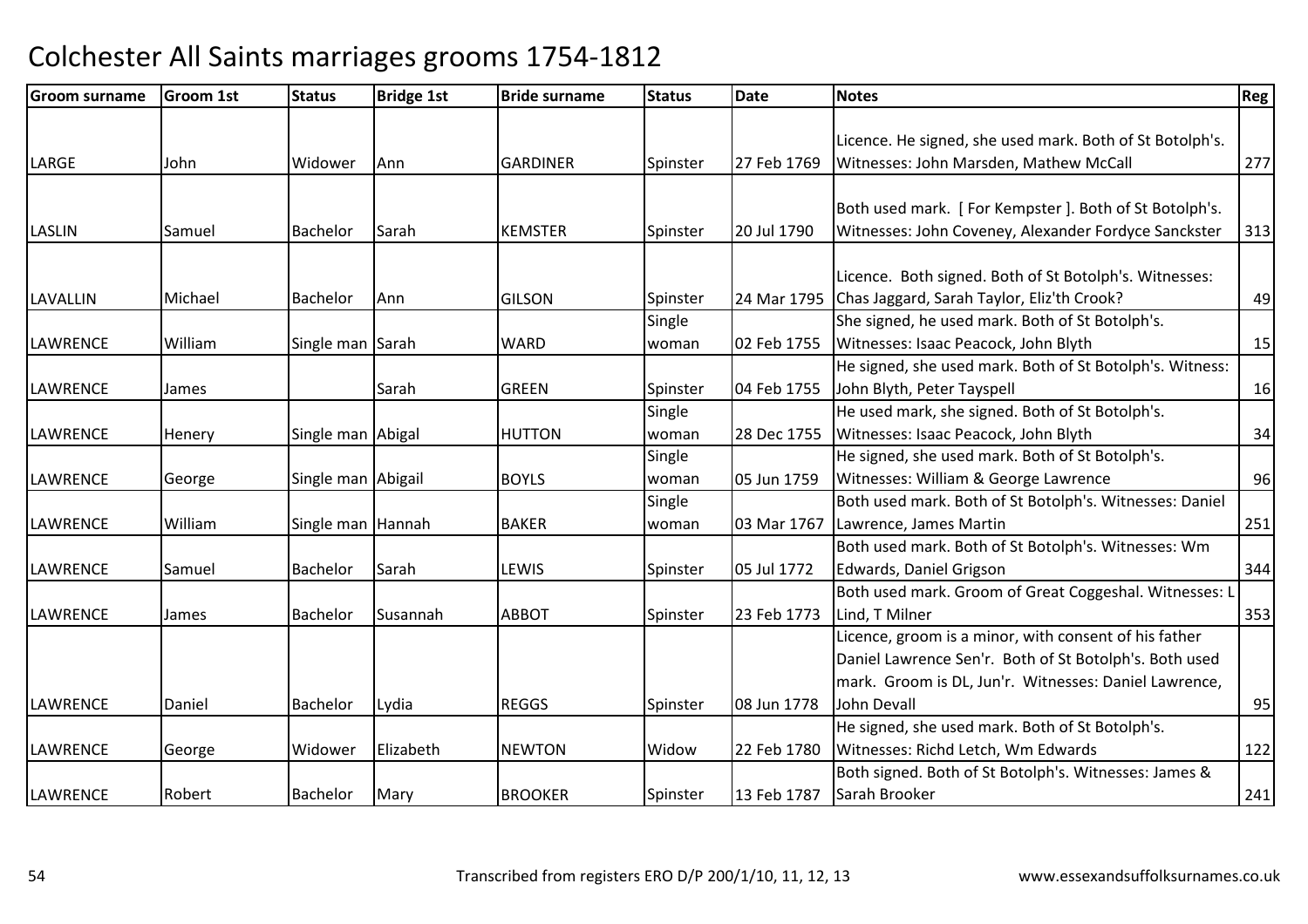| <b>Groom surname</b> | Groom 1st | <b>Status</b> | <b>Bridge 1st</b> | <b>Bride surname</b> | <b>Status</b> | <b>Date</b> | <b>Notes</b>                                              | Reg            |
|----------------------|-----------|---------------|-------------------|----------------------|---------------|-------------|-----------------------------------------------------------|----------------|
|                      |           |               |                   |                      |               |             | He signed, she used mark. Both of St Botolph's.           |                |
| <b>LAWRENCE</b>      | Geo.      | Widower       | Eliz.             | <b>GENNERY</b>       | Widow         | 18 Dec 1787 | Witnesses: William Pitt, Wm Edwards                       | 260            |
|                      |           |               |                   |                      |               |             | Curate used Stibbert. He used mark, she signed (clearly   |                |
|                      |           |               |                   |                      |               |             | as Stibbard). Both of St Botolph's. Witnesses: John       |                |
| <b>LAWRENCE</b>      | Thos.     | Bachelor      | Mary              | <b>STIBBARD</b>      | Spinster      | 21 Nov 1791 | Hanson, Edward Appelbey                                   | 351            |
|                      |           |               |                   |                      |               |             | Both signed. Bride of St Botolph's. Witnesses: Isaac      |                |
| LAY                  | John      | Widower       | Mary              | <b>PORTER</b>        |               | 08 Dec 1754 | Peacock, John Blyth                                       | $\overline{7}$ |
|                      |           |               |                   |                      |               |             |                                                           |                |
|                      |           |               |                   |                      |               |             | He signed, she used mark. Groom of Grinsted, bride of St  |                |
| LAY                  | Thomas    | Widower       | Sarah             | <b>LEPPINGWELL</b>   | Widow         | 06 Feb 1792 | Botolph's. Witnesses: John Williams, Mary Blackwell       | 354            |
|                      |           |               |                   |                      |               |             | He signed, she used mark. Both of St Botolph's.           |                |
| LAYER                | Charles   | Bachelor      | Margaret          | <b>PRYKE</b>         | Spinster      | 02 Apr 1810 | Witnesses: Mary Greenacres, John Henney?                  | 116            |
|                      |           |               |                   |                      |               |             | He used mark, she signed. Curate seems to have Grant.     |                |
|                      |           |               |                   |                      |               |             | Groom of St Botolph's. Witnesses: Jno Edwards, Mary       |                |
| <b>LAYTON</b>        | Edward    | Widower       | Charlotte         | <b>GANT</b>          | Spinster      | 11 Dec 1806 | Verhorslet                                                | 394            |
|                      |           |               |                   |                      |               |             | He used mark, she signed. Groom of St Botolph's, bride    |                |
|                      |           |               |                   |                      |               |             | of St Nicholas'. Witnesses: Sarah Henshred?, Wm           |                |
| <b>LEACH</b>         | James     | Bachelor      | Frances           | <b>ALLESTON</b>      | Spinster      | 26 Jun 1778 | Edwards                                                   | 96             |
|                      |           |               |                   |                      |               |             | Both used mark. Both of St Botolph's. Witnesses: John     |                |
| <b>LEAPER</b>        | James     |               | Elizabeth         | <b>HALLOWAY</b>      |               | 08 Sep 1765 | Inman, Wm Edwards                                         | 220            |
|                      |           |               |                   |                      |               |             | Both used mark. Both of St Botolph's. Witnesses: Elias    |                |
| <b>LEAPER</b>        | Richard   | Bachelor      | Pleasant          | <b>RALPH</b>         | Spinster      | 20 Sep 1773 | Green, William Field                                      | 361            |
|                      |           |               |                   |                      |               |             | He signed, she used mark. Both of St Botolph's.           |                |
| LEATHERBARROW        | Robert    | Bachelor      | Eliz.             | <b>COE</b>           | Spinster      | 23 Jan 1793 | Witnesses: Samuel Hewes, Jno Edwards                      | 11             |
|                      |           |               |                   |                      |               |             | Both used mark. Both of St Botolph's. Witnesses: Susan    |                |
| <b>LEDGE</b>         | James     | Bachelor      | Ann               | <b>BOUTELL</b>       | Spinster      | 01 Nov 1810 | Welham, Peter Ledge                                       | 142            |
|                      |           |               |                   |                      |               |             | Poor, blurry scan. Both used mark. Both of St Botolph's.  |                |
| <b>LEE</b>           | Edward    | Widower       | Mary              | <b>GOSSARD</b>       | Widow         | 17 May 1802 | Witnesses: Eliz Deeks, John Edwards                       | 224            |
|                      |           |               |                   |                      |               |             | He signed, she used mark. Both of St Botolph's.           |                |
| <b>LEECH</b>         | John      | Widower       | Hannah            | <b>HATCH</b>         | Widow         | 20 Apr 1777 | Witnesses: Wm Edwards, Richard Hazleton                   | 68             |
|                      |           |               |                   |                      |               |             | Both signed. Both of St Botolph's. Witnesses: Sarah King, |                |
| <b>LEECH</b>         | Nathaniel | Bachelor      | Lucy              | <b>LAWRENCE</b>      | Spinster      | 25 Jun 1809 | James & Sarah Leech.                                      | 89             |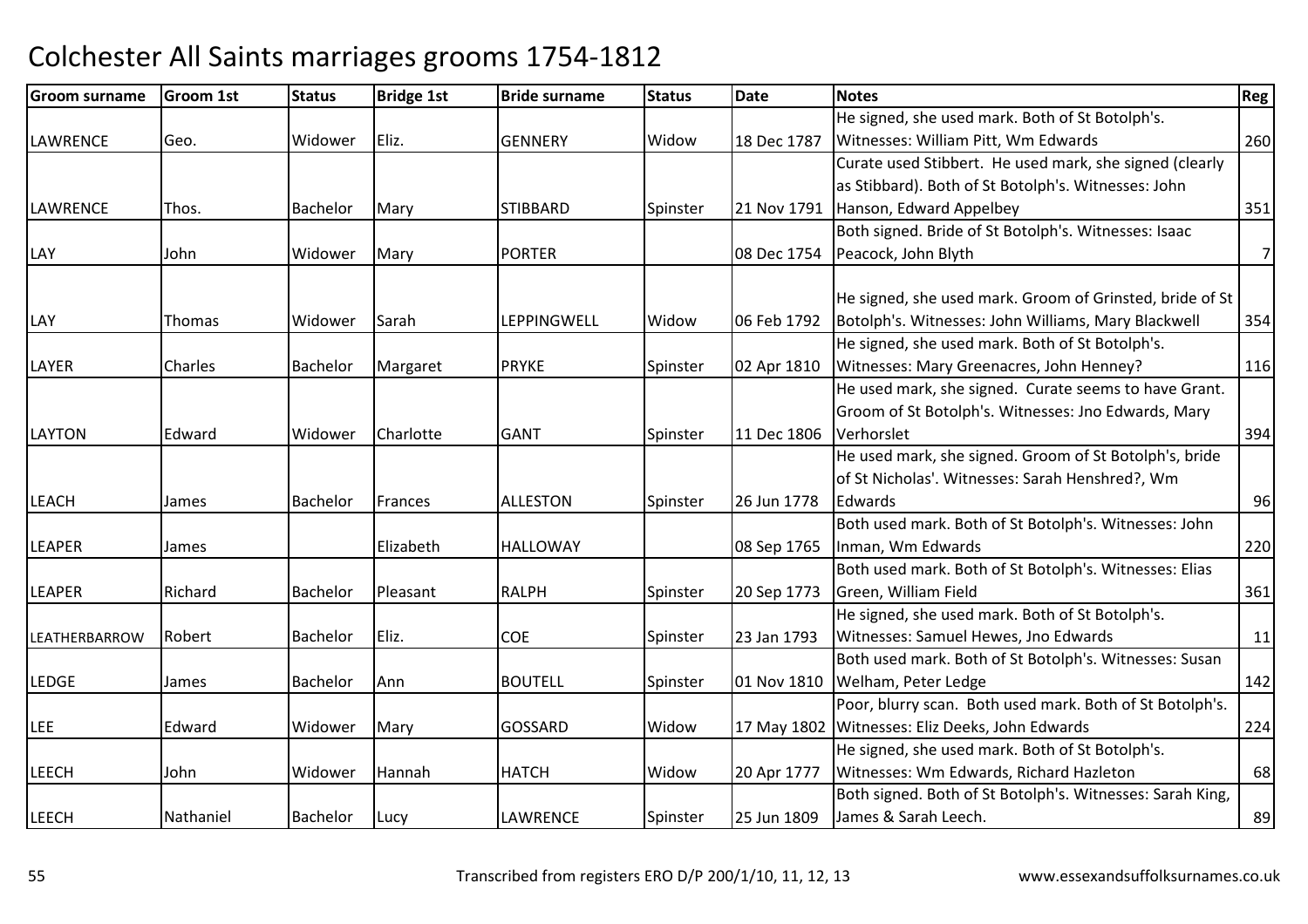| <b>Groom surname</b> | <b>Groom 1st</b>            | <b>Status</b>        | <b>Bridge 1st</b> | <b>Bride surname</b> | <b>Status</b> | <b>Date</b>           | <b>Notes</b>                                               | Reg |
|----------------------|-----------------------------|----------------------|-------------------|----------------------|---------------|-----------------------|------------------------------------------------------------|-----|
|                      |                             |                      |                   |                      |               |                       | Both signed. Both of St Botolph's. Witnesses: George       |     |
| <b>LEGERWOOD</b>     | James                       | <b>Bachelor</b>      | Mary              | <b>BOYLES</b>        | Spinster      | 22 Sep 1809           | Easton, Susan Ladbrooke                                    | 98  |
|                      |                             |                      |                   |                      |               |                       | She signed, he used mark. Groom of St Giles'. Witnesses:   |     |
| LENNET               | Thomas                      | Bachelor             | Anna Maria        | <b>MILLBANK</b>      | Spinster      | 25 Sep 1781           | Sarah & John Wright                                        | 143 |
|                      |                             |                      |                   |                      |               |                       | Both used mark. Both of St Botolph's. Witnesses: William   |     |
| <b>LEONARD</b>       | Joseph                      | <b>Bachelor</b>      | Elizabeth         | <b>STOW</b>          | Spinster      | 22 Jul 1805           | Lindsey, Susan Stow                                        | 338 |
|                      |                             |                      |                   |                      |               |                       | He signed, she used mark. Witness JL, the elder. [See      |     |
|                      |                             |                      |                   |                      |               |                       | Leaper ?]. Both of St Botolph's. Witnesses: Wm Edwards,    |     |
| <b>LEPER</b>         | James                       | Bachelor             | Mary              | <b>NEWTON</b>        | Spinster      | 16 Nov 1785           | James Leper                                                | 219 |
|                      |                             |                      |                   |                      |               |                       | Licence. He signed, she used mark. Witnesses: Tho          |     |
| <b>LEPPINGWELL</b>   | Mark                        | Bachelor             | Sarah             | <b>ARMER</b>         | Spinster      | 04 Apr 1775           | Watts, Wm Edwards                                          | 28  |
|                      |                             |                      |                   |                      | Single        |                       | Record is unfinished, date is of 3rd Banns. Both of St     |     |
| <b>LESTER</b>        | John                        | Single man Elizabeth |                   | <b>CATOR</b>         | woman         | 26 Jan 1755           | Botolph's                                                  | 18  |
|                      |                             |                      |                   |                      |               |                       | Both used mark. Both of St Botolph's. Witnesses: William   |     |
| <b>LESTER</b>        | Samuel                      | Bachelor             | Sarah             | PHILBRICK            | Spinster      | 10 Sep 1805           | & Susan Lester, Jno. Edwards.                              | 340 |
|                      |                             |                      |                   |                      |               |                       | Licence. He signed, she used mark. Groom of Coggeshall,    |     |
|                      |                             |                      |                   |                      |               |                       | bride of St Botolph's. Witnesses: Jas. Walford, Jos.       |     |
| <b>LESWELL</b>       | Joseph                      | <b>Bachelor</b>      | Susannah          | LENHAM               | Spinster      | 24 May 1765 Shepheard |                                                            | 214 |
|                      |                             |                      |                   |                      |               |                       | Licence. Both used mark. Groom of St Stephen, Ipswich.     |     |
| <b>LEVETT</b>        | William Eastwick   Bachelor |                      | Sophia            | <b>STRUTT</b>        | Spinster      | 01 Oct 1797           | Witnesses: Wm Jno Crawford, S C Strutt                     | 109 |
|                      |                             |                      |                   |                      |               |                       | Licence. Both signed. Groom of St Mary Magdalen, bride     |     |
|                      |                             |                      |                   |                      |               |                       | of St Botolph's. Witnesses: Susanna Hutchinson, Saml       |     |
| LEWES                | William                     |                      | Hortensia         | <b>BAYLES</b>        |               | 14 Nov 1799           | Carr                                                       | 166 |
|                      |                             |                      |                   |                      |               |                       | He signed, she used mark. Both of St Botolph's.            |     |
| <b>LEWIS</b>         | James                       | <b>Bachelor</b>      | Elisabeth         | <b>KNAPP</b>         | Spinster      | 05 Nov 1789           | Witnesses: Thoams Sarls, Wm Edwards                        | 301 |
|                      |                             |                      |                   |                      |               |                       | Both signed. Both of St Botolph's. Witnesses: Wm           |     |
| <b>LEWIS</b>         | William Henry               | Widower              | Rachel            | <b>DAY</b>           | Spinster      | 07 Jan 1805           | Lewis?, ? Dodgson, W.?.Day.                                | 322 |
|                      |                             |                      |                   |                      | Single        |                       | Both used mark. Both of St Botolph's. Witnesses: John      |     |
| <b>LIGHT</b>         | Michael                     | Widower              | Sarah             | <b>COPPIN</b>        | woman         | 16 Oct 1759           | Wallet, John Blyth                                         | 102 |
|                      |                             |                      |                   |                      |               |                       | Licence. Both signed (he with Morffee). Groom of St        |     |
|                      |                             |                      |                   |                      |               |                       | Nicholas', bride of St Botolph's. Witnesses: Eliz & Martha |     |
| <b>LINCE</b>         | Morfee                      | <b>Bachelor</b>      | Sarah             | <b>LINCON</b>        | Spinster      | 30 Nov 1769           | <b>Banks</b>                                               | 301 |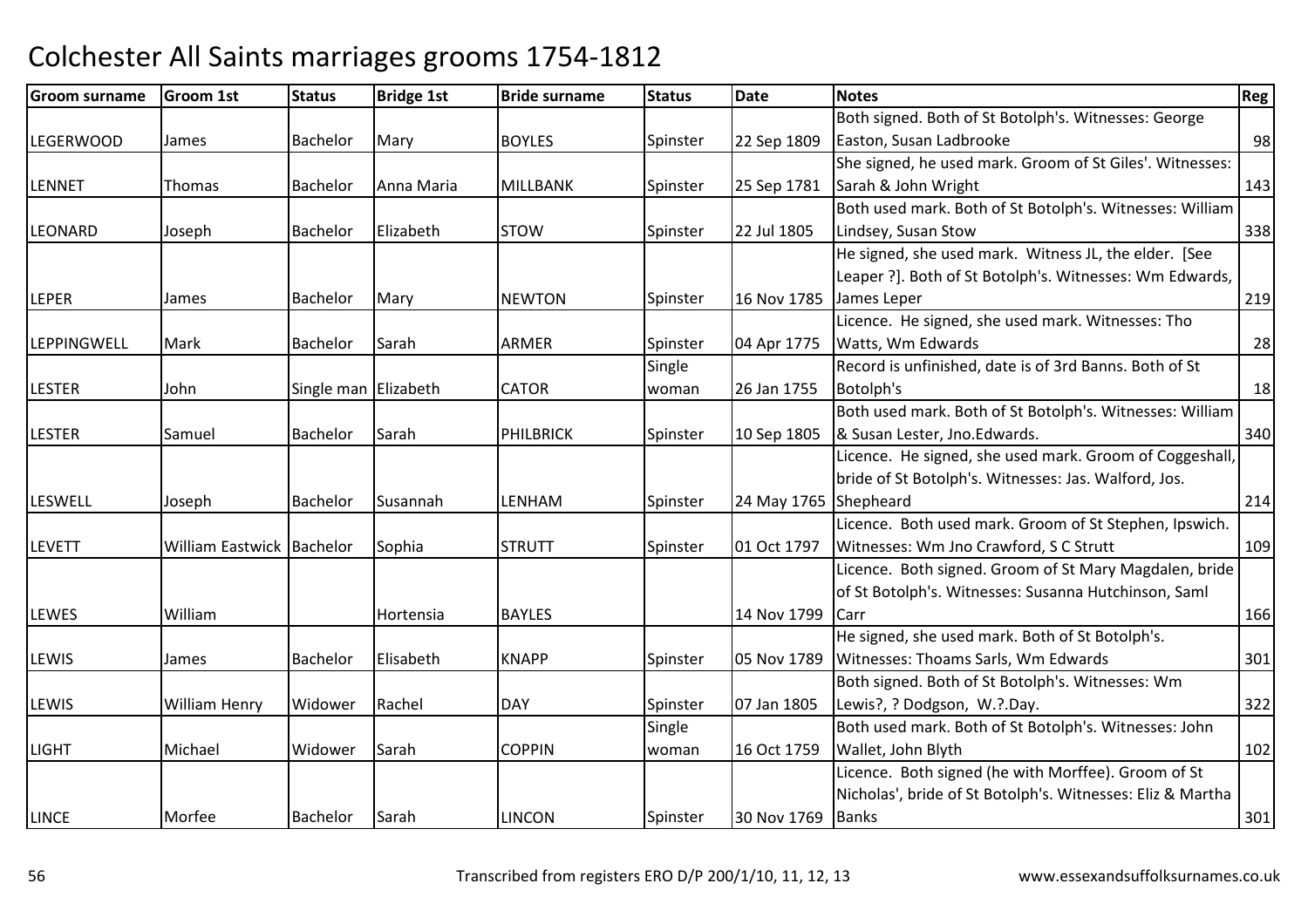| <b>Groom surname</b> | <b>Groom 1st</b> | <b>Status</b>        | <b>Bridge 1st</b> | <b>Bride surname</b> | <b>Status</b> | <b>Date</b> | <b>Notes</b>                                                | Reg |
|----------------------|------------------|----------------------|-------------------|----------------------|---------------|-------------|-------------------------------------------------------------|-----|
|                      |                  |                      |                   |                      |               |             | He signed, she used mark. Bride of St Botolph's.            |     |
| <b>LINNETT</b>       | William          | <b>Bachelor</b>      | Phoebe            | PETTIT               | Spinster      | 11 Apr 1791 | Witnesses: John Pettitt, John Pettitt Jun'r.                | 332 |
|                      |                  |                      |                   |                      |               |             | She signed, he used mark. Both of St Botolph's.             |     |
| <b>LINSEL</b>        | Daniel           | Bachelor             | Mary              | <b>TURNER</b>        | Spinster      | 17 Oct 1775 | Witnesses: Rachel Brown, John Tayspill                      | 45  |
|                      |                  |                      |                   |                      |               |             | Both used mark. Both of St Botolph's. Witnesses: William    |     |
| LINZOL               | Daniel           | <b>Bachelor</b>      | Sarah             | <b>VERHORSLET</b>    | Spinster      | 01 Jan 1778 | Hawkins, Mary Pretty                                        | 86  |
|                      |                  |                      |                   |                      |               |             | Both used mark. Both of St Botolph's. Witnesses: Richard    |     |
| <b>LIPTHORP</b>      | William          | Bachelor             | Elizabeth         | <b>BRINSTELL</b>     | Spinster      | 21 Dec 1808 | Han*, Sarah Broomhedge?                                     | 65  |
|                      |                  |                      |                   |                      |               |             | Poor, blurry scan. Both used mark. Both of St Botolph's.    |     |
| <b>LIVERSTON</b>     | William          | <b>Bachelor</b>      | Ann               | <b>GRIFFIN</b>       | Spinster      | 21 Nov 1796 | Witnesses: Elizabeth & Wm Gleave                            | 81  |
|                      |                  |                      |                   |                      |               |             | Both used mark. Both of St Botolph's. Witnesses: Wm &       |     |
| <b>LOCK</b>          | Richard          | Widower              | Martha            | <b>YOUNGS</b>        | Widow         | 05 Jul 1763 | John Andrews                                                | 163 |
|                      |                  |                      |                   |                      | Single        |             | Both used mark. Both of St Botolph's. Witnesses: Sarah      |     |
| <b>LOCK</b>          | Charles          | Single man Martha    |                   | <b>KETTLE</b>        | woman         | 30 Apr 1764 | Biscoe, Wm Edwards                                          | 182 |
|                      |                  |                      |                   |                      |               |             | Both signed. Reg number should have been 136. Groom         |     |
|                      |                  |                      |                   |                      |               |             | of St Peter's, bride of St Botolph's. Witnesses: Thos       |     |
| <b>LOFTHOUSE</b>     | Jonathan         | <b>Bachelor</b>      | Ann               | <b>HARVEY</b>        | Spinster      | 07 Aug 1798 | Boxall, Jno Edwards                                         | 135 |
|                      |                  |                      |                   |                      |               |             | Groom is Esqr. Licence. Both signed. Groom of St            |     |
|                      |                  |                      |                   |                      |               |             | Botolph's, bride of St Mary at the Walls. Witnesses: Wm     |     |
| LONSDALE             | Charles          | Bachelor             | Mary Ann          | <b>SIMMONS</b>       | Spinster      | 12 Aug 1810 | Simmons, Jno Edwards                                        | 131 |
|                      |                  |                      |                   |                      |               |             |                                                             |     |
|                      |                  |                      |                   |                      |               |             | Blurry, indistinct scan. Both signed. Both of St Botolph's. |     |
| <b>LOVEDY</b>        | William          | Bachelor             | Charlotte         | <b>ARGENT</b>        | Spinster      | 24 Mar 1812 | Witnesses: John Dixon?, Elizabeth Pepper, Jno. Edwards.     | 181 |
|                      |                  |                      |                   |                      |               |             | He signed, she used mark. Bride of St Botolph's.            |     |
| <b>LUEN</b>          | Peter            | <b>Bachelor</b>      | Ruth              | <b>SARLS</b>         | Spinster      | 27 May 1787 | Witnesses: Thos Rudkin, Eliz Death                          | 246 |
|                      |                  |                      |                   |                      | Single        |             | Both used mark. Both of St Botolph's. Witnesses: James      |     |
| <b>LUFKIN</b>        | Henry            | Single man Elizabeth |                   | <b>UNDERWOOD</b>     | woman         | 18 Nov 1764 | Brighty, Susan Lufkin                                       | 201 |
|                      |                  |                      |                   |                      |               |             |                                                             |     |
|                      |                  |                      |                   |                      |               |             | He signed, she used mark. Groom is a weaver. Both of St     |     |
| <b>LUFKIN</b>        | Abraham          | Single man Ruth      |                   | <b>CANT</b>          | Spinster      | 09 Apr 1776 | Botolph's. Witnesses: William & Sarah Lufkin                | 51  |
|                      |                  |                      |                   |                      |               |             | Both used mark. Both of St Botolph's. Witnesses: Joseph     |     |
| <b>LUFKIN</b>        | Henry            | Widower              | Susanna           | <b>HARROD</b>        | Widow         |             | 03 Aug 1784 Clarke, Sarah Newton                            | 190 |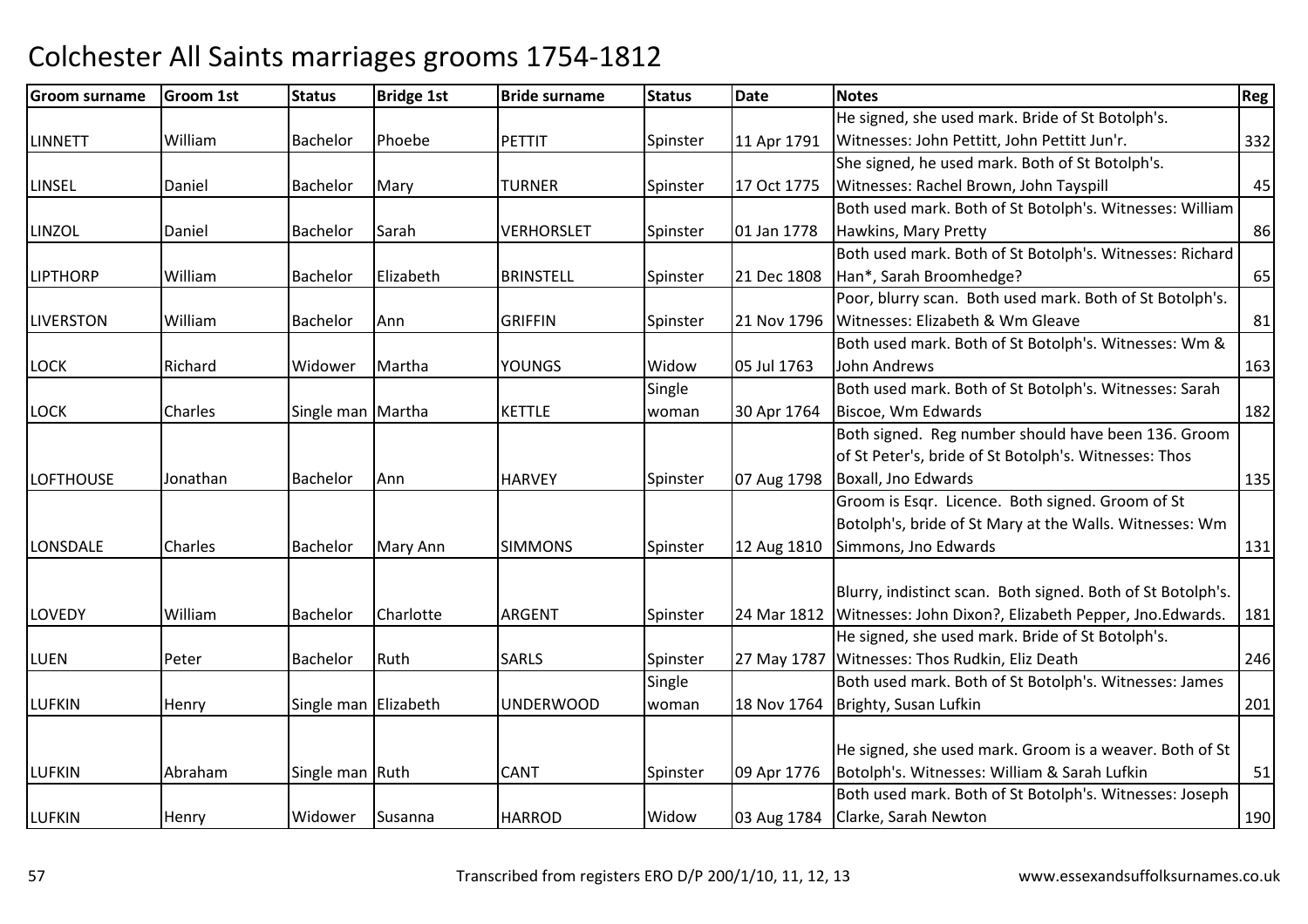| <b>Groom surname</b> | <b>Groom 1st</b> | <b>Status</b> | <b>Bridge 1st</b> | <b>Bride surname</b> | <b>Status</b> | Date        | <b>Notes</b>                                             | Reg |
|----------------------|------------------|---------------|-------------------|----------------------|---------------|-------------|----------------------------------------------------------|-----|
|                      |                  |               |                   |                      |               |             |                                                          |     |
|                      |                  |               |                   |                      |               |             | Poor, blurry scan. Licence. Both signed. Both of St      |     |
| <b>LUFKIN</b>        | Robert           | Widower       | Ann               | <b>SOUTHERNWOOD</b>  | Widow         | 19 Feb 1797 | Botolph's. Witnesses: John Sharplin, Sarah Wiley         | 90  |
|                      |                  |               |                   |                      |               |             | Licence. He signed, she used mark. Groom of Ardleigh,    |     |
|                      |                  |               |                   |                      |               |             | bride of St Botolph's. Witnesses: George Topley, Betty   |     |
| <b>LUGAR</b>         | John             | Widower       | <b>Clements</b>   | <b>SWAN</b>          | Widow         | 27 Oct 1763 | Pitchford                                                | 166 |
|                      |                  |               |                   |                      |               |             | Licence. Both used mark. Groom of St Nicholas'.          |     |
| LUNGLEY              | Daniel           | Bachelor      | Sarah             | <b>BOCKING</b>       | Spinster      | 27 Jul 1779 | Witnesses: Jno Gibson, P Sansom                          | 113 |
|                      |                  |               |                   |                      |               |             | Licence. Both used mark. Groom of Peldon, Essex, bride   |     |
| <b>LUPPAGE</b>       | John             | Bachelor      | Susan             | <b>LANE</b>          | Spinster      | 01 Mar 1791 | of St Botolph's. Witnesses: Wm Brooker, Wm Edwards       | 328 |
|                      |                  |               |                   |                      |               |             | He signed, she used mark. Both of St Botolph's.          |     |
| <b>LYES</b>          | Daniel           | Widower       | Sarah             | <b>KNOP</b>          | Spinster      | 10 Jun 1764 | Witnesses: William Howard, Mary Manning                  | 184 |
|                      |                  |               |                   |                      |               |             | Licence. Both used mark. Groom of St Mary Magdalen,      |     |
|                      |                  |               |                   |                      |               |             | bride of St Botolph's. Witnesses: John Fuller, Thos      |     |
| M[AE]RLIN            | Joseph           | Widower       | Elizabeth         | <b>FULLER</b>        | Spinster      | 09 Aug 1797 | Loveney                                                  | 102 |
|                      |                  |               |                   |                      |               |             | Poor, blurry scan. Licence. Both used mark. [For         |     |
|                      |                  |               |                   |                      |               |             | McCoy and Latimer ?]. Groom of St James', bride of St    |     |
| M[AU]RCOY            | Thomas           | Bachelor      | Peggy             | LATIMORE             | Spinster      | 01 Sep 1801 | Botolph's. Witnesses: George & Eliza Murphy              | 206 |
|                      |                  |               |                   |                      |               |             | He signed (more like M'Kay), she used mark. Bride of St  |     |
| <b>MACKAY</b>        | George           |               | Elizabeth         | <b>SWEETLAND</b>     |               | 05 Nov 1804 | Botolph's. Witnesses: Willm White?, Mary Love            | 319 |
|                      |                  |               |                   |                      |               |             |                                                          |     |
|                      |                  |               |                   |                      |               |             | Licence. Both signed. Groom of St Luke, Middlesex.       |     |
| <b>MACKIE</b>        | James            | Bachelor      | Ann               | <b>WOODCOCK</b>      | Spinster      | 26 Dec 1792 | Witnesses: Wm Woodcock, Hannah Shorey                    | 4   |
|                      |                  |               |                   |                      |               |             | Licence. Both signed. Bride of Holy Trinity. Witnesses:  |     |
| <b>MADRASS</b>       | George           | Bachelor      | Henrietta         | <b>STEVENS</b>       | Widow         | 25 Feb 1794 | James Brooker, Jno Edwards                               | 28  |
|                      |                  |               |                   |                      |               |             |                                                          |     |
|                      |                  |               |                   |                      |               |             | Poor, blurry scan. Both used mark. Groom of St Martin's, |     |
| <b>MAGGES</b>        | Robert           | Widower       | Sarah             | <b>BLYTH</b>         | Widow         | 27 Dec 1796 | bride of St Botolph's. Witnesses: Wm Miller, Jno Edwards | 85  |
|                      |                  |               |                   |                      |               |             | Both used mark. Both of St Botolph's. Witnesses: John    |     |
| <b>MALLARD</b>       | Thomas           | Widower       | Elizabeth         | <b>FREEMAN</b>       | Widow         | 03 Apr 1755 | Willes, John Blyth                                       | 21  |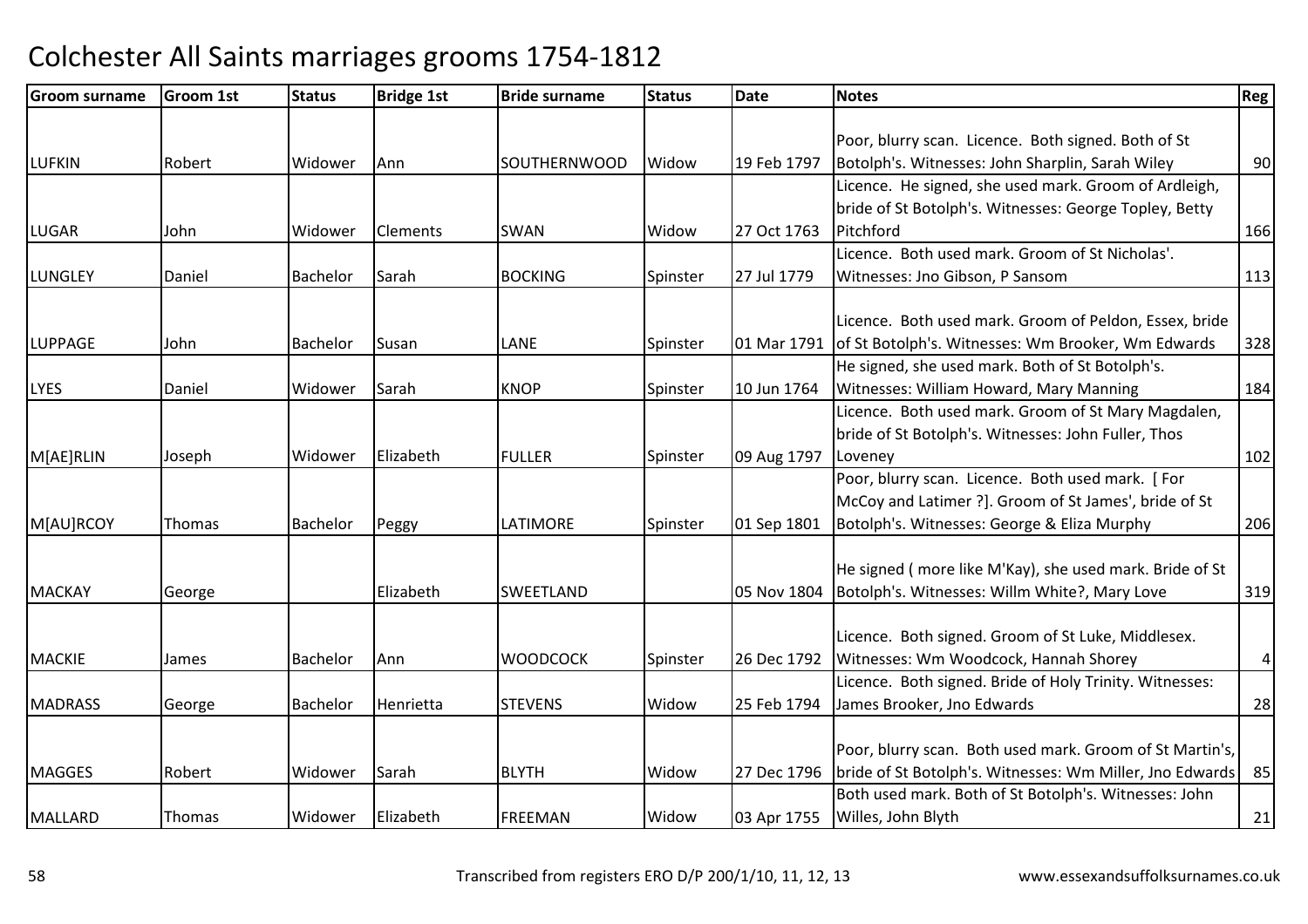| <b>Groom surname</b> | Groom 1st | <b>Status</b>        | <b>Bridge 1st</b> | <b>Bride surname</b> | <b>Status</b> | Date        | <b>Notes</b>                                             | Reg      |
|----------------------|-----------|----------------------|-------------------|----------------------|---------------|-------------|----------------------------------------------------------|----------|
|                      |           |                      |                   |                      |               |             | Both used mark. Both of St Botolph's. Witnesses: Wm &    |          |
| <b>MALLARD</b>       | Samuel    | Widower              | Martha            | <b>SIMOND</b>        | Widow         | 19 Apr 1756 | Joseph Littlebury                                        | 43       |
|                      |           |                      |                   |                      |               |             | He signed, she used mark. Witnesses: James Le Feare,     |          |
| <b>MANN</b>          | John      | <b>Bachelor</b>      | Elizabeth         | <b>BRIDGES</b>       |               | 28 Oct 1806 | Susan Griggs, James Hawkins.                             | 385      |
|                      |           |                      |                   |                      |               |             |                                                          |          |
|                      |           |                      |                   |                      |               |             | Blurry, indistinct scan. Both signed (hers Burton?).     |          |
|                      |           |                      |                   |                      |               |             | Groom of Weedon Beck, Northamptonshire, bride of St      |          |
|                      |           |                      |                   |                      |               |             | Botolph's. Witnesses: Susan Baxter, Mary Spencer?,       |          |
| <b>MANN</b>          | Robert    | <b>Bachelor</b>      | Elizabeth         | <b>BARTON</b>        | Spinster      | 01 Apr 1812 | Thos. Golls?                                             | 183      |
|                      |           |                      |                   |                      |               |             | He signed, she used mark. Groom is a tallow chandler.    |          |
| <b>MANNING</b>       | Thos.     | Widower              | Mary              | <b>CONEY</b>         | Widow         | 10 Sep 1754 | Both of St Botolph's. Witnesses: Thos. Blyth, Sam. Stow  | $6 \mid$ |
|                      |           |                      |                   |                      |               |             | Licence. Both signed. Both of St Botolph's. Witnesses:   |          |
| <b>MANNING</b>       | Joseph    | Single man Elizabeth |                   | <b>JOHNSON</b>       | Spinster      |             | 20 May 1759 Edward Brown, John Blyth                     | 91       |
|                      |           |                      |                   |                      |               |             |                                                          |          |
|                      |           |                      |                   |                      |               |             | Both signed. Groom of St Peter's, bride of St Botolph's. |          |
| <b>MANNING</b>       | John      | <b>Bachelor</b>      | Esther            | <b>BURNHAM</b>       | Spinster      | 21 Sep 1766 | WitnessesL Wm Manning, Thos Burnham                      | 240      |
|                      |           |                      |                   |                      |               |             |                                                          |          |
|                      |           |                      |                   |                      |               |             | Poor, blurry scan. Both used mark. Both of St Botolph's. |          |
| <b>MANNING</b>       | Robert    | <b>Bachelor</b>      | Mary              | <b>PRETTY</b>        | Spinster      | 15 Aug 1796 | Witnesses: John Burton Tyler, Thamar Rayner              | 74       |
|                      |           |                      |                   |                      |               |             | Poor, blurry scan. Both used mark. Both of St Botolph's. |          |
| <b>MANNING</b>       | Joseph    | <b>Bachelor</b>      | Sarah             | <b>HALLS</b>         | Spinster      | 05 Mar 1797 | Witnesses: Susannah Manning, John Edwards                | 92       |
|                      |           |                      |                   |                      |               |             |                                                          |          |
|                      |           |                      |                   |                      |               |             | Licence. He signed, she used mark. Both of St Botolph's. |          |
| <b>MANNING</b>       | Thomas    | Widower              | Mary              | <b>LADBROOK</b>      | Widow         | 26 Sep 1797 | Witnesses: Joseph Mumford, John Edwards                  | 107      |
|                      |           |                      |                   |                      |               |             | Poor, blurry scan. Both signed. Both of St Botolph's.    |          |
| <b>MANNING</b>       | William   |                      | Lucy              | <b>STANES</b>        |               | 12 Dec 1800 | Witnesses: Jno Edwards, Mary?                            | 188      |
|                      |           |                      |                   |                      |               |             |                                                          |          |
|                      |           |                      |                   |                      |               |             | Licence. Both signed. Groom of St James', bride of St    |          |
| MANSFIELD            | James     | <b>Bachelor</b>      | Mary              | <b>TIFFIN</b>        | Spinster      | 29 Oct 1789 | Botolph's. Witnesses: John May, Wm Wootton               | 300      |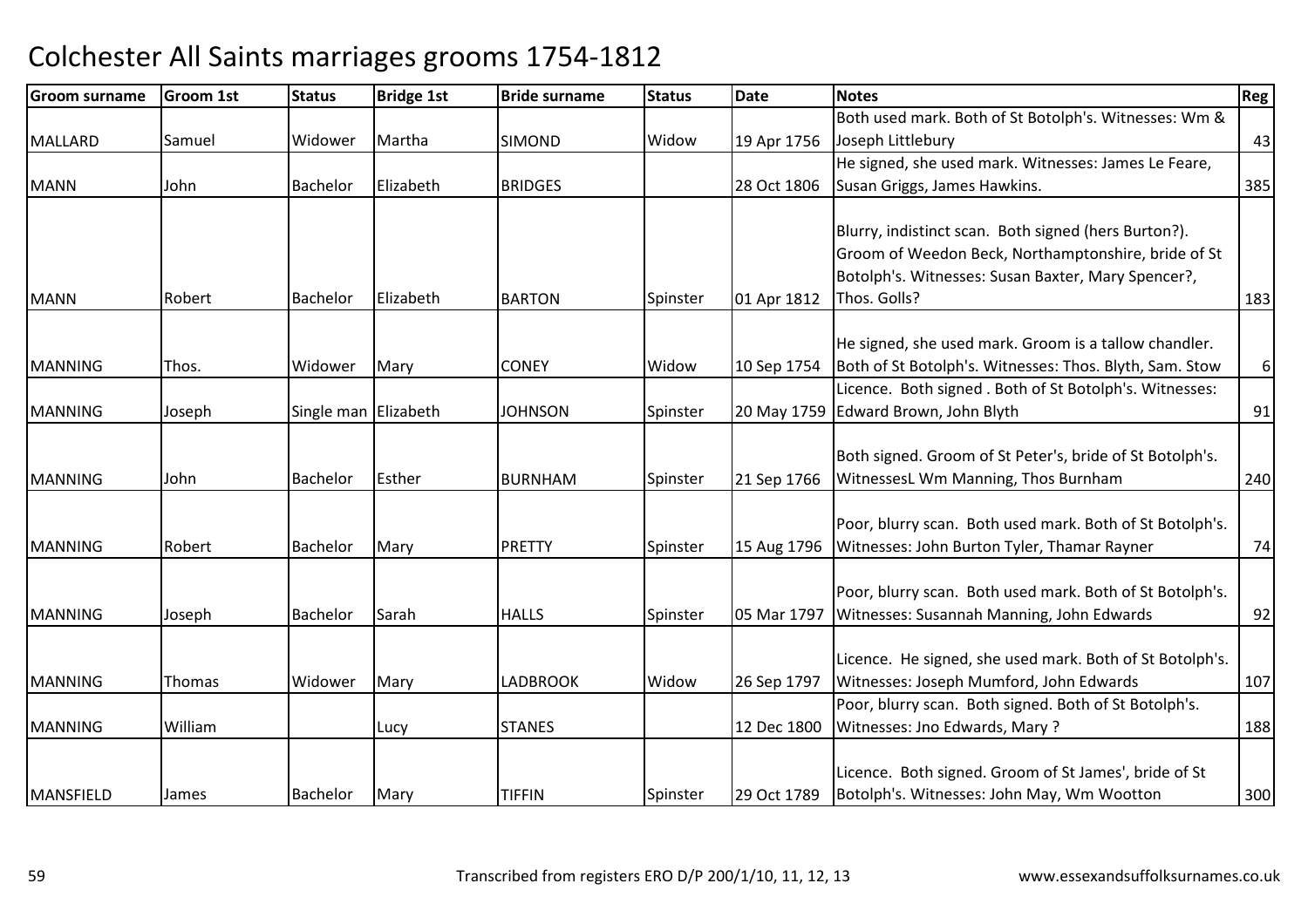| <b>Groom surname</b> | Groom 1st   | <b>Status</b>   | <b>Bridge 1st</b> | <b>Bride surname</b> | <b>Status</b> | <b>Date</b>       | <b>Notes</b>                                              | Reg            |
|----------------------|-------------|-----------------|-------------------|----------------------|---------------|-------------------|-----------------------------------------------------------|----------------|
|                      |             |                 |                   |                      |               |                   | Licence. He signed, she used mark. Both of St Botolph's.  |                |
| <b>MANSFIELD</b>     | Samuel      | Bachelor        | Margaret          | <b>SMITH</b>         | Spinster      | 12 Aug 1807       | Witnesses: Saml Utten, Dorothy Agis                       | 20             |
|                      |             |                 |                   |                      |               |                   |                                                           |                |
|                      |             |                 |                   |                      |               |                   | Both signed. JH, Jun'r. Groom of St Mary's, bride of St   |                |
| <b>MAPLES</b>        | William     | Bachelor        | Mary              | <b>SHEPHERD</b>      | Spinster      | 07 Nov 1772       | Botolph's. Witnesses: John Hills, Wm Edwards              | 352            |
|                      |             |                 |                   |                      |               |                   |                                                           |                |
|                      |             |                 |                   |                      |               |                   | Both used mark. Groom of St Mary Magdalen, bride of St    |                |
| <b>MARCH</b>         | John        |                 | Mary Ann          | <b>ROBINSON</b>      |               | 18 Jun 1805       | Botolph's. Witnesses: Joshua Pinirose?, Jno Edwards       | 336            |
|                      |             |                 |                   |                      |               |                   | Both used mark. Both of St Botolph's. Witnesses: George   |                |
| MARGERIM             | William     | Bachelor        | Sarah             | LANE                 | Spinster      | 21 Mar 1791       | Cant, Wm Edwards                                          | 329            |
|                      |             |                 |                   |                      |               |                   | Both used mark. Both of St Botolph's. Witnesses: John     |                |
| MARKR[AE]M           | Jeremiah    | Widower         | Rachel            | <b>FULLER</b>        | Widow         | 05 Nov 1758       | Pitcher, John Blyth                                       | 76             |
|                      |             |                 |                   |                      |               |                   | Both used mark. Groom of St Botolph's. Witnesses: Hugh    |                |
| <b>MARNIE</b>        | William     | <b>Bachelor</b> | Susannah          | <b>SYMONDS</b>       | Spinster      |                   | 15 May 1798   Fordyce Hunter, Ruth Hunter                 | 126            |
|                      |             |                 |                   |                      |               |                   | He signed, she used mark. Groom of Dedham. Witnesses:     |                |
| <b>MARRIETT</b>      | George      | Bachelor        | Mary              | <b>SHARP</b>         | Spinster      | 14 Oct 1805       | Wm Cantrell, Mary Basham                                  | 343            |
|                      |             |                 |                   |                      |               |                   | Both used mark. Both of St Botolph's. Witnesses: Robert   |                |
| <b>MARTIN</b>        | James       | Bachelor        | Sarah             | <b>EAGLE</b>         | Spinster      | 28 Feb 1775       | Toms, Elizabeth Martin                                    | 25             |
|                      |             |                 |                   |                      |               |                   | She signed, he used mark. Both of St Botolph's.           |                |
| <b>MARTIN</b>        | John        | Bachelor        | Mary              | <b>FENN</b>          | Spinster      | 01 Jan 1793       | Witnesses: Henry Vincent, James Haxell                    | 5 <sup>1</sup> |
|                      |             |                 |                   |                      |               |                   | Poor, blurry scan. Both signed. Groom of St Botolph's,    |                |
|                      |             |                 |                   |                      |               |                   | bride of St Nicholas'. Witnesses: Saml Verlander, Ann     |                |
| <b>MARTIN</b>        | Christopher |                 | Mary              | <b>WEBSTER</b>       |               | 14 May 1800 Clark |                                                           | 177            |
|                      |             |                 |                   |                      |               |                   |                                                           |                |
|                      |             |                 |                   |                      |               |                   | Both signed. Groom of St Botolph's, bride of Braintree.   |                |
| <b>MARTIN</b>        | Joseph      | <b>Bachelor</b> | <b>Mary Ann</b>   | <b>MEAD</b>          | Spinster      | 30 Jun 1807       | Witnesses: Jno. Edwards, William Juby?                    | 17             |
|                      |             |                 |                   |                      |               |                   | Licence. Both used mark. Groom of St Botolph's, bride of  |                |
|                      |             |                 |                   |                      |               |                   | St Mary Magdalen. Witnesses: Matthew Dennis, Robt.        |                |
| <b>MASON</b>         | Joseph      | Widower         | Rachel            | <b>STILES</b>        |               | 27 Jun 1769       | Maskisell?                                                | 291            |
|                      |             |                 |                   |                      |               |                   | Licence. He signed, she used mark. JP, Jun'r. Groom of St |                |
|                      |             |                 |                   |                      |               |                   | Giles', bride of St Botolph's. Witnesses: Wm Mason, Jas   |                |
| <b>MASON</b>         | George      | Widower         | Elisabeth         | <b>WADE</b>          | Widow         | 27 Oct 1789       | <b>Purkiss</b>                                            | 299            |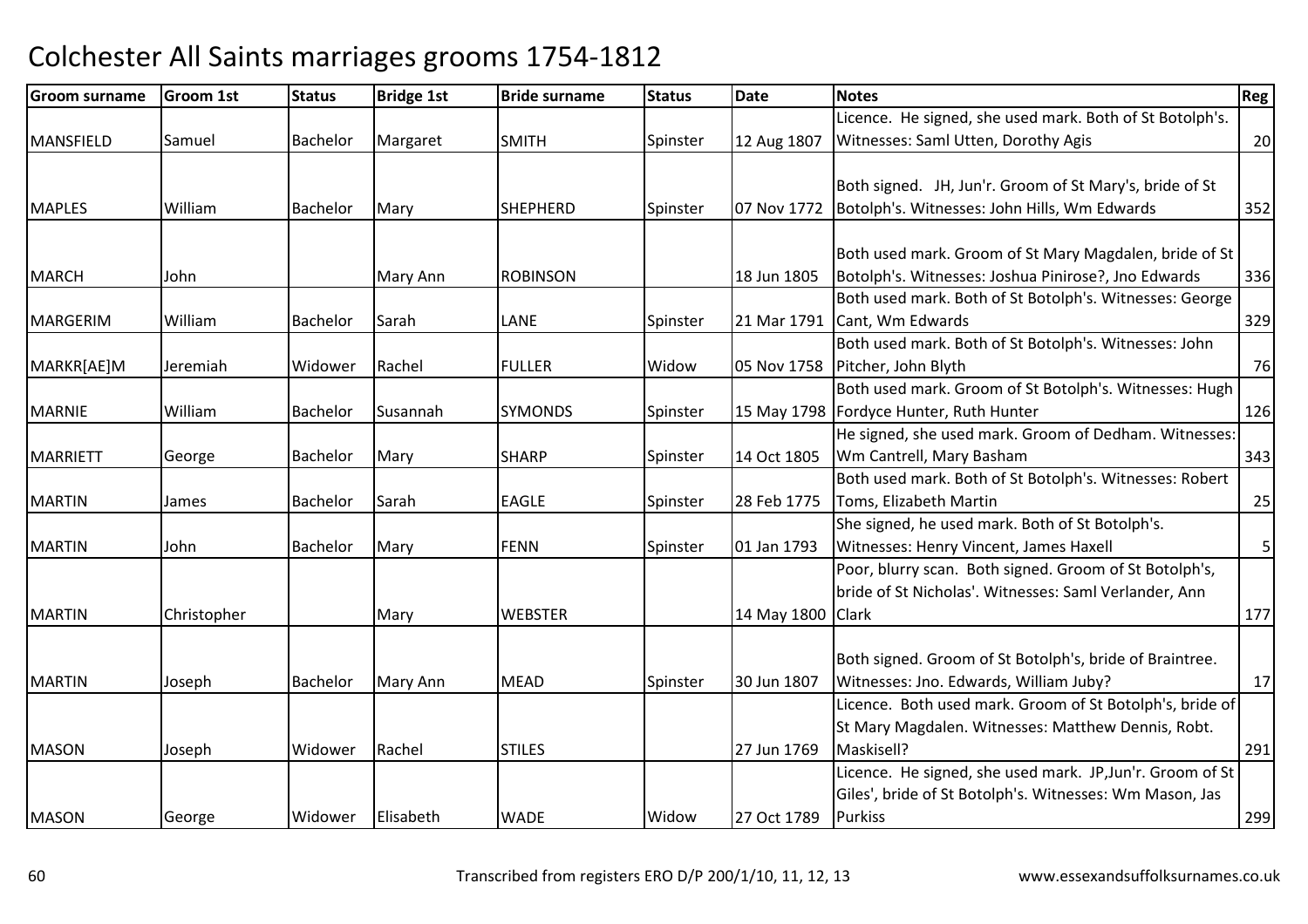| <b>Groom surname</b> | <b>Groom 1st</b> | <b>Status</b>     | <b>Bridge 1st</b> | <b>Bride surname</b> | <b>Status</b> | <b>Date</b> | <b>Notes</b>                                               | Reg |
|----------------------|------------------|-------------------|-------------------|----------------------|---------------|-------------|------------------------------------------------------------|-----|
|                      |                  |                   |                   |                      |               |             | He signed, she used mark. Both of St Botolph's.            |     |
| <b>MASON</b>         | William Sadler   |                   | Mary              | <b>SHARPLIN</b>      |               | 17 Nov 1799 | Witnesses: Jno Edwards, John Mason                         | 168 |
|                      |                  |                   |                   |                      |               |             |                                                            |     |
|                      |                  |                   |                   |                      |               |             | Licence. Groom of St Botolph's. He signed, she used        |     |
| <b>MATTACKS</b>      | Benjamin         | <b>Bachelor</b>   | Mary              | WHILEY               | Spinster      | 01 Mar 1780 | mark. Witnesses: Willm. Edwards, Thos Barker               | 123 |
|                      |                  |                   |                   |                      | Single        |             | He signed, she used mark. Both of St Botolph's.            |     |
| <b>MATTHEWMAN</b>    | Stephen          | Single man Martha |                   | <b>THURSBY</b>       | woman         | 20 Oct 1766 | Witnesses: Hannah Crussell, John Taylor                    | 242 |
|                      |                  |                   |                   |                      |               |             | He signed, she used mark. Both of St Botolph's.            |     |
| <b>MAY</b>           | Henry            | Widower           | Sarah             | <b>WRIGHT</b>        | Widow         |             | 24 Nov 1785 Witnesses: John Chambers, Mary Wilkin          | 220 |
|                      |                  |                   |                   |                      |               |             | Licence. Both signed. Groom of Dovercourt. Witnesses:      |     |
| <b>MAYBEY</b>        | Thomas William   | Bachelor          | Ann               | <b>ENGLISH</b>       | Spinster      |             | 02 May 1809 Mary Ann & Wm Glandfield                       | 80  |
|                      |                  |                   |                   |                      |               |             | He signed, she used mark. Both of St Botolph's.            |     |
| <b>MAYES</b>         | George           |                   | Ann               | <b>BAXTER</b>        |               | 20 Jan 1804 | Witnesses: John Moore, Sarah Baxter                        | 284 |
|                      |                  |                   |                   |                      |               |             | Poor, blurry scan. He signed, she used mark. Groom of      |     |
|                      |                  |                   |                   |                      |               |             | St Botolph's, bride of West Bergholt. Witnesses: Robert    |     |
| <b>MAYHEW</b>        | Samuel           |                   | Mary              | RASHBROOK?           |               | 25 Dec 1795 | Mayhew, Elizabeth Vicars                                   | 57  |
|                      |                  |                   |                   |                      |               |             | Both signed. Both of St Botolph's. Witnesses: Saml Joslin, |     |
| <b>MAYHEW</b>        | Samuel           | Widower           | Ann               | <b>JOSLIN</b>        | Spinster      |             | 15 May 1798 Will Berd, Sarah Mayhew.                       | 125 |
|                      |                  |                   |                   |                      |               |             |                                                            |     |
|                      |                  |                   |                   |                      |               |             | Poor, blurry scan. Both used mark. Both of St Botolph's.   |     |
| <b>MAYS</b>          | Simon            |                   | Helena            | WARNSTEAD            |               | 30 Mar 1801 | Witnesses: Frances Debney?, Jno Edwards                    | 194 |
|                      |                  |                   |                   |                      |               |             | Both used mark. Both of St Botolph's. Witnesses: Jeich?    |     |
| <b>MEAD</b>          | William          | Bachelor          | Mary              | <b>HAWKINS</b>       | Spinster      | 26 Dec 1777 | Deeks, Wm Edwards                                          | 84  |
|                      |                  |                   |                   |                      |               |             | Poor, blurry scan. Both used mark. Both of St Botolph's.   |     |
| <b>MEADER</b>        | John             |                   | Ann               | <b>HATTON</b>        |               | 01 Feb 1796 | Witnesses: Sarah & John Hatton                             | 60  |
|                      |                  |                   |                   |                      |               |             | Both used mark. JP, Jun'r. Both of St Botolph's.           |     |
| <b>MEAKINGS</b>      | Thomas           | Widower           | Elizabeth         | <b>PAIN</b>          | Widow         | 28 Aug 1764 | Witnesses: Robt Cooke, Joshua Purkis                       | 196 |
|                      |                  |                   |                   |                      |               |             |                                                            |     |
|                      |                  |                   |                   |                      |               |             | He signed, she used mark. Groom of Holy Trinity, bride of  |     |
| <b>MEANES</b>        | James            | Bachelor          | Susannah          | <b>COVENEY</b>       | Spinster      | 12 Oct 1775 | St Botolph's. Witnesses: Richard Hathaway, Wm Edwards      | 44  |
|                      |                  |                   |                   |                      |               |             | Both used mark. Both of St Botolph's. Witnesses: Robert    |     |
| <b>MEEN</b>          | James            | Bachelor          | Hannah            | <b>HALLS</b>         | Spinster      | 19 Jul 1807 | Fulcher, Lucy Dobson                                       | 18  |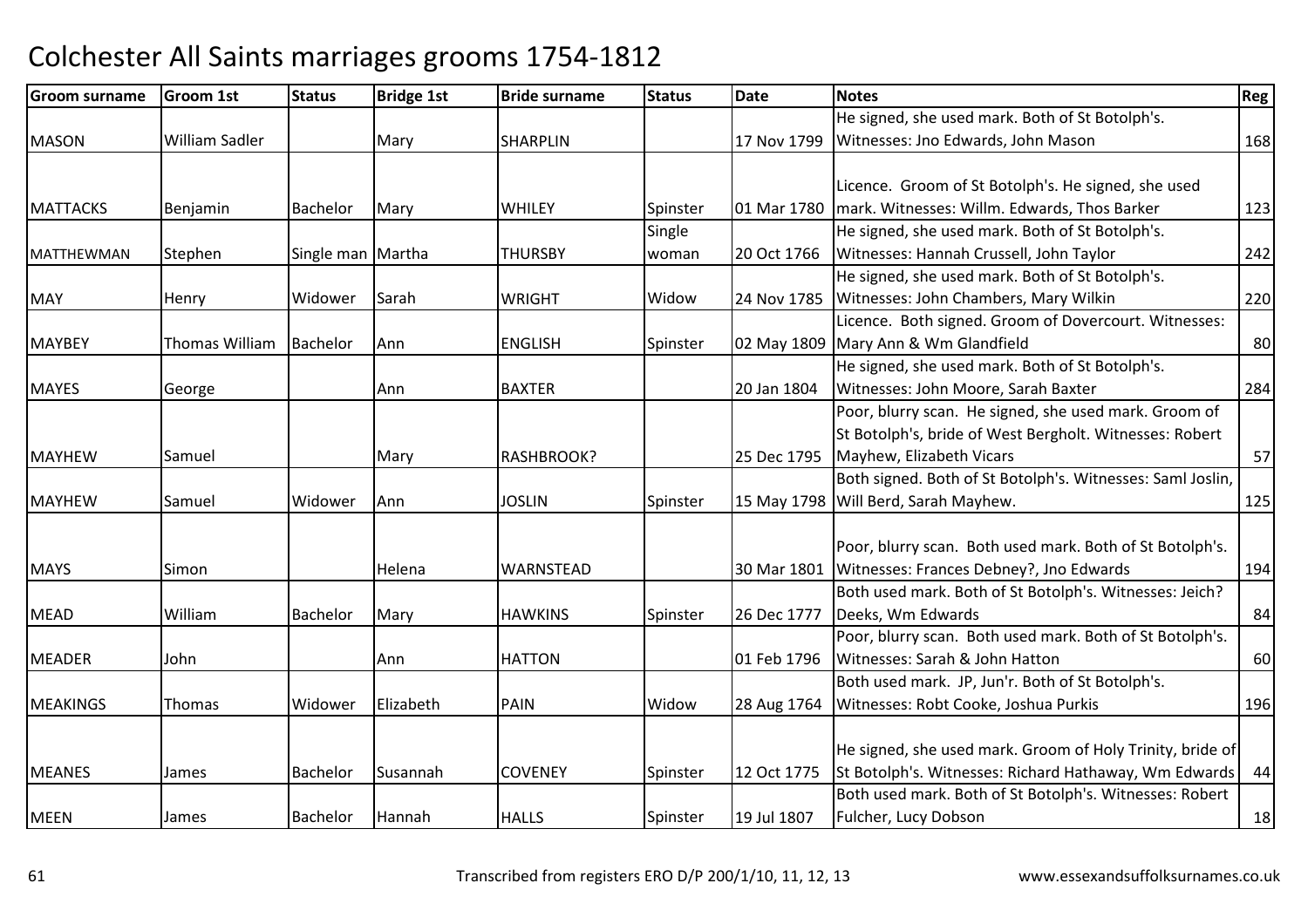| Licence. Both signed. Groom of Ballingdon. Witnesses:<br>Elizabeth<br>Eliz Bentall, R.K.? Pollett<br><b>Bachelor</b><br><b>BENTALL</b><br>Spinster<br><b>MENDHAM</b><br>Thomas<br>24 Feb 1764<br>Both used mark. Both of St Botolph's. Witnesses: William<br><b>COWELL</b><br>17 May 1798 Heany, Eleanor Heiny<br>MIDDLEDITCH<br>Bachelor<br>Sarah<br>Samuel<br>Spinster<br>He used mark, she signed. Witnesses: Saml Shorey,<br>Elizabeth<br><b>BRETT</b><br>Widow<br>04 Jan 1778<br>Elisbeth Cooper<br><b>MIDDLETON</b><br>Matthew<br>Widower<br>Both used mark. Groom of Ardleigh, bride of St<br>Botolph's. Witnesses: Mary Abbott, Bartholomew<br>Elizabeth<br>Francis<br>Widower<br>28 Sep 1777<br><b>MILES</b><br><b>DALE</b><br>Spinster<br><b>Browne</b><br>Licence. Both signed. Groom of St Botolph's, bride of St | 178<br>127<br>87 |
|-------------------------------------------------------------------------------------------------------------------------------------------------------------------------------------------------------------------------------------------------------------------------------------------------------------------------------------------------------------------------------------------------------------------------------------------------------------------------------------------------------------------------------------------------------------------------------------------------------------------------------------------------------------------------------------------------------------------------------------------------------------------------------------------------------------------------------|------------------|
|                                                                                                                                                                                                                                                                                                                                                                                                                                                                                                                                                                                                                                                                                                                                                                                                                               |                  |
|                                                                                                                                                                                                                                                                                                                                                                                                                                                                                                                                                                                                                                                                                                                                                                                                                               |                  |
|                                                                                                                                                                                                                                                                                                                                                                                                                                                                                                                                                                                                                                                                                                                                                                                                                               |                  |
|                                                                                                                                                                                                                                                                                                                                                                                                                                                                                                                                                                                                                                                                                                                                                                                                                               |                  |
|                                                                                                                                                                                                                                                                                                                                                                                                                                                                                                                                                                                                                                                                                                                                                                                                                               |                  |
|                                                                                                                                                                                                                                                                                                                                                                                                                                                                                                                                                                                                                                                                                                                                                                                                                               |                  |
|                                                                                                                                                                                                                                                                                                                                                                                                                                                                                                                                                                                                                                                                                                                                                                                                                               |                  |
|                                                                                                                                                                                                                                                                                                                                                                                                                                                                                                                                                                                                                                                                                                                                                                                                                               |                  |
|                                                                                                                                                                                                                                                                                                                                                                                                                                                                                                                                                                                                                                                                                                                                                                                                                               | 79               |
|                                                                                                                                                                                                                                                                                                                                                                                                                                                                                                                                                                                                                                                                                                                                                                                                                               |                  |
| James'. Witnesses: Sophia & J Chadwick, Jno.Edwards.<br><b>MILES</b><br>Edward<br><b>ALBRA</b><br>19 Jul 1808<br>Sarah<br>Spinster                                                                                                                                                                                                                                                                                                                                                                                                                                                                                                                                                                                                                                                                                            | 53               |
| Both signed. Both of St Botolph's. Witnesses: John                                                                                                                                                                                                                                                                                                                                                                                                                                                                                                                                                                                                                                                                                                                                                                            |                  |
| Elizabeth<br><b>HENDRICKX</b><br>20 Feb 1770<br>Hendrickx, Wm Edwards<br><b>MILLBANK</b><br>Bachelor<br>Spinster<br>Henry                                                                                                                                                                                                                                                                                                                                                                                                                                                                                                                                                                                                                                                                                                     | 306              |
|                                                                                                                                                                                                                                                                                                                                                                                                                                                                                                                                                                                                                                                                                                                                                                                                                               |                  |
| Both used mark. Groom of St Mary Magdalen, bride of St                                                                                                                                                                                                                                                                                                                                                                                                                                                                                                                                                                                                                                                                                                                                                                        |                  |
| Botolph's. Witnesses: Richd Sallows, Wm Edwards<br><b>MILLER</b><br>Elizabeth<br><b>YORK</b><br>Widow<br>09 Feb 1763<br><b>Thomas</b><br>Widower                                                                                                                                                                                                                                                                                                                                                                                                                                                                                                                                                                                                                                                                              | 153              |
|                                                                                                                                                                                                                                                                                                                                                                                                                                                                                                                                                                                                                                                                                                                                                                                                                               |                  |
| Both signed. Both of St Botolph's. Witnesses: Daniel                                                                                                                                                                                                                                                                                                                                                                                                                                                                                                                                                                                                                                                                                                                                                                          |                  |
| Miller, Susannah Miller, Sarah Martin, Maria Martin.<br>Daniel<br>Martha<br><b>MARTIN</b><br><b>MILLER</b><br>06 Sep 1804                                                                                                                                                                                                                                                                                                                                                                                                                                                                                                                                                                                                                                                                                                     | 311              |
| He signed, she used mark. Both of St Botolph's.                                                                                                                                                                                                                                                                                                                                                                                                                                                                                                                                                                                                                                                                                                                                                                               |                  |
| Elizabeth<br>Witnesses: John Clarke, John Emmans<br>Richard<br><b>HUNT</b><br>Widow<br>08 Apr 1771<br><b>MILLS</b><br>Widower                                                                                                                                                                                                                                                                                                                                                                                                                                                                                                                                                                                                                                                                                                 | 323              |
| He signed, she used mark. Bride of St Botolph's.                                                                                                                                                                                                                                                                                                                                                                                                                                                                                                                                                                                                                                                                                                                                                                              |                  |
| Elizabeth<br>Witnesses: Willm Parr, Wm Edwards<br><b>MILLS</b><br>Solomon<br><b>COOK</b><br>04 Aug 1772                                                                                                                                                                                                                                                                                                                                                                                                                                                                                                                                                                                                                                                                                                                       | 346              |
| She signed (Samon), he used mark. Both of St Botolph's.                                                                                                                                                                                                                                                                                                                                                                                                                                                                                                                                                                                                                                                                                                                                                                       |                  |
| Witnesses: Solomon Mills, Wm Edwards<br><b>SALMON</b><br><b>MILLS</b><br>Thomas<br>Widower<br>Ann<br>Spinster<br>21 Nov 1773                                                                                                                                                                                                                                                                                                                                                                                                                                                                                                                                                                                                                                                                                                  | 367              |
| He signed, she used mark. Both of St Botolph's.                                                                                                                                                                                                                                                                                                                                                                                                                                                                                                                                                                                                                                                                                                                                                                               |                  |
| Esther<br>Witnesses: Lucy Brown, Ann Harrison<br><b>MILLS</b><br>William<br>Bachelor<br><b>MANNING</b><br>Spinster<br>03 Jul 1787                                                                                                                                                                                                                                                                                                                                                                                                                                                                                                                                                                                                                                                                                             |                  |
| Licence. Both signed. Both St Botolph's. Witnesses:                                                                                                                                                                                                                                                                                                                                                                                                                                                                                                                                                                                                                                                                                                                                                                           | 247              |
| William<br>Hannah Hall, Samuel Finch<br><b>MILLS</b><br><b>HALL</b><br>07 Dec 1794<br>Mary                                                                                                                                                                                                                                                                                                                                                                                                                                                                                                                                                                                                                                                                                                                                    |                  |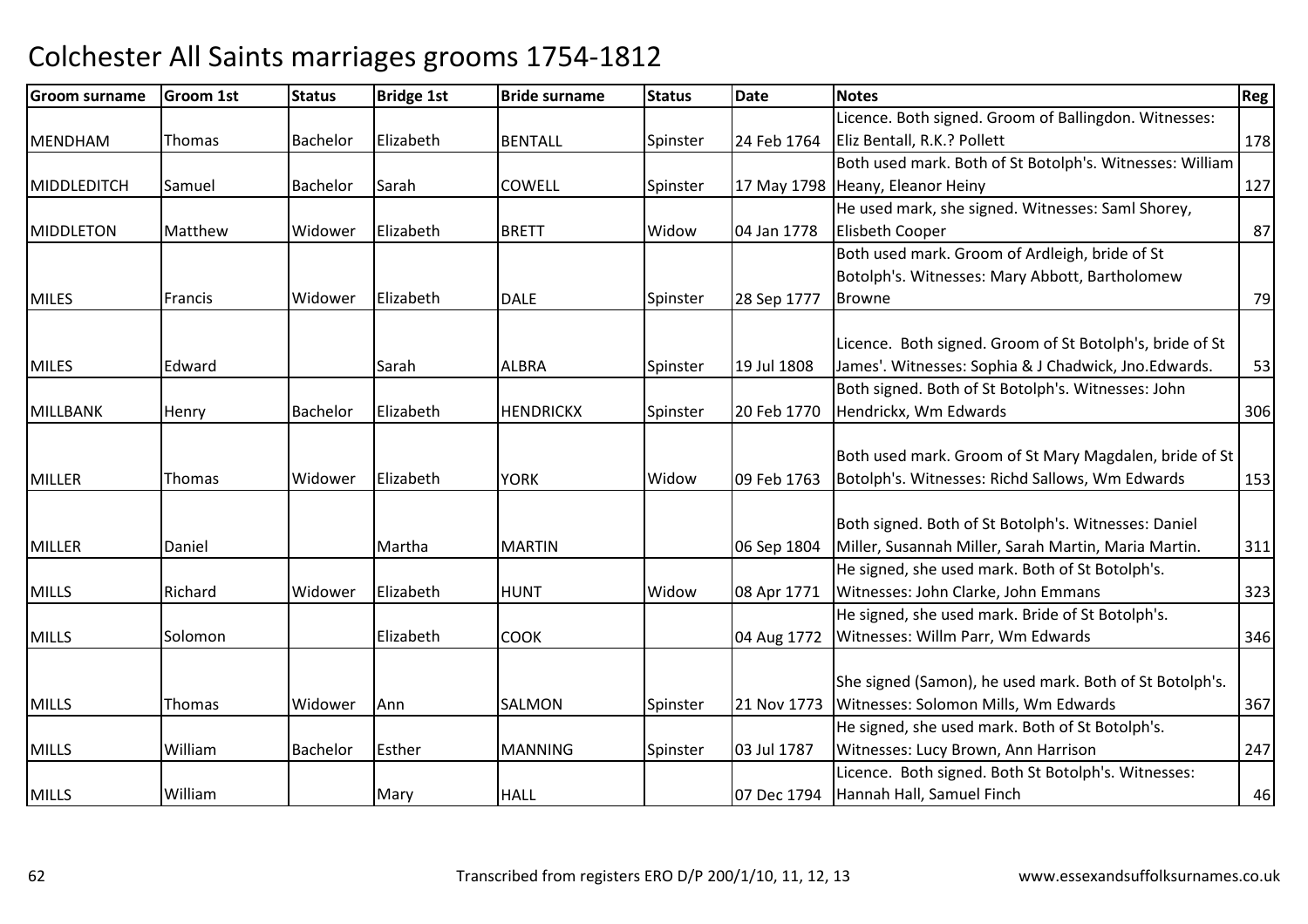| <b>Groom surname</b> | <b>Groom 1st</b> | <b>Status</b>        | <b>Bridge 1st</b> | <b>Bride surname</b> | <b>Status</b> | Date        | <b>Notes</b>                                                  | Reg |
|----------------------|------------------|----------------------|-------------------|----------------------|---------------|-------------|---------------------------------------------------------------|-----|
|                      |                  |                      |                   |                      |               |             | He signed, she used mark. Both of St Botolph's. Witness:      |     |
| <b>MILLS</b>         | John             | <b>Bachelor</b>      | Ann               | <b>HOWLETT</b>       | Spinster      | 15 Jan 1798 | John Mills Sen'r.                                             | 117 |
|                      |                  |                      |                   |                      |               |             |                                                               |     |
|                      |                  |                      |                   |                      |               |             | Both used mark. Groom of St Mary Magdalen, bride of St        |     |
| <b>MILLS</b>         | James            |                      | <b>Susanna</b>    | <b>FERRIS</b>        |               |             | 03 May 1803   Botolph's. Witnesses: Thomas Finn?, Sarah Mills | 253 |
|                      |                  |                      |                   |                      |               |             | Both used mark. Both of St Botolph's. Witnesses: Peter        |     |
| <b>MILLS</b>         | Edmund           | <b>Bachelor</b>      | Ann               | <b>BLOOMLEY</b>      | Spinster      |             | 04 Mar 1804 Devall, John Edwards                              | 288 |
|                      |                  |                      |                   |                      |               |             | He signed, she used mark. Curate also seems to have           |     |
|                      |                  |                      |                   |                      |               |             | written Sawell. Both of St Botolph's. Witnesses: Ann &        |     |
| <b>MILNER</b>        | Thomas           | <b>Bachelor</b>      | Mary Ann          | <b>DAWELL</b>        | Widow         | 10 Apr 1808 | <b>Allen Cumming</b>                                          | 45  |
|                      |                  |                      |                   |                      |               |             |                                                               |     |
|                      |                  |                      |                   |                      |               |             | Licence. Both signed. Groom is a clerk. Bride is of Little    |     |
| MILTON               | John             | Widower              | Sarah             | <b>JOSSELYN</b>      | Spinster      | 28 Jan 1755 | Horksley. Witnesses: Nich's Garrard Lynne, Sam'l Gibbs.       | 13  |
|                      |                  |                      |                   |                      |               |             | Licence. Both used mark. [Mis-hear for Maynard?]. Both        |     |
|                      |                  |                      |                   |                      |               |             | of St Botolph's. Witnesses: S Spooner?, Mary Ann              |     |
| <b>MINARD</b>        | Simon            |                      | Sarah             | <b>WALKER</b>        |               | 22 Sep 1803 | Bennell                                                       | 268 |
|                      |                  |                      |                   |                      |               |             | Both signed. Groom of St Leonard's, bride of St               |     |
|                      |                  |                      |                   |                      |               |             | Botolph's. Witnesses: Mary Gooderham, Thomas                  |     |
| <b>MINTER</b>        | John             | <b>Bachelor</b>      | Mary              | <b>HOLT</b>          | Spinster      | 20 May 1766 | <b>Clemants</b>                                               | 234 |
|                      |                  |                      |                   |                      |               |             | Licence. Poor, blurry scan. Both used mark. Groom of          |     |
|                      |                  |                      |                   |                      |               |             | Brightlingsea, bride of St Botolph's. Witnesses: Wm           |     |
| <b>MINTER</b>        | Richard          |                      | Sarah             | <b>CLARKE</b>        |               | 12 Nov 1795 | Chedwick?, John Annis?                                        | 53  |
|                      |                  |                      |                   |                      |               |             | Both used mark. Both of St Botolph's. Witnesses: John         |     |
| MITCHELL             | Hugh             | Bachelor             | Mary              | <b>EVERET</b>        | Spinster      | 27 Sep 1808 | Jenners?, Jno Edwards                                         | 58  |
|                      |                  |                      |                   |                      |               |             |                                                               |     |
| <b>MIXER</b>         | Thomas           | Bachelor             | Ann               | <b>JEFFERIES</b>     | Spinster      | 08 Sep 1778 | Both signed. Witnesses: James Brooker, Mary Jefferies         | 98  |
|                      |                  |                      |                   |                      |               |             | Both used mark. Groom of St Mary Magdalen,.                   |     |
| M'MAHN               | <b>Brien</b>     |                      | Elizabeth         | <b>BROOKS</b>        |               | 03 Dec 1797 | Witnesses: Sharra? Haner?                                     | 115 |
|                      |                  |                      |                   |                      | Single        |             | Both used mark. [For Noyes or similar?]. Both of St           |     |
| <b>MOFFET</b>        | Richard          | Single man Elizabeth |                   | <b>KNOISE?</b>       | woman         | 07 Jan 1805 | Botolph's. Witnesses: Ann Gollifer?, Mary Wright              | 321 |
|                      |                  |                      |                   |                      |               |             |                                                               |     |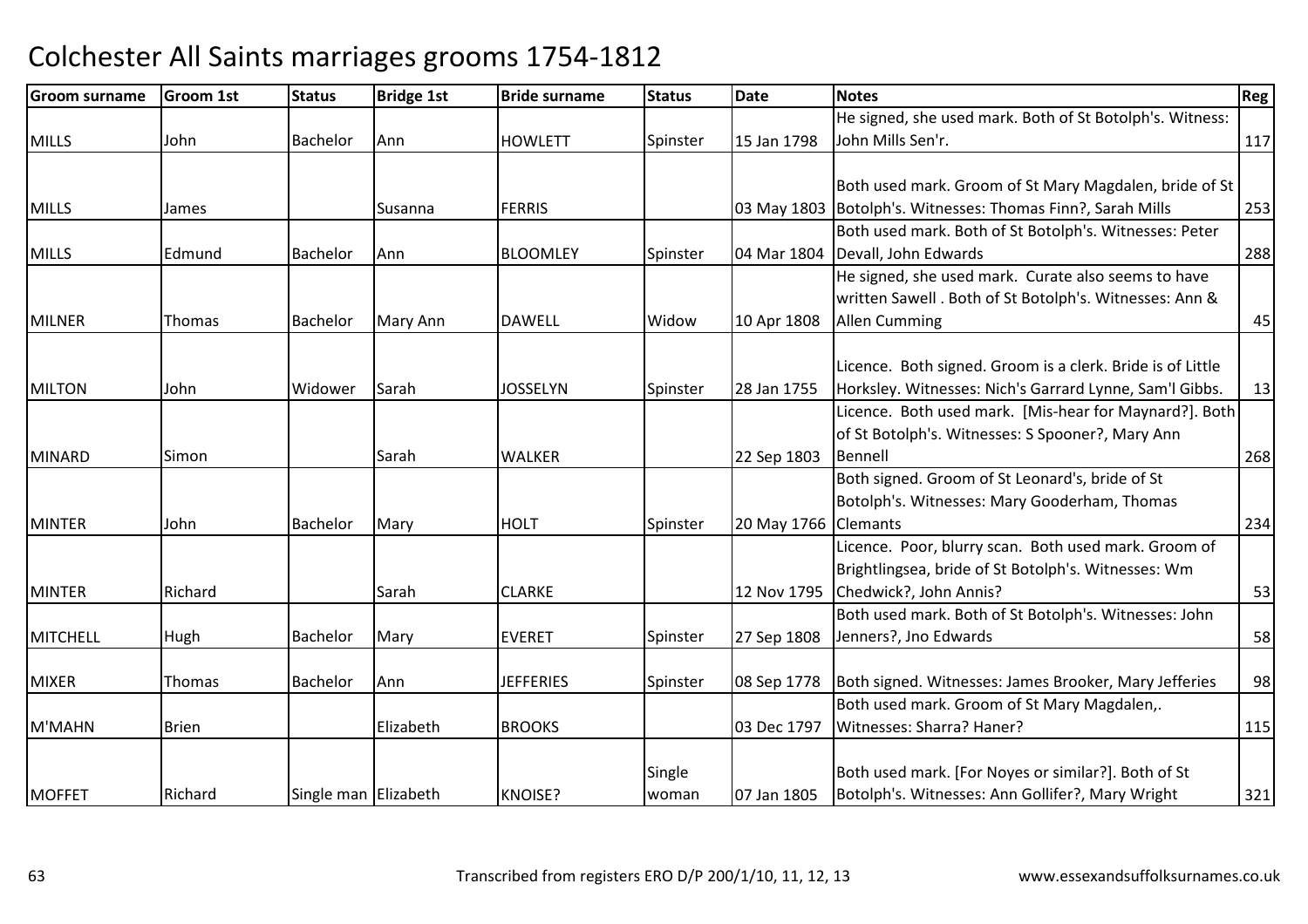| <b>Groom surname</b> | <b>Groom 1st</b> | <b>Status</b>   | <b>Bridge 1st</b> | <b>Bride surname</b> | <b>Status</b> | <b>Date</b> | <b>Notes</b>                                              | Reg            |
|----------------------|------------------|-----------------|-------------------|----------------------|---------------|-------------|-----------------------------------------------------------|----------------|
|                      |                  |                 |                   |                      |               |             | Poor, blurry scan. Licence. Both signed. Groom of         |                |
|                      |                  |                 |                   |                      |               |             | Boxted, bride of St Botolph's. Witnesses: Lucy            |                |
| <b>MONTAGUE</b>      | James            |                 | Elizabeth         | <b>HOCKER</b>        |               | 01 May 1800 | Mattinley?, Thos Thear?                                   | 175            |
|                      |                  |                 |                   |                      |               |             | Both used mark. Both of St Botolph's. Witnesses: Isaac    |                |
| <b>MONTIGUE</b>      | William          | <b>Bachelor</b> | Anne              | <b>WATTS</b>         | Spinster      | 11 Jun 1792 | Watts, Wm Edwards                                         | 356            |
|                      |                  |                 |                   |                      |               |             | Both signed. Bride of St Botolph's. Witnesses: Jno        |                |
| <b>MOODY</b>         | William          |                 | Susannah          | <b>BROWNSMITH</b>    |               | 18 Dec 1757 | Bumstead, Isaac Peacock                                   | 63             |
|                      |                  |                 |                   |                      |               |             | He signed, she used mark. Both of St Botolph's.           |                |
| <b>MOORE</b>         | William          | Bachelor        | <b>Ann</b>        | <b>STEEL</b>         | Spinster      | 06 Jun 1763 | Witnesses: Wm Edwards, John Filer                         | 160            |
|                      |                  |                 |                   |                      |               |             | He signed, she used mark. Both of St Botolph's.           |                |
| MOORE                | William          | Widower         | Sarah             | <b>HARRIS</b>        | Widow         |             | 16 May 1769 Witnesses: Mary Stubbs, Wm Edwards, An?Black? | 287            |
|                      |                  |                 |                   |                      |               |             | Both signed. Both of St Botolph's. Witnesses: John        |                |
|                      |                  |                 |                   |                      |               |             | Gosnall, John Ward, Susanna & John Cole, Stephen          |                |
| <b>MOORE</b>         | William          | <b>Bachelor</b> | Sarah             | <b>GOSNELL</b>       | Spinster      | 16 Jan 1787 | Chamberlane.                                              | 239            |
|                      |                  |                 |                   |                      |               |             | He signed, she used mark. Both of St Botolph's.           |                |
| <b>MOORE</b>         | Joseph           | Widower         | Elisabeth         | <b>COVENEY</b>       | Widow         | 06 Sep 1790 | Witnesses: John & Sarah Manning                           | 315            |
|                      |                  |                 |                   |                      |               |             | He signed, she used mark. Both of St Botolph's.           |                |
| <b>MOORE</b>         | Wm.              | Bachelor        | Fanny             | <b>BARRETT</b>       | Spinster      | 10 Jan 1793 | Witnesses: William Moore Sen'r, James Carter              | $8\phantom{1}$ |
|                      |                  |                 |                   |                      |               |             | He signed, she used mark. Both of St Botolph's.           |                |
| <b>MOORE</b>         | Edward           |                 | Ann               | <b>FRANKLIN</b>      |               | 24 Nov 1793 | Witnesses: Jno Franklin, Elizabeth Chamblin               | 21             |
|                      |                  |                 |                   |                      |               |             | Both used mark. Both of St Botolph's. Witnesses: James    |                |
| <b>MOORE</b>         | Jonathan         | Widower         | Mary              | <b>JEFFRIES</b>      |               | 02 Dec 1806 | Lepper, Sarah Watson                                      | 392            |
|                      |                  |                 |                   |                      |               |             | Year wrong, should be 1807. Licence. He signed, she       |                |
|                      |                  |                 |                   |                      |               |             | used mark. Both of St Botolph's. Witnesses: Sarah & Jno   |                |
| <b>MORDEN</b>        | James            | <b>Bachelor</b> | Elizabeth         | <b>SMITH</b>         | Spinster      | 04 Jan 1806 | Edwards                                                   | $\overline{2}$ |
|                      |                  |                 |                   |                      |               |             | Both used mark. Both of St Botolph's. Witnesses:          |                |
| <b>MORGAN</b>        | Richard          | Widower         | Ann               | <b>BOAST</b>         | Widow         | 17 Feb 1766 | Abraham Buckle, Wm Edwards                                | 228            |
|                      |                  |                 |                   |                      |               |             |                                                           |                |
|                      |                  |                 |                   |                      |               |             | He used mark, she signed (Faalks). [For                   |                |
|                      |                  |                 |                   |                      |               |             | Faulks/Faux/Fookes ?]. Groom of St Leonard's, bride of    |                |
| <b>MORGAN</b>        | Edward           | Bachelor        | Susanna           | <b>FOALKS</b>        | Spinster      | 10 Apr 1766 | St Botolph's. Witnesses: Mary Rootsey, Ann Pa*le          | 231            |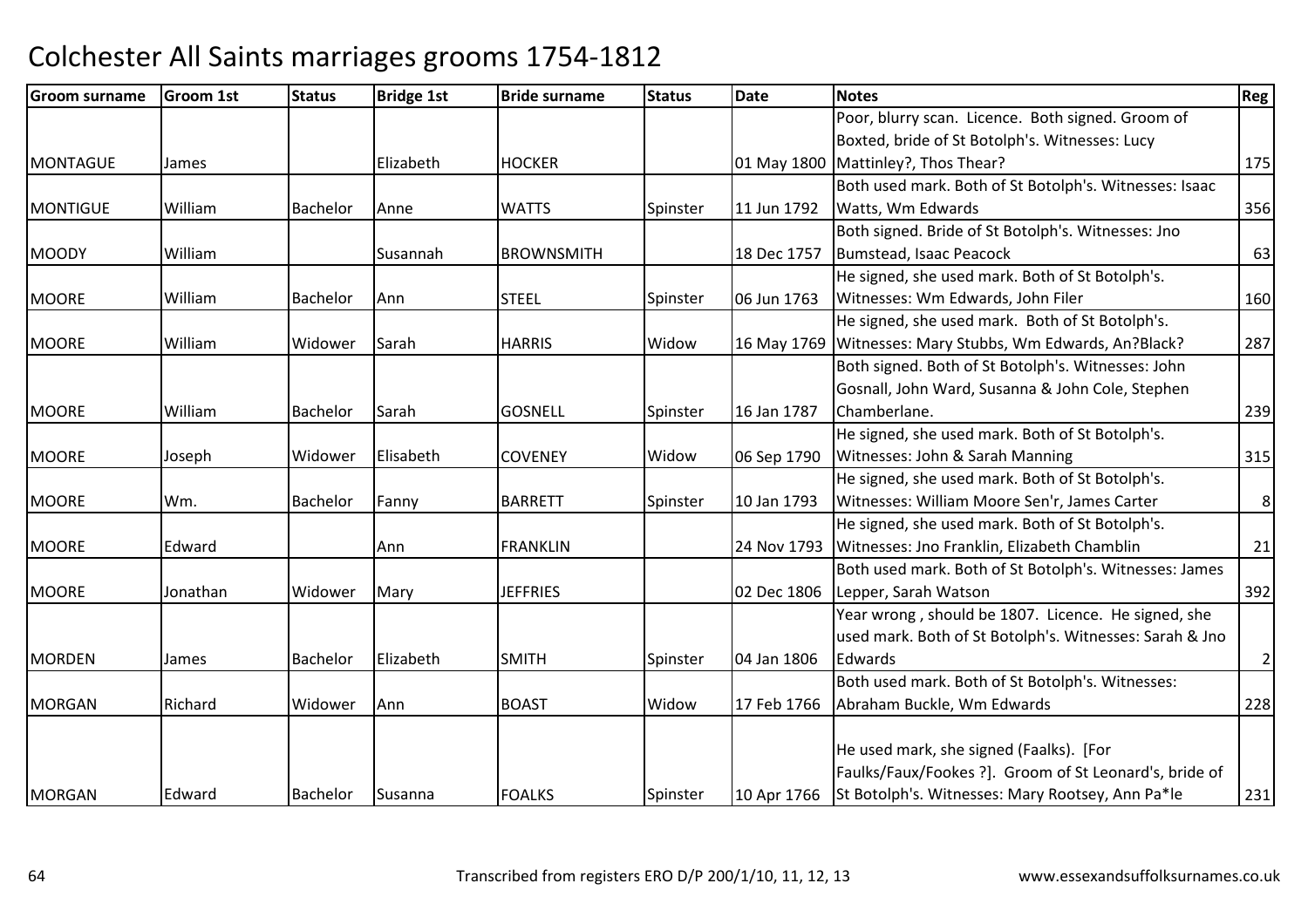#### Groom surnamee Groom 1st Status Bridge 1st Bride surname Status Date Notes Regge Regge Regge Regge Regge Regge Regge Regge R MORI FY Y Wm. Bachelor Mary FORDHAM FORDHAM Spinster 06 Sep 1792 He signed, she used mark. Both of St Botolph's. Witnesses: Wm Morley Sen'r, James Carter. 1361 **MORTIFR** |Francis | Single man Mary | FENTON Spinster | 07 Oct 1756 Licence. He signed, she used mark. Groom of Walton, bride of St Botolph's. Witnesses: Thos. Thorp, John Blyth <sup>50</sup> **MORTLOCK** K John - Widower Ann - SUTTELL - Widow Widow 109 Nov 1806 Both used mark. Both of St Botolph's. Witness: Ann **Mortlock** k 388 MORTONN Thos. Nary FENN 06 Aug 1754 Both signed. Groom is a weaver. Witnesses: John Dennis, Jno. Blyth<u>h 5</u> **MOSS**  Robert Bachelor Elizabeth DYER Widow 19 May 1766 Witnesses: Thos Sarls, Katherine ElwoodHe signed, she used mark. Both of St Botolph's. d 233 **MOSS**  Richard Elizabeth LAIT 25 Jan 1803 Both used mark. Both of St Botolph's. Witnesses: Mary Carter, Jno Edwards $\sim$  247 **MUNNINGS**  Gregory Widower HannahROBUTS Spinster 02 Aug 1769 He signed, she used mark. [ Doubtless for Roberts ]. Groom is a weaver of St Botolph's. Bride of St Giles's.Witnesses: James Carter, Grace Fitch <sup>295</sup> **MUNNINGS** S Robert Sayer Mary Mary MAPLES 1803 Licence. Both signed. Groom of Wivenhoe, bride of St Botolph's. Witnesses: Sarah Taylor, Wm Maples <sup>278</sup>MUNSONN John Bachelor Mary BENNELL Spinster 07 Dec 1784 Both signed. Both of St Botolph's. Witnesses: Thos Barker, Susannah Anniss 202 MUNSONN Daniel Bachelor Susannah CHAMBERLAIN Spinster 02 Apr 1811 Both signed. Groom of West Bergholt. Witnesses: Ann & Henry Munsonn 151 MURRELLJonathan Bachelor Sarah CANHAMSpinster | 13 Jan 1806 Both signed. Both of St Botolph's. Witnesses: Debora Newman, James Calver Jno. Edwards. 355MURRELLSJohn | Bachelor | Mary | SHERWOOD Spinster | 29 Aug 1775 Both used mark. Both of St Botolph's. Witnesses: Dinah Mills, William Balls $\sim$  39 **MURRILLS**  Andrew Bachelor Sarah ALSTONSpinster | 08 Nov 1789 Both signed. Both of St Botolph's. Witnesses: Thos Dyer, Wm Edwards $\sim$  302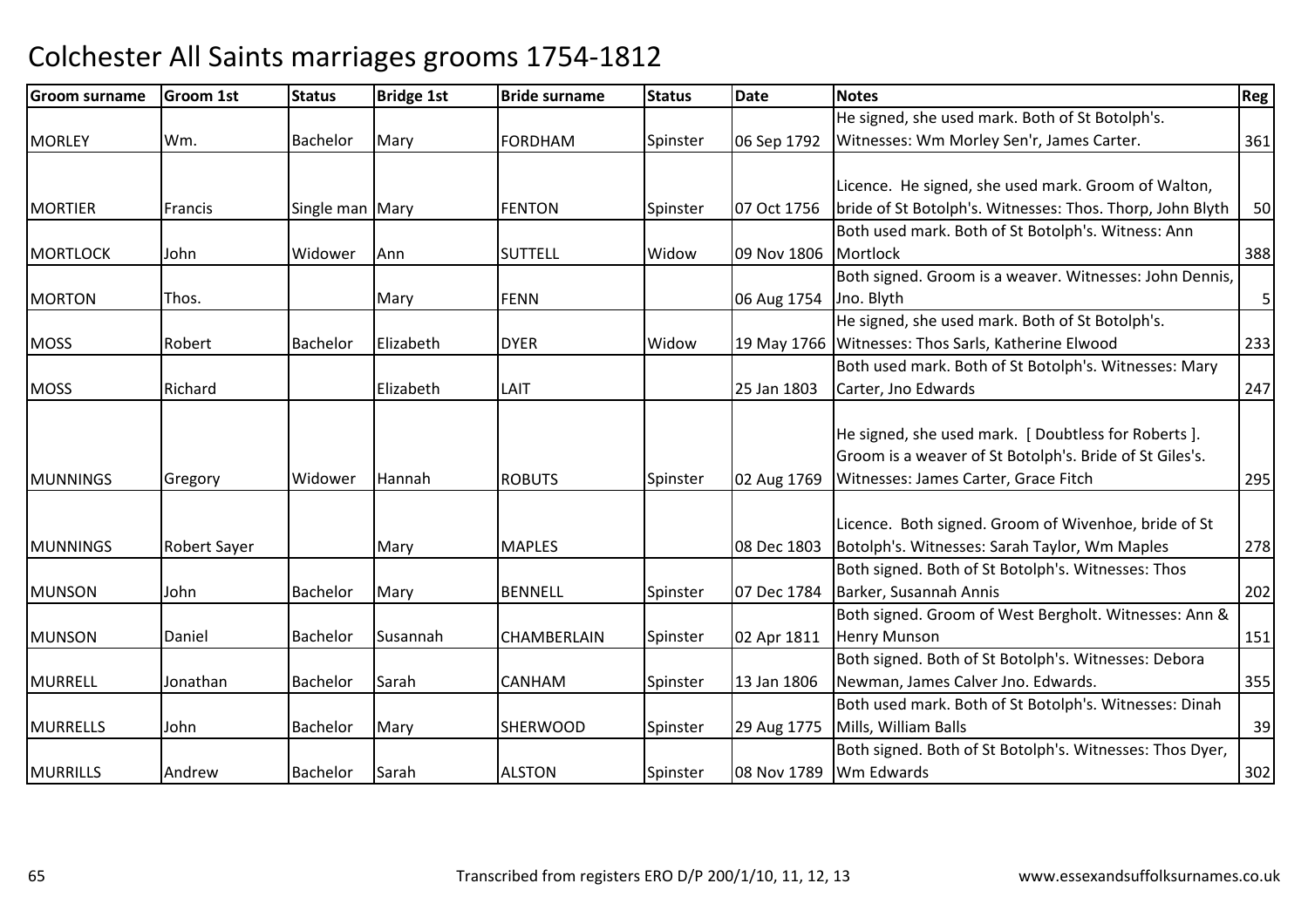| <b>Groom surname</b> | <b>Groom 1st</b> | <b>Status</b>       | <b>Bridge 1st</b> | <b>Bride surname</b> | <b>Status</b> | Date        | <b>Notes</b>                                                                                                                                                 | Reg            |
|----------------------|------------------|---------------------|-------------------|----------------------|---------------|-------------|--------------------------------------------------------------------------------------------------------------------------------------------------------------|----------------|
|                      |                  |                     |                   |                      | Single        |             | Both signed. Groom of St Martin's, bride of St Botolph's.                                                                                                    |                |
| <b>MURRILS</b>       | John             | Widower             | Susanna           | <b>DAY</b>           | woman         | 09 Nov 1762 | Witnesses: Thos Clemants, Wm Edwards                                                                                                                         | 148            |
| <b>NAISH</b>         | Thomas           | Widower             | Elizabeth         | <b>OVERY</b>         |               | 23 Nov 1769 | Licence. Both signed. Groom of St Botolph, Aldgate,<br>London, bride of St Botolph's. Witnesses: Eliz. & Mary<br>Rootsey, Sarah Rootsey, Eliz Rootsey Jun'r. | 299            |
| <b>NASH</b>          | John             | Single man Susannah |                   | <b>SEWELL</b>        | Widow         | 14 Feb 1756 | Licence. He used mark, she signed. Groom is a Dragoon,<br>of St Nicholas. Witnesses: Wm. Smith, John Blyth                                                   | 40             |
| <b>NASON</b>         | Thomas           | Widower             | Mary              | <b>HALL</b>          | Widow         | 29 Mar 1771 | He signed, she used mark. Both of St Botolph's.<br>Witnesses: Wm Edwards, Michael Blomfield                                                                  | 322            |
| <b>NELSON</b>        | James            | Widower             | Mary              | <b>HAMMANT</b>       | Widow         | 31 Jan 1809 | Licence. Both signed. Groom of Lexden. Witnesses:<br>Sarah M[io]nks, Henry Bull                                                                              | 70             |
| <b>NESBITT</b>       | John             | Bachelor            | Catherine         | <b>GEORGE</b>        | Widow         | 29 Apr 1810 | Licence. He signed, she used mark. Both of St Botolph's.<br>Witnesses: John Shorten?, Jno Edwards                                                            | 120            |
| <b>NEVELL</b>        | Edward           | <b>Bachelor</b>     | Elisabeth         | <b>NICE</b>          | Spinster      | 12 Jan 1789 | Both used mark. Both of St Botolph's. Witnesses: Peter<br>Nevell, Wm Edwards                                                                                 | 273            |
| <b>NEVILL</b>        | William          | Bachelor            | Martha            | <b>HAMMOND</b>       | Spinster      | 29 Dec 1777 | Licence, bride is a minor, consent of her father. Both<br>signed. Groom of Fryerning. Witnesses: Rich'd<br>Hammond, Sarah Johnson                            | 85             |
| <b>NEVILLE</b>       | James Appleby    | Bachelor            | Elizabeth         | <b>HARDY</b>         | Spinster      | 19 Feb 1809 | Both signed. Both of St Botolph's. Witnesses: Jno Harris,<br>E Tottman, G.M.Thorn.                                                                           | 71             |
| <b>NEWCOME</b>       | Thomas           | <b>Bachelor</b>     | Mary              | <b>NUNN</b>          | Spinster      | 21 Oct 1755 | Licence. Both signed. Groom of Hatfield Peverel.<br>Witnesses: Ben Cock, Wm. Willes                                                                          | 29             |
| <b>NEWMAN</b>        | William          | Bachelor            | Sarah             | <b>ABRAHAMS</b>      | Spinster      | 23 Oct 1809 | She signed, he used mark. Witnesses: Ann & John Kirk,<br>Jno.Edwards.                                                                                        | 101            |
| <b>NEWSON</b>        | James            | Bachelor            | Sarah             | <b>BUCKINGHAM</b>    | Spinster      | 27 Nov 1792 | Both used mark. Both of St Botolph's. Witnesses: Jno<br>Emmans, James Carter                                                                                 | $\overline{2}$ |
| <b>NEWSON</b>        | James            | Bachelor            | Lydia             | <b>SUMMERS</b>       | Spinster      |             | Blurry, indistinct scan. He used mark, she signed. Both of<br>07 May 1812 St Botolph's. Witnesses: Peter Ebbs, Judith Newson                                 | 187            |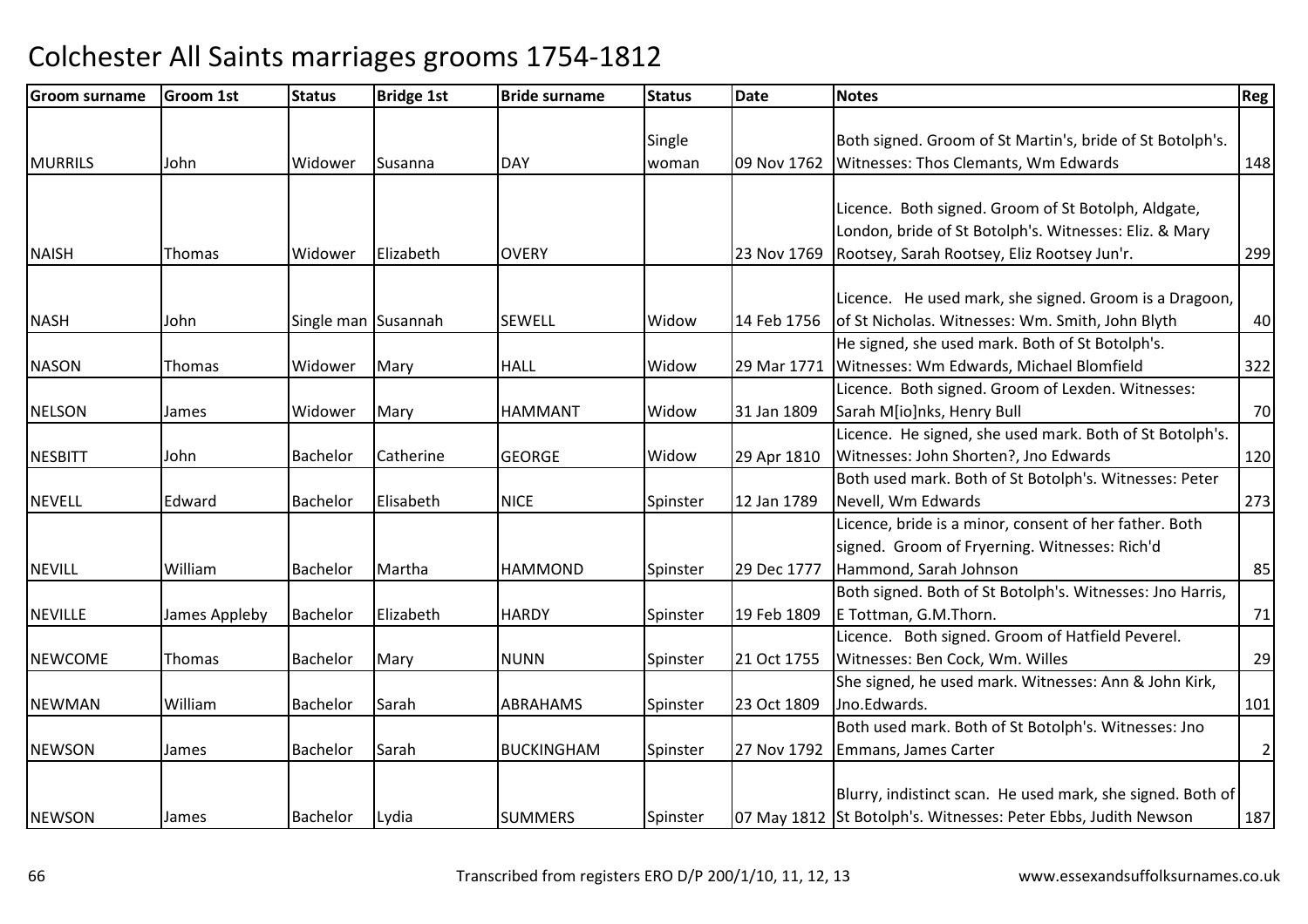| <b>Groom surname</b> | Groom 1st | <b>Status</b>   | <b>Bridge 1st</b> | <b>Bride surname</b> | <b>Status</b> | <b>Date</b> | <b>Notes</b>                                                        | <b>Reg</b> |
|----------------------|-----------|-----------------|-------------------|----------------------|---------------|-------------|---------------------------------------------------------------------|------------|
|                      |           |                 |                   |                      |               |             | Both used mark. Both of St Botolph's. Witnesses: Thomas             |            |
| <b>NEWTON</b>        | Robert    | Widower         | Sarah             | <b>WRIGHT</b>        | Widow         | 09 Jan 1758 | Harod, Thomas Baines                                                | 65         |
|                      |           |                 |                   |                      |               |             | Licence. Both signed. Groom of St James's. Witnesses:               |            |
| <b>NEWTON</b>        | Samuel    | Bachelor        | Susan             | SANSOM               |               | 14 Jan 1761 | Philip & Mary Sansom, Edward Brown.                                 | 128        |
|                      |           |                 |                   |                      |               |             |                                                                     |            |
|                      |           |                 |                   |                      |               |             | Licence. Both signed. [Blurry, could be read as Mary                |            |
|                      |           |                 |                   |                      |               |             | Only Bloomfield]. Groom of St James', bride of St                   |            |
| <b>NEWTON</b>        | Thomas    | <b>Bachelor</b> | Mary Caly?        | <b>BLOOMFIELD</b>    | Spinster      | 03 Jan 1770 | Botolph's. Witnesses: B* Bloomfield, Susan Newton                   | 302        |
|                      |           |                 |                   |                      |               |             | Both used mark. Both of St Botolph's. Witnesses: A A                |            |
| <b>NEWTON</b>        | William   | Bachelor        | Mary              | <b>WRIGHT</b>        | Spinster      |             | 16 May 1771   Francotte, Odilia Simon                               | 326        |
|                      |           |                 |                   |                      |               |             | He used mark, she signed. Both of St Botolph's.                     |            |
| <b>NEWTON</b>        | James     | Bachelor        | Margaret          | <b>RAYNER</b>        | Spinster      | 24 Jun 1771 | Witnesses: John & Hannah Newton                                     | 329        |
|                      |           |                 |                   |                      |               |             | Both used mark. Both of St Botolph's. Witnesses: Thomas             |            |
| <b>NEWTON</b>        | John      | <b>Bachelor</b> | Mary              | <b>ALLERTON</b>      | Spinster      | 04 Sep 1774 | Haward, John Crisp                                                  | 16         |
|                      |           |                 |                   |                      |               |             | Both used mark. Both of St Botolph's. Witnesses: John &             |            |
| <b>NEWTON</b>        | William   | Widower         | Elizabeth         | <b>BAKER</b>         | Spinster      | 04 Sep 1774 | Ann Pullen                                                          | 17         |
|                      |           |                 |                   |                      |               |             | Both used mark. Both of St Botolph's. Witnesses: Sarah              |            |
| <b>NEWTON</b>        | William   | Widower         | Margaret          | <b>YORK</b>          | Spinster      | 31 Jul 1808 | Wright, John York                                                   | 55         |
|                      |           |                 |                   |                      |               |             |                                                                     |            |
|                      |           |                 |                   |                      |               |             | Blurry, indistinct scan. Both used mark. Both of St                 |            |
| <b>NEWTON</b>        | John      | Widower         | Susannah          | <b>LADBROOK</b>      | Widow         |             | 03 May 1812   Botolph's. Witnesses: Thomas Ladbrook, Elizabeth Lott | 186        |
|                      |           |                 |                   |                      |               |             | Both used mark. Both of St Botolph's. Witnesses:                    |            |
| <b>NICHOLS</b>       | William   | Widower         | Susannah          | <b>UPSHIRE</b>       | Spinster      | 16 Mar 1794 | Susannah Upshire Sen'r, Jno Edwards.                                | 30         |
|                      |           |                 |                   |                      |               |             |                                                                     |            |
|                      |           |                 |                   |                      |               |             | Blurry, indistinct scan. Both signed. Both of St Botolph's.         |            |
| <b>NICKELS</b>       | John      | <b>Bachelor</b> | Elizabeth         | <b>BUCKINGHAM</b>    | Spinster      | 04 Nov 1811 | Witnesses: Charlotte Nickels, Maria Buckingham                      | 166        |
|                      |           |                 |                   |                      |               |             | He signed, she used mark. Both of St Botolph's.                     |            |
| <b>NOCKOLDS</b>      | James     |                 | Sarah             | <b>UNDERWOOD</b>     |               | 06 Dec 1803 | Witnesses: Joseph Hill, Jno Edwards                                 | 277        |
|                      |           |                 |                   |                      |               |             | Both used mark. Both of St Botolph's. Witnesses: Wm                 |            |
| <b>NOOTH</b>         | Samuel    | Widower         | Sarah             | <b>BISCOE</b>        | Widow         | 10 Feb 1767 | Edwards, Rumhead Shed                                               | 250        |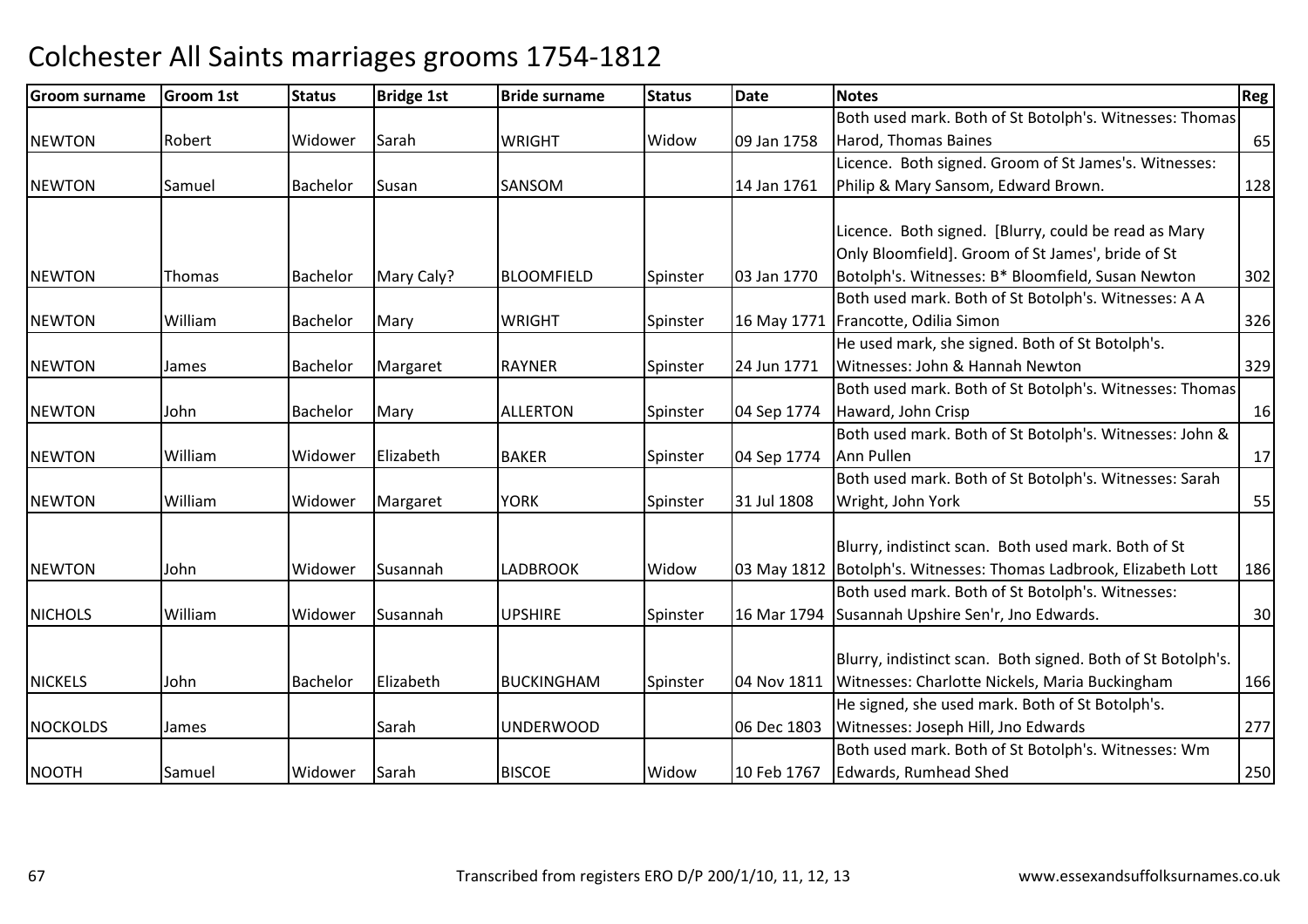| <b>Groom surname</b> | Groom 1st | <b>Status</b>   | <b>Bridge 1st</b> | <b>Bride surname</b> | <b>Status</b> | <b>Date</b>      | <b>Notes</b>                                              | Reg            |
|----------------------|-----------|-----------------|-------------------|----------------------|---------------|------------------|-----------------------------------------------------------|----------------|
|                      |           |                 |                   |                      |               |                  | He signed, she used mark. Groom of West Bergholt,         |                |
|                      |           |                 |                   |                      |               |                  | bride of St Botolph's. Witnesses: Judith Mayhew, William  |                |
| <b>NORFOLK</b>       | Joseph    | Bachelor        | Rachel            | <b>HALSA</b>         | Spinster      | 11 Mar 1784 Pitt |                                                           | 183            |
|                      |           |                 |                   |                      |               |                  | He signed, she used mark. Both of St Botolph's.           |                |
| <b>NORTH</b>         | Thomas    | <b>Bachelor</b> | Lucy              | <b>BURDON</b>        | Spinster      | 05 Nov 1798      | Witnesses: Thomas Walker, Jno Edwards                     | 141            |
|                      |           |                 |                   |                      |               |                  | He signed, she used mark. Both of St Botolph's.           |                |
| <b>NORTH</b>         | John      | Widower         | Hannah            | <b>COOPER</b>        | Widow         | 22 Jul 1806      | Witnesses: W? Bown, Elizabeth Tagner                      | 375            |
|                      |           |                 |                   |                      |               |                  | He signed, she used mark. Both of St Botolph's.           |                |
| <b>NORTH</b>         | Isaac     | Bachelor        | Elizabeth         | <b>BENTING</b>       | Spinster      | 06 Nov 1807      | Witnesses: Mary Benting, Jno Edwards                      | 30             |
|                      |           |                 |                   |                      |               |                  | Both used mark. [For Higby ?]. Both of St Botolph's.      |                |
| <b>NORTON</b>        | Robert    |                 | Elizabeth         | <b>HIGBEE</b>        |               |                  | 22 May 1804 Witnesses: Wm Shenie?, Edward Gadd            | 299            |
|                      |           |                 |                   |                      |               |                  | Both used mark. [For Newby ?]. Both of St Botolph's.      |                |
| <b>NUBY</b>          | William   | Bachelor        | Sarah             | <b>SMITH</b>         | Spinster      | 10 Aug 1811      | Witnesses: Mary & Wm Wright                               | 158            |
|                      |           |                 |                   |                      |               |                  | He used mark, she signed. Witnesses: Ann Nunn, Mary       |                |
| <b>NUNN</b>          | John      | Bachelor        | Ann               | <b>TURVEY</b>        | Spinster      | 29 Oct 1804      | Knapp, William Turvey.                                    | 318            |
|                      |           |                 |                   |                      |               |                  | Licence. He signed, she used mark. Groom of St James's,   |                |
|                      |           |                 |                   |                      |               |                  | bride of St Botolph's. Witnesses: Mary Francis, Saml      |                |
| <b>NUNN</b>          | John      | Bachelor        | Mary              | <b>MUNSON</b>        | Spinster      | 19 Jan 1807      | Verlander                                                 | $\overline{3}$ |
|                      |           |                 |                   |                      |               |                  | He signed, she used mark. Could be read as Stoodham.      |                |
|                      |           |                 |                   |                      |               |                  | Both of St Botolph's. Witnesses: Mary Ainsworth, James    |                |
| <b>NUNN</b>          | John      | Widower         | Hannah            | WOODHAM?             | Spinster      | 02 May 1809      | Harwood                                                   | 81             |
|                      |           |                 |                   |                      |               |                  | Both signed. Both of St Botolph's. Witnesses: Elizabeth & |                |
| <b>OAKES</b>         | William   | Bachelor        | Elizabeth         | <b>GULL</b>          | Spinster      | 01 Aug 1808      | Thomas Inman, Jno. Edwards.                               | 56             |
|                      |           |                 | Elizabeth         |                      |               |                  | Both signed. Both of St Botolph's. Witnesses: William     |                |
| <b>OAKLEY</b>        | John      | Widower         | Rebecca           | <b>FROST</b>         | Widow         |                  | 09 May 1799 Byham, Mary Oakley                            | 152            |
|                      |           |                 |                   |                      |               |                  | Licence. Both used mark. JB, Jun'r. Groom of Bocking.     |                |
| <b>OLDEN</b>         | Ambrose   | Bachelor        | Mary              | <b>SPRINGIT</b>      | Spinster      | 05 Oct 1759      | Witnesses: John Blyth, John Ardley                        | 99             |
|                      |           |                 |                   |                      |               |                  | Both used mark. Both of St Botolph's. Witnesses: ?        |                |
| <b>OLDFIELD</b>      | Thomas    | Bachelor        | Mary              | <b>BAKER</b>         | Widow         | 28 Oct 1806      | Hedgbury?, John Roberts                                   | 386            |
|                      |           |                 |                   |                      |               |                  | Both used mark. Witness B.O. Sen'r. Groom of St Giles',   |                |
|                      |           |                 |                   |                      |               |                  | bride of St Botolph's. Witnesses: Benjamin Oliver,        |                |
| <b>OLIVER</b>        | Benjamin  | Bachelor        | Susannah          | <b>BOOTH</b>         | Spinster      | 26 Dec 1784      | Abraham Hum                                               | 203            |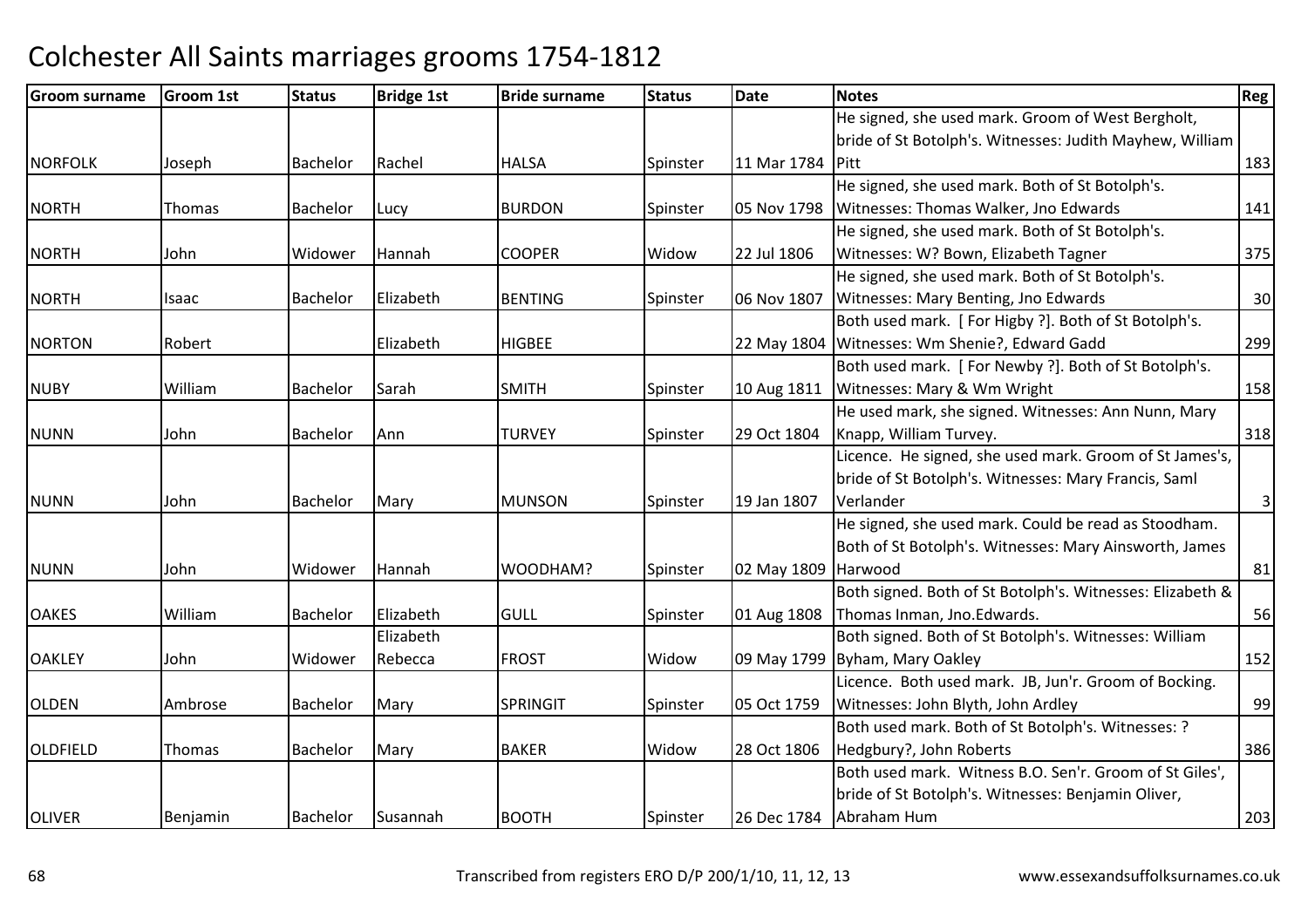| <b>Groom surname</b> | <b>Groom 1st</b> | <b>Status</b>   | <b>Bridge 1st</b> | <b>Bride surname</b> | <b>Status</b> | Date        | <b>Notes</b>                                                                                                        | Reg |
|----------------------|------------------|-----------------|-------------------|----------------------|---------------|-------------|---------------------------------------------------------------------------------------------------------------------|-----|
|                      |                  |                 |                   |                      |               |             | Groom is of St Botolph's, Lieutenant of the Royal Artillery                                                         |     |
|                      |                  |                 |                   |                      |               |             | Drivers. Bride of Kensington, Middlesex. Licence. Both                                                              |     |
|                      |                  |                 |                   |                      |               |             | signed. Witnesses Elizabeth Tamlins (maybe Tomkins), F.                                                             |     |
| <b>OLIVER</b>        | George           | Bachelor        | Juliana           | <b>TOMPKINS</b>      | Widow         | 06 Jul 1809 | S Tomlinson.                                                                                                        | 93  |
|                      |                  |                 |                   |                      |               |             |                                                                                                                     |     |
| <b>OLIVER</b>        | Martin           |                 |                   | <b>HARRISON</b>      |               | 30 Mar 1812 | Blurry, indistinct scan. She signed, he used mark. Both of<br>St Botolph's. Witnesses: James Oliver, Ann S[hk]illet | 182 |
|                      |                  | Bachelor        | Amey              |                      | Spinster      |             | Both used mark. Both of St Botolph's. Witnesses: Thomas                                                             |     |
|                      |                  |                 |                   |                      | Widow         |             |                                                                                                                     |     |
| <b>ONION</b>         | Cornelius        | Widower         | Elizabeth         | <b>CLIFT</b>         |               | 16 Nov 1763 | Harod, Wm Edwards                                                                                                   | 170 |
|                      |                  |                 |                   |                      |               |             | She signed, he used mark. Both of St Botolph's.                                                                     |     |
| <b>ORBELL</b>        | Abraham          | Bachelor        | Susannah          | <b>ALLISON</b>       | Spinster      |             | 05 May 1808 Witnesses: Thomas Pitcher, Sarah Cheek                                                                  | 49  |
|                      |                  |                 |                   |                      |               |             | He signed, she used mark. Both of St Botolph's.                                                                     |     |
| <b>ORMES</b>         | William          | Bachelor        | Sarah             | <b>CARLICK</b>       | Spinster      | 25 Dec 1808 | Witnesses: Thomas Hawes, Jno Edwards                                                                                | 66  |
|                      |                  |                 |                   |                      |               |             | Both used mark. Groom of St Giles', bride of St Botolph's.                                                          |     |
| <b>ORRIN</b>         | John             | Widower         | Mary              | <b>BROMLEY</b>       | Widow         | 29 Apr 1787 | Witnesses: Saml Bedford, Wm Edwards                                                                                 | 243 |
|                      |                  |                 |                   |                      |               |             | He signed, she used mark. Groom of St Giles's, bride of St                                                          |     |
| <b>ORWIN</b>         | Christopher      | Bachelor        | Eliz.             | WILLINGHAM           | Spinster      | 09 Sep 1760 | Botolph's. Witnesses: Robert Wayland, Elliott Arher?                                                                | 117 |
|                      |                  |                 |                   |                      | Single        |             | He signed, she used mark. Groom of Kelvedon.                                                                        |     |
| <b>OSBORN</b>        | Nehemiah         |                 |                   | <b>BARRETT</b>       |               |             | Witnesses: Wm Edwards, John Petit                                                                                   |     |
|                      |                  | Single man Mary |                   |                      | woman         | 24 Sep 1765 | Both used mark. Both of St Botolph's. Witnesses: Thos                                                               | 221 |
| <b>OSBORNE</b>       |                  |                 | Elizabeth         | LAWRENCE             |               |             |                                                                                                                     | 187 |
|                      | George           | Bachelor        |                   |                      | Spinster      | 12 Apr 1784 | Staines, Elizabeth Hardy                                                                                            |     |
|                      | Abraham          | Bachelor        | Elisabeth         |                      |               |             | Both used mark. Both of St Botolph's. Witnesses: Henry                                                              |     |
| <b>OSMAND</b>        |                  |                 |                   | <b>KETTLEY</b>       | Spinster      | 24 Mar 1794 | Vincent, Jno Edwards<br>Both used mark. Both of St Botolph's. Witnesses: John                                       | 32  |
| <b>OSMOND</b>        |                  |                 |                   | <b>CHOPPIN</b>       | Single        |             |                                                                                                                     |     |
|                      | Henry            | Single man Mary |                   |                      | woman         |             | 26 Mar 1764 Eagle, Peter Nevill                                                                                     | 181 |
|                      |                  |                 |                   |                      |               |             |                                                                                                                     |     |
|                      |                  |                 |                   |                      |               |             | He signed, she used mark. Groom of St Botolph's, bride                                                              |     |
| <b>OSMOND</b>        | Henry            | Bachelor        | Hannah            | <b>GODFREY</b>       | Spinster      | 02 Aug 1790 | of St Peter's. Witnesses: Wm Osmond, Wm Edwards                                                                     | 314 |
|                      |                  |                 |                   |                      |               |             | Licence. He used mark, she signed. Both of St Botolph's.                                                            |     |
| <b>OVERHEAD</b>      | Joseph           | Widower         | Catharine         | <b>POPPS</b>         | Widow         |             | 19 Mar 1769   Witnesses: James Mole, Wm Edwards                                                                     | 278 |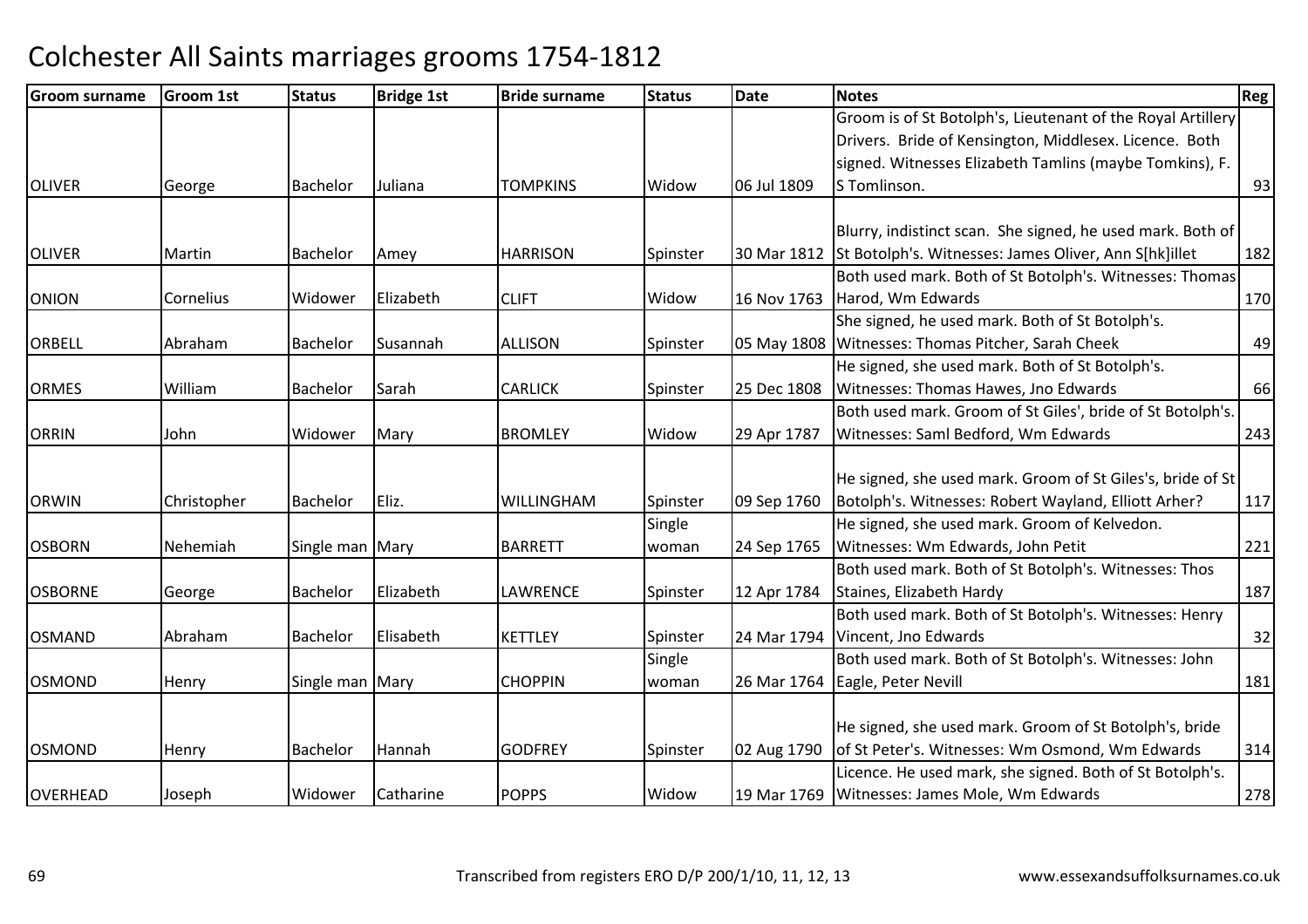| <b>Groom surname</b> | Groom 1st             | <b>Status</b>     | <b>Bridge 1st</b> | <b>Bride surname</b> | <b>Status</b> | <b>Date</b> | <b>Notes</b>                                               | Reg |
|----------------------|-----------------------|-------------------|-------------------|----------------------|---------------|-------------|------------------------------------------------------------|-----|
|                      |                       |                   |                   |                      |               |             | Licence. Both signed. Groom of St Nicholas', bride of St   |     |
| P[AU]RKER            | John                  |                   | Ann               | <b>JOHNSON</b>       |               | 04 Aug 1757 | Botolph's. Witnesses: James & Hester Thorn                 | 60  |
|                      |                       |                   |                   |                      |               |             |                                                            |     |
|                      |                       |                   |                   |                      |               |             | Licence. Both signed. Groom of Woodbridge, bride of St     |     |
| PAGE                 | <b>William Woods</b>  |                   | Charlotte         | <b>SHEPPARD</b>      |               | 05 Jun 1794 | Botolph's. Witnesses: Letitia & John Sheppard              | 36  |
|                      |                       |                   |                   |                      |               |             | He signed, she used mark. Groom of Lexden. Witnesses:      |     |
| <b>PARKER</b>        | <b>Benjamin</b>       | Widower           | Anne              | <b>BETTS</b>         | Spinster      | 13 Jul 1774 | Jacob Parker, James Trussell                               | 10  |
|                      |                       |                   |                   |                      |               |             |                                                            |     |
|                      |                       |                   |                   |                      |               |             | Both signed. JM, Jun'r. Groom of St Nicholas', bride of St |     |
| <b>PARKER</b>        | Nathaniel             | <b>Bachelor</b>   | Elizabeth         | <b>AGNIS</b>         | Spinster      | 25 Oct 1785 | Botolph's. Witnesses: Dorothy Agnis, Jas Mansfield         | 216 |
|                      |                       |                   |                   |                      |               |             | He signed, she used mark. Both of St Botolph's.            |     |
| <b>PARKER</b>        | James                 | Bachelor          | Sarah             | <b>BURGESS</b>       | Spinster      | 28 Jun 1789 | Witnesses: Peter Daroin, Wm Edwards                        | 284 |
|                      |                       |                   |                   |                      |               |             | He signed, she used mark. [For Padstow?]. Both of St       |     |
| <b>PARKER</b>        | Abraham               |                   | Sarah             | <b>PATSTOW</b>       |               | 21 Oct 1805 | Botolph's. Witnesses: Isaac & Caroline Parker              | 345 |
|                      |                       |                   |                   |                      |               |             | He signed, she used mark. Both of St Botolph's.            |     |
|                      |                       |                   |                   |                      |               |             | Witnesses: Thomas Clarke, Sarah Smith, Jno.Edwards.        |     |
| <b>PARKER</b>        | John                  |                   | Margaret          | <b>HEDEMS</b>        |               | 12 Nov 1805 | For Hedhams ? ].                                           | 349 |
|                      |                       |                   |                   |                      |               |             | Blurry, indistinct scan. Licence. Both signed. Groom of    |     |
|                      |                       |                   |                   |                      |               |             | St James', bride of St Botolph's. Witnesses: Ann Sparling, |     |
| <b>PARKER</b>        | <b>William Miller</b> | <b>Bachelor</b>   | Elizabeth         | <b>HAWKINS</b>       | Spinster      | 02 Apr 1812 | Sarah & W.Hawkins.                                         | 184 |
|                      |                       |                   |                   |                      |               |             | Licence. Both signed. Groom of St Botolph's, bride of      |     |
|                      |                       |                   |                   |                      |               |             | Aldham. Witnesses: Mary Leggett, S. Tottman?,              |     |
| PARKISSON            | John                  |                   | Hannah            | <b>HAXELL</b>        |               | 04 Apr 1804 | W.Lausell?                                                 | 293 |
|                      |                       |                   |                   |                      | Single        |             | He signed, she used mark. Both of St Botolph's.            |     |
| <b>PARR</b>          | William               | Single man Rachel |                   | <b>COBBS</b>         | woman         | 11 Dec 1768 | Witnesses: John Cobbs, Wm Edwards                          | 272 |
|                      |                       |                   |                   |                      |               |             |                                                            |     |
|                      |                       |                   |                   |                      |               |             | Both used mark. Groom of St James's, bride of St           |     |
| <b>PARR</b>          | John                  | Bachelor          | Mary              | RO[FS]E              | Spinster      | 02 Jul 1771 | Botolph's. Witnesses: Wm Edwards, Martha Ro[fs]e           | 330 |
|                      |                       |                   |                   |                      |               |             |                                                            |     |
|                      |                       |                   |                   |                      |               |             | Licence. He signed, she used mark. Groom of St Giles'.     |     |
| <b>PARSLE</b>        | William               | <b>Bachelor</b>   | Hannah            | <b>RUSH</b>          | Spinster      | 18 Jun 1776 | Witnesses: Ephr'm & Eliz Shillito, Rachel Fitch.           | 57  |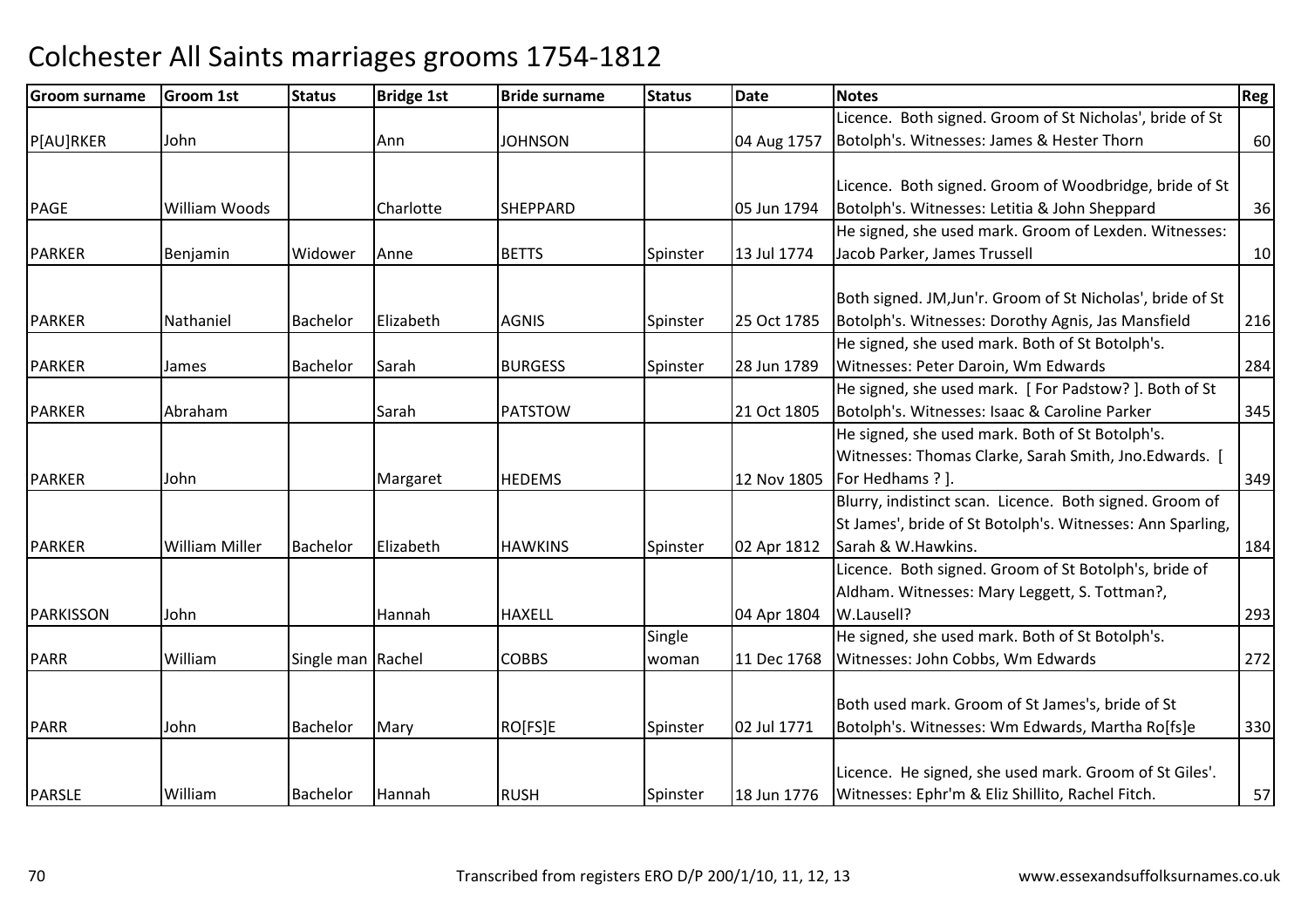| <b>Groom surname</b> | <b>Groom 1st</b> | <b>Status</b>    | <b>Bridge 1st</b>       | <b>Bride surname</b> | <b>Status</b> | Date        | <b>Notes</b>                                                    | <b>Reg</b> |
|----------------------|------------------|------------------|-------------------------|----------------------|---------------|-------------|-----------------------------------------------------------------|------------|
|                      |                  |                  |                         |                      |               |             | He signed, she used mark. Witnesses: Thos Goodwin,              |            |
| <b>PASFIELD</b>      | William          | <b>Bachelor</b>  | Mary                    | <b>KING</b>          | Spinster      |             | 09 May 1769 Susannah Diss                                       | 285        |
|                      |                  |                  |                         |                      |               |             | Both signed. Curate wrote Cakebrett. Groom of M.                |            |
|                      |                  |                  |                         |                      |               |             | Magdalen, bride of St Botolph's. Witnesses: B Walker,           |            |
| PATTERSON            | John             | Bachelor         | Mary                    | CAKEBREAD            | Spinster      | 11 Sep 1797 | Jno Edwards                                                     | 105        |
|                      |                  |                  |                         |                      |               |             | Licence. Both signed. Groom of St Peter's. Witnesses:           |            |
| PATTESON             | Joshua           | Bachelor         | Ann                     | <b>VINCE</b>         | Spinster      | 05 Jun 1809 | John & Sarah Hodges                                             | 84         |
|                      |                  |                  |                         |                      |               |             | He signed (as Pain), she used mark. Groom of St                 |            |
|                      |                  |                  |                         |                      |               |             | Botolph's, bride of St Martin's. Witnesses: John & Robert       |            |
| <b>PAYNE</b>         | Samuel           |                  | Ann                     | <b>CROSS</b>         |               | 28 Oct 1793 | Alden                                                           | 20         |
|                      |                  |                  |                         |                      |               |             | Poor, blurry scan. Both used mark. [Snell could be read         |            |
|                      |                  |                  |                         |                      |               |             | as Sorell]. Both of St Botolph's. Witnesses: James Snell,       |            |
| PE[EC]K              | Thomas           | Widower          | Susannah                | <b>VINCE</b>         | Spinster      | 21 Mar 1802 | <b>Edward Gadd</b>                                              | 218        |
|                      |                  |                  |                         |                      |               |             | Poor, blurry scan. Both used mark. Both of St Botolph's.        |            |
| <b>PEAK</b>          | William          | Widower          | Sarah                   | <b>DEARSELEY</b>     | Widow         | 24 Jan 1802 | Witnesses: Susan Vince, John Edwards                            | 214        |
|                      |                  |                  |                         |                      |               |             | He signed, she used mark. Both of St Botolph's.                 |            |
| <b>PEAKE</b>         | George           | Bachelor         | Elizabeth               | <b>SPOONER</b>       | Spinster      | 30 Jun 1805 | Witnesses: John Spooner, Jno Edwards                            | 337        |
|                      |                  |                  |                         |                      |               |             | Licence. Both signed. Curate had Wiley. Groom of St             |            |
| <b>PEGGS</b>         | Joseph           | <b>Bachelor</b>  | Susan                   | WHILEY               | Spinster      |             | 06 Mar 1798   Peter's. Witnesses: James Tyler, John Taylor      | 119        |
|                      |                  |                  |                         |                      | Single        |             |                                                                 |            |
| PEGRAM               | Isaac            |                  | Single man Philadelphia | <b>BARNEY</b>        | woman         |             | 18 May 1758   Both signed. Witnesses: [WM] Gibson, Mary Edwards | 71         |
|                      |                  |                  |                         |                      |               |             | Both used mark. Groom of St James'. Witnesses: Edward           |            |
| <b>PEPPER</b>        | James            | Bachelor         | Mary                    | <b>PRETTY</b>        | Spinster      | 31 Mar 1783 | Duce, Wm Edwards                                                | 168        |
|                      |                  |                  |                         |                      |               |             | She signed, he used mark. Both of St Botolph's.                 |            |
| <b>PEPPER</b>        | James            | <b>Bachelor</b>  | Mary                    | <b>CLARK</b>         | Spinster      | 26 Feb 1788 | Witnesses: John Richerson Emery, William Clark                  | 262        |
|                      |                  |                  |                         |                      |               |             |                                                                 |            |
|                      |                  |                  |                         |                      | Single        |             | Licence. He signed, she used mark. Both of St Botolph's.        |            |
| <b>PERRY</b>         | Samuel           | Single man Sarah |                         | <b>SIMONS</b>        | woman         | 14 Sep 1758 | Witnesses: Robert Wayland, Andrew Fitch                         | 74         |
|                      |                  |                  |                         |                      |               |             |                                                                 |            |
|                      |                  |                  |                         |                      |               |             | Licence. Both signed. Groom of St Peter's. Witnesses:           |            |
| <b>PHILLIPS</b>      | Samuel           | Widower          | Sarah                   | <b>WILDER</b>        | Spinster      | 22 Jan 1765 | James Bream, Susannah Elliott, Ann Crouch.                      | 206        |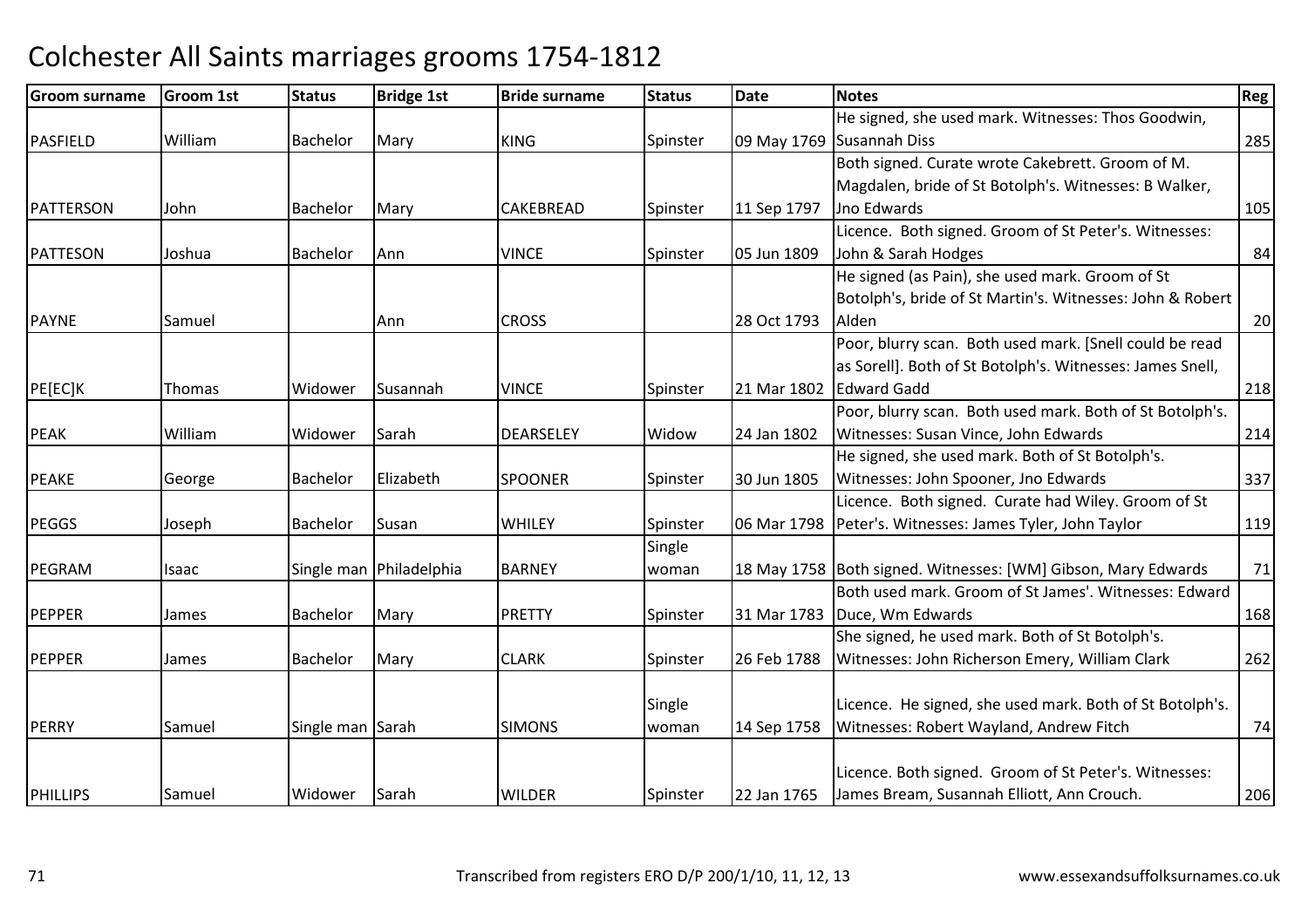| <b>Groom surname</b> | <b>Groom 1st</b> | <b>Status</b>   | <b>Bridge 1st</b> | <b>Bride surname</b> | <b>Status</b> | <b>Date</b> | <b>Notes</b>                                                   | Reg |
|----------------------|------------------|-----------------|-------------------|----------------------|---------------|-------------|----------------------------------------------------------------|-----|
|                      |                  |                 |                   |                      |               |             | He signed, she used mark. Both of St Botolph's.                |     |
| <b>PHILLIPS</b>      | James            | Widower         | Martha            | <b>FORD</b>          | Widow         | 28 Aug 1774 | Witnesses: Wm Edwards, Elizabeth Butcher                       | 14  |
|                      |                  |                 |                   |                      |               |             |                                                                |     |
|                      |                  |                 |                   |                      |               |             | Poor, blurry scan. He used mark, she signed. Both of St        |     |
| <b>PHILLIPS</b>      | Jonas            |                 | Sarah             | <b>MONTAGUE</b>      |               | 29 May 1797 | Botolph's. Witnesses: Moses Rayne, John Edwards                | 95  |
|                      |                  |                 |                   |                      |               |             |                                                                |     |
|                      |                  |                 |                   |                      |               |             | Licence. He signed, she used mark. Bride of St Osyth.          |     |
| <b>PHIPPS</b>        | John             | Widower         | Mary              | <b>WILSON</b>        | Widow         | 30 Apr 1809 | Witnesses: Patience Crudgington, Jno. Edwards                  | 79  |
|                      |                  |                 |                   |                      |               |             | Both signed. Both of St Botolph's. Witnesses: Elizabeth        |     |
| <b>PIEARCE</b>       | Gabriel          |                 | Ann               | <b>HOWARD</b>        | Widow         | 29 Dec 1803 | Coleman, John Edwards                                          | 282 |
|                      |                  |                 |                   |                      |               |             |                                                                |     |
|                      |                  |                 |                   |                      |               |             | Blurry, indistinct scan. She signed, he used mark. Both of     |     |
| PIGGOTT              | John             | <b>Bachelor</b> | Sarah             | <b>HAYFIELD</b>      | Widow         | 05 Nov 1811 | St Botolph's. Witnesses: Olivia Forster, Thos Forster          | 167 |
|                      |                  |                 |                   |                      |               |             | Both used mark. Both of St Botolph's. Witnesses: John          |     |
| PILBROW              | Samuel           | Bachelor        | Mary              | <b>SMITH</b>         | Spinster      |             | 13 May 1798   Pizsey?, Jno Edwards                             | 124 |
|                      |                  |                 |                   |                      |               |             | Licence. Both signed. Groom of St Botolph's. Witnesses:        |     |
| PILGRIM              | John             | Widower         | Elizabeth         | <b>DEARSLEY</b>      |               | 02 Jan 1759 | Saml Dearsley, Isaac Peacock                                   | 80  |
|                      |                  |                 |                   |                      |               |             | Licence. He signed, she used mark. Witnesses: Thos             |     |
| PILGRIM              | Caleb            | Bachelor        | Elizabeth         | <b>WRIGHT</b>        | Spinster      | 04 Jul 1768 | Boggis, Philip Sansom                                          | 266 |
|                      |                  |                 |                   |                      |               |             | Both used mark. Both of St Botolph's. Witnesses: Joseph        |     |
| PILGRIM              | James            | Bachelor        | Sarah             | <b>MARTIN</b>        | Spinster      | 17 Oct 1802 | Upshere, John Edwards                                          | 235 |
|                      |                  |                 |                   |                      |               |             | Licence. Both signed. Both of St Botolph's. Witnesses:         |     |
| <b>PIPE</b>          | Allen            |                 | Elizabeth         | <b>DEATH</b>         |               | 03 Nov 1805 | Robert Death, Jno Edwards                                      | 348 |
|                      |                  |                 |                   |                      |               |             | Both used mark. Both of St Botolph's. Witnesses: Daniel        |     |
| <b>PITCHER</b>       | Richard          | Widower         | Elizabeth         | <b>EASTERSON</b>     | Widow         |             | 15 May 1769 Lilly, Rebecca Bartholomew                         | 286 |
|                      |                  |                 |                   |                      |               |             | Both signed. Both of St Botolph's. Witnesses: Elizabeth        |     |
| <b>PITCHER</b>       | John             | Bachelor        | <b>Phillis</b>    | <b>CRUSWELL</b>      | Spinster      | 02 Dec 1788 | Cruswell, Wm Edwards                                           | 269 |
|                      |                  |                 |                   |                      |               |             |                                                                |     |
| PITT                 | William          | Bachelor        | Sarah             | <b>HOLLSEY</b>       | Spinster      |             | 31 Mar 1768   Both signed. Witnesses: John Pilgrim, Wm Edwards | 264 |
|                      |                  |                 |                   |                      |               |             | Licence. Both signed. Groom of Halstead. Witnesses:            |     |
| PITT                 | Robert           | <b>Bachelor</b> | Sarah             | <b>OSBORNE</b>       | Spinster      | 14 Sep 1790 | John Hodges, Mary Williams                                     | 316 |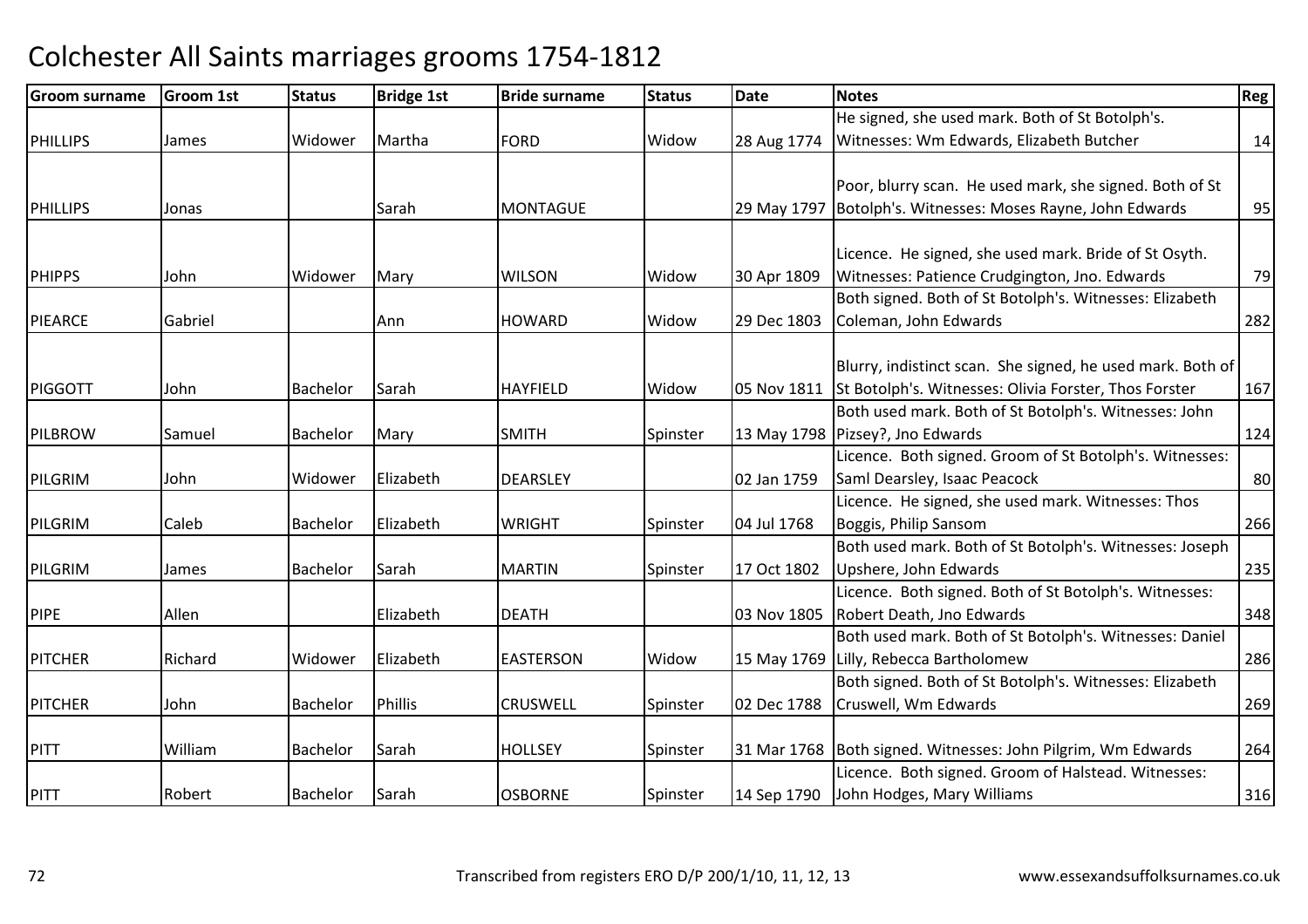| <b>Groom surname</b> | <b>Groom 1st</b> | <b>Status</b>    | <b>Bridge 1st</b> | <b>Bride surname</b> | <b>Status</b> | Date        | <b>Notes</b>                                               | Reg |
|----------------------|------------------|------------------|-------------------|----------------------|---------------|-------------|------------------------------------------------------------|-----|
|                      |                  |                  |                   |                      |               |             | Poor, blurry scan. Both used mark. Both of St Botolph's.   |     |
| <b>PITT</b>          | Benjamin         | Widower          | Hannah            | <b>WHEELE</b>        | Widow         | 22 Aug 1796 | Witnesses: Wm & Susan Wootton                              | 76  |
|                      |                  |                  |                   |                      |               |             | Poor, blurry scan. Both signed. Both of St Botolph's.      |     |
| PITT                 | Benjamin         |                  | Eliz.             | <b>DIZNEY</b>        |               | 12 May 1801 | Witnesses: Francis Dizney, Ann Young                       | 198 |
|                      |                  |                  |                   |                      |               |             |                                                            |     |
|                      |                  |                  |                   |                      |               |             | He signed, she used mark. Groom of Great Clacton, bride    |     |
| PLATFOOT             | George           | Bachelor         | Mary              | <b>BALLS</b>         | Spinster      | 28 Sep 1798 | of St Botolph's. Witnesses: Joseph & Lydia Ashby           | 138 |
|                      |                  |                  |                   |                      |               |             | Both used mark. Groom of St James, bride of St             |     |
|                      |                  |                  |                   |                      |               |             | Botolph's. Witnesses: James & Sarah English, Edward        |     |
| PLEASANCE            | William          | Widower          | Elizabeth         | <b>SHEAD</b>         |               | 21 Sep 1806 | Gadd.                                                      | 382 |
|                      |                  |                  |                   |                      |               |             | Both used mark. Both of St Botolph's. Witnesses: Robt ?,   |     |
| PLEASANT             | Wm.              | Bachelor         | Elisabeth         | <b>FITCH</b>         | Widow         | 12 Dec 1790 | Wm Edwards                                                 | 322 |
|                      |                  |                  |                   |                      |               |             |                                                            |     |
|                      |                  |                  |                   |                      |               |             | Both used mark. Curate also used Huggins. Both of St       |     |
| <b>PLEUNDS</b>       | Salisbury        | <b>Bachelor</b>  | Charlotte         | <b>HUGGINGS</b>      | Spinster      | 08 Nov 1807 | Botolph's. Witnesses: John Knight, Milly Bauly             | 31  |
|                      |                  |                  |                   |                      |               |             |                                                            |     |
|                      |                  |                  |                   |                      |               |             | Consent of parents. JB, Jun'r. He signed, she used mark.   |     |
| POLLARD              | Stephen          | Single man Eliz. |                   | <b>GOZARD</b>        | Spinster      | 05 Sep 1757 | Both of St Botolph's. Witnesses: John Blyth, Giles Nunn    | 61  |
|                      |                  |                  |                   |                      |               |             |                                                            |     |
|                      |                  |                  |                   |                      |               |             | Licence. Both used mark. Groom of St Peter's, bride of St  |     |
| POLLARD              | John             | <b>Bachelor</b>  | Rebecca           | <b>COLLINS</b>       | Spinster      | 04 Jul 1765 | Botolph's. Witnesses: W Smith, Jas Walford                 | 218 |
|                      |                  |                  |                   |                      |               |             | Both signed (she as Sarah P. Clarke). Both of St           |     |
| <b>POLLEY</b>        | Adam             | Bachelor         | Sarah             | <b>CLARK</b>         | Spinster      |             | 04 May 1755 Botolph's. Witnesses: Edwd Hill, Isaac Peacock | 23  |
|                      |                  |                  |                   |                      |               |             | Both used mark. Both of St Botolph's. Witnesses: John &    |     |
| <b>POOLLEY</b>       | Charles          | <b>Bachelor</b>  | Martha            | LILLEY               | Widow         |             | 07 May 1811 Sarah Oxley, Jno. Edwards.                     | 153 |
|                      |                  |                  |                   |                      |               |             | Licence. Both used mark. Both of St Botolph's.             |     |
| <b>PORTER</b>        | John             | Widower          | Mary              | <b>LITTLE</b>        | Widow         | 30 Oct 1760 | Witnesses: George Elwood, John Blyth                       | 124 |
|                      |                  |                  |                   |                      |               |             | Both used mark. Both of St Botolph's. Witnesses: David     |     |
| <b>PORTER</b>        | Robert           | Widower          | Mary              | <b>MASON</b>         | Spinster      | 12 Dec 1768 | Rayner, Wm Edwards                                         | 273 |
|                      |                  |                  |                   |                      |               |             |                                                            |     |
|                      |                  |                  |                   |                      |               |             | Both used mark. Groom of Ardleigh, bride of St             |     |
| <b>PORTER</b>        | John             |                  | Mary              | <b>HARWOOD</b>       |               | 04 Oct 1803 | Botolph's. Witnesses: John Gumsey, John Edwards            | 269 |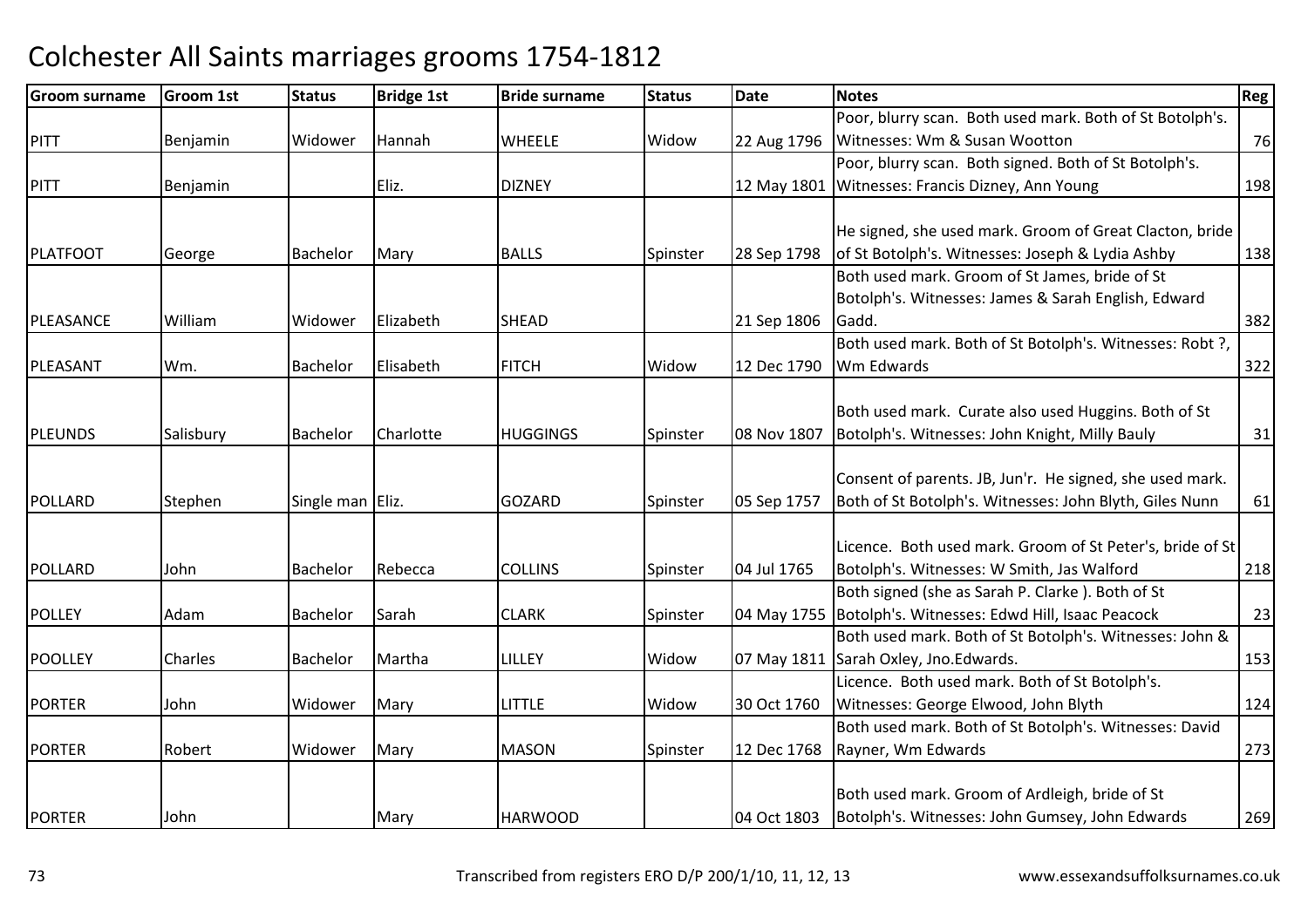| <b>Groom surname</b> | <b>Groom 1st</b> | <b>Status</b>   | <b>Bridge 1st</b> | <b>Bride surname</b> | <b>Status</b> | Date        | <b>Notes</b>                                             | Reg        |
|----------------------|------------------|-----------------|-------------------|----------------------|---------------|-------------|----------------------------------------------------------|------------|
|                      |                  |                 |                   |                      |               |             |                                                          |            |
|                      |                  |                 |                   |                      | Single        |             | He signed, she used mark. Groom of Wivenhoe, bride of    |            |
| <b>POTTER</b>        | John             | Single man Mary |                   | <b>TANNER</b>        | woman         | 26 Dec 1762 | St Botolph's. Witnesses: Jos. Durrell, Martha Dymant     | 149        |
|                      |                  |                 |                   |                      |               |             | Both used mark. Both of St Botolph's. Witnesses: John    |            |
| <b>POTTER</b>        | John             | Widower         | Jane              | <b>KENT</b>          | Widow         | 23 May 1791 | Hanson, Mary Stidard                                     | 338        |
|                      |                  |                 |                   |                      |               |             | He signed, she used mark. Groom of Beerchurch            |            |
|                      |                  |                 |                   |                      |               |             | [Berechurch], bride of St Botolph's. Witnesses: Peter    |            |
| <b>POWELL</b>        | Howell           | Bachelor        | Ann               | <b>SCOT</b>          | Spinster      | 27 Dec 1763 | Morris?, Mary Leavor?                                    | 174        |
|                      |                  |                 |                   |                      |               |             | Licence. Both signed. Groom of Elmsted. Witnesses:       |            |
| <b>POWELL</b>        | Thomas           | Bachelor        | Elizabeth         | <b>DEVALL</b>        |               | 05 Oct 1797 | Mary Powell, Peter Devall                                | 111        |
|                      |                  |                 |                   |                      |               |             | He signed, she used mark. Both of St Botolph's.          |            |
| <b>POWELL</b>        | Thomas           | <b>Bachelor</b> | Hannah            | <b>TILSON</b>        | Widow         | 21 Feb 1808 | Witnesses: D? Sweeny?, Mary Higbee                       | 44         |
|                      |                  |                 |                   |                      |               |             |                                                          |            |
|                      |                  |                 |                   |                      |               |             | Licence. Both signed. Groom of East Thorpe, bride of St  |            |
| <b>POWELL</b>        | John             | Widower         | Hannah            | <b>COPPEN</b>        | Spinster      | 12 Jul 1810 | Botolph's. Witnesses: Elizabeth Eagle, Robert Durnell?   | 128        |
|                      |                  |                 |                   |                      |               |             | Both signed. Groom of St Peter's. Witnesses: George &    |            |
| <b>PRATT</b>         | John             |                 | Elizabeth         | <b>WILLIS</b>        |               | 17 Oct 1776 | Mary Bloomfield                                          | 62         |
|                      |                  |                 |                   |                      |               |             | Both used mark. Both of St Botolph's. Witnesses: Mary    |            |
| <b>PRESCOT</b>       | William          | <b>Bachelor</b> | Sarah             | <b>COVENEY</b>       | Spinster      | 25 Dec 1810 | Nelson, James?                                           | 145        |
|                      |                  |                 |                   |                      |               |             |                                                          |            |
|                      |                  |                 |                   |                      |               |             | Poor, blurry scan. He signed, she used mark. Both of St  |            |
| PRESLAND             | George           |                 | Mary              | <b>HAILES</b>        |               | 15 Feb 1796 | Botolph's. Witnesses: Saml Knopp, Jane Hailes            | 62         |
|                      |                  |                 |                   |                      |               |             | Both used mark. Both of St Botolph's. Witnesses: Wm      |            |
| PRETTY               | George           | Bachelor        | Elizabeth         | <b>SAMS</b>          | Spinster      | 15 Jan 1771 | Edwards, John Sams                                       | 318        |
|                      |                  |                 |                   |                      |               |             |                                                          |            |
|                      |                  |                 |                   |                      |               |             | Both used mark. [ Perhaps should be Sansom ]. Both of    |            |
| PRETTY               | George           | Widower         | Elizabeth         | <b>SAMSON</b>        | Spinster      | 21 Aug 1775 | St Botolph's. Witnesses: John Gold, Thos Pretty          | 38         |
|                      |                  |                 |                   |                      |               |             |                                                          |            |
|                      |                  |                 |                   |                      |               |             | Both signed. Groom of St Botolph's, bride of Inworth.    |            |
| PRETTY               | Philip           | Bachelor        | Mary              | <b>MAY</b>           | Spinster      | 16 Oct 1785 | Witnesses: Benjamin Patmore, Wm. Edwards                 | 215        |
|                      |                  |                 |                   |                      |               |             | Licence. He signed, she used mark. Both of St Botolph's. |            |
| PRIEST               | Matthew          | Bachelor        | Mary              | <b>BARON</b>         | Spinster      | 04 Apr 1809 | Witnesses: John Hardy, Anthony Briner                    | ${\bf 78}$ |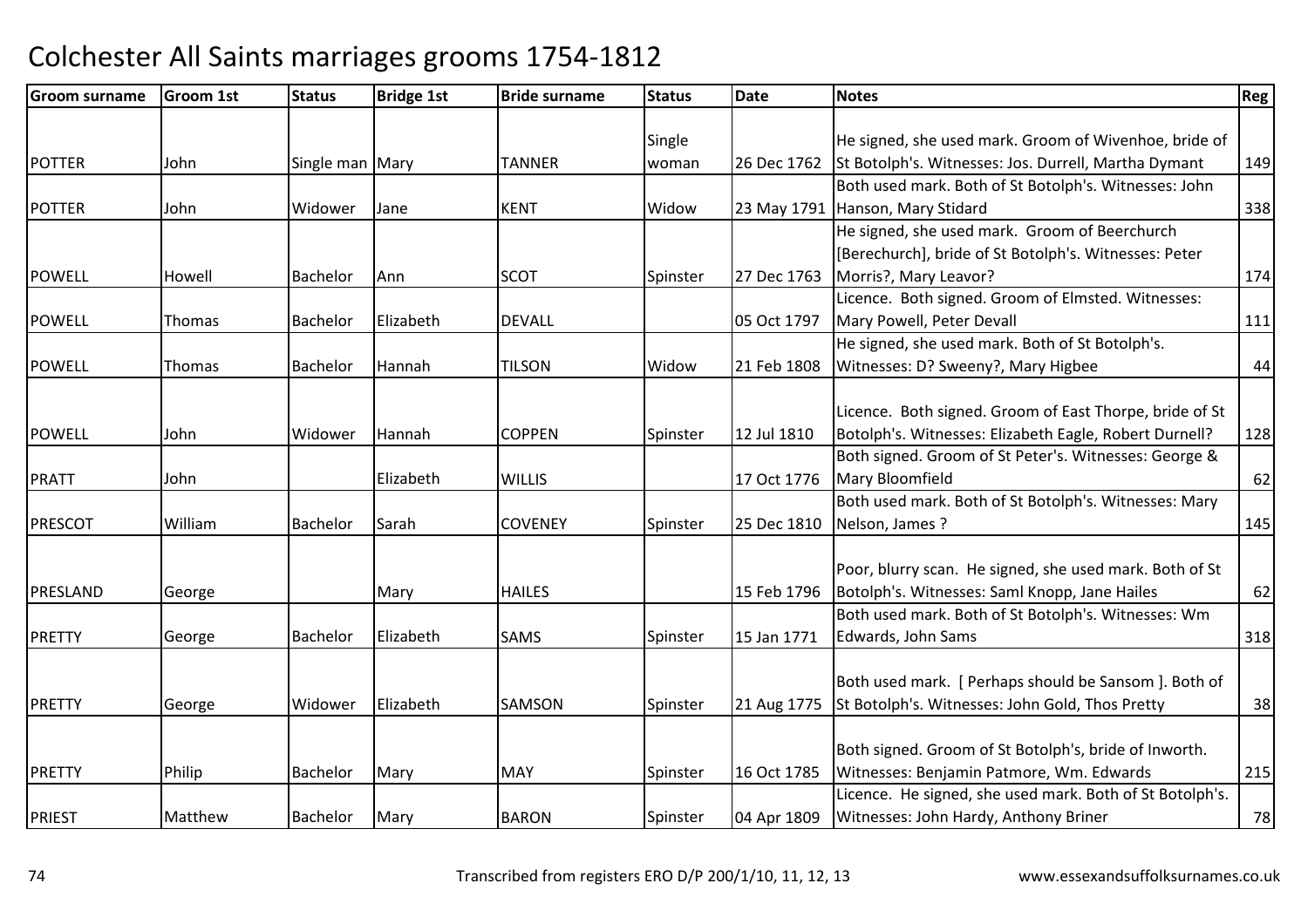| <b>Groom surname</b> | <b>Groom 1st</b> | <b>Status</b>        | <b>Bridge 1st</b> | <b>Bride surname</b> | <b>Status</b>   | <b>Date</b> | <b>Notes</b>                                                                                                     | <b>Reg</b>     |
|----------------------|------------------|----------------------|-------------------|----------------------|-----------------|-------------|------------------------------------------------------------------------------------------------------------------|----------------|
|                      |                  |                      |                   |                      |                 |             | Both used mark. Both of St Botolph's. Witnesses: John                                                            |                |
| PRINTER              | John             | Bachelor             | Ann               | <b>BURROWS</b>       | Spinster        | 17 Feb 1807 | Coveney, Edward Gadd                                                                                             | 6 <sup>1</sup> |
| <b>PRIOR</b>         | Robert           | Widower              | Sarah             | <b>ELLINGFORD</b>    | Spinster        |             | 14 May 1809 Both used mark. Witnesses: Sarah Duxsett?, James Coker                                               | 82             |
|                      |                  |                      |                   |                      |                 |             | He signed, she used mark. Both of St Botolph's.                                                                  |                |
| <b>PRIOR</b>         | Thomas Nash      | <b>Bachelor</b>      | Martha            | <b>COLE</b>          | Spinster        | 24 Sep 1810 | Witnesses: John Prior, Jeremiah Boyles, Olave Butcher.                                                           | 137            |
| <b>PROSSER</b>       | William          | Bachelor             | Amelia            | <b>SHELDRICK</b>     | Spinster        | 18 Mar 1804 | Both signed. Both of St Botolph's. Witnesses: John<br>Edwards, Kessiah? Studd                                    | 290            |
| <b>PRYKE</b>         | William          | Widower              | Anne              | <b>GOZZARD</b>       | Spinster        | 28 Oct 1787 | He signed, she used mark. Both of St Botolph's.<br>Witnesses: Nath? Wale?, Wm Edwards                            | 258            |
| <b>PRYKE</b>         | William          | Widower              | Mary              | <b>VERHORSLET</b>    | Widow           | 25 Jul 1797 | He signed, she used mark. Both of St Botolph's.<br>Witnesses: Robert Wass, Hannah Appleby                        | 99             |
|                      |                  |                      |                   |                      |                 |             |                                                                                                                  |                |
| <b>PRYKE</b>         | Thomas           | Single man Sarah     |                   | <b>TILL</b>          | Single<br>woman | 13 Mar 1798 | He signed, she used mark. Groom of St Botolph's, bride<br>of St Leonard's. Witnesses: William Pryke, Jno Edwards | 121            |
|                      |                  |                      |                   |                      |                 |             | Both used mark. Both of St Botolph's. Witnesses: R                                                               |                |
| PULLEN               | John             | Bachelor             | Ann               | <b>BAKER</b>         | Spinster        | 12 Jun 1764 | Sharp, John Hacksell                                                                                             | 185            |
|                      |                  |                      |                   |                      | Single          |             | He signed, she used mark. Curate had Purday and<br>originally had Houchett. Groom of Elmstead, bride of St       |                |
| <b>PURDY</b>         | William          | Single man Sarah     |                   | <b>HOUCHEN</b>       | woman           | 17 Oct 1805 | Botolph's. Witnesses: Michael Houchen, John Edwards                                                              | 344            |
| <b>PURKIS</b>        | John             | Widower              | Sarah             | <b>WHILEY</b>        | Spinster        | 24 Jan 1799 | He signed, she used mark. Groom of Dedham. Witnesses:<br>John Whily, Mary Nott?                                  | 146            |
|                      |                  |                      |                   |                      | Single          |             | Both signed. Groom of St Botolph's, bride of St Nicholas'.                                                       |                |
| <b>PURKISS</b>       | Jabez            | Single man Elizabeth |                   | <b>WISEMAN</b>       | woman           | 09 Oct 1765 | Witnesses: Isaac Diss, Edith T*Is                                                                                | 223            |
|                      | Jabez            |                      | Rebecca           |                      |                 |             | He signed, she used mark. Groom of St Botolph's.<br>Witness: Elizabeth & John Sams                               |                |
| <b>PURKISS</b>       |                  | Widower              |                   | <b>ANDREWS</b>       | Spinster        | 26 Oct 1767 | He signed, she used mark. Both of St Botolph's.                                                                  | 256            |
| <b>RADFORD</b>       | Samuel           | Widower              | Eleanor           | <b>MIDDLETON</b>     | Widow           | 15 Nov 1779 | Witnesses: John Goodwin, Edmund Curtis                                                                           | 115            |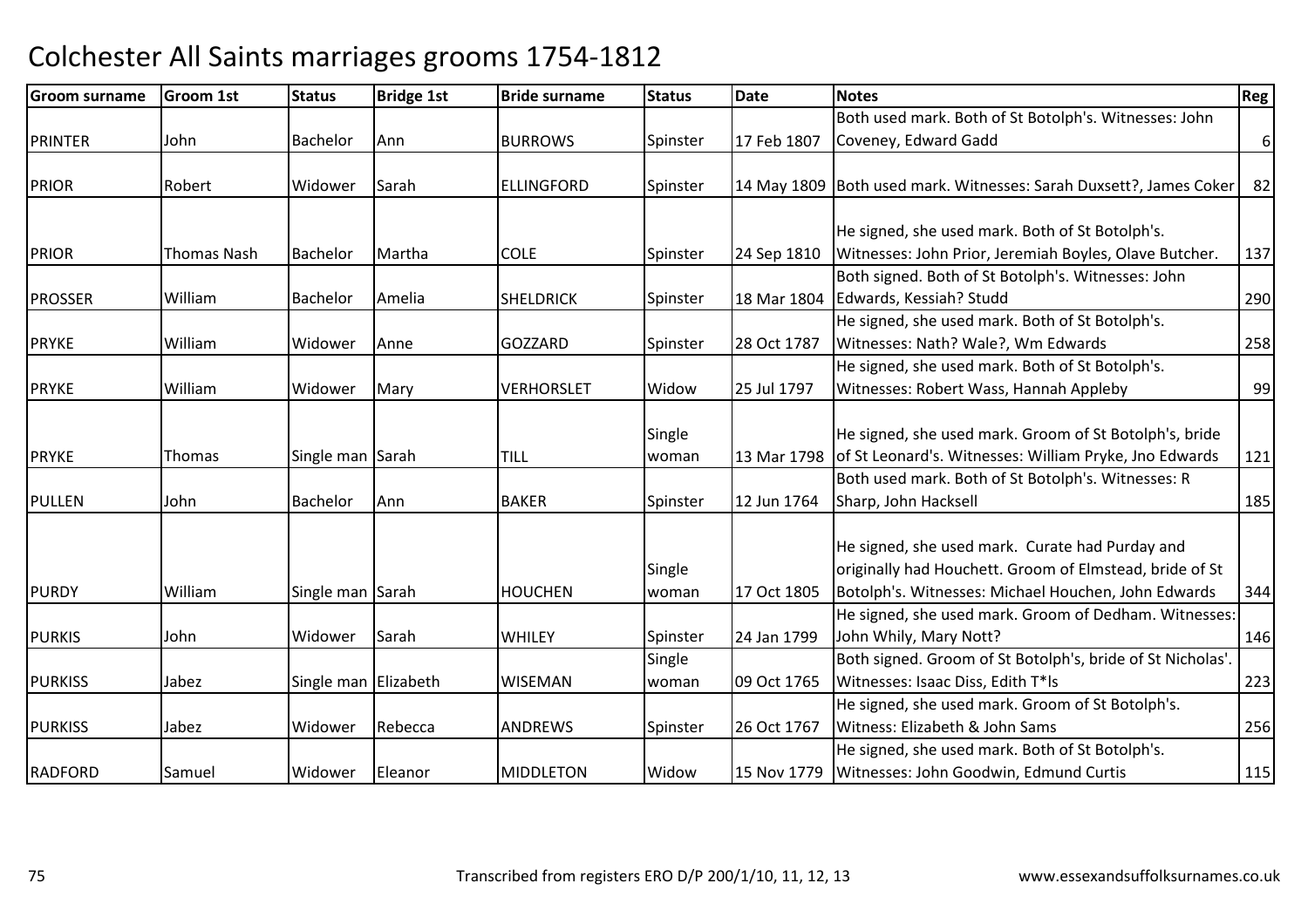| <b>Groom surname</b> | Groom 1st    | <b>Status</b>   | <b>Bridge 1st</b> | <b>Bride surname</b> | <b>Status</b> | <b>Date</b> | <b>Notes</b>                                                          | <b>Reg</b> |
|----------------------|--------------|-----------------|-------------------|----------------------|---------------|-------------|-----------------------------------------------------------------------|------------|
|                      |              |                 |                   |                      |               |             | Poor, blurry scan. He used mark, she signed. Groom of                 |            |
|                      |              |                 |                   |                      |               |             | St Botolph's. Witnesses: Thomas & Frances Leagett, Ann                |            |
| RANGER               | William      |                 | Sarah             | <b>TAYLOR</b>        |               | 09 Feb 1802 | Smoothy.                                                              | 215        |
|                      |              |                 |                   |                      |               |             | He signed, she used mark. Both of St Botolph's.                       |            |
| <b>RAY</b>           | William      | Widower         | Susannah          | <b>IVE</b>           | Spinster      | 01 Oct 1776 | Witnesses: John & Sarah Newman                                        | 60         |
|                      |              |                 |                   |                      |               |             | Both used mark. Both of St Botolph's. Witnesses: John &               |            |
| <b>RAYNER</b>        | Samuel       | Bachelor        | Mary              | <b>JAMES</b>         | Spinster      | 05 Aug 1781 | <b>Esther Tillett</b>                                                 | 141        |
|                      |              |                 |                   |                      |               |             |                                                                       |            |
|                      |              |                 |                   |                      |               |             | He signed, she used mark. Groom of St Botolph's, bride                |            |
| <b>RAYNER</b>        | John         | <b>Bachelor</b> | Susanna           | <b>BRADDY</b>        | Spinster      |             | 31 May 1791 of St Peter's. Witnesses: Mary Carter, Edwd Gusterson     | 339        |
|                      |              |                 |                   |                      |               |             | Both signed. Curate used Latitia. Groom of St Botolph's.              |            |
| <b>RAYNER</b>        | Charles      |                 | Lettitia          | <b>FIRMAN</b>        |               | 17 Oct 1793 | Witnesses: Robt Pitt, Jno Edwards                                     | 18         |
|                      |              |                 |                   |                      |               |             | Both signed. Bride of Holy Trinity. Witnesses: Geo &                  |            |
| <b>RAYNER</b>        | <b>Moses</b> | <b>Bachelor</b> | Elisabeth         | <b>PHILLIPS</b>      | Spinster      | 27 Aug 1797 | <b>Esther Rayner</b>                                                  | 103        |
|                      |              |                 |                   |                      |               |             |                                                                       |            |
|                      |              |                 |                   |                      |               |             | He signed, she used mark. Groom of St Mary Magdalen.                  |            |
| <b>RAYNER</b>        | Thomas       |                 | Anne              | <b>SHEARCROFT</b>    |               |             | 30 May 1804   Witnesses: Thos Soley?, Sarah Shearcroft, Jno. Edwards. | 300        |
|                      |              |                 |                   |                      |               |             | He signed, she used mark. Both of St Botolph's.                       |            |
|                      |              |                 |                   |                      |               |             | Witnesses: Samuel Rayner, Mary Glandfield,                            |            |
| <b>RAYNER</b>        | James        | Widower         | Sarah             | <b>GLANDFIELD</b>    | Spinster      | 15 May 1805 | Jno.Edwards.                                                          | 333        |
|                      |              |                 |                   |                      |               |             |                                                                       |            |
|                      |              |                 |                   |                      |               |             | Licence, bride is a minor, with consent of her father.                |            |
|                      |              |                 |                   |                      |               |             | Groom of St James', bride of St Botolph's. He signed, she             |            |
| <b>REAVILL</b>       | William      | <b>Bachelor</b> | Lydia             | <b>KEMPSTER</b>      | Spinster      | 08 Oct 1780 | used mark. Witnesses: Saml Kempster, Robert Harrison                  | 130        |
|                      |              |                 |                   |                      |               |             | Both used mark. Both of St Botolph's. Witnesses: James                |            |
| <b>REED</b>          | William      | Bachelor        | Mary              | SAWYER               | Spinster      | 02 Nov 1808 | Sawyer, W Field                                                       | 63         |
|                      |              |                 |                   |                      |               |             |                                                                       |            |
|                      |              |                 |                   |                      |               |             | Both used mark. [For Runacles or similar ?]. Bride of                 |            |
| RENACALL             | William      | Bachelor        | Sarah             | <b>BARRELL</b>       | Spinster      | 05 Feb 1770 | Abberton. Witnesses: James Ives, William Tiffin                       | 305        |
|                      |              |                 |                   |                      |               |             | Both signed. Both of St Botolph's. Witnesses: Mary                    |            |
|                      |              |                 |                   |                      |               |             | Blomfield, James Ruse, Elizabeth Parker, Ann                          |            |
| <b>REVELL</b>        | Samuel       | Bachelor        | Mary              | <b>RUSE</b>          | Spinster      | 07 Jun 1810 | Buckingham.                                                           | 125        |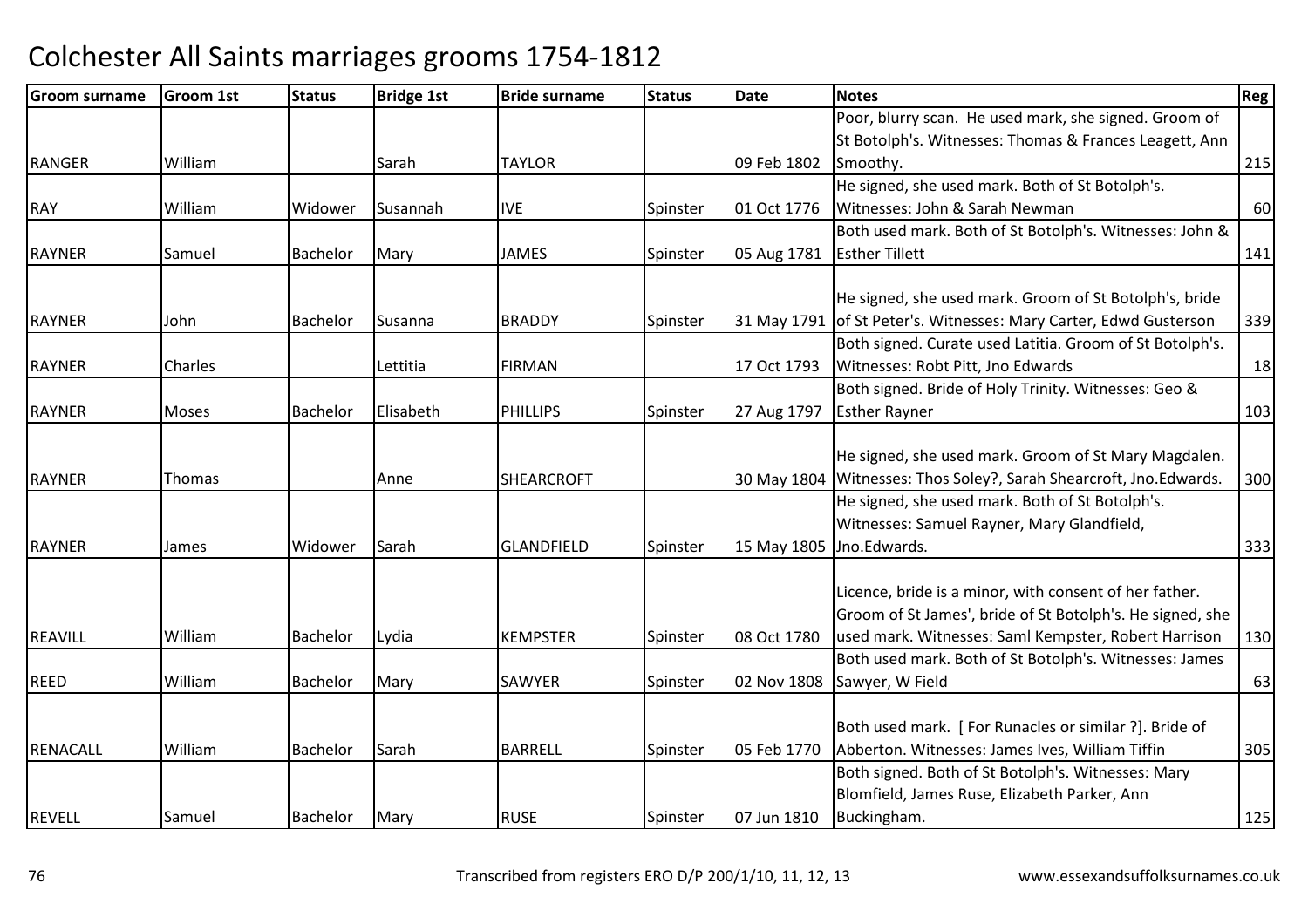| <b>Groom surname</b> | <b>Groom 1st</b> | <b>Status</b> | <b>Bridge 1st</b>   | <b>Bride surname</b> | <b>Status</b> | Date        | <b>Notes</b>                                              | Reg |
|----------------------|------------------|---------------|---------------------|----------------------|---------------|-------------|-----------------------------------------------------------|-----|
|                      |                  |               |                     |                      |               |             | Licence. Both signed. Could be read as Price. Groom of    |     |
|                      |                  |               |                     |                      |               |             | St Mary Magdalen, bride of St Botolph's. Witnesses:       |     |
| <b>RICE</b>          | Richard          | Widower       | Rachael             | <b>HANSON</b>        | Widow         | 10 Jul 1795 | Mary? Lawrence, Jno. Edwards                              | 51  |
|                      |                  |               |                     |                      |               |             | Both used mark. Both of St Botolph's. Witness: John       |     |
| <b>RICHER</b>        | Robert           |               | Martha              | <b>LADBROOK</b>      |               | 14 Nov 1802 | Edwards                                                   | 238 |
|                      |                  |               |                     |                      |               |             |                                                           |     |
|                      |                  |               |                     |                      |               |             | He signed, she used mark. Groom of St Peter's, bride of   |     |
| <b>RIDDLE</b>        | Patrick          | Bachelor      | Mary                | <b>TALBOT</b>        | Spinster      | 10 Oct 1786 | St Botolph's. Witnesses: Isaac Whatson, Mary Edwards      | 234 |
|                      |                  |               |                     |                      |               |             | He signed, she used mark. Both of St Botolph's.           |     |
| <b>RIDGELEY</b>      | William          | Bachelor      | Mary                | <b>RAY</b>           | Spinster      | 01 Aug 1809 | Witnesses: James & Sarah Ives, Jno.Edwards.               | 95  |
| <b>ROBINSON</b>      | William          | Bachelor      | Martha              | LILLEY               | Widow         | 26 Dec 1810 | Both used mark. Witnesses: Mary Carder, James Lilley      | 146 |
|                      |                  |               |                     |                      |               |             | Both used mark. Out of order? Or should be October?       |     |
|                      |                  |               |                     |                      |               |             | Both of St Botolph's. Witnesses: George Wall, Jno         |     |
| <b>ROBSON</b>        | John             | Bachelor      | Susannah            | <b>BRADEY</b>        | Spinster      | 02 Aug 1797 | Edwards                                                   | 110 |
|                      |                  |               |                     |                      |               |             | He signed, she used mark. Reg No should have been         |     |
|                      |                  |               |                     |                      |               |             | 366. Both of St Botolph's. Witnesses: James               |     |
| <b>ROE</b>           | Robert           |               | Mary                | <b>BROWN</b>         | Widow         | 12 Mar 1806 | Mayebwood?, Francis Barber                                | 365 |
|                      |                  |               |                     |                      |               |             |                                                           |     |
|                      |                  |               |                     |                      |               |             | Licence. Both signed. Groom of St Martin, Ludgate,        |     |
| <b>ROGERS</b>        | Edward           | Widower       | Elizabeth           | <b>ELLIS</b>         | Spinster      | 29 Jul 1771 | London, bride of St Botolph's. Witnesses: Tho. & S. Ellis | 332 |
|                      |                  |               |                     |                      |               |             |                                                           |     |
|                      |                  |               |                     |                      |               |             | Poor, blurry scan. He signed, she used mark. Both of St   |     |
| <b>ROGERS</b>        | Joseph           | Bachelor      | Mary                | <b>MILLS</b>         | Spinster      | 22 Mar 1796 | Botolph's. Witnesses: Philip Hender?, Ann Bruce           | 64  |
|                      |                  |               |                     |                      |               |             | Both used mark. Groom of Holy Trinity. Witnesses: Susan   |     |
| <b>ROOD</b>          | Daniel           |               | Ann                 | <b>CARD</b>          | Spinster      | 28 Mar 1809 | Horrex, Samuel Howard                                     | 76  |
|                      |                  |               |                     |                      |               |             |                                                           |     |
|                      |                  |               |                     |                      |               |             | Licence. Both signed. Could be Booth, and presumably      |     |
|                      |                  |               |                     |                      |               |             | Hucknall. Groom Hucknald, Derby, bride of St Botolph's.   |     |
| <b>ROOTH</b>         | Benjamin         | Bachelor      | <b>Martha Crews</b> | <b>DUDLEY</b>        | Spinster      | 14 Jun 1809 | Witnesses: A.S? Dean?, William Dudley                     | 85  |
|                      |                  |               |                     |                      |               |             | Both signed. Both of St Botolph's. Witnesses: Saml & Ann  |     |
| <b>ROOTSEY</b>       | George           | Widower       | Sarah               | <b>ROOT</b>          | Spinster      | 17 Feb 1795 | Verlander                                                 | 48  |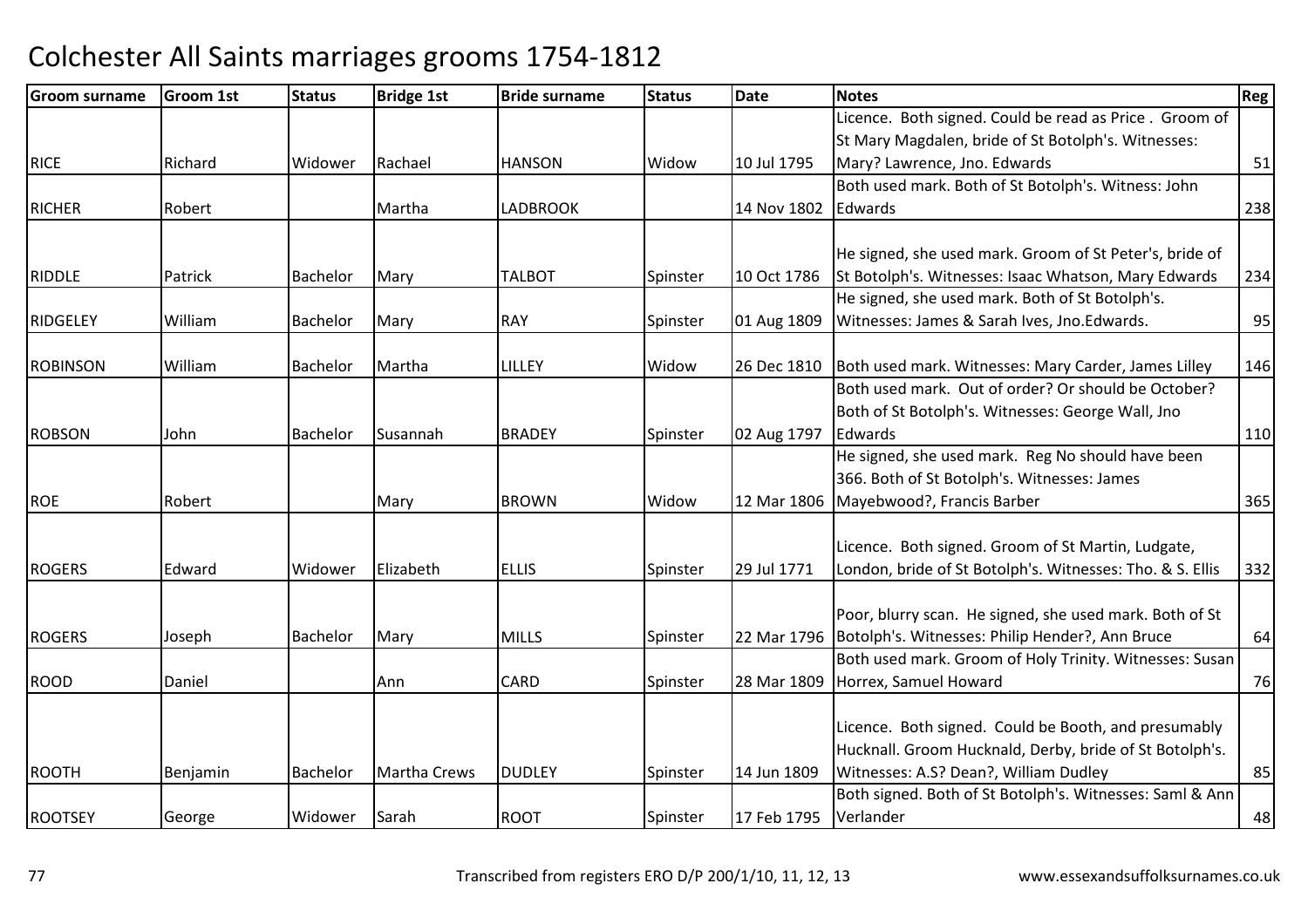| Groom surname  | <b>Groom 1st</b> | <b>Status</b>         | <b>Bridge 1st</b> | <b>Bride surname</b> | <b>Status</b> | Date        | <b>Notes</b>                                             | <b>Reg</b>     |
|----------------|------------------|-----------------------|-------------------|----------------------|---------------|-------------|----------------------------------------------------------|----------------|
|                |                  |                       |                   |                      |               |             | Licence. Both signed. Groom of St Peter's. Witnesses:    |                |
|                |                  |                       |                   |                      |               |             | John Round jnr, Chas Round, Han'h Cock, Steven?          |                |
| <b>ROUND</b>   | George           | Widower               | Mary              | <b>SEARLE</b>        | Widow         | 23 Jan 1810 | Chaccood?                                                | 107            |
|                |                  |                       |                   |                      |               |             |                                                          |                |
|                |                  |                       |                   |                      |               |             | He signed, she used mark. Could be Bound? Both of St     |                |
| <b>ROUND</b>   | Charles          | Bachelor              | Jemima            | <b>MUNSON</b>        | Spinster      | 29 Jan 1810 | Botolph's. Witnesses: Phillip Stacey, Jno Edwards        | 109            |
|                |                  |                       |                   |                      |               |             | Both used mark. Both of St Botolph's. Witnesses: Isaac   |                |
| <b>ROW</b>     | William          | Widower               | Sarah             | <b>CASKETTER</b>     | Spinster      | 16 Nov 1755 | Peacock, Sam Stow                                        | 31             |
|                |                  |                       |                   |                      |               |             | Both used mark. Both ofSt Botolph's. Witnesses: John &   |                |
| <b>ROW</b>     | William          | Bachelor              | Elizabeth         | <b>ENNEW</b>         | Spinster      | 28 Sep 1784 | <b>Mary Sharplin</b>                                     | 194            |
|                |                  |                       |                   |                      |               |             | Both used mark. Groom of St Nicholas'. Witnesses: Sarah  |                |
| <b>ROW</b>     | George           | Bachelor              | Lydia             | <b>GOWERS</b>        | Spinster      | 05 Jan 1806 | Aclett, Jno Edwards                                      | 354            |
|                |                  |                       |                   |                      |               |             | He signed, she used mark. Both of St Botolph's.          |                |
| <b>ROY</b>     | John             | Bachelor              | Sarah             | <b>HILLS</b>         | Spinster      | 31 Oct 1809 | Witnesses: Charlotte Coote, James Roy                    | 104            |
|                |                  |                       |                   |                      |               |             | He signed, she used mark. Both of St Botolph's.          |                |
|                |                  |                       |                   |                      |               |             | Witnesses: Elizabeth Parmitter?, James Secret,           |                |
| <b>ROY</b>     | James            | <b>Bachelor</b>       | Charlotte         | <b>COOTE</b>         | Spinster      | 10 Sep 1811 | Jno.Edwards.                                             | 162            |
|                |                  |                       |                   |                      |               |             | Both used mark. Bride was changed from Chapman in        |                |
|                |                  |                       |                   |                      |               |             | each occurence. Both of St Botolph's. Witnesses: Wm      |                |
| <b>RUDKIN</b>  | Joseph           | Bachelor              | Martha            | <b>CHAPLIN</b>       | Spinster      |             | 24 May 1774 Edwards, John Chaplin                        | 8 <sup>1</sup> |
|                |                  |                       |                   |                      |               |             | He signed, she used mark. Groom of Tendring.             |                |
| <b>RUDKIN</b>  | Isaac            | Bachelor              | Sarah             | LEVERETT             | Spinster      | 27 Nov 1780 | Witnesses: Thos Barker, Randel Stanway                   | 133            |
|                |                  |                       |                   |                      | Single        |             | He signed, she used mark. Both of St Botolph's. Witness: |                |
| <b>RUDLAND</b> | Samuel           | Single man   Margaret |                   | <b>ORFORD</b>        | woman         | 13 Nov 1760 | John Blyth                                               | 125            |
|                |                  |                       |                   |                      |               |             | He signed, she used mark. Groom of Wake's Colne, bride   |                |
|                |                  |                       |                   |                      |               |             | of St Botolph's. Witnesses: Mary Emery?, Susannah        |                |
| <b>RUFFELL</b> | Samuel           | Bachelor              | Ann               | <b>EDWARDS</b>       | Spinster      | 30 Sep 1784 | Edwards                                                  | 195            |
|                |                  |                       |                   |                      |               |             | Licence. Both signed. Groom of St Leonard's. Witnesses:  |                |
| <b>RUSHER</b>  | George           | Widower               | Mary              | <b>GILSON</b>        | Spinster      | 12 Sep 1782 | Benjn & Wm? Gilson                                       | 159            |
|                |                  |                       |                   |                      |               |             | He signed, she used mark. Witnesses: Root? Saward,       |                |
| <b>RUSSELL</b> | Charles          | Bachelor              | Ann               | <b>COOPER</b>        | Spinster      | 16 Jan 1804 | John Edwards                                             | 283            |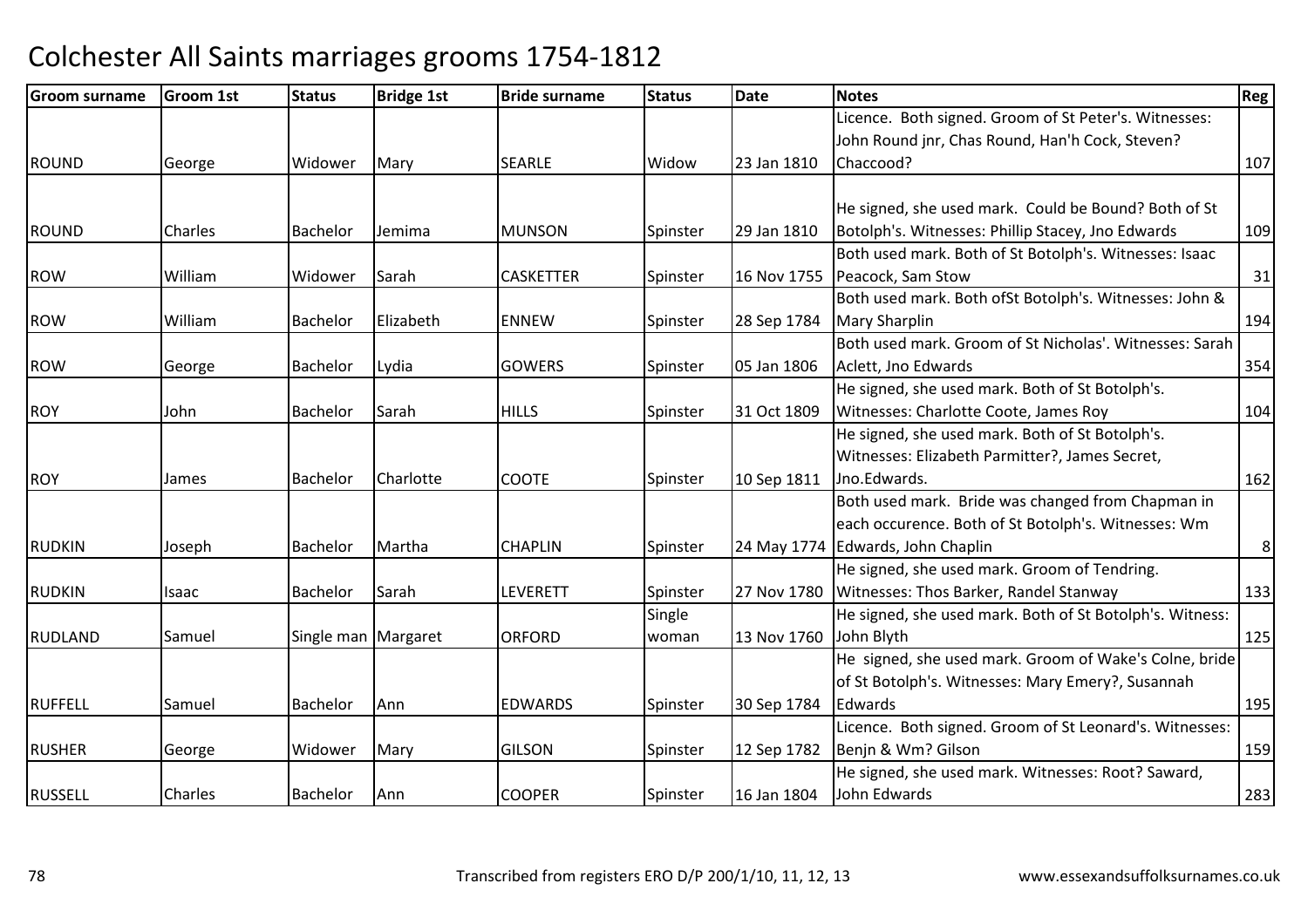| <b>Groom surname</b> | Groom 1st | <b>Status</b>    | <b>Bridge 1st</b> | <b>Bride surname</b> | <b>Status</b> | Date        | <b>Notes</b>                                                | Reg |
|----------------------|-----------|------------------|-------------------|----------------------|---------------|-------------|-------------------------------------------------------------|-----|
|                      |           |                  |                   |                      |               |             |                                                             |     |
|                      |           |                  |                   |                      |               |             | Poor, blurry scan. He signed, she used mark. Both of St     |     |
| <b>RYAN</b>          | John      |                  | Charlotte         | <b>WRIGHT</b>        | Widow         | 23 Jun 1801 | Botolph's. Witnesses: Wm Greenwood, Sarah Elson             | 202 |
|                      |           |                  |                   |                      |               |             |                                                             |     |
|                      |           |                  |                   |                      |               |             | He signed, she used mark (if at all). Both of St Botolph's. |     |
| <b>RYAN</b>          | Cornelius |                  | Elizabeth         | <b>FARBANK</b>       |               | 27 Jan 1808 | Witnesses: Ann Leach, Ann & Robt.Leech, Ann Lees.           | 40  |
|                      |           |                  |                   |                      |               |             |                                                             |     |
|                      |           |                  |                   |                      |               |             | Poor, blurry scan. Both used mark. Both of St Botolph's.    |     |
| <b>RYLEY</b>         | Francis   | Bachelor         | Sarah             | <b>BOYD</b>          | Spinster      | 17 Jan 1797 | Witnesses: Henry Windrow, John Edwards                      | 87  |
|                      |           |                  |                   |                      |               |             |                                                             |     |
|                      |           |                  |                   |                      |               |             | He signed, she used mark. Groom of St Peter's, bride of     |     |
| <b>SACH</b>          | Thomas    | Bachelor         | Sarah             | LAWRENCE             | Spinster      | 02 Oct 1777 | St Botolph's. Witnesses: John & Martha Hardy                | 80  |
|                      |           |                  |                   |                      | Single        |             |                                                             |     |
| <b>SADLER</b>        | John      | Single man Susan |                   | <b>SMITH</b>         | woman         | 14 Oct 1760 | Both signed. Witnesses: Solomon Smith, John Blyth           | 122 |
|                      |           |                  |                   |                      |               |             | Licence. Both signed. Groom of St Peter's. Witnesses:       |     |
| <b>SADLER</b>        | John      | Widower          | Hannah            | ARMER                | Spinster      | 31 Jul 1766 | Thos Lawrence, Ann Syer?                                    | 236 |
| <b>SALE</b>          | William   | Bachelor         | Elizabeth         | <b>ABBOT</b>         | Spinster      | 07 Apr 1777 | Both used mark. Witnesses: Philip Sansom, Thos Hedge        | 67  |
|                      |           |                  |                   |                      |               |             | He signed, she used mark. Witnesses: Willm Bland,           |     |
| <b>SALMON</b>        | John      | Bachelor         | Sarah             | <b>ALGAR</b>         | Spinster      | 11 Apr 1784 | Susannah Dunnett                                            | 185 |
|                      |           |                  |                   |                      |               |             |                                                             |     |
|                      |           |                  |                   |                      |               |             | Blurry, indistinct scan. Licence. Both signed. Groom of     |     |
|                      |           |                  |                   |                      |               |             | Rochford, Essex. Witnesses: Eliza & Jas. Coleman,           |     |
| <b>SALMON</b>        | Robert    | <b>Bachelor</b>  | Sarah             | <b>COLEMAN</b>       | Spinster      | 11 Feb 1812 | R.Coleman (two different), W.Coleman, Jos'h Smith.          | 177 |
|                      |           |                  |                   |                      |               |             |                                                             |     |
|                      |           |                  |                   |                      |               |             | He signed, she used mark. Curate wrote Sansoms, but         |     |
|                      |           |                  |                   |                      |               |             | groom clearly wrote Samson. Groom of St Mary's, bride       |     |
| <b>SAMSON</b>        | William   | Bachelor         | Anne              | <b>COOK</b>          | Spinster      | 05 Aug 1786 | of St Botolph's. Witnesses: Wm Edwards, Eliz Hills          | 228 |
|                      |           |                  |                   |                      |               |             | Licence. Both signed. Groom of St Mary, Whitechapel,        |     |
|                      |           |                  |                   |                      |               |             | Middlesex; bride of St Botolph's. Witnesses: Robt. Agnis,   |     |
| <b>SAMUDA</b>        | David     | Bachelor         | Alice             | <b>LUCKETT</b>       | Spinster      | 31 Jan 1762 | Danl White                                                  | 137 |
|                      |           |                  |                   |                      |               |             |                                                             |     |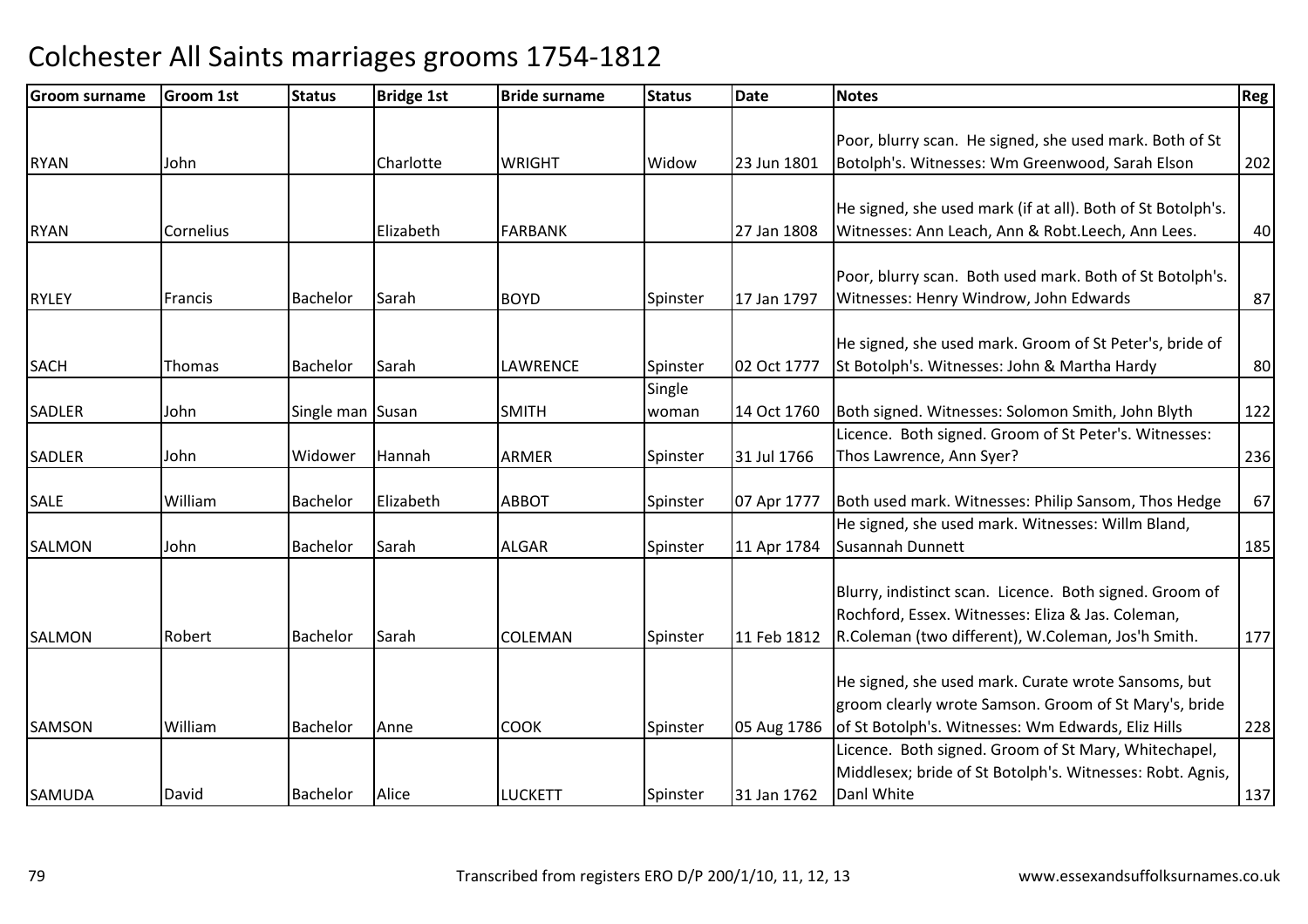| <b>Groom surname</b> | <b>Groom 1st</b> | <b>Status</b>     | <b>Bridge 1st</b> | <b>Bride surname</b> | <b>Status</b> | <b>Date</b> | <b>Notes</b>                                               | <b>Reg</b> |
|----------------------|------------------|-------------------|-------------------|----------------------|---------------|-------------|------------------------------------------------------------|------------|
|                      |                  |                   |                   |                      |               |             |                                                            |            |
|                      |                  |                   | Elizabeth         | <b>WALE</b>          |               |             | Licence. Both signed. Groom of Kenilworth, Warwick.        |            |
| <b>SANDERS</b>       | Matthew          |                   |                   |                      |               | 22 Nov 1766 | Witnesses: Elisbeath Mayhew, Sarah Sudell                  | 247        |
|                      |                  |                   |                   |                      |               |             | Both signed. Groom of St Martin in the Fields,             |            |
|                      |                  |                   |                   |                      |               |             | Westminster, bride of St Botolph's. Witnesses: Geo. &      |            |
| <b>SANDYS</b>        | John             | Bachelor          | Sarah             | <b>ROOTSEY</b>       | Spinster      | 08 Jul 1782 | Hannah Frances Rootsey                                     | 153        |
|                      |                  |                   |                   |                      |               |             | Licence. Both signed. Groom of St Olave, Southwark,        |            |
|                      |                  |                   |                   |                      |               |             | Surrey, bride of St Botolph's. Witnesses: Mary Sanson,     |            |
| SANSOM               | Philip           | Bachelor          | Elizabeth         | <b>BLOMFIELD</b>     | Spinster      | 09 Jul 1768 | <b>Mary Blomfield</b>                                      | 267        |
|                      |                  |                   |                   |                      |               |             | He signed, she used mark. Both of St Botolph's.            |            |
| SANSOM               | Abraham          | Bachelor          | Elizabeth         | <b>STEWARD</b>       | Spinster      | 02 Feb 1770 | Witnesses: Wm Smith, Wm Edwards                            | 304        |
|                      |                  |                   |                   |                      |               |             | He signed, she used mark. Both of St Botolph's.            |            |
| SANSOM               | <b>Charles</b>   | Bachelor          | Mary              | <b>SMYTH</b>         | Spinster      | 12 Feb 1771 | Witnesses: Robert Webester, Wm Edwards                     | 320        |
|                      |                  |                   |                   |                      |               |             |                                                            |            |
|                      |                  |                   |                   |                      |               |             | Poor, blurry scan. He signed, she used mark. Both of St    |            |
| <b>SANSOM</b>        | Charles          | Bachelor          | Elizabeth         | <b>KILBURN</b>       | Spinster      | 10 Apr 1796 | Botolph's. Witnesses: Thomas Osmond, Ann Sansom            | 65         |
|                      |                  |                   |                   |                      |               |             | He signed, she used mark. Bride blurry, could be Halls or  |            |
|                      |                  |                   |                   |                      | Single        |             | even Mills. Both of St Botolph's. Witnesses: John &        |            |
| <b>SAUNDERS</b>      | William          | Single man Martha |                   | W[AE]LLS?            | woman         | 31 Dec 1798 | Susanna? Shelley                                           | 145        |
|                      |                  |                   |                   |                      |               |             |                                                            |            |
|                      |                  |                   |                   |                      | Single        |             | He used mark, she signed. Both of St Botolph's.            |            |
| <b>SAUNDERS</b>      | <b>Thomas</b>    | Single man Susan  |                   | <b>CLARK</b>         | woman         | 16 May 1803 | Witnesses: Nathaniel Wenlock, Ellen Carr Eliz'th Bishop.   | 255        |
|                      |                  |                   |                   |                      |               |             | He signed, she used mark. Both of St Botolph's.            |            |
| <b>SAUNDERS</b>      | John             | <b>Bachelor</b>   | Elizabeth         | <b>TREVIS</b>        | Widow         | 24 Jan 1806 | Witnesses: Sarah Rinsull?, Jno Edwards                     | 360        |
|                      |                  |                   |                   |                      |               |             | Both used mark. Both of St Botolph's. Witnesses: John      |            |
| <b>SAVAGE</b>        | Richard          |                   | Sarah             | ELLINGFORD           |               | 29 Oct 1799 | <b>Edwards, Robert Francis</b>                             | 165        |
|                      |                  |                   |                   |                      |               |             | Both used mark. Both of St Botolph's. Witnesses: John      |            |
| SAWARD               | Robert           | Bachelor          | Sarah             | <b>CHITHAM</b>       | Spinster      | 02 Apr 1775 | Chitham, Sarah Boydon                                      | 27         |
|                      |                  |                   |                   |                      |               |             | Blurry, indistinct scan. She signed, he used mark. Both of |            |
|                      |                  |                   |                   |                      |               |             | St Botolph's. Witnesses: Elizabeth Dewhirst, James         |            |
| SAXSAGE              | Robert           | Bachelor          | Lydia             | <b>GARNHAM</b>       | Widow         | 20 Sep 1812 | Farthing                                                   | 196        |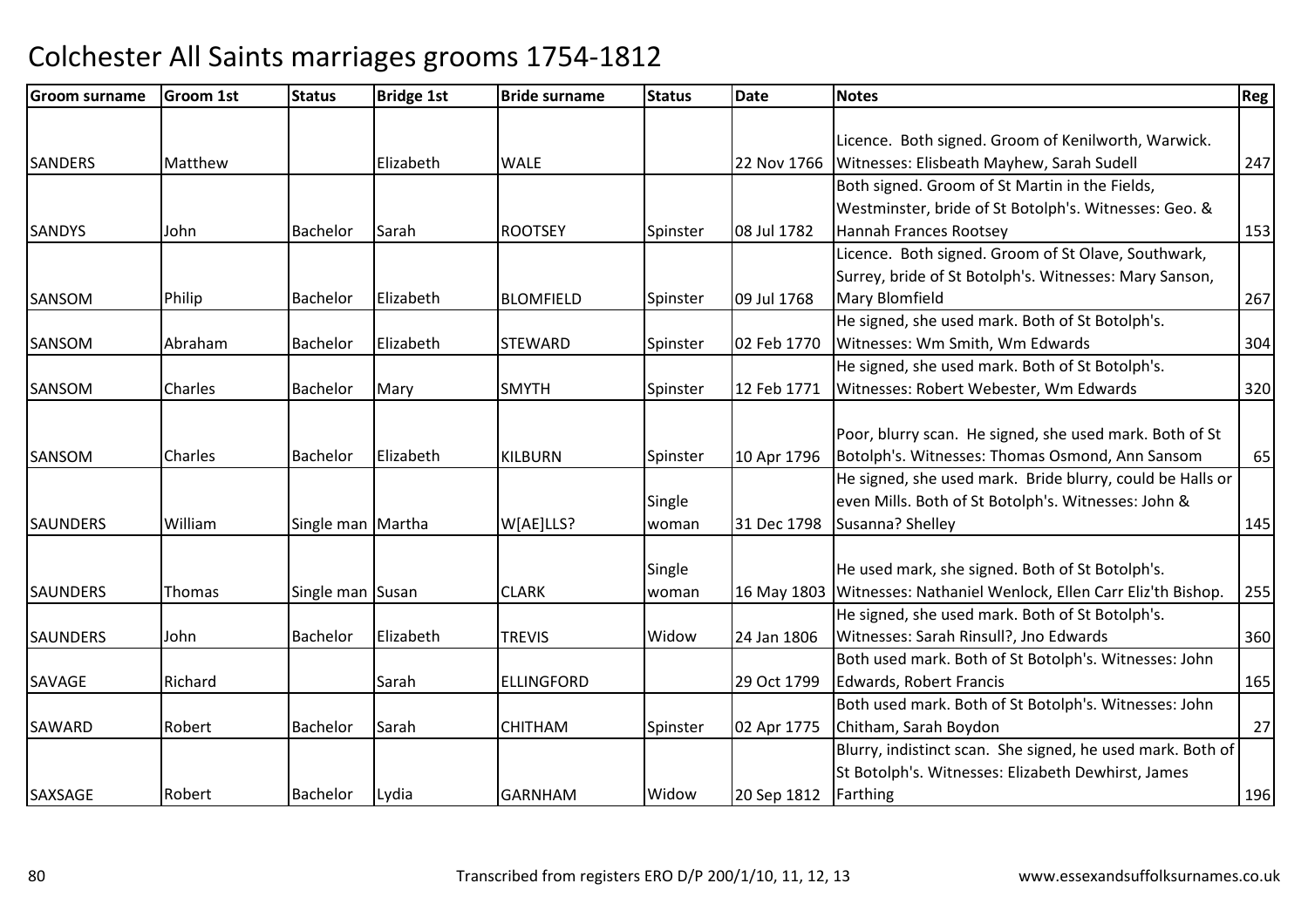| <b>Groom surname</b> | <b>Groom 1st</b>            | <b>Status</b>        | <b>Bridge 1st</b> | <b>Bride surname</b> | <b>Status</b> | Date        | <b>Notes</b>                                                           | Reg              |
|----------------------|-----------------------------|----------------------|-------------------|----------------------|---------------|-------------|------------------------------------------------------------------------|------------------|
| <b>SAYERS</b>        | John                        | Single man Susanna   |                   | <b>FITCH</b>         | Widow         |             | 28 Mar 1762   Banns only, date is of 3rd Banns. Bride of St Botolph's. |                  |
|                      |                             |                      |                   |                      |               |             |                                                                        |                  |
|                      |                             |                      |                   |                      |               |             | Both used mark. Groom of St Nicholas', bride of St                     |                  |
| SAYLE                | Thomas                      | Bachelor             | Lucy              | <b>LADBROOK</b>      |               | 19 Nov 1806 | Botolph's. Witnesses: William Davis, Mary Bennett                      | 390              |
|                      |                             |                      |                   |                      |               |             | Licence. Both used mark. Both of St Botolph's.                         |                  |
| SC[AO]WEN            | John                        | <b>Bachelor</b>      | Sarah             | <b>RATFORD</b>       | Spinster      | 02 Jan 1793 | Witnesses: John Smith, Jno Edwards                                     | $\boldsymbol{6}$ |
|                      |                             |                      |                   |                      |               |             | He signed, she used mark. Both of St Botolph's.                        |                  |
| <b>SCARFE</b>        | Francis                     | Widower              | Mary              | <b>WALKER</b>        | Widow         | 14 Oct 1756 | Witnesses: Andrew Murrills, Michael Cook                               | 51               |
|                      |                             |                      |                   |                      |               |             | Licence. He signed, she used mark. Groom of St                         |                  |
|                      |                             |                      |                   |                      |               |             | Botolph's, bride of Arlesford. Witnesses: Mary Balley,                 |                  |
| <b>SCHOFIELD</b>     | Robert Partridge   Bachelor |                      | Hannah            | <b>FRANCIS</b>       | Widow         | 24 Jan 1763 | Mary Schofield                                                         | 151              |
|                      |                             |                      |                   |                      |               |             | Both used mark. Both of St Botolph's. Witnesses: Jno                   |                  |
| <b>SCOTT</b>         | Thomas                      | Bachelor             | Sarah             | <b>LLOYD</b>         | Spinster      | 04 Mar 1794 | Edwards, Sarah Lloyd                                                   | 29               |
|                      |                             |                      |                   |                      |               |             | Poor, blurry scan. Both used mark. Both of St Botolph's.               |                  |
| <b>SCOTT</b>         | John                        |                      | Elizabeth         | <b>JEWERS</b>        |               | 24 Jun 1801 | Witnesses: Robt & Elizabeth Hatch                                      | 203              |
|                      |                             |                      |                   |                      |               |             |                                                                        |                  |
|                      |                             |                      |                   |                      |               |             | Licence. Both signed. Groom of St Peter's, bride of St                 |                  |
| <b>SCRAGG</b>        | William                     | Bachelor             | Mary              | <b>SADLER</b>        |               | 17 Feb 1803 | Botolph's. Witnesses: E. Steppier?, Thos Sadler                        | 248              |
|                      |                             |                      |                   |                      |               |             | He signed, she used mark. Both of St Botolph's.                        |                  |
| <b>SEAKRET</b>       | Thos.                       | <b>Bachelor</b>      | Mary              | <b>DAY</b>           | Spinster      | 31 Jul 1788 | Witnesses: George Sansom, Thomas Secret                                | 266              |
|                      |                             |                      |                   |                      |               |             |                                                                        |                  |
|                      |                             |                      |                   |                      |               |             | Poor, blurry scan. Both used mark. Both of St Botolph's.               |                  |
| <b>SEARL</b>         | John                        |                      | Ruth              | <b>COVENEY</b>       |               | 16 Nov 1795 | Witnesses: Sarah Hachlet?, Jno Edwards                                 | 54               |
|                      |                             |                      |                   |                      |               |             | He signed, she used mark. Bride of St Nicholas'.                       |                  |
| <b>SEARLES</b>       | Robert                      | Bachelor             | Mary              | <b>FOWLER</b>        | Spinster      | 29 Sep 1807 | Witnesses: Thos & Sarah Fowler                                         | 26               |
|                      |                             |                      |                   |                      |               |             | Both signed. Groom of St Peter's. Witnesses: Phildelphia               |                  |
| <b>SEELY</b>         | William                     | Bachelor             | Mary              | <b>HUTCHINGS</b>     | Spinster      | 19 Mar 1770 | Pegram, Sarah Cruswell                                                 | 307              |
|                      |                             |                      |                   |                      |               |             | Both signed. Groom of St Peter's. Witnesses: Sarah                     |                  |
| <b>SERGANT</b>       | George                      |                      | Susannah          | <b>JOHNSON</b>       |               | 22 Dec 1794 | Johnson, Elisabe Wilson                                                | 47               |
|                      |                             |                      |                   |                      | Single        |             | Both used mark. Both of St Botolph's. Witnesses: Henry                 |                  |
| <b>SEXTON</b>        | Thomas                      | Single man Elizabeth |                   | <b>JENNINGS</b>      | woman         |             | 09 Mar 1765 Garland, John Inman                                        | 210              |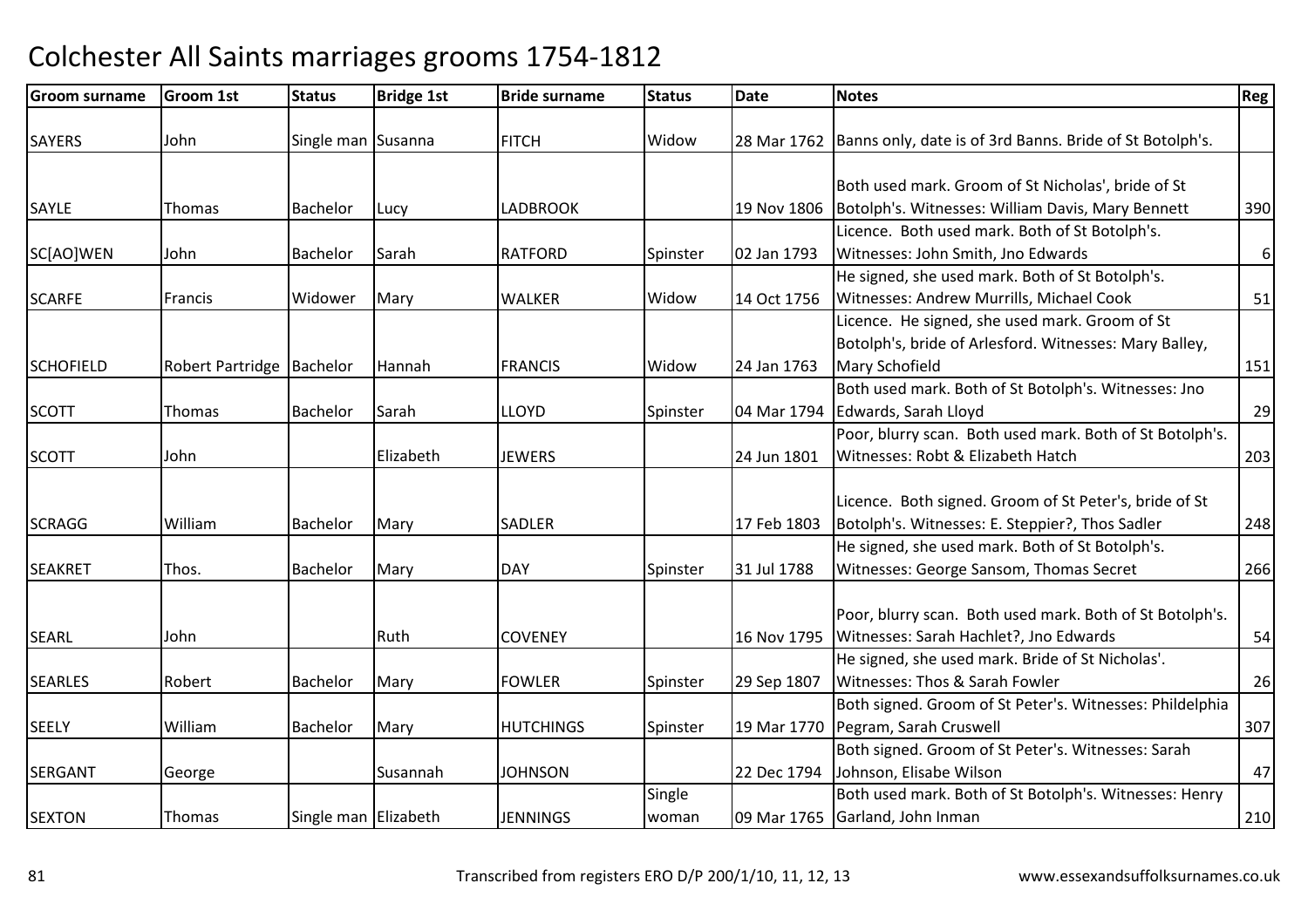| <b>Groom surname</b> | <b>Groom 1st</b> | <b>Status</b>   | <b>Bridge 1st</b> | <b>Bride surname</b> | <b>Status</b> | <b>Date</b> | <b>Notes</b>                                              | Reg <sup>1</sup> |
|----------------------|------------------|-----------------|-------------------|----------------------|---------------|-------------|-----------------------------------------------------------|------------------|
|                      |                  |                 |                   |                      |               |             |                                                           |                  |
|                      |                  |                 |                   |                      |               |             | Both used mark. Groom of St Maries, bride of St           |                  |
| <b>SHADE</b>         | Sam'll           | <b>Bachelor</b> | Sarah             | <b>TIBBAL</b>        | Spinster      | 27 Dec 1757 | Botolph's. Witnesses: Chas Hills, Martha Margrave?        | 64               |
|                      |                  |                 |                   |                      |               |             | Licence. He signed, she used mark. Groom of St James'.    |                  |
| <b>SHAW</b>          | Thomas           | Widower         | Pen               | <b>BARKER</b>        | Widow         | 29 Aug 1786 | Witnesses: Tho Watts, John Harris                         | 230              |
|                      |                  |                 |                   |                      |               |             | Licence. Both signed. Groom of Seelhurst, Sussex [For     |                  |
|                      |                  |                 |                   |                      |               |             | Selhurst ?], bride of St Botolph's. Witnesses: Mary Keep, |                  |
| <b>SHAW</b>          | George           |                 | Sarah             | <b>BARRON</b>        |               | 09 May 1805 | Isaack Phillip?                                           | 331              |
|                      |                  |                 |                   |                      |               |             | Licence. Both signed. Groom of Dorking, Surrey, bride of  |                  |
| <b>SHEAD</b>         | Isaac            | Bachelor        | Hannah Frances    | ROOTSEY              | Spinster      | 03 Dec 1789 | St Botolph's. Witnesses: Nottingham & M R Daldy           | 304              |
|                      |                  |                 |                   |                      |               |             | Both used mark. Bride of Holy Trinity. Witnesses: Wm      |                  |
| <b>SHEARCROFT</b>    | Abraham          | Bachelor        | Frances           | <b>CRUMPLIN</b>      | Spinster      | 07 Dec 1778 | Edwards, Sarah Blatch                                     | 103              |
|                      |                  |                 |                   |                      |               |             |                                                           |                  |
|                      |                  |                 |                   |                      |               |             | Licence. Both signed. Groom of Bocking, bride of St       |                  |
| <b>SHEARCROFT</b>    | John Langley     | <b>Bachelor</b> | Anne              | <b>JOHNSON</b>       | Spinster      | 11 Oct 1790 | Nicholas. Witnesses: John Fenner, E z. Shearcroft         | 319              |
|                      |                  |                 |                   |                      | Single        |             | Both used mark. Both of St Botolph's. Witnesses: Mary     |                  |
| <b>SHEARROD</b>      | George           | Single man Mary |                   | <b>OAKLEY</b>        | woman         | 26 Jun 1799 | Evans, Jno Edwards                                        | 156              |
|                      |                  |                 |                   |                      |               |             |                                                           |                  |
|                      |                  |                 |                   |                      |               |             | Both used mark. [Also seen as Rumhead]. Both of St        |                  |
| <b>SHEDD</b>         | Rummed           | Widower         | Sarah             | <b>EAGLE</b>         | Widow         | 16 Dec 1770 | Botolph's. Witnesses: Mary Shedd, Elizabeth Eagle         | 316              |
|                      |                  |                 |                   |                      |               |             | Both used mark. Both of St Botolph's. Witnesses: Wm       |                  |
| <b>SHERWOOD</b>      | Thomas           | Bachelor        | Hannah            | <b>GOLDEN</b>        | Spinster      | 26 Apr 1774 | Field, Wm Edwards                                         | $6 \mid$         |
|                      |                  |                 |                   |                      |               |             | She signed, he used mark. Both of St Botolph's.           |                  |
| <b>SHERWOOD</b>      | Thomas           | Widower         | Lucy              | <b>SMITH</b>         | Widow         | 01 Oct 1781 | Witnesses: John Woodward, Elizabeth Sherwood              | 144              |
|                      |                  |                 |                   |                      |               |             | Both used mark. Both of St Botolph's. Witnesses: William  |                  |
| <b>SHIRLEY</b>       | Richard          | Bachelor        | Sarah             | <b>REASON</b>        | Spinster      | 10 May 1807 | Paulson, Elizabeth Sissons                                | 13               |
|                      |                  |                 |                   |                      |               |             | He signed, she used mark. Witnesses: Rebekah &            |                  |
| <b>SHOREY</b>        | Ebenezer         | <b>Bachelor</b> | Rachel            | <b>WOODTHORP</b>     | Spinster      | 24 Oct 1772 | Susanna Woodthorp                                         | 349              |
|                      |                  |                 |                   |                      |               |             | Poor, blurry scan. He signed, she used mark. Groom of     |                  |
|                      |                  |                 |                   |                      |               |             | St Mary Magdalen, bride of St Botolph's. Witnesses: John  |                  |
| <b>SHORT</b>         | James            |                 | Eleanor           | [HK]IPPS             |               | 06 Jul 1801 | Farrar, Betty Glover                                      | 204              |
|                      |                  |                 |                   |                      |               |             |                                                           |                  |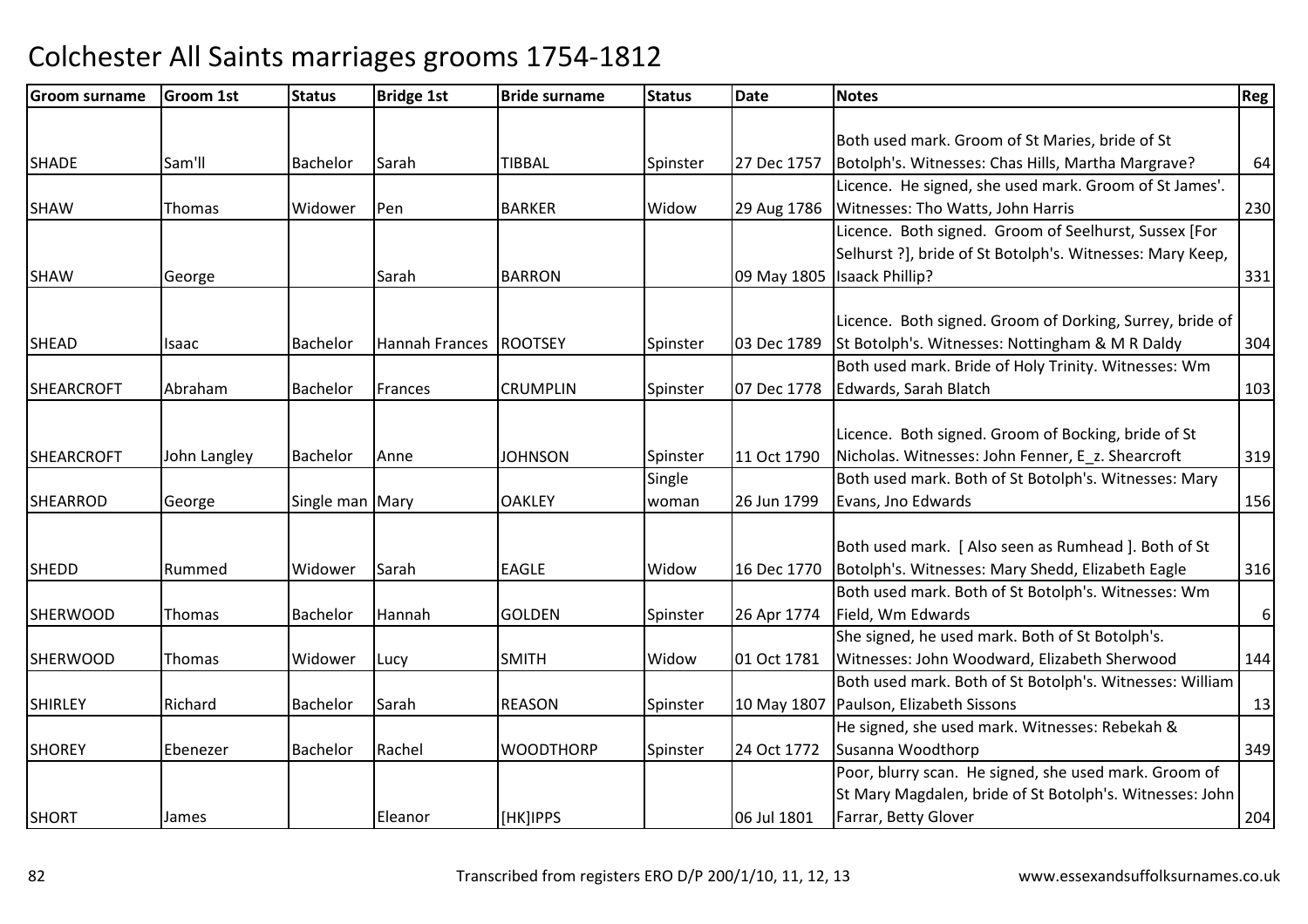| <b>Groom surname</b> | Groom 1st | <b>Status</b>      | <b>Bridge 1st</b> | <b>Bride surname</b> | <b>Status</b> | <b>Date</b> | Notes                                                   | Reg            |
|----------------------|-----------|--------------------|-------------------|----------------------|---------------|-------------|---------------------------------------------------------|----------------|
|                      |           |                    |                   |                      |               |             | Both used mark. Both of St Botolph's. Witnesses: Ann    |                |
| <b>SIMPER</b>        | William   |                    | Jane              | <b>DE HAILES</b>     |               | 07 Apr 1803 | Barker, Thos Root                                       | 251            |
|                      |           |                    |                   |                      |               |             | Both signed. Both of St Botolph's. Witnesses: Wm Cole,  |                |
| <b>SIMPSON</b>       | William   | <b>Bachelor</b>    | Mary              | <b>COLE</b>          | Spinster      | 20 Jan 1806 | <b>Robt Simpson</b>                                     | 356            |
|                      |           |                    |                   |                      |               |             | He signed, she used mark. Both of St Botolph's.         |                |
| <b>SISSONS</b>       | Thomas    | Widower            | Elizabeth         | <b>SPOONER</b>       | Spinster      | 19 Jan 1807 | Witnesses: Colvill Lumpkin, Sarah Reason                | $\overline{4}$ |
|                      |           |                    |                   |                      |               |             | She signed, he used mark. Groom of St Mary Magdalen,    |                |
|                      |           |                    |                   |                      |               |             | bride of St Botolph's. Witnesses: Thomas Higham, Sarah  |                |
| <b>SKELLETT</b>      | Edward    | Bachelor           | Ann               | <b>HARRISON</b>      | Spinster      | 07 Jun 1808 | Barnham, Amelia Harrison.                               | 52             |
|                      |           |                    |                   |                      |               |             |                                                         |                |
| <b>SMITH</b>         | Robert    | Widower            | Eliz'h            | <b>ASTON</b>         | Spinster      | 13 Dec 1755 | Both used mark. Witnesses: John Dave?, John Fisher      | 32             |
|                      |           |                    |                   |                      | Single        |             | He signed, she used mark. Both of St Botolph's.         |                |
| <b>SMITH</b>         | Thomas    | Single man Susanna |                   | <b>BIRD</b>          | woman         | 02 Jan 1759 | Witnesses: John King, Isaac Peacock                     | 79             |
|                      |           |                    |                   |                      |               |             | He signed, she used mark. Both of St Botolph's.         |                |
| <b>SMITH</b>         | Samuel    | Widower            | Hannah            | <b>HARRIS</b>        | Widow         | 14 Nov 1763 | Witnesses: Carrington Smith, John Gower                 | 169            |
|                      |           |                    |                   |                      |               |             |                                                         |                |
|                      |           |                    |                   |                      |               |             | He signed, she used mark. [ Error for Newburn ?]. Both  |                |
| <b>SMITH</b>         | Abraham   | Widower            | Hannah            | <b>NEWBUNN</b>       | Widow         | 26 Dec 1763 | of St Botolph's. Witnesses: Wm Edwards, William Smith   | 173            |
|                      |           |                    |                   |                      |               |             | He signed, she used mark. Groom of St Botolph's, bride  |                |
|                      |           |                    |                   |                      |               |             | of St Giles'. Witnesses: Elizabeth Muskett, Ellis       |                |
| <b>SMITH</b>         | Samuel    | Widower            | Sarah             | <b>KIRK</b>          | Spinster      | 03 Mar 1766 | Matthewman                                              | 230            |
|                      |           |                    |                   |                      |               |             | She signed(poorly), he used mark. Both of St Botolph's. |                |
| <b>SMITH</b>         | James     | Bachelor           | Hannah            | <b>HARDY</b>         | Spinster      | 11 Feb 1772 | Witnesses: Samuel Horsnell, Wm Edwards                  | 340            |
|                      |           |                    |                   |                      |               |             | Licence. Both used mark. Both of St Botolph's.          |                |
| <b>SMITH</b>         | George    | <b>Bachelor</b>    | Sarah             | <b>SMITH</b>         | Widow         | 02 Sep 1773 | Witnesses: Wm Edwards, John Biscoe                      | 360            |
|                      |           |                    |                   |                      |               |             | He signed, she used mark. Both of St Botolph's.         |                |
| <b>SMITH</b>         | James     | Bachelor           | Mary              | <b>DAWKINS</b>       | Spinster      | 08 Jun 1775 | Witnesses: Samuel Stow, Robt Williams                   | 33             |
|                      |           |                    |                   |                      |               |             | He signed, she used mark. Groom of St James'.           |                |
| <b>SMITH</b>         | John      | <b>Bachelor</b>    | Elizabeth         | <b>FROST</b>         | Spinster      | 19 Dec 1779 | Witnesses: Wm & Eliz Smith                              | 117            |
|                      |           |                    |                   |                      |               |             | Both used mark. Groom of St Nicholas', bride of St      |                |
| <b>SMITH</b>         | John      | Widower            | Sarah             | <b>GRAVES</b>        | Widow         | 16 Aug 1785 | Botolph's. Witnesses: W & Mary Field                    | 211            |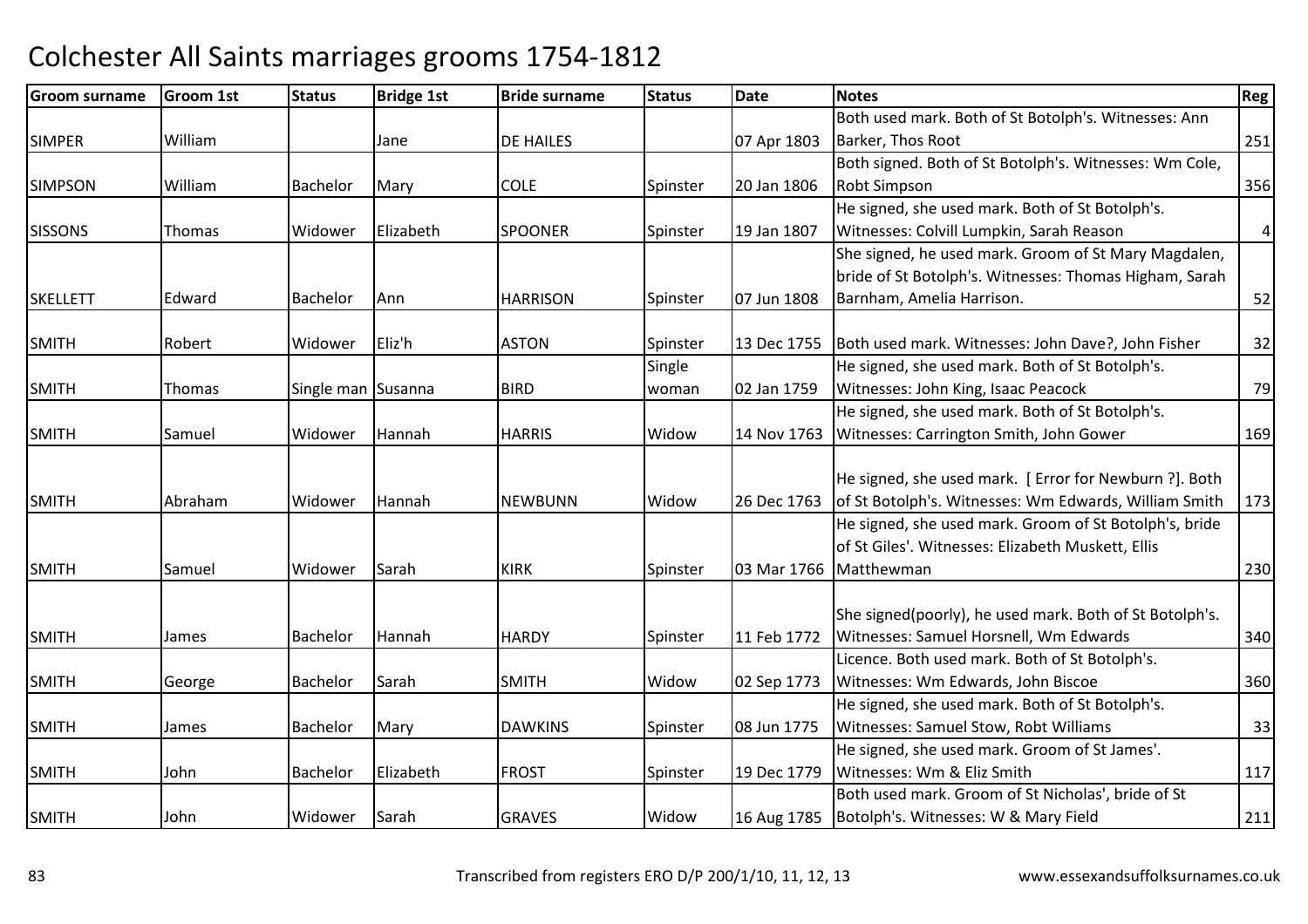| <b>Groom surname</b> | <b>Groom 1st</b> | <b>Status</b>   | <b>Bridge 1st</b> | <b>Bride surname</b> | <b>Status</b> | <b>Date</b> | <b>Notes</b>                                             | <b>Reg</b> |
|----------------------|------------------|-----------------|-------------------|----------------------|---------------|-------------|----------------------------------------------------------|------------|
|                      |                  |                 |                   |                      |               |             | Both signed. Groom of Copford. Witnesses: Solomon        |            |
| <b>SMITH</b>         | John             | Bachelor        | Elizabeth         | TURNAGE              | Spinster      | 03 Sep 1789 | Brook, Mary Cooper                                       | 290        |
|                      |                  |                 |                   |                      |               |             | Both signed. Both of St Botolph's. Witnesses: Wm &       |            |
| <b>SMITH</b>         | Wm.              | Widower         | Susannah          | <b>COCKRILL</b>      | Widow         | 22 Oct 1789 | Susan Wootton                                            | 298        |
|                      |                  |                 |                   |                      |               |             | Both used mark. Witnesses: Charlotte Blatch, Rebecca?    |            |
| <b>SMITH</b>         | Matthew          | Bachelor        | Susanna           | <b>MANES</b>         | Spinster      | 25 Dec 1798 | Jefferson? 2nd witness very unclear.                     | 144        |
|                      |                  |                 |                   |                      |               |             |                                                          |            |
|                      |                  |                 |                   |                      |               |             | Poor, blurry scan. Both used mark. Both of St Botolph's. |            |
| <b>SMITH</b>         | Joseph           |                 | Mary              | <b>TURNER</b>        |               | 20 Sep 1800 | Witnesses: Susannah Potter, Saml Barton                  | 185        |
|                      |                  |                 |                   |                      | Single        |             | Both used mark. Both of St Botolph's. Witnesses: Jospeh  |            |
| <b>SMITH</b>         | William          | Single man Anne |                   | <b>CRADOCK</b>       | woman         |             | 31 May 1803 Brooker, Elizabeth Cradock                   | 258        |
|                      |                  |                 |                   |                      |               |             | Both signed. Both of St Botolph's. Witnesses: John Box,  |            |
| <b>SMITH</b>         | Benjamin         | Bachelor        | Esther            | <b>EDGAR</b>         | Spinster      | 29 Apr 1805 | John Edgar                                               | 329        |
|                      |                  |                 |                   |                      |               |             | Both signed. Both of St Botolph's. Witnesses: John Bull, |            |
| <b>SMITH</b>         | Thomas           |                 | Fanny             | <b>GRANT</b>         |               | 04 Jun 1805 | Jno Edwards                                              | 334        |
|                      |                  |                 |                   |                      |               |             | Licence. He signed, she used mark. Both of St Botolph's. |            |
| <b>SMITH</b>         | Samuel           | Bachelor        | Diana             | <b>MILLER</b>        | Spinster      | 25 Oct 1809 | Witnesses: Jno Edwards, James ?                          | 103        |
|                      |                  |                 |                   |                      |               |             | Both used mark. Groom of St Botolph's. Witnesses:        |            |
| <b>SMITH</b>         | James            | Bachelor        | Lydia             | LEATHERDALE          |               | 15 Jun 1812 | Hannah Powell, James Leatherdale                         | 191        |
|                      |                  |                 |                   |                      |               |             | Licence. Both signed. Groom of St Mary's, bride of St    |            |
| <b>SMYTHIES</b>      | James            | <b>Bachelor</b> | Elizabeth         | <b>DENNIS</b>        | Spinster      | 11 Apr 1771 | Botolph's. Witnesses: A Dennis, C Smythies               | 324        |
|                      |                  |                 |                   |                      |               |             | Blurry, indistinct scan. Both used mark. Both of St      |            |
| <b>SNELLING</b>      | Edward           | Bachelor        | Catherine         | <b>COLE</b>          | Spinster      | 06 Mar 1812 | Botolph's. Witnesses: Elizabeth Cole, Sarah Pease        | 178        |
|                      |                  |                 |                   |                      |               |             | Both used mark. Both of St Botolph's. Witnesses: John    |            |
| SOUTHGATE            | Edward           | Bachelor        | Frances           | <b>STARNES</b>       | Spinster      | 29 Jul 1782 | Stebbing, Wm Edwards                                     | 156        |
|                      |                  |                 |                   |                      |               |             |                                                          |            |
|                      |                  |                 |                   |                      |               |             | Both used mark. (Reg No 377 omitted.) Groom of St        |            |
| <b>SOWMAN</b>        | John             | Widower         | Elizabeth         | <b>BROWN</b>         | Widow         | 17 Aug 1806 | Botolph's. Witnesses: Jno Edwards, William Disley?       | 378        |
|                      |                  |                 |                   |                      |               |             | Poor, blurry scan. He signed, she used mark. Groom of    |            |
|                      |                  |                 |                   |                      |               |             | St Botolph's, bride of St Mary at the Walls. Witnesses:  |            |
| <b>SPALDING</b>      | Joseph           | Bachelor        | Mary              | <b>ROGERS</b>        |               | 11 Apr 1796 | Robt. Alden, Hannah Sadler                               | 66         |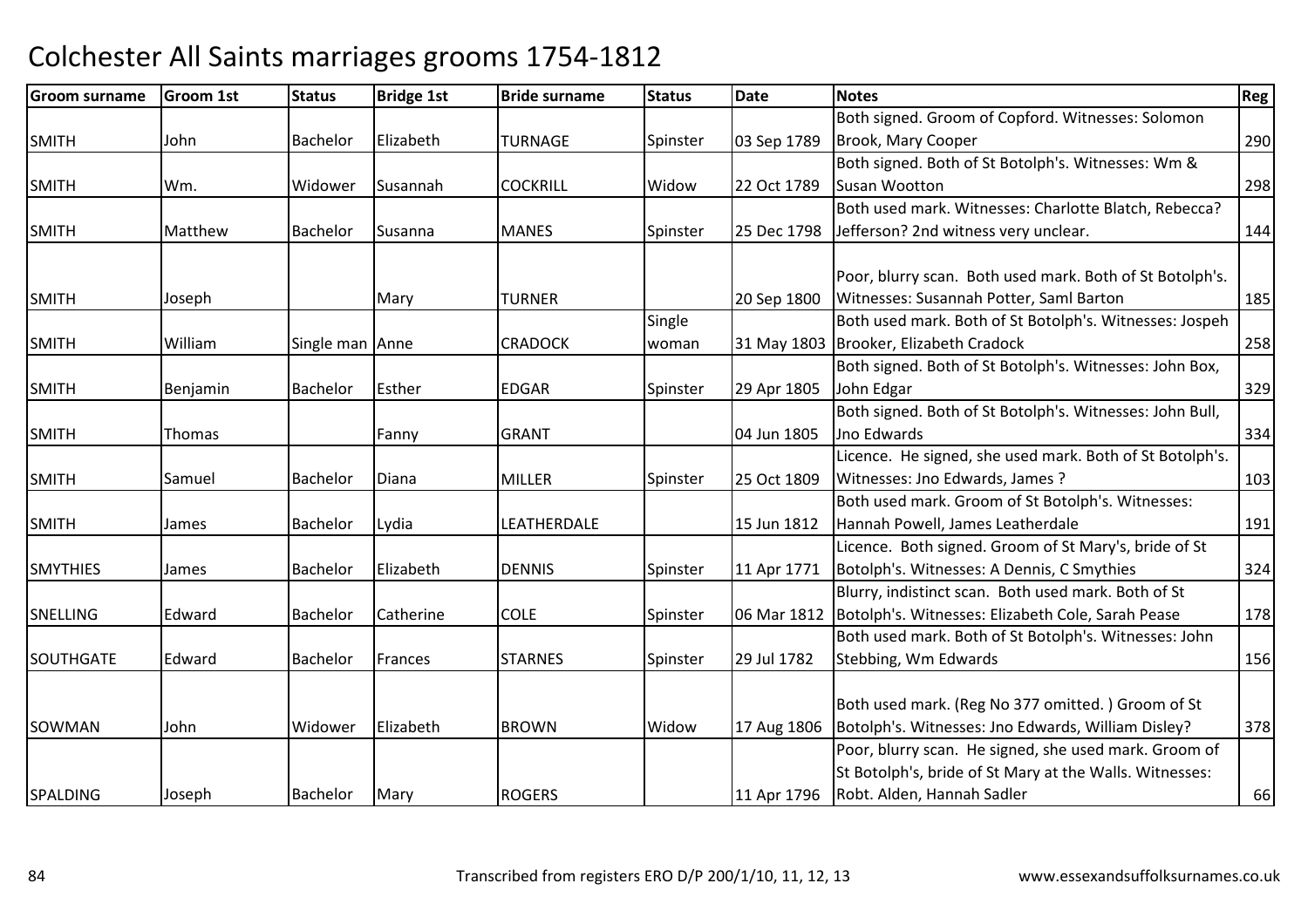| <b>Groom surname</b> | <b>Groom 1st</b> | <b>Status</b>        | <b>Bridge 1st</b> | <b>Bride surname</b> | <b>Status</b> | <b>Date</b> | <b>Notes</b>                                               | <b>Reg</b> |
|----------------------|------------------|----------------------|-------------------|----------------------|---------------|-------------|------------------------------------------------------------|------------|
|                      |                  |                      |                   |                      |               |             | Both used mark. Both of St Botolph's. Witnesses: Chris.    |            |
| <b>SPENCER</b>       | Thos.            |                      | Sarah             | LASWELL              |               | 08 Dec 1761 | Monk, James Temple                                         | 134        |
|                      |                  |                      |                   |                      |               |             | Licence. Both used mark. Witnesses: Thos Bird, John        |            |
| <b>SPICER</b>        | John             | <b>Bachelor</b>      | Frances           | LANE                 | Spinster      | 24 Jan 1789 | Wescott                                                    | 276        |
|                      |                  |                      |                   |                      |               |             | He signed, she used mark. [See Agnis?]. Groom of St        |            |
| <b>SPINKS</b>        | William          | <b>Bachelor</b>      | Elizabeth         | <b>AGNESS</b>        | Spinster      | 24 Aug 1789 | Giles's. Witnesses: Tabor Hull, John Lay                   | 288        |
|                      |                  |                      |                   |                      |               |             |                                                            |            |
|                      |                  |                      |                   |                      |               |             | He signed, she used mark. Both of St Botolph's.            |            |
| <b>SPOONER</b>       | John             | Bachelor             | Sarah             | <b>HAXELL</b>        | Spinster      | 02 Aug 1772 | Witnesses: Hannah Crussll [For Crusswell], Wm Edwards. 345 |            |
|                      |                  |                      |                   |                      |               |             | He signed, she used mark. Both of St Botolph's.            |            |
| <b>SPOONER</b>       | Joseph           | <b>Bachelor</b>      | Mary              | <b>KING</b>          | Spinster      | 09 Jul 1786 | Witnesses: John Sadler, Joseph Spalding                    | 224        |
|                      |                  |                      |                   |                      |               |             |                                                            |            |
|                      |                  |                      |                   |                      |               |             | Poor, blurry scan. Licence. Both signed, (she as Pichard). |            |
|                      |                  |                      |                   |                      |               |             | Groom of St Botolph's, bride of St Martin's. Witnesses:    |            |
| <b>SPOONER</b>       | Joseph           | Widower              | Elizabeth         | <b>PICKARD</b>       | Widow         |             | 04 May 1796 William Wootton, John Edwards                  | 69         |
|                      |                  |                      |                   |                      |               |             | Licence. Groom of Dedham, bride of St Botolph's. Both      |            |
|                      |                  |                      |                   |                      |               |             | signed. Witnesses: Wm Barns, Elizth Mann, Elizabeth        |            |
| <b>SPURLING</b>      | Stephen          | Widower              | Susannah          | <b>KINGSBURY</b>     |               | 12 May 1776 | Bulock.                                                    | 53         |
|                      |                  |                      |                   |                      |               |             | Both signed. Groom of Dedham. Witnesses: Joseph            |            |
| <b>SPURLING</b>      | William          | Bachelor             | Judith            | <b>SCOTT</b>         | Spinster      | 20 Aug 1793 | Parker, Sarah Maning                                       | 16         |
|                      |                  |                      |                   |                      |               |             | He signed, she used mark. Both of St Botolph's.            |            |
| <b>STACEY</b>        | George           | Bachelor             | Esther            | <b>INMAN</b>         | Spinster      | 03 Feb 1780 | Witnesses: John Davis, Wm Edwards                          | 120        |
|                      |                  |                      |                   |                      |               |             | Both signed. Both of St Botolph's. Witnesses: Mary         |            |
| <b>STAINES</b>       | Thomas           | Widower              | Parnell           | <b>ELLIOTT</b>       | Spinster      | 05 Oct 1809 | Madden, C. Jo. Diss                                        | 99         |
|                      |                  |                      |                   |                      |               |             | Licence. Both signed. Both of St Botolph's. Witnesses:     |            |
|                      |                  |                      |                   |                      |               |             | Saml & Elizabeth Blomfield, Mary Newton, Ann               |            |
| <b>STAMMERS</b>      | William          | Bachelor             | Mary              | <b>BLOMFIELD</b>     | Spinster      | 21 Jan 1783 | Blomfield.                                                 | 165        |
|                      |                  |                      |                   |                      |               |             | Licence. Both signed. Groom of Ardleigh, bride of St       |            |
|                      |                  |                      |                   |                      |               |             | Botolph's. Witnesses: Susanna & Thos Houlding, Charles     |            |
| <b>STAMMERS</b>      | Shepherd         |                      | Elizabeth         | <b>HOULDING</b>      |               | 10 Jan 1809 | Sach.                                                      | 68         |
|                      |                  |                      |                   |                      |               |             | Both used mark. Both of St Botolph's. Witnesses: Isaac     |            |
| <b>STANBRIDGE</b>    | Daniel           | Single man Elizabeth |                   | <b>MIDDLETON</b>     | Widow         | 19 Feb 1760 | Peacock, Leonard Simons                                    | 111        |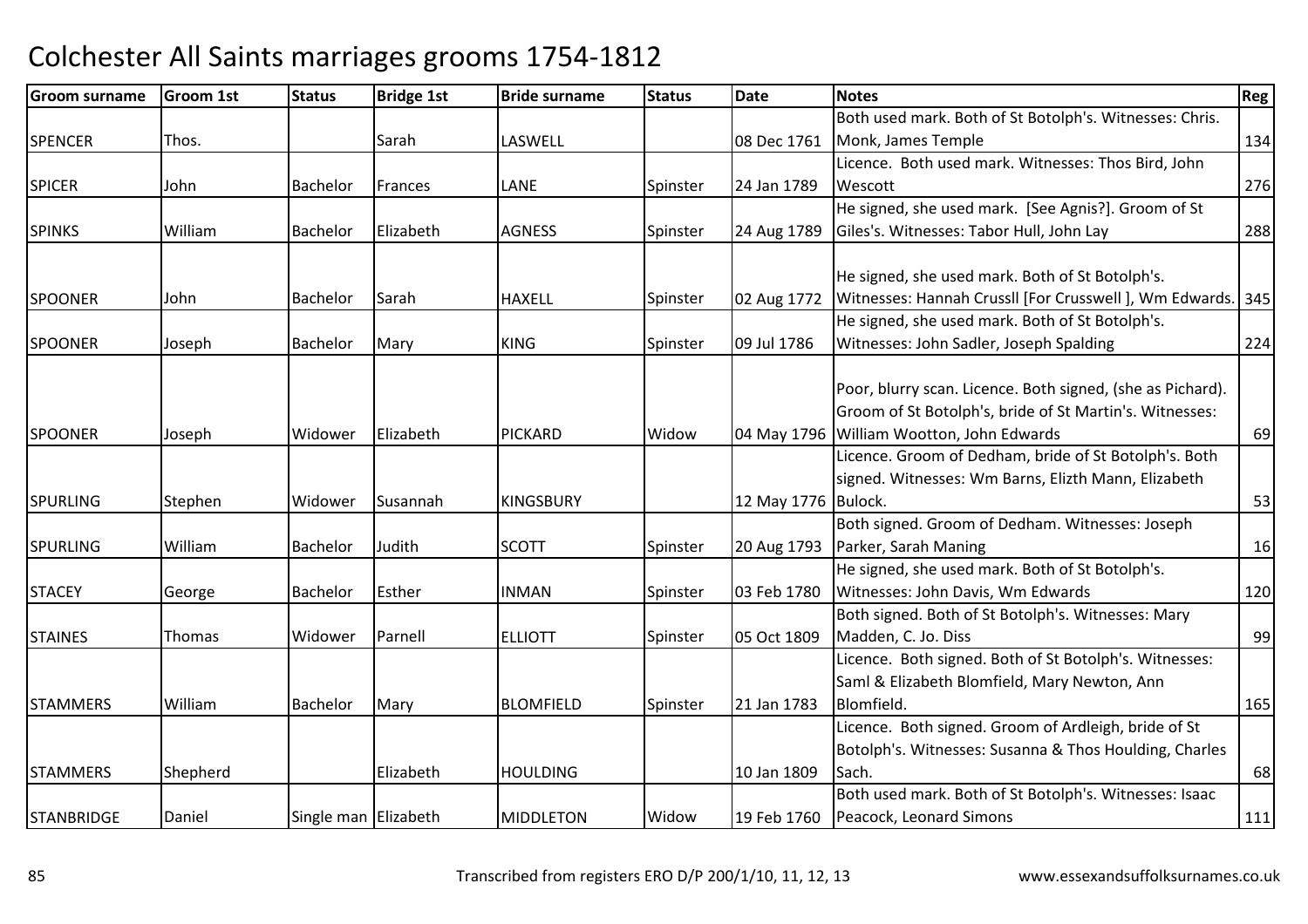#### Groom surnamee Groom 1st Status Bridge 1st Bride surname Status Date Notes Regge Regge Regge Regge Regge Regge Regge Regge R STANESS Robert Bachelor Elizabeth Flizabeth RAYNER Spinster | 04 Jun 1776 Both signed. Both of St Botolph's. Witnesses: Wm & Sarah Stanes $\sim$  56 **STANES**  James Widower Sarahh PERRY Widow Widow | 10 Oct 1803 Both used mark. Both of St Botolph's. Witnesses: Jas Barnes, Jno Edwardss 270 **STANSON** James Single man Rose Solonion Single woman 19 Aug 1764 Banns only, date is of 3rd Banns. Both of St Botolph's. <sup>193</sup> STANWAY Ralph Bachelor Ann JEWERS Widow 09 Mar 1768 Licence. He signed, she used mark. Witnesses: Hannah Lockwood, Wm Edwardss and  $\sim$  262 STANWAYRandal **Bachelor** Elizabeth LEVERETT Spinster 20 Nov 1781 Licence. He signed, she used mark. Witnesses: Wm **Hazelle, Thos Barker 145 STARNS** S Henry Elizabeth Elizabeth EVERETT | 30 Oct 1806 He signed, she used mark. Groom of St Mary at the Walls. Witnesses: Thomas Bond, Sarah Everett <sup>387</sup>**STEADY** Y Milliam Bachelor Mary SWAN Single woman 01 Oct 1758 Both used mark. Groom of Greenstead, bride of St Botolph's. Witnesses: Edward Sheldrick, Thomas Harwoodd 75 **STEARNS**  Thomas Elizabethh GREEN 23 Mar 1758 Lawrence, John Blyth Both used mark. Both of St Botolph's. Witnesses: James h 69 **STEBBING** G John Sarah HAMMOND 30 May 1758 Both signed. JB, Jun'r. Groom of Gt Bentley. Witnesses: 30 May 1758 Charles White, John Blyth h 72 **STEBBINGS**  John Bachelor SarahSOUTHGATE Spinster 01 Nov 1778 He signed, she used mark. Both of St Botolph's. Witnesses: James Knapp, Sarah Thomson <sup>101</sup> STEELL Samuel Widower Mary BISHOP **BISHOP** Widow 26 Nov 1769 He signed, she used mark. Groom of St Botolph's, bride of St Mary's. Witnesses: Robert Mayhew, Wm Edwards <sup>300</sup>**STEEL** Robert | Margaret Ann LAWRENCE 30 Aug 1803 Both signed. Groom of St Mary Magdalen, bride of St Botolph's. Witnesses: George Lawrence, Ann Watts <sup>263</sup>**STEGGALL** L Charles Bachelor Henrietta RALLING RALLING Spinster 08 Mar 1807 Licence. Both signed. Both of St Botolph's. Witnesses: Ann Ticewell, Lambert & George Tittrell. 8**STEPHENS** S Fedward Bachelor Susanna SUMMERS Spinster 18 Jan 1758 Both signed. Both of St Botolph's. Witnesses: W Smythies, John Brandd 66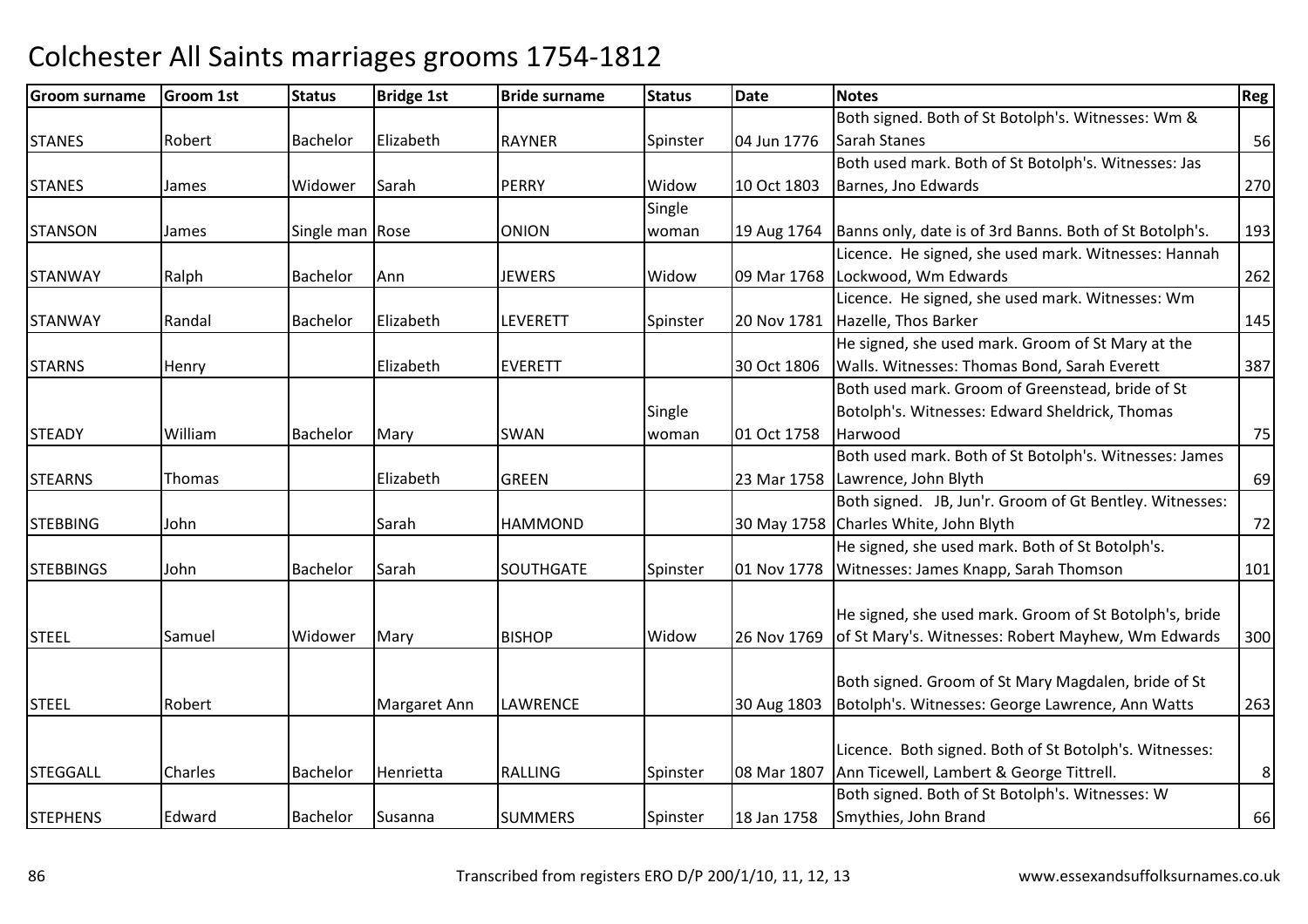| <b>Groom surname</b> | <b>Groom 1st</b> | <b>Status</b>     | <b>Bridge 1st</b> | <b>Bride surname</b> | <b>Status</b> | <b>Date</b> | <b>Notes</b>                                                          | Reg <sup>1</sup> |
|----------------------|------------------|-------------------|-------------------|----------------------|---------------|-------------|-----------------------------------------------------------------------|------------------|
|                      |                  |                   |                   |                      |               |             |                                                                       |                  |
|                      |                  |                   |                   |                      |               |             | Licence. He signed, she used mark. Groom of St Peter's,               |                  |
| <b>STEVENS</b>       | John             | Bachelor          | Mary              | <b>RAND</b>          | Spinster      |             | 24 May 1789   bride of St Botolph's. Witnesses: Robt Pitt, Wm Edwards | 281              |
|                      |                  |                   |                   |                      |               |             |                                                                       |                  |
|                      |                  |                   |                   |                      | Single        |             | He used mark, she signed. Groom is soldier. Both of St                |                  |
| <b>STEVENSON</b>     | John             | Single man Martha |                   | <b>PHILIPS</b>       | woman         | 18 Jan 1760 | Botolph's. Witnesses: Saml Graham, John Blyth                         | 108              |
|                      |                  |                   |                   |                      |               |             | Both used mark. [For Walter ?]. Both of St Botolph's.                 |                  |
| <b>STEWARD</b>       | Wm.              | <b>Bachelor</b>   | Eliz.             | <b>HALLS</b>         | Spinster      | 11 Sep 1787 | Witnesses: Walar? Elliott, Wm Edwards                                 | 255              |
|                      |                  |                   |                   |                      |               |             | Both used mark. Both of St Botolph's. Witnesses: John                 |                  |
| <b>STIBARD</b>       | John             | Bachelor          | Mary              | <b>HARRIS</b>        | Spinster      | 03 Oct 1770 | Lilley, Wm Edwards                                                    | 313              |
|                      |                  |                   |                   |                      |               |             | Both used mark. Both of St Botolph's. Witnesses: Samuel               |                  |
| <b>STIFFORD</b>      | Samuel           | Bachelor          | Mary              | <b>BUSBRIDGE</b>     | Spinster      | 01 Sep 1772 | Clay, William Colleir?                                                | 347              |
|                      |                  |                   |                   |                      |               |             | Both signed. Groom was Jun'r. Groom of Holy Trinity,                  |                  |
|                      |                  |                   |                   |                      |               |             | bride of St Botolph's. Witnesses: Samuel Swan, Wm                     |                  |
| <b>STILES</b>        | Benjamin         | Bachelor          | Martha            | <b>BUMSTED</b>       | Spinster      | 10 Sep 1775 | Edwards                                                               | 41               |
|                      |                  |                   |                   |                      |               |             | Both used mark. Groom of St Botolph's. Witnesses:                     |                  |
| <b>STOLLERY</b>      | Daniel           | Bachelor          | Mary              | <b>BARRELL</b>       |               | 11 Oct 1803 | <b>Edward Smith, Mary Basham</b>                                      | 271              |
|                      |                  |                   |                   |                      |               |             | Both used mark. Both of St Botolph's. Witnesses: Thomas               |                  |
| <b>STORRAGE</b>      | Samuel           | Bachelor          | Sarah             | <b>HARWOOD</b>       | Spinster      | 03 Apr 1788 | Harwood Sen'r and Jun'r.                                              | 263              |
|                      |                  |                   |                   |                      |               |             | Both used mark. Both of St Botolph's. Witnesses: Wm                   |                  |
| <b>STOW</b>          | John             | Bachelor          | Esther            | <b>UPCHER</b>        | Spinster      | 31 May 1772 | Edwards, James Carter                                                 | 343              |
|                      |                  |                   |                   |                      |               |             |                                                                       |                  |
|                      |                  |                   |                   |                      |               |             | Both signed. Groom of Brightlingsea, bride of St                      |                  |
| <b>STOW</b>          | Clement          | Bachelor          | Ann               | <b>COOK</b>          | Spinster      | 06 Feb 1781 | Botolph's. Witnesses: Mic'l Cook, James Brightwell                    | 134              |
|                      |                  |                   |                   |                      |               |             | Both signed. Groom of St Nicholas', bride of St Botolph's.            |                  |
| <b>STRUTT</b>        | Thomas           | Bachelor          | Lydia             | <b>ELLIS</b>         | Spinster      | 10 Nov 1782 | Witnesses: Robert Pitt, Wm Edwards                                    | 161              |
|                      |                  |                   |                   |                      | Single        |             | Both used mark. Both of St Botolph's. Witnesses: John                 |                  |
| <b>STUBBS</b>        | Francis          | Single man Ann    |                   | <b>MOORE</b>         | woman         | 15 Apr 1759 | Filer, William Moore                                                  | 86               |
|                      |                  |                   |                   |                      |               |             | Both used mark. Bride of St Giles'. Witnesses: Daniel                 |                  |
| <b>STUDD</b>         | Samuel           | Widower           | Rachel            | <b>REED</b>          | Spinster      | 26 Jan 1799 | Cardy, Mary Blois                                                     | 147              |
|                      |                  |                   |                   |                      |               |             | Both signed. Both of St Botolph's. Witnesses: Lucy                    |                  |
| STUT[LT]ER           | James            |                   | Kerry Ann         | <b>ABBOTT</b>        | Spinster      | 31 Dec 1805 | Abbott, Jno Edwards                                                   | 352              |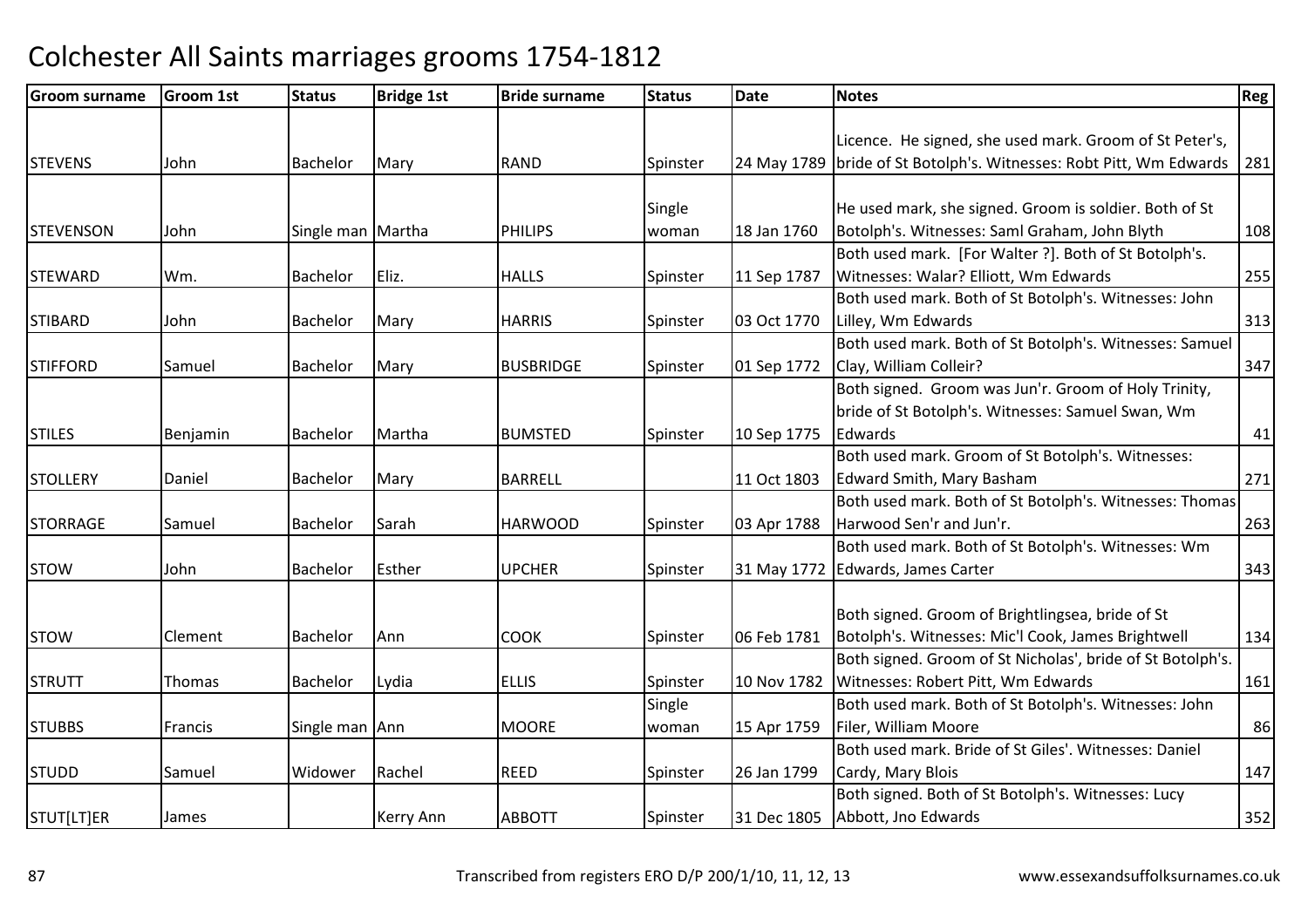| <b>Groom surname</b> | <b>Groom 1st</b> | <b>Status</b>   | <b>Bridge 1st</b> | <b>Bride surname</b> | <b>Status</b> | <b>Date</b>               | <b>Notes</b>                                                   | <b>Reg</b> |
|----------------------|------------------|-----------------|-------------------|----------------------|---------------|---------------------------|----------------------------------------------------------------|------------|
|                      |                  |                 |                   |                      |               |                           | Licence. He signed, she used mark. Witnesses: John             |            |
| <b>SUMMERS</b>       | Charles          |                 | Mary              | AMES                 |               | 16 Dec 1803               | Chapman, John Edwards                                          | 279        |
|                      |                  |                 |                   |                      |               |                           | He signed. She used mark. Groom of Greensted.                  |            |
| SUMMERSAM            | William          | Widower         | Martha            | <b>WILMOT</b>        | Spinster      | 10 Jun 1777               | Witnesses: Saml Wright, Eliz. Williams                         | 71         |
|                      |                  |                 |                   |                      |               |                           | Licence. Both signed. Groom of Melford, Suffolk.               |            |
| <b>SUMMERSETT</b>    | James            | Bachelor        | Mary              | DO[UW]NTON           | Spinster      | 17 Jan 1765               | Witnesses: Edwd Snell, Tho Unwin                               | 205        |
|                      |                  |                 |                   |                      |               |                           | Both signed. Both of St Botolph's. Witnesses: Sarah            |            |
| <b>SUMNER</b>        | James            | Bachelor        | Mary              | <b>BROOKE[RS]</b>    | Spinster      | 15 Apr 1811               | Garrat, Noah Derry, Elizabeth Brooke[rs].                      | 152        |
|                      |                  |                 |                   |                      |               |                           | He used mark, she signed. Both of St Botolph's.                |            |
| <b>SURRY</b>         | Edward           | Widower         | Mary              | <b>SUMMERSUM</b>     | Widow         | 15 May 1805               | Witnesses: Ann Brown, Jno Edwards                              | 332        |
|                      |                  |                 |                   |                      |               |                           | Licence. Both signed. Groom of Holy Trinity. Witnesses:        |            |
| <b>SUTER</b>         | John             | Widower         | Mary              | <b>SANSOM</b>        | Spinster      | 30 Dec 1790               | William Lawrence, Hannah Sansom                                | 323        |
|                      |                  |                 |                   |                      |               |                           | Both signed. Groom of East Donyland. Witnesses:                |            |
|                      |                  |                 |                   |                      |               |                           | Joseph Norfolk, Elizabeth Smoothy, Sarah Groom?, Mary          |            |
| <b>SUTHERWOOD</b>    | John             | Bachelor        | Mary              | <b>BRITEE</b>        | Spinster      | 15 Sep 1810               | Smith, Joseph Everett.                                         | 134        |
|                      |                  |                 |                   |                      |               |                           | Both signed. Groom of St Runwald's, bride of St                |            |
| <b>SUTTON</b>        | John             | <b>Bachelor</b> | Ann               | <b>BAKER</b>         | Spinster      |                           | 27 May 1773 Botolph's. Witnesses: Sarah & John Stanes          | 356        |
|                      |                  |                 |                   |                      |               |                           | Licence/ Both used mark. Witness JS, Sen'r. Groom of           |            |
|                      |                  |                 |                   |                      |               |                           | Grinsted [Greenstead], bride of St Botolph's. Witnesses:       |            |
| <b>SUTTON</b>        | Jacob            | Bachelor        | Margaret          | <b>KING</b>          | Spinster      | 12 Oct 1783               | Robt Freeman, Jacob Sutton                                     | 174        |
|                      |                  |                 |                   |                      |               |                           |                                                                |            |
|                      |                  |                 |                   |                      |               |                           | Blurry, indistinct scan. Licence. Both signed. Both of St      |            |
| <b>SWEENEY</b>       | Samuel           | Bachelor        | Mary              | <b>AIRD</b>          | Spinster      |                           | 27 Nov 1811   Botolph's. Witnesses: Elizabeth & JW? Birmingham | 170        |
|                      |                  |                 |                   |                      |               |                           | He signed, she used mark. Groom of St Botolph's.               |            |
| <b>SWINBORNE</b>     | Philip           | Widower         | Hannah            | <b>PERRY</b>         | Spinster      | 03 Dec 1782               | Witnesses: William Lawrence, Mary Biscoe                       | 162        |
|                      |                  |                 |                   |                      |               |                           | Licence. Both signed. Bride of St Peter's. Witnesses: ? &      |            |
| <b>TABOR</b>         | Robert           | Widower         | Susannah          | <b>DANIELL</b>       | Spinster      | 19 May 1763 Peter Daniell |                                                                | 159        |
|                      |                  |                 |                   |                      |               |                           | Both used mark. Both of St Botolph's. Witnesses: Patrick       |            |
| <b>TALBOT</b>        | Joseph           | Bachelor        | Elisabeth         | <b>POWEL</b>         | Spinster      |                           | 24 May 1790 Riddle, Wm Edwards                                 | 309        |
|                      |                  |                 |                   |                      |               |                           | Both used mark. Both of St Botolph's. Witnesses: Wm            |            |
| <b>TALBOTT</b>       | Thomas           | <b>Bachelor</b> | Susannah          | <b>EDWARDS</b>       | Spinster      |                           | 03 May 1785 Maples, Mary Edwards                               | 204        |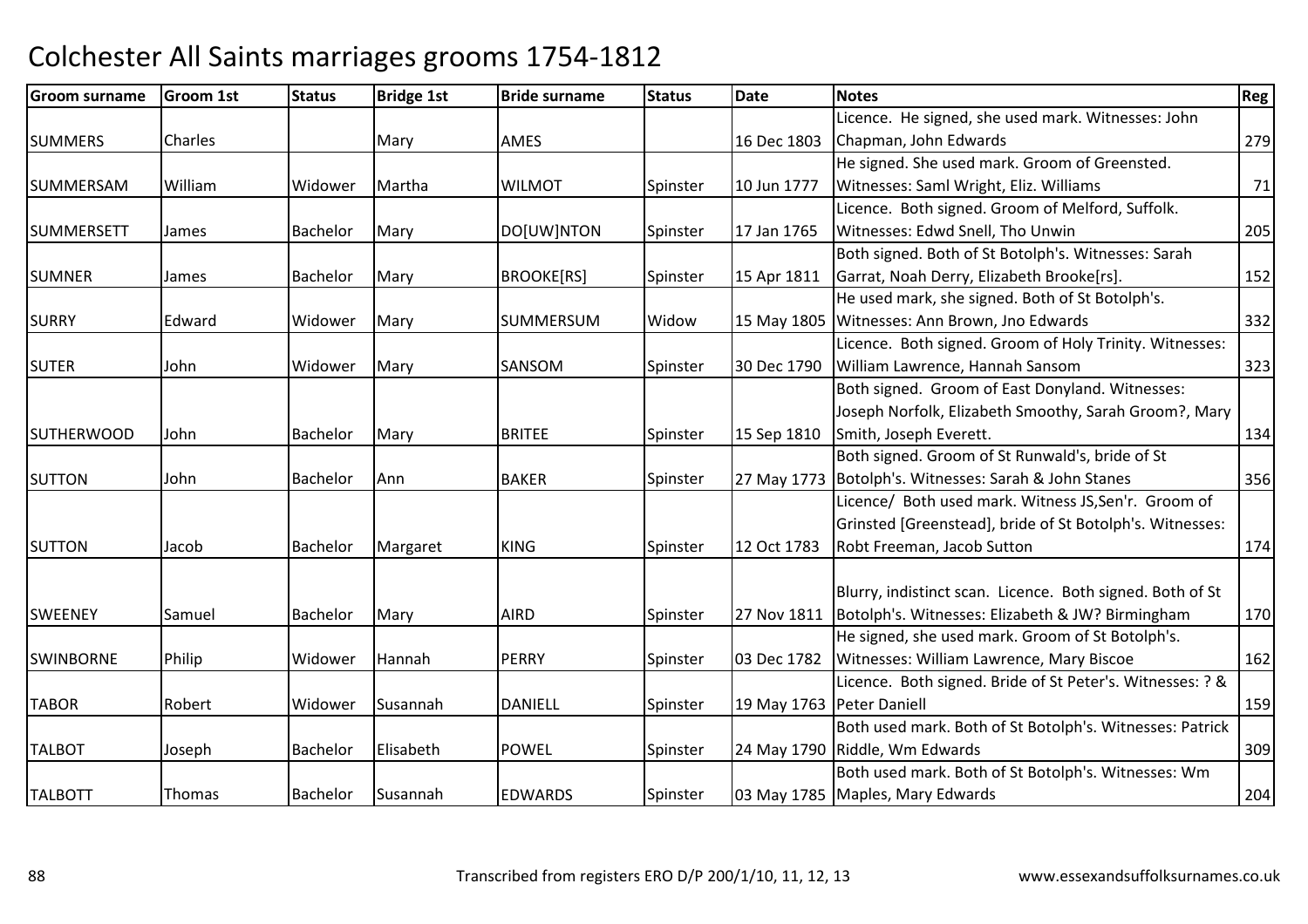| <b>Groom surname</b> | <b>Groom 1st</b> | <b>Status</b>    | <b>Bridge 1st</b> | <b>Bride surname</b> | <b>Status</b> | <b>Date</b> | <b>Notes</b>                                              | <b>Reg</b> |
|----------------------|------------------|------------------|-------------------|----------------------|---------------|-------------|-----------------------------------------------------------|------------|
|                      |                  |                  |                   |                      |               |             | Both signed. Both of St Botolph's. Witnesses: John Fyler, |            |
| <b>TALBOTT</b>       | Christopher      |                  | Sarah             | <b>FYLER</b>         |               | 15 Jul 1804 | Sarah Munsay, John Edwards.                               | 306        |
|                      |                  |                  |                   |                      |               |             |                                                           |            |
|                      |                  |                  |                   |                      |               |             | Licence. Both used mark. Groom of St Botolph's, bride of  |            |
| <b>TALLARD</b>       | John             | <b>Bachelor</b>  | Esther            | <b>SEAGARS</b>       | Widow         | 12 Feb 1765 | St Giles. Witnesses: Robert Wayland, John Suffe?          | 208        |
|                      |                  |                  |                   |                      |               |             | Both used mark. [Scan blurry, Upsher? Or for Upson ?].    |            |
|                      |                  |                  |                   |                      | Single        |             | Both of St Botolph's. Witnesses: Wm Hawkins, Wm           |            |
| <b>TAYLOR</b>        | Jarvis           | Single man Sarah |                   | UPSHON?              | woman         | 08 Nov 1765 | Edwards                                                   | 224        |
|                      |                  |                  |                   |                      |               |             | Licence. He used mark, she signed. Groom of Hadleigh,     |            |
|                      |                  |                  |                   |                      |               |             | Suffolk, bride of St Botoloph's. Witnesses: John Pitcher, |            |
| <b>TAYLOR</b>        | Samuel           | <b>Bachelor</b>  | Elizabeth         | <b>CRUSWELL</b>      |               | 09 Oct 1793 | <b>Susannah Fenning</b>                                   | 17         |
|                      |                  |                  |                   |                      |               |             | Poor, blurry scan. She signed, he used mark. Both of St   |            |
| <b>TAYLOR</b>        | Nathaniel        | Widower          | Sarah             | <b>MASON</b>         | Spinster      | 21 Aug 1796 | Botolph's. Witnesses: John & Susan Kettle                 | 75         |
|                      |                  |                  |                   |                      |               |             | Poor, blurry scan. Both signed. Groom of St Martin's,     |            |
|                      |                  |                  |                   |                      |               |             | bride of St Botolph's. Witnesses: Mary & Wm Blomfield,    |            |
| <b>TAYLOR</b>        | Francis          |                  | Susannah          | <b>REVELL</b>        |               | 29 Sep 1801 | Ann Potter.                                               | 208        |
|                      |                  |                  |                   |                      |               |             | He signed, she used mark. Both of St Botolph's.           |            |
| <b>TAYLOR</b>        | Wm.              | Widower          | Hannah            | <b>BARNES</b>        | Widow         | 05 Dec 1803 | Witnesses: Jemima Fisher, John Edwards                    | 276        |
|                      |                  |                  |                   |                      |               |             | He signed, she used mark. Both of St Botolph's.           |            |
| <b>TAYLOR</b>        | James            | <b>Bachelor</b>  | Sarah             | <b>LEPER</b>         | Spinster      | 20 Oct 1807 | Witnesses: John Crotch, Mary Leper                        | 28         |
|                      |                  |                  |                   |                      |               |             | Both used mark. Both of St Botolph's. Witnesses: Joseph   |            |
| <b>TEACH</b>         | Zechariah        | <b>Bachelor</b>  | Mary              | <b>DAVY</b>          | Widow         | 03 Dec 1810 | Barnsley, Jno Edwards                                     | 144        |
|                      |                  |                  |                   |                      |               |             | Poor, blurry scan. Both used mark. Witnesses: Tabor       |            |
| <b>TEBBEL</b>        | Samuel           |                  | Sarah             | <b>ROWLING</b>       |               | 25 Feb 1800 | Hull, Jno Edwards                                         | 172        |
|                      |                  |                  |                   |                      |               |             | Poor, blurry scan. He used mark, she signed. Witnesses:   |            |
| <b>TEBBLE</b>        | Samuel           |                  | Sarah             | <b>TUNMER</b>        |               | 22 Mar 1802 | Wm Wright, Susan Gonner                                   | 219        |
|                      |                  |                  |                   |                      |               |             |                                                           |            |
|                      |                  |                  |                   |                      |               |             | Poor, blurry scan. Both used mark. Both of St Botolph's.  |            |
| <b>TERRY</b>         | George           | Widower          | Elizabeth         | <b>HANDERSON</b>     |               | 17 Feb 1797 | Witnesses: Thomas Powell, Frances Hall                    | 89         |
|                      |                  |                  |                   |                      |               |             | Licence. Both signed (she very poorly). Groom of St       |            |
|                      |                  |                  |                   |                      |               |             | Botolph's, bride of St Peter's. Witnesses: Charles & Mary |            |
| <b>TETTERELL</b>     | Lambert          | <b>Bachelor</b>  | Hannah            | <b>BURGESS</b>       | Spinster      | 23 Oct 1787 | Cater                                                     | 257        |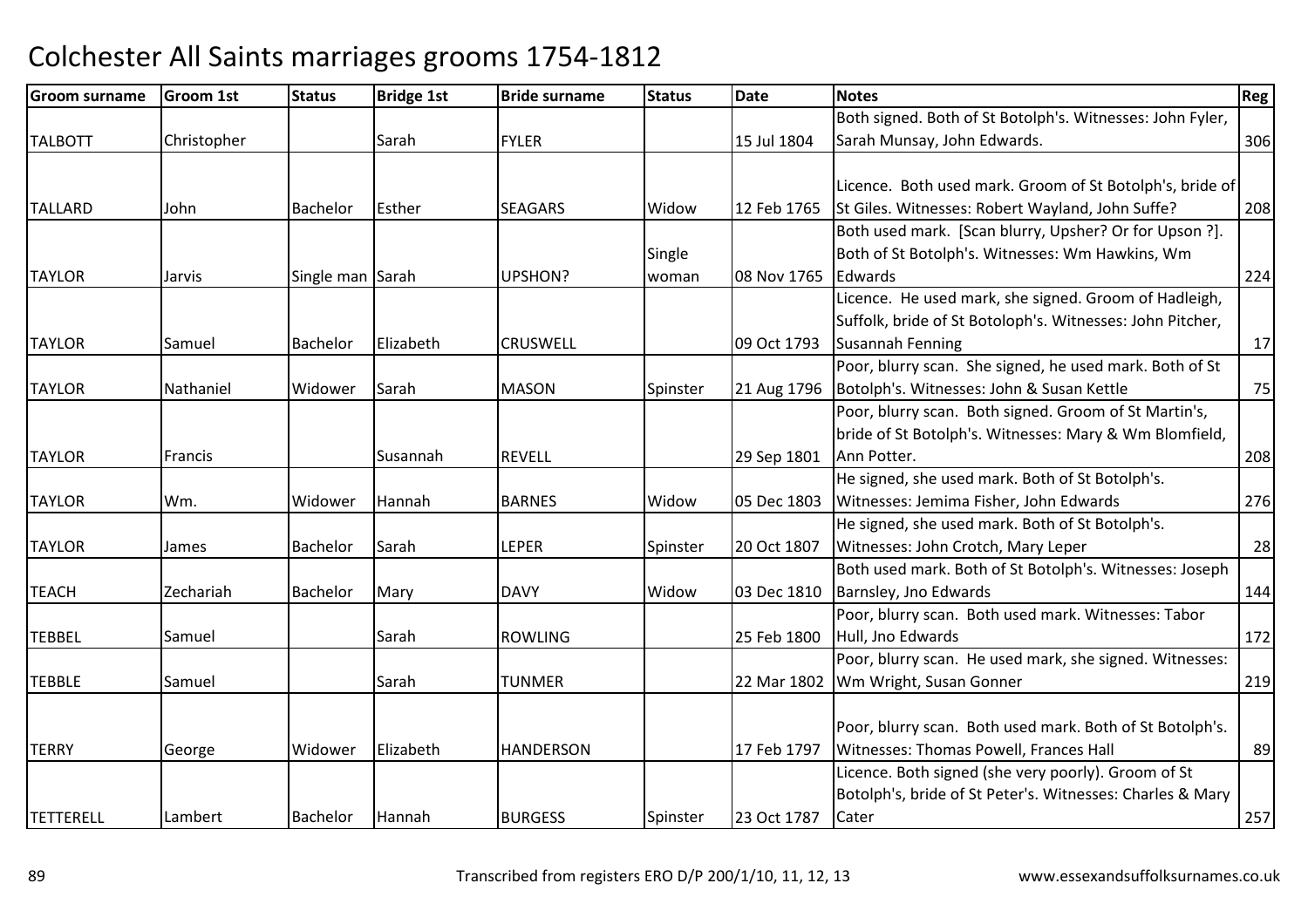| <b>Groom surname</b> | <b>Groom 1st</b> | <b>Status</b>   | <b>Bridge 1st</b> | <b>Bride surname</b> | <b>Status</b> | Date        | <b>Notes</b>                                              | Reg |
|----------------------|------------------|-----------------|-------------------|----------------------|---------------|-------------|-----------------------------------------------------------|-----|
|                      |                  |                 |                   |                      |               |             | Licence. He signed, she used mark. Bride's surname is     |     |
|                      |                  |                 |                   |                      |               |             | indistinct, probably Peck. Both of St Botolph's.          |     |
| <b>THEOBALD</b>      | John             | Bachelor        | Elisabeth         | P[AE]CK              | Spinster      | 03 Jul 1791 | Witnesses: Geo & Sarah Charlton                           | 341 |
|                      |                  |                 |                   |                      |               |             | Both used mark. Both of St Botolph's. Witnesses: John     |     |
| <b>THOMPSON</b>      | Thomas           | Widower         | Mary              | <b>CLARK</b>         | Widow         | 23 Jul 1757 | <b>Blyth, Richard Watts</b>                               | 59  |
|                      |                  |                 |                   |                      |               |             | Poor, blurry scan. Both used mark. Bride of St Botolph's. |     |
| <b>THOMPSON</b>      | John             | Bachelor        | Agnis             | <b>HERRING</b>       | Spinster      | 24 Oct 1796 | Witnesses: James & Sarah Perkins                          | 80  |
|                      |                  |                 |                   |                      |               |             | He signed, she used mark. Both of St Botolph's.           |     |
| <b>THOMSON</b>       | <b>Thomas</b>    | Widower         | Sarah             | <b>MARTIN</b>        | Widow         | 24 Sep 1764 | Witnesses: Edward & Mary Finch                            | 199 |
|                      |                  |                 |                   |                      |               |             | Licence. He signed, she used mark. Both of St Botolph's.  |     |
| <b>THORP</b>         | William          | Bachelor        | Susan             | <b>BROOKS</b>        | Widow         | 06 Aug 1764 | Witnesses: Wm Edwards, John Biscoe                        | 194 |
|                      |                  |                 |                   |                      |               |             | He signed, she used mark. Both of St Botolph's.           |     |
| <b>THORP</b>         | William          | Bachelor        | Hannah            | <b>FENTON</b>        | Spinster      | 06 Feb 1810 | Witnesses: Wm Fenton, George Noon?                        | 110 |
|                      |                  |                 |                   |                      |               |             | Banns only, date is of 3rd Banns. Groom of Trinity, bride |     |
| <b>THURSBY</b>       | <b>Thomas</b>    | Widower         | Rebecca           | <b>PAYNE</b>         | Widow         | 30 Sep 1759 | of St Botolph's                                           | 105 |
|                      |                  |                 |                   |                      |               |             | Both used mark. Both of St Botolph's. Witnesses: Edwd     |     |
| <b>THURSTON</b>      | Cornelius        |                 | Mary              | <b>CARRINGTON</b>    |               | 24 Sep 1806 | Cook, John Mortimer, John Diswall?                        | 383 |
|                      |                  |                 |                   |                      |               |             | Both signed. Both of St Botolph's. Witnesses: Elizabeth   |     |
| <b>THURSTON</b>      | John             | Bachelor        | Elizabeth         | <b>NICKELS</b>       | Spinster      | 12 Jan 1808 | Stacey, JW? Manning                                       | 39  |
|                      |                  |                 |                   |                      |               |             | Both used mark. Both of St Botolph's. Witnesses: Edwd &   |     |
| <b>THUSTIN</b>       | Johnathan        | <b>Bachelor</b> | Susannah          | <b>LOVENY</b>        | Widow         | 10 May 1803 | Elizabeth Harvey                                          | 254 |
|                      |                  |                 |                   |                      |               |             | Both signed. Both of St Botolph's. Witnesses: Wm          |     |
| <b>THWAITES</b>      | John             | <b>Bachelor</b> | Maria             | <b>WALKER</b>        | Spinster      | 24 Sep 1810 | Lodge?, John Prior                                        | 136 |
|                      |                  |                 |                   |                      |               |             |                                                           |     |
|                      |                  |                 |                   |                      |               |             | Both signed (she used Else). Both of St Botolph's.        |     |
| <b>TILLS</b>         | Stephen          | Widower         | Alice             | <b>CUTLER</b>        | Spinster      | 20 Aug 1770 | Witnesses: Wm Edwards, James Meares, Ann Fletcher.        | 309 |
|                      |                  |                 |                   |                      |               |             | Licence. He signed, she used mark. Groom of St Mary's.    |     |
| <b>TODD</b>          | Samuel           | Widower         | Esther            | <b>HOPE</b>          | Widow         | 04 Nov 1766 | Witnesses: Robt Agnis, Wm Edwards                         | 245 |
|                      |                  |                 |                   |                      | Single        |             | He used mark, she signed. Both of St Botolph's.           |     |
| <b>TOMPSON</b>       | Martin           | Single man Jane |                   | <b>CRICKETT</b>      | woman         | 19 Feb 1799 | Witnesses: Wm & Susanna Jephs                             | 149 |
|                      |                  |                 |                   |                      |               |             | Both used mark. Both of St Botolph's. Witnesses:          |     |
| <b>TOMSON</b>        | <b>Thomas</b>    | Widower         | Sarah             | <b>HULK</b>          | Spinster      | 22 Feb 1759 | Abraham? Conner?, John Blyth                              | 84  |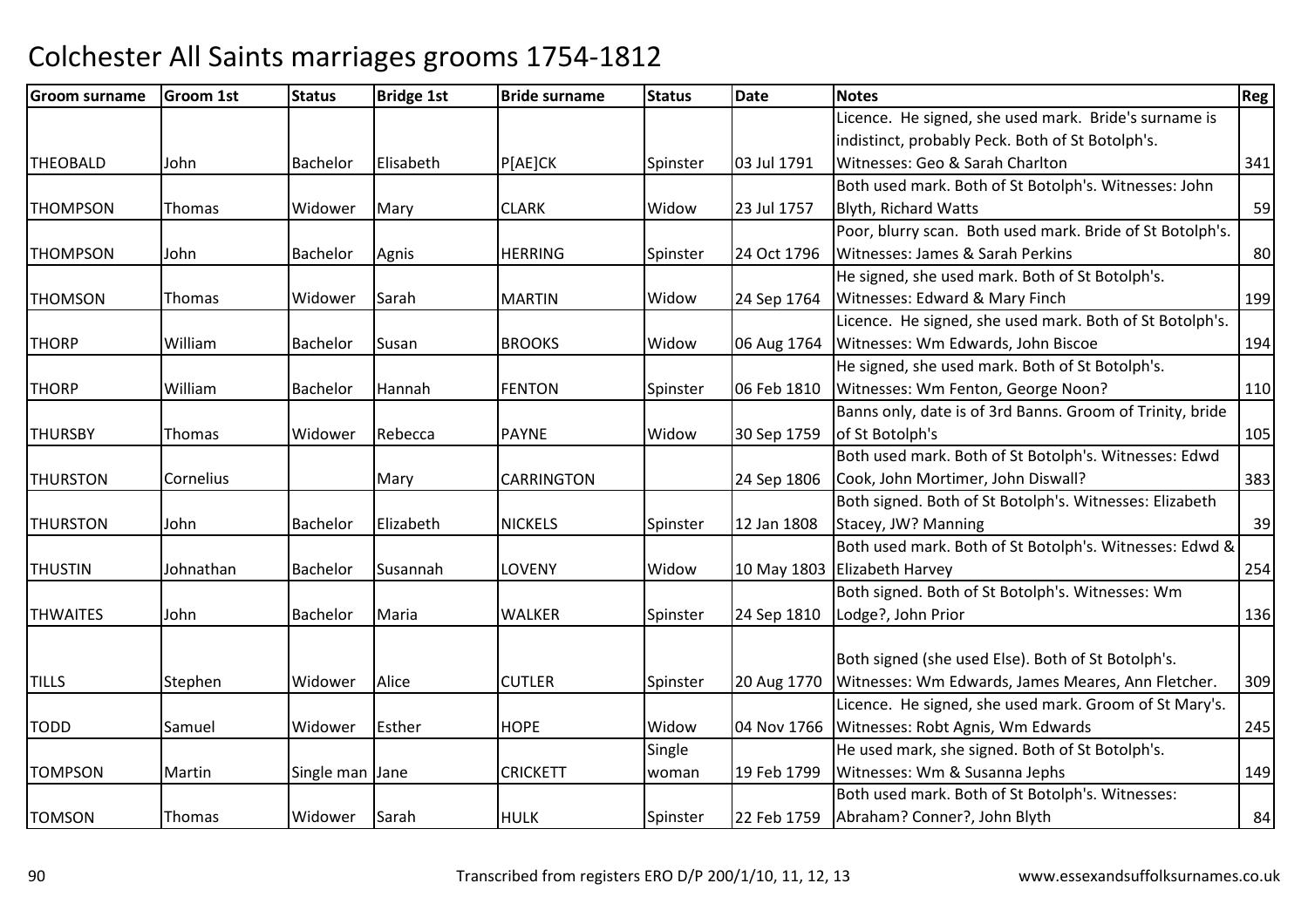| <b>Groom surname</b> | <b>Groom 1st</b> | <b>Status</b>        | <b>Bridge 1st</b> | <b>Bride surname</b> | <b>Status</b> | <b>Date</b> | <b>Notes</b>                                              | <b>Reg</b> |
|----------------------|------------------|----------------------|-------------------|----------------------|---------------|-------------|-----------------------------------------------------------|------------|
|                      |                  |                      |                   |                      |               |             | Both used mark. Both of St Botolph's. Witnesses: Wm       |            |
| <b>TONGATE</b>       | Benjamin         | Bachelor             | Alice             | SADLER               | Spinster      | 13 Oct 1771 | Edwards, Isaac Sadler                                     | 335        |
|                      |                  |                      |                   |                      |               |             | Both used mark. Both of St Botolph's. Witnesses: Joseph   |            |
| <b>TOTHAM</b>        | John             | Widower              | Mary              | <b>TURNER</b>        | Spinster      | 18 Nov 1773 | Shepheard, Wm Edwards                                     | 366        |
|                      |                  |                      |                   |                      |               |             | Licence. Both used mark. [For Totham ?]. Both of St       |            |
| <b>TOTTAM</b>        | John             | Widower              | Sarah             | <b>TURNER</b>        | Spinster      |             | 25 May 1765   Botolph's. Witnesses: Jas Walford, Jno King | 215        |
|                      |                  |                      |                   |                      |               |             | She signed, he used mark. [For Totham or Totman ?].       |            |
|                      |                  |                      |                   |                      |               |             | Groom of St Martin's. Witnesses: Joseph Totman,           |            |
| <b>TOTTUM</b>        | Joseph           | Widower              | Mary              | <b>WALKER</b>        | Spinster      | 16 Dec 1764 | <b>Thomas Watts</b>                                       | 202        |
|                      |                  |                      |                   |                      |               |             | Both used mark. Both of St Botolph's. Witnesses: John     |            |
| <b>TOWNSEND</b>      | George           |                      | Tabitha           | <b>MOREN</b>         |               | 12 Sep 1803 | Moore, Jno Edwards                                        | 266        |
|                      |                  |                      |                   |                      |               |             | Both used mark. Both of St Botolph's. Witnesses: John     |            |
| <b>TRACEY</b>        | Robert           | <b>Bachelor</b>      | Mary              | <b>BUCKINGHAM</b>    | Spinster      | 02 Dec 1783 | Messlin, Hannah Walker                                    | 177        |
|                      |                  |                      |                   |                      |               |             | Both signed. Groom of St Martin's. Witnesses: Matthew     |            |
| <b>TRICKER</b>       | Richard          | Bachelor             | Margaret          | <b>SEXTON</b>        | Spinster      | 27 Feb 1810 | Smith, Phoebe Greenleaf                                   | 112        |
|                      |                  |                      |                   |                      |               |             | He signed, she used mark. Both of St Botolph's.           |            |
| <b>TUCKER</b>        | John             | Bachelor             | Margaret          | MCGOLONEL            | Widow         |             | 17 May 1810 Witnesses: H S Glover, Sarah Yarnold          | 122        |
|                      |                  |                      |                   |                      |               |             | Both signed. Both of St Botolph's. Witnesses: John &      |            |
| <b>TUNMER</b>        | Jeremiah         | Bachelor             | Sarah             | <b>HARDY</b>         | Spinster      | 18 Apr 1808 | Jane Tunmer, Jno.Edwards.                                 | 46         |
|                      |                  |                      |                   |                      |               |             | Licence. Both used mark. Groom of West Mersea.            |            |
| <b>TURNER</b>        | Sam'l            | Single man Elizabeth |                   | <b>ABBOTT</b>        | Spinster      |             | 06 Mar 1755   Witnesses: Philip Sansom, Ephraim Shillito  | 17         |
|                      |                  |                      |                   |                      |               |             |                                                           |            |
|                      |                  |                      |                   |                      | Single        |             | Both used mark. Groom of St James's, bride of St          |            |
| <b>TURNER</b>        | Hugh             | Single man Anne      |                   | <b>GOSSLIN</b>       | woman         | 29 Apr 1759 | Botolph's. Witnesses: James Brockwell, Thomas Maskell?    | 88         |
|                      |                  |                      |                   |                      |               |             | Both signed. Groom of St Botolph's. Witnesses: Seth       |            |
| <b>TURNER</b>        | James            | <b>Bachelor</b>      | Susannah          | <b>HIBBLE</b>        | Spinster      | 02 Dec 1783 | Vorlander, William Lock                                   | 176        |
|                      |                  |                      |                   |                      |               |             | He signed, she used mark. Both of St Botolph's.           |            |
| <b>TURNER</b>        | Joseph           | <b>Bachelor</b>      | Sarah             | <b>OLIVER</b>        | Spinster      | 25 Dec 1792 | Witnesses: John Barnes, James Parker                      | $\vert$    |
|                      |                  |                      |                   |                      |               |             | He signed, she used mark. Both of St Botolph's.           |            |
| <b>TURNER</b>        | Joseph           | Bachelor             | Sarah             | <b>BENNELL</b>       | Spinster      | 08 Jan 1793 | Witnesses: John Bennell, John Byford                      | 7          |
|                      |                  |                      |                   |                      |               |             | Poor, blurry scan. Both used mark. Groom of St            |            |
| <b>TURNER</b>        | John             |                      | Sarah             | <b>WHITECAKE</b>     |               | 01 Feb 1801 | Botolph's. Witnesses: John Edwards, James? Dean           | 190        |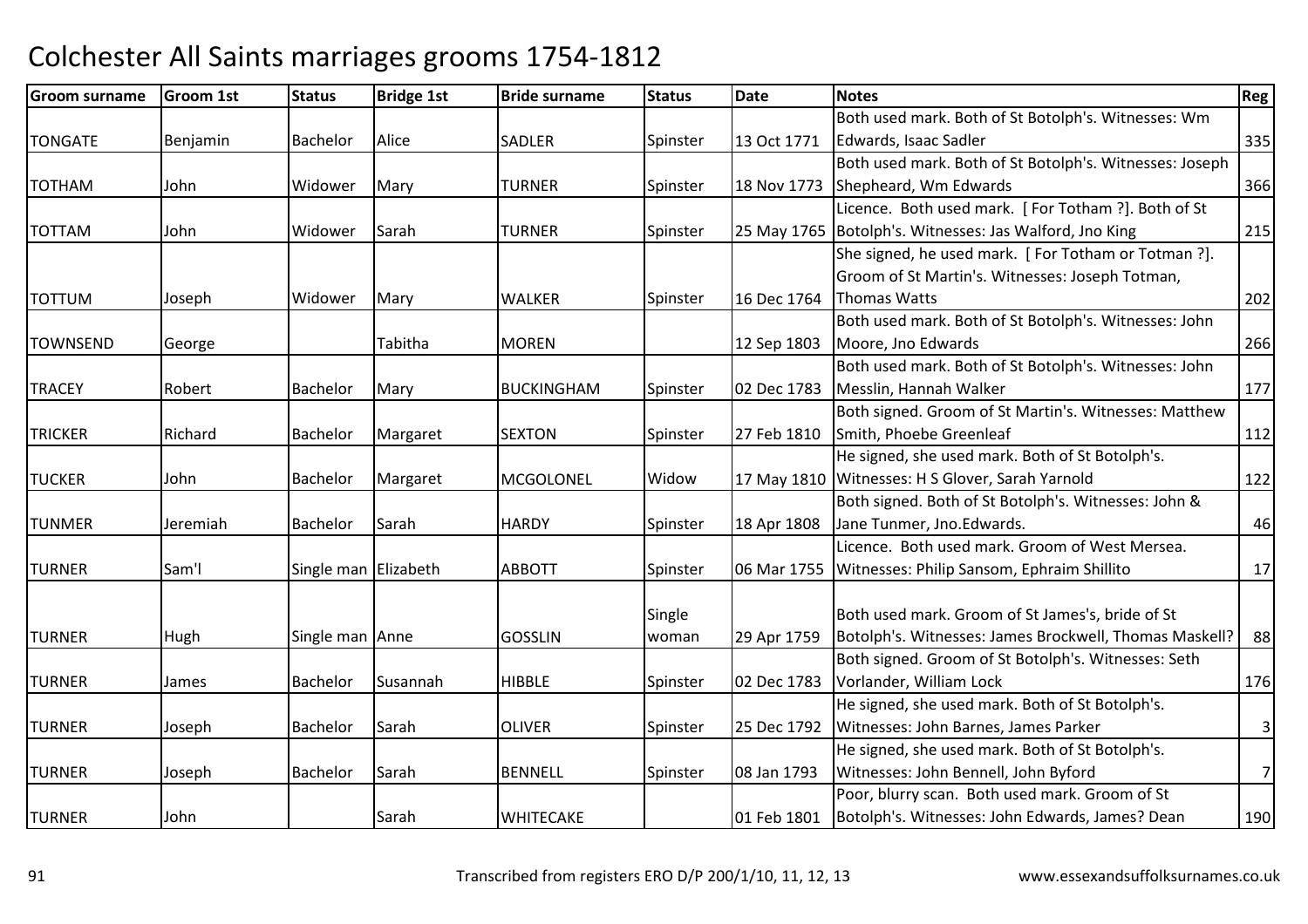| <b>Groom surname</b> | <b>Groom 1st</b> | <b>Status</b>    | <b>Bridge 1st</b>     | <b>Bride surname</b> | <b>Status</b> | Date        | <b>Notes</b>                                             | <b>Reg</b> |
|----------------------|------------------|------------------|-----------------------|----------------------|---------------|-------------|----------------------------------------------------------|------------|
|                      |                  |                  |                       |                      |               |             |                                                          |            |
|                      |                  |                  |                       |                      |               |             | He signed, she used mark. Both of St Botolph's.          |            |
| <b>TURNER</b>        | Joseph           | Widower          | Sarah                 | <b>MURRELL</b>       | Spinster      | 30 Oct 1808 | Witnesses: Hannah Brady, Saml Finch, Elizabeth Hacklet.  | 62         |
|                      |                  |                  |                       |                      |               |             | Both used mark. Both of St Botolph's. Witnesses: John    |            |
| <b>TURVEY</b>        | William          | Bachelor         | Mary                  | LAY                  | Spinster      | 13 Aug 1775 | Mann, Susan Kingsburay                                   | 36         |
|                      |                  |                  |                       |                      |               |             | Licence. Both signed. Groom is a clerk. Witnesses: Nat.  |            |
| <b>TWINING</b>       | Thomas           |                  | Elizabeth             | <b>SMYTHIES</b>      | Spinster      | 03 Jan 1764 | Forster, E. Smythies                                     | 176        |
|                      |                  |                  |                       |                      |               |             | Poor, blurry scan. Licence. Both signed. Groom of St     |            |
|                      |                  |                  |                       |                      |               |             | Clement Dane. Witnesses: John & Charlotte Smythies,      |            |
| <b>TWINING</b>       | Richard          | <b>Bachelor</b>  | <b>Elizabeth Mary</b> | <b>SMYTHIES</b>      | Spinster      | 05 May 1802 | Ann Twining, Madelin Welch?                              | 221        |
|                      |                  |                  |                       |                      |               |             | Poor, blurry scan. He signed, she used mark. Groom of    |            |
|                      |                  |                  |                       |                      |               |             | St Mary's, bride of St Botolph's. Witnesses: James       |            |
| <b>TYLER</b>         | George           |                  | Anne                  | <b>GODSELL</b>       |               | 13 Dec 1795 | Godsell, John Edwards                                    | 56         |
|                      |                  |                  |                       |                      |               |             |                                                          |            |
|                      |                  |                  |                       |                      |               |             | Poor, blurry scan. He signed, she used mark. Bride of St |            |
| <b>TYLER</b>         | John Burton      | <b>Bachelor</b>  | Sarah                 | <b>GODSELL</b>       | Spinster      | 24 Jul 1796 | Botolph's. Witnesses: John Edwards, Sarah Tyler          | 70         |
|                      |                  |                  |                       |                      |               |             | He signed, she used mark. Both of St Botolph's.          |            |
| <b>TYLER</b>         | Samuel           |                  | <b>Amelia</b>         | <b>GODSELL</b>       |               | 17 Nov 1799 | Witnesses: John Tyler, Jno Edwards                       | 167        |
|                      |                  |                  |                       |                      | Single        |             | Both used mark. Both of St Botolph's. Witnesses: Thomas  |            |
| <b>TYLER</b>         | Thomas           | Single man Sarah |                       | <b>HACKLETT</b>      | woman         | 30 Jun 1806 | Jones, Elizabeth Clary                                   | 372        |
|                      |                  |                  |                       |                      |               |             |                                                          |            |
|                      |                  |                  |                       |                      |               |             | He signed, she used mark. Both of St Botolph's.          |            |
| <b>UNDERWOOD</b>     | John             | <b>Bachelor</b>  | Elizabeth             | <b>LING</b>          | Widow         | 06 Oct 1808 | Witnesses: Mary Ling, Lydia Underwood, John Wells?       | 59         |
|                      |                  |                  |                       |                      |               |             | Licence. Both signed. Witnesses: Henry Woodruffs, John   |            |
| <b>UNWIN</b>         | John             | Single man Mary  |                       | <b>HOLTON</b>        | Spinster      | 26 Jan 1758 | <b>Blyth</b>                                             | 67         |
|                      |                  |                  |                       |                      |               |             | Both used mark. Both of St Botolph's. Witnesses: Willm   |            |
| <b>UPCHER</b>        | William          | Bachelor         | Ann                   | <b>CALVESBERG</b>    | Spinster      | 01 Jul 1806 | Clarey, Edward Gadd                                      | 373        |
|                      |                  |                  |                       |                      | Single        |             | He signed, she used mark. Both of St Botolph's.          |            |
| <b>UPSHER</b>        | Thomas           | Widower          | Mary                  | <b>GIBSON</b>        | woman         | 29 Jun 1760 | Witnesses: John Blyth, Isaac Peacock                     | 116        |
|                      |                  |                  |                       |                      |               |             | Both used mark. Both of St Botolph's. Witnesses: William |            |
| <b>UPSHER</b>        | William          | <b>Bachelor</b>  | Jane                  | <b>WOODS</b>         | Spinster      | 31 Aug 1785 | Woods, Wm Edwards                                        | 212        |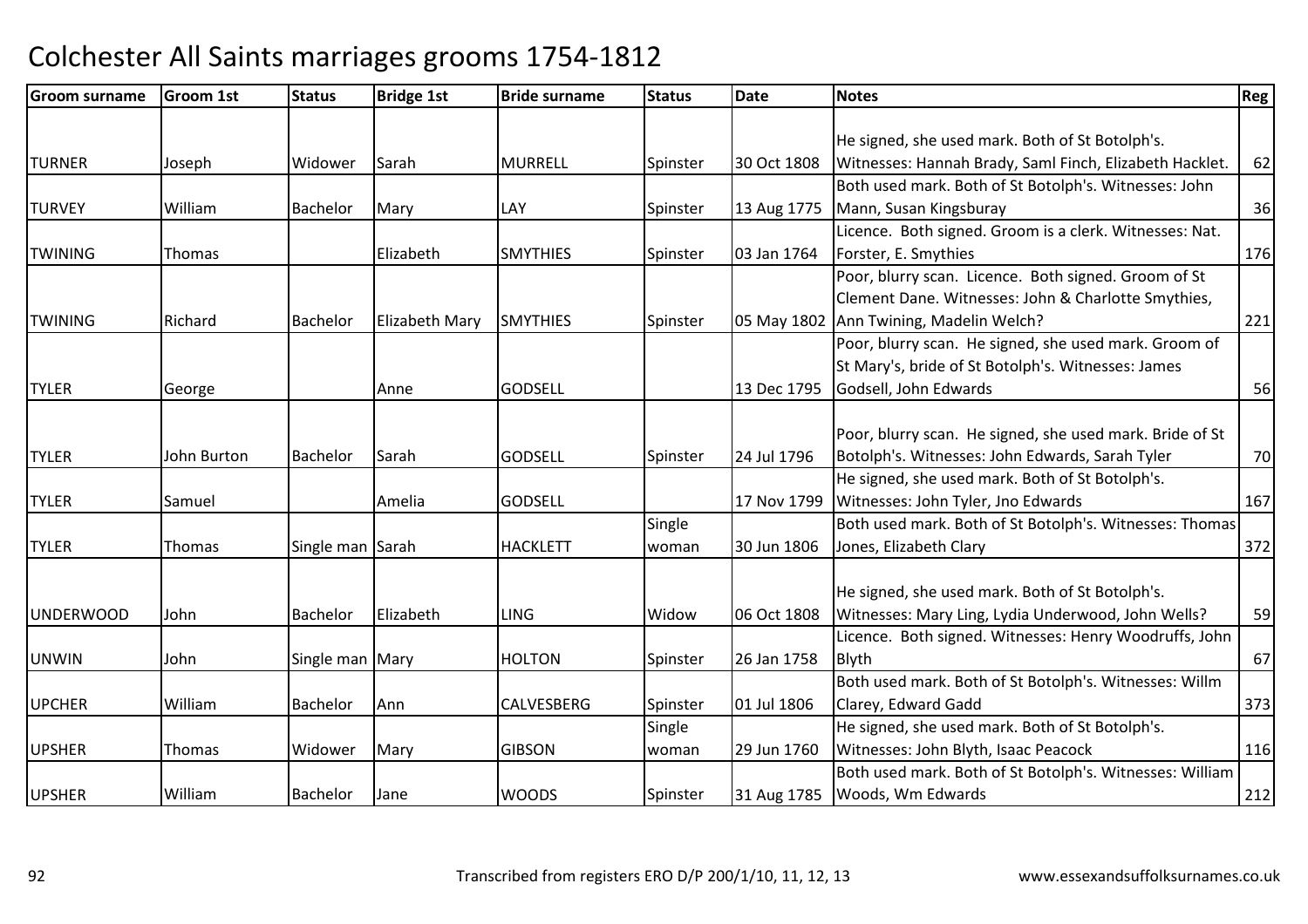| <b>Groom surname</b> | Groom 1st | <b>Status</b>    | <b>Bridge 1st</b> | <b>Bride surname</b> | <b>Status</b> | <b>Date</b> | <b>Notes</b>                                              | Reg |
|----------------------|-----------|------------------|-------------------|----------------------|---------------|-------------|-----------------------------------------------------------|-----|
|                      |           |                  |                   |                      |               |             | Licence. Both used mark. Both of St Botolph's. Witness:   |     |
| <b>UPSON</b>         | John      | Widower          | Mary              | <b>MATHEWMAN</b>     | Widow         | 06 Mar 1809 | Susan Mathewman                                           | 73  |
|                      |           |                  |                   |                      |               |             | He signed, she used mark. Both of St Botolph's. Witness:  |     |
| <b>URIE</b>          | Michael   | Bachelor         | Alice             | <b>BACON</b>         | Spinster      | 26 Mar 1811 | Heneretha Hay                                             | 150 |
|                      |           |                  |                   |                      | Single        |             | Both used mark. Both of St Botolph's. Witnesses: Charles  |     |
| <b>USHER</b>         | Samuel    | Widower          | Priscilla         | <b>JOHNSON</b>       | woman         | 19 Apr 1759 | Bolton, John Blyth                                        | 87  |
|                      |           |                  |                   |                      |               |             | Both signed. Both of St Botolph's. Witnesses: S           |     |
| <b>UTTEN</b>         | Samuel    | Widower          | Dorothy           | <b>AGNIS</b>         | Spinster      | 15 Sep 1807 | Mansfield, Eliza Daniell, Eliza Heath.                    | 23  |
|                      |           |                  |                   |                      |               |             | He signed, she used mark. Both of St Botolph's.           |     |
|                      |           |                  |                   |                      |               |             | Witnesses: Mary Lewis, Jno Edwards, John Willard. Reg     |     |
| <b>VENDING</b>       | Lewis     | Bachelor         | Elizabeth         | <b>EVES</b>          | Spinster      |             | 17 May 1810 No should have been 123.                      | 122 |
|                      |           |                  |                   |                      |               |             | Both used mark. Both of St Botolph's. Witnesses: Henry    |     |
| <b>VERHORSLET</b>    | Philip    | Single man Sarah |                   | <b>BROWN</b>         | Widow         | 07 Dec 1758 | Burgess, John Blyth                                       | 77  |
|                      |           |                  |                   |                      |               |             |                                                           |     |
|                      |           |                  |                   |                      |               |             | Both used mark. Groom of St Peter's, bride of St          |     |
| <b>VERLANDER</b>     | Samuel    | Bachelor         | Mary              | <b>FORDHAM</b>       | Spinster      | 17 Oct 1763 | Botolph's. Witnesses: Edward Brown, Wm Edwards            | 165 |
|                      |           |                  |                   |                      |               |             |                                                           |     |
|                      |           |                  |                   |                      |               |             | Both signed (she as Wellum). [For Wellham ?]. Bride of    |     |
| <b>VERLANDER</b>     | William   | Bachelor         | Mary              | WELLAM               | Spinster      | 27 Aug 1782 | St Martin's. Witnesses: Willm Everett, John Matthews      | 157 |
|                      |           |                  |                   |                      |               |             | Poor, blurry scan. Both signed. Groom of St Giles', bride |     |
|                      |           |                  |                   |                      |               |             | of St Botolph's. Witnesses: Mary Barrett, Jonathan        |     |
| <b>VERLANDER</b>     | John      |                  | Lydia             | <b>BARRELL</b>       |               | 16 Jun 1801 | Buckingham                                                | 201 |
|                      |           |                  |                   |                      |               |             | Licence. Both signed. Witnesses: James Fitch, Wm          |     |
| <b>VINCE</b>         | James     | Bachelor         | Rachel            | <b>FITCH</b>         | Spinster      | 29 Sep 1778 | Edwards                                                   | 99  |
|                      |           |                  |                   |                      |               |             | He signed, she used mark. Both of St Botolph's.           |     |
| <b>VINCENT</b>       | Henry     | Bachelor         | Ann               | <b>WALTON</b>        | Spinster      | 29 Nov 1778 | Witnesses: John Walton, Wm Edwards                        | 102 |
|                      |           |                  |                   |                      |               |             | Both signed. Both of St Botolph's. Witnesses: Abm         |     |
| <b>VINCENT</b>       | Henry     | Widower          | Mary              | <b>KETLEY</b>        | Spinster      | 05 Apr 1791 | Osmond, Wm Edwards                                        | 331 |
|                      |           |                  |                   |                      |               |             | Poor, blurry scan. Both signed. Witnesses: Rebecca        |     |
| <b>VINCENT</b>       | Thomas    |                  | Sarah             | <b>PORTER</b>        |               | 16 Apr 1800 | Gulley, John Gunn                                         | 174 |
|                      |           |                  |                   |                      |               |             | Both used mark. Both of St Botolph's. Witnesses:          |     |
| <b>VINCENT</b>       | Willaim   | Bachelor         | Elizabeth         | <b>DAVEY</b>         | Spinster      | 01 Oct 1810 | Zechariah Teach, Hannah Cansley                           | 138 |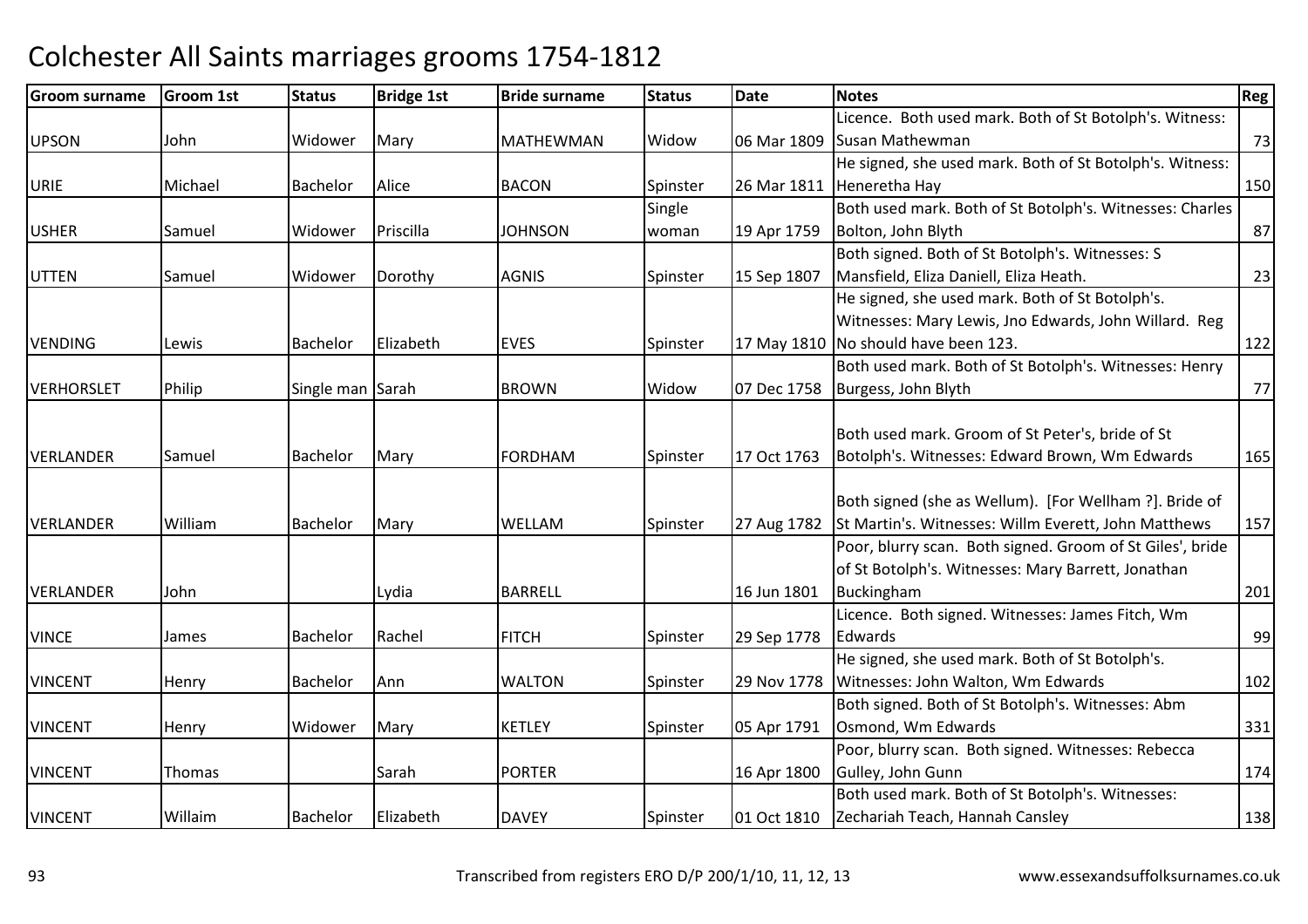| <b>Groom surname</b> | <b>Groom 1st</b>       | <b>Status</b>        | <b>Bridge 1st</b> | <b>Bride surname</b> | <b>Status</b> | <b>Date</b> | <b>Notes</b>                                                                                     | Reg            |
|----------------------|------------------------|----------------------|-------------------|----------------------|---------------|-------------|--------------------------------------------------------------------------------------------------|----------------|
|                      |                        |                      |                   |                      |               |             | He signed, she used mark. Both of St Botolph's.                                                  |                |
| <b>WACHETT</b>       | John Underwood Widower |                      | Jane              | <b>COOK</b>          | Widow         | 08 Jan 1772 | Witnesses: George Nuttman, Wm Edwards                                                            | 337            |
|                      |                        |                      |                   |                      |               |             | He signed, she used mark. Groom is a woolcomber, of St                                           |                |
|                      |                        |                      |                   |                      |               |             | Nicholas'. Bride of St Botolph's. Witnesses: Philip Wade,                                        |                |
| <b>WADE</b>          | Rich'd                 |                      | Hannah            | <b>WOODHAM</b>       | Spinster      | 02 Jun 1754 | John Blyth                                                                                       | $\overline{2}$ |
|                      |                        |                      |                   |                      |               |             | Both used mark. Both of St Botolph's. Witnesses:                                                 |                |
| <b>WADHAM</b>        | William                | <b>Bachelor</b>      | Matilda           | <b>JOYCE</b>         | Spinster      | 16 Nov 1797 | Elizabeth Caunt?, Marianne Bennett                                                               | 112            |
|                      |                        |                      |                   |                      | Single        |             | He signed, she used mark. Groom of Holy Trinity.                                                 |                |
| <b>WALE</b>          | Nathaniel              | Single man Mary      |                   | <b>STEVENSON</b>     | woman         | 08 Jan 1805 | Witnesses: Robt Tillett, Eloner Wale                                                             | 323            |
|                      |                        |                      |                   |                      |               |             |                                                                                                  |                |
|                      |                        |                      |                   |                      | Single        |             | Licence. Both signed. Groom of St Mary's, bride of St                                            |                |
| <b>WALFORD</b>       | Timothy                | Single man Elizabeth |                   | <b>DANIELL</b>       | woman         | 08 Oct 1776 | Botolph's. Witnesses: Mary Rachel Pollett, Pet? Daniell                                          | 61             |
|                      |                        |                      |                   |                      |               |             | Both signed. Groom is a cordwainer. Both of St                                                   |                |
| <b>WALKER</b>        | John                   |                      | Susanna           | <b>STACEY</b>        | Spinster      | 23 Apr 1754 | Botolph's. Witnesses: Sam. Johnson, John Blyth                                                   | $1\vert$       |
|                      |                        |                      |                   |                      | Single        |             | He signed (Godfery), she used mark. Groom is a soldier.                                          |                |
| <b>WALKER</b>        | Godfry                 | Single man Hannah    |                   | <b>WEBB</b>          | woman         | 11 Aug 1756 | Witnesses: Rich'd Sandford, Anne Barnes                                                          | 48             |
|                      |                        |                      |                   |                      |               |             |                                                                                                  |                |
|                      |                        |                      |                   |                      | Single        |             | Licence. Both signed. JB, Jun'r. Groom of St Runwald's.                                          |                |
| <b>WALKER</b>        | Timothy                | Single man Mary      |                   | <b>CHAPLIN</b>       | woman         | 29 May 1759 | Witnesses: Robert Mayhew, John Blyth<br>Licence. Both signed. Witnesses: Margery Cut[It]er, John | 95             |
| <b>WALKER</b>        |                        | Widower              | Hannah            | <b>KILBOURN</b>      |               | 22 Jun 1777 | Heard                                                                                            | 73             |
|                      | <b>Byatt</b>           |                      |                   |                      | Spinster      |             | Both used mark (curate made error with Groom). [                                                 |                |
|                      |                        |                      |                   |                      |               |             | Should this be Futcher ?]. Both of St Botolph's.                                                 |                |
|                      |                        |                      |                   |                      | Single        |             |                                                                                                  |                |
| <b>WALKER</b>        | Thomas                 | Single man Mary      |                   | <b>FULSHER</b>       | woman         | 26 Nov 1798 | Witnesses: Thos North, Jno Edwards                                                               | 143            |
|                      |                        |                      |                   |                      |               |             | Both used mark. Groom of Ardleigh, bride of St                                                   |                |
| <b>WALLER</b>        | John                   | <b>Bachelor</b>      | Mary              | <b>REYNOLDS</b>      | Spinster      | 28 Sep 1792 | Botolph's. Witnesses: Sarah Harrod?, Wm Edwards                                                  | 363            |
|                      |                        |                      |                   |                      |               |             | Licence. Blurry, indistinct scan. Both signed. Could be                                          |                |
|                      |                        |                      |                   |                      |               |             | read as Walker. Groom of Great Yarmouth, bride of St                                             |                |
|                      |                        |                      |                   |                      |               |             | Botolph's. Witnesses: James Harriss?, Mary                                                       |                |
| <b>WALLER</b>        | James                  | Bachelor             | Susan             | <b>MATTHEWMAN</b>    | Spinster      | 16 Dec 1811 | Matthewman                                                                                       | 173            |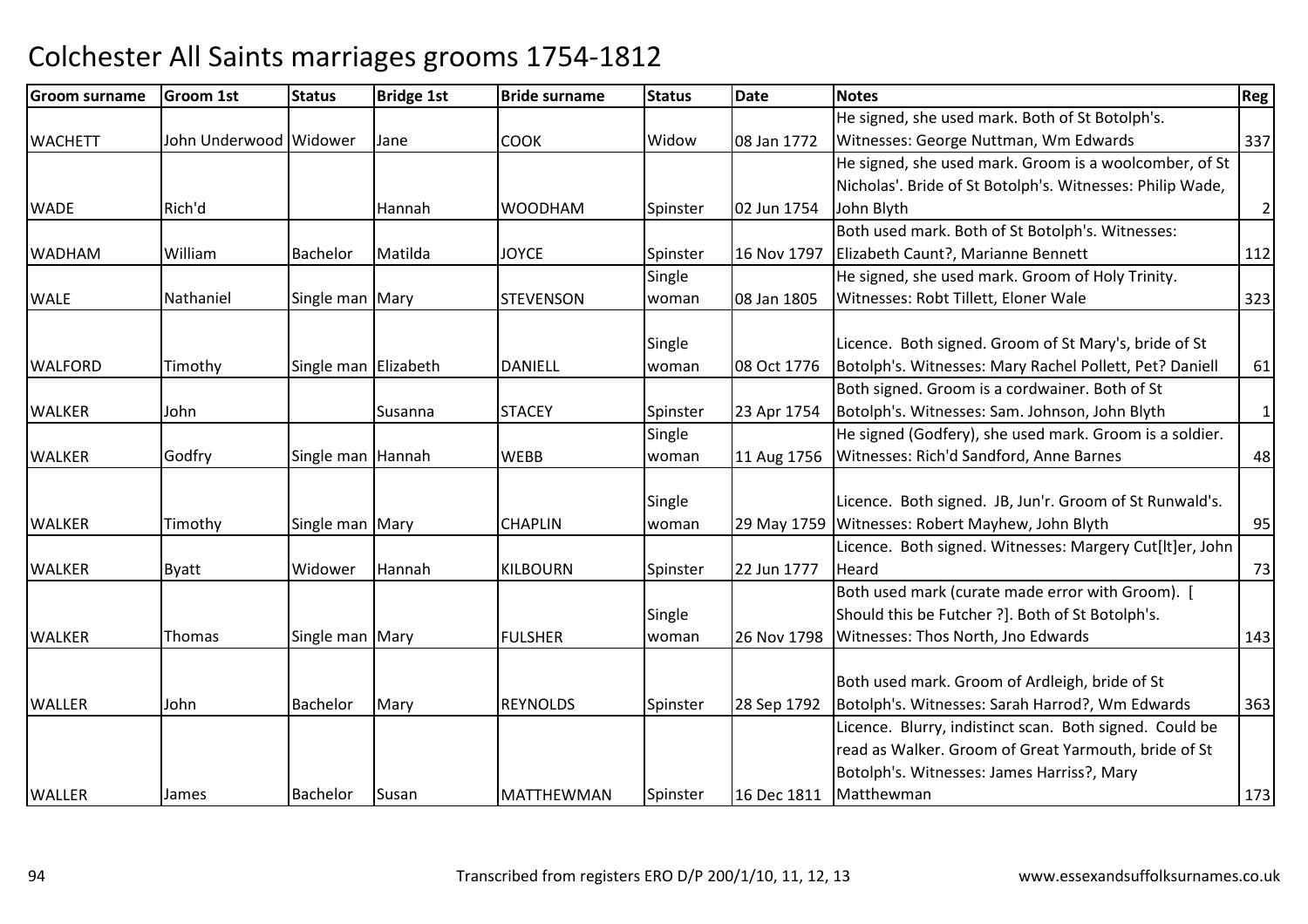| <b>Groom surname</b> | <b>Groom 1st</b>      | <b>Status</b>   | <b>Bridge 1st</b> | <b>Bride surname</b> | <b>Status</b> | Date        | <b>Notes</b>                                               | Reg     |
|----------------------|-----------------------|-----------------|-------------------|----------------------|---------------|-------------|------------------------------------------------------------|---------|
|                      |                       |                 |                   |                      |               |             | Both used mark. Both of St Botolph's. Witnesses: Thomas    |         |
| <b>WALLETT</b>       | Robert                | Bachelor        | Elizabeth         | <b>VINCE</b>         | Spinster      |             | 02 May 1779 Clark, Mary Sanckster                          | 108     |
|                      |                       |                 |                   |                      |               |             |                                                            |         |
|                      |                       |                 |                   |                      |               |             | Licence. Both signed. Groom of Wimbledon, Surrey,          |         |
| <b>WALTERS</b>       | William               | Bachelor        | Alice             | <b>WALFORD</b>       | Spinster      | 17 Jul 1787 | bride of St Botolph's. Witnesses: Jos. Green               | 250     |
|                      |                       |                 |                   |                      |               |             | Both signed. Both of St Botolph's. Witnesses: Saml         |         |
| <b>WALTON</b>        | John                  | <b>Bachelor</b> | Rachel            | WAYLAND              | Spinster      | 16 Jul 1775 | Storey, Wm Edwards                                         | 35      |
|                      |                       |                 |                   |                      |               |             |                                                            |         |
|                      |                       |                 |                   |                      |               |             | Both used mark. Groom of St Runwald's, bride of St         |         |
| <b>WARD</b>          | Abraham               | <b>Bachelor</b> | Elizabeth         | <b>SICKLEPRICE</b>   | Spinster      | 28 Dec 1773 | Botolph's. Witnesses: Joseph Shepheard, Wm Edwards         | 371     |
|                      |                       |                 |                   |                      |               |             |                                                            |         |
|                      |                       |                 |                   |                      |               |             | Licence. Both signed. Groom of Great Wigborough, bride     |         |
|                      |                       |                 |                   |                      |               |             | of St Botolph's. Witnesses: Eliz'h Daniell, Sarah Rootsey, |         |
| <b>WARD</b>          | Jesse                 | Bachelor        | Elizabeth         | <b>ROOTSEY</b>       | Spinster      | 22 Mar 1774 | Joshua Baker, Nottingham Daldy.                            | $\vert$ |
|                      |                       |                 |                   |                      |               |             | Licence. Both signed. Groom of Lexden. Witnesses:          |         |
| <b>WARD</b>          | James                 | Bachelor        | Ann               | <b>KING</b>          | Spinster      | 28 Apr 1789 | Jere'h & MW? Neverd                                        | 280     |
|                      |                       |                 |                   |                      |               |             | He signed, she used mark. Both of St Botolph's.            |         |
| <b>WARD</b>          | Jonathan              | <b>Bachelor</b> | Deborah           | <b>LADBROOK</b>      | Spinster      | 27 Jun 1790 | Witnesses: Owen & Hannh Neale                              | 311     |
|                      |                       |                 |                   |                      |               |             | Licence. Both signed. Both of St Botolph's. Witnesses:     |         |
| <b>WARD</b>          | John                  | Widower         | Sarah             | <b>STEBBING</b>      | Widow         | 08 Oct 1799 | John & Mary Blomfield                                      | 163     |
|                      |                       |                 |                   |                      |               |             |                                                            |         |
|                      |                       |                 |                   |                      |               |             | Licence. Both signed. Groom of St Ann Westminster,         |         |
| <b>WARD</b>          | <b>Richard George</b> | <b>Bachelor</b> | Eliz'th           | <b>ELLIS</b>         | Spinster      | 14 Jul 1812 | bride of St Botolph's. Witnesses: John Ward, Mittey Ellis  | 193     |
|                      |                       |                 |                   |                      |               |             | Both signed. Groom of St Peter's. Witnesses: John          |         |
| <b>WARNER</b>        | John                  | Bachelor        | Elisabeth         | <b>KEMP</b>          | Spinster      | 09 Dec 1788 | Wenden, Sarah Hatsher?                                     | 270     |
|                      |                       |                 |                   |                      |               |             |                                                            |         |
|                      |                       |                 |                   |                      |               |             | She signed, he used mark. Groom of St Botolph's.           |         |
| <b>WARNER</b>        | Daniel                |                 | Elizabeth         | <b>PALFREY</b>       | Spinster      | 08 Dec 1807 | Witnesses: Wm Burnon?, Mary Cockrell, ? Palferey.          | 34      |
|                      |                       |                 |                   |                      |               |             | Licence. He signed (Waring), she used mark. Groom of St    |         |
|                      |                       |                 |                   |                      |               |             | Botolph's, bride of St Giles's. Witnesses: Henry Johnson,  |         |
| <b>WARRING</b>       | John                  | Single man Ann  |                   | <b>CROSS</b>         |               | 10 Sep 1758 | <b>Edward Brown</b>                                        | 73      |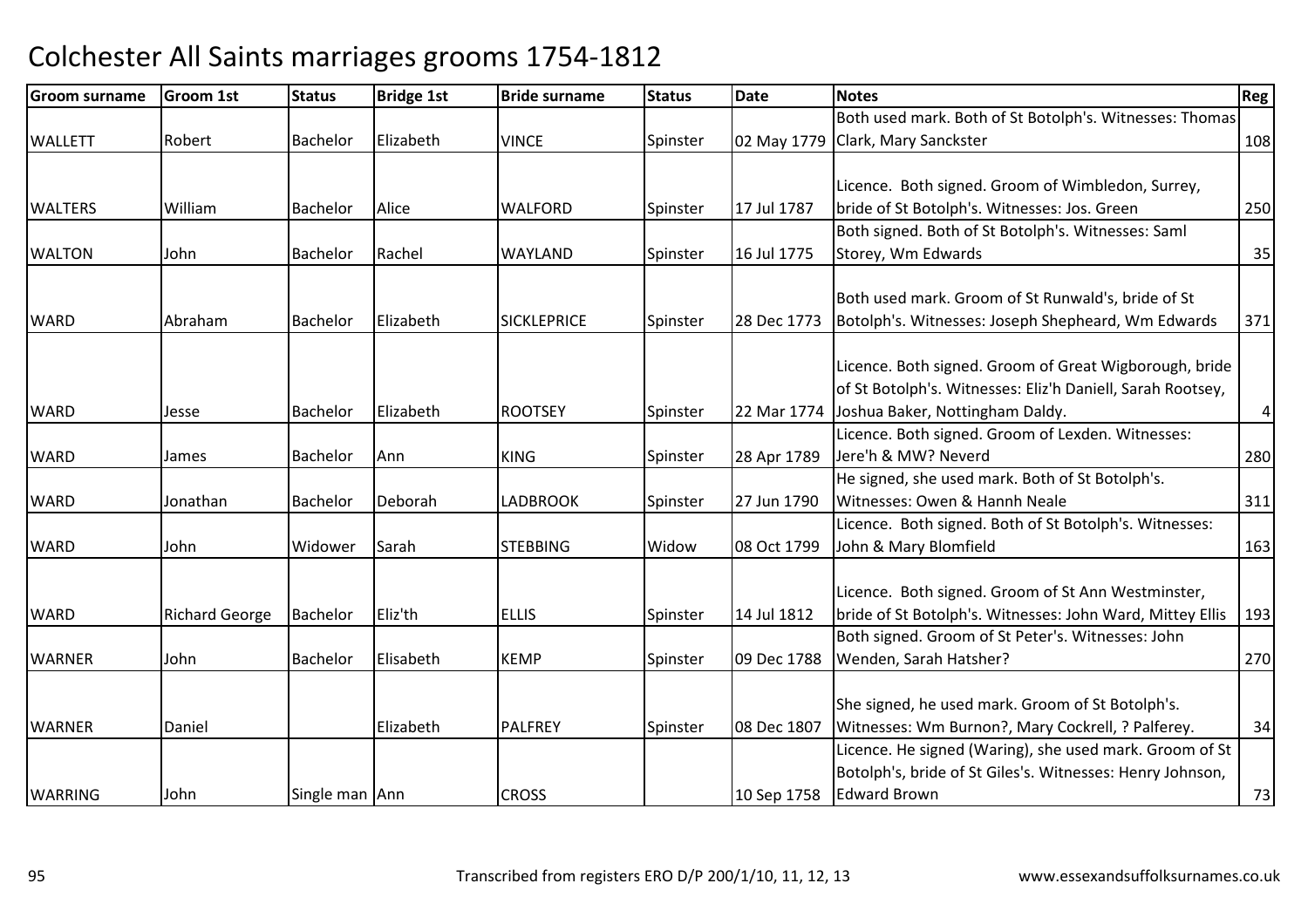| <b>Groom surname</b> | Groom 1st   | <b>Status</b>     | <b>Bridge 1st</b> | <b>Bride surname</b> | <b>Status</b> | <b>Date</b>         | <b>Notes</b>                                                                                                  | Reg            |
|----------------------|-------------|-------------------|-------------------|----------------------|---------------|---------------------|---------------------------------------------------------------------------------------------------------------|----------------|
|                      |             |                   |                   |                      | Single        |                     |                                                                                                               |                |
| <b>WARTHAM</b>       | Thomas      | Single man Mary   |                   | <b>HOLLAWAY</b>      | woman         | 01 Dec 1761         | Both used mark. Witnesses: William Dowsett, John Blyth                                                        | 135            |
|                      |             |                   |                   |                      |               |                     | He signed, she used mark. Both of St Botolph's.                                                               |                |
| <b>WASP</b>          | William     | Bachelor          | Jane              | <b>FITCH</b>         | Spinster      | 26 Oct 1772         | Witnesses: Joseph Shepheard, Wm Smyth                                                                         | 350            |
|                      |             |                   |                   |                      |               |                     | Both signed. Groom of Holy Trinity. Witnesses: Jno                                                            |                |
| <b>WATERS</b>        | John        | Bachelor          | Eliz.             | <b>WADE</b>          | Spinster      | 10 Mar 1789         | Biscoe, Mary Wade                                                                                             | 278            |
|                      |             |                   |                   |                      |               |                     | Both signed. Both of St Botolph's. Witnesses: John                                                            |                |
| <b>WATLING</b>       | William     | Bachelor          | Sarah             | <b>STEVENS</b>       | Spinster      | 18 Sep 1798         | Watling, Jno Edwards                                                                                          | 137            |
|                      |             |                   |                   |                      |               |                     |                                                                                                               |                |
|                      |             |                   |                   |                      |               |                     | He signed, she used mark. Groom is a weaver. Both of St                                                       |                |
| <b>WATSON</b>        | Jacob       |                   | Susan             | <b>BUCKINGHAM</b>    |               | 25 Jul 1754         | Botolph's. Witnesses: John Blyth, Isaac Peacock                                                               | $\overline{4}$ |
|                      |             |                   |                   |                      | Single        |                     | Both used mark. Bride of Elmstead. Witnesses: Wm.                                                             |                |
| <b>WATSON</b>        | John        | Single man Hannah |                   | <b>RAND</b>          | woman         | 27 Feb 1786         | Simons, Joseph Elliston                                                                                       | 222            |
|                      |             |                   |                   |                      |               |                     | Licence. Both used mark. Both of St Botolph's.                                                                |                |
| <b>WATSON</b>        | John        | Bachelor          | Ann               | <b>HUNT</b>          | Spinster      | 19 Mar 1805         | Witnesses: John Bruce, Thos Warn                                                                              | 327            |
|                      |             |                   |                   |                      |               |                     | He signed, she used mark. Both of St Botolph's.                                                               |                |
| <b>WATSON</b>        | Alexander   | Widower           | Charlotte         | <b>JACKSON</b>       | Spinster      | 29 Jan 1810         | Witnesses: Mary Cooper, William Taylor                                                                        | 108            |
|                      |             |                   |                   |                      |               |                     | Poor, blurry scan. Licence. He signed, she used mark.                                                         |                |
|                      |             |                   |                   |                      |               |                     | Groom of St Leonard's. Witnesses: John Cutler?, John                                                          |                |
| <b>WATT</b>          | James       |                   | Sarah             | SAVILL               |               | 18 May 1800 Edwards |                                                                                                               | 178            |
|                      |             |                   |                   |                      | Single        |                     | Both signed. Groom of St Leonard's, bride of St                                                               |                |
| <b>WATTS</b>         | James       | Single man Sarah  |                   | PERRYMAN             | woman         | 11 Apr 1762         | Botolph's. Witnesses: Mary Withnall, Sarah Watts                                                              | 140            |
| <b>WATTS</b>         | Thomas      | Bachelor          | Elizabeth         | <b>MUNSEY</b>        | Spinster      | 31 Jan 1775         | Both signed. Witnesses: George Cranfield, Wm Edwards                                                          | 22             |
|                      |             |                   |                   |                      |               |                     | Both used mark. Both of St Botolph's. Witnesses: Wm                                                           |                |
| <b>WATTS</b>         | William     | <b>Bachelor</b>   | Anna Maria        | SANSOM               | Spinster      | 24 Dec 1776         | Edwards, James Woollard                                                                                       | 64             |
|                      |             |                   |                   |                      |               |                     | Licence. Both signed. Groom of St James's, Clerkenwell,                                                       |                |
|                      |             |                   |                   |                      |               |                     | Middlesex. Witnesses: Chas. Shillito, Henry Martin                                                            |                |
| <b>WATTS</b>         | John Turner |                   | Henrietta         | <b>JOHNSON</b>       |               |                     | Johnson                                                                                                       | 334            |
|                      |             | Bachelor          |                   |                      | Spinster      | 24 Apr 1791         |                                                                                                               |                |
|                      |             |                   |                   |                      |               |                     | Licence. Both used mark. Groom of St Mary Magdalen,<br>bride of St Botolph's. Witnesses: Willm & Sarah Watts, |                |
|                      |             |                   |                   |                      |               |                     |                                                                                                               |                |
| <b>WATTS</b>         | Andrew      | Widower           | Sarah             | <b>WATTS</b>         | Widow         | 19 Oct 1808         | Jno.Edwards.                                                                                                  | 60             |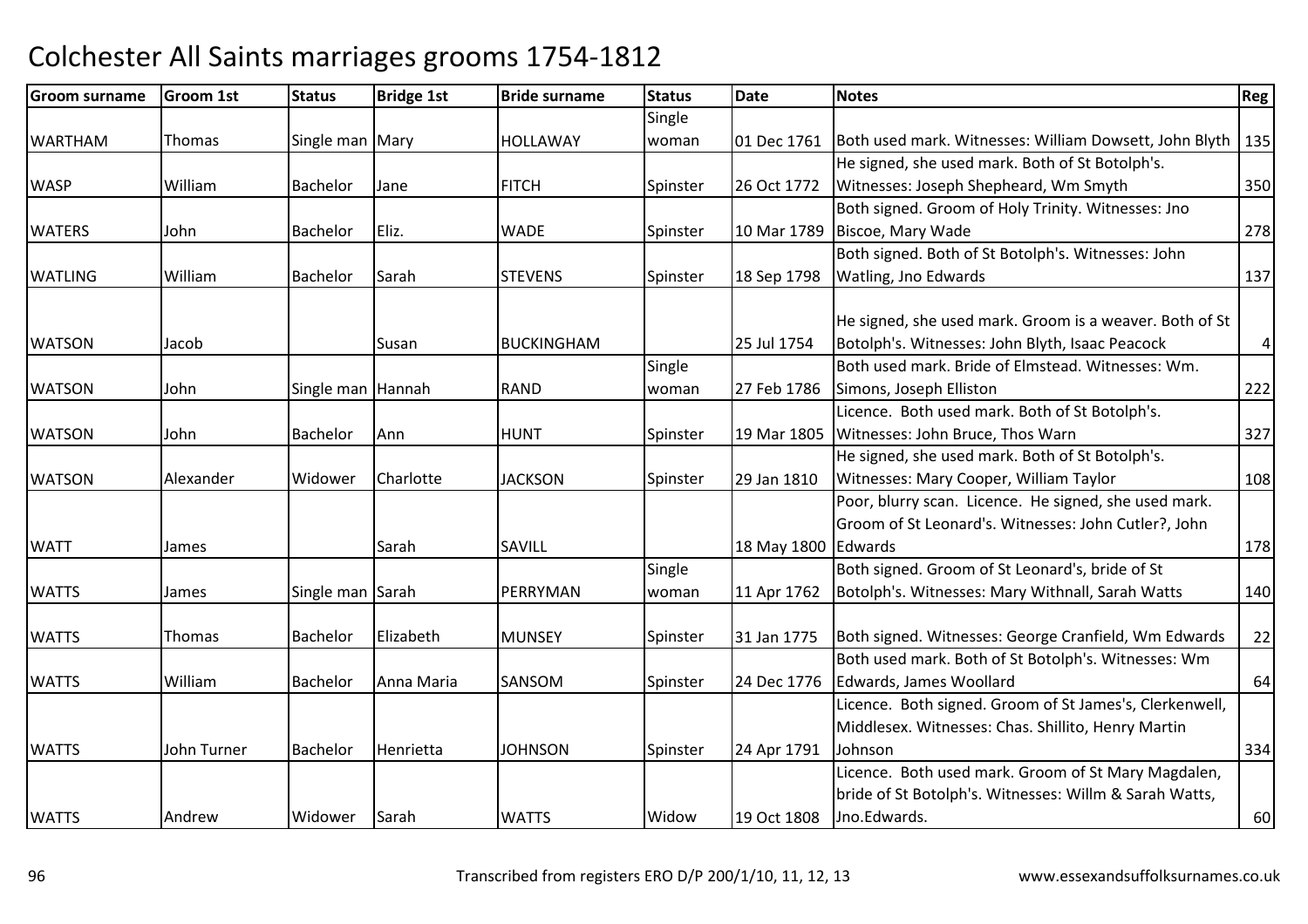| Groom surname    | <b>Groom 1st</b> | <b>Status</b>    | <b>Bridge 1st</b> | <b>Bride surname</b> | <b>Status</b> | <b>Date</b> | <b>Notes</b>                                                | <b>Reg</b>     |
|------------------|------------------|------------------|-------------------|----------------------|---------------|-------------|-------------------------------------------------------------|----------------|
|                  |                  |                  |                   |                      |               |             | Licence. Both signed. Groom of St Botolph's, bride of       |                |
|                  |                  |                  |                   |                      |               |             | Elmstead. Witnesses: Danl & Marg't Blyth, Jno.              |                |
| <b>WAYNMAN</b>   | James            | Bachelor         | Elizabeth         | <b>BLYTH</b>         | Spinster      | 11 Feb 1777 | Oathwaite.                                                  | 66             |
|                  |                  |                  |                   |                      |               |             | He signed, she used mark. Both of St Botolph's.             |                |
| <b>WEAL</b>      | Joseph           | Widower          | Hannah            | <b>SHEARWOOD</b>     | Spinster      | 15 Jul 1787 | Witnesses: Samuel Ross?, Wm Edwards                         | 249            |
|                  |                  |                  |                   |                      |               |             | He signed, she used mark. Both of St Botolph's.             |                |
| <b>WEATHERLY</b> | Philip           | Bachelor         | Marth             | <b>POTTER</b>        | Spinster      | 05 Apr 1774 | Witnesses: Sarah & William Weatherly                        | 5 <sup>1</sup> |
|                  |                  |                  |                   |                      |               |             | He signed, she used mark. Married at St James, All Saints   |                |
|                  |                  |                  |                   |                      |               |             | being in a state of repair. Groom of St Peter's. Witnesses: |                |
| <b>WEATHERLY</b> | George           |                  | Mary              | <b>DOVE</b>          |               | 09 Aug 1802 | Jas Eustace, Samuel Braddy                                  | 229            |
|                  |                  |                  |                   |                      |               |             | He used mark, she signed. Witnesses: Benjn Langton,         |                |
| <b>WEBB</b>      | William          | Single man Sarah |                   | <b>COBELL</b>        | Widow         | 10 Feb 1760 | Samuel Bullock                                              | 110            |
|                  |                  |                  |                   |                      |               |             |                                                             |                |
|                  |                  |                  |                   |                      |               |             | Licence. Both used mark. Groom of St Botolph's, bride of    |                |
| <b>WEBB</b>      | Thomas           | Bachelor         | Elizabeth         | <b>FRENCH</b>        | Spinster      | 18 May 1787 | Gt Coggeshall. Witnesses: Arthur Eustace, Wm. Edwards       | 245            |
|                  |                  |                  |                   |                      |               |             |                                                             |                |
|                  |                  |                  |                   |                      |               |             | He signed, she used mark. [Should be Clayden?]. Both        |                |
| <b>WEBSTER</b>   | Thomas           | Widower          | Mary              | <b>CLAGDEN</b>       | Spinster      | 23 Sep 1764 | of St Botolph's. Witnesses: Wm Edwards, John Dennis         | 198            |
|                  |                  |                  |                   |                      |               |             | He signed, she used mark. Both of St Botolph's.             |                |
| <b>WEBSTER</b>   | Thomas           | Widower          | Sarah             | <b>BORROWDELL</b>    | Widow         | 07 Nov 1774 | Witnesses: James Stow, Sarah Robson                         | 19             |
|                  |                  |                  |                   |                      |               |             | He signed, she used mark. Both of St Botolph's.             |                |
| <b>WEBSTER</b>   | <b>Thomas</b>    | Widower          | Ann               | <b>BURLEY</b>        | Widow         | 04 Feb 1811 | Witnesses: Rachel Goodlad, Chas Francis                     | 147            |
|                  |                  |                  |                   |                      |               |             |                                                             |                |
|                  |                  |                  |                   |                      |               |             | Both used mark. [For Waite ?]. Bride of St Botolph's.       |                |
| <b>WEIGHT</b>    | William          | Bachelor         | Susannah          | <b>JACKSON</b>       | Spinster      | 24 Apr 1807 | Witnesses: Wertsley? Studdle?, James Hawkins                | 12             |
|                  |                  |                  |                   |                      |               |             |                                                             |                |
| <b>WEIR</b>      | Sampson          | Widower          | Mary              | <b>RICE</b>          | Widow         | 21 Oct 1759 | Banns only, date is of 3rd Banns. Both of St Botolph's.     | 106            |
|                  |                  |                  |                   |                      |               |             | He signed, she used mark. Both of St Botolph's.             |                |
| <b>WEIR</b>      | Benjamin         | Bachelor         | Mary              | <b>WALKER</b>        | Spinster      | 23 Aug 1774 | Witnesses: John Walker, Wm Edwards                          | 13             |
|                  |                  |                  |                   |                      |               |             | Both signed. Both of St Botolph's. Witnesses: Sarah         |                |
| <b>WEIR</b>      | Benjamin         | Widower          | Lydia             | <b>SADLER</b>        | Widow         | 02 Dec 1806 | Gibson, Ann Bateman?                                        | 393            |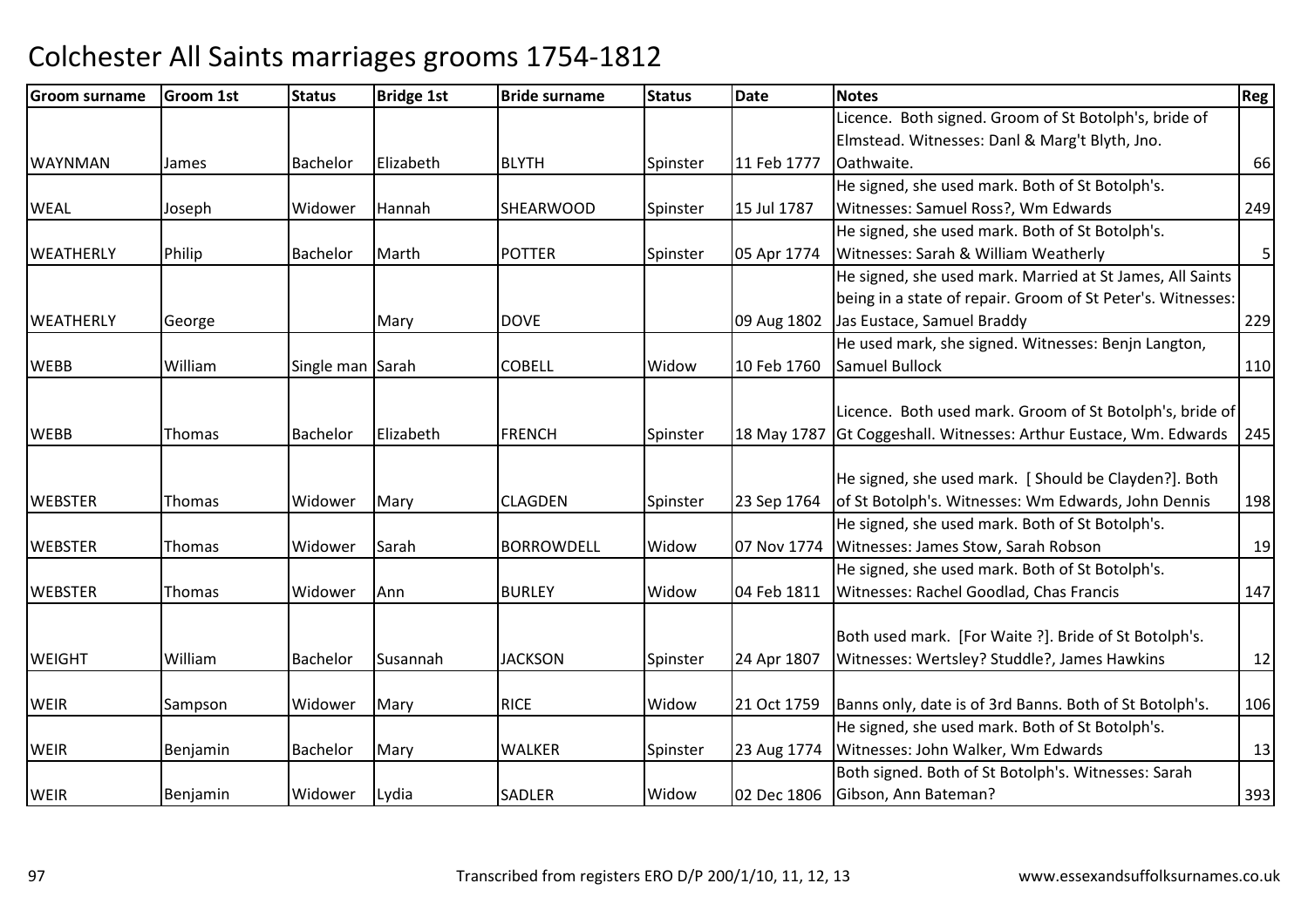#### Groom surnamee Groom 1st Status Bridge 1st Bride surname Status Date Notes Regge Regge Regge Regge Regge Regge Regge Regge R **WELCH** H Wakelin Bachelor Elizabeth POWELL Spinster 23 Apr 1793 Licence. Both signed. Groom of West Ham, Essex. Witnesses: E M Smythies, Alex Higginsonn 13 WELHAMM James Bachelor Susannah ELLAMS Spinster 21 Feb 1804 He signed, she used mark. Witnesses: William Leaper?, Joseph Welham, Ann Hamond, E.Nickels. 287WELLAMAbraham Single man Rebecca Reagle Single woman 02 May 1757 Both used mark. JB, Jun'r. Both of St Botolph's. Witnesses: Jno Blyth, John Eagle <sup>56</sup>**WELLHAM** M Robert Widower Martha LEGGETT Widow 15 Aug 1766 Both signed (poorly). Groom of St Nicholas', bride of St Botolph's. Witnesses: Robert Mayhew, Wm Edwards <sup>238</sup>WELLUMM Benjamin Bachelor Ruth LAWRENCE Spinster 17 May 1787 Licence. Both used mark. [For Wellham?]. Groom of St Leonard's, bride of St Botolph's. Witnesses: Samuel Golding, Jno Gibsonn 244 **WENLOCK** K Nathaniel Bachelor Sarah WALKER WALKER Spinster 30 Aug 1787 Licence. Both signed. Groom is Jun'r. Witnesses: Sarah Wenlock, W Sparlingg 253 **WEST** T Thomas Widower Hannah Hannah | ALDRIDGE | Widow 11 Aug 1802 Licence. Both signed. Married at St James, All Saints being in a state of repair. Both of St Botolph's. Witnesses: Hannah Pitt, Wm Weatherly <sup>230</sup>**WEST** T William Nietz Sarah Sarah SALISBURY | 23 Jun 1809 He signed, she used mark. Both of St Botolph's. Witnesses: Sarah Moretimer, Mary Hazell 88**WHFFLFR** R William Bachelor Sarah WILLIAMS Spinster 01 Sep 1774 Both used mark. Both of St Botolph's. Witnesses: Wm Edwards, Sarah Walliss and  $\vert$  15 WHETTONN John Bachelor Mary JOHNSON Spinster 25 Oct 1808 He signed, she used mark. Groom's signature looks more like Whetland, though it is indistinct. Both of St Botolph's. Witnesses: Elizabeth Davis, Thomas Proctor Huchinson 61**WHITE**  Thomas Bachelor Susanna GORBILL? **Single** woman 04 May 1759 John BlythLicence. Both signed (she as Gorbold) [which is more likely]. Both of St Botolph's. Witnesses: William Blake, h 90 **WHITE**  William Bachelor Mary WOSHWOSH Spinster 28 Jun 1774 Licence. He signed, she used mark. [ For Wash ?]. Groom of Lexden. Witnesses: Lancaster & Mary Noon9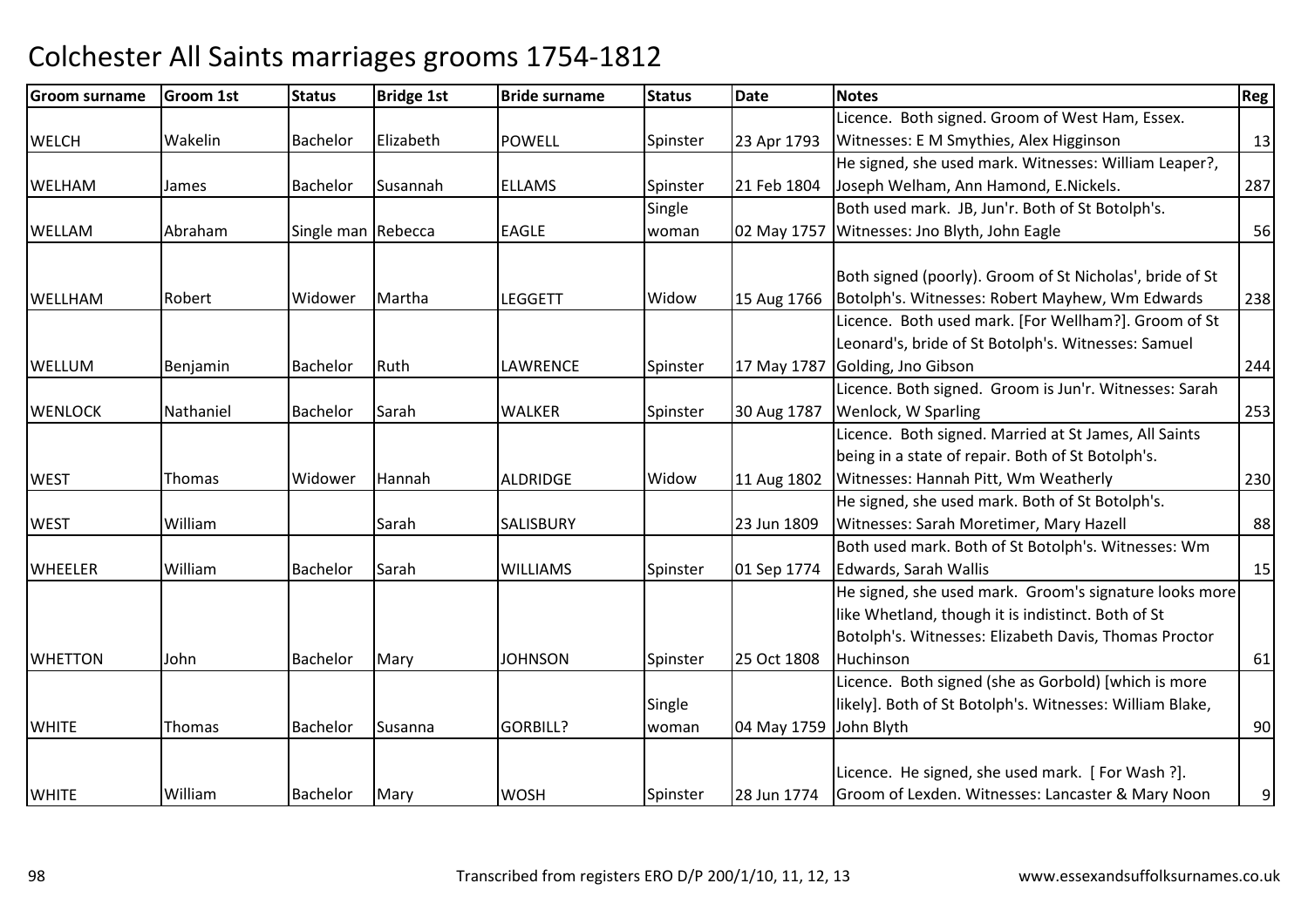| <b>Groom surname</b> | <b>Groom 1st</b> | <b>Status</b>   | <b>Bridge 1st</b> | <b>Bride surname</b> | <b>Status</b> | <b>Date</b> | <b>Notes</b>                                              | <b>Reg</b> |
|----------------------|------------------|-----------------|-------------------|----------------------|---------------|-------------|-----------------------------------------------------------|------------|
|                      |                  |                 |                   |                      |               |             | Licence. Both signed. Groom of Buttesbury. Witnesses:     |            |
| <b>WHITE</b>         | Anthony          | <b>Bachelor</b> | Sarah             | VANGOVER             | Spinster      | 21 Jan 1779 | Elizabeth Vangover, Benjamin Jackson                      | 105        |
|                      |                  |                 |                   |                      |               |             | He signed, she used mark. Incorrect Reg No, should be     |            |
|                      |                  |                 |                   |                      |               |             | 145. Groom of St James'. Witnesses: Thos Mixer,           |            |
| <b>WHITE</b>         | John             | Bachelor        | Mary              | <b>JEFFRIES</b>      | Spinster      | 20 Nov 1781 | <b>Elizabeth Sallows</b>                                  | 144        |
|                      |                  |                 |                   |                      |               |             |                                                           |            |
|                      |                  |                 |                   |                      |               |             | He signed, she used mark. Groom of St Giles', bride of St |            |
| <b>WHITE</b>         | Charles          | Widower         | Martha            | <b>ENNEW</b>         | Spinster      | 09 Oct 1786 | Botolph's. Witnesses: Edward Duce, Susannah Lufkin        | 233        |
| <b>WHITE</b>         | Robert           | <b>Bachelor</b> | Mary              | <b>SMITH</b>         | Spinster      | 12 Jul 1804 | Both used mark. Witnesses: James Taylor, Jno Edwards      | 305        |
|                      |                  |                 |                   |                      |               |             |                                                           |            |
|                      |                  |                 |                   |                      |               |             | Licence. Both signed. Both of St Botolph's. Witnesses:    |            |
| <b>WHITLEY</b>       | John             | Widower         | Elizabeth         | <b>BUMSTED</b>       | Widow         | 10 Oct 1780 | Matthew Lane, Wm Edwards, Elizabeth Hedge.                | 131        |
|                      |                  |                 |                   |                      | Single        |             | He signed, she used mark. Both of St Botolph's.           |            |
| <b>WHITLEY</b>       | Francis          | Single man Ann  |                   | <b>WILLIAMS</b>      | woman         | 17 Jun 1799 | Witnesses: Thomas Williams, Susannah Nice                 | 154        |
|                      |                  |                 |                   |                      |               |             | Both used mark. Both of St Botolph's. Witnesses: Samuel   |            |
| <b>WIBREW</b>        | Frances          | Widower         | Ann               | <b>HARROD</b>        | Widow         | 25 Dec 1791 | Buckingham, Wm Edwards                                    | 353        |
|                      |                  |                 |                   |                      |               |             | Both used mark. [ Should be Weir ?]. Both of St           |            |
| <b>WIER</b>          | Sampson          | Widower         | Susannah          | <b>DRANE</b>         | Widow         | 22 Oct 1760 | Botolph's. Witnesses: Wm Littlbury, John Blyth            | 123        |
|                      |                  |                 |                   |                      |               |             | Both used mark. Groom of St Giles's, bride of St          |            |
| <b>WILES</b>         | John             | Widower         | Mary              | <b>LUNMAN</b>        | Widow         | 14 Apr 1760 | Botolph's. Witnesses: Robert Nop, Isaac Peacock           | 113        |
|                      |                  |                 |                   |                      |               |             | Licence. Both signed. Both of St Botolph's. Witnesses:    |            |
| <b>WILES</b>         | James            | Bachelor        | Phebe             | <b>INSTANCE</b>      | Spinster      | 28 Jun 1781 | Elizabeth Wiles, John Gosnall                             | 139        |
|                      |                  |                 |                   |                      |               |             | Both used mark. Groom of St Nicholas', bride of St        |            |
| <b>WILES</b>         | John             |                 | Sarah             | <b>ATKINSON</b>      | Widow         | 29 Nov 1802 | Botolph's. Witnesses: John Edwards                        | 240        |
|                      |                  |                 |                   |                      |               |             | She signed, he used mark. Both of St Botolph's.           |            |
| <b>WILKERSON</b>     | John             | <b>Bachelor</b> | Hannah            | <b>WALKER</b>        | Spinster      | 18 Oct 1789 | Witnesses: John & Mary Walker                             | 296        |
|                      |                  |                 |                   |                      |               |             | Both signed. Groom of St Mary Magdalen, bride of St       |            |
|                      |                  |                 |                   |                      |               |             | Botolph's. Witnesses: Mary Parsons, James Bishop, Mary    |            |
| <b>WILKINS</b>       | John             |                 | Sarah             | <b>PARSONS</b>       |               | 02 Nov 1805 | Cook.                                                     | 347        |
|                      |                  |                 |                   |                      |               |             | Both used mark. Both of St Botolph's. Witnesses: Thos     |            |
| <b>WILKINS</b>       | Francis          | <b>Bachelor</b> | Frances           | <b>WOOD</b>          | Spinster      |             | 21 Mar 1809   Withnale?, Sarah Hardy                      | 74         |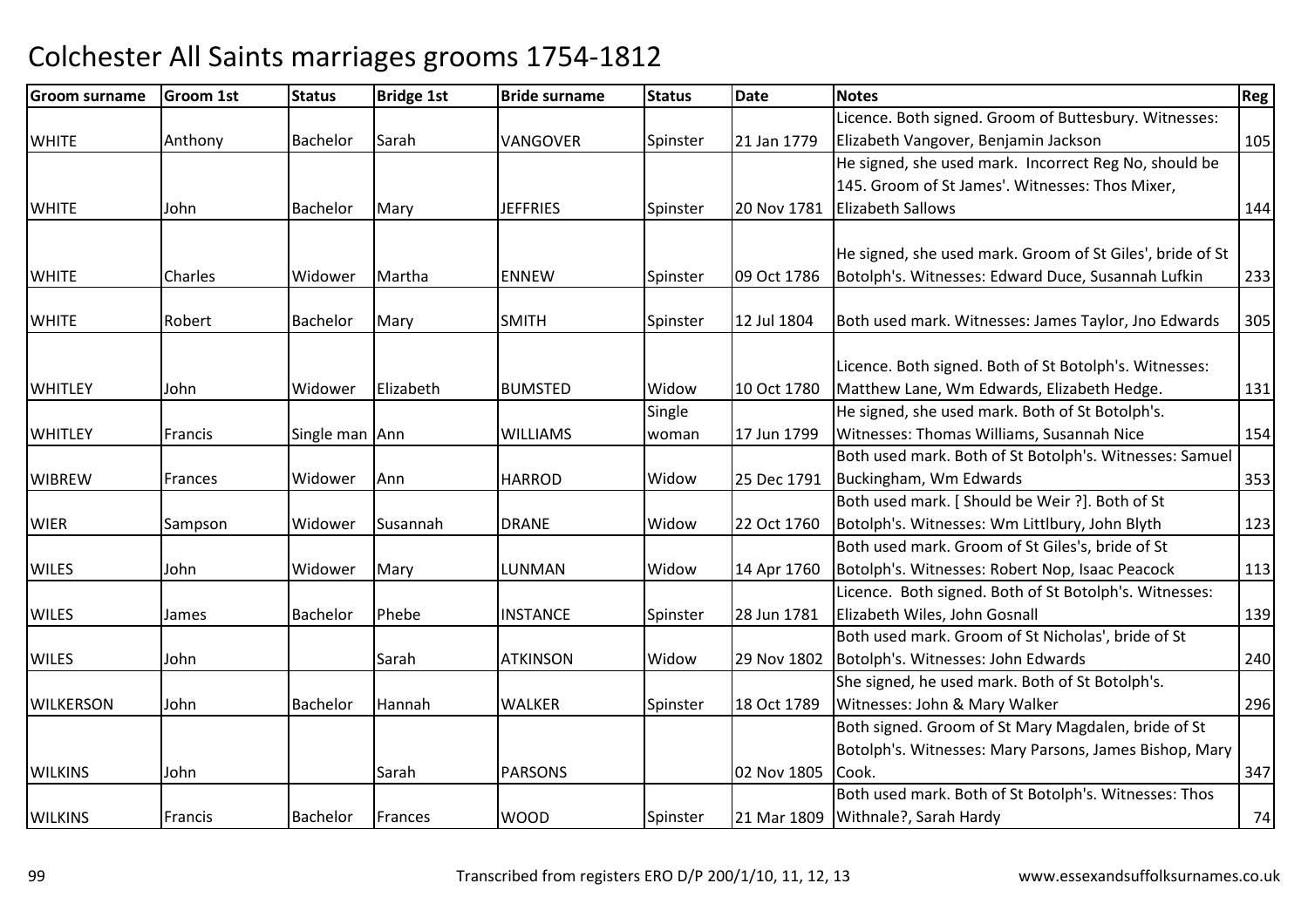| <b>Groom surname</b> | Groom 1st | <b>Status</b>   | <b>Bridge 1st</b> | <b>Bride surname</b> | <b>Status</b> | <b>Date</b> | <b>Notes</b>                                              | Reg |
|----------------------|-----------|-----------------|-------------------|----------------------|---------------|-------------|-----------------------------------------------------------|-----|
|                      |           |                 |                   |                      |               |             | Both used mark. Both of St Botolph's. Witnesses: Thos     |     |
| <b>WILKINSON</b>     | Arthur    | <b>Bachelor</b> | Hannah            | <b>MENDEM</b>        | Spinster      | 30 Jun 1797 | Wright, Jno Edwards                                       | 97  |
|                      |           |                 |                   |                      |               |             | Licence. Both signed. Groom of East Mersea, bride of St   |     |
|                      |           |                 |                   |                      |               |             | Botolph's. Witnesses: [HM] Banks, E Maples, James         |     |
| <b>WILLBEE</b>       | Thomas    | Bachelor        | Sarah             | <b>BLOOMFIELD</b>    | Spinster      | 21 Mar 1775 | Walford.                                                  | 26  |
|                      |           |                 |                   |                      |               |             | Licence, bride is a minor, consent of her father. Both of |     |
|                      |           |                 |                   |                      |               |             | St Botolph's. He signed, she used mark. Witnesses: Henry  |     |
| <b>WILLES</b>        | John      | <b>Bachelor</b> | Sarah             | <b>ADAMS</b>         | Spinster      | 13 Jul 1783 | & Henrietta Johnson                                       | 172 |
|                      |           |                 |                   |                      |               |             | Licence. He signed, she used mark. Both of St Botolph's.  |     |
|                      |           |                 |                   |                      |               |             | Witnesses: John Goslin, Eliz Moore, Sarah Bentin. Curate  |     |
| <b>WILLES</b>        | John      | Widower         | Ann               | <b>POTTER</b>        | Spinster      | 11 Oct 1789 | used Willis.                                              | 295 |
|                      |           |                 |                   |                      |               |             | Licence. He used mark, she signed. Groom of East          |     |
|                      |           |                 |                   |                      |               |             | Donyland, bride of St Botolph's. Witnesses: Henry Clark,  |     |
| <b>WILLET</b>        | Joseph    |                 | Elizbeth          | <b>CLARK</b>         |               | 13 Jan 1803 | Jno Edwards                                               | 243 |
|                      |           |                 |                   |                      |               |             |                                                           |     |
|                      |           |                 |                   |                      |               |             | He signed, she used mark. JC, Juner [Junior]. Both of St  |     |
| <b>WILLIAMS</b>      | Samuel    | Widower         | Mary              | <b>WITLOW</b>        | Widow         | 27 Oct 1766 | Botolph's. Witnesses: John Cutler, Samuel Cook            | 244 |
|                      |           |                 |                   |                      |               |             | Licence. He signed, she used mark. Witnesses: R Thorp,    |     |
| <b>WILLIAMS</b>      | Robert    | Widower         | Ann               | <b>HERRINGTON</b>    | Widow         | 11 Feb 1768 | Ann Hammond                                               | 261 |
|                      |           |                 |                   |                      |               |             |                                                           |     |
| <b>WILLIAMS</b>      | John      | Bachelor        | Hannah            | <b>LEMON</b>         | Spinster      | 06 Jul 1777 | Both signed. Witnesses: Sandford Crow, Wm Edwards         | 75  |
|                      |           |                 |                   |                      |               |             | Both signed. Bride of St Botolph's. Witnesses: Robt Pitt, |     |
| <b>WILLIAMS</b>      | John      | Bachelor        | Mary              | <b>OSBORNE</b>       | Spinster      | 27 Jul 1789 | Wm Edwards                                                | 285 |
|                      |           |                 |                   |                      |               |             | He signed, she used mark. Both of St Botolph's.           |     |
| <b>WILLIAMS</b>      | Thomas    | <b>Bachelor</b> | Sarah             | <b>SPOONER</b>       | Spinster      | 18 Jan 1790 | Witnesses: Samuel Chapma, Wm Edwards                      | 306 |
|                      |           |                 |                   |                      |               |             | Both used mark. Both of St Botolph's. Witnesses: Mary     |     |
| <b>WILLIAMS</b>      | William   |                 | Phoebe            | <b>ROSE</b>          |               | 03 May 1804 | Walford, James Brown                                      | 297 |
|                      |           |                 |                   |                      |               |             | Licence. Both signed. Groom of St Botolph's, bride of St  |     |
|                      |           |                 |                   |                      |               |             | Mary Tower, Ipswich. Witnesses: John Brown, Martha        |     |
| <b>WILLIS</b>        | John      | Widower         | Elisabeth         | <b>MOORE</b>         | Spinster      | 21 Apr 1791 | Blackwel                                                  | 333 |
|                      |           |                 |                   |                      |               |             | Both used mark. Both of St Botolph's. Witnesses: Ann      |     |
| <b>WILLIS</b>        | Robert    | Widower         | Mary              | <b>MACDONALD</b>     | Widow         | 24 Oct 1802 | Tees, John Edwards                                        | 237 |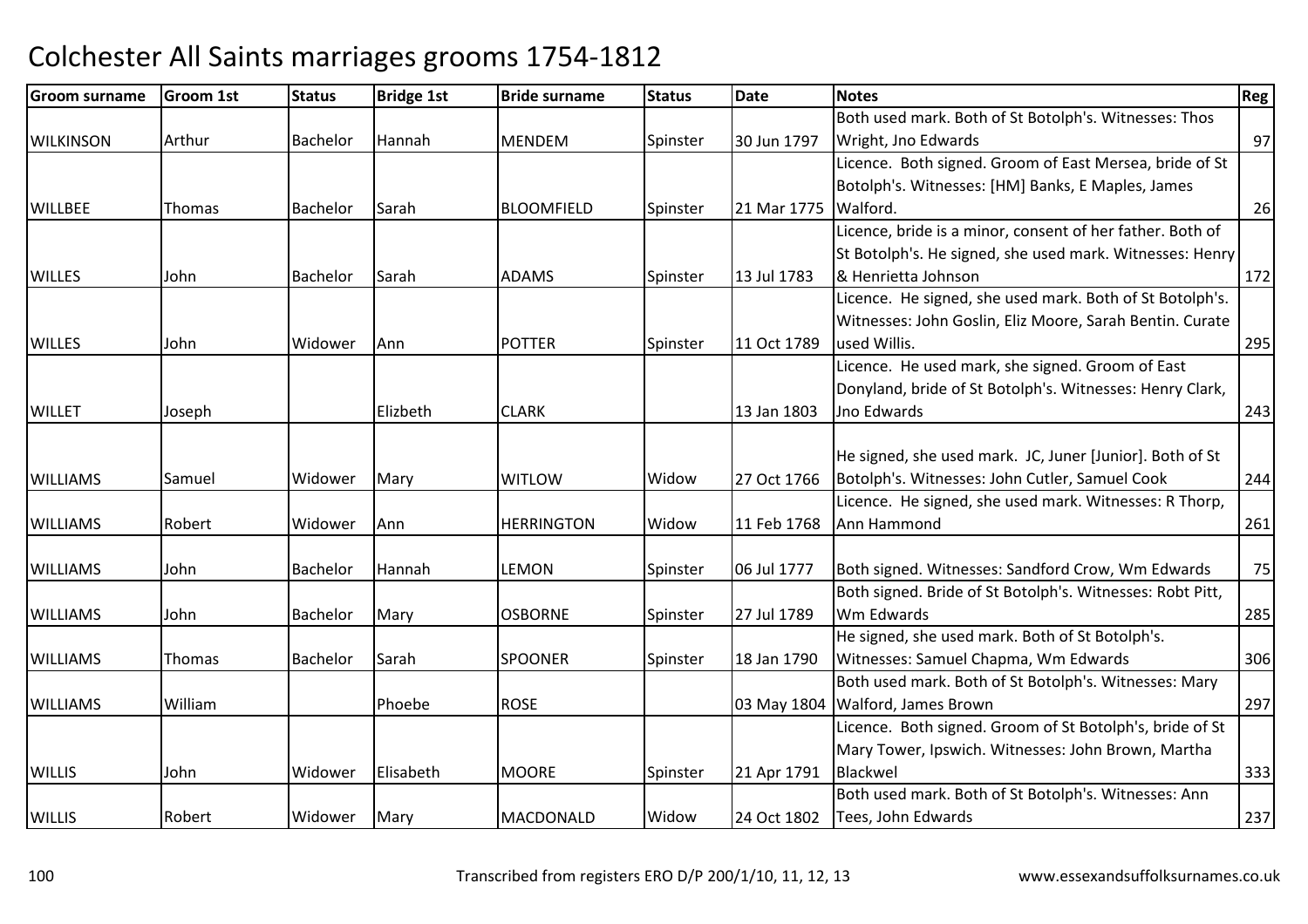| Groom surname   | Groom 1st | <b>Status</b>    | <b>Bridge 1st</b> | <b>Bride surname</b> | <b>Status</b> | Date        | <b>Notes</b>                                               | Reg |
|-----------------|-----------|------------------|-------------------|----------------------|---------------|-------------|------------------------------------------------------------|-----|
|                 |           |                  |                   |                      |               |             | Poor, blurry scan. He signed, she used mark. Both of St    |     |
| <b>WILSON</b>   | John      | Bachelor         | Sarah             | <b>GOULTY</b>        | Spinster      | 02 May 1797 | Botolph's. Witness: Robt Wenham                            | 93  |
|                 |           |                  |                   |                      | Single        |             | Both used mark. Both of St Botolph's. Witnesses: James     |     |
| <b>WILSON</b>   | Benjamin  | Single man Sarah |                   | <b>THOMPSON</b>      | woman         | 08 Oct 1799 | Leper, Sarah Farrel                                        | 162 |
|                 |           |                  |                   |                      |               |             | Poor, blurry scan. Both signed. Witnesses: Mary Brook,     |     |
| <b>WILSON</b>   | Alexander |                  | Elizabeth         | <b>TURVEY</b>        |               | 02 Jun 1801 | And. ?                                                     | 200 |
|                 |           |                  |                   |                      |               |             | Both signed. Both of St Botolph's. Witnesses: Jane         |     |
| <b>WINCH</b>    | John      | Bachelor         | Susannah          | <b>LUFKIN</b>        | Spinster      | 12 Jun 1791 | Kisser?, Wm Edwards                                        | 340 |
|                 |           |                  |                   |                      |               |             | Poor, blurry scan. Both signed. Groom of St Botolph's.     |     |
| <b>WINCH</b>    | John      | Widower          | Elisabeth         | <b>MILLER</b>        | Spinster      | 03 Feb 1796 | Witnesses: William Winch, Mary Munsey                      | 61  |
|                 |           |                  |                   |                      |               |             | Both used mark. Both of St Botolph's. Witnesses: George    |     |
| <b>WIRE</b>     | Benjamin  | Widower          | Mary              | <b>PEPPER</b>        | Widow         | 22 Jun 1784 | & Elizabeth Mason                                          | 188 |
|                 |           |                  |                   |                      |               |             |                                                            |     |
| <b>WISEMAN</b>  | James     | Bachelor         | Keturah           | <b>PARKERSON</b>     | Widow         | 01 Feb 1769 | Both used mark. Witnesses: Wm Edwards, John Hodgkin        | 276 |
|                 |           |                  |                   |                      |               |             | Both used mark. Both of St Botolph's. Witnesses:           |     |
| <b>WOOD</b>     | Thomas    | Bachelor         | Mary              | <b>PORTER</b>        | Widow         |             | 12 May 1778 Elizabeth Newton, Wm Edwards                   | 93  |
|                 |           |                  |                   |                      |               |             | Licence. Both signed. Groom of St Leonard's. Witnesses:    |     |
| <b>WOOD</b>     | James     | Widower          | Mary              | <b>ANDREWS</b>       | Spinster      | 25 Feb 1783 | Thos Summersum, Wm Edwards                                 | 167 |
|                 |           |                  |                   |                      |               |             | He used mark, she signed. Both of St Botolph's.            |     |
| <b>WOOD</b>     | Jonas     | Bachelor         | Anne              | <b>FIELD</b>         | Widow         | 11 Nov 1792 | Witnesses: Amy Manning, Wm Edwards                         | 367 |
|                 |           |                  |                   |                      |               |             | Licence. Both used mark. Groom of Chelmsford, bride        |     |
| <b>WOODGATE</b> | John      |                  | Ann               | <b>SARLS</b>         |               | 14 Dec 1799 | of St Botolph's. Witnesses: Wm Bugg, Thos Sarls Jun'r.     | 170 |
|                 |           |                  |                   |                      |               |             | He used mark, she signed (Crickett). Both of St Botolph's. |     |
| <b>WOODS</b>    | Jonah     | Single man Ann   |                   | <b>CRICKET</b>       | Spinster      | 01 Feb 1762 | Witnesses: Peter Cuttler?, John Blyth                      | 138 |
|                 |           |                  |                   |                      |               |             | Licence. Both signed. Groom of Moulsham, Essex.            |     |
| <b>WOODS</b>    | John      | Bachelor         | Elizabeth         | <b>WATTS</b>         | Spinster      | 19 Jun 1807 | Witnesses: E & Jacob Lloyd, A. Watts.                      | 16  |
|                 |           |                  |                   |                      |               |             | Both used mark. Both of St Botolph's. Witnesses: George    |     |
| <b>WOODWARD</b> | John      | Widower          | Mary              | <b>BAILEY</b>        | Widow         | 07 Jun 1769 | & Daniel Lawrence                                          | 289 |
|                 |           |                  |                   |                      |               |             | Both used mark. Both of St Botolph's. Witnesses: Joseph    |     |
| <b>WOODWARD</b> | John      | Widower          | Sarah             | <b>KNOP</b>          | Widow         | 17 Oct 1775 | Nicholson, Elizabeth Bailey                                | 46  |
|                 |           |                  |                   |                      |               |             |                                                            |     |